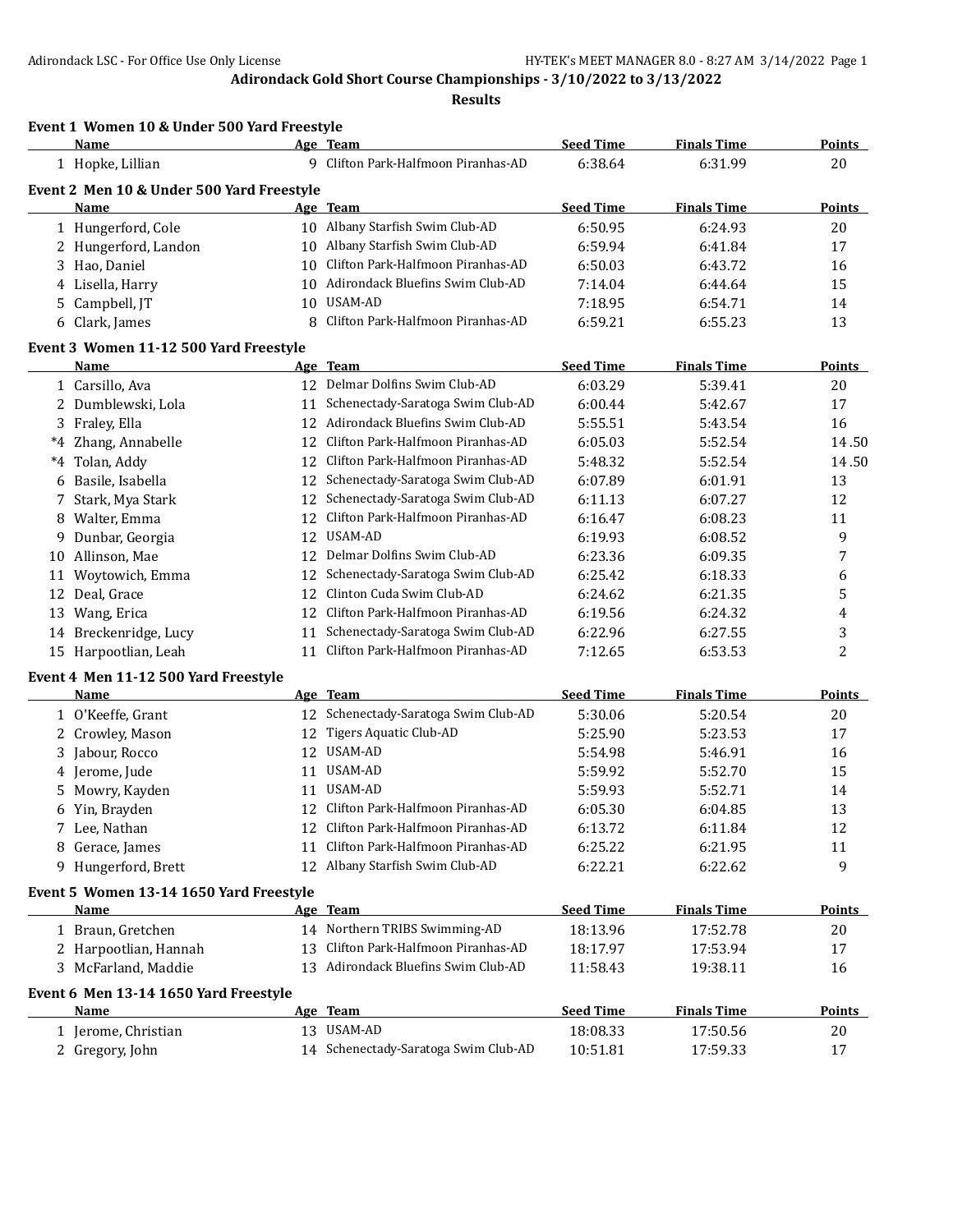|                  | <b>Name</b>                                |    | Age Team                             | <b>Seed Time</b>   | <b>Finals Time</b> |   | <b>Points</b>  |
|------------------|--------------------------------------------|----|--------------------------------------|--------------------|--------------------|---|----------------|
|                  | 1 Love, Rachel                             | 17 | Schenectady-Saratoga Swim Club-AD    | 16:40.34           | 16:54.84           |   | 20             |
|                  | 2 Ferreira, Katherine                      | 16 | Delmar Dolfins Swim Club-AD          | 17:49.05           | 17:17.36           |   | 17             |
| 3                | Hans, Dana                                 | 15 | Clinton Cuda Swim Club-AD            | 18:30.87           | 18:06.44           |   | 16             |
| 4                | Fuson, Jami                                | 17 | Schenectady-Saratoga Swim Club-AD    | 18:21.23           | 18:18.39           |   | 15             |
| 5                | Tandlmayer, Ellie                          | 16 | Schenectady-Saratoga Swim Club-AD    | 18:55.06           | 18:45.25           |   | 14             |
|                  | 6 Dusseault, Abby                          | 16 | Schenectady-Saratoga Swim Club-AD    | 18:57.58           | 18:59.71           |   | 13             |
|                  | Event 8 Men Senior 1650 Yard Freestyle     |    |                                      |                    |                    |   |                |
|                  | Name                                       |    | Age Team                             | <b>Seed Time</b>   | <b>Finals Time</b> |   | <b>Points</b>  |
|                  | 1 Bianco, Phil                             |    | 17 Adirondack Bluefins Swim Club-AD  | 16:56.79           | 16:15.75           |   | 20             |
|                  | 2 McFarland, Finnegan                      | 16 | Adirondack Bluefins Swim Club-AD     | 17:14.05           | 16:23.12           |   | 17             |
| 3                | Rogowski, Ethan                            | 18 | Schenectady-Saratoga Swim Club-AD    | 16:41.20           | 16:23.36           |   | 16             |
| 4                | Wettig, Gabe                               | 15 | Schenectady-Saratoga Swim Club-AD    | 17:13.07           | 16:52.83           |   | 15             |
| 5                | Willett, Eli                               | 17 | Clifton Park-Halfmoon Piranhas-AD    | 10:35.66           | 16:56.63           |   | 14             |
| 6                | Capella, Andrew                            | 17 | Schenectady-Saratoga Swim Club-AD    | 16:57.74           | 17:04.20           |   | 13             |
| 7                | Gannon, Luke                               | 17 | Schenectady-Saratoga Swim Club-AD    | 10:38.34           | 18:19.45           |   | 12             |
|                  | Event 9 Women 13-14 200 Yard Freestyle     |    |                                      |                    |                    |   |                |
|                  | Name                                       |    | Age Team                             | <b>Prelim Time</b> | <b>Finals Time</b> |   | <b>Points</b>  |
| A - Final        |                                            |    |                                      |                    |                    |   |                |
|                  | 1 Braun, Gretchen                          | 14 | Northern TRIBS Swimming-AD           | 1:57.94            | 1:54.30            |   | 20             |
| 2                | Harpootlian, Hannah                        | 13 | Clifton Park-Halfmoon Piranhas-AD    | 2:00.11            | 1:56.70            |   | 17             |
| 3                | Hao, Helen                                 | 14 | Clifton Park-Halfmoon Piranhas-AD    | 2:00.68            | 1:59.04            |   | 16             |
|                  | 4 Kaufman, Ava                             | 14 | Delmar Dolfins Swim Club-AD          | 2:01.89            | 2:05.27            |   | 15             |
| 5                | Pizzarello, Maya                           |    | 14 Hawks Swimming Association-AD     | 2:05.49            | 2:05.46            |   | 14             |
| 6                | Sellnow, Emma                              | 14 | Schenectady-Saratoga Swim Club-AD    | 2:04.86            | 2:05.48            |   | 13             |
| 7                | Keaney, Kell                               | 14 | Delmar Dolfins Swim Club-AD          | 2:05.73            | 2:05.67            |   | 12             |
| 8                | McMahon, Lizzy                             |    | 14 Adirondack Bluefins Swim Club-AD  | 2:07.34            | 2:08.95            |   | 11             |
| <b>B</b> - Final |                                            |    |                                      |                    |                    |   |                |
| 9                | Silaika, Genny                             | 14 | Clifton Park-Halfmoon Piranhas-AD    | 2:07.82            | 2:06.36            |   | 9              |
| 10               | Bieniek, Allison                           | 14 | Clifton Park-Halfmoon Piranhas-AD    | 2:10.26            | 2:07.19            |   | 7              |
|                  | 11 Tibbetts, Emily                         | 14 | Bennington Marauders Swim Team-AD    | 2:10.97            | 2:07.51            |   | 6              |
| 12               | Gvozdeva, Victoria                         | 13 | Schenectady-Saratoga Swim Club-AD    | 2:09.14            | 2:08.20            |   | 5              |
| 13               | Loiacano, Alexa                            | 13 | New Hartford Aquatics-AD             | 2:08.65            | 2:08.77            |   | 4              |
|                  | 14 MacLeod, Angelina                       | 13 | USAM-AD                              | 2:07.42            | 2:08.85            |   | 3              |
|                  | 15 McFarland, Maddie                       | 13 | Adirondack Bluefins Swim Club-AD     | 2:10.76            | 2:12.25            |   | $\overline{c}$ |
|                  | 16 Stuntz, Alexis                          |    | 14 Northern TRIBS Swimming-AD        | 2:09.81            | 2:12.68            |   | 1              |
|                  | Event 9 Women 13-14 200 Yard Freestyle     |    |                                      |                    |                    |   |                |
|                  | <b>Name</b>                                |    | Age Team                             | <b>Seed Time</b>   | <b>Prelim Time</b> |   |                |
|                  | <b>Preliminaries</b>                       |    | 14 Northern TRIBS Swimming-AD        |                    |                    |   |                |
|                  | 1 Braun, Gretchen<br>2 Harpootlian, Hannah | 13 | Clifton Park-Halfmoon Piranhas-AD    | 1:54.82            | 1:57.94            | q |                |
|                  |                                            |    | 14 Clifton Park-Halfmoon Piranhas-AD | 1:58.01            | 2:00.11            | q |                |
| 3                | Hao, Helen                                 |    | Delmar Dolfins Swim Club-AD          | 2:02.47            | 2:00.68            | q |                |
| 4                | Kaufman, Ava                               | 14 |                                      | 2:06.06            | 2:01.89            | q |                |
| 5                | Sellnow, Emma                              | 14 | Schenectady-Saratoga Swim Club-AD    | 2:04.14            | 2:04.86            | q |                |
| 6                | Pizzarello, Maya                           | 14 | Hawks Swimming Association-AD        | 2:09.89            | 2:05.49            | q |                |
| 7                | Keaney, Kell                               | 14 | Delmar Dolfins Swim Club-AD          | 2:07.04            | 2:05.73            | q |                |
| 8                | McMahon, Lizzy                             | 14 | Adirondack Bluefins Swim Club-AD     | 2:11.62            | 2:07.34            | q |                |
|                  | 9 MacLeod, Angelina                        |    | 13 USAM-AD                           | 2:10.08            | 2:07.42            | q |                |
|                  | 10 Silaika, Genny                          |    | 14 Clifton Park-Halfmoon Piranhas-AD | 2:08.84            | 2:07.82            | q |                |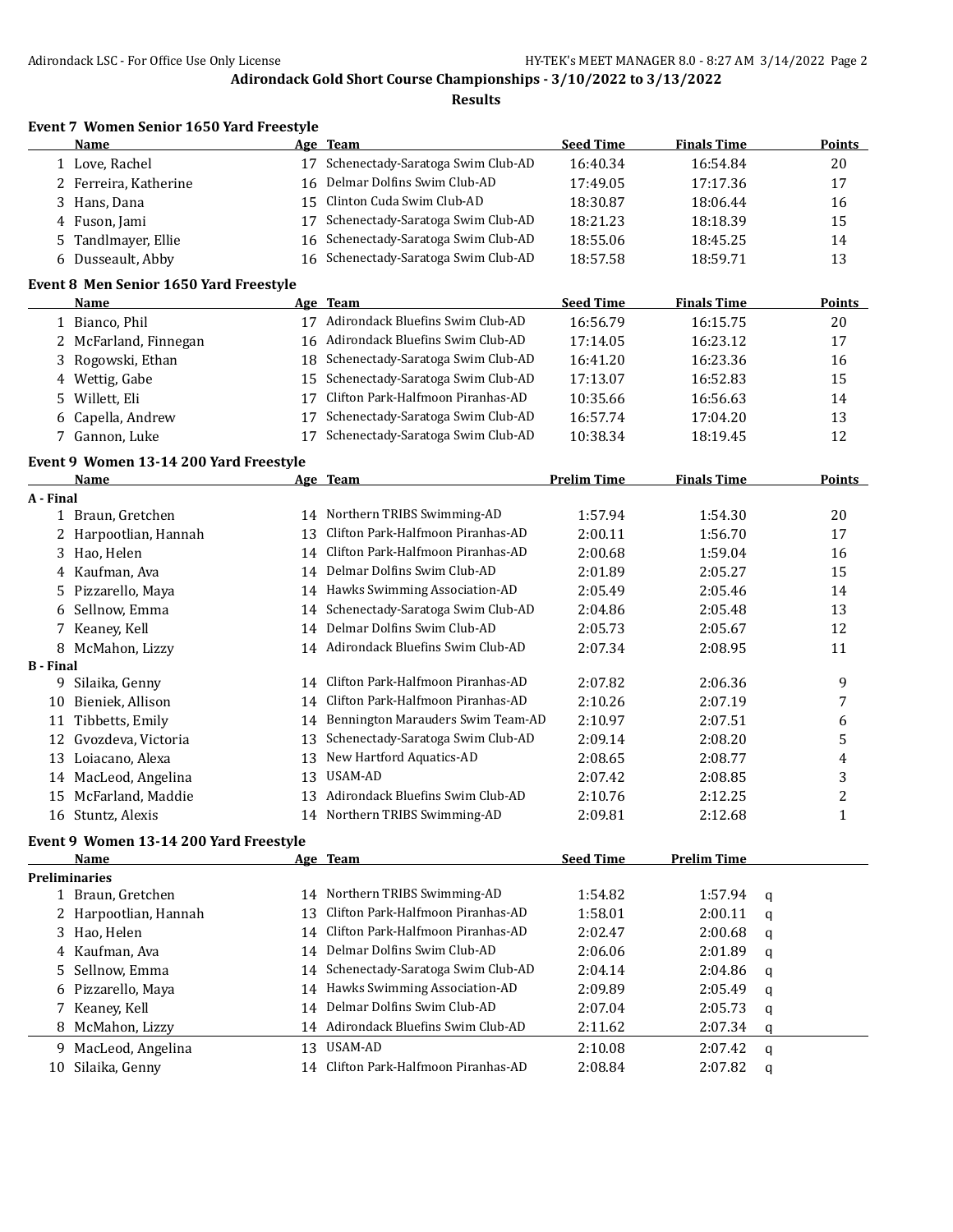**Results**

#### **Preliminaries ... (Event 9 Women 13-14 200 Yard Freestyle)**

| <b>Name</b>             |    | Age Team                             | <b>Seed Time</b> | <b>Prelim Time</b> |          |
|-------------------------|----|--------------------------------------|------------------|--------------------|----------|
| Loiacano, Alexa<br>11   | 13 | New Hartford Aquatics-AD             | 2:10.90          | 2:08.65            | a        |
| 12 Gvozdeva, Victoria   |    | 13 Schenectady-Saratoga Swim Club-AD | 2:06.86          | 2:09.14            | q        |
| 13 Stuntz, Alexis       |    | 14 Northern TRIBS Swimming-AD        | 2:11.26          | 2:09.81            | q        |
| Bieniek, Allison<br>14  |    | 14 Clifton Park-Halfmoon Piranhas-AD | 2:10.46          | 2:10.26            | <b>a</b> |
| 15 McFarland, Maddie    |    | 13 Adirondack Bluefins Swim Club-AD  | 2:11.46          | 2:10.76            | q        |
| 16 Tibbetts, Emily      |    | 14 Bennington Marauders Swim Team-AD | 2:09.23          | 2:10.97            | q        |
| Klaus, Nola<br>17       |    | 14 Schenectady-Saratoga Swim Club-AD | 2:11.30          | 2:11.29            |          |
| Watson, Avery<br>18     |    | 14 Schenectady-Saratoga Swim Club-AD | 2:11.50          | 2:11.95            |          |
| Dheeradhada, Ally<br>19 |    | 14 Albany Starfish Swim Club-AD      | 2:11.28          | 2:13.00            |          |
| 20 Ball, Ana            |    | 14 Albany Starfish Swim Club-AD      | 2:11.08          | 2:13.06            |          |

# **Event 10 Men 13-14 200 Yard Freestyle**

|                  | Name                                  |    | Age Team                             | <b>Prelim Time</b> | <b>Finals Time</b> |   | <b>Points</b>  |
|------------------|---------------------------------------|----|--------------------------------------|--------------------|--------------------|---|----------------|
| A - Final        |                                       |    |                                      |                    |                    |   |                |
|                  | 1 Nelson, Quinn                       |    | 14 Schenectady-Saratoga Swim Club-AD | 1:47.76            | 1:46.39            |   | 20             |
|                  | 2 Jerome, Christian                   |    | 13 USAM-AD                           | 1:52.36            | 1:48.22            |   | 17             |
|                  | 3 Hershberg, Jacob                    |    | 14 Delmar Dolfins Swim Club-AD       | 1:54.27            | 1:52.92            |   | 16             |
|                  | 4 Sasson, Yair                        |    | 14 Delmar Dolfins Swim Club-AD       | 1:54.29            | 1:53.17            |   | 15             |
|                  | 5 Karaca, Rowan                       |    | 14 Schenectady-Saratoga Swim Club-AD | 1:57.39            | 1:56.06            |   | 14             |
|                  | 6 Witting, Liam                       |    | 14 Delmar Dolfins Swim Club-AD       | 1:56.28            | 1:56.67            |   | 13             |
|                  | 7 Di Fabio, Luka                      |    | 14 Clifton Park-Halfmoon Piranhas-AD | 1:55.97            | 1:56.81            |   | 12             |
|                  | 8 Keller, Brady                       |    | 14 Clifton Park-Halfmoon Piranhas-AD | 1:57.37            | 1:57.10            |   | 11             |
| <b>B</b> - Final |                                       |    |                                      |                    |                    |   |                |
|                  | 9 Sanchez, Anthony                    |    | 14 Schenectady-Saratoga Swim Club-AD | 1:58.27            | 1:56.47            |   | 9              |
|                  | 10 Han, Jake                          |    | 14 Clifton Park-Halfmoon Piranhas-AD | 1:58.37            | 1:56.55            |   | 7              |
|                  | 11 Gregory, John                      |    | 14 Schenectady-Saratoga Swim Club-AD | 1:57.46            | 1:56.81            |   | 6              |
|                  | 12 Staudinger, Sam                    | 13 | Albany Starfish Swim Club-AD         | 2:00.01            | 1:57.58            |   | 5              |
|                  | 13 Steele, Carter                     |    | 14 Albany Starfish Swim Club-AD      | 1:58.92            | 1:57.78            |   | 4              |
|                  | 14 Orcutt, Andrew                     |    | 14 USAM-AD                           | 1:57.73            | 1:58.05            |   | 3              |
|                  | 15 Travis, Jasper                     |    | 14 USAM-AD                           | 2:00.44            | 1:58.78            |   | $\overline{c}$ |
|                  | 16 Mosaad, Kareem                     |    | 14 New Hartford Aquatics-AD          | 1:59.04            | 2:00.87            |   | $\mathbf{1}$   |
|                  | Event 10 Men 13-14 200 Yard Freestyle |    |                                      |                    |                    |   |                |
|                  | Name                                  |    | Age Team                             | <b>Seed Time</b>   | <b>Prelim Time</b> |   |                |
|                  | <b>Preliminaries</b>                  |    |                                      |                    |                    |   |                |
|                  | 1 Nelson, Quinn                       |    | 14 Schenectady-Saratoga Swim Club-AD | 1:48.40            | 1:47.76            | q |                |
|                  | 2 Jerome, Christian                   |    | 13 USAM-AD                           | 1:50.99            | 1:52.36            | q |                |
|                  | 3 Hershberg, Jacob                    |    | 14 Delmar Dolfins Swim Club-AD       | 1:56.20            | 1:54.27            | q |                |
|                  | 4 Sasson, Yair                        |    | 14 Delmar Dolfins Swim Club-AD       | 1:53.66            | 1:54.29            | q |                |
|                  | 5 Di Fabio, Luka                      |    | 14 Clifton Park-Halfmoon Piranhas-AD | 1:59.86            | 1:55.97            | q |                |
|                  | 6 Witting, Liam                       |    | 14 Delmar Dolfins Swim Club-AD       | 2:05.60            | 1:56.28            | q |                |
|                  | 7 Keller, Brady                       |    | 14 Clifton Park-Halfmoon Piranhas-AD | 2:05.98            | 1:57.37            | q |                |
|                  | 8 Karaca, Rowan                       |    | 14 Schenectady-Saratoga Swim Club-AD | 1:56.75            | 1:57.39            | q |                |
|                  | 9 Gregory, John                       |    | 14 Schenectady-Saratoga Swim Club-AD | 1:59.04            | 1:57.46            | q |                |
| 10               | Orcutt, Andrew                        |    | 14 USAM-AD                           | 2:05.33            | 1:57.73            | q |                |
|                  | 11 Sanchez, Anthony                   |    | 14 Schenectady-Saratoga Swim Club-AD | 1:59.68            | 1:58.27            | q |                |
|                  | 12 Han, Jake                          | 14 | Clifton Park-Halfmoon Piranhas-AD    | 1:58.35            | 1:58.37            | q |                |
|                  | 13 Steele, Carter                     |    | 14 Albany Starfish Swim Club-AD      | 1:59.39            | 1:58.92            | q |                |
|                  | 14 Mosaad, Kareem                     |    | 14 New Hartford Aquatics-AD          | 2:02.59            | 1:59.04            | q |                |
|                  | 15 Staudinger, Sam                    |    | 13 Albany Starfish Swim Club-AD      | 1:59.04            | 2:00.01            | q |                |
|                  | 16 Travis, Jasper                     |    | 14 USAM-AD                           | 2:02.92            | 2:00.44            | a |                |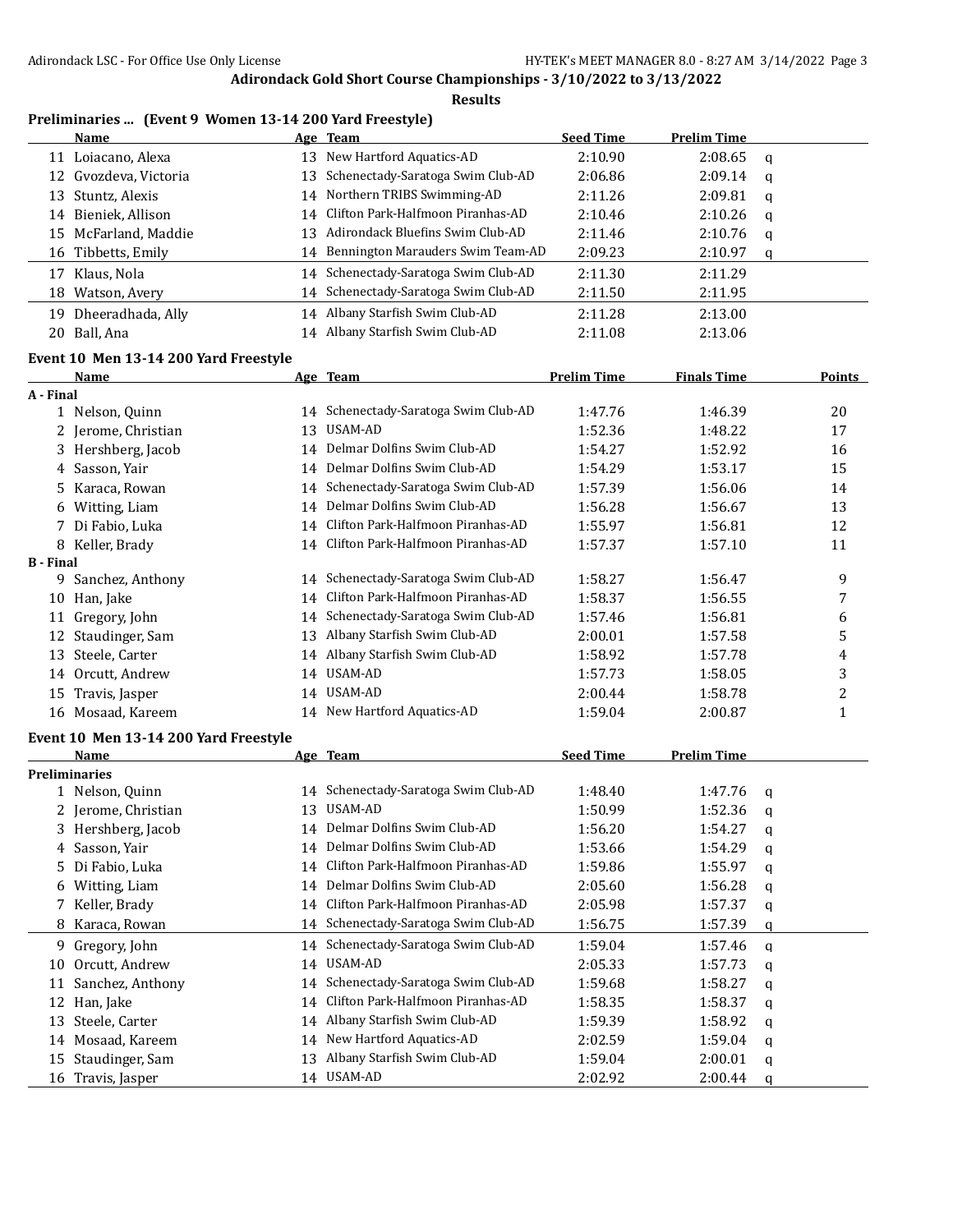| Preliminaries  (Event 10 Men 13-14 200 Yard Freestyle) |  |  |  |
|--------------------------------------------------------|--|--|--|
|--------------------------------------------------------|--|--|--|

|                  | <b>Name</b>                                     |    | Age Team                             | <b>Seed Time</b>   | <b>Prelim Time</b> |   |               |
|------------------|-------------------------------------------------|----|--------------------------------------|--------------------|--------------------|---|---------------|
|                  | 17 Shannon, Henry                               |    | 14 KingstonYMCA Hurricanes and Ul-AD | 1:57.43            | 2:01.20            |   |               |
| 18               | Baird, Anderson                                 | 13 | Schenectady-Saratoga Swim Club-AD    | 2:05.42            | 2:01.67            |   |               |
|                  | 19 Burkhardt, Keegan                            | 14 | KingstonYMCA Hurricanes and Ul-AD    | 2:05.81            | 2:01.98            |   |               |
| 20               | Splendido, Luke                                 |    | 14 Schenectady-Saratoga Swim Club-AD | 2:03.35            | 2:02.62            |   |               |
|                  | 21 Davis, Luke                                  |    | 14 Addison Otters Swim Team-AD       | 2:06.96            | 2:02.69            |   |               |
| 22               | Epperson, Xhayne                                | 13 | Schenectady-Saratoga Swim Club-AD    | 2:05.88            | 2:03.82            |   |               |
|                  | 23 Sullivan, Conor                              | 13 | KingstonYMCA Hurricanes and Ul-AD    | 2:05.07            | 2:05.04            |   |               |
|                  | 24 Wang, Alex                                   | 14 | Delmar Dolfins Swim Club-AD          | 2:05.26            | 2:05.23            |   |               |
| 25               | Sulik, Justin                                   |    | 14 Albany Starfish Swim Club-AD      | 2:05.77            | 2:05.69            |   |               |
| 26               | O'Leary, Anthony                                |    | 14 Schenectady-Saratoga Swim Club-AD | 2:04.04            | 2:07.03            |   |               |
| 27               | Lim, Yi Wei                                     | 13 | Clifton Park-Halfmoon Piranhas-AD    | 2:15.58            | 2:09.04            |   |               |
|                  | --- Zeliph, Thomas                              |    | 14 Albany Starfish Swim Club-AD      | 2:06.05            | DQ                 |   |               |
|                  |                                                 |    |                                      |                    |                    |   |               |
|                  | Event 11 Women Senior 200 Yard Freestyle        |    |                                      |                    |                    |   |               |
| A - Final        | Name                                            |    | Age Team                             | <b>Prelim Time</b> | <b>Finals Time</b> |   | <b>Points</b> |
|                  | 1 Love, Rachel                                  | 17 | Schenectady-Saratoga Swim Club-AD    | 1:53.74            | 1:52.72            |   | 20            |
|                  | 2 Hart, Jenna                                   | 16 | Schenectady-Saratoga Swim Club-AD    | 1:54.89            | 1:53.36            |   | 17            |
|                  | 3 Ferreira, Katherine                           | 16 | Delmar Dolfins Swim Club-AD          | 1:54.70            | 1:54.08            |   | 16            |
|                  | 4 Frame, Ally                                   | 17 | Clifton Park-Halfmoon Piranhas-AD    | 1:55.47            | 1:55.37            |   | 15            |
|                  | Lester, Katie                                   |    | Clinton Cuda Swim Club-AD            |                    | 1:56.50            |   |               |
| 5.               |                                                 | 16 | Schenectady-Saratoga Swim Club-AD    | 1:56.29            |                    |   | 14            |
|                  | 6 Amedio, Mea                                   | 16 | Albany Starfish Swim Club-AD         | 1:57.31<br>1:57.30 | 1:56.95<br>1:58.30 |   | 13            |
|                  | 7 Jurgelon, Amanda                              | 16 |                                      |                    |                    |   | 12            |
| <b>B</b> - Final | 8 O'Brien, Raegan                               | 15 | USAM-AD                              | 1:57.83            | 1:58.38            |   | 11            |
|                  | 9 Gayle, Isabella                               | 15 | Clifton Park-Halfmoon Piranhas-AD    | 2:00.04            | 1:58.19            |   | 9             |
|                  | 10 Owens, Kaci                                  | 17 | Clifton Park-Halfmoon Piranhas-AD    | 1:59.82            | 1:58.36            |   | 7             |
|                  | 11 Stoup, Anna                                  | 15 | Clifton Park-Halfmoon Piranhas-AD    | 1:58.78            | 1:58.44            |   | 6             |
|                  | 12 Michels, Delaney                             | 15 | Clifton Park-Halfmoon Piranhas-AD    | 2:00.97            | 2:00.05            |   | 5             |
|                  | 13 Sellnow, Abigail                             | 16 | Schenectady-Saratoga Swim Club-AD    | 2:00.72            | 2:00.61            |   | 4             |
|                  | 14 O'Donnell, Maura                             | 15 | Schenectady-Saratoga Swim Club-AD    | 2:01.01            | 2:00.76            |   | 3             |
|                  | 15 Sommo, Brooke                                | 17 | Albany Starfish Swim Club-AD         | 2:01.41            |                    |   | 2             |
|                  |                                                 | 15 | Clifton Park-Halfmoon Piranhas-AD    | 2:00.93            | 2:02.56            |   | $\mathbf{1}$  |
| C - Final        | 16 Zhang, Stella                                |    |                                      |                    | 2:03.88            |   |               |
|                  | 17 Gibson, Alexis                               | 16 | Albany Starfish Swim Club-AD         | 2:02.81            | 2:00.79            |   |               |
|                  | *18 Martin, Sienna                              | 15 | Clinton Cuda Swim Club-AD            | 2:02.35            | 2:01.50            |   |               |
| $*18$            | Schloth, Katie                                  |    | 15 Clifton Park-Halfmoon Piranhas-AD | 2:02.53            | 2:01.50            |   |               |
|                  | 20 Lyons, Abby                                  |    | 16 Schenectady-Saratoga Swim Club-AD | 2:02.03            | 2:01.95            |   |               |
|                  | 21 Fronheiser, Hannah                           | 17 | Delmar Dolfins Swim Club-AD          | 2:02.52            | 2:03.06            |   |               |
| 22               | Fink, Jayme                                     | 17 | Albany Starfish Swim Club-AD         | 2:02.68            | 2:03.86            |   |               |
|                  | 23 Ball, Clarissa                               | 16 | Albany Starfish Swim Club-AD         | 2:03.54            | 2:03.93            |   |               |
|                  | 24 Winne, Ellen                                 |    | 16 Albany Starfish Swim Club-AD      | 2:02.48            | 2:06.81            |   |               |
|                  |                                                 |    |                                      |                    |                    |   |               |
|                  | <b>Event 11 Women Senior 200 Yard Freestyle</b> |    |                                      |                    |                    |   |               |
|                  | Name                                            |    | Age Team                             | <b>Seed Time</b>   | <b>Prelim Time</b> |   |               |
|                  | <b>Preliminaries</b><br>1 Love, Rachel          | 17 | Schenectady-Saratoga Swim Club-AD    | 1:52.96            | 1:53.74            |   |               |
|                  | 2 Ferreira, Katherine                           | 16 | Delmar Dolfins Swim Club-AD          | 1:54.90            | 1:54.70            | q |               |
|                  |                                                 | 16 | Schenectady-Saratoga Swim Club-AD    |                    |                    | q |               |
|                  | 3 Hart, Jenna                                   | 17 | Clifton Park-Halfmoon Piranhas-AD    | 1:54.78            | 1:54.89            | q |               |
|                  | 4 Frame, Ally                                   | 16 | Clinton Cuda Swim Club-AD            | 1:54.93            | 1:55.47            | q |               |
|                  | 5 Lester, Katie                                 |    | 16 Albany Starfish Swim Club-AD      | 1:56.48            | 1:56.29            | q |               |
|                  | 6 Jurgelon, Amanda                              |    |                                      | 1:57.20            | 1:57.30            | q |               |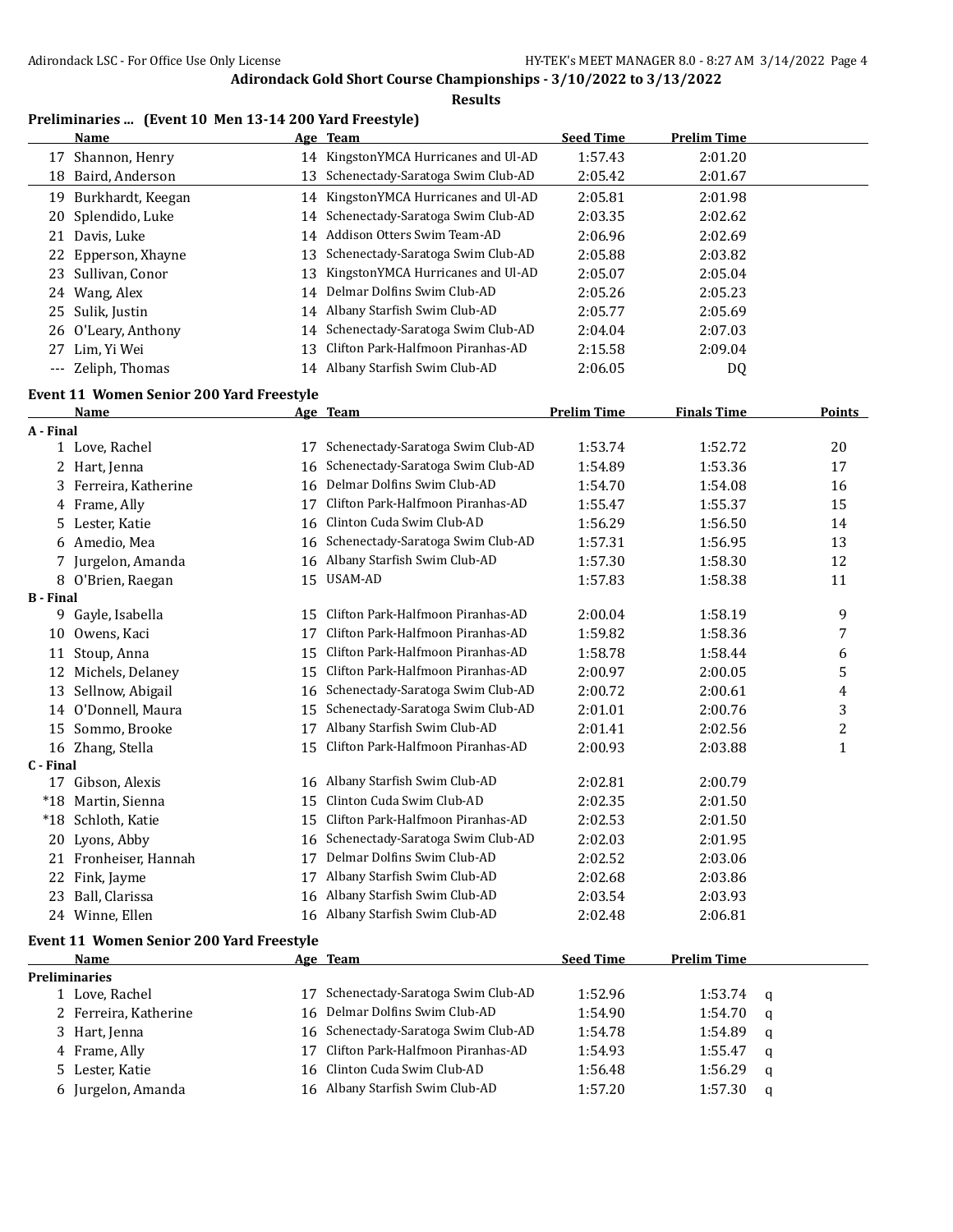**Results**

## **Preliminaries ... (Event 11 Women Senior 200 Yard Freestyle)**

|    | Name                 |    | Age Team                             | <b>Seed Time</b> | <b>Prelim Time</b> |   |
|----|----------------------|----|--------------------------------------|------------------|--------------------|---|
|    | 7 Amedio, Mea        |    | 16 Schenectady-Saratoga Swim Club-AD | 1:59.39          | 1:57.31            | q |
|    | 8 O'Brien, Raegan    | 15 | USAM-AD                              | 1:57.97          | 1:57.83            | q |
| 9  | Stoup, Anna          | 15 | Clifton Park-Halfmoon Piranhas-AD    | 1:58.07          | 1:58.78            | a |
| 10 | Owens, Kaci          | 17 | Clifton Park-Halfmoon Piranhas-AD    | 1:58.91          | 1:59.82            | q |
| 11 | Gayle, Isabella      | 15 | Clifton Park-Halfmoon Piranhas-AD    | 1:58.99          | 2:00.04            | q |
| 12 | Sellnow, Abigail     | 16 | Schenectady-Saratoga Swim Club-AD    | 2:00.10          | 2:00.72            | q |
| 13 | Zhang, Stella        | 15 | Clifton Park-Halfmoon Piranhas-AD    | 2:04.80          | 2:00.93            | q |
| 14 | Michels, Delaney     | 15 | Clifton Park-Halfmoon Piranhas-AD    | 1:59.22          | 2:00.97            | q |
| 15 | O'Donnell, Maura     | 15 | Schenectady-Saratoga Swim Club-AD    | 1:59.27          | 2:01.01            | q |
|    | 16 Sommo, Brooke     | 17 | Albany Starfish Swim Club-AD         | 2:04.83          | 2:01.41            | q |
| 17 | Lyons, Abby          | 16 | Schenectady-Saratoga Swim Club-AD    | 2:04.18          | 2:02.03            | q |
| 18 | Martin, Sienna       | 15 | Clinton Cuda Swim Club-AD            | 2:01.28          | 2:02.35            | q |
| 19 | Winne, Ellen         | 16 | Albany Starfish Swim Club-AD         | 2:02.33          | 2:02.48            | q |
| 20 | Fronheiser, Hannah   | 17 | Delmar Dolfins Swim Club-AD          | 2:04.00          | 2:02.52            | q |
| 21 | Schloth, Katie       | 15 | Clifton Park-Halfmoon Piranhas-AD    | 2:03.46          | 2:02.53            | q |
| 22 | Fink, Jayme          | 17 | Albany Starfish Swim Club-AD         | 2:03.89          | 2:02.68            | q |
| 23 | Gibson, Alexis       | 16 | Albany Starfish Swim Club-AD         | 2:01.51          | 2:02.81            | q |
| 24 | Ball, Clarissa       | 16 | Albany Starfish Swim Club-AD         | 2:05.13          | 2:03.54            | q |
|    | 25 Valerian, Caitie  | 17 | Delmar Dolfins Swim Club-AD          | 2:03.92          | 2:03.62            |   |
| 26 | Sullivan, Mallory    | 16 | KingstonYMCA Hurricanes and Ul-AD    | 2:01.99          | 2:03.64            |   |
| 27 | McKinley, Julia      | 15 | Clifton Park-Halfmoon Piranhas-AD    | 2:03.01          | 2:03.75            |   |
| 28 | Fraley, Kaiya        | 15 | Adirondack Bluefins Swim Club-AD     | 2:04.02          | 2:04.04            |   |
| 29 | Roberts, Grace       | 17 | Albany Starfish Swim Club-AD         | 2:02.74          | 2:04.06            |   |
| 30 | Lupe, Emma           | 15 | Schenectady-Saratoga Swim Club-AD    | 2:04.71          | 2:04.15            |   |
| 31 | Tandlmayer, Ellie    | 16 | Schenectady-Saratoga Swim Club-AD    | 2:02.29          | 2:04.32            |   |
| 32 | Sorbello, Courtney   | 16 | Delmar Dolfins Swim Club-AD          | 2:02.71          | 2:04.45            |   |
| 33 | Hans, Dana           | 15 | Clinton Cuda Swim Club-AD            | 2:04.83          | 2:04.55            |   |
| 34 | McCord, Emily        | 17 | KingstonYMCA Hurricanes and Ul-AD    | 1:57.21          | 2:04.61            |   |
| 35 | Silaika, Sophie      | 16 | Clifton Park-Halfmoon Piranhas-AD    | 2:01.19          | 2:06.76            |   |
| 36 | Klaus, Aileen        | 17 | Schenectady-Saratoga Swim Club-AD    | 2:03.57          | 2:07.00            |   |
| 37 | Hilt, Eva            | 17 | Schenectady-Saratoga Swim Club-AD    | 2:03.73          | 2:09.66            |   |
| 38 | Ward, Lizzy          | 17 | Clifton Park-Halfmoon Piranhas-AD    | 2:02.37          | 2:10.85            |   |
|    | $9.11 - 0.1 - 0.011$ |    |                                      |                  |                    |   |

#### **Event 12 Men Senior 200 Yard Freestyle**

|                  | Name               |    | Age Team                          | <b>Prelim Time</b> | <b>Finals Time</b> | <b>Points</b> |
|------------------|--------------------|----|-----------------------------------|--------------------|--------------------|---------------|
| A - Final        |                    |    |                                   |                    |                    |               |
|                  | Brown, Sam         | 17 | Adirondack Bluefins Swim Club-AD  | 1:44.81            | 1:39.17            | 20            |
|                  | 2 Braun, Seth      | 16 | Northern TRIBS Swimming-AD        | 1:48.64            | 1:43.72            | 17            |
|                  | 3 Noga, Eric       | 17 | Clinton Cuda Swim Club-AD         | 1:47.87            | 1:44.13            | 16            |
|                  | 4 Rogowski, Ethan  | 18 | Schenectady-Saratoga Swim Club-AD | 1:45.20            | 1:44.50            | 15            |
|                  | 5 Coppola, Vince   | 15 | Schenectady-Saratoga Swim Club-AD | 1:46.90            | 1:46.06            | 14            |
|                  | 6 Stafford, Keegan | 18 | Schenectady-Saratoga Swim Club-AD | 1:47.69            | 1:46.88            | 13            |
|                  | 7 Randall, Jared   | 18 | Adirondack Bluefins Swim Club-AD  | 1:49.17            | 1:48.51            | 12            |
|                  | 8 Rudd, Conner     | 15 | Clifton Park-Halfmoon Piranhas-AD | 1:48.37            | 1:48.60            | 11            |
| <b>B</b> - Final |                    |    |                                   |                    |                    |               |
| 9                | Eckman, Samuel     | 17 | Albany Starfish Swim Club-AD      | 1:49.86            | 1:47.94            | 9             |
| 10               | Boyle, Evan        | 17 | Schenectady-Saratoga Swim Club-AD | 1:49.23            | 1:48.21            | 7             |
| 11               | Willett, Eli       | 17 | Clifton Park-Halfmoon Piranhas-AD | 1:50.93            | 1:48.52            | 6             |
| 12               | Kowal, Rafael      | 17 | Lake Champlain Waves Swim Team-AD | 1:51.82            | 1:49.96            | 5             |
| 13               | Hartman, Andrew    | 16 | Albany Starfish Swim Club-AD      | 1:52.84            | 1:51.43            | 4             |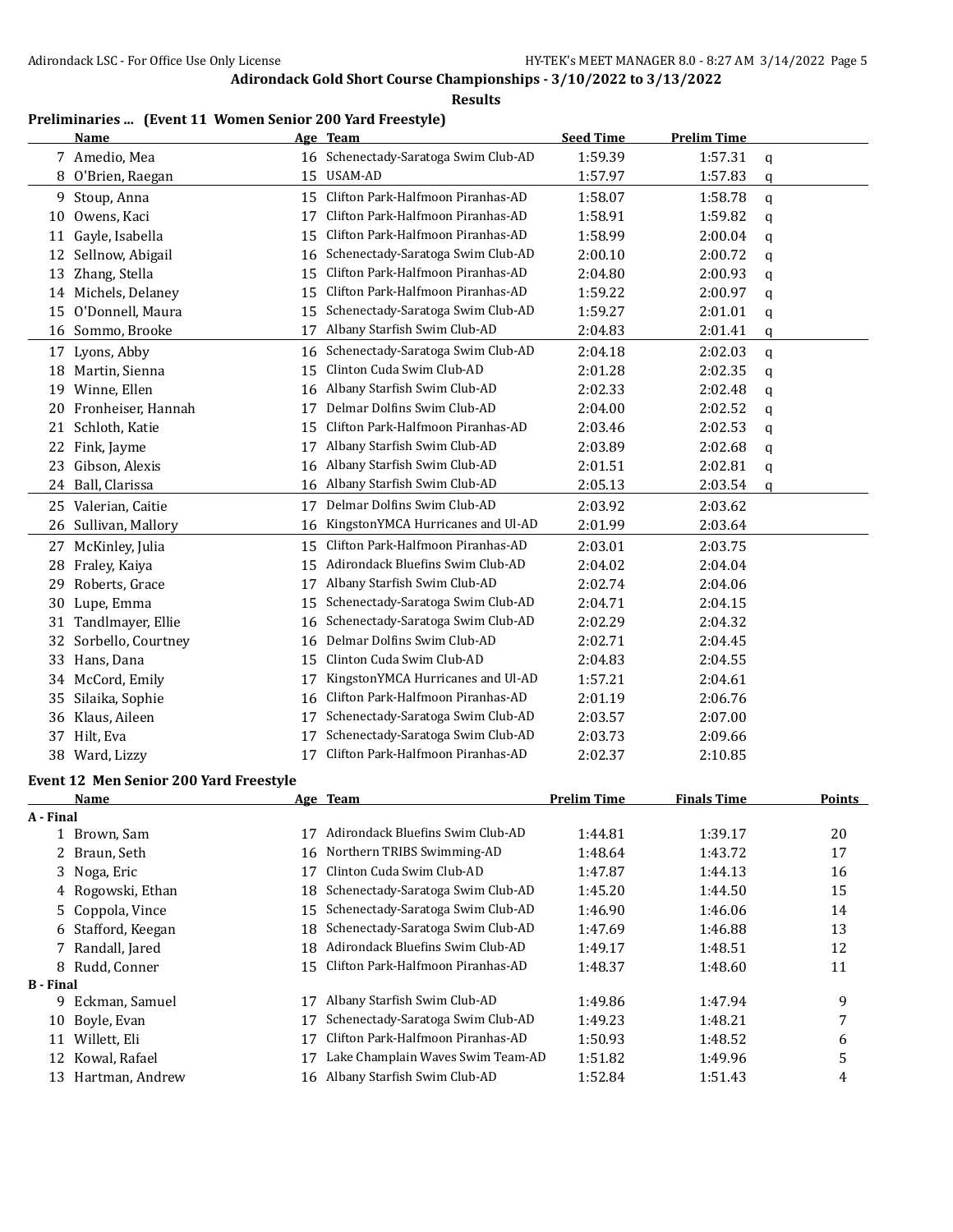|           | B - Final  (Event 12 Men Senior 200 Yard Freestyle) |    |                                      |                    |                    |             |               |
|-----------|-----------------------------------------------------|----|--------------------------------------|--------------------|--------------------|-------------|---------------|
|           | <b>Name</b>                                         |    | Age Team                             | <b>Prelim Time</b> | <b>Finals Time</b> |             | <b>Points</b> |
|           | 14 Cassella, Louie                                  |    | 16 Unattached-AD                     | 1:51.58            | 1:51.56            |             | 3             |
|           | 15 Brock, Hayden                                    | 18 | Delmar Dolfins Swim Club-AD          | 1:52.74            | 1:53.74            |             | 2             |
|           | 16 Saunders, Brady                                  |    | 17 Hawks Swimming Association-AD     | 1:51.74            | 2:01.41            |             | $\mathbf{1}$  |
| C - Final |                                                     |    |                                      |                    |                    |             |               |
|           | 17 Wettig, Gabe                                     | 15 | Schenectady-Saratoga Swim Club-AD    | 1:53.40            | 1:49.35            |             |               |
|           | 18 Rosenblum, Ethan                                 | 18 | Delmar Dolfins Swim Club-AD          | 1:53.08            | 1:53.00            |             |               |
| 19        | Gannon, Luke                                        | 17 | Schenectady-Saratoga Swim Club-AD    | 1:53.91            | 1:53.39            |             |               |
| 20        | Baird, Cal                                          | 17 | Schenectady-Saratoga Swim Club-AD    | 1:54.95            | 1:54.11            |             |               |
| 21        | Killian, Danny                                      | 15 | Clifton Park-Halfmoon Piranhas-AD    | 1:54.95            | 1:55.05            |             |               |
|           | 22 Zeliph jr., Jason                                | 16 | Albany Starfish Swim Club-AD         | 1:54.28            | 1:55.13            |             |               |
|           | <b>Event 12 Men Senior 200 Yard Freestyle</b>       |    |                                      |                    |                    |             |               |
|           | Name                                                |    | Age Team                             | <b>Seed Time</b>   | <b>Prelim Time</b> |             |               |
|           | <b>Preliminaries</b>                                |    |                                      |                    |                    |             |               |
|           | 1 Brown, Sam                                        | 17 | Adirondack Bluefins Swim Club-AD     | 1:43.37            | 1:44.81            | q           |               |
| 2         | Rogowski, Ethan                                     | 18 | Schenectady-Saratoga Swim Club-AD    | 1:42.06            | 1:45.20            | q           |               |
| 3         | Coppola, Vince                                      | 15 | Schenectady-Saratoga Swim Club-AD    | 1:46.87            | 1:46.90            | q           |               |
|           | 4 Stafford, Keegan                                  | 18 | Schenectady-Saratoga Swim Club-AD    | 1:43.65            | 1:47.69            | q           |               |
| 5         | Noga, Eric                                          | 17 | Clinton Cuda Swim Club-AD            | 1:44.44            | 1:47.87            | q           |               |
| 6         | Rudd, Conner                                        | 15 | Clifton Park-Halfmoon Piranhas-AD    | 1:48.48            | 1:48.37            | q           |               |
|           | 7 Braun, Seth                                       | 16 | Northern TRIBS Swimming-AD           | 1:44.37            | 1:48.64            | q           |               |
| 8         | Randall, Jared                                      | 18 | Adirondack Bluefins Swim Club-AD     | 1:47.38            | 1:49.17            | q           |               |
| 9         | Boyle, Evan                                         | 17 | Schenectady-Saratoga Swim Club-AD    | 1:45.46            | 1:49.23            | $\mathbf q$ |               |
| 10        | Eckman, Samuel                                      | 17 | Albany Starfish Swim Club-AD         | 1:53.92            | 1:49.86            | q           |               |
| 11        | Willett, Eli                                        | 17 | Clifton Park-Halfmoon Piranhas-AD    | 1:47.54            | 1:50.93            | q           |               |
|           | 12 Cassella, Louie                                  | 16 | Unattached-AD                        | 1:51.90            | 1:51.58            | q           |               |
| 13        | Saunders, Brady                                     | 17 | Hawks Swimming Association-AD        | 1:49.94            | 1:51.74            | q           |               |
|           | 14 Kowal, Rafael                                    | 17 | Lake Champlain Waves Swim Team-AD    | 1:51.81            | 1:51.82            | q           |               |
|           | 15 Brock, Hayden                                    | 18 | Delmar Dolfins Swim Club-AD          | 1:50.75            | 1:52.74            | q           |               |
|           | 16 Hartman, Andrew                                  | 16 | Albany Starfish Swim Club-AD         | 1:54.54            | 1:52.84            | q           |               |
|           | 17 Rosenblum, Ethan                                 | 18 | Delmar Dolfins Swim Club-AD          | 1:55.44            | 1:53.08            | q           |               |
| 18        | Wettig, Gabe                                        | 15 | Schenectady-Saratoga Swim Club-AD    | 1:50.06            | 1:53.40            | q           |               |
| 19        | Gannon, Luke                                        | 17 | Schenectady-Saratoga Swim Club-AD    | 1:51.69            | 1:53.91            | q           |               |
| 20        | Silaika, Xavier                                     | 18 | Clifton Park-Halfmoon Piranhas-AD    | 1:47.13            | 1:54.06            | q           |               |
|           | 21 Zeliph jr., Jason                                |    | 16 Albany Starfish Swim Club-AD      | 1:53.00            | 1:54.28            | q           |               |
|           | *22 Killian, Danny                                  |    | 15 Clifton Park-Halfmoon Piranhas-AD | 1:51.26            | 1:54.95            | q           |               |
|           | *22 Baird, Cal                                      | 17 | Schenectady-Saratoga Swim Club-AD    | 1:52.46            | 1:54.95            | q           |               |
|           | 24 Miller, Brian                                    | 17 | Clifton Park-Halfmoon Piranhas-AD    | 1:51.35            | 1:55.71            | q           |               |
|           | 25 Tresnjo, Arman                                   | 15 | New Hartford Aquatics-AD             | 1:54.95            | 1:56.31            |             |               |
|           | 26 Kaufman, Josh                                    | 16 | Delmar Dolfins Swim Club-AD          | 1:55.78            | 1:57.30            |             |               |
| 27        | Schohn, Logan                                       | 18 | Clifton Park-Halfmoon Piranhas-AD    | 1:53.09            | 1:58.26            |             |               |
|           | 28 Heiz, Campbell                                   |    | 16 Hawks Swimming Association-AD     | 1:55.47            | 1:58.45            |             |               |
|           |                                                     |    |                                      |                    |                    |             |               |
|           | Event 13 Women 13-14 100 Yard Breaststroke          |    |                                      |                    |                    |             |               |
|           | <b>Name</b>                                         |    | Age Team                             | <b>Prelim Time</b> | <b>Finals Time</b> |             | <b>Points</b> |
| A - Final | 1 Gao, Sophia                                       |    | 13 Clifton Park-Halfmoon Piranhas-AD | 1:07.89            | 1:06.73            |             | 20            |
|           | 2 Goodspeed, Fayth                                  | 14 | Schenectady-Saratoga Swim Club-AD    | 1:09.93            | 1:08.15            |             | 17            |
| 3         | Hao, Helen                                          | 14 | Clifton Park-Halfmoon Piranhas-AD    | 1:12.13            | 1:10.48            |             | 16            |
| 4         | Hurst, Becca                                        | 14 | Delmar Dolfins Swim Club-AD          | 1:11.74            | 1:10.64            |             | 15            |
| 5         | Park, Subeen                                        | 14 | Clinton Cuda Swim Club-AD            | 1:14.56            | 1:11.21            |             | 14            |
|           |                                                     |    |                                      |                    |                    |             |               |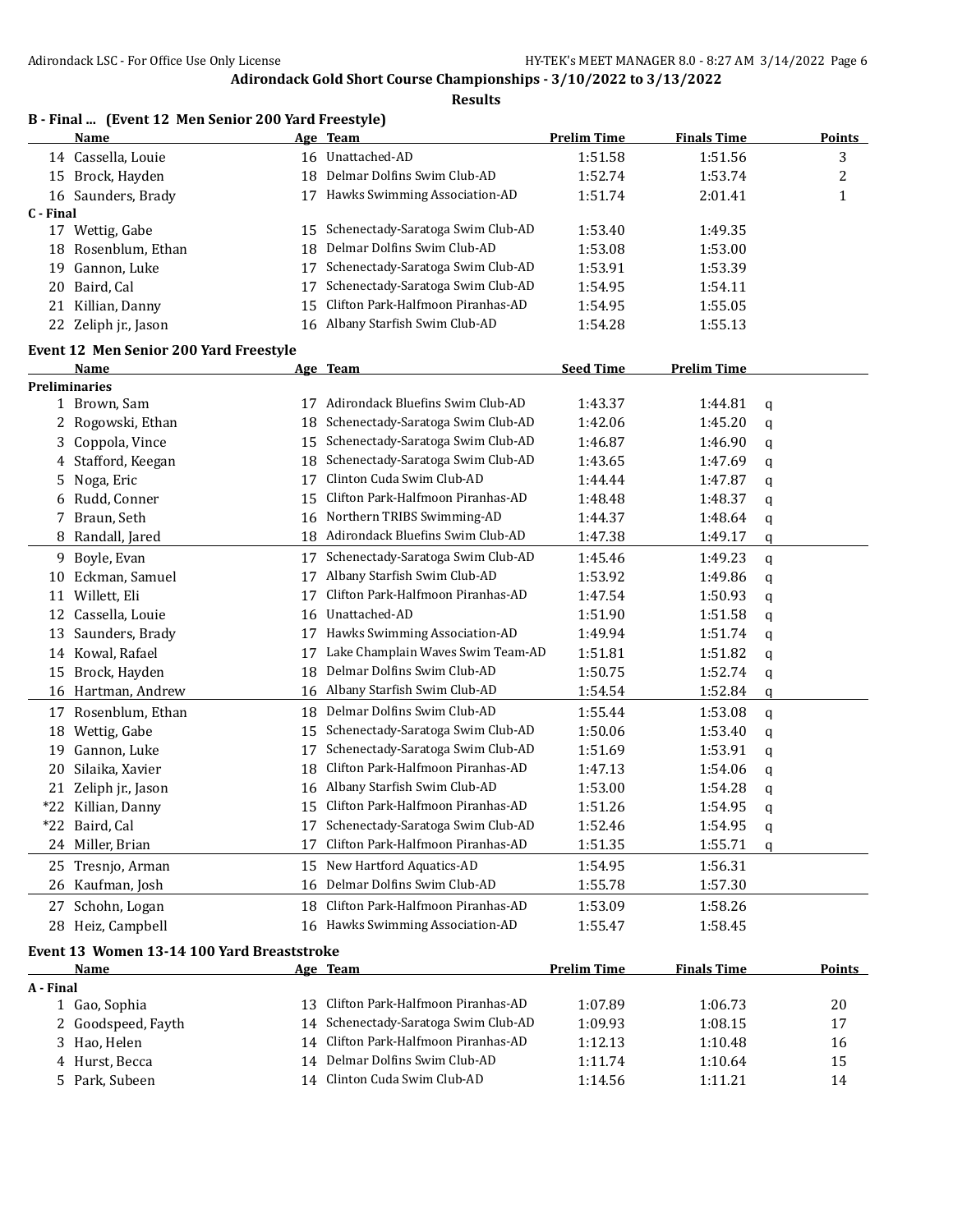#### **Results**

|  |  |  |  |  | A - Final  (Event 13 Women 13-14 100 Yard Breaststroke) |  |
|--|--|--|--|--|---------------------------------------------------------|--|
|--|--|--|--|--|---------------------------------------------------------|--|

|                  | <b>Name</b>                                |    | Age Team                            | <b>Prelim Time</b> | <b>Finals Time</b> |   | <b>Points</b> |
|------------------|--------------------------------------------|----|-------------------------------------|--------------------|--------------------|---|---------------|
|                  | 6 Sheeley, Alaura                          | 14 | Hawks Swimming Association-AD       | 1:14.28            | 1:13.57            |   | 13            |
| 7.               | Samko, Clara                               | 14 | KingstonYMCA Hurricanes and Ul-AD   | 1:14.02            | 1:13.93            |   | 12            |
| 8                | Redfern, Kaitlyn                           | 13 | Northern TRIBS Swimming-AD          | 1:15.78            | 1:14.08            |   | 11            |
| <b>B</b> - Final |                                            |    |                                     |                    |                    |   |               |
|                  | 9 Sellnow, Emma                            | 14 | Schenectady-Saratoga Swim Club-AD   | 1:16.31            | 1:15.31            |   | 9             |
| 10               | Bieniek, Allison                           | 14 | Clifton Park-Halfmoon Piranhas-AD   | 1:17.74            | 1:15.84            |   | 7             |
| 11               | Zenner, Jacklyn                            | 14 | Schenectady-Saratoga Swim Club-AD   | 1:17.40            | 1:16.72            |   | 6             |
| 12               | Agro, Lindsay                              | 14 | Adirondack Bluefins Swim Club-AD    | 1:19.08            | 1:17.64            |   | 5             |
| 13               | Roberts, Sophie                            | 13 | Schenectady-Saratoga Swim Club-AD   | 1:16.91            | 1:17.66            |   | 4             |
|                  | 14 Antolick, Ellen                         | 13 | Albany Starfish Swim Club-AD        | 1:18.78            | 1:18.10            |   | 3             |
| 15               | Rochefort, Sydney                          | 14 | Northern TRIBS Swimming-AD          | 1:18.67            | 1:18.86            |   | 2             |
|                  | 16 Mulchy, Liliana                         | 14 | New Hartford Aquatics-AD            | 1:17.44            | 1:19.09            |   | 1             |
|                  | Event 13 Women 13-14 100 Yard Breaststroke |    |                                     |                    |                    |   |               |
|                  | <b>Name</b>                                |    | Age Team                            | <b>Seed Time</b>   | <b>Prelim Time</b> |   |               |
|                  | <b>Preliminaries</b>                       |    |                                     |                    |                    |   |               |
|                  | 1 Gao, Sophia                              | 13 | Clifton Park-Halfmoon Piranhas-AD   | 1:07.04            | 1:07.89            | q |               |
| 2                | Goodspeed, Fayth                           | 14 | Schenectady-Saratoga Swim Club-AD   | 1:09.00            | 1:09.93            | q |               |
| 3                | Hurst, Becca                               | 14 | Delmar Dolfins Swim Club-AD         | 1:13.37            | 1:11.74            | q |               |
|                  | 4 Hao, Helen                               | 14 | Clifton Park-Halfmoon Piranhas-AD   | 1:09.03            | 1:12.13            | q |               |
| 5.               | Samko, Clara                               | 14 | KingstonYMCA Hurricanes and Ul-AD   | 1:13.27            | 1:14.02            | q |               |
| 6                | Sheeley, Alaura                            | 14 | Hawks Swimming Association-AD       | 1:14.27            | 1:14.28            | q |               |
|                  | 7 Park, Subeen                             | 14 | Clinton Cuda Swim Club-AD           | 1:12.54            | 1:14.56            |   |               |
| 8                | Redfern, Kaitlyn                           | 13 | Northern TRIBS Swimming-AD          | 1:18.12            | 1:15.78            | q |               |
|                  |                                            |    |                                     |                    |                    | q |               |
| 9.               | Sellnow, Emma                              | 14 | Schenectady-Saratoga Swim Club-AD   | 1:17.07            | 1:16.31            | q |               |
| 10               | Roberts, Sophie                            | 13 | Schenectady-Saratoga Swim Club-AD   | 1:19.09            | 1:16.91            | q |               |
| 11               | Zenner, Jacklyn                            | 14 | Schenectady-Saratoga Swim Club-AD   | 1:20.06            | 1:17.40            | q |               |
| 12               | Mulchy, Liliana                            | 14 | New Hartford Aquatics-AD            | 1:15.13            | 1:17.44            | q |               |
| 13               | Bieniek, Allison                           | 14 | Clifton Park-Halfmoon Piranhas-AD   | 1:17.72            | 1:17.74            | q |               |
|                  | 14 Rochefort, Sydney                       | 14 | Northern TRIBS Swimming-AD          | 1:17.61            | 1:18.67            | q |               |
| 15               | Antolick, Ellen                            | 13 | Albany Starfish Swim Club-AD        | 1:19.41            | 1:18.78            | q |               |
|                  | 16 Agro, Lindsay                           | 14 | Adirondack Bluefins Swim Club-AD    | 1:18.57            | 1:19.08            | q |               |
| 17               | Manion, Annie                              | 13 | Lake Champlain Waves Swim Team-AD   | 1:20.34            | 1:19.11            |   |               |
| 18               | Delair, Charlize                           |    | 14 Adirondack Bluefins Swim Club-AD | 1:20.83            | 1:19.50            |   |               |
|                  | 19 MacLeod, Angelina                       |    | 13 USAM-AD                          | 1:20.96            | 1:19.85            |   |               |
|                  | 20 Sandvik, Abby                           |    | 14 Albany Starfish Swim Club-AD     | 1:19.74            | 1:20.23            |   |               |
|                  | 21 Ball, Ana                               |    | 14 Albany Starfish Swim Club-AD     | 1:20.35            | 1:20.92            |   |               |
|                  | 22 Stuntz, Alexis                          |    | 14 Northern TRIBS Swimming-AD       | 1:20.94            | 1:21.08            |   |               |
| 23               | Suchowiecki, Katie                         |    | 14 Hawks Swimming Association-AD    | 1:19.03            | 1:21.41            |   |               |
|                  | Event 14 Men 13-14 100 Yard Breaststroke   |    |                                     |                    |                    |   |               |
|                  | <b>Name</b>                                |    | Age Team                            | <b>Prelim Time</b> | <b>Finals Time</b> |   | <b>Points</b> |
| A - Final        |                                            |    |                                     |                    |                    |   |               |
|                  | 1 Brkanovic, Isak                          |    | 14 Delmar Dolfins Swim Club-AD      | 1:04.25            | 1:02.14            |   | 20            |
| 2                | Sanchez, Anthony                           | 14 | Schenectady-Saratoga Swim Club-AD   | 1:04.58            | 1:03.24            |   | 17            |
| 3                | Keller, Brady                              | 14 | Clifton Park-Halfmoon Piranhas-AD   | 1:05.74            | 1:05.25            |   | 16            |
|                  | 4 Han, Jake                                | 14 | Clifton Park-Halfmoon Piranhas-AD   | 1:07.61            | 1:06.45            |   | 15            |
| 5.               | Splendido, Luke                            | 14 | Schenectady-Saratoga Swim Club-AD   | 1:08.71            | 1:08.25            |   | 14            |
|                  | 6 Izzard, Ewan                             |    | 14 Delmar Dolfins Swim Club-AD      | 1:08.91            | 1:08.36            |   | 13            |

7 Mosaad, Kareem 14 New Hartford Aquatics-AD 1:08.83 1:08.91 12 8 Kuang, Everest 14 Adirondack Bluefins Swim Club-AD 1:08.21 1:08.99 11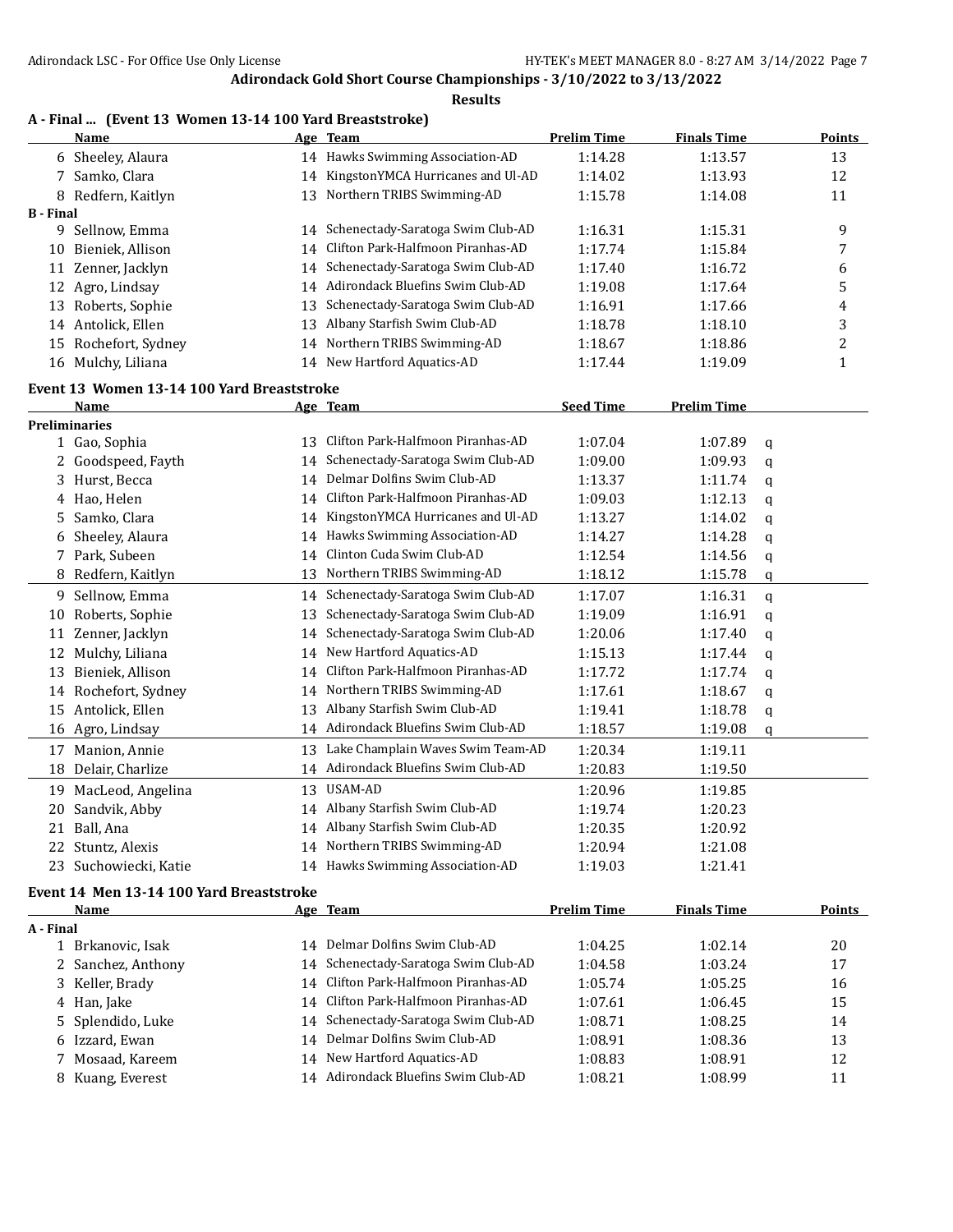|                  | B - Final  (Event 14 Men 13-14 100 Yard Breaststroke) |    |                                      |                    |                    |   |               |
|------------------|-------------------------------------------------------|----|--------------------------------------|--------------------|--------------------|---|---------------|
|                  | Name                                                  |    | Age Team                             | <b>Prelim Time</b> | <b>Finals Time</b> |   | <b>Points</b> |
| <b>B</b> - Final |                                                       |    |                                      |                    |                    |   |               |
|                  | 9 Perras, Alix                                        |    | 14 Lake Champlain Waves Swim Team-AD | 1:09.04            | 1:07.91            |   | 9             |
| 10               | Staudinger, Sam                                       | 13 | Albany Starfish Swim Club-AD         | 1:10.62            | 1:09.74            |   | 7             |
| 11               | Wang, Alex                                            | 14 | Delmar Dolfins Swim Club-AD          | 1:10.42            | 1:09.86            |   | 6             |
| 12               | Di Fabio, Luka                                        | 14 | Clifton Park-Halfmoon Piranhas-AD    | 1:11.45            | 1:10.95            |   | 5             |
| 13               | Sulik, Justin                                         | 14 | Albany Starfish Swim Club-AD         | 1:12.15            | 1:12.76            |   | 4             |
|                  | 14 Zeliph, Thomas                                     | 14 | Albany Starfish Swim Club-AD         | 1:13.28            | 1:13.51            |   | 3             |
|                  | 15 McCarthy, Deklan                                   | 14 | New Hartford Aquatics-AD             | 1:11.51            | 1:13.81            |   | 2             |
|                  | 16 Hadzimujic, Edin                                   |    | 14 New Hartford Aquatics-AD          | 1:12.11            | 1:13.91            |   | 1             |
|                  | Event 14 Men 13-14 100 Yard Breaststroke              |    |                                      |                    |                    |   |               |
|                  | Name                                                  |    | Age Team                             | <b>Seed Time</b>   | <b>Prelim Time</b> |   |               |
|                  | <b>Preliminaries</b>                                  |    |                                      |                    |                    |   |               |
|                  | 1 Brkanovic, Isak                                     |    | 14 Delmar Dolfins Swim Club-AD       | 1:02.24            | 1:04.25            | q |               |
|                  | 2 Sanchez, Anthony                                    | 14 | Schenectady-Saratoga Swim Club-AD    | 1:05.01            | 1:04.58            | q |               |
|                  | 3 Keller, Brady                                       | 14 | Clifton Park-Halfmoon Piranhas-AD    | 1:03.68            | 1:05.74            | q |               |
|                  | 4 Han, Jake                                           | 14 | Clifton Park-Halfmoon Piranhas-AD    | 1:05.47            | 1:07.61            | q |               |
|                  | 5 Kuang, Everest                                      | 14 | Adirondack Bluefins Swim Club-AD     | 1:10.33            | 1:08.21            | q |               |
|                  | 6 Splendido, Luke                                     | 14 | Schenectady-Saratoga Swim Club-AD    | 1:09.31            | 1:08.71            | q |               |
|                  | 7 Mosaad, Kareem                                      | 14 | New Hartford Aquatics-AD             | 1:09.45            | 1:08.83            | q |               |
|                  | 8 Izzard, Ewan                                        |    | 14 Delmar Dolfins Swim Club-AD       | 1:09.86            | 1:08.91            | q |               |
| 9.               | Perras, Alix                                          | 14 | Lake Champlain Waves Swim Team-AD    | 1:07.58            | 1:09.04            | q |               |
| 10               | Wang, Alex                                            | 14 | Delmar Dolfins Swim Club-AD          | 1:11.45            | 1:10.42            | q |               |
| 11               | Staudinger, Sam                                       | 13 | Albany Starfish Swim Club-AD         | 1:11.87            | 1:10.62            | q |               |
|                  | 12 Di Fabio, Luka                                     | 14 | Clifton Park-Halfmoon Piranhas-AD    | 1:15.58            | 1:11.45            | q |               |
| 13               | McCarthy, Deklan                                      | 14 | New Hartford Aquatics-AD             | 1:12.56            | 1:11.51            | q |               |
|                  | 14 Hadzimujic, Edin                                   | 14 | New Hartford Aquatics-AD             | 1:12.90            | 1:12.11            | q |               |
| 15               | Sulik, Justin                                         | 14 | Albany Starfish Swim Club-AD         | 1:17.88            | 1:12.15            | q |               |
|                  | 16 Zeliph, Thomas                                     | 14 | Albany Starfish Swim Club-AD         | 1:16.82            | 1:13.28            | q |               |
|                  | 17 Burkhardt, Keegan                                  | 14 | KingstonYMCA Hurricanes and Ul-AD    | 1:14.34            | 1:13.48            |   |               |
|                  | 18 McCoy, Will                                        | 14 | Clifton Park-Halfmoon Piranhas-AD    | 1:17.20            | 1:13.84            |   |               |
|                  |                                                       |    | Hawks Swimming Association-AD        |                    |                    |   |               |
| 19               | Napoli, Nick                                          | 13 | USAM-AD                              | 1:16.99            | 1:13.94            |   |               |
| 20               | Travis, Jasper                                        | 14 |                                      | 1:13.67            | 1:14.26            |   |               |
| 21               | O'Leary, Anthony                                      | 14 | Schenectady-Saratoga Swim Club-AD    | 1:12.57            | 1:15.86            |   |               |
|                  | 22 McNair, Jack                                       |    | 14 Clinton Cuda Swim Club-AD         | 1:15.55            | 1:16.85            |   |               |
|                  | 23 Baird, Anderson                                    |    | 13 Schenectady-Saratoga Swim Club-AD | 1:13.15            | 1:17.01            |   |               |
|                  | 24 Epperson, Xhayne                                   | 13 | Schenectady-Saratoga Swim Club-AD    | 1:16.55            | 1:17.08            |   |               |
|                  | 25 Steele, Carter                                     |    | 14 Albany Starfish Swim Club-AD      | 1:15.67            | 1:17.19            |   |               |
|                  | 26 Witting, Liam                                      | 14 | Delmar Dolfins Swim Club-AD          | 1:13.39            | 1:17.38            |   |               |
|                  | 27 Lim, Yi Wei                                        | 13 | Clifton Park-Halfmoon Piranhas-AD    | 1:18.92            | 1:18.74            |   |               |
|                  | 28 Zhang, Alex                                        | 13 | Schenectady-Saratoga Swim Club-AD    | 1:17.85            | 1:18.97            |   |               |
|                  | Event 15 Women Senior 100 Yard Breaststroke           |    |                                      |                    |                    |   |               |
|                  | Name                                                  |    | <u>Age Team</u>                      | <b>Prelim Time</b> | <b>Finals Time</b> |   | <b>Points</b> |
| A - Final        |                                                       |    |                                      |                    |                    |   |               |
|                  | 1 Gilbert, Kendall                                    | 16 | Clifton Park-Halfmoon Piranhas-AD    | 1:06.81            | 1:05.54            |   | 20            |
|                  | 2 Ferreira, Katherine                                 | 16 | Delmar Dolfins Swim Club-AD          | 1:07.50            | 1:07.52            |   | 17            |
|                  | 3 Fuson, Jami                                         | 17 | Schenectady-Saratoga Swim Club-AD    | 1:08.11            | 1:07.98            |   | 16            |
|                  | 4 DeBellis, Lily                                      | 17 | Delmar Dolfins Swim Club-AD          | 1:09.71            | 1:08.61            |   | 15            |
| 5.               | Amedio, Mea                                           | 16 | Schenectady-Saratoga Swim Club-AD    | 1:08.85            | 1:08.84            |   | 14            |
|                  | 6 Fronheiser, Hannah                                  | 17 | Delmar Dolfins Swim Club-AD          | 1:10.77            | 1:09.91            |   | 13            |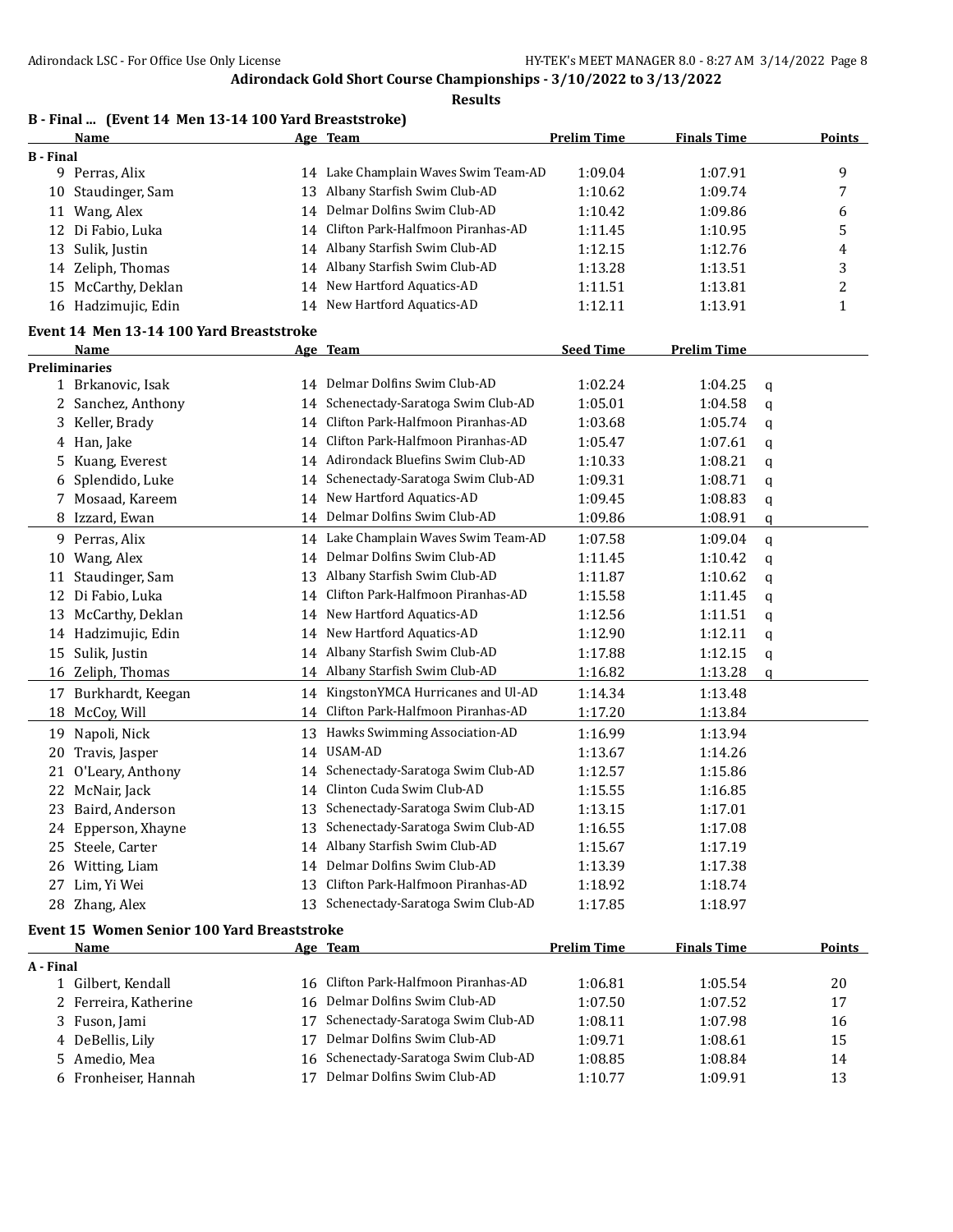### **Results**

## **A - Final ... (Event 15 Women Senior 100 Yard Breaststroke)**

|                  | <b>Name</b>                                 |    | Age Team                             | <b>Prelim Time</b> | <b>Finals Time</b> |   | <b>Points</b> |
|------------------|---------------------------------------------|----|--------------------------------------|--------------------|--------------------|---|---------------|
|                  | 7 Ferrie, Jillian                           |    | 16 Schenectady-Saratoga Swim Club-AD | 1:10.55            | 1:10.00            |   | 12            |
|                  | 8 O'Donnell, Maura                          |    | 15 Schenectady-Saratoga Swim Club-AD | 1:11.16            | 1:12.03            |   | 11            |
| <b>B</b> - Final |                                             |    |                                      |                    |                    |   |               |
|                  | 9 Stoup, Anna                               | 15 | Clifton Park-Halfmoon Piranhas-AD    | 1:11.24            | 1:09.77            |   | 9             |
|                  | 10 Antolick, Carly                          | 15 | Albany Starfish Swim Club-AD         | 1:11.16            | 1:09.84            |   | 7             |
|                  | 11 Lyons, Abby                              | 16 | Schenectady-Saratoga Swim Club-AD    | 1:12.03            | 1:10.44            |   | 6             |
| 12               | Clarke, Charlotte                           | 16 | Delmar Dolfins Swim Club-AD          | 1:12.30            | 1:12.67            |   | 5             |
|                  | 13 Deitz, Makenna                           | 15 | Albany Starfish Swim Club-AD         | 1:13.18            | 1:12.97            |   | 4             |
|                  | 14 Garrow, Ella                             | 16 | Lake Champlain Waves Swim Team-AD    | 1:12.03            | 1:13.04            |   | 3             |
|                  | 15 Sullivan, Mallory                        | 16 | KingstonYMCA Hurricanes and Ul-AD    | 1:12.95            | 1:13.68            |   | 2             |
|                  | 16 Lawler, Morgan                           | 16 | Albany Starfish Swim Club-AD         | 1:12.97            | 1:13.97            |   | $\mathbf{1}$  |
| C - Final        |                                             |    |                                      |                    |                    |   |               |
|                  | 17 Ramgulam, Varshana                       | 15 | Clifton Park-Halfmoon Piranhas-AD    | 1:13.53            | 1:12.88            |   |               |
| 18               | Bogdanowicz-Wilson, Emma                    | 17 | Schenectady-Saratoga Swim Club-AD    | 1:13.29            | 1:13.16            |   |               |
| 19               | Tennyson, Val                               | 15 | Schenectady-Saratoga Swim Club-AD    | 1:14.07            | 1:13.29            |   |               |
| 20               | Fink, Jayme                                 | 17 | Albany Starfish Swim Club-AD         | 1:14.12            | 1:13.34            |   |               |
| 21               | Gerstler, Kelsey                            | 16 | Albany Starfish Swim Club-AD         | 1:14.83            | 1:14.34            |   |               |
| 22               | Spina, Sophie                               | 15 | Clinton Cuda Swim Club-AD            | 1:15.54            | 1:14.59            |   |               |
|                  | 23 McDermott, Maeve                         | 16 | USAM-AD                              | 1:15.09            | 1:14.60            |   |               |
|                  | 24 Lindecke, Emma                           |    | 18 Electric Eels-AD                  | 1:15.11            | 1:15.76            |   |               |
|                  | Event 15 Women Senior 100 Yard Breaststroke |    |                                      |                    |                    |   |               |
|                  | Name                                        |    | Age Team                             | <b>Seed Time</b>   | <b>Prelim Time</b> |   |               |
|                  | <b>Preliminaries</b>                        |    |                                      |                    |                    |   |               |
|                  | 1 Gilbert, Kendall                          |    | 16 Clifton Park-Halfmoon Piranhas-AD | 1:06.33            | 1:06.81            | q |               |
|                  | 2 Ferreira, Katherine                       | 16 | Delmar Dolfins Swim Club-AD          | 1:08.09            | 1:07.50            | q |               |
|                  | 3 Fuson, Jami                               | 17 | Schenectady-Saratoga Swim Club-AD    | 1:09.58            | 1:08.11            | q |               |
|                  | 4 Amedio, Mea                               | 16 | Schenectady-Saratoga Swim Club-AD    | 1:10.08            | 1:08.85            | q |               |
|                  | 5 DeBellis, Lily                            | 17 | Delmar Dolfins Swim Club-AD          | 1:10.92            | 1:09.71            | q |               |
|                  | 6 Ferrie, Jillian                           | 16 | Schenectady-Saratoga Swim Club-AD    | 1:10.50            | 1:10.55            | q |               |
|                  | 7 Fronheiser, Hannah                        | 17 | Delmar Dolfins Swim Club-AD          | 1:07.92            | 1:10.77            | q |               |
|                  | 8 O'Donnell, Maura                          | 15 | Schenectady-Saratoga Swim Club-AD    | 1:10.28            | 1:11.16            | q |               |
|                  | 9 Antolick, Carly                           | 15 | Albany Starfish Swim Club-AD         | 1:11.09            | J1:11.16           | q |               |
|                  | 10 Stoup, Anna                              | 15 | Clifton Park-Halfmoon Piranhas-AD    | 1:10.51            | 1:11.24            | q |               |
|                  | *11 Lyons, Abby                             | 16 | Schenectady-Saratoga Swim Club-AD    | 1:13.25            | 1:12.03            | q |               |
|                  | *11 Garrow, Ella                            | 16 | Lake Champlain Waves Swim Team-AD    | 1:11.66            | 1:12.03            | q |               |
|                  | 13 Clarke, Charlotte                        |    | 16 Delmar Dolfins Swim Club-AD       | 1:12.59            | 1:12.30            | q |               |
|                  | 14 Sullivan, Mallory                        |    | 16 KingstonYMCA Hurricanes and Ul-AD | 1:16.09            | 1:12.95            | q |               |
|                  | 15 Lawler, Morgan                           | 16 | Albany Starfish Swim Club-AD         | 1:08.70            | 1:12.97            |   |               |
| 16               | Deitz, Makenna                              | 15 | Albany Starfish Swim Club-AD         | 1:13.71            | 1:13.18            | q |               |
|                  |                                             |    | Schenectady-Saratoga Swim Club-AD    |                    |                    | q |               |
|                  | 17 Bogdanowicz-Wilson, Emma                 | 17 | Clifton Park-Halfmoon Piranhas-AD    | 1:10.82            | 1:13.29            | q |               |
|                  | 18 Ramgulam, Varshana                       | 15 | Schenectady-Saratoga Swim Club-AD    | 1:14.34            | 1:13.53            | q |               |
| 19               | Tennyson, Val                               | 15 |                                      | 1:15.81            | 1:14.07            | q |               |
| 20               | Fink, Jayme                                 | 17 | Albany Starfish Swim Club-AD         | 1:12.49            | 1:14.12            | q |               |
| 21               | Gerstler, Kelsey                            | 16 | Albany Starfish Swim Club-AD         | 1:16.43            | 1:14.83            | q |               |
|                  | 22 McDermott, Maeve                         | 16 | USAM-AD                              | 1:13.07            | 1:15.09            | q |               |
|                  | 23 Lindecke, Emma                           | 18 | Electric Eels-AD                     | 1:11.59            | 1:15.11            | q |               |
|                  | 24 Spina, Sophie                            | 15 | Clinton Cuda Swim Club-AD            | 1:16.22            | 1:15.54            | q |               |
|                  | 25 Gibson, Alexis                           | 16 | Albany Starfish Swim Club-AD         | 1:14.30            | 1:15.68            |   |               |
|                  | 26 Zhang, Stella                            |    | 15 Clifton Park-Halfmoon Piranhas-AD | 1:18.56            | 1:15.86            |   |               |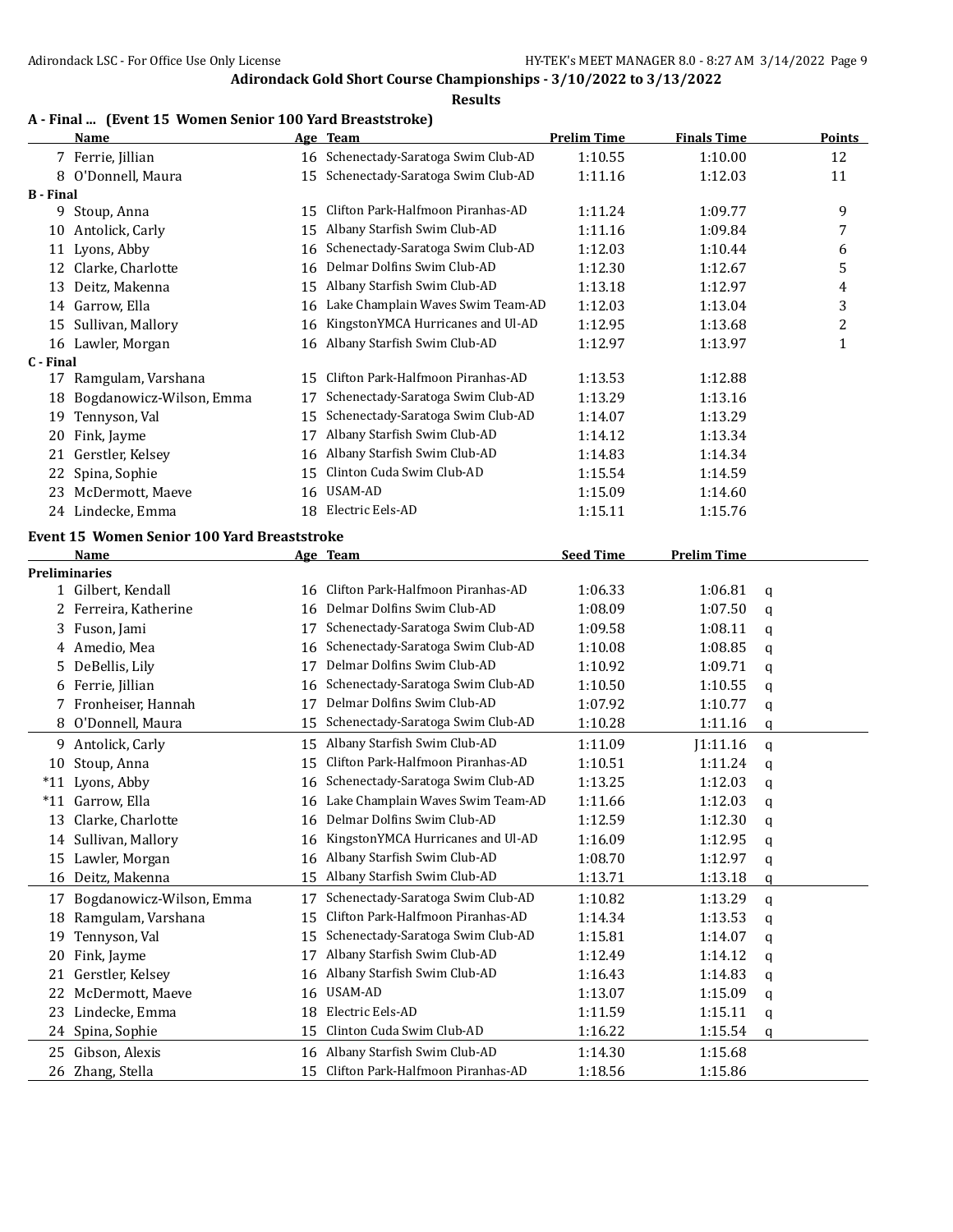**Results**

# **Preliminaries ... (Event 15 Women Senior 100 Yard Breaststroke)**

|                  | <u>Name</u>                               |    | Age Team                             | <b>Seed Time</b>   | <b>Prelim Time</b> |                |
|------------------|-------------------------------------------|----|--------------------------------------|--------------------|--------------------|----------------|
|                  | 27 Park, Juhyun                           |    | 16 Clinton Cuda Swim Club-AD         | 1:14.87            | 1:15.92            |                |
|                  | 28 Benvenuto, Mariana                     | 17 | Electric Eels-AD                     | 1:15.97            | 1:15.99            |                |
|                  | 29 Eisnor, Norah                          | 17 | Clifton Park-Halfmoon Piranhas-AD    | 1:12.43            | 1:16.05            |                |
|                  | 30 Cho, Eileen                            |    | 15 Albany Starfish Swim Club-AD      | 1:14.10            | 1:16.35            |                |
|                  | 31 Wang, Catherine                        | 17 | Clifton Park-Halfmoon Piranhas-AD    | 1:15.99            | 1:16.57            |                |
|                  | 32 Carney, Tori                           | 15 | Jammin' Jellyfish Swim Club-AD       | 1:14.85            | 1:16.66            |                |
|                  | 33 Czajkowski, Izabella                   | 16 | Clifton Park-Halfmoon Piranhas-AD    | 1:14.25            | 1:17.12            |                |
|                  | 34 Steeves, Katherine                     | 15 | KingstonYMCA Hurricanes and Ul-AD    | 1:16.38            | 1:17.13            |                |
|                  | 35 Mohamed, Amber                         | 15 | Albany Starfish Swim Club-AD         | 1:16.84            | 1:17.39            |                |
|                  | 36 Vertullo, Gianna                       |    | 15 Tigers Aquatic Club-AD            | 1:16.41            | 1:18.37            |                |
|                  | Event 16 Men Senior 100 Yard Breaststroke |    |                                      |                    |                    |                |
|                  | <b>Name</b>                               |    | Age Team                             | <b>Prelim Time</b> | <b>Finals Time</b> | Points         |
| A - Final        |                                           |    |                                      |                    |                    |                |
|                  | 1 Henkel, Brayden                         |    | 16 Clifton Park-Halfmoon Piranhas-AD | 59.69              | 55.79              | 20             |
|                  | 2 Braun, Seth                             |    | 16 Northern TRIBS Swimming-AD        | 59.83              | 59.28              | 17             |
|                  | 3 Hart, Connor                            | 18 | Schenectady-Saratoga Swim Club-AD    | 1:00.18            | 59.45              | 16             |
|                  | 4 Ryan, Eric                              | 16 | Schenectady-Saratoga Swim Club-AD    | 1:00.58            | 1:00.00            | 15             |
|                  | 5 Fusco, Ben                              | 17 | Schenectady-Saratoga Swim Club-AD    | 1:00.16            | 1:00.15            | 14             |
|                  | 6 Kaback, Max                             | 17 | Albany Starfish Swim Club-AD         | 1:01.22            | 1:00.21            | 13             |
|                  | 7 Goodspeed, Luke                         | 16 | Schenectady-Saratoga Swim Club-AD    | 1:00.24            | 1:00.93            | 12             |
|                  | 8 Sammons, Drew                           | 16 | <b>Tigers Aquatic Club-AD</b>        | 1:01.20            | 1:01.42            | 11             |
| <b>B</b> - Final |                                           |    |                                      |                    |                    |                |
|                  | 9 Saunders, Brady                         | 17 | Hawks Swimming Association-AD        | 1:02.41            | 1:00.85            | 9              |
|                  | 10 Abdelwahed, Hassan                     | 16 | New Hartford Aquatics-AD             | 1:01.24            | 1:01.04            | 7              |
|                  | 11 Richardson, Josh                       |    | 17 Albany Starfish Swim Club-AD      | 1:01.87            | 1:01.15            | 6              |
|                  | 12 Eckman, Samuel                         | 17 | Albany Starfish Swim Club-AD         | 1:01.46            | 1:01.61            | 5              |
|                  | 13 Homan, Jaden                           | 17 | Clifton Park-Halfmoon Piranhas-AD    | 1:02.46            | 1:02.53            | 4              |
|                  | 14 Kassian, Andrew                        | 16 | Hawks Swimming Association-AD        | 1:04.55            | 1:02.94            | 3              |
|                  | 15 Cassella, Louie                        | 16 | Unattached-AD                        | 1:03.97            | 1:03.83            | $\overline{c}$ |
|                  | 16 Rosenblum, Ethan                       |    | 18 Delmar Dolfins Swim Club-AD       | 1:04.82            | 1:05.69            | $\mathbf{1}$   |
| C - Final        |                                           |    |                                      |                    |                    |                |
|                  | 17 Capella, Andrew                        | 17 | Schenectady-Saratoga Swim Club-AD    | 1:06.16            | 1:03.68            |                |
|                  | 18 Wulfmeyer, Koby                        | 15 | Hawks Swimming Association-AD        | 1:07.49            | 1:06.29            |                |
|                  | 19 Durden, Lucas                          | 15 | Clifton Park-Halfmoon Piranhas-AD    | 1:07.50            | 1:06.46            |                |
|                  | 20 Insley, Ben                            | 17 | Lake Champlain Waves Swim Team-AD    | 1:06.64            | 1:06.65            |                |
|                  | 21 Heiz, Campbell                         |    | 16 Hawks Swimming Association-AD     | 1:07.60            | 1:07.01            |                |
|                  | 22 Killian, Danny                         | 15 | Clifton Park-Halfmoon Piranhas-AD    | 1:07.08            | 1:07.25            |                |
|                  | 23 Berin, Ben                             | 16 | Delmar Dolfins Swim Club-AD          | 1:08.17            | 1:07.81            |                |
|                  | 24 Zeliph jr., Jason                      |    | 16 Albany Starfish Swim Club-AD      | 1:07.86            | 1:08.21            |                |
|                  |                                           |    |                                      |                    |                    |                |

#### **Event 16 Men Senior 100 Yard Breaststroke**

| Name                 | Age Team                             | <b>Seed Time</b> | <b>Prelim Time</b> |   |
|----------------------|--------------------------------------|------------------|--------------------|---|
| <b>Preliminaries</b> |                                      |                  |                    |   |
| 1 Henkel, Brayden    | 16 Clifton Park-Halfmoon Piranhas-AD | 54.88            | 59.69              | a |
| 2 Braun, Seth        | 16 Northern TRIBS Swimming-AD        | 59.56            | 59.83              | q |
| 3 Fusco, Ben         | Schenectady-Saratoga Swim Club-AD    | 58.88            | 1:00.16            | a |
| 4 Hart, Connor       | 18 Schenectady-Saratoga Swim Club-AD | 1:00.55          | 1:00.18            | q |
| 5 Goodspeed, Luke    | 16 Schenectady-Saratoga Swim Club-AD | 1:00.40          | 1:00.24            | a |
| 6 Ryan, Eric         | 16 Schenectady-Saratoga Swim Club-AD | 59.84            | 1:00.58            | a |
| 7 Sammons, Drew      | 16 Tigers Aquatic Club-AD            | 1:00.02          | 1:01.20            | a |
| 8 Kaback, Max        | Albany Starfish Swim Club-AD         | 1:06.35          | 1:01.22            | a |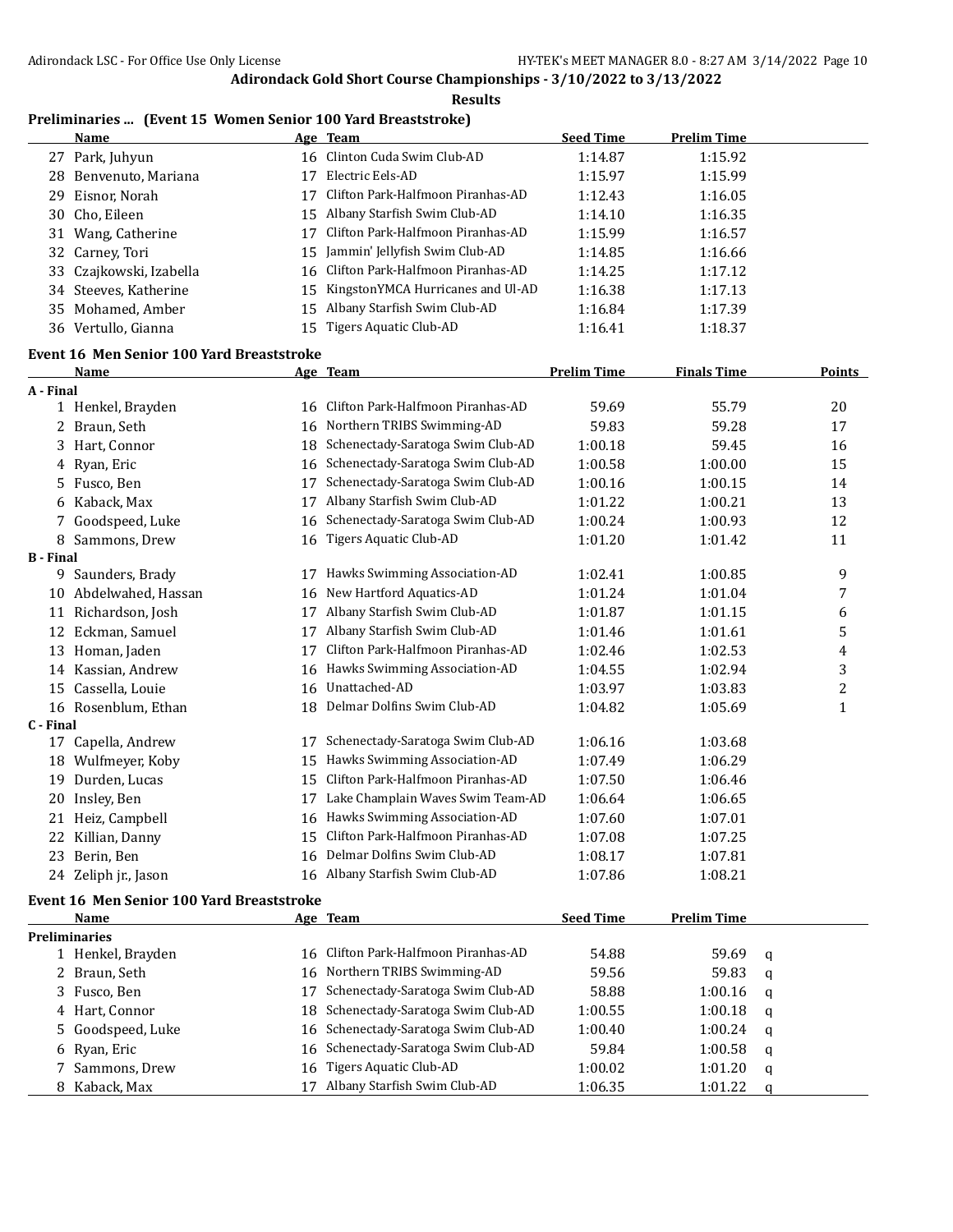**Results**

## **Preliminaries ... (Event 16 Men Senior 100 Yard Breaststroke)**

|                  | <b>Name</b>                             |    | Age Team                             | <b>Seed Time</b>   | <b>Prelim Time</b> |             |               |
|------------------|-----------------------------------------|----|--------------------------------------|--------------------|--------------------|-------------|---------------|
| 9                | Abdelwahed, Hassan                      | 16 | New Hartford Aquatics-AD             | 1:00.78            | 1:01.24            | q           |               |
| 10               | Eckman, Samuel                          | 17 | Albany Starfish Swim Club-AD         | 1:04.67            | 1:01.46            | q           |               |
|                  | 11 Richardson, Josh                     | 17 | Albany Starfish Swim Club-AD         | 1:02.95            | 1:01.87            | q           |               |
|                  | 12 Saunders, Brady                      | 17 | Hawks Swimming Association-AD        | 1:08.55            | 1:02.41            | q           |               |
|                  | 13 Homan, Jaden                         | 17 | Clifton Park-Halfmoon Piranhas-AD    | 1:02.81            | 1:02.46            | q           |               |
|                  | 14 Cassella, Louie                      | 16 | Unattached-AD                        | 1:03.45            | 1:03.97            | q           |               |
| 15               | Kassian, Andrew                         | 16 | Hawks Swimming Association-AD        | 1:09.40            | 1:04.55            | q           |               |
| 16               | Rosenblum, Ethan                        | 18 | Delmar Dolfins Swim Club-AD          | 1:08.54            | 1:04.82            | q           |               |
|                  | 17 Capella, Andrew                      | 17 | Schenectady-Saratoga Swim Club-AD    | 1:06.11            | 1:06.16            | $\mathbf q$ |               |
|                  | 18 Insley, Ben                          | 17 | Lake Champlain Waves Swim Team-AD    | 1:08.29            | 1:06.64            | q           |               |
| 19               | Killian, Danny                          | 15 | Clifton Park-Halfmoon Piranhas-AD    | 1:05.20            | 1:07.08            | q           |               |
| 20               | Wulfmeyer, Koby                         | 15 | Hawks Swimming Association-AD        | 1:04.88            | 1:07.49            | q           |               |
| 21               | Durden, Lucas                           | 15 | Clifton Park-Halfmoon Piranhas-AD    | 1:08.87            | 1:07.50            | q           |               |
|                  | 22 Heiz, Campbell                       | 16 | Hawks Swimming Association-AD        | 1:06.02            | 1:07.60            | q           |               |
| 23               | Zeliph jr., Jason                       | 16 | Albany Starfish Swim Club-AD         | 1:08.77            | 1:07.86            | q           |               |
|                  | 24 Berin, Ben                           | 16 | Delmar Dolfins Swim Club-AD          | 1:06.49            | 1:08.17            | q           |               |
| 25               | Stelling, Payton                        |    | 17 USAM-AD                           | 1:07.60            | 1:08.24            |             |               |
| 26               | Chen, Richard                           | 16 | New Hartford Aquatics-AD             | 1:06.98            | 1:08.39            |             |               |
|                  |                                         |    |                                      |                    |                    |             |               |
|                  | 27 LaFountain, Toby                     | 15 | Albany Starfish Swim Club-AD         | 1:08.18            | 1:08.45            |             |               |
| 28               | Reichl, Dylan                           | 15 | Adirondack Bluefins Swim Club-AD     | 1:08.37            | 1:09.37            |             |               |
| 29               | Aldi, Angelo                            | 15 | Schenectady-Saratoga Swim Club-AD    | 1:08.04            | 1:11.48            |             |               |
| 30               | Cho, Seo Yeon                           | 15 | Clifton Park-Halfmoon Piranhas-AD    | 1:08.72            | 1:11.80            |             |               |
|                  | Event 17 Women 13-14 100 Yard Butterfly |    |                                      |                    |                    |             |               |
|                  | Name                                    |    | Age Team                             | <b>Prelim Time</b> | <b>Finals Time</b> |             | <b>Points</b> |
| A - Final        |                                         |    |                                      |                    |                    |             |               |
|                  | 1 Harpootlian, Hannah                   | 13 | Clifton Park-Halfmoon Piranhas-AD    | 1:00.73            | 59.61              |             | 20            |
| 2                | Gao, Sophia                             | 13 | Clifton Park-Halfmoon Piranhas-AD    | 1:00.78            | 59.85              |             | 17            |
| 3                | Hao, Helen                              | 14 | Clifton Park-Halfmoon Piranhas-AD    | 1:01.58            | 1:00.74            |             | 16            |
| 4                | Bieniek, Allison                        | 14 | Clifton Park-Halfmoon Piranhas-AD    | 1:03.23            | 1:03.38            |             | 15            |
| 5.               | Sellnow, Emma                           | 14 | Schenectady-Saratoga Swim Club-AD    | 1:04.21            | 1:04.70            |             | 14            |
| 6                | Blodgett, Sage                          | 14 | Delmar Dolfins Swim Club-AD          | 1:05.57            | 1:04.87            |             | 13            |
|                  | 7 Kaufman, Ava                          | 14 | Delmar Dolfins Swim Club-AD          | 1:04.03            | 1:05.30            |             | 12            |
|                  | 8 McMahon, Lizzy                        |    | 14 Adirondack Bluefins Swim Club-AD  | 1:05.90            | 1:06.44            |             | 11            |
| <b>B</b> - Final |                                         |    |                                      |                    |                    |             |               |
|                  | 9 Watson, Avery                         |    | 14 Schenectady-Saratoga Swim Club-AD | 1:08.69            | 1:05.55            |             | 9             |
|                  | 10 Samko, Clara                         |    | 14 KingstonYMCA Hurricanes and Ul-AD | 1:06.44            | 1:06.03            |             |               |
| 11               | Splendido, Lily                         | 14 | Schenectady-Saratoga Swim Club-AD    | 1:07.00            | 1:06.47            |             | 6             |
| 12               | Kropp, Paige                            | 14 | Electric Eels-AD                     | 1:07.96            | 1:07.58            |             | 5             |
| 13               | Dheeradhada, Ally                       | 14 | Albany Starfish Swim Club-AD         | 1:09.26            | 1:07.75            |             | 4             |
|                  | 14 Muldner, Marina                      | 13 | Schenectady-Saratoga Swim Club-AD    | 1:09.40            | 1:08.02            |             | 3             |
|                  | 15 Zenner, Jacklyn                      | 14 | Schenectady-Saratoga Swim Club-AD    | 1:07.46            | 1:08.24            |             | 2             |
|                  | 16 Gvozdeva, Victoria                   | 13 | Schenectady-Saratoga Swim Club-AD    | 1:10.22            | 1:11.06            |             | $\mathbf{1}$  |
|                  | Event 17 Women 13-14 100 Yard Butterfly |    |                                      |                    |                    |             |               |
|                  | Name                                    |    | Age Team                             | <b>Seed Time</b>   | <b>Prelim Time</b> |             |               |
|                  | <b>Preliminaries</b>                    |    |                                      |                    |                    |             |               |
|                  | 1 Harpootlian, Hannah                   | 13 | Clifton Park-Halfmoon Piranhas-AD    | 1:05.50            | 1:00.73            | q           |               |
|                  | 2 Gao, Sophia                           | 13 | Clifton Park-Halfmoon Piranhas-AD    | 1:02.04            | 1:00.78            | q           |               |
|                  | 3 Hao, Helen                            | 14 | Clifton Park-Halfmoon Piranhas-AD    | 1:03.41            | 1:01.58            | q           |               |
|                  | 4 Bieniek, Allison                      |    | 14 Clifton Park-Halfmoon Piranhas-AD | 1:01.93            | 1:03.23            | q           |               |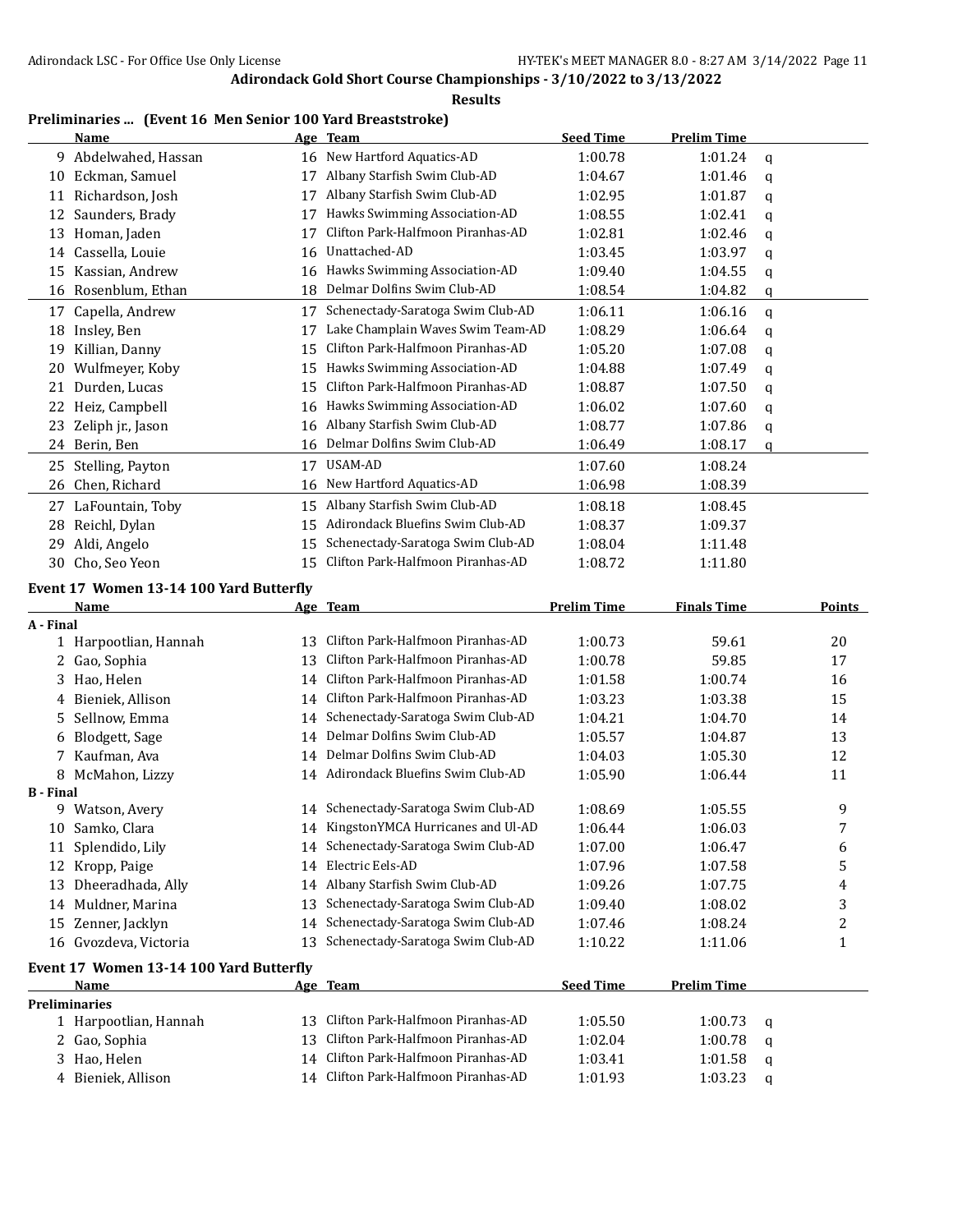**Results**

#### **Preliminaries ... (Event 17 Women 13-14 100 Yard Butterfly)**

|                  | <b>Name</b>                           |    | Age Team                             | <b>Seed Time</b>   | <b>Prelim Time</b> |   |        |
|------------------|---------------------------------------|----|--------------------------------------|--------------------|--------------------|---|--------|
|                  | 5 Kaufman, Ava                        | 14 | Delmar Dolfins Swim Club-AD          | 1:01.97            | 1:04.03            | q |        |
|                  | 6 Sellnow, Emma                       | 14 | Schenectady-Saratoga Swim Club-AD    | 1:04.05            | 1:04.21            | q |        |
|                  | 7 Blodgett, Sage                      | 14 | Delmar Dolfins Swim Club-AD          | 1:07.08            | 1:05.57            | q |        |
|                  | 8 McMahon, Lizzy                      | 14 | Adirondack Bluefins Swim Club-AD     | 1:07.38            | 1:05.90            | q |        |
| 9.               | Samko, Clara                          | 14 | KingstonYMCA Hurricanes and Ul-AD    | 1:09.23            | 1:06.44            | q |        |
| 10               | Splendido, Lily                       | 14 | Schenectady-Saratoga Swim Club-AD    | 1:06.43            | 1:07.00            | q |        |
| 11               | Zenner, Jacklyn                       | 14 | Schenectady-Saratoga Swim Club-AD    | 1:10.33            | 1:07.46            | q |        |
| 12               | Kropp, Paige                          | 14 | Electric Eels-AD                     | 1:08.00            | 1:07.96            | q |        |
|                  | 13 Watson, Avery                      | 14 | Schenectady-Saratoga Swim Club-AD    | 1:09.90            | 1:08.69            | q |        |
|                  | 14 Dheeradhada, Ally                  | 14 | Albany Starfish Swim Club-AD         | 1:09.79            | 1:09.26            | q |        |
| 15               | Muldner, Marina                       | 13 | Schenectady-Saratoga Swim Club-AD    | 1:07.96            | 1:09.40            | q |        |
|                  | 16 Gvozdeva, Victoria                 | 13 | Schenectady-Saratoga Swim Club-AD    | 1:10.45            | 1:10.22            | q |        |
|                  | 17 Redfern, Kaitlyn                   |    | 13 Northern TRIBS Swimming-AD        | 1:08.14            | 1:10.32            |   |        |
| 18               | McFarland, Maddie                     | 13 | Adirondack Bluefins Swim Club-AD     | 1:10.37            | 1:10.41            |   |        |
|                  |                                       |    |                                      |                    |                    |   |        |
|                  | 19 Manion, Annie                      | 13 | Lake Champlain Waves Swim Team-AD    | 1:09.73            | 1:11.13            |   |        |
| 20               | Elsbree, Addison                      | 13 | Schenectady-Saratoga Swim Club-AD    | 1:10.38            | 1:11.90            |   |        |
| 21               | Rochefort, Sydney                     | 14 | Northern TRIBS Swimming-AD           | 1:09.77            | 1:12.34            |   |        |
| 22               | Agro, Lindsay                         | 14 | Adirondack Bluefins Swim Club-AD     | 1:09.84            | 1:12.77            |   |        |
|                  | 23 Park, Subeen                       |    | 14 Clinton Cuda Swim Club-AD         | 1:07.96            | 1:13.61            |   |        |
|                  | Event 18 Men 13-14 100 Yard Butterfly |    |                                      |                    |                    |   |        |
|                  | Name                                  |    | Age Team                             | <b>Prelim Time</b> | <b>Finals Time</b> |   | Points |
| A - Final        |                                       |    |                                      |                    |                    |   |        |
|                  | 1 Jerome, Christian                   |    | 13 USAM-AD                           | 52.99              | 52.09              |   | 20     |
| 2                | Nelson, Quinn                         | 14 | Schenectady-Saratoga Swim Club-AD    | 54.86              | 54.48              |   | 17     |
|                  | 3 Hershberg, Jacob                    | 14 | Delmar Dolfins Swim Club-AD          | 55.16              | 54.85              |   | 16     |
|                  | 4 Brkanovic, Isak                     | 14 | Delmar Dolfins Swim Club-AD          | 59.18              | 56.53              |   | 15     |
| 5.               | Orcutt, Andrew                        | 14 | USAM-AD                              | 1:00.04            | 58.02              |   | 14     |
|                  | 6 Lettre, Philip                      | 13 | Tigers Aquatic Club-AD               | 59.09              | 59.02              |   | 13     |
|                  | Gregory, John                         | 14 | Schenectady-Saratoga Swim Club-AD    | 59.47              | 59.09              |   | 12     |
|                  | 8 Karaca, Rowan                       | 14 | Schenectady-Saratoga Swim Club-AD    | 1:00.96            | 1:00.68            |   | 11     |
| <b>B</b> - Final |                                       |    |                                      |                    |                    |   |        |
|                  | 9 Sanchez, Anthony                    | 14 | Schenectady-Saratoga Swim Club-AD    | 1:01.38            | 1:00.52            |   | 9      |
|                  | 10 Epperson, Xhayne                   | 13 | Schenectady-Saratoga Swim Club-AD    | 1:02.76            | 1:01.59            |   | 7      |
|                  | 11 Sasson, Yair                       | 14 | Delmar Dolfins Swim Club-AD          | 1:01.05            | 1:01.92            |   | 6      |
|                  | 12 Han, Jake                          |    | 14 Clifton Park-Halfmoon Piranhas-AD | 1:02.80            | 1:02.36            |   | 5      |
|                  | 13 Davis, Luke                        |    | 14 Addison Otters Swim Team-AD       | 1:01.90            | 1:02.38            |   | 4      |
|                  | 14 Witting, Liam                      |    | 14 Delmar Dolfins Swim Club-AD       | 1:02.66            | 1:02.95            |   | 3      |
|                  | 15 Keller, Brady                      | 14 | Clifton Park-Halfmoon Piranhas-AD    | 1:02.65            | 1:03.48            |   | 2      |
|                  | 16 Mosaad, Kareem                     |    | 14 New Hartford Aquatics-AD          | 1:02.24            | 1:04.38            |   | 1      |
|                  | Event 18 Men 13-14 100 Yard Butterfly |    |                                      |                    |                    |   |        |
|                  | Name                                  |    | Age Team                             | <b>Seed Time</b>   | <b>Prelim Time</b> |   |        |
|                  | <b>Preliminaries</b>                  |    |                                      |                    |                    |   |        |
|                  | 1 Jerome, Christian                   |    | 13 USAM-AD                           | 52.16              | 52.99              | q |        |
|                  | 2 Nelson, Quinn                       |    | 14 Schenectady-Saratoga Swim Club-AD | 55.42              | 54.86              | q |        |
|                  | 3 Hershberg, Jacob                    | 14 | Delmar Dolfins Swim Club-AD          | 57.00              | 55.16              | q |        |
|                  | 4 Lettre, Philip                      | 13 | <b>Tigers Aquatic Club-AD</b>        | 58.92              | 59.09              | q |        |
|                  | 5 Brkanovic, Isak                     | 14 | Delmar Dolfins Swim Club-AD          | 56.29              | 59.18              | q |        |
|                  | 6 Gregory, John                       | 14 | Schenectady-Saratoga Swim Club-AD    | 1:00.32            | 59.47              | q |        |
|                  | 7 Orcutt, Andrew                      |    | 14 USAM-AD                           | 1:06.40            | 1:00.04            | q |        |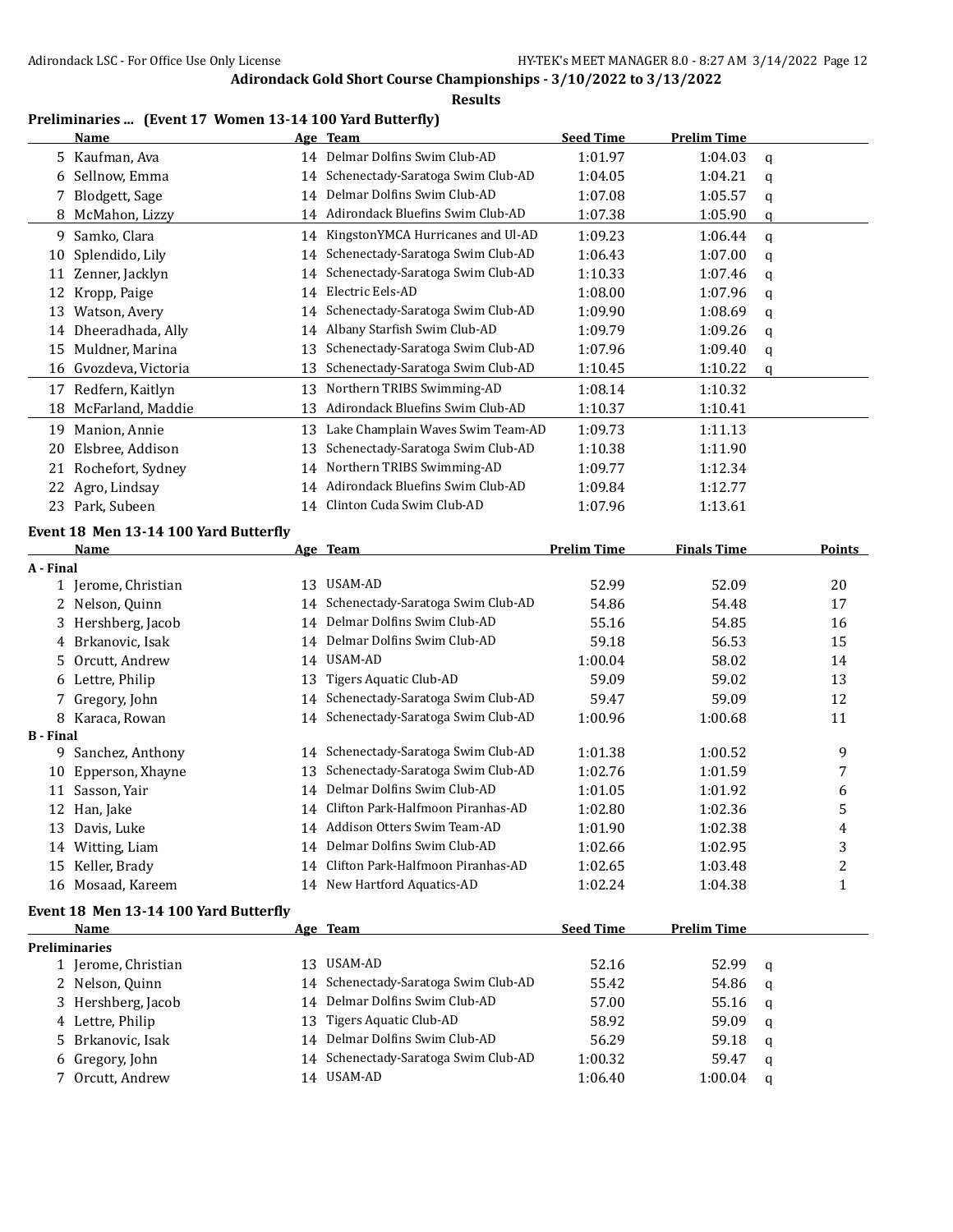**Results**

## **Preliminaries ... (Event 18 Men 13-14 100 Yard Butterfly)**

|                  | <b>Name</b>                                     |    | Age Team                                                               | <b>Seed Time</b>   | <b>Prelim Time</b> |   |                              |
|------------------|-------------------------------------------------|----|------------------------------------------------------------------------|--------------------|--------------------|---|------------------------------|
|                  | 8 Karaca, Rowan                                 |    | 14 Schenectady-Saratoga Swim Club-AD                                   | 1:01.21            | 1:00.96            | q |                              |
|                  | 9 Sasson, Yair                                  |    | 14 Delmar Dolfins Swim Club-AD                                         | 1:01.30            | 1:01.05            | q |                              |
| 10               | Sanchez, Anthony                                | 14 | Schenectady-Saratoga Swim Club-AD                                      | 1:04.59            | 1:01.38            | q |                              |
| 11               | Davis, Luke                                     | 14 | Addison Otters Swim Team-AD                                            | 1:02.98            | 1:01.90            | q |                              |
| 12               | Mosaad, Kareem                                  | 14 | New Hartford Aquatics-AD                                               | 1:01.53            | 1:02.24            | q |                              |
| 13               | Keller, Brady                                   | 14 | Clifton Park-Halfmoon Piranhas-AD                                      | 1:02.17            | 1:02.65            | q |                              |
|                  | 14 Witting, Liam                                | 14 | Delmar Dolfins Swim Club-AD                                            | 1:04.22            | 1:02.66            | q |                              |
| 15               | Epperson, Xhayne                                | 13 | Schenectady-Saratoga Swim Club-AD                                      | 1:03.51            | 1:02.76            | q |                              |
|                  | 16 Han, Jake                                    | 14 | Clifton Park-Halfmoon Piranhas-AD                                      | 1:01.61            | 1:02.80            | q |                              |
|                  | 17 Kuang, Everest                               |    | 14 Adirondack Bluefins Swim Club-AD                                    | 1:06.05            | 1:02.85            |   |                              |
|                  | 18 Perras, Alix                                 |    | 14 Lake Champlain Waves Swim Team-AD                                   | 1:05.79            | 1:03.16            |   |                              |
|                  | 19 Baird, Anderson                              | 13 | Schenectady-Saratoga Swim Club-AD                                      | 1:04.13            | 1:03.53            |   |                              |
|                  | 20 Wang, Alex                                   | 14 | Delmar Dolfins Swim Club-AD                                            | 1:06.51            | 1:04.94            |   |                              |
|                  | 21 Travis, Jasper                               |    | 14 USAM-AD                                                             | 1:04.30            | 1:05.73            |   |                              |
| 22               | Zeliph, Thomas                                  | 14 | Albany Starfish Swim Club-AD                                           | 1:05.82            | 1:05.85            |   |                              |
| 23               | Zhang, Alex                                     | 13 | Schenectady-Saratoga Swim Club-AD                                      | 1:05.54            | 1:06.39            |   |                              |
|                  | 24 Sulik, Justin                                | 14 | Albany Starfish Swim Club-AD                                           | 1:06.36            | 1:07.05            |   |                              |
|                  | 25 Lim, Yi Wei                                  | 13 | Clifton Park-Halfmoon Piranhas-AD                                      | 1:12.08            | 1:11.08            |   |                              |
|                  | <b>Event 19 Women Senior 100 Yard Butterfly</b> |    |                                                                        |                    |                    |   |                              |
|                  | Name                                            |    | Age Team                                                               | <b>Prelim Time</b> | <b>Finals Time</b> |   | <b>Points</b>                |
| A - Final        |                                                 |    |                                                                        |                    |                    |   |                              |
|                  | 1 Ferreira, Madeline                            |    | 17 Delmar Dolfins Swim Club-AD                                         | 57.98              | 57.76              |   | 20                           |
|                  | 2 Burke, Emma                                   | 18 | New Hartford Aquatics-AD                                               | 58.10              | 57.79              |   | 17                           |
| 3.               | Hart, Jenna                                     | 16 | Schenectady-Saratoga Swim Club-AD                                      | 58.32              | 58.80              |   | 16                           |
| 4                | Roberts, Grace                                  | 17 | Albany Starfish Swim Club-AD                                           | 1:00.77            | 58.89              |   | 15                           |
| 5.               | Sommo, Brooke                                   | 17 | Albany Starfish Swim Club-AD                                           | 59.18              | 59.45              |   | 14                           |
| 6                | Sellnow, Abigail                                | 16 | Schenectady-Saratoga Swim Club-AD                                      | 59.78              | 1:00.31            |   | 13                           |
|                  | 7 Love, Rachel                                  | 17 | Schenectady-Saratoga Swim Club-AD                                      | 1:00.12            | 1:00.44            |   | 12                           |
|                  | 8 O'Brien, Raegan                               | 15 | USAM-AD                                                                | 1:00.62            | 1:00.77            |   | 11                           |
| <b>B</b> - Final |                                                 |    |                                                                        |                    |                    |   |                              |
|                  | 9 Gibson, Alexis                                |    | 16 Albany Starfish Swim Club-AD                                        | 1:01.54            | 1:00.19            |   | 9                            |
| 10               | Stoup, Anna                                     | 15 | Clifton Park-Halfmoon Piranhas-AD<br>Clifton Park-Halfmoon Piranhas-AD | 1:01.60            | 1:00.57            |   | 7                            |
| 11               | Bearor, Anna                                    | 18 | Clifton Park-Halfmoon Piranhas-AD                                      | 1:02.02            | 1:00.65            |   | 6                            |
|                  | 12 Michels, Delaney                             | 15 | 16 Schenectady-Saratoga Swim Club-AD                                   | 1:01.06            | 1:00.74            |   | 5                            |
|                  | 13 Amedio, Mea                                  |    | 16 Clinton Cuda Swim Club-AD                                           | 1:01.29            | 1:00.76            |   | 4                            |
|                  | 14 Lester, Katie<br>15 Jurgelon, Amanda         |    | 16 Albany Starfish Swim Club-AD                                        | 1:01.17<br>1:01.15 | 1:00.88            |   | 3                            |
|                  | 16 Bigwarfe, Kayleigh                           |    | 17 Delmar Dolfins Swim Club-AD                                         | 1:01.98            | 1:01.47<br>1:02.43 |   | $\overline{\mathbf{c}}$<br>1 |
| C - Final        |                                                 |    |                                                                        |                    |                    |   |                              |
|                  | 17 Napoli, Julia                                |    | 15 Hawks Swimming Association-AD                                       | 1:03.12            | 1:01.57            |   |                              |
|                  | 18 Ramgulam, Varshana                           | 15 | Clifton Park-Halfmoon Piranhas-AD                                      | 1:02.93            | 1:01.64            |   |                              |
|                  | 19 Norton, Maddie                               | 17 | USAM-AD                                                                | 1:03.05            | 1:03.23            |   |                              |
|                  | 20 Ricard, Skylar                               | 15 | Adirondack Bluefins Swim Club-AD                                       | 1:03.37            | 1:03.38            |   |                              |
|                  | 21 Winne, Ellen                                 | 16 | Albany Starfish Swim Club-AD                                           | 1:03.67            | 1:03.48            |   |                              |
|                  | 22 Fuson, Jami                                  | 17 | Schenectady-Saratoga Swim Club-AD                                      | 1:03.32            | 1:03.54            |   |                              |
|                  | 23 Hilt, Eva                                    | 17 | Schenectady-Saratoga Swim Club-AD                                      | 1:03.35            | 1:04.08            |   |                              |
|                  | 24 Steeves, Caroline                            | 17 | KingstonYMCA Hurricanes and Ul-AD                                      | 1:03.14            | 1:04.98            |   |                              |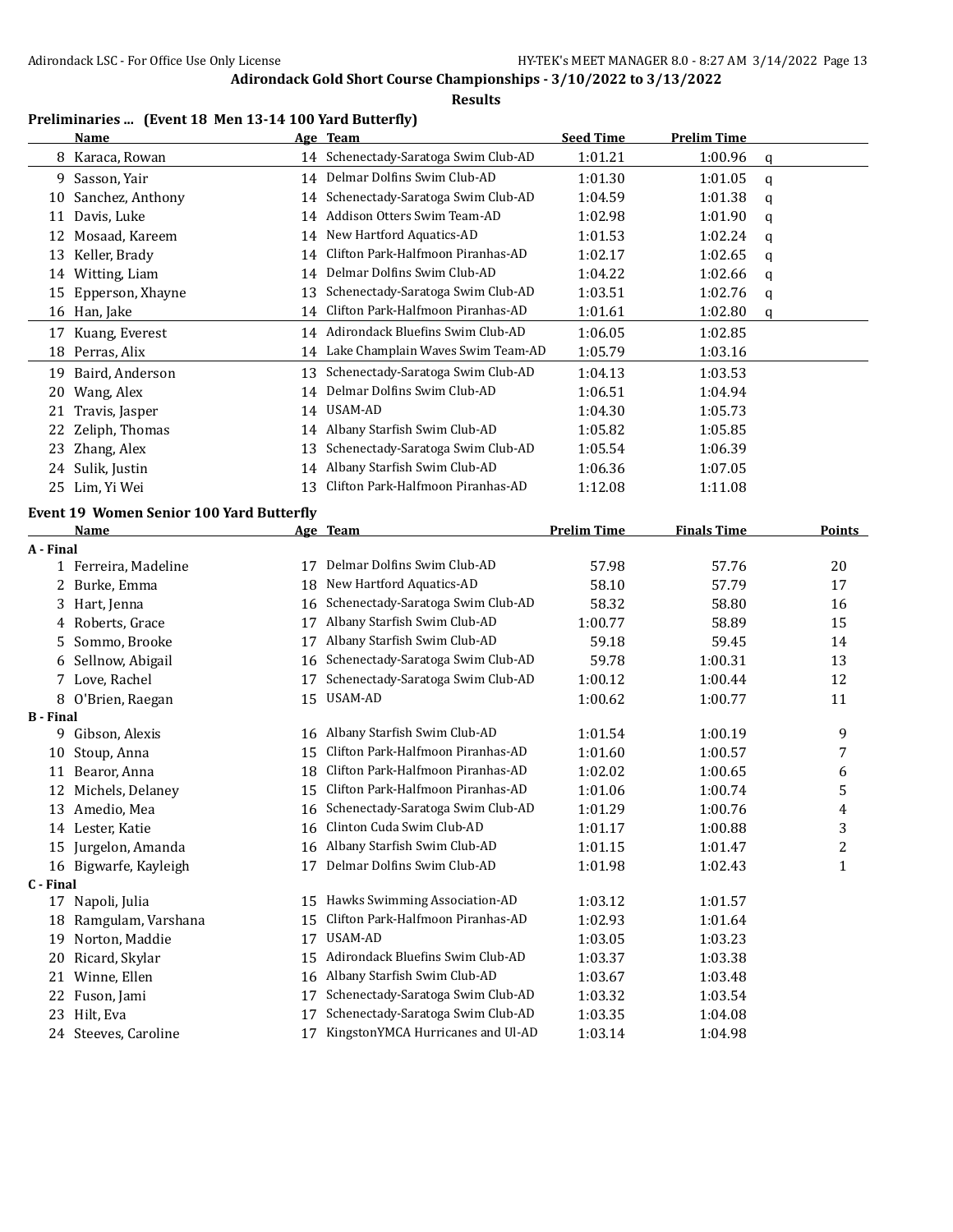#### **Results**

#### **Event 19 Women Senior 100 Yard Butterfly**

|    | Name                  |    | Age Team                             | <b>Seed Time</b> | <b>Prelim Time</b> |   |
|----|-----------------------|----|--------------------------------------|------------------|--------------------|---|
|    | <b>Preliminaries</b>  |    |                                      |                  |                    |   |
|    | 1 Ferreira, Madeline  | 17 | Delmar Dolfins Swim Club-AD          | 57.44            | 57.98              | q |
|    | 2 Burke, Emma         | 18 | New Hartford Aquatics-AD             | 57.63            | 58.10              | q |
|    | 3 Hart, Jenna         | 16 | Schenectady-Saratoga Swim Club-AD    | 59.36            | 58.32              | q |
|    | 4 Sommo, Brooke       | 17 | Albany Starfish Swim Club-AD         | 59.21            | 59.18              | q |
| 5  | Sellnow, Abigail      | 16 | Schenectady-Saratoga Swim Club-AD    | 59.66            | 59.78              | q |
| 6  | Love, Rachel          | 17 | Schenectady-Saratoga Swim Club-AD    | 1:00.48          | 1:00.12            | q |
| 7  | O'Brien, Raegan       | 15 | USAM-AD                              | 1:03.17          | 1:00.62            | q |
| 8. | Roberts, Grace        | 17 | Albany Starfish Swim Club-AD         | 1:01.93          | 1:00.77            | q |
|    | 9 Michels, Delaney    | 15 | Clifton Park-Halfmoon Piranhas-AD    | 1:00.52          | 1:01.06            | q |
| 10 | Jurgelon, Amanda      | 16 | Albany Starfish Swim Club-AD         | 1:02.15          | 1:01.15            | q |
|    | 11 Lester, Katie      | 16 | Clinton Cuda Swim Club-AD            | 1:00.55          | 1:01.17            | q |
|    | 12 Amedio, Mea        | 16 | Schenectady-Saratoga Swim Club-AD    | 1:00.74          | 1:01.29            | q |
| 13 | Gibson, Alexis        | 16 | Albany Starfish Swim Club-AD         | 59.55            | 1:01.54            | q |
| 14 | Stoup, Anna           | 15 | Clifton Park-Halfmoon Piranhas-AD    | 1:01.96          | 1:01.60            | q |
| 15 | Bigwarfe, Kayleigh    | 17 | Delmar Dolfins Swim Club-AD          | 1:04.90          | 1:01.98            | q |
| 16 | Bearor, Anna          | 18 | Clifton Park-Halfmoon Piranhas-AD    | 59.67            | 1:02.02            | q |
|    | 17 DeBellis, Lily     | 17 | Delmar Dolfins Swim Club-AD          | 1:03.42          | 1:02.30            | q |
| 18 | Ramgulam, Varshana    | 15 | Clifton Park-Halfmoon Piranhas-AD    | 1:02.41          | 1:02.93            | q |
| 19 | Norton, Maddie        | 17 | USAM-AD                              | 1:06.20          | 1:03.05            | q |
| 20 | Napoli, Julia         | 15 | Hawks Swimming Association-AD        | 1:01.88          | 1:03.12            | q |
| 21 | Steeves, Caroline     | 17 | KingstonYMCA Hurricanes and Ul-AD    | 1:05.41          | 1:03.14            | q |
|    | 22 Fuson, Jami        | 17 | Schenectady-Saratoga Swim Club-AD    | 1:01.02          | 1:03.32            | q |
|    | 23 Hilt, Eva          | 17 | Schenectady-Saratoga Swim Club-AD    | 1:03.64          | 1:03.35            | q |
|    | 24 Ricard, Skylar     | 15 | Adirondack Bluefins Swim Club-AD     | 1:02.81          | 1:03.37            | q |
|    | 25 Winne, Ellen       | 16 | Albany Starfish Swim Club-AD         | 1:03.13          | 1:03.67            |   |
| 26 | Fraley, Kaiya         | 15 | Adirondack Bluefins Swim Club-AD     | 1:04.94          | 1:03.75            |   |
| 27 | Ball, Clarissa        | 16 | Albany Starfish Swim Club-AD         | 1:02.44          | 1:04.09            |   |
| 28 | Sorbello, Courtney    | 16 | Delmar Dolfins Swim Club-AD          | 1:03.68          | 1:04.12            |   |
| 29 | Lindecke, Emma        | 18 | Electric Eels-AD                     | 1:04.24          | 1:04.53            |   |
| 30 | Steeves, Katherine    | 15 | KingstonYMCA Hurricanes and Ul-AD    | 1:06.19          | 1:04.74            |   |
| 31 | Ward, Lizzy           | 17 | Clifton Park-Halfmoon Piranhas-AD    | 1:01.27          | 1:04.91            |   |
| 32 | Lupe, Emma            | 15 | Schenectady-Saratoga Swim Club-AD    | 1:06.11          | 1:05.38            |   |
|    | 33 Wang, Catherine    | 17 | Clifton Park-Halfmoon Piranhas-AD    | 1:04.09          | 1:05.44            |   |
|    | 34 Zhang, Stella      | 15 | Clifton Park-Halfmoon Piranhas-AD    | 1:10.06          | 1:05.53            |   |
|    | 35 Benvenuto, Mariana |    | 17 Electric Eels-AD                  | 1:01.55          | 1:05.76            |   |
|    | 36 Tennyson, Val      |    | 15 Schenectady-Saratoga Swim Club-AD | 1:06.12          | 1:05.89            |   |
|    | 37 Carroll, Hannah    | 16 | Adirondack Bluefins Swim Club-AD     | 1:03.26          | 1:06.46            |   |
|    | 38 Ferrie, Jillian    | 16 | Schenectady-Saratoga Swim Club-AD    | 1:05.82          | 1:06.53            |   |
| 39 | Antolick, Carly       | 15 | Albany Starfish Swim Club-AD         | 1:05.16          | 1:06.56            |   |
| 40 | Otis, Katie           | 15 | Hawks Swimming Association-AD        | 1:05.41          | 1:06.81            |   |
| 41 | Carroll, Abby         | 16 | Adirondack Bluefins Swim Club-AD     | 1:04.55          | 1:06.82            |   |
| 42 | Morse, Sophia         | 16 | Delmar Dolfins Swim Club-AD          | 1:05.59          | 1:07.04            |   |
|    | 43 Flihan, Jenna      | 16 | New Hartford Aquatics-AD             | 1:04.95          | 1:07.51            |   |
|    | 44 Chorzempa, Abigail | 15 | <b>Tigers Aquatic Club-AD</b>        | 1:03.66          | 1:07.56            |   |
|    | 45 Lamb, Ava          |    | 16 Tigers Aquatic Club-AD            | 1:05.22          | 1:08.11            |   |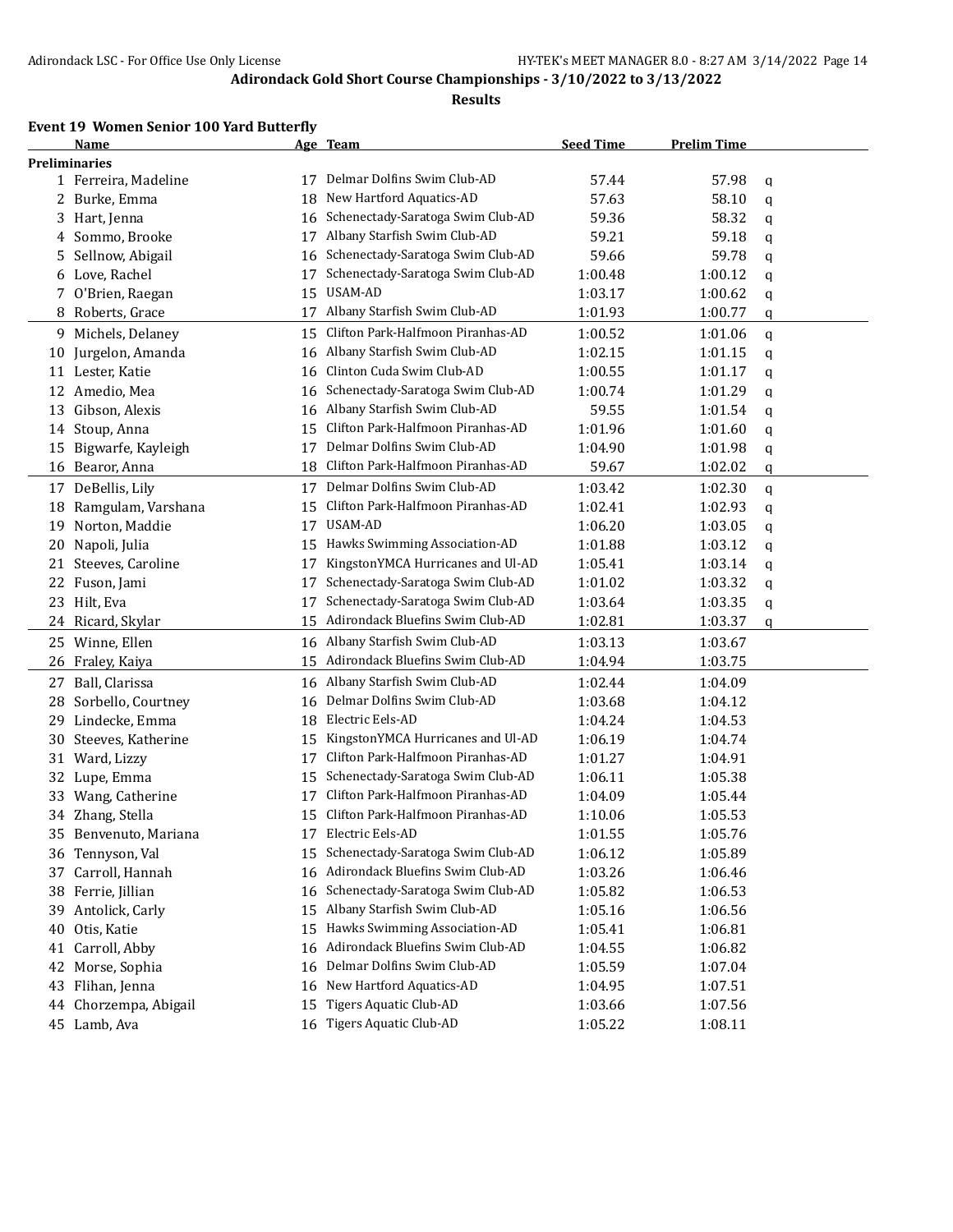#### **Results**

#### **Event 20 Men Senior 100 Yard Butterfly**

|                  | <b>Name</b>             |    | Age Team                          | <b>Prelim Time</b> | <b>Finals Time</b> | Points         |
|------------------|-------------------------|----|-----------------------------------|--------------------|--------------------|----------------|
| A - Final        |                         |    |                                   |                    |                    |                |
|                  | 1 Brown, Sam            | 17 | Adirondack Bluefins Swim Club-AD  | 53.99              | 50.12              | 20             |
| 2                | Kaback, Max             | 17 | Albany Starfish Swim Club-AD      | 52.92              | 51.39              | 17             |
| 3                | Ryan, Eric              | 16 | Schenectady-Saratoga Swim Club-AD | 52.20              | 51.57              | 16             |
|                  | 4 LeCates, Henry        | 17 | Clinton Cuda Swim Club-AD         | 52.05              | 51.58              | 15             |
| 5.               | Rogowski, Ethan         | 18 | Schenectady-Saratoga Swim Club-AD | 52.32              | 52.02              | 14             |
| 6                | Braun, Seth             | 16 | Northern TRIBS Swimming-AD        | 54.34              | 52.10              | 13             |
|                  | Stafford, Keegan        | 18 | Schenectady-Saratoga Swim Club-AD | 54.05              | 54.54              | 12             |
| 8                | Homan, Jaden            | 17 | Clifton Park-Halfmoon Piranhas-AD | 54.42              | 54.99              | 11             |
| <b>B</b> - Final |                         |    |                                   |                    |                    |                |
| 9                | Henkel, Brayden         | 16 | Clifton Park-Halfmoon Piranhas-AD | 55.09              | 51.67              | 9              |
| 10               | Kassian, Andrew         | 16 | Hawks Swimming Association-AD     | 54.53              | 53.29              | 7              |
| 11               | Brock, Hayden           | 18 | Delmar Dolfins Swim Club-AD       | 55.48              | 54.84              | 6              |
| 12               | Boyle, Evan             | 17 | Schenectady-Saratoga Swim Club-AD | 54.53              | 55.52              | 5              |
| 13               | Fusco, Ben              | 17 | Schenectady-Saratoga Swim Club-AD | 55.17              | 55.62              | 4              |
| 14               | Samko, Jack             | 16 | KingstonYMCA Hurricanes and Ul-AD | 55.77              | 55.78              | 3              |
| 15               | Rudd, Conner            | 15 | Clifton Park-Halfmoon Piranhas-AD | 55.88              | 56.20              | $\overline{c}$ |
| 16               | Coppola, Vince          | 15 | Schenectady-Saratoga Swim Club-AD | 56.00              | 56.30              | $\mathbf{1}$   |
| C - Final        |                         |    |                                   |                    |                    |                |
| 17               | Saunders, Brady         | 17 | Hawks Swimming Association-AD     | 56.31              | 54.30              |                |
| 18               | Noga, Eric              | 17 | Clinton Cuda Swim Club-AD         | 56.54              | 54.46              |                |
| 19               | Otten, RJ               | 15 | Schenectady-Saratoga Swim Club-AD | 56.49              | 56.02              |                |
| 20               | Andersen, Nathanial     | 17 | Electric Eels-AD                  | 56.78              | 56.51              |                |
| 21               | Eckman, Samuel          | 17 | Albany Starfish Swim Club-AD      | 56.12              | 56.91              |                |
| 22               | Insley, Ben             | 17 | Lake Champlain Waves Swim Team-AD | 56.75              | 56.95              |                |
| 23               | Abdelwahed, Hassan      | 16 | New Hartford Aquatics-AD          | 57.54              | 58.08              |                |
|                  | 24 LaFountain, Benjamin | 19 | Albany Starfish Swim Club-AD      | 57.74              | 58.29              |                |
|                  |                         |    |                                   |                    |                    |                |

#### **Event 20 Men Senior 100 Yard Butterfly**

|       | <b>Name</b>          |    | Age Team                          | <b>Seed Time</b> | <b>Prelim Time</b> |   |
|-------|----------------------|----|-----------------------------------|------------------|--------------------|---|
|       | <b>Preliminaries</b> |    |                                   |                  |                    |   |
|       | 1 LeCates, Henry     | 17 | Clinton Cuda Swim Club-AD         | 52.21            | 52.05              | q |
| 2     | Ryan, Eric           | 16 | Schenectady-Saratoga Swim Club-AD | 50.86            | 52.20              | q |
| 3.    | Rogowski, Ethan      | 18 | Schenectady-Saratoga Swim Club-AD | 53.39            | 52.32              | q |
|       | 4 Kaback, Max        | 17 | Albany Starfish Swim Club-AD      | 54.64            | 52.92              | a |
| 5.    | Richardson, Josh     |    | Albany Starfish Swim Club-AD      | 53.14            | 53.96              | q |
| 6.    | Brown, Sam           | 17 | Adirondack Bluefins Swim Club-AD  | 50.84            | 53.99              | q |
|       | Stafford, Keegan     | 18 | Schenectady-Saratoga Swim Club-AD | 55.20            | 54.05              | q |
| 8     | Braun, Seth          |    | 16 Northern TRIBS Swimming-AD     | 51.96            | 54.34              | q |
| 9.    | Homan, Jaden         | 17 | Clifton Park-Halfmoon Piranhas-AD | 55.67            | 54.42              | q |
| $*10$ | Boyle, Evan          | 17 | Schenectady-Saratoga Swim Club-AD | 55.16            | 54.53              | a |
| $*10$ | Kassian, Andrew      | 16 | Hawks Swimming Association-AD     | 53.33            | 54.53              | q |
| 12    | Henkel, Brayden      | 16 | Clifton Park-Halfmoon Piranhas-AD | 55.50            | 55.09              | q |
| 13    | Fusco, Ben           | 17 | Schenectady-Saratoga Swim Club-AD | 53.52            | 55.17              | q |
| 14    | Brock, Hayden        | 18 | Delmar Dolfins Swim Club-AD       | 58.63            | 55.48              | q |
| 15    | Samko, Jack          | 16 | KingstonYMCA Hurricanes and Ul-AD | 56.60            | 55.77              | q |
| 16    | Rudd, Conner         | 15 | Clifton Park-Halfmoon Piranhas-AD | 58.20            | 55.88              | q |
| 17    | Coppola, Vince       | 15 | Schenectady-Saratoga Swim Club-AD | 56.25            | 56.00              | a |
| 18    | Eckman, Samuel       | 17 | Albany Starfish Swim Club-AD      | 59.44            | 56.12              | q |
| 19    | Saunders, Brady      |    | Hawks Swimming Association-AD     | 57.97            | 56.31              | a |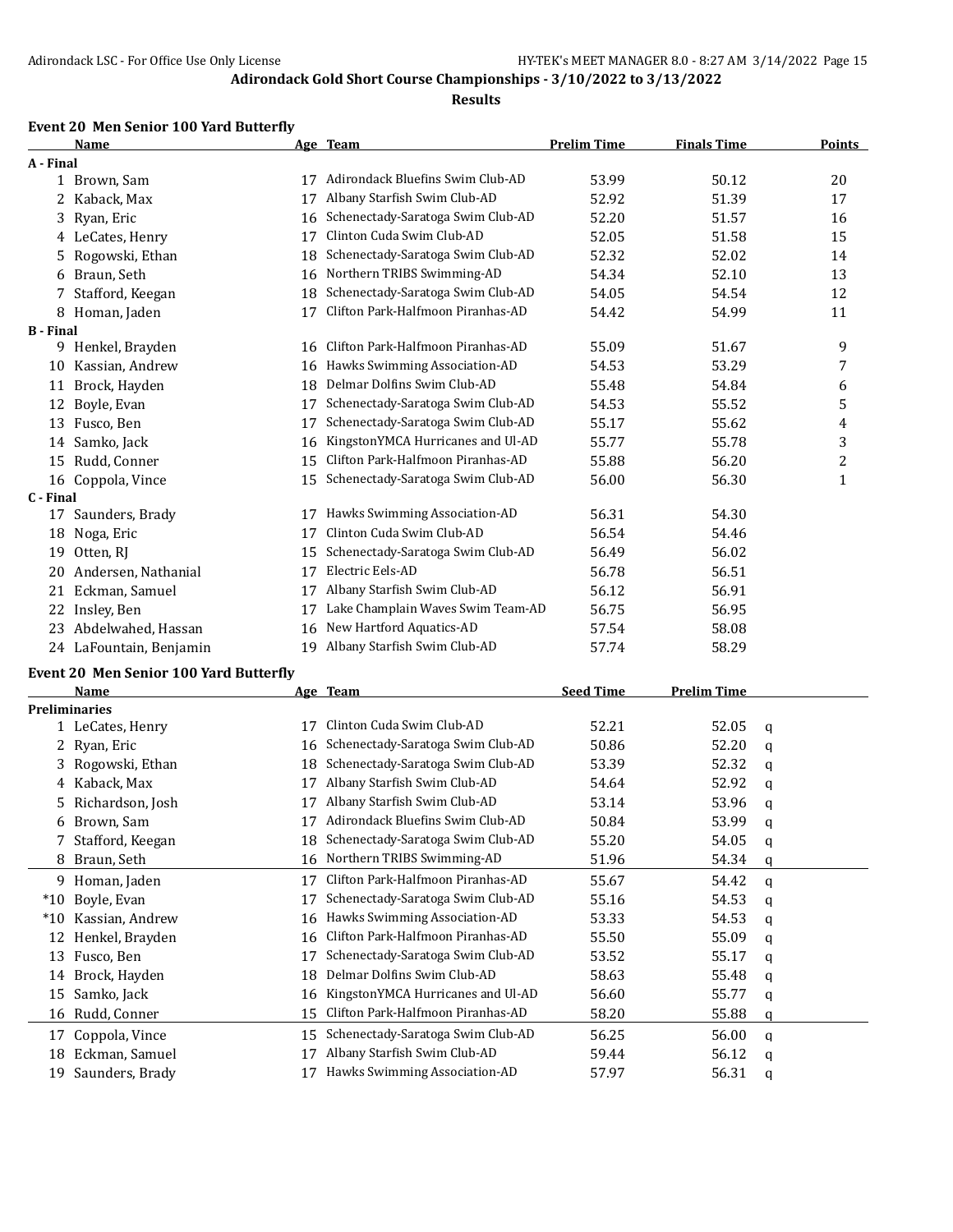**Results**

## **Preliminaries ... (Event 20 Men Senior 100 Yard Butterfly)**

|       | <b>Name</b>                       |    | Age Team                             | <b>Seed Time</b> | <b>Prelim Time</b> |             |               |
|-------|-----------------------------------|----|--------------------------------------|------------------|--------------------|-------------|---------------|
|       | 20 Otten, RJ                      | 15 | Schenectady-Saratoga Swim Club-AD    | 55.36            | 56.49              | $\mathbf q$ |               |
|       | 21 Noga, Eric                     | 17 | Clinton Cuda Swim Club-AD            | 56.69            | 56.54              | q           |               |
|       | 22 Insley, Ben                    | 17 | Lake Champlain Waves Swim Team-AD    | 56.84            | 56.75              | q           |               |
|       | 23 Andersen, Nathanial            | 17 | Electric Eels-AD                     | 58.70            | 56.78              | q           |               |
|       | 24 Abdelwahed, Hassan             | 16 | New Hartford Aquatics-AD             | 58.29            | 57.54              | q           |               |
|       | 25 LaFountain, Benjamin           |    | 19 Albany Starfish Swim Club-AD      | 58.20            | 57.74              |             |               |
| 26    | Giannetti, Joe                    | 17 | Albany Starfish Swim Club-AD         | 59.53            | 57.93              |             |               |
|       | 27 Bubel, Harry                   | 18 | Tigers Aquatic Club-AD               | 59.65            | 58.03              |             |               |
|       | 28 Ikasalo, Owen                  | 16 | Delmar Dolfins Swim Club-AD          | 59.40            | 58.29              |             |               |
| 29    | Hartman, Andrew                   |    | 16 Albany Starfish Swim Club-AD      | 58.09            | 58.39              |             |               |
| 30    | Moore, James                      | 15 | Delmar Dolfins Swim Club-AD          | 57.52            | 58.54              |             |               |
| 31    | Killian, Danny                    | 15 | Clifton Park-Halfmoon Piranhas-AD    | 56.72            | 58.74              |             |               |
| 32    | Bailey, Alexander                 | 17 | New Hartford Aquatics-AD             | 59.86            | 58.98              |             |               |
| 33    | Miller, Brian                     | 17 | Clifton Park-Halfmoon Piranhas-AD    | 55.69            | 59.43              |             |               |
|       | 34 Zeliph jr., Jason              |    | 16 Albany Starfish Swim Club-AD      | 59.20            | 59.74              |             |               |
| 35    | Goodspeed, Luke                   | 16 | Schenectady-Saratoga Swim Club-AD    | 59.95            | 59.98              |             |               |
|       | 36 Aldi, Angelo                   | 15 | Schenectady-Saratoga Swim Club-AD    | 59.69            | 1:00.84            |             |               |
| 37    | Delisa, Corey                     | 18 | Electric Eels-AD                     | 59.80            | 1:01.19            |             |               |
| $---$ | LaFountain, Nathan                | 17 | Albany Starfish Swim Club-AD         | 59.47            | DQ                 |             |               |
| $---$ | Karaca, Ryan                      | 16 | Schenectady-Saratoga Swim Club-AD    | 55.59            | DQ                 |             |               |
|       |                                   |    |                                      |                  |                    |             |               |
|       | Event 21 Women 13-14 400 Yard IM  |    |                                      |                  |                    |             |               |
|       | Name                              |    | Age Team                             | <b>Seed Time</b> | <b>Finals Time</b> |             | <b>Points</b> |
|       | 1 Braun, Gretchen                 |    | 14 Northern TRIBS Swimming-AD        | 4:53.67          | 4:34.37            |             | 20            |
|       | 2 Gao, Sophia                     | 13 | Clifton Park-Halfmoon Piranhas-AD    | 4:38.26          | 4:45.30            |             | 17            |
|       | 3 Kaufman, Ava                    |    | 14 Delmar Dolfins Swim Club-AD       | 5:02.20          | 5:05.36            |             | 16            |
|       | Event 22 Men 13-14 400 Yard IM    |    |                                      |                  |                    |             |               |
|       | Name                              |    | Age Team                             | <b>Seed Time</b> | <b>Finals Time</b> |             | <b>Points</b> |
|       | 1 Nelson, Quinn                   |    | 14 Schenectady-Saratoga Swim Club-AD | 4:28.32          | 4:12.46            |             | 20            |
|       | 2 Jerome, Christian               |    | 13 USAM-AD                           | 4:31.83          | 4:30.84            |             | 17            |
|       | 3 Izzard, Ewan                    |    | 14 Delmar Dolfins Swim Club-AD       | 4:42.73          | 4:32.89            |             | 16            |
|       | 4 Gregory, John                   | 14 | Schenectady-Saratoga Swim Club-AD    | 4:41.15          | 4:36.70            |             | 15            |
| 5.    | Hershberg, Jacob                  | 14 | Delmar Dolfins Swim Club-AD          | 4:50.08          | 4:37.26            |             | 14            |
|       | 6 Di Fabio, Luka                  | 14 | Clifton Park-Halfmoon Piranhas-AD    | 4:49.45          | 4:37.63            |             | 13            |
| 7     | Karaca, Rowan                     | 14 | Schenectady-Saratoga Swim Club-AD    | 4:53.97          | 4:47.83            |             | 12            |
| 8     | Splendido, Luke                   |    | 14 Schenectady-Saratoga Swim Club-AD | 4:51.07          | 4:50.28            |             | 11            |
|       | 9 Witting, Liam                   |    | 14 Delmar Dolfins Swim Club-AD       | 4:54.39          | 5:00.67            |             | 9             |
|       | Event 23 Women Senior 400 Yard IM |    |                                      |                  |                    |             |               |
|       | Name                              |    | Age Team                             | <b>Seed Time</b> | <b>Finals Time</b> |             | <b>Points</b> |
|       | 1 Ferreira, Katherine             |    | 16 Delmar Dolfins Swim Club-AD       | 4:25.51          | 4:24.76            |             | 20            |
|       | 2 Ferreira, Madeline              | 17 | Delmar Dolfins Swim Club-AD          | 4:41.29          | 4:39.65            |             | 17            |
|       | 3 DeBellis, Lily                  | 17 | Delmar Dolfins Swim Club-AD          | 4:41.74          | 4:39.79            |             | 16            |
| 4     | Gilbert, Kendall                  | 16 | Clifton Park-Halfmoon Piranhas-AD    | 4:39.90          | 4:44.24            |             | 15            |
| 5     | Tandlmayer, Ellie                 | 16 | Schenectady-Saratoga Swim Club-AD    | 4:47.84          | 4:49.76            |             | 14            |
|       | 6 Lawler, Morgan                  |    | 16 Albany Starfish Swim Club-AD      | 4:41.94          | 4:56.84            |             | 13            |
|       |                                   |    |                                      |                  |                    |             |               |
|       | Event 24 Men Senior 400 Yard IM   |    |                                      |                  |                    |             |               |
|       | Name                              |    | Age Team                             | <b>Seed Time</b> | <b>Finals Time</b> |             | <b>Points</b> |
|       | 1 Richardson, Josh                |    | 17 Albany Starfish Swim Club-AD      | 4:23.88          | 4:13.17            |             | 20            |
|       | 2 Homan, Jaden                    | 17 | Clifton Park-Halfmoon Piranhas-AD    | 4:13.47          | 4:13.47            |             | 17            |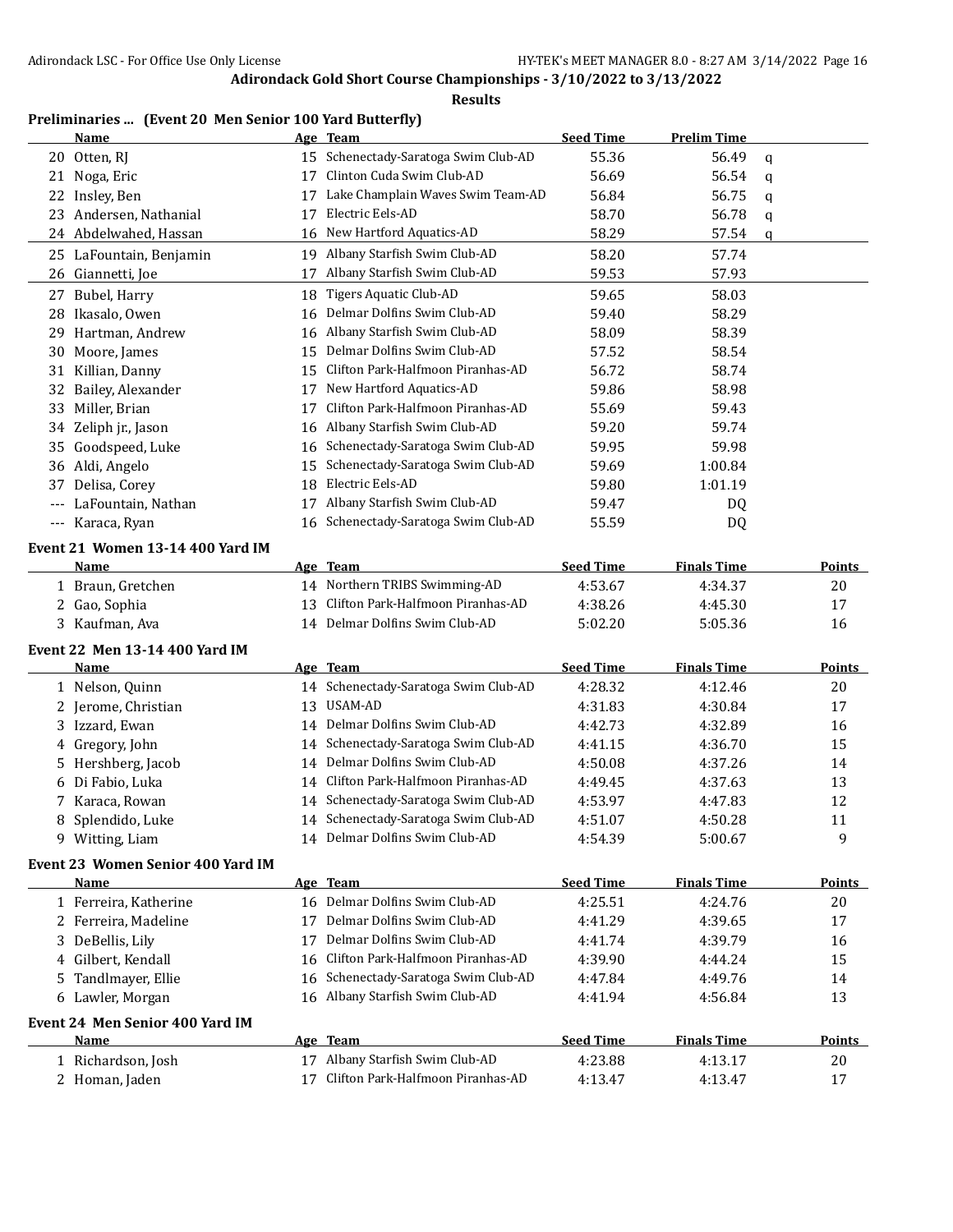#### **Results**

### **(Event 24 Men Senior 400 Yard IM)**

|    | <b>Name</b>        |    | Age Team                             | <b>Seed Time</b> | <b>Finals Time</b> | <b>Points</b> |
|----|--------------------|----|--------------------------------------|------------------|--------------------|---------------|
|    | 3 Karaca, Ryan     |    | 16 Schenectady-Saratoga Swim Club-AD | 4:10.66          | 4:13.49            | 16            |
|    | 4 Hart, Connor     |    | 18 Schenectady-Saratoga Swim Club-AD | 4:17.42          | 4:18.45            | 15            |
|    | 5 LeCates, Henry   |    | Clinton Cuda Swim Club-AD            | 4:16.72          | 4:18.76            | 14            |
|    | 6 Capella, Andrew  | 17 | Schenectady-Saratoga Swim Club-AD    | 4:27.12          | 4:25.02            | 13            |
|    | 7 Rudd, Conner     |    | 15 Clifton Park-Halfmoon Piranhas-AD | 4:29.74          | 4:25.52            | 12            |
|    | 8 Otten, RI        |    | 15 Schenectady-Saratoga Swim Club-AD | 4:25.20          | 4:25.58            | 11            |
|    | 9 Coppola, Vince   |    | 15 Schenectady-Saratoga Swim Club-AD | 4:39.33          | 4:26.16            | 9             |
| 10 | Abdelwahed, Hassan |    | 16 New Hartford Aquatics-AD          | 4:35.58          | 4:30.41            |               |
| 11 | Baird, Cal         |    | Schenectady-Saratoga Swim Club-AD    | 4:43.85          | 4:37.34            | 6             |
| 12 | Miller, Brian      |    | Clifton Park-Halfmoon Piranhas-AD    | 4:38.35          | 4:41.41            | 5             |
|    | 13 Moore, James    |    | Delmar Dolfins Swim Club-AD          | 4:37.87          | 4:47.61            | 4             |

#### **Event 25 Women 13-14 400 Yard Freestyle Relay**

| Team                              | Relay                   | <b>Seed Time</b>        | <b>Finals Time</b>        | <b>Points</b> |
|-----------------------------------|-------------------------|-------------------------|---------------------------|---------------|
| 1 Clifton Park-Halfmoon Piranhas- | A                       | 3:43.17                 | 3:46.33                   | 40            |
| 1) Gao, Sophia 13                 | 2) Bieniek, Allison 14  | 3) Hao, Helen 14        | 4) Harpootlian, Hannah 13 |               |
| 2 Delmar Dolfins Swim Club-AD     | A                       | 3:44.56                 | 3:55.49                   | 34            |
| 1) Keaney, Kell 14                | 2) Blodgett, Sage 14    | 3) Hurst, Becca 14      | 4) Kaufman, Ava 14        |               |
| 3 Schenectady-Saratoga Swim Club  | A                       | 4:00.30                 | 3:59.01                   | 32            |
| 1) Gvozdeva, Victoria 13          | 2) Watson, Avery 14     | 3) Sellnow, Emma 14     | 4) Klaus, Nola 14         |               |
| 4 Northern TRIBS Swimming-AD      | A                       | 4:03.09                 | 4:00.66                   | 30            |
| 1) Braun, Gretchen 14             | 2) Redfern, Kaitlyn 13  | 3) Rochefort, Sydney 14 | 4) Stuntz, Alexis 14      |               |
| 5 Albany Starfish Swim Club-AD    | A                       | 4:05.87                 | 4:02.00                   | 28            |
| 1) Dheeradhada, Ally 14           | 2) Yafayeva, Roxana 13  | 3) Sandvik, Abby 14     | 4) Ball, Ana 14           |               |
| 6 Adirondack Bluefins Swim Club-/ | A                       | 4:08.30                 | 4:09.53                   | 26            |
| 1) Agro, Lindsay 14               | 2) McFarland, Maddie 13 | 3) Delair, Charlize 14  | 4) McMahon, Lizzy 14      |               |
| 7 Schenectady-Saratoga Swim Club  | B                       | 4:14.24                 | 4:10.23                   | 24            |
| 1) Zenner, Jacklyn 14             | 2) Roberts, Sophie 13   | 3) Splendido, Lily 14   | 4) Elsbree, Addison 13    |               |

#### **Event 26 Men 13-14 400 Yard Freestyle Relay**

| Team                               | Relay                  | <b>Seed Time</b>       | <b>Finals Time</b>     | <b>Points</b> |
|------------------------------------|------------------------|------------------------|------------------------|---------------|
| 1 Schenectady-Saratoga Swim Club   | A                      | 3:32.89                | 3:28.26                | 40            |
| 1) Karaca, Rowan 14                | 2) Sanchez, Anthony 14 | 3) Gregory, John 14    | 4) Nelson, Quinn 14    |               |
| 2 Delmar Dolfins Swim Club-AD      | A                      | 3:31.16                | 3:28.66                | 34            |
| 1) Brkanovic, Isak 14              | 2) Izzard, Ewan 14     | 3) Sasson, Yair 14     | 4) Hershberg, Jacob 14 |               |
| 3 Clifton Park-Halfmoon Piranhas-/ | A                      | 3:42.35                | 3:38.77                | 32            |
| 1) Di Fabio, Luka 14               | 2) McCoy, Will 14      | 3) Han, Jake 14        | 4) Keller, Brady 14    |               |
| 4 Albany Starfish Swim Club-AD     | А                      | 3:54.10                | 3:47.42                | 30            |
| 1) Steele, Carter 14               | 2) Sulik, Justin 14    | 3) Zeliph, Thomas 14   | 4) Staudinger, Sam 13  |               |
| 5 Schenectady-Saratoga Swim Club   | B                      | 3:50.62                | 3:48.53                | 28            |
| 1) Epperson, Xhayne 13             | 2) Splendido, Luke 14  | 3) O'Leary, Anthony 14 | 4) Baird, Anderson 13  |               |
|                                    |                        |                        |                        |               |

## **Event 27 Women Senior 400 Yard Freestyle Relay**

| Team                              | Relav                    | <b>Seed Time</b>       | <b>Finals Time</b>       | Points |
|-----------------------------------|--------------------------|------------------------|--------------------------|--------|
| 1 Schenectady-Saratoga Swim Club  | A                        | 3:37.12                | 3:35.05                  | 40     |
| 1) Amedio, Mea 16                 | 2) O'Donnell, Maura 15   | 3) Hart, Jenna 16      | 4) Love, Rachel 17       |        |
| 2 Clifton Park-Halfmoon Piranhas- | А                        | 3:33.47                | 3:35.47                  | 34     |
| 1) Stoup, Anna 15                 | 2) Gayle, Isabella 15    | 3) Owens, Kaci 17      | 4) Frame, Ally 17        |        |
| 3 Albany Starfish Swim Club-AD    | А                        | 3:38.10                | 3:40.59                  | 32     |
| 1) Roberts, Grace 17              | 2) Sommo, Brooke 17      | 3) Lawler, Morgan 16   | 4) Jurgelon, Amanda 16   |        |
| 4 Delmar Dolfins Swim Club-AD     | А                        | 3:38.60                | 3:41.49                  | 30     |
| 1) Ferreira, Katherine 16         | 2) Sorbello, Courtney 16 | 3) Valerian, Caitie 17 | 4) Ferreira, Madeline 17 |        |
| 5 Clifton Park-Halfmoon Piranhas- | В                        | 3:40.85                | 3:45.95                  | 28     |
| 1) Gilbert, Kendall 16            | 2) Zhang, Stella 15      | 3) McCoy, Sophia 15    | 4) Bearor, Anna 18       |        |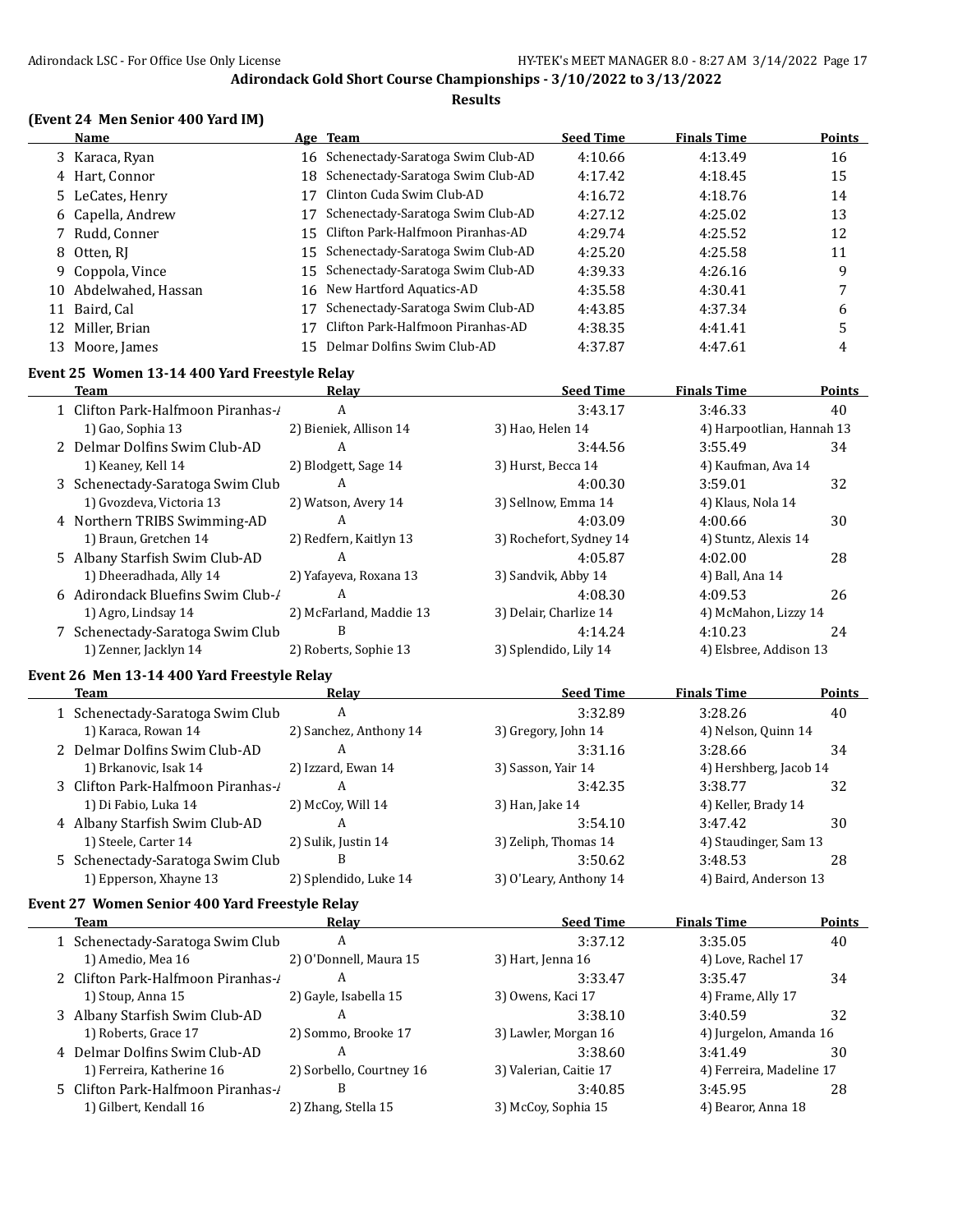#### **Results**

#### **(Event 27 Women Senior 400 Yard Freestyle Relay)**

|    | <b>Team</b>                        | <b>Relay</b>            | <b>Seed Time</b>         | <b>Finals Time</b>       | Points         |
|----|------------------------------------|-------------------------|--------------------------|--------------------------|----------------|
|    | 6 Clifton Park-Halfmoon Piranhas-/ | C                       | 3:48.87                  | 3:46.09                  | 26             |
|    | 1) McKinley, Julia 15              | 2) Michels, Delaney 15  | 3) Schloth, Katie 15     | 4) Ramgulam, Varshana 15 |                |
|    | Clinton Cuda Swim Club-AD          | A                       | 3:51.52                  | 3:46.13                  | 24             |
|    | 1) Hans, Dana 15                   | 2) Spina, Sophie 15     | 3) Martin, Sienna 15     | 4) Lester, Katie 16      |                |
|    | Schenectady-Saratoga Swim Club     | B                       | 3:49.82                  | 3:46.17                  | 22             |
|    | 1) Lyons, Abby 16                  | 2) Sellnow, Abigail 16  | 3) Fuson, Jami 17        | 4) Lupe, Emma 15         |                |
|    | KingstonYMCA Hurricanes and U      | A                       | 3:51.25                  | 3:48.48                  | 18             |
|    | 1) Samko, Clara 14                 | 2) Sullivan, Mallory 16 | 3) Steeves, Caroline 17  | 4) McCord, Emily 17      |                |
| 10 | Delmar Dolfins Swim Club-AD        | B                       | 3:59.00                  | 3:48.67                  | 14             |
|    | 1) Fronheiser, Hannah 17           | 2) Wey, Natalie 16      | 3) Bigwarfe, Kayleigh 17 | 4) DeBellis, Lily 17     |                |
|    | 11 New Hartford Aquatics-AD        | A                       | 3:49.91                  | 3:51.73                  | 12             |
|    | 1) Flihan, Jenna 16                | 2) Loiacano, Alexa 13   | 3) Loiacano, Reina 15    | 4) Burke, Emma 18        |                |
|    | 12 Albany Starfish Swim Club-AD    | B                       | 3:49.48                  | 3:51.79                  | 10             |
|    | 1) Gibson, Alexis 16               | 2) Winne, Ellen 16      | 3) Fink, Jayme 17        | 4) Ball, Clarissa 16     |                |
|    | 13 USAM-AD                         | А                       | 3:55.35                  | 3:52.07                  | 8              |
|    | 1) Norton, Maddie 17               | 2) MacLeod, Angelina 13 | 3) McDermott, Maeve 16   | 4) O'Brien, Raegan 15    |                |
|    | 14 Schenectady-Saratoga Swim Club  | C                       | 3:55.48                  | 3:52.57                  | 6              |
|    | 1) Tandlmayer, Ellie 16            | 2) Tennyson, Val 15     | 3) Hilt, Eva 17          | 4) Klaus, Aileen 17      |                |
|    | 15 Adirondack Bluefins Swim Club-/ | A                       | 3:51.60                  | 3:52.77                  | 4              |
|    | 1) Ricard, Skylar 15               | 2) Carroll, Hannah 16   | 3) Carroll, Abby 16      | 4) Fraley, Kaiya 15      |                |
|    | 16 Hawks Swimming Association-AI   | A                       | 3:54.46                  | 3:54.75                  | $\overline{c}$ |
|    | 1) Pizzarello, Maya 14             | 2) Otis, Katie 15       | 3) Napoli, Julia 15      | 4) Suchowiecki, Katie 14 |                |
| 17 | Albany Starfish Swim Club-AD       | C.                      | 4:01.03                  | 3:57.68                  |                |
|    | 1) Gerstler, Kelsey 16             | 2) Mohamed, Amber 15    | 3) Antolick, Carly 15    | 4) Cho, Eileen 15        |                |

#### **Event 28 Men Senior 400 Yard Freestyle Relay**

 $\overline{\phantom{0}}$ 

| <b>Team</b>                        | Relay                   | <b>Seed Time</b>          | <b>Finals Time</b>       | <b>Points</b> |
|------------------------------------|-------------------------|---------------------------|--------------------------|---------------|
| 1 Schenectady-Saratoga Swim Club   | A                       | 3:14.97                   | 3:13.68                  | 40            |
| 1) Stafford, Keegan 18             | 2) Rogowski, Ethan 18   | 3) Coppola, Vince 15      | 4) Fusco, Ben 17         |               |
| 2 Albany Starfish Swim Club-AD     | A                       | 3:16.50                   | 3:13.96                  | 34            |
| 1) Richardson, Josh 17             | 2) Eckman, Samuel 17    | 3) Giannetti, Joe 17      | 4) Kaback, Max 17        |               |
| 3 Adirondack Bluefins Swim Club-/  | A                       | 3:23.48                   | 3:16.97                  | 32            |
| 1) Brown, Sam 17                   | 2) Randall, Jared 18    | 3) McFarland, Finnegan 16 | 4) Bianco, Phil 17       |               |
| 4 Clifton Park-Halfmoon Piranhas-1 | A                       | 3:13.88                   | 3:19.99                  | 30            |
| 1) Rudd, Conner 15                 | 2) Homan, Jaden 17      | 3) Silaika, Xavier 18     | 4) Henkel, Brayden 16    |               |
| 5 Schenectady-Saratoga Swim Club   | B                       | 3:25.24                   | 3:21.33                  | 28            |
| 1) Boyle, Evan 17                  | 2) Karaca, Ryan 16      | 3) Ryan, Eric 16          | 4) Hart, Connor 18       |               |
| 6 Albany Starfish Swim Club-AD     | B                       | 3:40.41                   | 3:27.51                  | 26            |
| 1) Hartman, Andrew 16              | 2) Han, Franklin 15     | 3) D'Amico, David 15      | 4) Zeliph jr., Jason 16  |               |
| 7 Delmar Dolfins Swim Club-AD      | $\mathsf{A}$            | 3:24.71                   | 3:27.85                  | 24            |
| 1) Rosenblum, Ethan 18             | 2) Moore, James 15      | 3) Kaufman, Josh 16       | 4) Brock, Hayden 18      |               |
| 8 Schenectady-Saratoga Swim Club   | C.                      | 3:29.63                   | 3:28.50                  | 22            |
| 1) Goodspeed, Luke 16              | 2) Wettig, Gabe 15      | 3) Capella, Andrew 17     | 4) Baird, Cal 17         |               |
| 9 Hawks Swimming Association-AI    | A                       | 3:28.47                   | 3:29.69                  | 18            |
| 1) Kassian, Andrew 16              | 2) Heiz, Campbell 16    | 3) Wulfmeyer, Koby 15     | 4) Saunders, Brady 17    |               |
| 10 New Hartford Aquatics-AD        | A                       | 3:33.10                   | 3:30.57                  | 14            |
| 1) Tresnjo, Arman 15               | 2) Mosaad, Kareem 14    | 3) Chen, Richard 16       | 4) Abdelwahed, Hassan 16 |               |
| 11 Lake Champlain Waves Swim Tea   | A                       | 3:30.00                   | 3:30.77                  | 12            |
| 1) Kowal, Rafael 17                | 2) Hagadorn, Patrick 15 | 3) Perras, Alix 14        | 4) Insley, Ben 17        |               |
| 12 Clifton Park-Halfmoon Piranhas- | B                       | 3:31.15                   | 3:31.58                  | 10            |
| 1) Durden, Lucas 15                | 2) Killian, Danny 15    | 3) Miller, Brian 17       | 4) Willett, Eli 17       |               |
| 13 USAM-AD                         | A                       | 3:37.48                   | 3:32.30                  | 8             |
| 1) Stelling, Payton 17             | 2) Orcutt, Andrew 14    | 3) Travis, Jasper 14      | 4) Jerome, Christian 13  |               |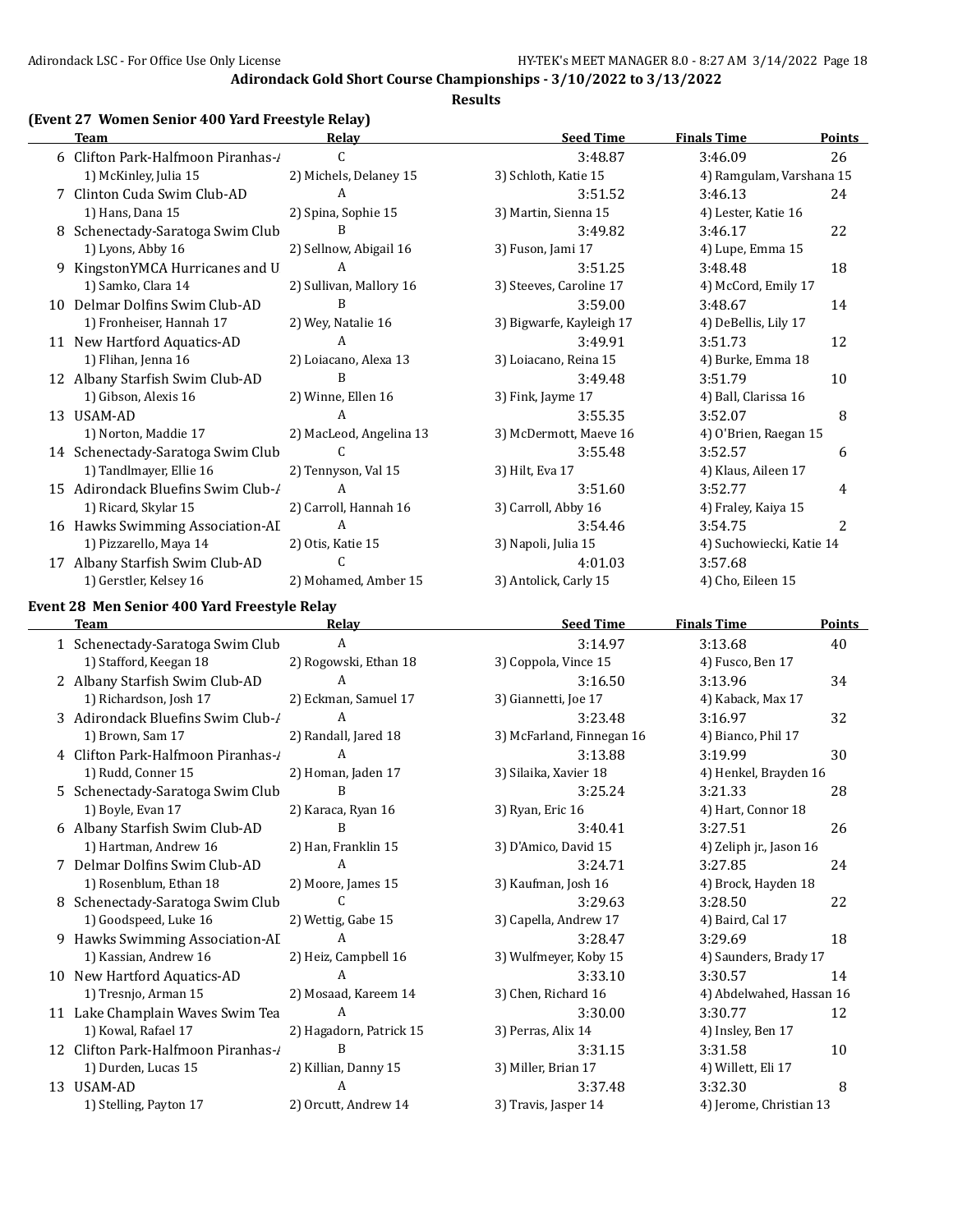| (Event 28 Men Senior 400 Yard Freestyle Relay)<br><b>Team</b> |                                                                                                                                                                                                                                                                                                                                                                                                                                                                                                                                                                                                                  |                                        | <b>Seed Time</b>                                                                                                                                                                                                                                                                                                                                                                                                                                                                                                                                                                                                                                                                                                               |                                                                                                                                                                         | Points                                                                                                                                                                       |
|---------------------------------------------------------------|------------------------------------------------------------------------------------------------------------------------------------------------------------------------------------------------------------------------------------------------------------------------------------------------------------------------------------------------------------------------------------------------------------------------------------------------------------------------------------------------------------------------------------------------------------------------------------------------------------------|----------------------------------------|--------------------------------------------------------------------------------------------------------------------------------------------------------------------------------------------------------------------------------------------------------------------------------------------------------------------------------------------------------------------------------------------------------------------------------------------------------------------------------------------------------------------------------------------------------------------------------------------------------------------------------------------------------------------------------------------------------------------------------|-------------------------------------------------------------------------------------------------------------------------------------------------------------------------|------------------------------------------------------------------------------------------------------------------------------------------------------------------------------|
|                                                               |                                                                                                                                                                                                                                                                                                                                                                                                                                                                                                                                                                                                                  |                                        |                                                                                                                                                                                                                                                                                                                                                                                                                                                                                                                                                                                                                                                                                                                                |                                                                                                                                                                         | 6                                                                                                                                                                            |
|                                                               |                                                                                                                                                                                                                                                                                                                                                                                                                                                                                                                                                                                                                  |                                        |                                                                                                                                                                                                                                                                                                                                                                                                                                                                                                                                                                                                                                                                                                                                |                                                                                                                                                                         |                                                                                                                                                                              |
|                                                               |                                                                                                                                                                                                                                                                                                                                                                                                                                                                                                                                                                                                                  |                                        |                                                                                                                                                                                                                                                                                                                                                                                                                                                                                                                                                                                                                                                                                                                                |                                                                                                                                                                         | 4                                                                                                                                                                            |
|                                                               |                                                                                                                                                                                                                                                                                                                                                                                                                                                                                                                                                                                                                  |                                        |                                                                                                                                                                                                                                                                                                                                                                                                                                                                                                                                                                                                                                                                                                                                |                                                                                                                                                                         |                                                                                                                                                                              |
|                                                               |                                                                                                                                                                                                                                                                                                                                                                                                                                                                                                                                                                                                                  |                                        |                                                                                                                                                                                                                                                                                                                                                                                                                                                                                                                                                                                                                                                                                                                                |                                                                                                                                                                         |                                                                                                                                                                              |
| Name                                                          |                                                                                                                                                                                                                                                                                                                                                                                                                                                                                                                                                                                                                  |                                        |                                                                                                                                                                                                                                                                                                                                                                                                                                                                                                                                                                                                                                                                                                                                |                                                                                                                                                                         | <b>Points</b>                                                                                                                                                                |
|                                                               |                                                                                                                                                                                                                                                                                                                                                                                                                                                                                                                                                                                                                  |                                        | 2:31.36                                                                                                                                                                                                                                                                                                                                                                                                                                                                                                                                                                                                                                                                                                                        | 2:17.94                                                                                                                                                                 | 20                                                                                                                                                                           |
|                                                               |                                                                                                                                                                                                                                                                                                                                                                                                                                                                                                                                                                                                                  | Clifton Park-Halfmoon Piranhas-AD      |                                                                                                                                                                                                                                                                                                                                                                                                                                                                                                                                                                                                                                                                                                                                |                                                                                                                                                                         | 17                                                                                                                                                                           |
|                                                               |                                                                                                                                                                                                                                                                                                                                                                                                                                                                                                                                                                                                                  | Clifton Park-Halfmoon Piranhas-AD      |                                                                                                                                                                                                                                                                                                                                                                                                                                                                                                                                                                                                                                                                                                                                |                                                                                                                                                                         | 16                                                                                                                                                                           |
|                                                               |                                                                                                                                                                                                                                                                                                                                                                                                                                                                                                                                                                                                                  |                                        | 2:28.74                                                                                                                                                                                                                                                                                                                                                                                                                                                                                                                                                                                                                                                                                                                        |                                                                                                                                                                         | 15                                                                                                                                                                           |
|                                                               |                                                                                                                                                                                                                                                                                                                                                                                                                                                                                                                                                                                                                  | Schenectady-Saratoga Swim Club-AD      |                                                                                                                                                                                                                                                                                                                                                                                                                                                                                                                                                                                                                                                                                                                                |                                                                                                                                                                         | 14                                                                                                                                                                           |
|                                                               |                                                                                                                                                                                                                                                                                                                                                                                                                                                                                                                                                                                                                  |                                        | 2:36.26                                                                                                                                                                                                                                                                                                                                                                                                                                                                                                                                                                                                                                                                                                                        |                                                                                                                                                                         | 13                                                                                                                                                                           |
|                                                               |                                                                                                                                                                                                                                                                                                                                                                                                                                                                                                                                                                                                                  | Clifton Park-Halfmoon Piranhas-AD      |                                                                                                                                                                                                                                                                                                                                                                                                                                                                                                                                                                                                                                                                                                                                |                                                                                                                                                                         | 12                                                                                                                                                                           |
|                                                               |                                                                                                                                                                                                                                                                                                                                                                                                                                                                                                                                                                                                                  | Clifton Park-Halfmoon Piranhas-AD      | 2:37.41                                                                                                                                                                                                                                                                                                                                                                                                                                                                                                                                                                                                                                                                                                                        | 2:35.52                                                                                                                                                                 | 11                                                                                                                                                                           |
|                                                               |                                                                                                                                                                                                                                                                                                                                                                                                                                                                                                                                                                                                                  |                                        |                                                                                                                                                                                                                                                                                                                                                                                                                                                                                                                                                                                                                                                                                                                                |                                                                                                                                                                         |                                                                                                                                                                              |
| <b>Name</b>                                                   |                                                                                                                                                                                                                                                                                                                                                                                                                                                                                                                                                                                                                  |                                        | <b>Seed Time</b>                                                                                                                                                                                                                                                                                                                                                                                                                                                                                                                                                                                                                                                                                                               | <b>Finals Time</b>                                                                                                                                                      | <b>Points</b>                                                                                                                                                                |
|                                                               |                                                                                                                                                                                                                                                                                                                                                                                                                                                                                                                                                                                                                  |                                        | 2:17.74                                                                                                                                                                                                                                                                                                                                                                                                                                                                                                                                                                                                                                                                                                                        | 2:18.89                                                                                                                                                                 | 20                                                                                                                                                                           |
|                                                               |                                                                                                                                                                                                                                                                                                                                                                                                                                                                                                                                                                                                                  | Delmar Dolfins Swim Club-AD            | 2:26.93                                                                                                                                                                                                                                                                                                                                                                                                                                                                                                                                                                                                                                                                                                                        | 2:20.53                                                                                                                                                                 | 17                                                                                                                                                                           |
|                                                               |                                                                                                                                                                                                                                                                                                                                                                                                                                                                                                                                                                                                                  |                                        | 2:31.73                                                                                                                                                                                                                                                                                                                                                                                                                                                                                                                                                                                                                                                                                                                        | 2:26.49                                                                                                                                                                 | 16                                                                                                                                                                           |
|                                                               |                                                                                                                                                                                                                                                                                                                                                                                                                                                                                                                                                                                                                  |                                        |                                                                                                                                                                                                                                                                                                                                                                                                                                                                                                                                                                                                                                                                                                                                |                                                                                                                                                                         |                                                                                                                                                                              |
| Name                                                          |                                                                                                                                                                                                                                                                                                                                                                                                                                                                                                                                                                                                                  |                                        | <b>Seed Time</b>                                                                                                                                                                                                                                                                                                                                                                                                                                                                                                                                                                                                                                                                                                               | <b>Finals Time</b>                                                                                                                                                      | Points                                                                                                                                                                       |
|                                                               |                                                                                                                                                                                                                                                                                                                                                                                                                                                                                                                                                                                                                  | Clifton Park-Halfmoon Piranhas-AD      | 29.01                                                                                                                                                                                                                                                                                                                                                                                                                                                                                                                                                                                                                                                                                                                          | 28.64                                                                                                                                                                   | 20                                                                                                                                                                           |
|                                                               |                                                                                                                                                                                                                                                                                                                                                                                                                                                                                                                                                                                                                  | Schenectady-Saratoga Swim Club-AD      | 33.13                                                                                                                                                                                                                                                                                                                                                                                                                                                                                                                                                                                                                                                                                                                          | 31.17                                                                                                                                                                   | 17                                                                                                                                                                           |
| Laurie, Makena                                                |                                                                                                                                                                                                                                                                                                                                                                                                                                                                                                                                                                                                                  | Hawks Swimming Association-AD          | 31.87                                                                                                                                                                                                                                                                                                                                                                                                                                                                                                                                                                                                                                                                                                                          | 31.27                                                                                                                                                                   | 16                                                                                                                                                                           |
| Kim, Kate                                                     |                                                                                                                                                                                                                                                                                                                                                                                                                                                                                                                                                                                                                  | Schenectady-Saratoga Swim Club-AD      | 33.06                                                                                                                                                                                                                                                                                                                                                                                                                                                                                                                                                                                                                                                                                                                          | 31.33                                                                                                                                                                   | 15                                                                                                                                                                           |
| Cusworth, Tori                                                | 10                                                                                                                                                                                                                                                                                                                                                                                                                                                                                                                                                                                                               | Northern TRIBS Swimming-AD             | 33.45                                                                                                                                                                                                                                                                                                                                                                                                                                                                                                                                                                                                                                                                                                                          | 31.78                                                                                                                                                                   | 14                                                                                                                                                                           |
|                                                               |                                                                                                                                                                                                                                                                                                                                                                                                                                                                                                                                                                                                                  | Delmar Dolfins Swim Club-AD            | 34.77                                                                                                                                                                                                                                                                                                                                                                                                                                                                                                                                                                                                                                                                                                                          | 32.51                                                                                                                                                                   | 13                                                                                                                                                                           |
|                                                               |                                                                                                                                                                                                                                                                                                                                                                                                                                                                                                                                                                                                                  |                                        | 34.85                                                                                                                                                                                                                                                                                                                                                                                                                                                                                                                                                                                                                                                                                                                          | 32.52                                                                                                                                                                   | 12                                                                                                                                                                           |
|                                                               |                                                                                                                                                                                                                                                                                                                                                                                                                                                                                                                                                                                                                  | Clifton Park-Halfmoon Piranhas-AD      | 33.80                                                                                                                                                                                                                                                                                                                                                                                                                                                                                                                                                                                                                                                                                                                          | 33.11                                                                                                                                                                   | 11                                                                                                                                                                           |
| Attia, Laila                                                  |                                                                                                                                                                                                                                                                                                                                                                                                                                                                                                                                                                                                                  |                                        | 33.95                                                                                                                                                                                                                                                                                                                                                                                                                                                                                                                                                                                                                                                                                                                          | 33.68                                                                                                                                                                   | 9                                                                                                                                                                            |
| Ricketts, Aurora                                              |                                                                                                                                                                                                                                                                                                                                                                                                                                                                                                                                                                                                                  |                                        | 33.46                                                                                                                                                                                                                                                                                                                                                                                                                                                                                                                                                                                                                                                                                                                          | 33.72                                                                                                                                                                   | 7                                                                                                                                                                            |
| Sekelj, Ella                                                  |                                                                                                                                                                                                                                                                                                                                                                                                                                                                                                                                                                                                                  |                                        | 34.96                                                                                                                                                                                                                                                                                                                                                                                                                                                                                                                                                                                                                                                                                                                          | 33.84                                                                                                                                                                   | 6                                                                                                                                                                            |
|                                                               | 9                                                                                                                                                                                                                                                                                                                                                                                                                                                                                                                                                                                                                | Clifton Park-Halfmoon Piranhas-AD      | 35.32                                                                                                                                                                                                                                                                                                                                                                                                                                                                                                                                                                                                                                                                                                                          | 34.33                                                                                                                                                                   | 5                                                                                                                                                                            |
|                                                               |                                                                                                                                                                                                                                                                                                                                                                                                                                                                                                                                                                                                                  |                                        | 35.30                                                                                                                                                                                                                                                                                                                                                                                                                                                                                                                                                                                                                                                                                                                          | 34.36                                                                                                                                                                   | 4                                                                                                                                                                            |
|                                                               |                                                                                                                                                                                                                                                                                                                                                                                                                                                                                                                                                                                                                  | Schenectady-Saratoga Swim Club-AD      | 34.76                                                                                                                                                                                                                                                                                                                                                                                                                                                                                                                                                                                                                                                                                                                          | 35.00                                                                                                                                                                   | 3                                                                                                                                                                            |
|                                                               |                                                                                                                                                                                                                                                                                                                                                                                                                                                                                                                                                                                                                  | Schenectady-Saratoga Swim Club-AD      | 34.50                                                                                                                                                                                                                                                                                                                                                                                                                                                                                                                                                                                                                                                                                                                          | 35.25                                                                                                                                                                   | 2                                                                                                                                                                            |
|                                                               | 8                                                                                                                                                                                                                                                                                                                                                                                                                                                                                                                                                                                                                | Clifton Park-Halfmoon Piranhas-AD      | 34.93                                                                                                                                                                                                                                                                                                                                                                                                                                                                                                                                                                                                                                                                                                                          | 38.09                                                                                                                                                                   | $\mathbf{1}$                                                                                                                                                                 |
| Lape, Ceci                                                    |                                                                                                                                                                                                                                                                                                                                                                                                                                                                                                                                                                                                                  | Albany Starfish Swim Club-AD           | 34.67                                                                                                                                                                                                                                                                                                                                                                                                                                                                                                                                                                                                                                                                                                                          | 40.17                                                                                                                                                                   |                                                                                                                                                                              |
| Hopke, Lillian                                                | 9                                                                                                                                                                                                                                                                                                                                                                                                                                                                                                                                                                                                                | Clifton Park-Halfmoon Piranhas-AD      | 31.02                                                                                                                                                                                                                                                                                                                                                                                                                                                                                                                                                                                                                                                                                                                          | DQ                                                                                                                                                                      |                                                                                                                                                                              |
| D'Amour, Violet                                               |                                                                                                                                                                                                                                                                                                                                                                                                                                                                                                                                                                                                                  | Hawks Swimming Association-AD          | 34.65                                                                                                                                                                                                                                                                                                                                                                                                                                                                                                                                                                                                                                                                                                                          | DQ                                                                                                                                                                      |                                                                                                                                                                              |
|                                                               |                                                                                                                                                                                                                                                                                                                                                                                                                                                                                                                                                                                                                  |                                        |                                                                                                                                                                                                                                                                                                                                                                                                                                                                                                                                                                                                                                                                                                                                |                                                                                                                                                                         |                                                                                                                                                                              |
| Name                                                          |                                                                                                                                                                                                                                                                                                                                                                                                                                                                                                                                                                                                                  |                                        | <b>Seed Time</b>                                                                                                                                                                                                                                                                                                                                                                                                                                                                                                                                                                                                                                                                                                               | <b>Finals Time</b>                                                                                                                                                      | <b>Points</b>                                                                                                                                                                |
|                                                               |                                                                                                                                                                                                                                                                                                                                                                                                                                                                                                                                                                                                                  | Albany Starfish Swim Club-AD           | 29.68                                                                                                                                                                                                                                                                                                                                                                                                                                                                                                                                                                                                                                                                                                                          | 28.88                                                                                                                                                                   | 20                                                                                                                                                                           |
|                                                               | 10                                                                                                                                                                                                                                                                                                                                                                                                                                                                                                                                                                                                               | Clifton Park-Halfmoon Piranhas-AD      | 30.99                                                                                                                                                                                                                                                                                                                                                                                                                                                                                                                                                                                                                                                                                                                          | 30.82                                                                                                                                                                   | 17                                                                                                                                                                           |
|                                                               | 10                                                                                                                                                                                                                                                                                                                                                                                                                                                                                                                                                                                                               | Adirondack Bluefins Swim Club-AD       | 32.17                                                                                                                                                                                                                                                                                                                                                                                                                                                                                                                                                                                                                                                                                                                          | 31.01                                                                                                                                                                   | 16                                                                                                                                                                           |
| Hungerford, Cole                                              | 10                                                                                                                                                                                                                                                                                                                                                                                                                                                                                                                                                                                                               | Albany Starfish Swim Club-AD           | 32.24                                                                                                                                                                                                                                                                                                                                                                                                                                                                                                                                                                                                                                                                                                                          | 31.23                                                                                                                                                                   | 15                                                                                                                                                                           |
| Braun, Caleb                                                  | 9                                                                                                                                                                                                                                                                                                                                                                                                                                                                                                                                                                                                                | Northern TRIBS Swimming-AD             | 32.55                                                                                                                                                                                                                                                                                                                                                                                                                                                                                                                                                                                                                                                                                                                          | 31.27                                                                                                                                                                   | 14                                                                                                                                                                           |
|                                                               | 8                                                                                                                                                                                                                                                                                                                                                                                                                                                                                                                                                                                                                | Clifton Park-Halfmoon Piranhas-AD      | 31.87                                                                                                                                                                                                                                                                                                                                                                                                                                                                                                                                                                                                                                                                                                                          | 31.43                                                                                                                                                                   | 13                                                                                                                                                                           |
| Clark, James                                                  |                                                                                                                                                                                                                                                                                                                                                                                                                                                                                                                                                                                                                  |                                        |                                                                                                                                                                                                                                                                                                                                                                                                                                                                                                                                                                                                                                                                                                                                |                                                                                                                                                                         |                                                                                                                                                                              |
| 3<br>5.<br>3<br>8<br>11<br>16<br>17                           | 14 KingstonYMCA Hurricanes and U<br>1) Burkhardt, Keegan 14<br>15 Clifton Park-Halfmoon Piranhas-/<br>1) Lim, Yi Wei 13<br>1 Carsillo, Ava<br>2 Zhang, Annabelle<br>Shao, Emma<br>4 Streeter, Livi<br>Blaum, Sarah<br>6 Wultsch-Fuller, Sonja<br>7 Wang, Erica<br>8 Tolan, Addy<br>1 O'Keeffe, Grant<br>2 Janga, Simba<br>3 Tong, Lucas<br>1 Adams, Michelle<br>2 Strickler, Carolyn<br>4<br>6 Hynes, Lily<br>7 Coupal, Mia<br>Lim, Yi Wern<br>12 Harpootlian, Emma<br>13 Allinson, Jane<br>14 Moynahan, Maeve<br>15 Bibbo, Julianna<br>Hopke, Stella<br>1 German, Eli<br>2 Hao, Daniel<br>3 Lisella, Harry<br>4 | Event 30 Men 11-12 200 Yard Backstroke | <u>Relav</u><br>A<br>2) Shannon, Henry 14<br>C<br>2) Simmons, Cooper 15<br>Event 29 Women 11-12 200 Yard Backstroke<br>Age Team<br>12 Delmar Dolfins Swim Club-AD<br>12<br>12<br>Schenectady-Saratoga Swim Club-AD<br>12<br>12<br>Northern TRIBS Swimming-AD<br>12<br>12<br>12<br>Age Team<br>12 Schenectady-Saratoga Swim Club-AD<br>12<br>12 Schenectady-Saratoga Swim Club-AD<br>Event 31 Women 10 & Under 50 Yard Freestyle<br>Age Team<br>10<br>10<br>10<br>10<br>10<br>10<br>10<br>10 Schenectady-Saratoga Swim Club-AD<br>9 Schenectady-Saratoga Swim Club-AD<br>10 Northern TRIBS Swimming-AD<br>10 Delmar Dolfins Swim Club-AD<br>10<br>10<br>10<br>10<br>Event 32 Men 10 & Under 50 Yard Freestyle<br>Age Team<br>10 | 3:47.70<br>3) Sullivan, Conor 13<br>3:49.18<br>3) Schohn, Logan 18<br><b>Seed Time</b><br>2:24.00<br>2:26.75<br>2:34.91<br>2:32.61<br>Lake Champlain Waves Swim Team-AD | <b>Finals Time</b><br>3:43.93<br>4) Samko, Jack 16<br>3:45.61<br>4) Cho, Seo Yeon 15<br><b>Finals Time</b><br>2:18.11<br>2:23.53<br>2:24.95<br>2:27.37<br>2:30.30<br>2:33.96 |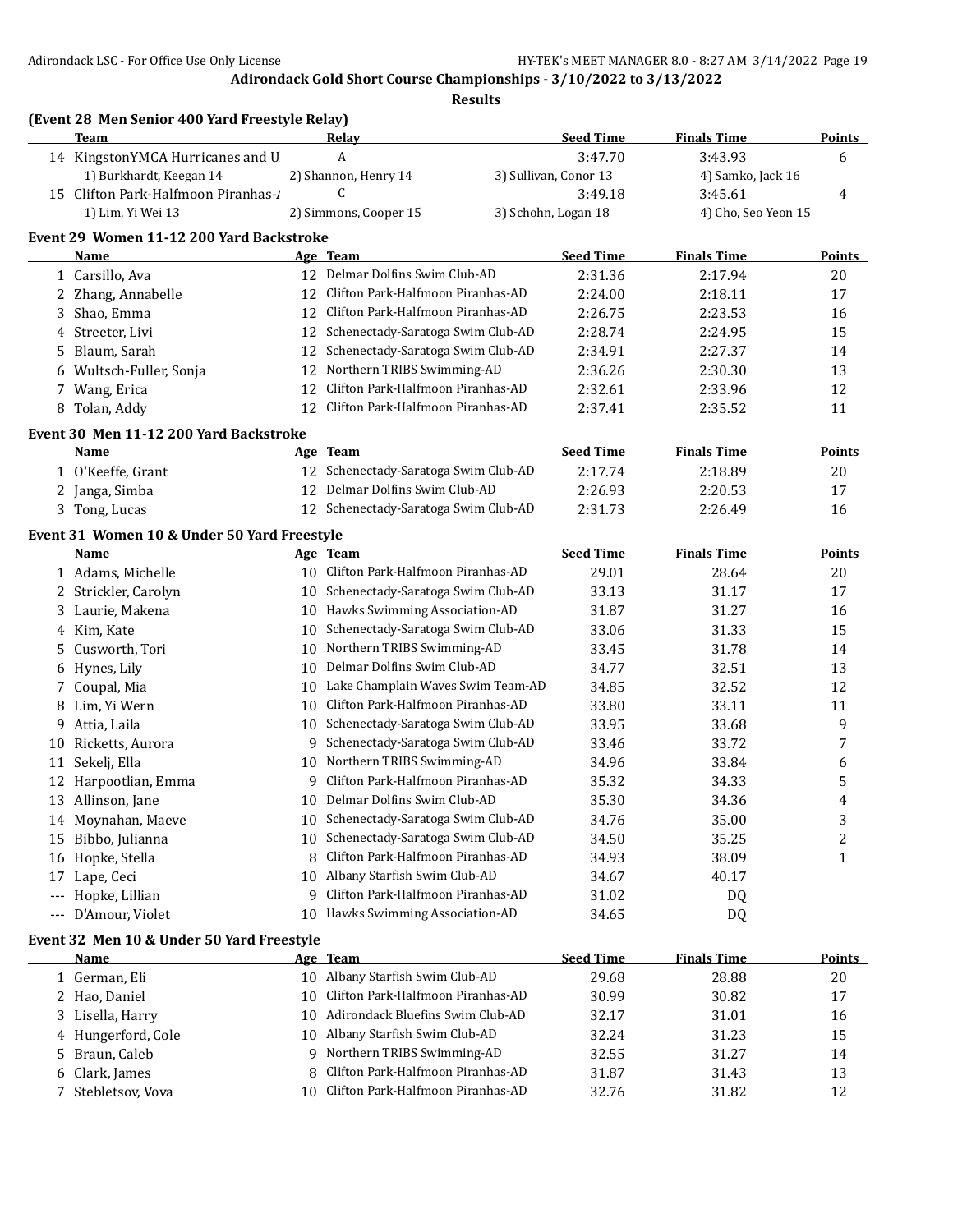#### **Results**

#### **(Event 32 Men 10 & Under 50 Yard Freestyle)**

|    | Name                  |     | Age Team                          | <b>Seed Time</b> | <b>Finals Time</b> | <b>Points</b> |
|----|-----------------------|-----|-----------------------------------|------------------|--------------------|---------------|
|    | 8 Dureaghin, Dimitriy | 10  | Clifton Park-Halfmoon Piranhas-AD | 34.20            | 32.01              | 11            |
| 9  | Clark, Nate           | 10  | Hawks Swimming Association-AD     | 34.63            | 32.23              | 9             |
| 10 | Shao, Alan            | 10  | Clifton Park-Halfmoon Piranhas-AD | 34.34            | 32.32              | 7             |
| 11 | Mailat, Alexandru     | 10. | Greater Glens Falls Flyers Swi-AD | 34.78            | 32.34              | 6             |
| 12 | Bernad, Jack          | 10  | Schenectady-Saratoga Swim Club-AD | 33.93            | 32.60              | 5             |
| 13 | Basile, Nicholas      | 10  | Schenectady-Saratoga Swim Club-AD | 33.26            | 32.69              | 4             |
|    | 14 Campbell, IT       | 10  | USAM-AD                           | 33.73            | 32.84              | 3             |
|    | 15 Fay, Ben           | 10. | Schenectady-Saratoga Swim Club-AD | 34.16            | 33.08              | 2             |
| 16 | Horstmyer, Erik       | 8   | Clifton Park-Halfmoon Piranhas-AD | 32.96            | 33.25              |               |
| 17 | Shao, Mark            | 10  | Clifton Park-Halfmoon Piranhas-AD | 35.30            | 33.53              |               |
| 18 | Konnor, Cameron       | 9   | Schenectady-Saratoga Swim Club-AD | 32.72            | 34.31              |               |
| 19 | Van Loan, Rory        | 9   | KingstonYMCA Hurricanes and Ul-AD | 34.90            | 34.83              |               |
| 20 | German, Levi          | 10  | Albany Starfish Swim Club-AD      | 34.74            | 34.96              |               |
| 21 | Simmons, Max          | 9   | Clifton Park-Halfmoon Piranhas-AD | 35.41            | 35.19              |               |
| 22 | Watson, Coleman       | 9   | Canajoharie Crocodiles-AD         | 35.27            | 35.86              |               |

#### **Event 33 Women 11-12 50 Yard Breaststroke**

|                  | Name                  |    | Age Team                          | <b>Prelim Time</b> | <b>Finals Time</b> | Points |
|------------------|-----------------------|----|-----------------------------------|--------------------|--------------------|--------|
| A - Final        |                       |    |                                   |                    |                    |        |
|                  | 1 Shao, Emma          | 12 | Clifton Park-Halfmoon Piranhas-AD | 33.12              | 33.24              | 20     |
|                  | 2 Kane, Emily         | 12 | Unattached-AD                     | 34.36              | 34.21              | 17     |
|                  | 3 Morse, Madelyn      | 12 | Delmar Dolfins Swim Club-AD       | 34.52              | 35.15              | 16     |
|                  | 4 Allinson, Mae       | 12 | Delmar Dolfins Swim Club-AD       | 35.27              | 35.39              | 15     |
|                  | 5 Wang, Erica         | 12 | Clifton Park-Halfmoon Piranhas-AD | 36.46              | 35.52              | 14     |
|                  | 6 Johnston, Layla     | 12 | Schenectady-Saratoga Swim Club-AD | 35.77              | 35.70              | 13     |
|                  | 7 Dumblewski, Lola    | 11 | Schenectady-Saratoga Swim Club-AD | 35.64              | 36.12              | 12     |
|                  | 8 Wolfort, Madison    | 12 | Albany Starfish Swim Club-AD      | 37.51              | 36.86              | 11     |
| <b>B</b> - Final |                       |    |                                   |                    |                    |        |
| 9                | Gaffney, Chloe        | 12 | Hawks Swimming Association-AD     | 38.47              | 38.10              | 9      |
| 10               | Sancilio, Elizabeth   | 12 | Delmar Dolfins Swim Club-AD       | 38.74              | 38.28              | 7      |
| 11               | Dheeradhada, Arya     | 12 | Albany Starfish Swim Club-AD      | 38.04              | 38.52              | 6      |
| 12               | Braun, Julia          | 11 | Northern TRIBS Swimming-AD        | 38.27              | 38.70              | 5      |
| 13               | Berju, Abby           | 12 | Schenectady-Saratoga Swim Club-AD | 38.82              | 38.98              | 4      |
| 14               | Cho, Anna             |    | Albany Starfish Swim Club-AD      | 39.68              | 39.37              | 3      |
|                  | 15 Ryan, Callie       | 11 | USAM-AD                           | 39.50              | 39.49              | 2      |
| 16               | Wultsch-Fuller, Sonja | 12 | Northern TRIBS Swimming-AD        | 38.86              | 40.27              |        |

### **Event 33 Women 11-12 50 Yard Breaststroke**

|    | Name                   |                 | Age Team                             | <b>Seed Time</b> | <b>Prelim Time</b> |   |
|----|------------------------|-----------------|--------------------------------------|------------------|--------------------|---|
|    | <b>Preliminaries</b>   |                 |                                      |                  |                    |   |
|    | 1 Shao, Emma           | 12.             | Clifton Park-Halfmoon Piranhas-AD    | 33.68            | 33.12              | q |
|    | 2 Kane, Emily          | 12              | Unattached-AD                        | 36.62            | 34.36              | a |
|    | 3 Morse, Madelyn       | 12 <sup>1</sup> | Delmar Dolfins Swim Club-AD          | 39.51            | 34.52              | q |
|    | 4 Allinson, Mae        | 12.             | Delmar Dolfins Swim Club-AD          | 36.60            | 35.27              | a |
|    | 5 Dumblewski, Lola     | 11              | Schenectady-Saratoga Swim Club-AD    | 37.21            | 35.64              | q |
|    | 6 Johnston, Layla      |                 | 12 Schenectady-Saratoga Swim Club-AD | 36.54            | 35.77              | a |
|    | 7 Wang, Erica          | 12.             | Clifton Park-Halfmoon Piranhas-AD    | 37.32            | 36.46              | q |
|    | 8 Wolfort, Madison     |                 | 12 Albany Starfish Swim Club-AD      | 41.25            | 37.51              | a |
| 9. | Dheeradhada, Arya      | 12              | Albany Starfish Swim Club-AD         | 39.89            | 38.04              | q |
| 10 | Braun, Julia           | 11              | Northern TRIBS Swimming-AD           | 40.12            | 38.27              | a |
| 11 | Gaffney, Chloe         | 12.             | Hawks Swimming Association-AD        | 40.55            | 38.47              | a |
|    | 12 Sancilio, Elizabeth |                 | Delmar Dolfins Swim Club-AD          | 39.69            | 38.74              | q |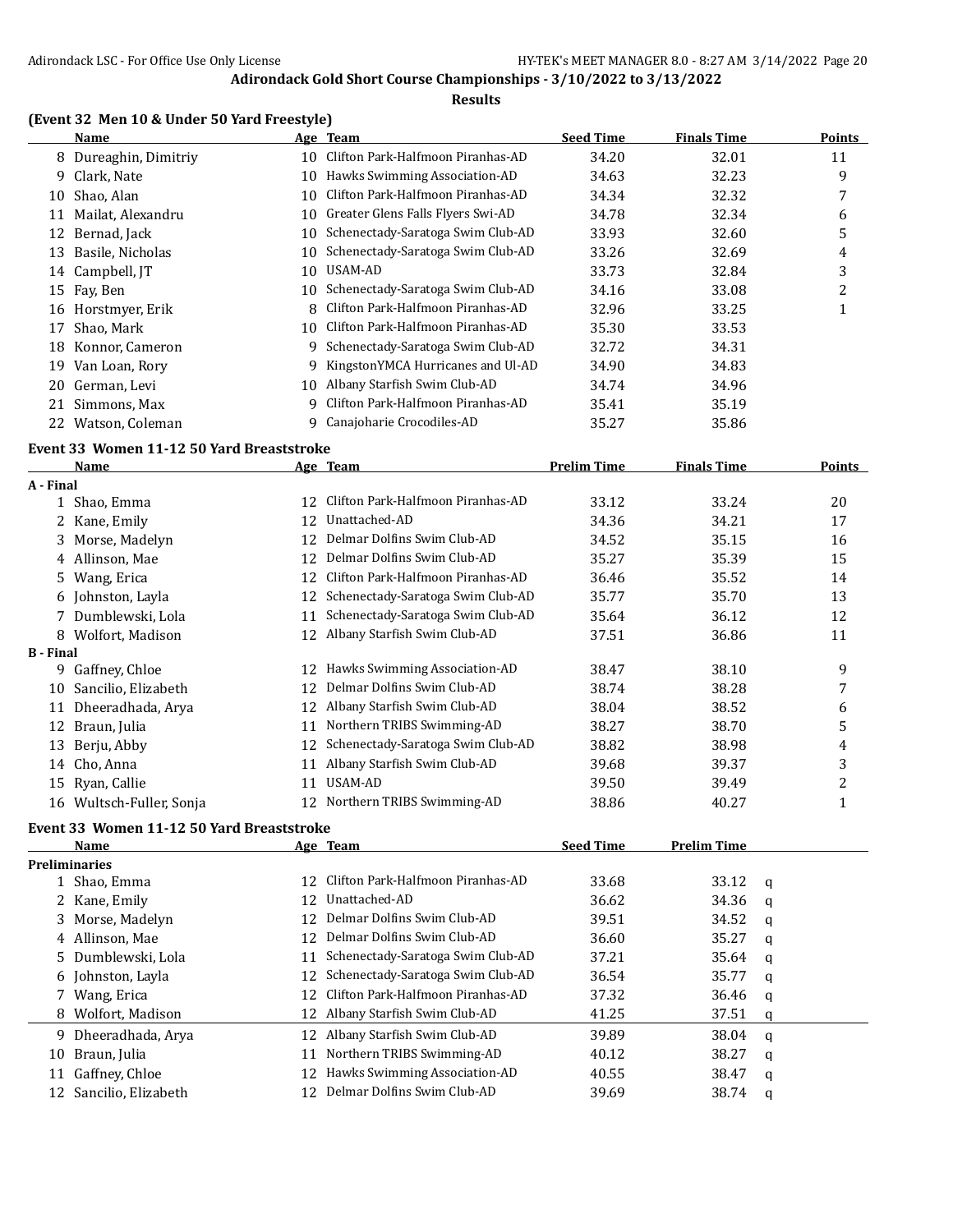**Results**

### **Preliminaries ... (Event 33 Women 11-12 50 Yard Breaststroke)**

| Name                     |    | Age Team                             | <b>Seed Time</b> | <b>Prelim Time</b> |          |
|--------------------------|----|--------------------------------------|------------------|--------------------|----------|
| 13 Berju, Abby           |    | 12 Schenectady-Saratoga Swim Club-AD | 40.06            | 38.82              | $\alpha$ |
| 14 Wultsch-Fuller, Sonja |    | 12 Northern TRIBS Swimming-AD        | 40.43            | 38.86              | q        |
| 15 Ryan, Callie          | 11 | USAM-AD                              | 40.10            | 39.50              | q        |
| 16 Cho, Anna             | 11 | Albany Starfish Swim Club-AD         | 41.55            | 39.68              | q        |
| Dunbar, May<br>17        |    | 12 USAM-AD                           | 41.26            | 39.69              |          |
| 18 Rogowski, Bella       | 11 | Schenectady-Saratoga Swim Club-AD    | 41.48            | 40.12              |          |
| Stoup, Maddie<br>19.     |    | 12 Clifton Park-Halfmoon Piranhas-AD | 41.17            | 40.49              |          |
| 20 Fontes-Janusz, Dela   |    | 12 Hawks Swimming Association-AD     | 41.67            | 41.47              |          |
| 21 Ho, Sophie            |    | 12 Delmar Dolfins Swim Club-AD       | 40.78            | 42.35              |          |
| 22 Harpootlian, Leah     |    | 11 Clifton Park-Halfmoon Piranhas-AD | 46.14            | 43.74              |          |

#### **Event 34 Men 11-12 50 Yard Breaststroke**

|                  | <b>Name</b>                                     |    | Age Team                          | <b>Prelim Time</b> | <b>Finals Time</b> |   | <b>Points</b> |
|------------------|-------------------------------------------------|----|-----------------------------------|--------------------|--------------------|---|---------------|
| A - Final        |                                                 |    |                                   |                    |                    |   |               |
|                  | 1 Janga, Simba                                  |    | Delmar Dolfins Swim Club-AD       | 32.21              | 31.45              |   | 20            |
|                  | Jabour, Rocco                                   | 12 | USAM-AD                           | 32.98              | 32.40              |   | 17            |
| 3.               | Young, Liam                                     | 12 | Tigers Aquatic Club-AD            | 34.64              | 33.73              |   | 16            |
| 4                | Tong, Lucas                                     | 12 | Schenectady-Saratoga Swim Club-AD | 35.15              | 35.28              |   | 15            |
|                  | 5 Lee, Nathan                                   | 12 | Clifton Park-Halfmoon Piranhas-AD | 35.41              | 36.43              |   | 14            |
|                  | 6 Lian, Oliver                                  | 11 | Clifton Park-Halfmoon Piranhas-AD | 38.87              | 38.73              |   | 13            |
| 7                | Mowry, Kyle                                     | 11 | USAM-AD                           | 38.56              | 39.05              |   | 12            |
|                  | 8 Jerome, Jude                                  | 11 | USAM-AD                           | 40.32              | 39.27              |   | 11            |
| <b>B</b> - Final |                                                 |    |                                   |                    |                    |   |               |
|                  | 9 Hungerford, Brett                             | 12 | Albany Starfish Swim Club-AD      | 41.13              | 41.02              |   | 9             |
|                  | Event 34 Men 11-12 50 Yard Breaststroke         |    |                                   |                    |                    |   |               |
|                  | Name                                            |    | Age Team                          | <b>Seed Time</b>   | <b>Prelim Time</b> |   |               |
|                  | <b>Preliminaries</b>                            |    |                                   |                    |                    |   |               |
|                  | 1 Janga, Simba                                  | 12 | Delmar Dolfins Swim Club-AD       | 32.03              | 32.21              | q |               |
|                  | 2 Jabour, Rocco                                 | 12 | <b>USAM-AD</b>                    | 34.43              | 32.98              | a |               |
|                  | 3 Young, Liam                                   | 12 | Tigers Aquatic Club-AD            | 36.22              | 34.64              | q |               |
| 4                | Tong, Lucas                                     | 12 | Schenectady-Saratoga Swim Club-AD | 36.83              | 35.15              | a |               |
|                  | 5 Lee, Nathan                                   | 12 | Clifton Park-Halfmoon Piranhas-AD | 39.41              | 35.41              | q |               |
| 6                | Yan, Brendan                                    | 12 | Albany Starfish Swim Club-AD      | 38.91              | 37.93              | q |               |
|                  | 7 Mowry, Kyle                                   | 11 | <b>USAM-AD</b>                    | 39.88              | 38.56              | q |               |
|                  | 8 Lian, Oliver                                  | 11 | Clifton Park-Halfmoon Piranhas-AD | 40.48              | 38.87              | q |               |
|                  | 9 Jerome, Jude                                  | 11 | USAM-AD                           | 40.59              | 40.32              | q |               |
|                  | 10 Hungerford, Brett                            | 12 | Albany Starfish Swim Club-AD      | 41.10              | 41.13              | q |               |
|                  | Event 35 Women 10 & Under 100 Yard Breaststroke |    |                                   |                    |                    |   |               |
|                  | Name                                            |    | Age Team                          | <b>Seed Time</b>   | <b>Finals Time</b> |   | <b>Points</b> |

| Name                                          |     | лgе теаш                             | зееч типе        | гшаіз і шіе        | rviilis -     |
|-----------------------------------------------|-----|--------------------------------------|------------------|--------------------|---------------|
| 1 Hopke, Lillian                              | 9   | Clifton Park-Halfmoon Piranhas-AD    | 1:27.64          | 1:26.79            | 20            |
| 2 Allinson, Jane                              |     | 10 Delmar Dolfins Swim Club-AD       | 1:31.37          | 1:29.31            | 17            |
| 3 Coupal, Mia                                 | 10- | Lake Champlain Waves Swim Team-AD    | 1:38.25          | 1:34.83            | 16            |
| 4 Sekelj, Ella                                |     | 10 Northern TRIBS Swimming-AD        | 1:39.93          | 1:37.33            | 15            |
| 5 Laurie, Makena                              | 10. | Hawks Swimming Association-AD        | 1:39.28          | 1:40.02            | 14            |
| 6 Lim, Yi Wern                                |     | 10 Clifton Park-Halfmoon Piranhas-AD | 1:41.36          | 1:42.30            | 13            |
| Event 36 Men 10 & Under 100 Yard Breaststroke |     |                                      |                  |                    |               |
| Name                                          | Age | Team                                 | <b>Seed Time</b> | <b>Finals Time</b> | <b>Points</b> |
| 1 German, Eli                                 | 10. | Albany Starfish Swim Club-AD         | 1:28.08          | 1:23.62            | 20            |
| 2 Hao, Daniel                                 |     | Clifton Park-Halfmoon Piranhas-AD    | 1:29.53          | 1:24.90            | 17            |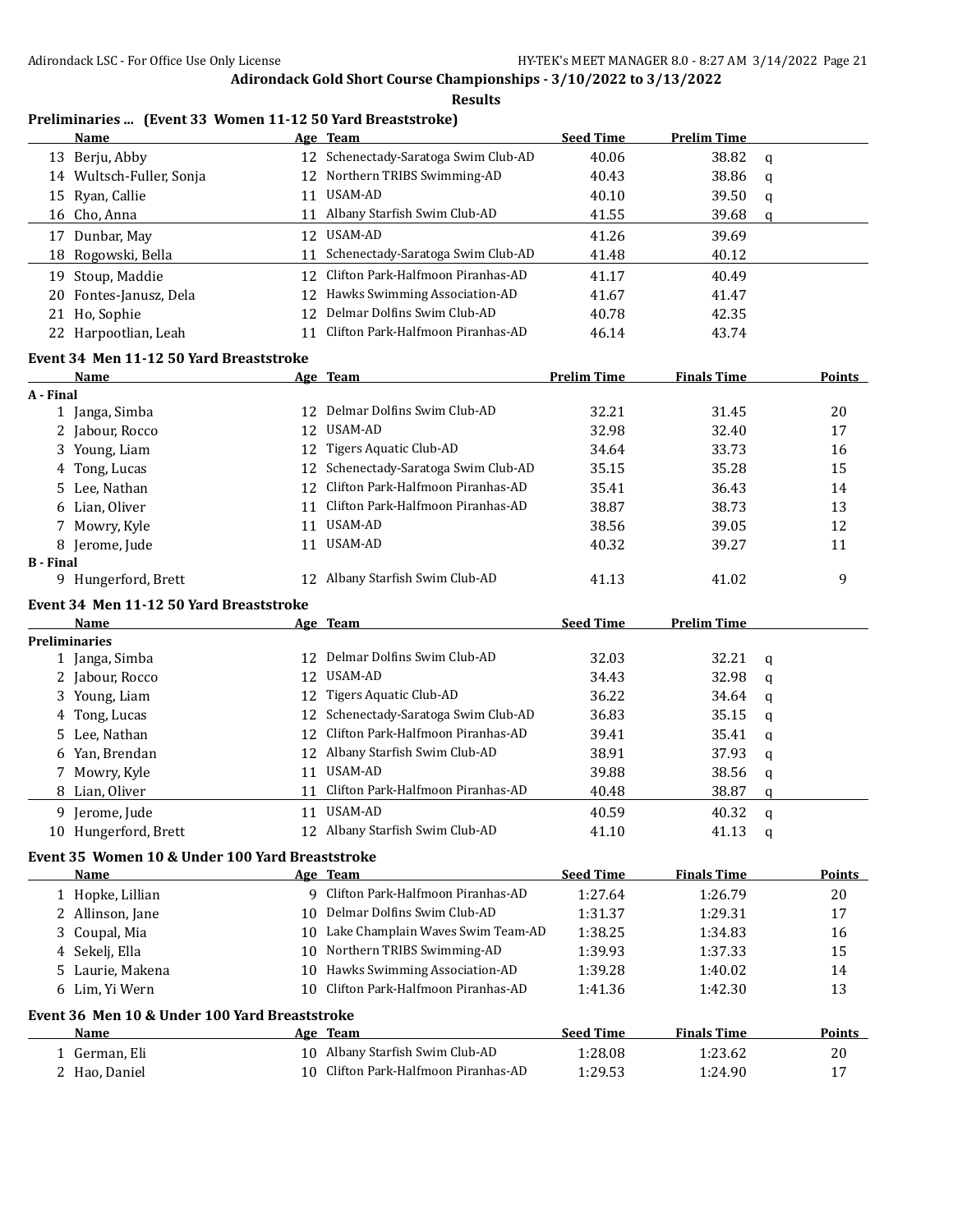|                  | (Event 36 Men 10 & Under 100 Yard Breaststroke) |     |                                   |                          |                    |               |
|------------------|-------------------------------------------------|-----|-----------------------------------|--------------------------|--------------------|---------------|
|                  | Name                                            |     | Age Team                          | <b>Seed Time</b>         | <b>Finals Time</b> | Points        |
|                  | 3 Hungerford, Cole                              | 10  | Albany Starfish Swim Club-AD      | 1:35.14                  | 1:29.61            | 16            |
| 4                | Clark, James                                    | 8   | Clifton Park-Halfmoon Piranhas-AD | 1:33.84                  | 1:29.99            | 15            |
| 5.               | Hungerford, Landon                              | 10  | Albany Starfish Swim Club-AD      | 1:35.88                  | 1:33.30            | 14            |
| 6                | German, Levi                                    | 10  | Albany Starfish Swim Club-AD      | 1:39.36                  | 1:35.16            | 13            |
| 7                | Campbell, JT                                    | 10  | USAM-AD                           | 1:39.64                  | 1:35.26            | 12            |
| $---$            | Braun, Caleb                                    | 9   | Northern TRIBS Swimming-AD        | 1:36.64                  | DQ                 |               |
|                  | Event 37 Women 11-12 50 Yard Butterfly          |     |                                   |                          |                    |               |
|                  | <b>Name</b>                                     |     | Age Team                          | <b>Prelim Time</b>       | <b>Finals Time</b> | <b>Points</b> |
| A - Final        |                                                 |     |                                   |                          |                    |               |
|                  | 1 Fraley, Ella                                  | 12. | Adirondack Bluefins Swim Club-AD  | 29.06                    | 28.51              | 20            |
|                  | Blaum, Sarah                                    | 12  | Schenectady-Saratoga Swim Club-AD | 29.75                    | 28.99              | 17            |
| 3                | Walter, Emma                                    | 12  | Clifton Park-Halfmoon Piranhas-AD | 29.25                    | 29.05              | 16            |
| 4                | Streeter, Livi                                  | 12  | Schenectady-Saratoga Swim Club-AD | 29.93                    | 30.16              | 15            |
| 5.               | Johnston, Layla                                 | 12  | Schenectady-Saratoga Swim Club-AD | 30.35                    | 30.49              | 14            |
| 6                | Wolfort, Madison                                | 12  | Albany Starfish Swim Club-AD      | 30.35                    | 30.62              | 13            |
| 7                | Stark, Mya Stark                                | 12  | Schenectady-Saratoga Swim Club-AD | 31.75                    | 31.44              | 12            |
| 8                | Tolan, Addy                                     | 12  | Clifton Park-Halfmoon Piranhas-AD | 30.25                    | 31.46              | 11            |
| <b>B</b> - Final |                                                 |     |                                   |                          |                    |               |
| 9                | Dheeradhada, Arya                               | 12  | Albany Starfish Swim Club-AD      | 31.90                    | 31.84              | 9             |
| 10               | Wang, Erica                                     | 12  | Clifton Park-Halfmoon Piranhas-AD | 32.48                    | 32.11              | 7             |
| 11               | Treloar, Rory                                   | 12  | Tigers Aquatic Club-AD            | 33.32                    | 32.84              | 6             |
| 12               | Miron, Sofia                                    | 12  | Adirondack Bluefins Swim Club-AD  | 33.52                    | 33.06              | 5             |
| 13               | Deal, Grace                                     | 12  | Clinton Cuda Swim Club-AD         | 33.96                    | 33.30              | 4             |
| 14               | Gaffney, Chloe                                  | 12  | Hawks Swimming Association-AD     | 33.50                    | 33.64              | 3             |
| 15               | Dunbar, May                                     | 12  | <b>USAM-AD</b>                    | 33.67                    | 33.91              | 2             |
|                  | 16 Woytowich, Emma                              | 12  | Schenectady-Saratoga Swim Club-AD | 33.90                    | 34.06              | 1             |
|                  | Event 37 Women 11-12 50 Yard Butterfly          |     |                                   |                          |                    |               |
|                  | Mama <sub>n</sub>                               |     |                                   | $C_{\alpha\alpha}A$ Time | Dualim Time        |               |

|    | Name                 |    | Age Team                          | <b>Seed Time</b> | <b>Prelim Time</b> |   |
|----|----------------------|----|-----------------------------------|------------------|--------------------|---|
|    | <b>Preliminaries</b> |    |                                   |                  |                    |   |
|    | 1 Fraley, Ella       | 12 | Adirondack Bluefins Swim Club-AD  | 29.45            | 29.06              | a |
|    | Walter, Emma         | 12 | Clifton Park-Halfmoon Piranhas-AD | 29.58            | 29.25              | q |
| 3. | Blaum, Sarah         | 12 | Schenectady-Saratoga Swim Club-AD | 32.08            | 29.75              | q |
| 4  | Streeter, Livi       | 12 | Schenectady-Saratoga Swim Club-AD | 32.30            | 29.93              | q |
| 5. | Tolan, Addy          | 12 | Clifton Park-Halfmoon Piranhas-AD | 32.29            | 30.25              | a |
| *6 | Johnston, Layla      | 12 | Schenectady-Saratoga Swim Club-AD | 31.61            | 30.35              | q |
| *6 | Wolfort, Madison     | 12 | Albany Starfish Swim Club-AD      | 33.82            | 30.35              | q |
| 8  | Stark, Mya Stark     |    | Schenectady-Saratoga Swim Club-AD | 32.93            | 31.75              | q |
| 9. | Dheeradhada, Arya    | 12 | Albany Starfish Swim Club-AD      | 33.01            | 31.90              | a |
| 10 | Wang, Erica          | 12 | Clifton Park-Halfmoon Piranhas-AD | 33.02            | 32.48              | q |
| 11 | Treloar, Rory        | 12 | Tigers Aquatic Club-AD            | 33.96            | 33.32              | q |
| 12 | Gaffney, Chloe       | 12 | Hawks Swimming Association-AD     | 34.32            | 33.50              | q |
| 13 | Miron, Sofia         | 12 | Adirondack Bluefins Swim Club-AD  | 35.44            | 33.52              | a |
| 14 | Dunbar, May          | 12 | USAM-AD                           | 35.48            | 33.67              | a |
| 15 | Woytowich, Emma      | 12 | Schenectady-Saratoga Swim Club-AD | 33.77            | 33.90              | q |
| 16 | Deal, Grace          | 12 | Clinton Cuda Swim Club-AD         | 34.38            | 33.96              | q |
| 17 | Ryan, Callie         | 11 | USAM-AD                           | 34.26            | 34.11              |   |
| 18 | Sancilio, Elizabeth  | 12 | Delmar Dolfins Swim Club-AD       | 35.45            | 35.02              |   |
| 19 | Domitrovits, Emma    | 12 | Hawks Swimming Association-AD     | 35.15            | 35.04              |   |
| 20 | Berju, Abby          | 12 | Schenectady-Saratoga Swim Club-AD | 34.93            | 35.27              |   |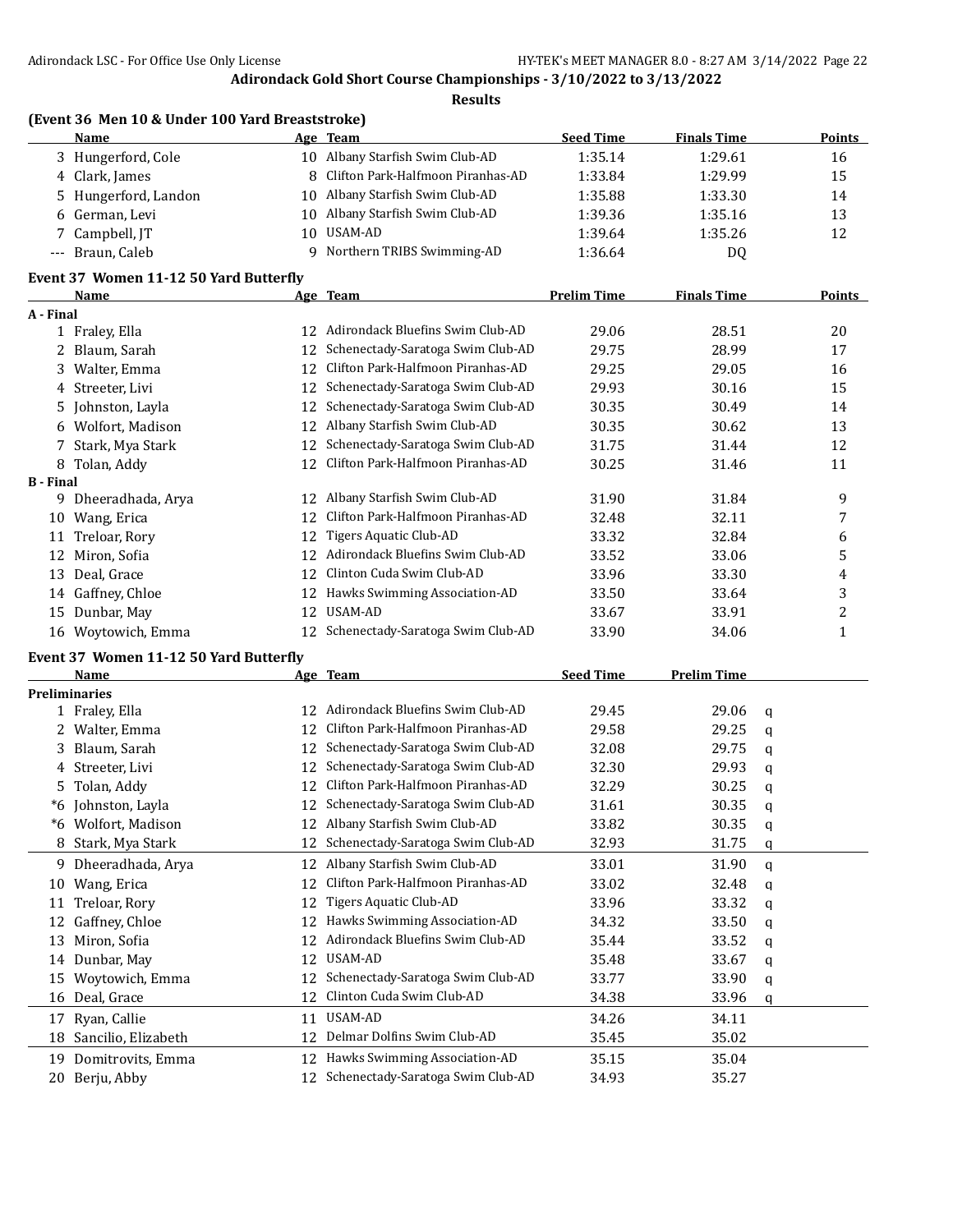**Results**

## **Preliminaries ... (Event 37 Women 11-12 50 Yard Butterfly)**

| <b>Name</b>          | Age | Team                                 | <b>Seed Time</b> | <b>Prelim Time</b> |
|----------------------|-----|--------------------------------------|------------------|--------------------|
| 21 Cordick, Helena   |     | 12 Lake Champlain Waves Swim Team-AD | 35.01            | 35.48              |
| 22 Stoup, Maddie     |     | 12 Clifton Park-Halfmoon Piranhas-AD | 35.57            | 36.29              |
| 23 Harpootlian, Leah |     | 11 Clifton Park-Halfmoon Piranhas-AD | 38.68            | 37.83              |
| --- Basile, Isabella |     | 12 Schenectady-Saratoga Swim Club-AD | 31.03            | DQ                 |

#### **Event 38 Men 11-12 50 Yard Butterfly**

|                  | <b>Name</b>         |     | Age Team                             | <b>Prelim Time</b> | <b>Finals Time</b> | <b>Points</b> |
|------------------|---------------------|-----|--------------------------------------|--------------------|--------------------|---------------|
| A - Final        |                     |     |                                      |                    |                    |               |
|                  | 1 O'Keeffe, Grant   | 12  | Schenectady-Saratoga Swim Club-AD    | 27.65              | 27.20              | 20            |
|                  | 2 Crowley, Mason    | 12  | Tigers Aquatic Club-AD               | 28.32              | 27.80              | 17            |
|                  | 3 Jabour, Rocco     | 12  | USAM-AD                              | 29.63              | 30.32              | 16            |
|                  | 4 Bette, AI         | 12. | Adirondack Bluefins Swim Club-AD     | 30.91              | 30.59              | 15            |
|                  | 5 Keating, Jack     | 12. | Delmar Dolfins Swim Club-AD          | 31.87              | 31.23              | 14            |
|                  | 6 Tong, Lucas       |     | 12 Schenectady-Saratoga Swim Club-AD | 30.96              | 31.49              | 13            |
|                  | 7 Gerace, James     | 11  | Clifton Park-Halfmoon Piranhas-AD    | 32.61              | 33.35              | 12            |
| <b>B</b> - Final |                     |     |                                      |                    |                    |               |
| 9.               | Young, Liam         | 12  | Tigers Aquatic Club-AD               | 33.33              | 31.86              | 9             |
| 10               | Banaszewski, Calvin | 12  | Schenectady-Saratoga Swim Club-AD    | 33.76              | 32.70              | 7             |
| 11               | Jerome, Jude        | 11  | USAM-AD                              | 34.03              | 33.80              | 6             |
| 12.              | Lee. Nathan         | 12. | Clifton Park-Halfmoon Piranhas-AD    | 34.51              | 34.86              | 5             |

#### **Event 38 Men 11-12 50 Yard Butterfly**

|    | Name                 |     | Age Team                             | <b>Seed Time</b> | <b>Prelim Time</b> |   |
|----|----------------------|-----|--------------------------------------|------------------|--------------------|---|
|    | <b>Preliminaries</b> |     |                                      |                  |                    |   |
|    | 1 O'Keeffe, Grant    | 12  | Schenectady-Saratoga Swim Club-AD    | 27.82            | 27.65              | a |
|    | 2 Crowley, Mason     | 12  | Tigers Aquatic Club-AD               | 28.39            | 28.32              | q |
|    | 3 Jabour, Rocco      | 12  | USAM-AD                              | 30.70            | 29.63              | q |
|    | 4 Bette, AJ          |     | 12 Adirondack Bluefins Swim Club-AD  | 32.35            | 30.91              | q |
|    | 5 Tong, Lucas        |     | 12 Schenectady-Saratoga Swim Club-AD | 32.47            | 30.96              | q |
| 6  | Yan, Brendan         | 12  | Albany Starfish Swim Club-AD         | 33.51            | 31.84              | a |
|    | 7 Keating, Jack      | 12. | Delmar Dolfins Swim Club-AD          | 32.41            | 31.87              | q |
|    | 8 Lian, Oliver       | 11  | Clifton Park-Halfmoon Piranhas-AD    | 32.71            | 32.41              | q |
| 9. | Gerace, James        | 11  | Clifton Park-Halfmoon Piranhas-AD    | 33.38            | 32.61              | q |
| 10 | Young, Liam          | 12  | Tigers Aquatic Club-AD               | 33.72            | 33.33              | q |
|    | Banaszewski, Calvin  | 12  | Schenectady-Saratoga Swim Club-AD    | 34.02            | 33.76              | q |
|    | 12 Jerome, Jude      | 11  | USAM-AD                              | 34.27            | 34.03              | a |
| 13 | Lee, Nathan          | 12  | Clifton Park-Halfmoon Piranhas-AD    | 32.87            | 34.51              | q |
|    | --- Mastro, Nick     |     | 12 Tigers Aquatic Club-AD            | 33.66            | DQ                 |   |

## **Event 39 Women 10 & Under 100 Yard Butterfly**

| Name                                       |     | Age Team                             | <b>Seed Time</b> | <b>Finals Time</b> | Points |
|--------------------------------------------|-----|--------------------------------------|------------------|--------------------|--------|
| 1 Adams, Michelle                          |     | 10 Clifton Park-Halfmoon Piranhas-AD | 1:14.27          | 1:16.88            | 20     |
| 2 Kim, Kate                                |     | 10 Schenectady-Saratoga Swim Club-AD | 1:31.76          | 1:22.13            | 17     |
| 3 Strickler, Carolyn                       |     | 10 Schenectady-Saratoga Swim Club-AD | 1:23.99          | 1:25.78            | 16     |
| 4 Laurie, Makena                           | 10. | Hawks Swimming Association-AD        | 1:30.17          | 1:36.53            | 15     |
| Event 40 Men 10 & Under 100 Yard Butterfly |     |                                      |                  |                    |        |
| <b>Name</b>                                |     | Age Team                             | <b>Seed Time</b> | <b>Finals Time</b> | Points |
| 1 German, Eli                              | 10. | Albany Starfish Swim Club-AD         | 1:27.90          | 1:15.79            | 20     |
| 2 Fay, Ben                                 | 10- | Schenectady-Saratoga Swim Club-AD    | 1:29.27          | 1:20.40            | 17     |
| 3 Hao, Daniel                              |     | 10 Clifton Park-Halfmoon Piranhas-AD | 1:24.13          | 1:20.42            | 16     |
| 4 Campbell, IT                             | 10. | USAM-AD                              | 1:26.82          | 1:25.90            | 15     |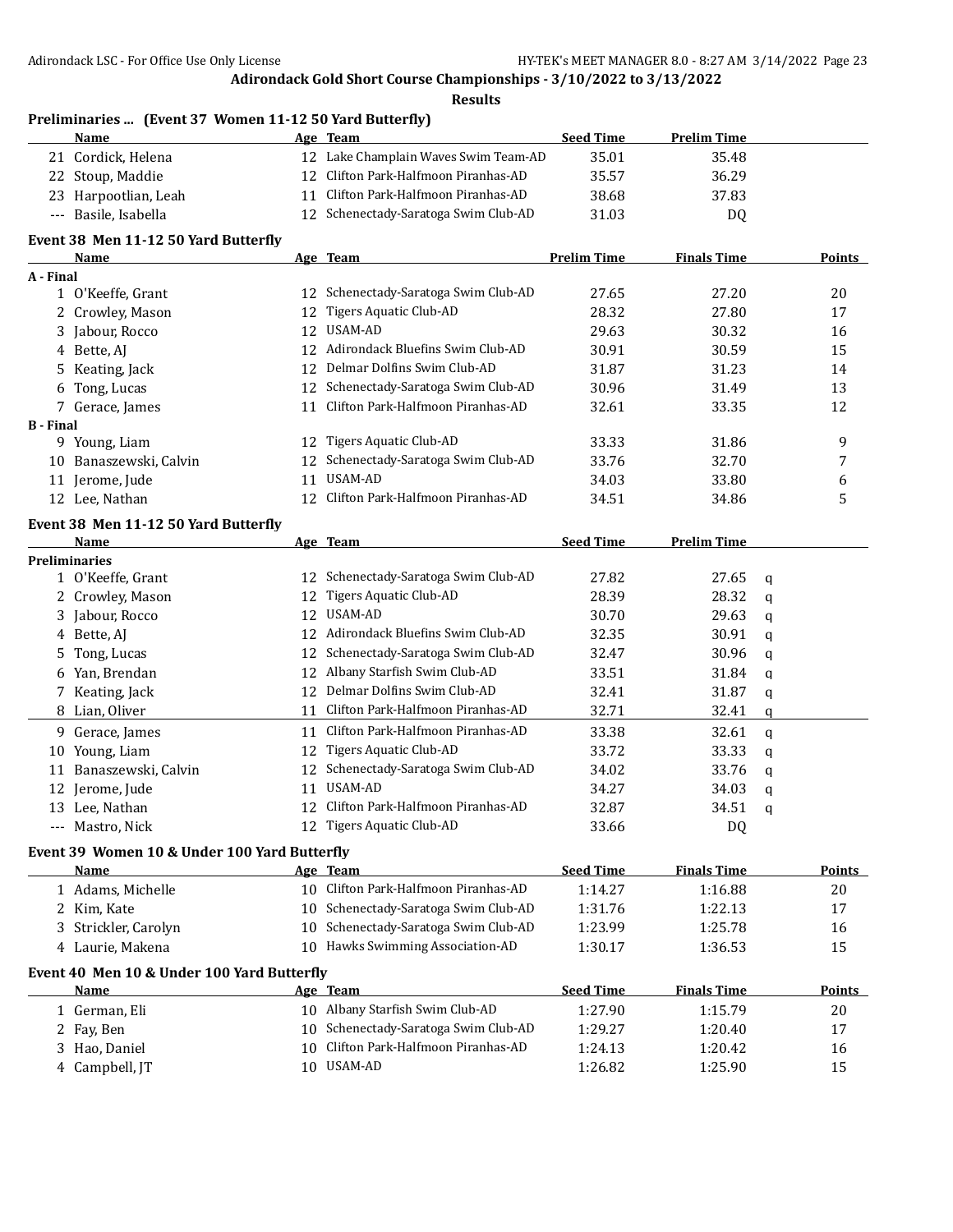|                  | (Event 40 Men 10 & Under 100 Yard Butterfly)<br>Name |    | Age Team                             | <b>Seed Time</b>   | <b>Finals Time</b> |               | <b>Points</b> |
|------------------|------------------------------------------------------|----|--------------------------------------|--------------------|--------------------|---------------|---------------|
|                  | 5 Hungerford, Landon                                 |    | 10 Albany Starfish Swim Club-AD      | 1:30.00            | 1:26.76            |               | 14            |
|                  | 6 Van Loan, Rory                                     | 9  | KingstonYMCA Hurricanes and Ul-AD    | 1:29.98            | 1:29.78            |               | 13            |
|                  | --- Stebletsov, Vova                                 | 10 | Clifton Park-Halfmoon Piranhas-AD    | 1:21.10            | DQ                 |               |               |
|                  | Event 41 Women 11-12 50 Yard Freestyle               |    |                                      |                    |                    |               |               |
|                  | Name                                                 |    | Age Team                             | <b>Prelim Time</b> | <b>Finals Time</b> |               | <b>Points</b> |
| A - Final        |                                                      |    |                                      |                    |                    |               |               |
|                  | 1 Carsillo, Ava                                      |    | 12 Delmar Dolfins Swim Club-AD       | 26.66              | 26.54              |               | 20            |
| 2                | Wolfort, Madison                                     | 12 | Albany Starfish Swim Club-AD         | 27.57              | 27.40              |               | 17            |
| 3                | Walter, Emma                                         |    | 12 Clifton Park-Halfmoon Piranhas-AD | 27.27              | 27.52              |               | 16            |
| 4                | Zhang, Annabelle                                     | 12 | Clifton Park-Halfmoon Piranhas-AD    | 27.16              | 27.59              |               | 15            |
| 5                | Morse, Madelyn                                       | 12 | Delmar Dolfins Swim Club-AD          | 27.80              | 27.76              |               | 14            |
| 6                | Fraley, Ella                                         |    | 12 Adirondack Bluefins Swim Club-AD  | 27.69              | 27.78              |               | 13            |
| 7                | Streeter, Livi                                       | 12 | Schenectady-Saratoga Swim Club-AD    | 26.74              | 27.86              |               | 12            |
| 8                | Blaum, Sarah                                         | 12 | Schenectady-Saratoga Swim Club-AD    | 27.50              | 27.87              |               | 11            |
| <b>B</b> - Final | 9 Young, Julia                                       | 12 | Tigers Aquatic Club-AD               | 27.80              | 27.83              |               | 9             |
| 10               | Treloar, Rory                                        | 12 | Tigers Aquatic Club-AD               | 27.99              | 28.02              |               | 7             |
|                  | 11 Johnston, Layla                                   | 12 | Schenectady-Saratoga Swim Club-AD    | 28.31              | 28.15              |               | 6             |
| 12               | Dheeradhada, Arya                                    | 12 | Albany Starfish Swim Club-AD         | 28.64              | 28.62              |               | 5             |
| 13               | Basile, Isabella                                     | 12 | Schenectady-Saratoga Swim Club-AD    | 28.59              | 29.01              |               | 4             |
|                  | 14 Gaffney, Chloe                                    | 12 | Hawks Swimming Association-AD        | 28.88              | 29.11              |               | 3             |
| 15               | Stark, Mya Stark                                     | 12 | Schenectady-Saratoga Swim Club-AD    | 28.84              | 29.12              |               | 2             |
|                  | 16 Braun, Julia                                      | 11 | Northern TRIBS Swimming-AD           | 28.70              | 29.34              |               | $\mathbf{1}$  |
|                  |                                                      |    |                                      |                    |                    |               |               |
|                  | Event 41 Women 11-12 50 Yard Freestyle<br>Name       |    | Age Team                             | <b>Seed Time</b>   | <b>Prelim Time</b> |               |               |
|                  | <b>Preliminaries</b>                                 |    |                                      |                    |                    |               |               |
|                  | 1 Carsillo, Ava                                      | 12 | Delmar Dolfins Swim Club-AD          | 25.81              | 26.66              | q             |               |
| 2                | Streeter, Livi                                       | 12 | Schenectady-Saratoga Swim Club-AD    | 27.85              | 26.74              | q             |               |
| 3                | Zhang, Annabelle                                     | 12 | Clifton Park-Halfmoon Piranhas-AD    | 28.74              | 27.16              | q             |               |
| 4                | Walter, Emma                                         | 12 | Clifton Park-Halfmoon Piranhas-AD    | 27.37              | 27.27              | q             |               |
| 5                | Blaum, Sarah                                         |    | 12 Schenectady-Saratoga Swim Club-AD | 28.51              | 27.50              | q             |               |
| 6                | Wolfort, Madison                                     | 12 | Albany Starfish Swim Club-AD         | 29.83              | 27.57              | q             |               |
|                  | 7 Fraley, Ella                                       |    | 12 Adirondack Bluefins Swim Club-AD  | 27.94              | 27.69              | q             |               |
|                  | 8 Morse, Madelyn                                     |    | 12 Delmar Dolfins Swim Club-AD       | 29.09              | 27.80              | q             |               |
|                  | 9 Young, Julia                                       |    | 12 Tigers Aquatic Club-AD            | 26.81              | J27.80             | $\mathfrak q$ |               |
|                  | 10 Treloar, Rory                                     |    | 12 Tigers Aquatic Club-AD            | 28.92              | 27.99              | q             |               |
| 11               | Johnston, Layla                                      | 12 | Schenectady-Saratoga Swim Club-AD    | 28.96              | 28.31              | q             |               |
| 12               | Basile, Isabella                                     | 12 | Schenectady-Saratoga Swim Club-AD    | 29.69              | 28.59              | q             |               |
|                  |                                                      |    |                                      |                    |                    |               |               |
| 13               | Dheeradhada, Arya                                    | 12 | Albany Starfish Swim Club-AD         | 30.05              | 28.64              |               |               |
| 14               |                                                      | 11 | Northern TRIBS Swimming-AD           | 28.69              |                    | q             |               |
| 15               | Braun, Julia                                         | 12 | Schenectady-Saratoga Swim Club-AD    | 29.19              | 28.70              | q             |               |
| 16               | Stark, Mya Stark                                     | 12 | Hawks Swimming Association-AD        | 29.70              | 28.84              | q<br>q        |               |
| 17               | Gaffney, Chloe                                       | 12 | Delmar Dolfins Swim Club-AD          |                    | 28.88<br>29.40     |               |               |
| 18               | Sancilio, Elizabeth<br>Dunbar, Georgia               | 12 | USAM-AD                              | 29.90<br>30.94     | 29.83              |               |               |
| 19               | Woytowich, Emma                                      | 12 | Schenectady-Saratoga Swim Club-AD    | 30.93              | 30.02              |               |               |
| 20               | Deal, Grace                                          | 12 | Clinton Cuda Swim Club-AD            | 30.20              | 30.13              |               |               |
| 21               | Ryan, Callie                                         | 11 | USAM-AD                              | 31.02              | 30.31              |               |               |
| 22               | Allinson, Mae                                        | 12 | Delmar Dolfins Swim Club-AD          | 30.60              | 30.38              |               |               |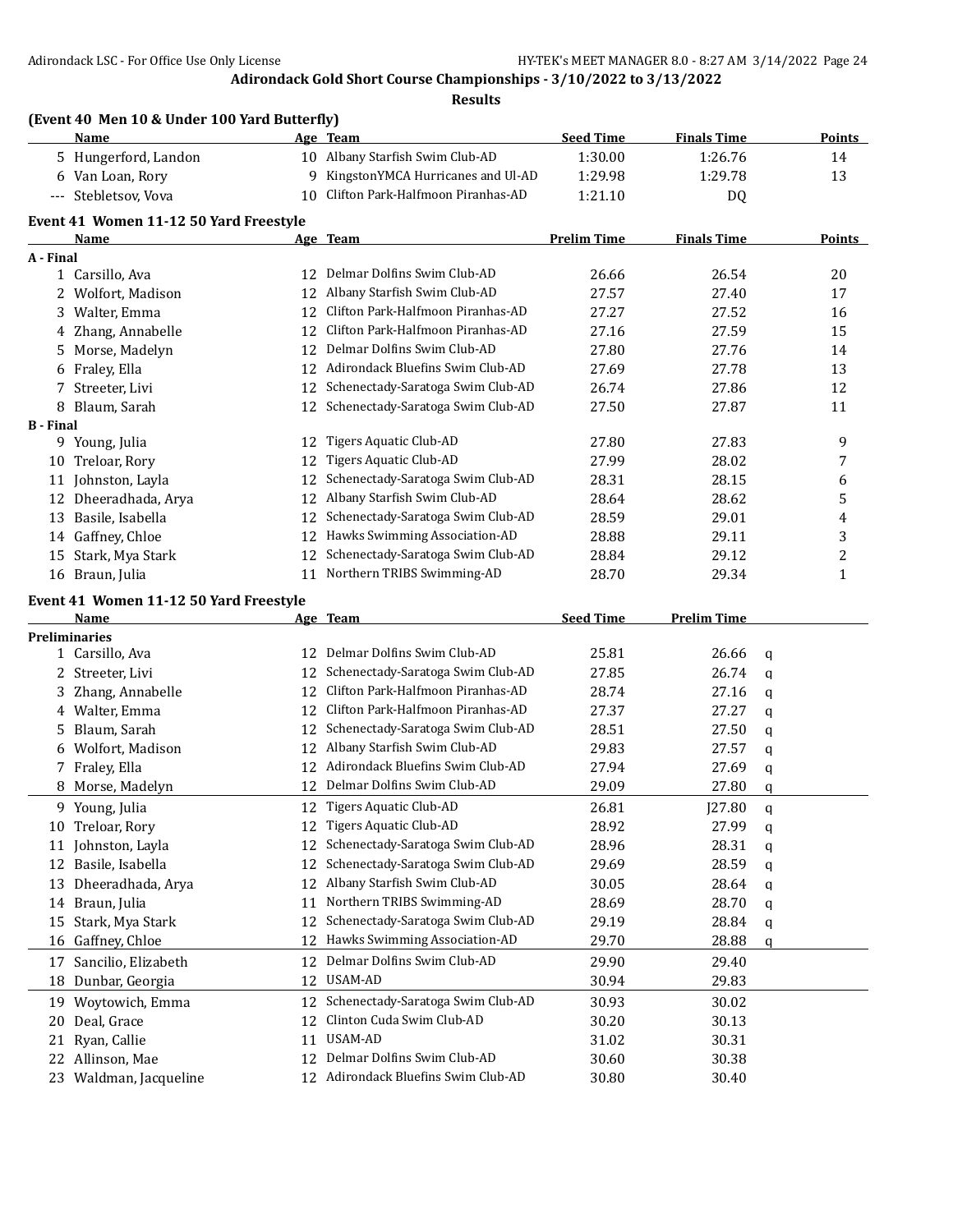**Results**

## **Preliminaries ... (Event 41 Women 11-12 50 Yard Freestyle)**

| Name                   | Age Team                             | <b>Seed Time</b> | <b>Prelim Time</b> |  |
|------------------------|--------------------------------------|------------------|--------------------|--|
| 24 Stoup, Maddie       | 12 Clifton Park-Halfmoon Piranhas-AD | 30.77            | 30.50              |  |
| 25 Dunbar, May         | 12 USAM-AD                           | 31.09            | 30.66              |  |
| 26 Taylor, Natalie     | 11 Schenectady-Saratoga Swim Club-AD | 30.78            | 30.71              |  |
| 27 Newcomb, Lucy       | 12 Hawks Swimming Association-AD     | 30.60            | 30.82              |  |
| 28 Fontes-Janusz, Dela | 12 Hawks Swimming Association-AD     | 30.18            | 30.88              |  |

#### **Event 42 Men 11-12 50 Yard Freestyle**

|                  | Name              |     | Age Team                          | <b>Prelim Time</b> | <b>Finals Time</b> | <b>Points</b> |
|------------------|-------------------|-----|-----------------------------------|--------------------|--------------------|---------------|
| A - Final        |                   |     |                                   |                    |                    |               |
|                  | Crowley, Mason    | 12  | Tigers Aquatic Club-AD            | 25.01              | 25.17              | 20            |
|                  | 2 Janga, Simba    | 12  | Delmar Dolfins Swim Club-AD       | 26.71              | 26.61              | 17            |
|                  | 3 Keating, Jack   | 12  | Delmar Dolfins Swim Club-AD       | 27.48              | 27.39              | 16            |
|                  | 4 Lee, Nathan     | 12. | Clifton Park-Halfmoon Piranhas-AD | 27.22              | 27.41              | 15            |
|                  | 5 Bette, AI       | 12  | Adirondack Bluefins Swim Club-AD  | 27.48              | 27.60              | 14            |
|                  | 6 Young, Liam     | 12  | Tigers Aquatic Club-AD            | 28.21              | 27.87              | 13            |
|                  | 7 Mowry, Kayden   | 11  | USAM-AD                           | 27.93              | 28.02              | 12            |
|                  | 8 Jerome, Jude    | 11  | USAM-AD                           | 28.85              | 29.02              | 11            |
| <b>B</b> - Final |                   |     |                                   |                    |                    |               |
| 9.               | Mastro, Nick      | 12  | Tigers Aquatic Club-AD            | 29.72              | 29.26              | 9             |
| 10               | Hansen, ShawnPaul | 12  | Lake Champlain Waves Swim Team-AD | 30.16              | 30.26              | 7             |
|                  | 11 Yin, Brayden   | 12  | Clifton Park-Halfmoon Piranhas-AD | 29.99              | 30.44              | 6             |
| 12               | Gerace, James     | 11  | Clifton Park-Halfmoon Piranhas-AD | 29.58              | 30.46              | 5             |
| 13               | Hungerford, Brett |     | Albany Starfish Swim Club-AD      | 29.76              | 30.59              | 4             |
|                  |                   |     |                                   |                    |                    |               |

#### **Event 42 Men 11-12 50 Yard Freestyle**

|              | <b>Name</b>                                  |    | Age Team                          | <b>Seed Time</b> | <b>Prelim Time</b> |              |        |
|--------------|----------------------------------------------|----|-----------------------------------|------------------|--------------------|--------------|--------|
|              | <b>Preliminaries</b>                         |    |                                   |                  |                    |              |        |
|              | 1 Crowley, Mason                             | 12 | Tigers Aquatic Club-AD            | 26.25            | 25.01              | a            |        |
|              | Janga, Simba                                 | 12 | Delmar Dolfins Swim Club-AD       | 28.48            | 26.71              | a            |        |
| 3.           | Lee, Nathan                                  | 12 | Clifton Park-Halfmoon Piranhas-AD | 28.24            | 27.22              | a            |        |
| $^*4$        | Bette, AJ                                    | 12 | Adirondack Bluefins Swim Club-AD  | 28.20            | 27.48              | a            |        |
| $^*4$        | Keating, Jack                                | 12 | Delmar Dolfins Swim Club-AD       | 28.10            | 27.48              | a            |        |
| 6            | Mowry, Kayden                                | 11 | USAM-AD                           | 28.86            | 27.93              | a            |        |
| 7            | Young, Liam                                  | 12 | Tigers Aquatic Club-AD            | 29.72            | 28.21              | q            |        |
| 8            | Yan, Brendan                                 | 12 | Albany Starfish Swim Club-AD      | 28.73            | 28.45              | q            |        |
| 9.           | Jerome, Jude                                 | 11 | USAM-AD                           | 29.77            | 28.85              | $\mathbf{q}$ |        |
| 10           | Gerace, James                                | 11 | Clifton Park-Halfmoon Piranhas-AD | 30.76            | 29.58              | q            |        |
| 11           | Lian, Oliver                                 | 11 | Clifton Park-Halfmoon Piranhas-AD | 30.09            | 29.68              | a            |        |
| 12           | Mastro, Nick                                 | 12 | Tigers Aquatic Club-AD            | 30.56            | 29.72              | q            |        |
| 13           | Hungerford, Brett                            | 12 | Albany Starfish Swim Club-AD      | 30.18            | 29.76              | a            |        |
| 14           | Yin, Brayden                                 | 12 | Clifton Park-Halfmoon Piranhas-AD | 30.76            | 29.99              | q            |        |
| 15           | Hansen, ShawnPaul                            | 12 | Lake Champlain Waves Swim Team-AD | 30.55            | 30.16              | a            |        |
| $- - -$      | Banaszewski, Calvin                          | 12 | Schenectady-Saratoga Swim Club-AD | 30.68            | DQ                 |              |        |
|              | Event 43 Women 10 & Under 200 Yard Freestyle |    |                                   |                  |                    |              |        |
|              | Name                                         |    | Age Team                          | <b>Seed Time</b> | <b>Finals Time</b> |              | Points |
| $\mathbf{1}$ | Adams, Michelle                              | 10 | Clifton Park-Halfmoon Piranhas-AD | 2:27.72          | 2:22.10            |              | 20     |
| 2            | Hopke, Lillian                               | 9  | Clifton Park-Halfmoon Piranhas-AD | 2:23.60          | 2:25.43            |              | 17     |
| 3            | Strickler, Carolyn                           | 10 | Schenectady-Saratoga Swim Club-AD | 2:38.78          | 2:35.70            |              | 16     |
| 4            | Kim, Kate                                    | 10 | Schenectady-Saratoga Swim Club-AD | 2:45.27          | 2:38.31            |              | 15     |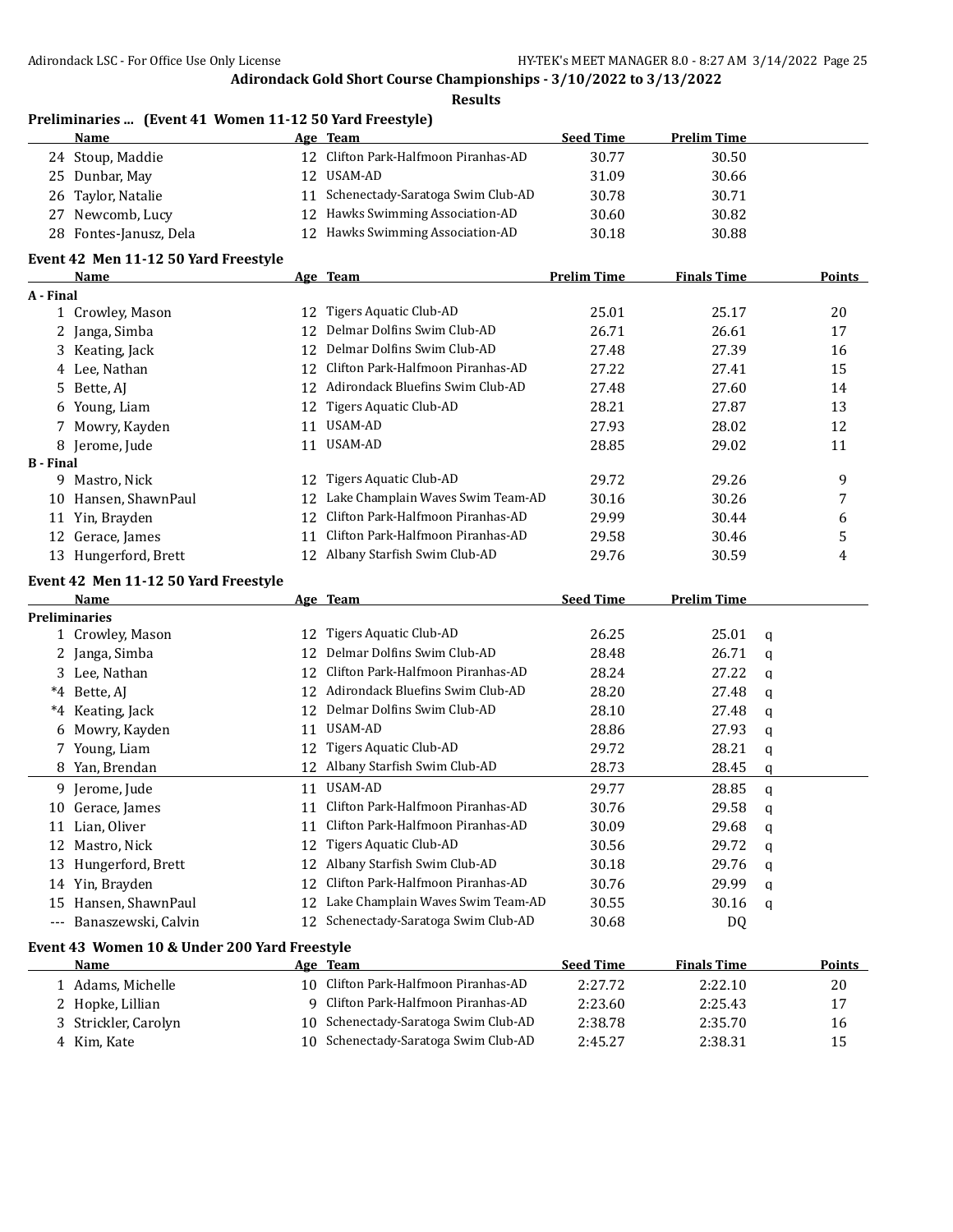|                  | Event 44 Men 10 & Under 200 Yard Freestyle |          |                                      |                    |                    |        |               |
|------------------|--------------------------------------------|----------|--------------------------------------|--------------------|--------------------|--------|---------------|
|                  | Name                                       |          | Age Team                             | <b>Seed Time</b>   | <b>Finals Time</b> |        | Points        |
|                  | 1 Braun, Caleb                             |          | 9 Northern TRIBS Swimming-AD         | 2:35.22            | 2:24.40            |        | 20            |
|                  | 2 Hungerford, Cole                         | 10       | Albany Starfish Swim Club-AD         | 2:35.72            | 2:26.92            |        | 17            |
|                  | 3 Stebletsov, Vova                         | 10       | Clifton Park-Halfmoon Piranhas-AD    | 2:38.75            | 2:30.75            |        | 16            |
|                  | 4 Hungerford, Landon                       |          | 10 Albany Starfish Swim Club-AD      | 2:40.02            | 2:39.13            |        | 15            |
|                  | Event 45 Women 11-12 200 Yard Freestyle    |          |                                      |                    |                    |        |               |
|                  | <b>Name</b>                                |          | Age Team                             | <b>Prelim Time</b> | <b>Finals Time</b> |        | <b>Points</b> |
| A - Final        |                                            |          |                                      |                    |                    |        |               |
|                  | 1 Carsillo, Ava                            |          | 12 Delmar Dolfins Swim Club-AD       | 2:05.55            | 2:04.73            |        | 20            |
|                  | 2 Shao, Emma                               | 12       | Clifton Park-Halfmoon Piranhas-AD    | 2:07.80            | 2:06.74            |        | 17            |
|                  | 3 Dumblewski, Lola                         | 11       | Schenectady-Saratoga Swim Club-AD    | 2:09.62            | 2:08.30            |        | 16            |
|                  | 4 Fraley, Ella                             |          | 12 Adirondack Bluefins Swim Club-AD  | 2:13.39            | 2:11.55            |        | 15            |
|                  | 5 Tolan, Addy                              | 12       | Clifton Park-Halfmoon Piranhas-AD    | 2:10.80            | 2:15.11            |        | 14            |
|                  | 6 Zhang, Annabelle                         |          | 12 Clifton Park-Halfmoon Piranhas-AD | 2:13.44            | 2:16.33            |        | 13            |
|                  | 7 Braun, Julia                             |          | 11 Northern TRIBS Swimming-AD        | 2:13.88            | 2:18.36            |        | 12            |
|                  | 8 Dunbar, Georgia                          |          | 12 USAM-AD                           | 2:17.15            | 2:22.72            |        | 11            |
| <b>B</b> - Final |                                            |          | Clifton Park-Halfmoon Piranhas-AD    |                    |                    |        |               |
|                  | 9 Walter, Emma                             | 12       |                                      | 2:17.93            | 2:16.47            |        | 9             |
|                  | 10 Basile, Isabella                        | 12       | Schenectady-Saratoga Swim Club-AD    | 2:18.63            | 2:17.56            |        | 7             |
|                  | 11 Deal, Grace                             | 12       | Clinton Cuda Swim Club-AD            | 2:29.00            | 2:18.32            |        | 6             |
|                  | 12 Waldman, Jacqueline                     |          | 12 Adirondack Bluefins Swim Club-AD  | 2:21.29            | 2:20.10            |        | 5             |
|                  | 13 Stark, Mya Stark                        | 12       | Schenectady-Saratoga Swim Club-AD    | 2:20.64            | 2:20.75            |        | 4             |
|                  | 14 Wultsch-Fuller, Sonja                   | 12       | Northern TRIBS Swimming-AD           | 2:19.49            | 2:20.78            |        | 3             |
|                  | 15 Allinson, Mae                           | 12       | Delmar Dolfins Swim Club-AD          | 2:23.28            | 2:22.50            |        | 2             |
|                  | 16 Stoup, Maddie                           | 12       | Clifton Park-Halfmoon Piranhas-AD    | 2:31.01            | 2:24.72            |        | $\mathbf{1}$  |
|                  | Event 45 Women 11-12 200 Yard Freestyle    |          |                                      |                    |                    |        |               |
|                  | Name                                       |          | Age Team                             | <b>Seed Time</b>   | <b>Prelim Time</b> |        |               |
|                  | <b>Preliminaries</b><br>1 Carsillo, Ava    |          | 12 Delmar Dolfins Swim Club-AD       | 2:18.26            | 2:05.55            | q      |               |
|                  | 2 Shao, Emma                               |          | 12 Clifton Park-Halfmoon Piranhas-AD | 2:11.12            | 2:07.80            |        |               |
|                  | 3 Dumblewski, Lola                         | 11       | Schenectady-Saratoga Swim Club-AD    | 2:17.91            | 2:09.62            | q<br>q |               |
|                  | 4 Tolan, Addy                              | 12       | Clifton Park-Halfmoon Piranhas-AD    | 2:14.32            | 2:10.80            | q      |               |
|                  | 5 Fraley, Ella                             |          | 12 Adirondack Bluefins Swim Club-AD  | 2:13.41            | 2:13.39            | q      |               |
|                  | 6 Zhang, Annabelle                         |          | 12 Clifton Park-Halfmoon Piranhas-AD | 2:15.70            | 2:13.44            |        |               |
|                  | 7 Braun, Julia                             |          | 11 Northern TRIBS Swimming-AD        | 2:22.28            | 2:13.88            | q      |               |
|                  | 8 Dunbar, Georgia                          |          | 12 USAM-AD                           | 2:25.35            | 2:17.15            | q      |               |
|                  | 9 Walter, Emma                             |          | 12 Clifton Park-Halfmoon Piranhas-AD | 2:16.79            | 2:17.93            | q      |               |
|                  | 10 Basile, Isabella                        | 12       | Schenectady-Saratoga Swim Club-AD    | 2:20.68            | 2:18.63            | q      |               |
|                  | 11 Wultsch-Fuller, Sonja                   | 12       | Northern TRIBS Swimming-AD           | 2:22.44            | 2:19.49            | q      |               |
|                  | 12 Stark, Mya Stark                        | 12       | Schenectady-Saratoga Swim Club-AD    |                    |                    | q      |               |
|                  | 13 Waldman, Jacqueline                     | 12       | Adirondack Bluefins Swim Club-AD     | 2:23.33            | 2:20.64<br>2:21.29 | q      |               |
|                  |                                            | 12       | Delmar Dolfins Swim Club-AD          | 2:24.07            |                    | q      |               |
|                  | 14 Allinson, Mae                           |          | Clinton Cuda Swim Club-AD            | 2:20.80            | 2:23.28            | q      |               |
|                  | 15 Deal, Grace                             | 12<br>12 | Clifton Park-Halfmoon Piranhas-AD    | 2:23.43            | 2:29.00            | q      |               |
|                  | 16 Stoup, Maddie                           |          |                                      | 2:23.97            | 2:31.01            | q      |               |
|                  | 17 Harpootlian, Leah                       |          | 11 Clifton Park-Halfmoon Piranhas-AD | 2:35.16            | 2:34.89            |        |               |
|                  | Event 46 Men 11-12 200 Yard Freestyle      |          |                                      |                    |                    |        |               |
| A - Final        | Name                                       |          | Age Team                             | <b>Prelim Time</b> | <b>Finals Time</b> |        | <b>Points</b> |
|                  | 1 O'Keeffe, Grant                          |          | 12 Schenectady-Saratoga Swim Club-AD | 2:00.70            | 2:00.31            |        | 20            |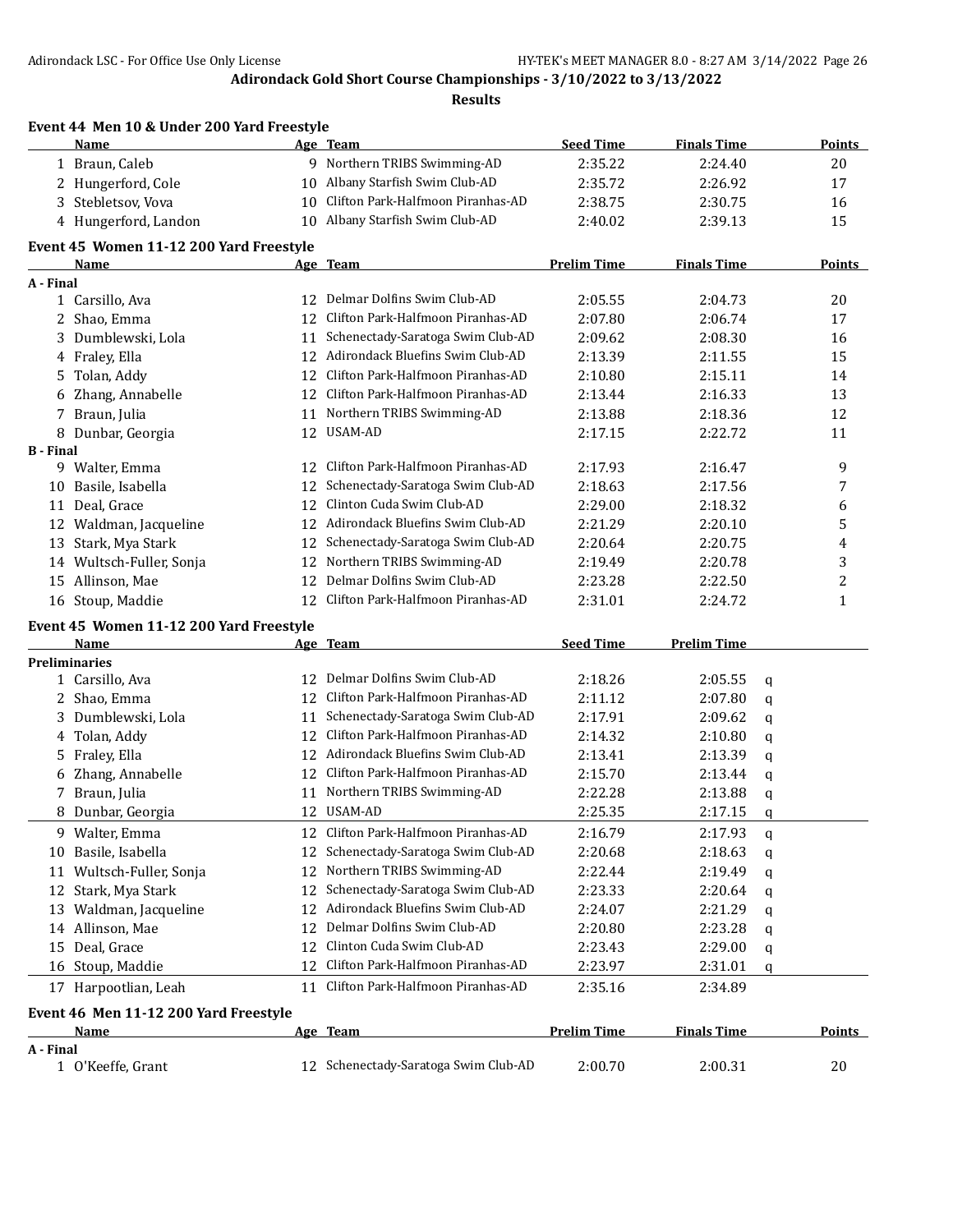|   | A - Final  (Event 46 Men 11-12 200 Yard Freestyle)<br>Name |    | Age Team                             | <b>Prelim Time</b>        | <b>Finals Time</b>        | <b>Points</b> |
|---|------------------------------------------------------------|----|--------------------------------------|---------------------------|---------------------------|---------------|
|   | 2 Crowley, Mason                                           |    | 12 Tigers Aquatic Club-AD            | 2:05.87                   | 2:00.57                   | 17            |
|   | 3 Jabour, Rocco                                            |    | 12 USAM-AD                           | 2:10.10                   | 2:11.35                   | 16            |
|   | 4 Mowry, Kayden                                            | 11 | <b>USAM-AD</b>                       | 2:10.89                   | 2:12.83                   | 15            |
|   | 5 Keating, Jack                                            | 12 | Delmar Dolfins Swim Club-AD          | 2:16.00                   | 2:14.51                   | 14            |
|   | 6 Bette, AJ                                                |    | 12 Adirondack Bluefins Swim Club-AD  | 2:14.26                   | 2:16.00                   | 13            |
|   | 7 Yin, Brayden                                             |    | 12 Clifton Park-Halfmoon Piranhas-AD | 2:19.96                   | 2:20.21                   | 12            |
|   | Event 46 Men 11-12 200 Yard Freestyle                      |    |                                      |                           |                           |               |
|   | Name                                                       |    | Age Team                             | <b>Seed Time</b>          | <b>Prelim Time</b>        |               |
|   | <b>Preliminaries</b>                                       |    |                                      |                           |                           |               |
|   | 1 O'Keeffe, Grant                                          |    | 12 Schenectady-Saratoga Swim Club-AD | 2:02.32                   | 2:00.70<br>q              |               |
|   | 2 Crowley, Mason                                           |    | 12 Tigers Aquatic Club-AD            | 2:01.95                   | 2:05.87<br>a              |               |
|   | 3 Jabour, Rocco                                            |    | 12 USAM-AD                           | 2:10.05                   | 2:10.10<br>q              |               |
|   | 4 Mowry, Kayden                                            | 11 | USAM-AD                              | 2:14.11                   | 2:10.89<br>q              |               |
| 5 | Bette, AJ                                                  |    | 12 Adirondack Bluefins Swim Club-AD  | 2:16.88                   | 2:14.26<br>q              |               |
|   | 6 Keating, Jack                                            | 12 | Delmar Dolfins Swim Club-AD          | 2:16.93                   | 2:16.00<br>q              |               |
|   | 7 Yin, Brayden                                             | 12 | Clifton Park-Halfmoon Piranhas-AD    | 2:18.67                   | 2:19.96<br>q              |               |
|   | Event 47 Women 10 & Under 400 Yard Freestyle Relay         |    |                                      |                           |                           |               |
|   | <b>Team</b>                                                |    | Relay                                | <b>Seed Time</b>          | <b>Finals Time</b>        | <b>Points</b> |
|   | 1 Clifton Park-Halfmoon Piranhas-/                         |    | A                                    | 5:09.43                   | 4:46.65                   | 40            |
|   | 1) Hopke, Lillian 9                                        |    | 2) Lim, Yi Wern 10                   | 3) Ryan, Quinlan 9        | 4) Adams, Michelle 10     |               |
|   | 2 Schenectady-Saratoga Swim Club                           |    | A                                    | 5:33.33                   | 5:05.29                   | 34            |
|   | 1) Kim, Kate 10                                            |    | 2) Ricketts, Aurora 9                | 3) Attia, Laila 10        | 4) Strickler, Carolyn 10  |               |
|   | 3 Hawks Swimming Association-AI                            |    | A                                    | 5:55.47                   | 5:36.73                   | 32            |
|   | 1) D'Amour, Violet 10                                      |    | 2) LaPolt, Ella 9                    | 3) Newcomb, Cora 9        | 4) Laurie, Makena 10      |               |
|   | 4 Albany Starfish Swim Club-AD                             |    | A                                    | 5:00.00                   | 5:37.10                   | 30            |
|   | 1) Lape, Ceci 10                                           |    | 2) Mirel, Alexandra 9                | 3) Gibson, Aliyah 10      | 4) Quackenbush, Leah 10   |               |
|   | Event 48 Men 10 & Under 400 Yard Freestyle Relay           |    |                                      |                           |                           |               |
|   | Team                                                       |    | Relay                                | <b>Seed Time</b>          | <b>Finals Time</b>        | <b>Points</b> |
|   | 1 Clifton Park-Halfmoon Piranhas-/                         |    | A                                    | 4:56.68                   | 4:43.05                   | 40            |
|   | 1) Hao, Daniel 10                                          |    | 2) Shao, Alan 10                     | 3) Clark, James 8         | 4) Stebletsov, Vova 10    |               |
|   | 2 Albany Starfish Swim Club-AD                             |    | A                                    | 5:04.90                   | 4:52.69                   | 34            |
|   | 1) Hungerford, Cole 10                                     |    | 2) Hungerford, Landon 10             | 3) Guntert, Blake 10      | 4) German, Eli 10         |               |
|   | 3 Schenectady-Saratoga Swim Club                           |    | A                                    | 5:50.00                   | 5:05.91                   | 32            |
|   | 1) Basile, Nicholas 10                                     |    | 2) Konnor, Cameron 9                 | 3) Bernad, Jack 10        | 4) Fay, Ben 10            |               |
|   | 4 Clifton Park-Halfmoon Piranhas-                          |    | B                                    | 5:22.73                   | 5:14.82                   | 30            |
|   | 1) Shao, Mark 10                                           |    | 2) Simmons, Max 9                    | 3) Horstmyer, Erik 8      | 4) Dureaghin, Dimitriy 10 |               |
|   | Event 49 Women 11-12 400 Yard Freestyle Relay              |    |                                      |                           |                           |               |
|   | <b>Team</b>                                                |    | Relav                                | <b>Seed Time</b>          | <b>Finals Time</b>        | <b>Points</b> |
|   | 1 Clifton Park-Halfmoon Piranhas-/                         |    | A                                    | 4:06.64                   | 4:00.57                   | 40            |
|   | 1) Walter, Emma 12                                         |    | 2) Zhang, Annabelle 12               | 3) Tolan, Addy 12         | 4) Shao, Emma 12          |               |
|   | 2 Schenectady-Saratoga Swim Club                           |    | A                                    | 4:10.57                   | 4:04.56                   | 34            |
|   | 1) Blaum, Sarah 12                                         |    | 2) Streeter, Livi 12                 | 3) Basile, Isabella 12    | 4) Dumblewski, Lola 11    |               |
|   | 3 Delmar Dolfins Swim Club-AD                              |    | A                                    | 4:21.57                   | 4:11.09                   | 32            |
|   | 1) Sancilio, Elizabeth 12                                  |    | 2) Morse, Madelyn 12                 | 3) Allinson, Mae 12       | 4) Carsillo, Ava 12       |               |
|   | 4 Schenectady-Saratoga Swim Club                           |    | B                                    | 4:28.53                   | 4:28.82                   | 30            |
|   | 1) Johnston, Layla 12                                      |    | 2) Woytowich, Emma 12                | 3) Stark, Mya Stark 12    | 4) Taylor, Natalie 11     |               |
|   | 5 Adirondack Bluefins Swim Club-/                          |    | A                                    | 4:35.58                   | 4:30.35                   | 28            |
|   |                                                            |    |                                      |                           |                           |               |
|   | 1) Fraley, Ella 12                                         |    | 2) Miron, Sofia 12                   | 3) Waldman, Jacqueline 12 | 4) Puls, Kiera 11         |               |
|   | 6 Clifton Park-Halfmoon Piranhas-/                         |    | B                                    | 4:37.60                   | 4:33.76                   | 26            |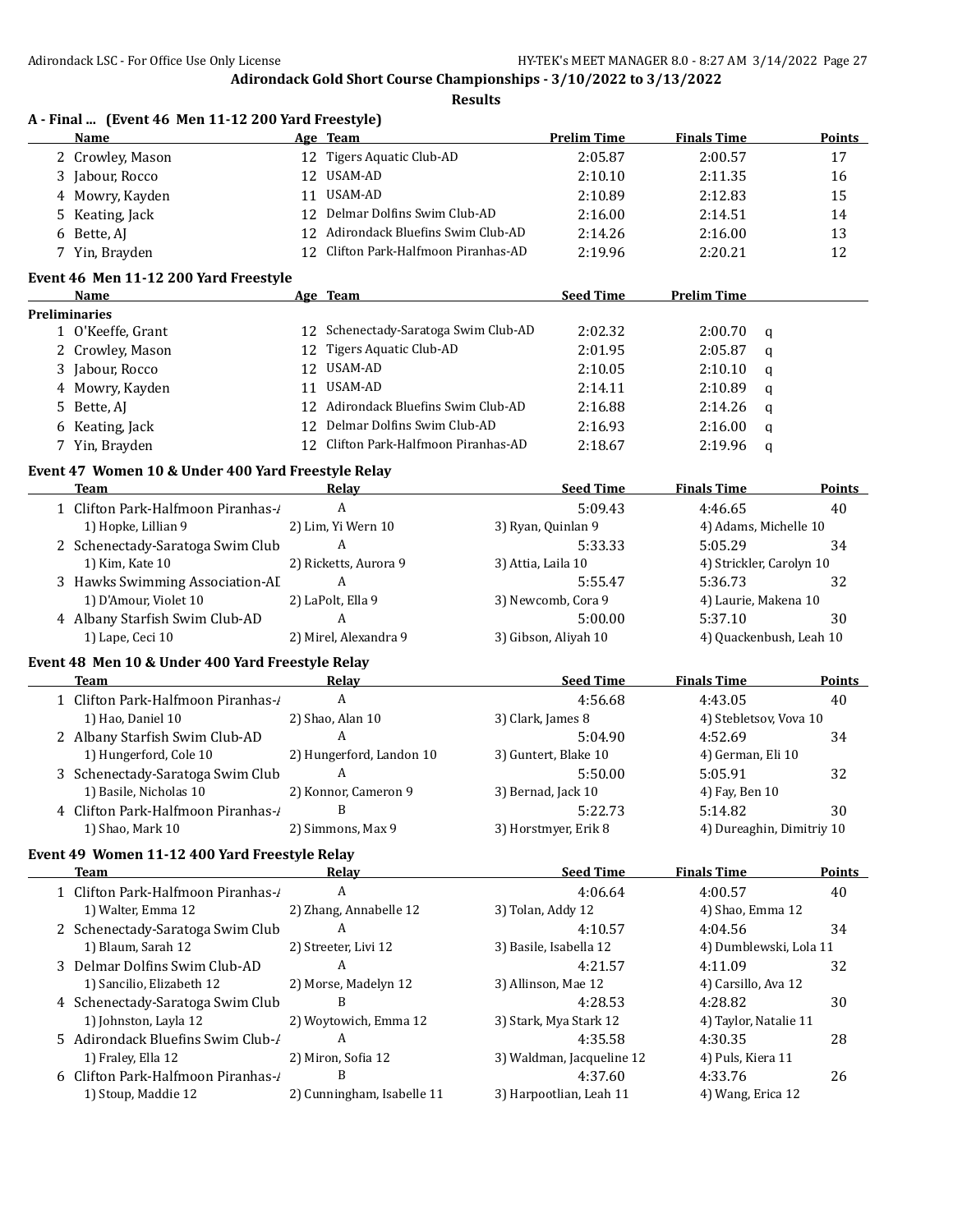|                  | (Event 49 Women 11-12 400 Yard Freestyle Relay)<br>Team |    | Relay                                |                     | <b>Seed Time</b>        | <b>Finals Time</b> | Points                      |
|------------------|---------------------------------------------------------|----|--------------------------------------|---------------------|-------------------------|--------------------|-----------------------------|
|                  |                                                         |    | A                                    |                     |                         |                    |                             |
|                  | 7 USAM-AD<br>1) Dunbar, May 12                          |    | 2) Ryan, Chloe 11                    | 3) Ryan, Callie 11  | 4:40.58                 | 4:35.27            | 24                          |
|                  | 8 Hawks Swimming Association-AI                         |    | A                                    |                     | 4:40.48                 | 4:35.57            | 4) Dunbar, Georgia 12<br>22 |
|                  | 1) Newcomb, Lucy 12                                     |    | 2) Fontes-Janusz, Dela 12            |                     | 3) Domitrovits, Emma 12 |                    | 4) Gaffney, Chloe 12        |
|                  | 9 Albany Starfish Swim Club-AD                          |    | A                                    |                     | 4:40.00                 | 4:38.30            | 18                          |
|                  | 1) Wolfort, Madison 12                                  |    | 2) Dheeradhada, Arya 12              | 3) Cho, Anna 11     |                         | 4) Lee, Olivia 11  |                             |
|                  | Event 50 Men 11-12 400 Yard Freestyle Relay             |    |                                      |                     |                         |                    |                             |
|                  | Team                                                    |    | <b>Relay</b>                         |                     | <b>Seed Time</b>        | <b>Finals Time</b> | <b>Points</b>               |
|                  | 1 USAM-AD                                               |    | A                                    |                     | 4:29.29                 | 4:08.48            | 40                          |
|                  | 1) Jabour, Rocco 12                                     |    | 2) Jerome, Jude 11                   | 3) Wolk, Caison 11  |                         |                    | 4) Mowry, Kayden 11         |
|                  | 2 Clifton Park-Halfmoon Piranhas-                       |    | A                                    |                     | 4:22.08                 | 4:22.15            | 34                          |
|                  | 1) Yin, Brayden 12                                      |    | 2) Lian, Oliver 11                   | 3) Gerace, James 11 |                         | 4) Lee, Nathan 12  |                             |
|                  | 3 Albany Starfish Swim Club-AD                          |    | A                                    |                     | 4:38.00                 | 4:31.49            | 32                          |
|                  | 1) Yan, Brendan 12                                      |    | 2) Hungerford, Brett 12              |                     | 3) Guntert, Ashton 12   |                    | 4) LaFountain, Levi 12      |
|                  | Event 51 Women 13-14 100 Yard Backstroke                |    |                                      |                     |                         |                    |                             |
|                  | Name                                                    |    | Age Team                             |                     | <b>Prelim Time</b>      | <b>Finals Time</b> | Points                      |
| A - Final        | 1 Braun, Gretchen                                       |    | 14 Northern TRIBS Swimming-AD        |                     | 58.72                   | 56.65              | 20                          |
|                  |                                                         |    | Clifton Park-Halfmoon Piranhas-AD    |                     |                         |                    |                             |
|                  | 2 Harpootlian, Hannah                                   | 13 |                                      |                     | 1:02.44                 | 1:01.30            | 17                          |
|                  | 3 Hao, Helen                                            |    | 14 Clifton Park-Halfmoon Piranhas-AD |                     | 1:03.04                 | 1:02.11            | 16                          |
|                  | 4 Zenner, Jacklyn                                       |    | 14 Schenectady-Saratoga Swim Club-AD |                     | 1:03.56                 | 1:03.73            | 15                          |
| 5                | McMahon, Lizzy                                          |    | 14 Adirondack Bluefins Swim Club-AD  |                     | 1:05.34                 | 1:03.98            | 14                          |
|                  | 6 Gvozdeva, Victoria                                    | 13 | Schenectady-Saratoga Swim Club-AD    |                     | 1:05.30                 | 1:04.44            | 13                          |
| 7                | Silaika, Genny                                          |    | 14 Clifton Park-Halfmoon Piranhas-AD |                     | 1:05.66                 | 1:06.23            | 12                          |
|                  | 8 Stuntz, Alexis                                        |    | 14 Northern TRIBS Swimming-AD        |                     | 1:05.17                 | 1:06.43            | 11                          |
| <b>B</b> - Final |                                                         |    | 14 KingstonYMCA Hurricanes and Ul-AD |                     |                         |                    |                             |
| 9                | Samko, Clara                                            |    | 14 Clifton Park-Halfmoon Piranhas-AD |                     | 1:05.93                 | 1:05.26            | 9                           |
|                  | 10 Bieniek, Allison                                     |    | 14 Bennington Marauders Swim Team-AD |                     | 1:05.87                 | 1:05.29            | 7                           |
| 11               | Tibbetts, Emily                                         |    | 14 Delmar Dolfins Swim Club-AD       |                     | 1:06.06                 | 1:05.87            | 6                           |
|                  | 12 Hurst, Becca                                         |    |                                      |                     | 1:05.76                 | 1:05.91            | 5                           |
| 13               | Keaney, Kell                                            |    | 14 Delmar Dolfins Swim Club-AD       |                     | 1:06.16                 | 1:06.14            | 4                           |
|                  | 14 Laurie, Josephine                                    |    | 13 Hawks Swimming Association-AD     |                     | 1:05.90                 | 1:06.31            | 3                           |
| 15               | Young, Grace                                            | 14 | Tigers Aquatic Club-AD               |                     | 1:05.72                 | 1:06.41            | 2                           |
|                  | 16 Sellnow, Emma                                        |    | 14 Schenectady-Saratoga Swim Club-AD |                     | 1:06.93                 | 1:06.48            | $\mathbf{1}$                |
|                  | Event 51 Women 13-14 100 Yard Backstroke<br>Name        |    | Age Team                             |                     | <b>Seed Time</b>        | <b>Prelim Time</b> |                             |
|                  | <b>Preliminaries</b>                                    |    |                                      |                     |                         |                    |                             |
|                  | 1 Braun, Gretchen                                       |    | 14 Northern TRIBS Swimming-AD        |                     | 58.29                   | 58.72              | q                           |
|                  | 2 Harpootlian, Hannah                                   | 13 | Clifton Park-Halfmoon Piranhas-AD    |                     | 1:06.35                 | 1:02.44            | q                           |
|                  | 3 Hao, Helen                                            |    | 14 Clifton Park-Halfmoon Piranhas-AD |                     | 1:03.44                 | 1:03.04            | q                           |
|                  | 4 Zenner, Jacklyn                                       | 14 | Schenectady-Saratoga Swim Club-AD    |                     | 1:02.29                 | 1:03.56            |                             |
| 5                | Stuntz, Alexis                                          | 14 | Northern TRIBS Swimming-AD           |                     | 1:07.00                 | 1:05.17            | q                           |
| 6                | Gvozdeva, Victoria                                      | 13 | Schenectady-Saratoga Swim Club-AD    |                     | 1:05.24                 | 1:05.30            | q                           |
|                  | McMahon, Lizzy                                          | 14 | Adirondack Bluefins Swim Club-AD     |                     | 1:05.29                 | 1:05.34            | q                           |
| 8                | Silaika, Genny                                          | 14 | Clifton Park-Halfmoon Piranhas-AD    |                     | 1:07.47                 | 1:05.66            | q                           |
|                  |                                                         |    |                                      |                     |                         |                    | q                           |
|                  | 9 Young, Grace                                          | 14 | Tigers Aquatic Club-AD               |                     | 1:08.31                 | 1:05.72            | q                           |
| 10               | Hurst, Becca                                            |    | 14 Delmar Dolfins Swim Club-AD       |                     | 1:08.67                 | 1:05.76            | q                           |
| 11               | Bieniek, Allison                                        | 14 | Clifton Park-Halfmoon Piranhas-AD    |                     | 1:05.28                 | 1:05.87            | q                           |
| 12               | Laurie, Josephine                                       | 13 | Hawks Swimming Association-AD        |                     | 1:09.24                 | 1:05.90            | q                           |
|                  | 13 Samko, Clara                                         |    | 14 KingstonYMCA Hurricanes and Ul-AD |                     | 1:06.70                 | 1:05.93            | q                           |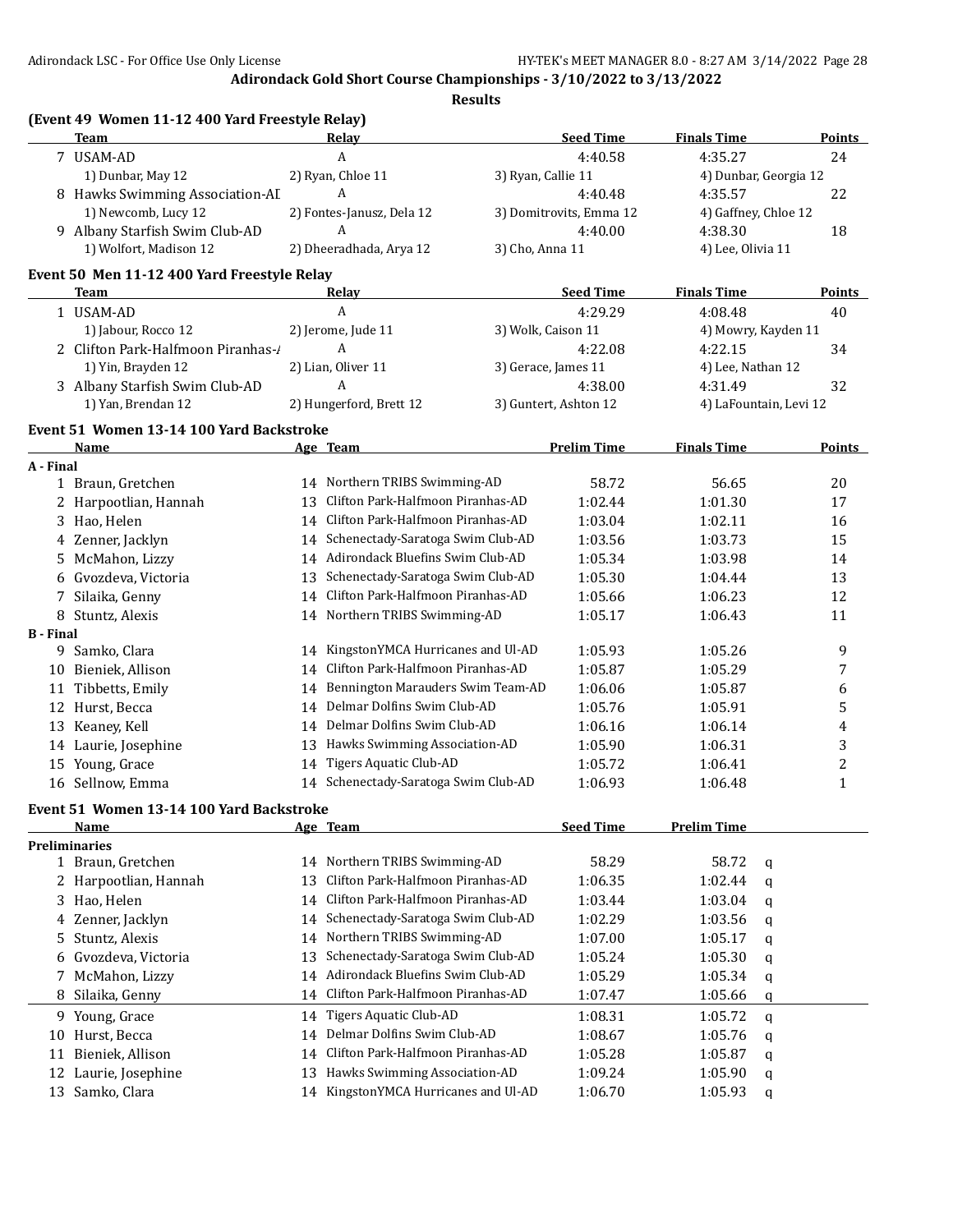**Results**

## **Preliminaries ... (Event 51 Women 13-14 100 Yard Backstroke)**

|    | Name                |    | Age Team                            | <b>Seed Time</b> | <b>Prelim Time</b> |   |
|----|---------------------|----|-------------------------------------|------------------|--------------------|---|
|    | 14 Tibbetts, Emily  | 14 | Bennington Marauders Swim Team-AD   | 1:05.29          | 1:06.06            | q |
| 15 | Keanev, Kell        | 14 | Delmar Dolfins Swim Club-AD         | 1:07.03          | 1:06.16            | a |
|    | 16 Sellnow, Emma    | 14 | Schenectady-Saratoga Swim Club-AD   | 1:05.83          | 1:06.93            | q |
| 17 | Pizzarello, Maya    |    | 14 Hawks Swimming Association-AD    | 1:10.00          | 1:07.43            |   |
|    | 18 Agro, Lindsay    |    | 14 Adirondack Bluefins Swim Club-AD | 1:09.19          | 1:08.13            |   |
| 19 | Yafayeva, Roxana    | 13 | Albany Starfish Swim Club-AD        | 1:09.02          | 1:08.13            |   |
| 20 | Loiacano, Alexa     | 13 | New Hartford Aquatics-AD            | 1:09.19          | 1:08.22            |   |
| 21 | Redfern, Kaitlyn    | 13 | Northern TRIBS Swimming-AD          | 1:09.74          | 1:08.25            |   |
| 22 | Donofrio, Sophia    | 13 | Clifton Park-Halfmoon Piranhas-AD   | 1:08.36          | 1:08.80            |   |
| 23 | Watson, Avery       | 14 | Schenectady-Saratoga Swim Club-AD   | 1:07.89          | 1:09.31            |   |
| 24 | Racaza, Reyna       | 13 | Schenectady-Saratoga Swim Club-AD   | 1:09.49          | 1:09.48            |   |
|    | 25 Sheeley, Alaura  | 14 | Hawks Swimming Association-AD       | 1:08.80          | 1:10.11            |   |
|    | 26 Guilmette, Anna  | 14 | Albany Starfish Swim Club-AD        | 1:10.17          | 1:10.15            |   |
| 27 | Suchowiecki, Katie  |    | 14 Hawks Swimming Association-AD    | 1:08.82          | 1:11.55            |   |
| 28 | Grabitzky, Isabella | 14 | Schenectady-Saratoga Swim Club-AD   | 1:09.81          | 1:13.22            |   |

## **Event 52 Men 13-14 100 Yard Backstroke**

|                  | <b>Name</b>          |    | Age Team                             | <b>Prelim Time</b> | <b>Finals Time</b> | Points |
|------------------|----------------------|----|--------------------------------------|--------------------|--------------------|--------|
| A - Final        |                      |    |                                      |                    |                    |        |
|                  | 1 Nelson, Quinn      | 14 | Schenectady-Saratoga Swim Club-AD    | 53.92              | 53.65              | 20     |
|                  | 2 Hershberg, Jacob   |    | 14 Delmar Dolfins Swim Club-AD       | 55.23              | 55.18              | 17     |
|                  | 3 Izzard, Ewan       |    | 14 Delmar Dolfins Swim Club-AD       | 57.43              | 57.12              | 16     |
|                  | 4 Perras, Alix       | 14 | Lake Champlain Waves Swim Team-AD    | 58.29              | 57.59              | 15     |
|                  | 5 Jerome, Christian  | 13 | USAM-AD                              | 58.47              | 58.07              | 14     |
|                  | 6 Hellenthal, Thomas | 13 | Clinton Cuda Swim Club-AD            | 59.57              | 58.61              | 13     |
|                  | 7 Brkanovic, Isak    |    | 14 Delmar Dolfins Swim Club-AD       | 58.92              | 59.05              | 12     |
|                  | 8 Gregory, John      |    | 14 Schenectady-Saratoga Swim Club-AD | 1:00.23            | 59.78              | 11     |
| <b>B</b> - Final |                      |    |                                      |                    |                    |        |
| 9                | Keller, Brady        | 14 | Clifton Park-Halfmoon Piranhas-AD    | 1:01.54            | 1:00.76            | 9      |
| 10               | Zeliph, Thomas       | 14 | Albany Starfish Swim Club-AD         | 1:01.65            | 1:01.61            | 7      |
| 11               | Sasson, Yair         | 14 | Delmar Dolfins Swim Club-AD          | 1:01.41            | 1:01.62            | 6      |
| 12               | Burkhardt, Keegan    | 14 | KingstonYMCA Hurricanes and Ul-AD    | 1:01.50            | 1:02.35            | 5      |
| 13               | Di Fabio, Luka       | 14 | Clifton Park-Halfmoon Piranhas-AD    | 1:02.37            | 1:02.71            | 4      |
| 14               | Orcutt, Andrew       | 14 | USAM-AD                              | 1:03.11            | 1:03.69            | 3      |
| 15               | Mosaad, Kareem       | 14 | New Hartford Aquatics-AD             | 1:03.21            | 1:04.26            | 2      |
| 16               | Baird, Anderson      | 13 | Schenectady-Saratoga Swim Club-AD    | 1:03.32            | 1:04.37            |        |

## **Event 52 Men 13-14 100 Yard Backstroke**

|    | <b>Name</b>          |                 | Age Team                             | <b>Seed Time</b> | <b>Prelim Time</b> |   |
|----|----------------------|-----------------|--------------------------------------|------------------|--------------------|---|
|    | <b>Preliminaries</b> |                 |                                      |                  |                    |   |
|    | 1 Nelson, Quinn      | 14              | Schenectady-Saratoga Swim Club-AD    | 54.39            | 53.92              | q |
|    | 2 Hershberg, Jacob   |                 | 14 Delmar Dolfins Swim Club-AD       | 55.56            | 55.23              | q |
|    | 3 Izzard, Ewan       |                 | 14 Delmar Dolfins Swim Club-AD       | 58.83            | 57.43              | q |
|    | 4 Perras, Alix       |                 | 14 Lake Champlain Waves Swim Team-AD | 57.82            | 58.29              | q |
|    | 5 Jerome, Christian  | 13 <sup>7</sup> | USAM-AD                              | 59.17            | 58.47              | a |
|    | 6 Brkanovic. Isak    | 14              | Delmar Dolfins Swim Club-AD          | 59.14            | 58.92              | a |
|    | 7 Hellenthal, Thomas | 13              | Clinton Cuda Swim Club-AD            | 59.58            | 59.57              | a |
|    | 8 Gregory, John      |                 | 14 Schenectady-Saratoga Swim Club-AD | 1:02.80          | 1:00.23            | q |
| 9. | Sasson, Yair         | 14              | Delmar Dolfins Swim Club-AD          | 1:04.30          | 1:01.41            | a |
| 10 | Burkhardt, Keegan    | 14              | KingstonYMCA Hurricanes and Ul-AD    | 1:01.87          | 1:01.50            | q |
| 11 | Keller, Brady        | 14              | Clifton Park-Halfmoon Piranhas-AD    | 1:04.45          | 1:01.54            | a |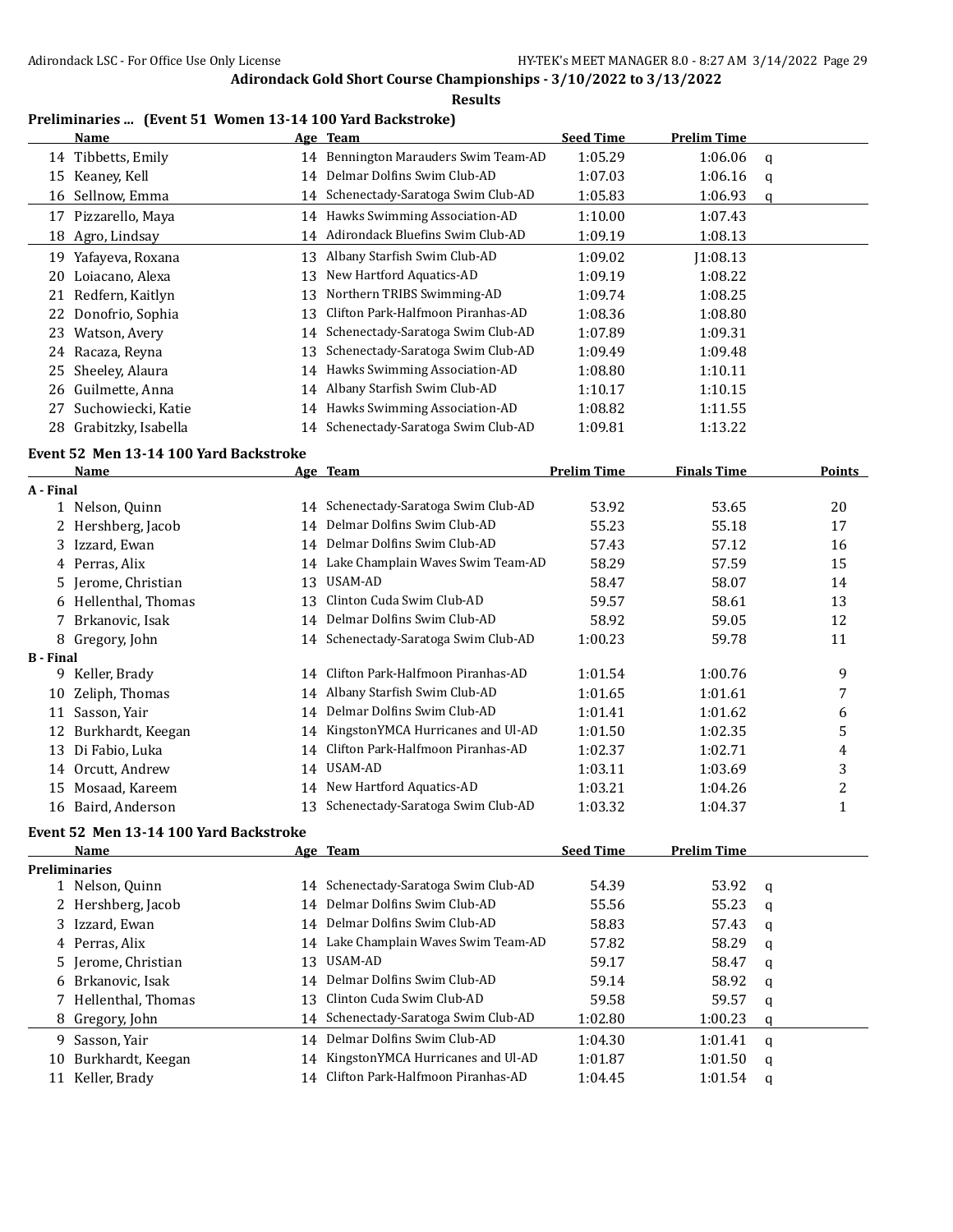**Results**

## **Preliminaries ... (Event 52 Men 13-14 100 Yard Backstroke)**

|                  | <b>Name</b>                                      |    | Age Team                             | <b>Seed Time</b>   | <b>Prelim Time</b> |   |               |
|------------------|--------------------------------------------------|----|--------------------------------------|--------------------|--------------------|---|---------------|
|                  | 12 Zeliph, Thomas                                |    | 14 Albany Starfish Swim Club-AD      | 1:02.12            | 1:01.65            | q |               |
|                  | 13 Di Fabio, Luka                                |    | 14 Clifton Park-Halfmoon Piranhas-AD | 1:01.97            | 1:02.37            | q |               |
|                  | 14 Orcutt, Andrew                                |    | 14 USAM-AD                           | 1:05.92            | 1:03.11            | q |               |
|                  | 15 Mosaad, Kareem                                |    | 14 New Hartford Aquatics-AD          | 1:04.03            | 1:03.21            | q |               |
|                  | 16 Baird, Anderson                               | 13 | Schenectady-Saratoga Swim Club-AD    | 1:06.56            | 1:03.32            | q |               |
|                  | 17 Davis, Luke                                   |    | 14 Addison Otters Swim Team-AD       | 1:05.77            | 1:04.26            |   |               |
|                  | 18 Epperson, Xhayne                              |    | 13 Schenectady-Saratoga Swim Club-AD | 1:06.84            | 1:04.36            |   |               |
|                  | 19 Han, Jake                                     |    | 14 Clifton Park-Halfmoon Piranhas-AD | 1:07.05            | 1:04.39            |   |               |
| 20               | Travis, Jasper                                   |    | 14 USAM-AD                           | 1:05.32            | 1:04.59            |   |               |
| 21               | Splendido, Luke                                  | 14 | Schenectady-Saratoga Swim Club-AD    | 1:06.54            | 1:05.45            |   |               |
| 22               | Wang, Alex                                       | 14 | Delmar Dolfins Swim Club-AD          | 1:06.99            | 1:05.91            |   |               |
| 23               | O'Leary, Anthony                                 | 14 | Schenectady-Saratoga Swim Club-AD    | 1:06.45            | 1:06.34            |   |               |
|                  | 24 Sullivan, Conor                               | 13 | KingstonYMCA Hurricanes and Ul-AD    | 1:06.32            | 1:06.55            |   |               |
|                  | 25 Lim, Yi Wei                                   | 13 | Clifton Park-Halfmoon Piranhas-AD    | 1:09.42            | 1:09.81            |   |               |
|                  | <b>Event 53 Women Senior 100 Yard Backstroke</b> |    |                                      |                    |                    |   |               |
|                  | Name                                             |    | Age Team                             | <b>Prelim Time</b> | <b>Finals Time</b> |   | <b>Points</b> |
| A - Final        |                                                  |    |                                      |                    |                    |   |               |
|                  | 1 Frame, Ally                                    | 17 | Clifton Park-Halfmoon Piranhas-AD    | 56.22              | 55.63              |   | 20            |
|                  | 2 Hart, Jenna                                    | 16 | Schenectady-Saratoga Swim Club-AD    | 58.01              | 57.37              |   | 17            |
|                  | 3 Ferreira, Katherine                            | 16 | Delmar Dolfins Swim Club-AD          | 58.91              | 58.78              |   | 16            |
|                  | 4 Lester, Katie                                  | 16 | Clinton Cuda Swim Club-AD            | 58.67              | 59.48              |   | 15            |
| 5.               | O'Brien, Raegan                                  | 15 | <b>USAM-AD</b>                       | 59.74              | 59.50              |   | 14            |
|                  | 6 Love, Rachel                                   | 17 | Schenectady-Saratoga Swim Club-AD    | 59.45              | 59.60              |   | 13            |
|                  | 7 DeBellis, Lily                                 | 17 | Delmar Dolfins Swim Club-AD          | 59.66              | 59.71              |   | 12            |
|                  | 8 Zhang, Stella                                  | 15 | Clifton Park-Halfmoon Piranhas-AD    | 59.24              | 59.88              |   | 11            |
| <b>B</b> - Final |                                                  |    |                                      |                    |                    |   |               |
|                  | 9 Gibson, Alexis                                 | 16 | Albany Starfish Swim Club-AD         | 1:00.66            | 59.15              |   | 9             |
|                  | 10 Frisoni, Olympia                              | 16 | Schenectady-Saratoga Swim Club-AD    | 59.85              | 1:00.43            |   | 7             |
|                  | 11 Sommo, Brooke                                 | 17 | Albany Starfish Swim Club-AD         | 1:01.31            | 1:01.39            |   | 6             |
|                  | 12 Lawler, Morgan                                | 16 | Albany Starfish Swim Club-AD         | 1:00.99            | 1:01.44            |   | 5             |
|                  | 13 Ferreira, Madeline                            | 17 | Delmar Dolfins Swim Club-AD          | 1:01.11            | 1:01.49            |   | 4             |
|                  | *14 Owens, Kaci                                  | 17 | Clifton Park-Halfmoon Piranhas-AD    | 1:01.54            | 1:01.59            |   | 2.50          |
|                  | *14 Valerian, Caitie                             | 17 | Delmar Dolfins Swim Club-AD          | 1:01.59            | 1:01.59            |   | 2.50          |
|                  | 16 Jurgelon, Amanda                              |    | 16 Albany Starfish Swim Club-AD      | 1:00.90            | 1:01.63            |   | $\mathbf{1}$  |
| C - Final        |                                                  |    |                                      |                    |                    |   |               |
|                  | 17 Schloth, Katie                                |    | 15 Clifton Park-Halfmoon Piranhas-AD | 1:01.72            | 1:01.01            |   |               |
|                  | 18 Bearor, Anna                                  |    | 18 Clifton Park-Halfmoon Piranhas-AD | 1:01.69            | 1:01.73            |   |               |
|                  | 19 Sanai, Roya                                   |    | 15 Adirondack Bluefins Swim Club-AD  | 1:02.92            | 1:02.16            |   |               |
|                  | 20 Sorbello, Courtney                            |    | 16 Delmar Dolfins Swim Club-AD       | 1:02.93            | 1:02.38            |   |               |
|                  | 21 Norton, Maddie                                |    | 17 USAM-AD                           | 1:02.49            | 1:02.51            |   |               |
|                  | 22 Lyons, Abby                                   |    | 16 Schenectady-Saratoga Swim Club-AD | 1:02.42            | 1:03.08            |   |               |
|                  | 23 Hans, Dana                                    |    | 15 Clinton Cuda Swim Club-AD         | 1:02.94            | 1:03.22            |   |               |
|                  | 24 Sellnow, Abigail                              |    | 16 Schenectady-Saratoga Swim Club-AD | 1:02.57            | 1:03.27            |   |               |
|                  | Event 53 Women Senior 100 Yard Backstroke        |    |                                      |                    |                    |   |               |
|                  | <b>Name</b>                                      |    | Age Team                             | <b>Seed Time</b>   | <b>Prelim Time</b> |   |               |
|                  | <b>Preliminaries</b>                             |    |                                      |                    |                    |   |               |
|                  | 1 Frame, Ally                                    |    | 17 Clifton Park-Halfmoon Piranhas-AD | 55.63              | 56.22              | q |               |
|                  | 2 Hart, Jenna                                    |    | 16 Schenectady-Saratoga Swim Club-AD | 57.14              | 58.01              | q |               |
|                  | 3 Lester, Katie                                  |    | 16 Clinton Cuda Swim Club-AD         | 59.51              | 58.67              | q |               |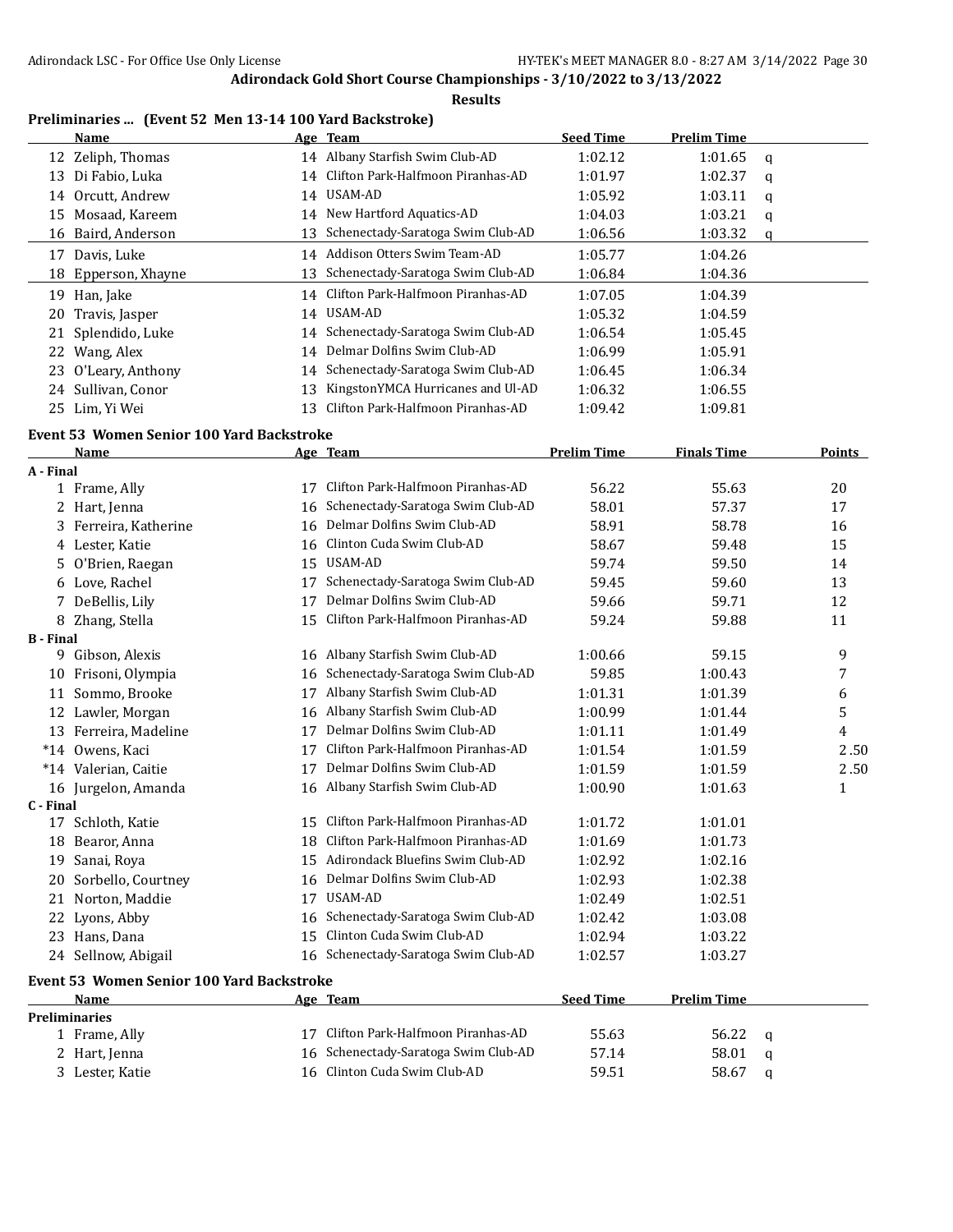**Results**

## **Preliminaries ... (Event 53 Women Senior 100 Yard Backstroke)**

|    | <b>Name</b>            |    | Age Team                             | <b>Seed Time</b> | <b>Prelim Time</b> |             |
|----|------------------------|----|--------------------------------------|------------------|--------------------|-------------|
|    | 4 Ferreira, Katherine  |    | 16 Delmar Dolfins Swim Club-AD       | 58.25            | 58.91              | $\mathbf q$ |
| 5. | Zhang, Stella          | 15 | Clifton Park-Halfmoon Piranhas-AD    | 59.46            | 59.24              | q           |
|    | 6 Love, Rachel         | 17 | Schenectady-Saratoga Swim Club-AD    | 58.43            | 59.45              | q           |
|    | 7 DeBellis, Lily       | 17 | Delmar Dolfins Swim Club-AD          | 59.54            | 59.66              | q           |
|    | 8 O'Brien, Raegan      | 15 | USAM-AD                              | 58.61            | 59.74              | q           |
|    | 9 Frisoni, Olympia     |    | 16 Schenectady-Saratoga Swim Club-AD | 1:00.45          | 59.85              | q           |
| 10 | Gibson, Alexis         | 16 | Albany Starfish Swim Club-AD         | 1:00.60          | 1:00.66            | q           |
| 11 | Jurgelon, Amanda       | 16 | Albany Starfish Swim Club-AD         | 1:02.03          | 1:00.90            | q           |
|    | 12 Lawler, Morgan      | 16 | Albany Starfish Swim Club-AD         | 1:01.08          | 1:00.99            | q           |
|    | 13 Ferreira, Madeline  | 17 | Delmar Dolfins Swim Club-AD          | 1:01.49          | 1:01.11            | q           |
|    | 14 Sommo, Brooke       | 17 | Albany Starfish Swim Club-AD         | 1:00.63          | 1:01.31            | q           |
| 15 | Owens, Kaci            | 17 | Clifton Park-Halfmoon Piranhas-AD    | 1:00.97          | 1:01.54            | q           |
|    | 16 Valerian, Caitie    | 17 | Delmar Dolfins Swim Club-AD          | 1:00.29          | 1:01.59            | q           |
|    | 17 Bearor, Anna        | 18 | Clifton Park-Halfmoon Piranhas-AD    | 1:00.66          | 1:01.69            | q           |
| 18 | Schloth, Katie         | 15 | Clifton Park-Halfmoon Piranhas-AD    | 1:01.11          | 1:01.72            | q           |
| 19 | Lyons, Abby            | 16 | Schenectady-Saratoga Swim Club-AD    | 1:00.91          | 1:02.42            | q           |
|    | 20 Norton, Maddie      | 17 | USAM-AD                              | 1:01.68          | 1:02.49            | q           |
| 21 | Sellnow, Abigail       | 16 | Schenectady-Saratoga Swim Club-AD    | 1:03.89          | 1:02.57            | q           |
| 22 | Sanai, Roya            | 15 | Adirondack Bluefins Swim Club-AD     | 1:03.30          | 1:02.92            | q           |
| 23 | Sorbello, Courtney     | 16 | Delmar Dolfins Swim Club-AD          | 1:01.01          | 1:02.93            | q           |
|    | 24 Hans, Dana          | 15 | Clinton Cuda Swim Club-AD            | 1:04.93          | 1:02.94            | q           |
|    | 25 Greaux, Lauren      | 15 | Delmar Dolfins Swim Club-AD          | 1:04.20          | 1:03.92            |             |
| 26 | Napoli, Julia          | 15 | Hawks Swimming Association-AD        | 1:02.81          | 1:04.01            |             |
|    | 27 McCoy, Sophia       | 15 | Clifton Park-Halfmoon Piranhas-AD    | 1:05.70          | 1:04.08            |             |
| 28 | Lupe, Emma             | 15 | Schenectady-Saratoga Swim Club-AD    | 1:05.71          | 1:04.13            |             |
| 29 | Tennyson, Val          | 15 | Schenectady-Saratoga Swim Club-AD    | 1:05.88          | 1:04.31            |             |
| 30 | Mohamed, Amber         | 15 | Albany Starfish Swim Club-AD         | 1:04.82          | 1:04.52            |             |
| 31 | Winne, Ellen           | 16 | Albany Starfish Swim Club-AD         | 1:04.67          | 1:04.74            |             |
| 32 | Carroll, Hannah        | 16 | Adirondack Bluefins Swim Club-AD     | 1:04.51          | 1:04.79            |             |
| 33 | Silaika, Sophie        | 16 | Clifton Park-Halfmoon Piranhas-AD    | 1:06.51          | 1:04.84            |             |
| 34 | Loiacano, Reina        | 15 | New Hartford Aquatics-AD             | 1:05.36          | 1:04.95            |             |
|    | 35 Lindecke, Emma      | 18 | Electric Eels-AD                     | 1:02.96          | 1:04.98            |             |
|    | 36 Fraley, Kaiya       | 15 | Adirondack Bluefins Swim Club-AD     | 1:06.06          | 1:05.00            |             |
|    | *37 Wyland, Rachel     | 17 | Albany Starfish Swim Club-AD         | 1:05.20          | 1:05.08            |             |
|    | *37 Fronheiser, Hannah | 17 | Delmar Dolfins Swim Club-AD          | 1:05.83          | 1:05.08            |             |
|    | 39 Wang, Catherine     | 17 | Clifton Park-Halfmoon Piranhas-AD    | 1:05.53          | 1:05.13            |             |
|    | 40 Ramgulam, Varshana  |    | 15 Clifton Park-Halfmoon Piranhas-AD | 1:06.40          | 1:05.23            |             |
|    | 41 Kulzer, Amelia      |    | 18 Adirondack Bluefins Swim Club-AD  | 1:03.81          | 1:05.32            |             |
| 42 | Clarke, Charlotte      |    | 16 Delmar Dolfins Swim Club-AD       | 1:04.31          | 1:05.38            |             |
|    | 43 Martin, Sienna      |    | 15 Clinton Cuda Swim Club-AD         | 1:05.32          | 1:05.39            |             |
|    | 44 Ball, Clarissa      | 16 | Albany Starfish Swim Club-AD         | 1:05.32          | 1:05.49            |             |
|    | 45 Nelson, Abigail     | 17 | Electric Eels-AD                     | 1:04.29          | 1:05.83            |             |
| 46 | Carroll, Abby          | 16 | Adirondack Bluefins Swim Club-AD     | 1:06.10          | 1:06.26            |             |
| 47 | McDermott, Maeve       | 16 | USAM-AD                              | 1:05.83          | 1:06.43            |             |
| 48 | Otis, Katie            | 15 | Hawks Swimming Association-AD        | 1:06.27          | 1:06.57            |             |
| 49 | Mitchell, Maris        | 16 | Electric Eels-AD                     | 1:04.06          | 1:07.27            |             |
| 50 | Domitrovits, Charlee   | 16 | Hawks Swimming Association-AD        | 1:06.13          | 1:07.66            |             |
|    | 51 Ward, Lizzy         | 17 | Clifton Park-Halfmoon Piranhas-AD    | 1:04.96          | 1:08.19            |             |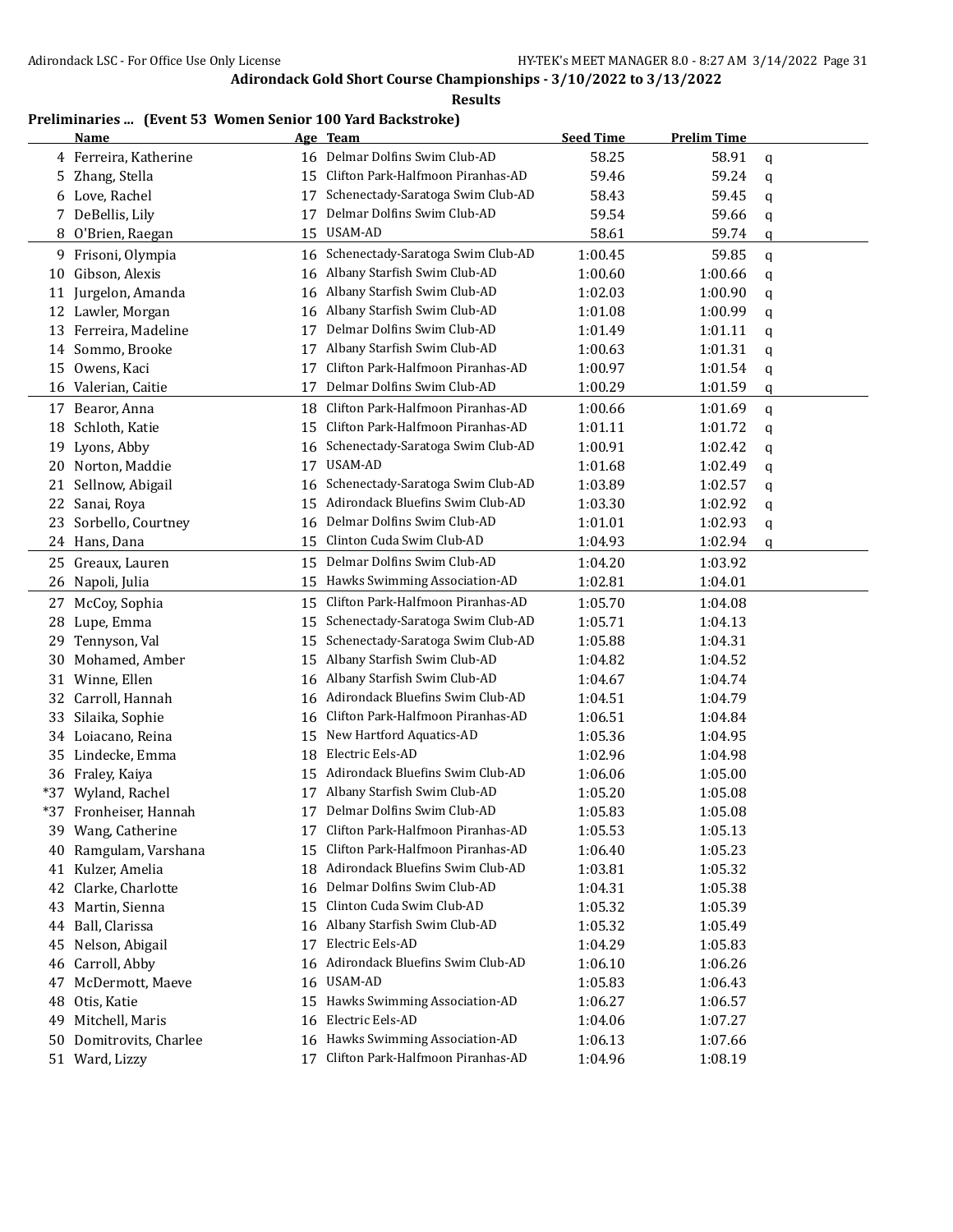#### **Results**

#### **Event 54 Men Senior 100 Yard Backstroke**

|                  | <b>Name</b>         |    | Age Team                          | <b>Prelim Time</b> | <b>Finals Time</b> | Points           |
|------------------|---------------------|----|-----------------------------------|--------------------|--------------------|------------------|
| A - Final        |                     |    |                                   |                    |                    |                  |
|                  | 1 Brown, Sam        | 17 | Adirondack Bluefins Swim Club-AD  | 51.64              | 48.89              | 20               |
| 2                | Kaback, Max         | 17 | Albany Starfish Swim Club-AD      | 50.58              | 50.82              | 17               |
| 3                | Braun, Seth         | 16 | Northern TRIBS Swimming-AD        | 52.92              | 53.12              | 16               |
| 4                | Noga, Eric          | 17 | Clinton Cuda Swim Club-AD         | 53.74              | 53.41              | 15               |
| 5.               | LeCates, Henry      | 17 | Clinton Cuda Swim Club-AD         | 54.46              | 54.05              | 14               |
| 6                | Richardson, Josh    | 17 | Albany Starfish Swim Club-AD      | 53.92              | 54.13              | 13               |
| 7                | Stafford, Keegan    | 18 | Schenectady-Saratoga Swim Club-AD | 54.10              | 54.40              | 12               |
| 8                | Rogowski, Ethan     | 18 | Schenectady-Saratoga Swim Club-AD | 54.15              | 55.89              | 11               |
| <b>B</b> - Final |                     |    |                                   |                    |                    |                  |
| 9.               | Homan, Jaden        | 17 | Clifton Park-Halfmoon Piranhas-AD | 54.53              | 54.38              | 9                |
| 10               | Baird, Connor       | 17 | Schenectady-Saratoga Swim Club-AD | 54.58              | 55.41              | 7                |
| 11               | Kassian, Andrew     | 16 | Hawks Swimming Association-AD     | 56.03              | 55.50              | 6                |
| 12               | Karaca, Ryan        | 16 | Schenectady-Saratoga Swim Club-AD | 54.63              | 55.79              | 5                |
| 13               | Rosenblum, Ethan    | 18 | Delmar Dolfins Swim Club-AD       | 56.41              | 56.38              | 4                |
| 14               | Kowal, Rafael       | 17 | Lake Champlain Waves Swim Team-AD | 56.73              | 56.49              | 3                |
| 15               | Willett, Eli        | 17 | Clifton Park-Halfmoon Piranhas-AD | 56.37              | 56.74              | $\boldsymbol{2}$ |
| 16               | Moore, James        | 15 | Delmar Dolfins Swim Club-AD       | 56.51              | 56.87              | $\mathbf{1}$     |
| C - Final        |                     |    |                                   |                    |                    |                  |
| 17               | Saunders, Brady     | 17 | Hawks Swimming Association-AD     | 57.35              | 57.24              |                  |
| 18               | Hartman, Andrew     | 16 | Albany Starfish Swim Club-AD      | 57.19              | 57.63              |                  |
| 19               | Rudd, Conner        | 15 | Clifton Park-Halfmoon Piranhas-AD | 57.67              | 57.66              |                  |
| 20               | Otten, RI           | 15 | Schenectady-Saratoga Swim Club-AD | 58.48              | 58.45              |                  |
| 21               | Giannetti, Joe      | 17 | Albany Starfish Swim Club-AD      | 58.17              | 58.51              |                  |
| 22               | Andersen, Nathanial | 17 | Electric Eels-AD                  | 59.25              | 58.93              |                  |
| 23               | Cassella, Louie     | 16 | Unattached-AD                     | 59.33              | 59.58              |                  |
| 24               | Ikasalo, Owen       | 16 | Delmar Dolfins Swim Club-AD       | 59.50              | 1:00.17            |                  |

# **Event 54 Men Senior 100 Yard Backstroke**

|    | <b>Name</b>          |    | Age Team                          | <b>Seed Time</b> | <b>Prelim Time</b> |   |
|----|----------------------|----|-----------------------------------|------------------|--------------------|---|
|    | <b>Preliminaries</b> |    |                                   |                  |                    |   |
|    | 1 Kaback, Max        | 17 | Albany Starfish Swim Club-AD      | 50.51            | 50.58              | a |
| 2. | Brown, Sam           | 17 | Adirondack Bluefins Swim Club-AD  | 48.66            | 51.64              | a |
| 3. | Braun, Seth          | 16 | Northern TRIBS Swimming-AD        | 58.49            | 52.92              | a |
|    | 4 Noga, Eric         | 17 | Clinton Cuda Swim Club-AD         | 53.66            | 53.74              | q |
| 5. | Richardson, Josh     |    | Albany Starfish Swim Club-AD      | 55.04            | 53.92              | a |
| 6  | Stafford, Keegan     | 18 | Schenectady-Saratoga Swim Club-AD | 53.56            | 54.10              | q |
|    | Rogowski, Ethan      | 18 | Schenectady-Saratoga Swim Club-AD | 54.90            | 54.15              | q |
|    | 8 LeCates, Henry     |    | Clinton Cuda Swim Club-AD         | 56.44            | 54.46              | q |
| 9. | Homan, Jaden         | 17 | Clifton Park-Halfmoon Piranhas-AD | 53.26            | 54.53              | q |
| 10 | Baird, Connor        | 17 | Schenectady-Saratoga Swim Club-AD | 55.27            | 54.58              | a |
| 11 | Karaca, Ryan         | 16 | Schenectady-Saratoga Swim Club-AD | 56.23            | 54.63              | q |
|    | Kassian, Andrew      | 16 | Hawks Swimming Association-AD     | 57.32            | 56.03              | q |
| 13 | Willett, Eli         | 17 | Clifton Park-Halfmoon Piranhas-AD | 56.96            | 56.37              | q |
| 14 | Rosenblum, Ethan     | 18 | Delmar Dolfins Swim Club-AD       | 55.01            | 56.41              | q |
| 15 | Moore, James         | 15 | Delmar Dolfins Swim Club-AD       | 56.27            | 56.51              | q |
| 16 | Kowal, Rafael        |    | Lake Champlain Waves Swim Team-AD | 56.12            | 56.73              | q |
| 17 | Silaika, Xavier      | 18 | Clifton Park-Halfmoon Piranhas-AD | 56.77            | 56.98              | a |
| 18 | Hartman, Andrew      | 16 | Albany Starfish Swim Club-AD      | 59.57            | 57.19              | q |
| 19 | Saunders, Brady      |    | Hawks Swimming Association-AD     | 58.86            | 57.35              | q |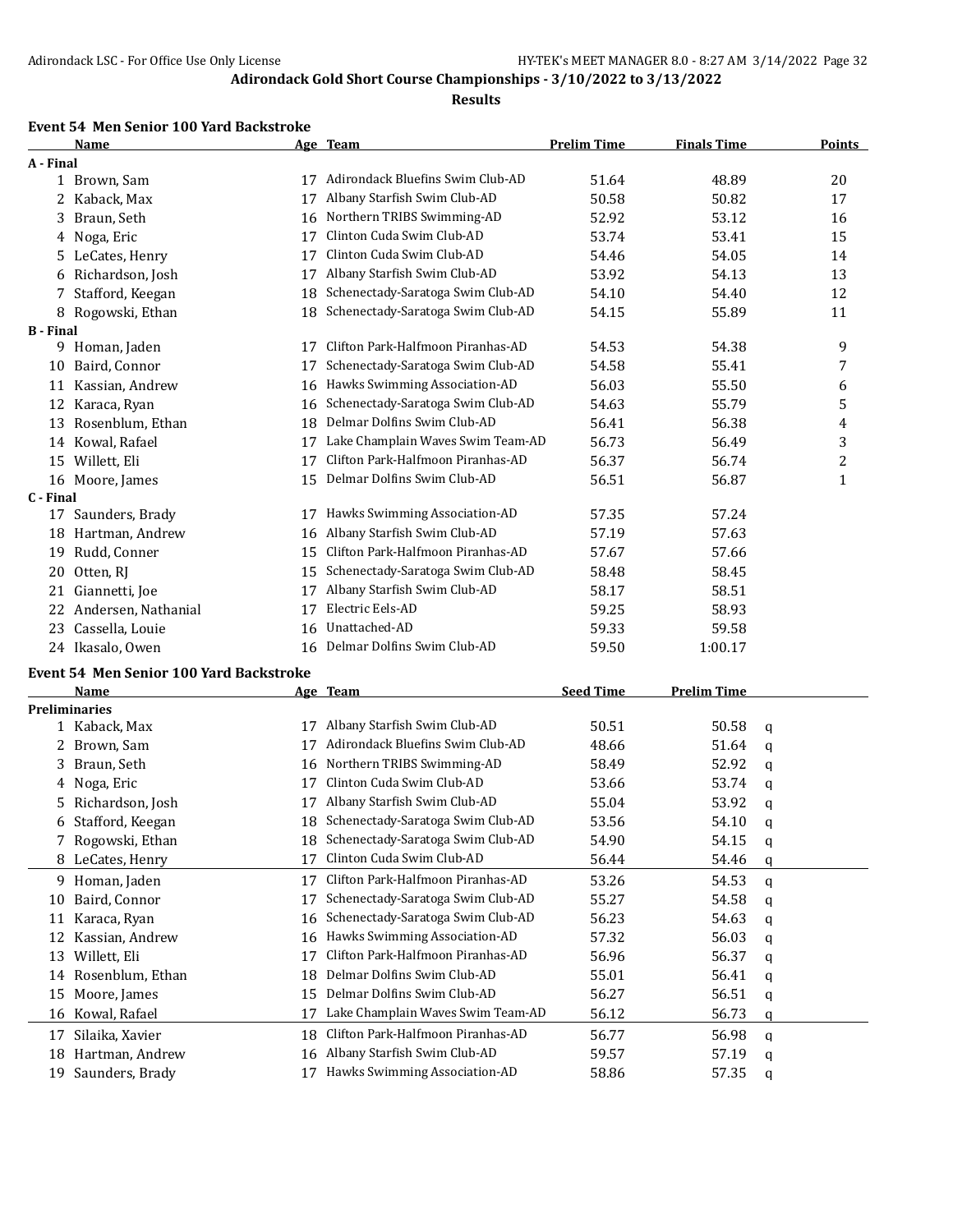**Results**

### **Preliminaries ... (Event 54 Men Senior 100 Yard Backstroke)**

| <b>Name</b> |                                                                                                                                                                                                     |                                   | <b>Seed Time</b>                                                                                                                                                                                                               | <b>Prelim Time</b> |   |
|-------------|-----------------------------------------------------------------------------------------------------------------------------------------------------------------------------------------------------|-----------------------------------|--------------------------------------------------------------------------------------------------------------------------------------------------------------------------------------------------------------------------------|--------------------|---|
|             |                                                                                                                                                                                                     |                                   | 58.72                                                                                                                                                                                                                          | 57.67              | q |
|             |                                                                                                                                                                                                     | Albany Starfish Swim Club-AD      | 1:00.25                                                                                                                                                                                                                        | 58.17              | a |
|             |                                                                                                                                                                                                     |                                   | 59.10                                                                                                                                                                                                                          | 58.48              | q |
|             |                                                                                                                                                                                                     |                                   | 59.08                                                                                                                                                                                                                          | 58.51              | q |
|             |                                                                                                                                                                                                     | Electric Eels-AD                  | 1:00.36                                                                                                                                                                                                                        | 59.25              | q |
|             |                                                                                                                                                                                                     |                                   | 1:00.63                                                                                                                                                                                                                        | 59.33              |   |
|             |                                                                                                                                                                                                     |                                   | 1:00.14                                                                                                                                                                                                                        | 59.50              |   |
|             |                                                                                                                                                                                                     | New Hartford Aquatics-AD          | 59.64                                                                                                                                                                                                                          | 1:00.27            |   |
|             |                                                                                                                                                                                                     |                                   | 1:00.53                                                                                                                                                                                                                        | 1:00.73            |   |
|             |                                                                                                                                                                                                     | Schenectady-Saratoga Swim Club-AD | 1:00.84                                                                                                                                                                                                                        | 1:00.78            |   |
| 27          | 20 Rudd, Conner<br>21 Giannetti, Joe<br>22 Otten, RJ<br>23 Brock, Hayden<br>24 Andersen, Nathanial<br>25 Cassella, Louie<br>26 Ikasalo, Owen<br>Tresnjo, Arman<br>28 Durden, Lucas<br>29 Baird, Cal |                                   | Age Team<br>15 Clifton Park-Halfmoon Piranhas-AD<br>15 Schenectady-Saratoga Swim Club-AD<br>18 Delmar Dolfins Swim Club-AD<br>16 Unattached-AD<br>16 Delmar Dolfins Swim Club-AD<br>15<br>15 Clifton Park-Halfmoon Piranhas-AD |                    |   |

# **Event 55 Women 13-14 100 Yard Freestyle**

|                  | Name                                    |    | Age Team                             | <b>Prelim Time</b> | <b>Finals Time</b> |              | <b>Points</b>    |
|------------------|-----------------------------------------|----|--------------------------------------|--------------------|--------------------|--------------|------------------|
| A - Final        |                                         |    |                                      |                    |                    |              |                  |
|                  | 1 Braun, Gretchen                       |    | 14 Northern TRIBS Swimming-AD        | 52.88              | 51.94              |              | 20               |
|                  | 2 Harpootlian, Hannah                   | 13 | Clifton Park-Halfmoon Piranhas-AD    | 54.38              | 53.50              |              | 17               |
| 3                | Gao, Sophia                             | 13 | Clifton Park-Halfmoon Piranhas-AD    | 55.10              | 54.76              |              | 16               |
|                  | 4 Hao, Helen                            | 14 | Clifton Park-Halfmoon Piranhas-AD    | 56.22              | 54.93              |              | 15               |
| 5.               | Sellnow, Emma                           | 14 | Schenectady-Saratoga Swim Club-AD    | 57.53              | 57.19              |              | 14               |
|                  | 6 Kaufman, Ava                          | 14 | Delmar Dolfins Swim Club-AD          | 56.78              | 57.59              |              | 13               |
|                  | 7 Tibbetts, Emily                       | 14 | Bennington Marauders Swim Team-AD    | 57.53              | 57.65              |              | 12               |
|                  | 8 Young, Grace                          |    | 14 Tigers Aquatic Club-AD            | 58.14              | 58.22              |              | 11               |
| <b>B</b> - Final |                                         |    |                                      |                    |                    |              |                  |
|                  | 9 Samko, Clara                          |    | 14 KingstonYMCA Hurricanes and Ul-AD | 58.54              | 56.78              |              | 9                |
|                  | 10 Gvozdeva, Victoria                   | 13 | Schenectady-Saratoga Swim Club-AD    | 58.46              | 58.18              |              | $\boldsymbol{7}$ |
|                  | 11 Pizzarello, Maya                     |    | 14 Hawks Swimming Association-AD     | 58.82              | 58.28              |              | 6                |
|                  | 12 Keaney, Kell                         |    | 14 Delmar Dolfins Swim Club-AD       | 58.37              | 58.44              |              | 5                |
|                  | 13 Bieniek, Allison                     | 14 | Clifton Park-Halfmoon Piranhas-AD    | 59.71              | 59.26              |              | 4                |
|                  | 14 Loiacano, Alexa                      | 13 | New Hartford Aquatics-AD             | 59.48              | 59.72              |              | 3                |
|                  | 15 Sandvik, Abby                        |    | 14 Albany Starfish Swim Club-AD      | 59.40              | 59.96              |              | 2                |
|                  | 16 Suchowiecki, Katie                   |    | 14 Hawks Swimming Association-AD     | 59.53              | 1:04.50            |              | $\mathbf{1}$     |
|                  | Event 55 Women 13-14 100 Yard Freestyle |    |                                      |                    |                    |              |                  |
|                  | Name                                    |    | Age Team                             | <b>Seed Time</b>   | <b>Prelim Time</b> |              |                  |
|                  | <b>Preliminaries</b>                    |    |                                      |                    |                    |              |                  |
|                  | 1 Braun, Gretchen                       |    | 14 Northern TRIBS Swimming-AD        | 52.37              | 52.88              | q            |                  |
|                  | 2 Harpootlian, Hannah                   | 13 | Clifton Park-Halfmoon Piranhas-AD    | 54.15              | 54.38              | q            |                  |
|                  | 3 Gao, Sophia                           | 13 | Clifton Park-Halfmoon Piranhas-AD    | 55.81              | 55.10              | $\mathbf q$  |                  |
|                  | 4 Hao, Helen                            |    | 14 Clifton Park-Halfmoon Piranhas-AD | 54.84              | 56.22              | q            |                  |
|                  | 5 Kaufman, Ava                          | 14 | Delmar Dolfins Swim Club-AD          | 57.00              | 56.78              | q            |                  |
|                  | *6 Sellnow, Emma                        | 14 | Schenectady-Saratoga Swim Club-AD    | 59.65              | 57.53              | q            |                  |
|                  | *6 Tibbetts, Emily                      | 14 | Bennington Marauders Swim Team-AD    | 58.89              | 57.53              | $\mathbf q$  |                  |
|                  | 8 Young, Grace                          | 14 | Tigers Aquatic Club-AD               | 57.08              | 58.14              | q            |                  |
|                  | 9 Keaney, Kell                          |    | 14 Delmar Dolfins Swim Club-AD       | 58.06              | 58.37              | q            |                  |
| 10               | Gvozdeva, Victoria                      | 13 | Schenectady-Saratoga Swim Club-AD    | 58.72              | 58.46              | q            |                  |
| 11               | Samko, Clara                            | 14 | KingstonYMCA Hurricanes and Ul-AD    | 56.41              | 58.54              | q            |                  |
|                  | 12 Pizzarello, Maya                     | 14 | Hawks Swimming Association-AD        | 1:00.62            | 58.82              | q            |                  |
| 13               | Sandvik, Abby                           | 14 | Albany Starfish Swim Club-AD         | 59.95              | 59.40              | q            |                  |
|                  | 14 Loiacano, Alexa                      | 13 | New Hartford Aquatics-AD             | 59.70              | 59.48              | q            |                  |
|                  | 15 Suchowiecki, Katie                   |    | 14 Hawks Swimming Association-AD     | 57.66              | 59.53              | q            |                  |
|                  | 16 Bieniek, Allison                     |    | 14 Clifton Park-Halfmoon Piranhas-AD | 58.37              | 59.71              | $\mathbf{q}$ |                  |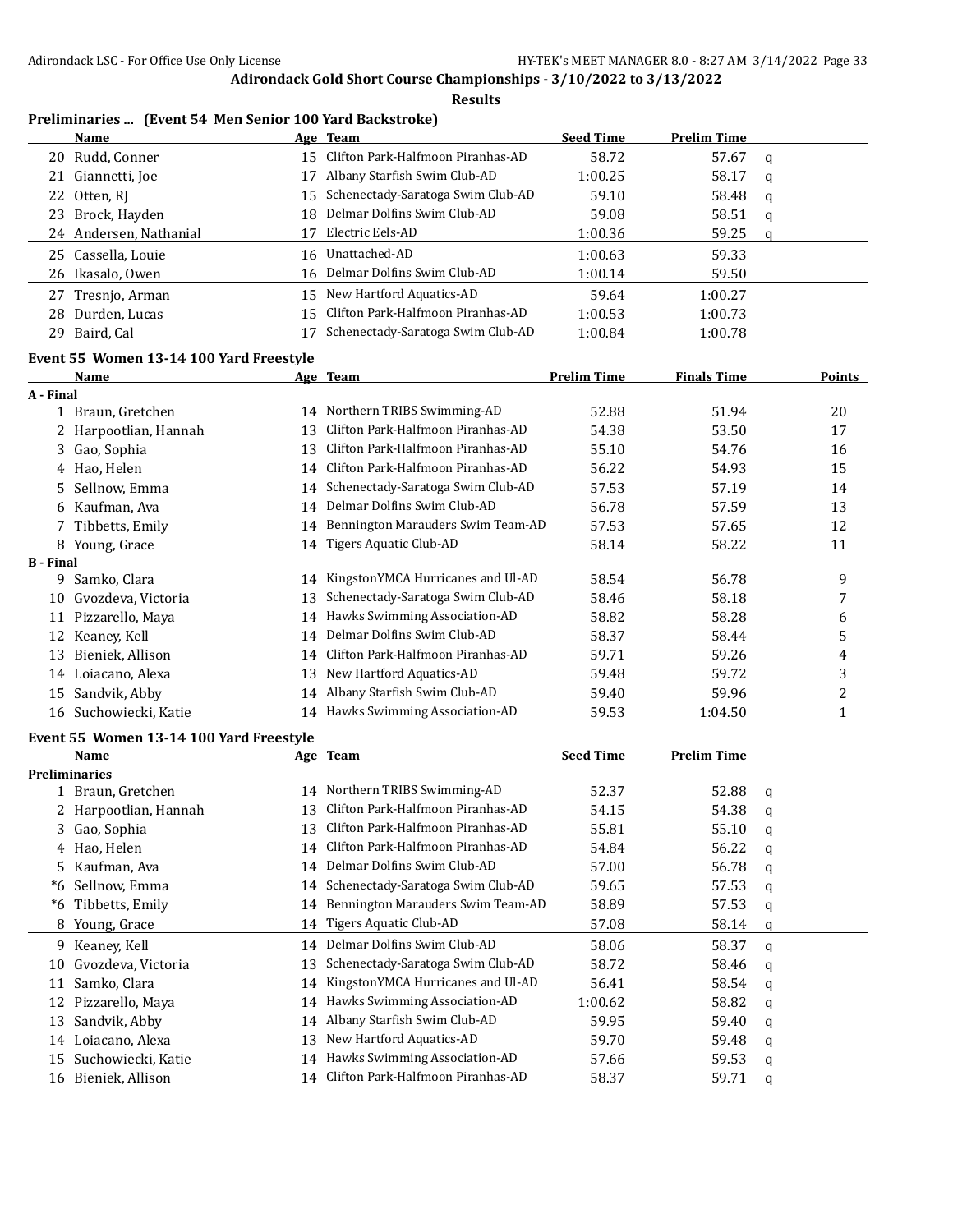**Results**

## **Preliminaries ... (Event 55 Women 13-14 100 Yard Freestyle)**

|    | Name                 |     | Age Team                             | <b>Seed Time</b> | <b>Prelim Time</b> |  |
|----|----------------------|-----|--------------------------------------|------------------|--------------------|--|
| 17 | Park, Subeen         |     | 14 Clinton Cuda Swim Club-AD         | 1:01.18          | 1:00.13            |  |
|    | 18 McMahon, Lizzy    |     | 14 Adirondack Bluefins Swim Club-AD  | 1:00.12          | 1:00.22            |  |
| 19 | MacLeod, Angelina    | 13. | USAM-AD                              | 1:01.12          | 1:00.39            |  |
|    | 20 Klaus, Nola       |     | 14 Schenectady-Saratoga Swim Club-AD | 1:01.09          | 1:00.89            |  |
|    | 21 Ball, Ana         |     | 14 Albany Starfish Swim Club-AD      | 59.98            | 1:00.93            |  |
|    | 22 Silaika, Genny    |     | 14 Clifton Park-Halfmoon Piranhas-AD | 59.75            | 1:01.13            |  |
|    | 23 Watson, Avery     |     | 14 Schenectady-Saratoga Swim Club-AD | 1:00.59          | 1:01.25            |  |
|    | 24 Dheeradhada, Ally |     | 14 Albany Starfish Swim Club-AD      | 59.93            | 1:01.96            |  |
|    | 25 Yafayeva, Roxana  | 13  | Albany Starfish Swim Club-AD         | 59.82            | 1:02.60            |  |

# **Event 56 Men 13-14 100 Yard Freestyle**

|                  | <b>Name</b>                           |    | Age Team                             | <b>Prelim Time</b> | <b>Finals Time</b> |               | <b>Points</b> |
|------------------|---------------------------------------|----|--------------------------------------|--------------------|--------------------|---------------|---------------|
| A - Final        |                                       |    |                                      |                    |                    |               |               |
|                  | 1 Nelson, Quinn                       |    | 14 Schenectady-Saratoga Swim Club-AD | 49.77              | 49.40              |               | 20            |
|                  | 2 Jerome, Christian                   | 13 | USAM-AD                              | 51.38              | 49.93              |               | 17            |
|                  | 3 Brkanovic, Isak                     | 14 | Delmar Dolfins Swim Club-AD          | 51.12              | 50.36              |               | 16            |
|                  | 4 Karaca, Rowan                       | 14 | Schenectady-Saratoga Swim Club-AD    | 51.60              | 51.68              |               | 15            |
|                  | 5 Hershberg, Jacob                    | 14 | Delmar Dolfins Swim Club-AD          | 52.25              | 52.74              |               | 14            |
|                  | 6 Sasson, Yair                        | 14 | Delmar Dolfins Swim Club-AD          | 52.60              | 52.76              |               | 13            |
|                  | 7 Keller, Brady                       | 14 | Clifton Park-Halfmoon Piranhas-AD    | 52.18              | 52.91              |               | 12            |
|                  | 8 Davis, Luke                         |    | 14 Addison Otters Swim Team-AD       | 52.76              | 54.14              |               | 11            |
| <b>B</b> - Final |                                       |    |                                      |                    |                    |               |               |
|                  | 9 Staudinger, Sam                     |    | 13 Albany Starfish Swim Club-AD      | 53.86              | 52.83              |               | 9             |
|                  | 10 Sanchez, Anthony                   | 14 | Schenectady-Saratoga Swim Club-AD    | 53.35              | 52.94              |               | 7             |
|                  | 11 Hellenthal, Thomas                 | 13 | Clinton Cuda Swim Club-AD            | 54.06              | 52.95              |               | 6             |
|                  | 12 Travis, Jasper                     | 14 | USAM-AD                              | 54.63              | 53.77              |               | 5             |
|                  | 13 Di Fabio, Luka                     | 14 | Clifton Park-Halfmoon Piranhas-AD    | 54.95              | 54.43              |               | 4             |
|                  | 14 Gregory, John                      | 14 | Schenectady-Saratoga Swim Club-AD    | 55.14              | 54.89              |               | 3             |
|                  | 15 Epperson, Xhayne                   | 13 | Schenectady-Saratoga Swim Club-AD    | 55.08              | 55.09              |               | 2             |
|                  | 16 Mosaad, Kareem                     | 14 | New Hartford Aquatics-AD             | 54.68              | 55.44              |               | $\mathbf{1}$  |
|                  | Event 56 Men 13-14 100 Yard Freestyle |    |                                      |                    |                    |               |               |
|                  | Name                                  |    | Age Team                             | <b>Seed Time</b>   | <b>Prelim Time</b> |               |               |
|                  | <b>Preliminaries</b>                  |    |                                      |                    |                    |               |               |
|                  | 1 Nelson, Quinn                       |    | 14 Schenectady-Saratoga Swim Club-AD | 50.61              | 49.77              | q             |               |
|                  | 2 Brkanovic, Isak                     | 14 | Delmar Dolfins Swim Club-AD          | 52.41              | 51.12              | $\mathfrak q$ |               |
|                  | 3 Jerome, Christian                   | 13 | USAM-AD                              | 49.46              | 51.38              | q             |               |
|                  | 4 Karaca, Rowan                       |    | 14 Schenectady-Saratoga Swim Club-AD | 51.93              | 51.60              | q             |               |
|                  | 5 Keller, Brady                       |    | 14 Clifton Park-Halfmoon Piranhas-AD | 52.03              | 52.18              | q             |               |
|                  | 6 Hershberg, Jacob                    | 14 | Delmar Dolfins Swim Club-AD          | 53.17              | 52.25              | q             |               |
|                  | Sasson, Yair                          |    | 14 Delmar Dolfins Swim Club-AD       | 55.16              | 52.60              | q             |               |
|                  | 8 Davis, Luke                         |    | 14 Addison Otters Swim Team-AD       | 53.98              | 52.76              | q             |               |
|                  | 9 Sanchez, Anthony                    |    | 14 Schenectady-Saratoga Swim Club-AD | 53.72              | 53.35              | q             |               |
|                  | 10 Staudinger, Sam                    | 13 | Albany Starfish Swim Club-AD         | 53.57              | 53.86              | q             |               |
|                  | 11 Hellenthal, Thomas                 | 13 | Clinton Cuda Swim Club-AD            | 54.65              | 54.06              | q             |               |
|                  | 12 Travis, Jasper                     | 14 | USAM-AD                              | 56.17              | 54.63              | q             |               |
|                  | 13 Mosaad, Kareem                     | 14 | New Hartford Aquatics-AD             | 54.78              | 54.68              | q             |               |
|                  | 14 Di Fabio, Luka                     | 14 | Clifton Park-Halfmoon Piranhas-AD    | 56.11              | 54.95              | q             |               |
|                  | 15 Epperson, Xhayne                   | 13 | Schenectady-Saratoga Swim Club-AD    | 56.84              | 55.08              | q             |               |
|                  | 16 Gregory, John                      |    | 14 Schenectady-Saratoga Swim Club-AD | 55.84              | 55.14              | q             |               |
|                  | 17 Perras, Alix                       |    | 14 Lake Champlain Waves Swim Team-AD | 56.39              | 55.16              |               |               |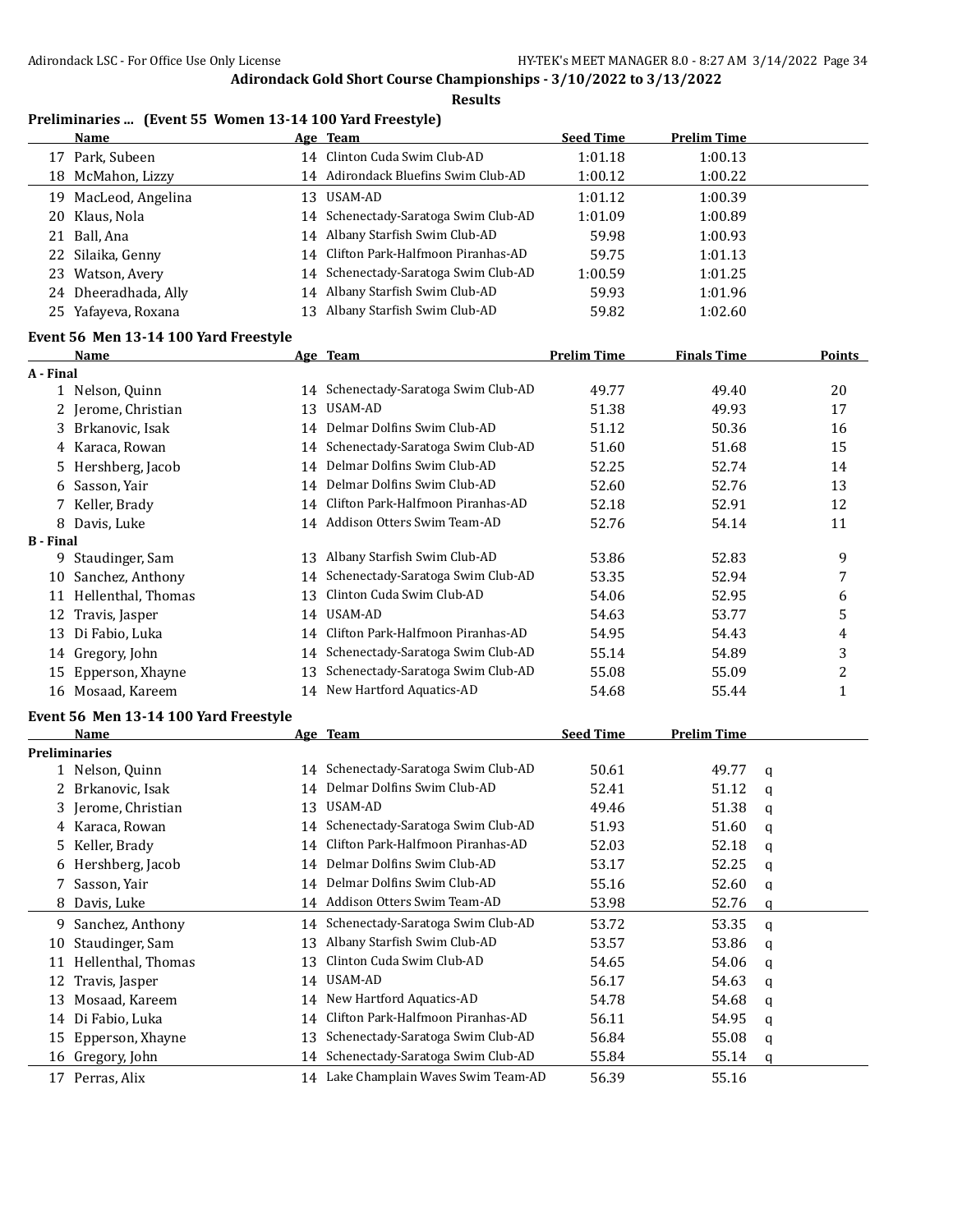#### **Results**

## **Preliminaries ... (Event 56 Men 13-14 100 Yard Freestyle)**

|    | Name                |    | <u>Age Team</u>                      | <b>Seed Time</b> | <b>Prelim Time</b> |
|----|---------------------|----|--------------------------------------|------------------|--------------------|
|    | 18 Orcutt, Andrew   |    | 14 USAM-AD                           | 57.90            | 55.51              |
| 19 | Steele, Carter      |    | 14 Albany Starfish Swim Club-AD      | 56.40            | 55.79              |
| 20 | Shannon, Henry      |    | 14 KingstonYMCA Hurricanes and Ul-AD | 57.88            | 55.91              |
|    | 21 McCoy, Will      |    | 14 Clifton Park-Halfmoon Piranhas-AD | 57.38            | 55.97              |
| 22 | Wang, Alex          |    | 14 Delmar Dolfins Swim Club-AD       | 56.44            | 56.30              |
| 23 | Baird, Anderson     |    | 13 Schenectady-Saratoga Swim Club-AD | 55.89            | 56.39              |
|    | 24 Sullivan, Conor  |    | KingstonYMCA Hurricanes and Ul-AD    | 57.99            | 56.96              |
|    | 25 Lettre, Philip   | 13 | Tigers Aquatic Club-AD               | 57.49            | 57.31              |
| 26 | Kuang, Everest      |    | 14 Adirondack Bluefins Swim Club-AD  | 57.03            | 57.37              |
| 27 | Burkhardt, Keegan   |    | 14 KingstonYMCA Hurricanes and Ul-AD | 56.88            | 57.40              |
|    | 28 Splendido, Luke  |    | 14 Schenectady-Saratoga Swim Club-AD | 57.25            | 57.68              |
| 29 | Sulik, Justin       |    | 14 Albany Starfish Swim Club-AD      | 57.62            | 58.06              |
| 30 | McCarthy, Deklan    |    | 14 New Hartford Aquatics-AD          | 56.95            | 58.79              |
|    | 31 Lim, Yi Wei      |    | 13 Clifton Park-Halfmoon Piranhas-AD | 1:00.51          | 58.84              |
|    | 32 Zeliph, Thomas   |    | 14 Albany Starfish Swim Club-AD      | 56.47            | 59.26              |
|    | 33 O'Leary, Anthony |    | 14 Schenectady-Saratoga Swim Club-AD | 57.98            | 1:00.14            |

#### **Event 57 Women Senior 100 Yard Freestyle**

|                  | <b>Name</b>                                     |    | Age Team                             | <b>Prelim Time</b> | <b>Finals Time</b> |   | <b>Points</b> |
|------------------|-------------------------------------------------|----|--------------------------------------|--------------------|--------------------|---|---------------|
| A - Final        |                                                 |    |                                      |                    |                    |   |               |
|                  | 1 Hart, Jenna                                   | 16 | Schenectady-Saratoga Swim Club-AD    | 53.35              | 52.96              |   | 20            |
|                  | 2 Lester, Katie                                 | 16 | Clinton Cuda Swim Club-AD            | 53.63              | 53.47              |   | 17            |
| 3                | Frame, Ally                                     | 17 | Clifton Park-Halfmoon Piranhas-AD    | 54.03              | 53.50              |   | 16            |
| 4                | Jurgelon, Amanda                                | 16 | Albany Starfish Swim Club-AD         | 53.92              | 53.90              |   | 15            |
| 5                | Owens, Kaci                                     | 17 | Clifton Park-Halfmoon Piranhas-AD    | 53.94              | 53.98              |   | 14            |
| 6                | Gayle, Isabella                                 | 15 | Clifton Park-Halfmoon Piranhas-AD    | 54.03              | 54.17              |   | 13            |
|                  | Roberts, Grace                                  | 17 | Albany Starfish Swim Club-AD         | 54.45              | 55.29              |   | 12            |
|                  | 8 Love, Rachel                                  | 17 | Schenectady-Saratoga Swim Club-AD    | 54.96              | 55.82              |   | 11            |
| <b>B</b> - Final |                                                 |    |                                      |                    |                    |   |               |
| 9                | O'Brien, Raegan                                 | 15 | USAM-AD                              | 55.14              | 54.61              |   | 9             |
| 10               | Stoup, Anna                                     | 15 | Clifton Park-Halfmoon Piranhas-AD    | 55.09              | 54.73              |   | 7             |
| 11               | Bearor, Anna                                    | 18 | Clifton Park-Halfmoon Piranhas-AD    | 55.43              | 55.25              |   | 6             |
| 12               | Ferreira, Madeline                              | 17 | Delmar Dolfins Swim Club-AD          | 55.11              | 55.31              |   | 5             |
| 13               | Michels, Delaney                                | 15 | Clifton Park-Halfmoon Piranhas-AD    | 55.75              | 55.78              |   | 4             |
| 14               | Sommo, Brooke                                   | 17 | Albany Starfish Swim Club-AD         | 55.47              | 55.96              |   | 3             |
| 15               | Lupe, Emma                                      | 15 | Schenectady-Saratoga Swim Club-AD    | 55.98              | 56.31              |   | 2             |
|                  | 16 DeBellis, Lily                               | 17 | Delmar Dolfins Swim Club-AD          | 55.60              | 56.40              |   | $\mathbf{1}$  |
| C - Final        |                                                 |    |                                      |                    |                    |   |               |
|                  | 17 O'Donnell, Maura                             | 15 | Schenectady-Saratoga Swim Club-AD    | 56.57              | 55.72              |   |               |
| 18               | Zhang, Stella                                   | 15 | Clifton Park-Halfmoon Piranhas-AD    | 56.39              | 55.98              |   |               |
| 19               | Gibson, Alexis                                  | 16 | Albany Starfish Swim Club-AD         | 56.10              | 56.10              |   |               |
| 20               | Fraley, Kaiya                                   | 15 | Adirondack Bluefins Swim Club-AD     | 56.74              | 56.36              |   |               |
| 21               | Martin, Sienna                                  | 15 | Clinton Cuda Swim Club-AD            | 56.27              | 56.47              |   |               |
| 22               | McKinley, Julia                                 | 15 | Clifton Park-Halfmoon Piranhas-AD    | 56.74              | 57.09              |   |               |
| 23               | McCoy, Sophia                                   | 15 | Clifton Park-Halfmoon Piranhas-AD    | 56.69              | 57.11              |   |               |
|                  | 24 Frisoni, Olympia                             | 16 | Schenectady-Saratoga Swim Club-AD    | 56.42              | 57.28              |   |               |
|                  | <b>Event 57 Women Senior 100 Yard Freestyle</b> |    |                                      |                    |                    |   |               |
|                  | <b>Name</b>                                     |    | Age Team                             | <b>Seed Time</b>   | <b>Prelim Time</b> |   |               |
|                  | <b>Preliminaries</b>                            |    |                                      |                    |                    |   |               |
|                  | 1 Hart, Jenna                                   |    | 16 Schenectady-Saratoga Swim Club-AD | 53.17              | 53.35              | q |               |
|                  | 2 Lester, Katie                                 |    | 16 Clinton Cuda Swim Club-AD         | 53.56              | 53.63              | a |               |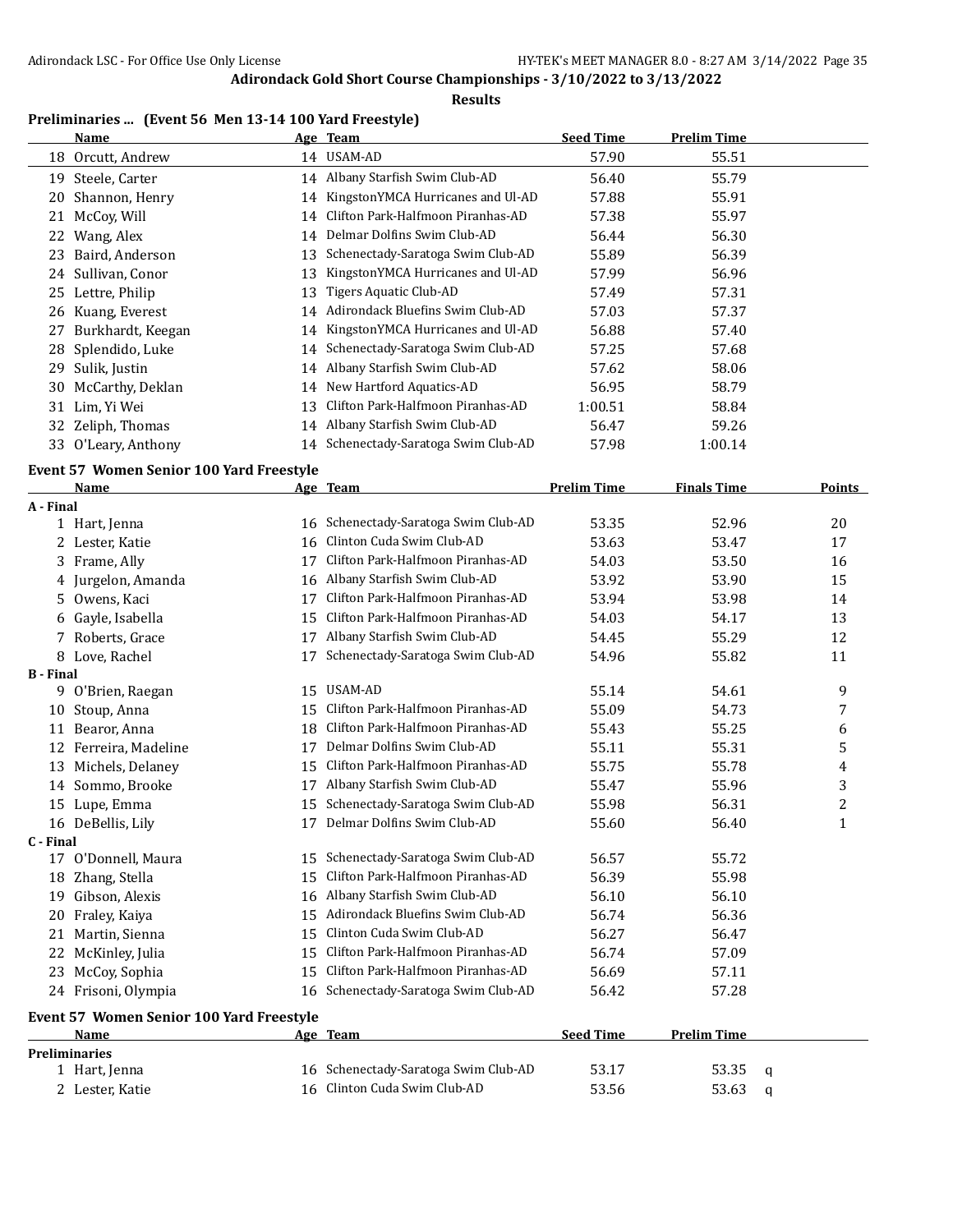**Results**

## **Preliminaries ... (Event 57 Women Senior 100 Yard Freestyle)**

|       | Name                     |    | Age Team                             | <b>Seed Time</b> | <b>Prelim Time</b> |   |
|-------|--------------------------|----|--------------------------------------|------------------|--------------------|---|
|       | 3 Jurgelon, Amanda       | 16 | Albany Starfish Swim Club-AD         | 52.88            | 53.92              | q |
|       | 4 Owens, Kaci            | 17 | Clifton Park-Halfmoon Piranhas-AD    | 53.09            | 53.94              | q |
| *5    | Gayle, Isabella          | 15 | Clifton Park-Halfmoon Piranhas-AD    | 54.10            | 54.03              | q |
| *5    | Frame, Ally              | 17 | Clifton Park-Halfmoon Piranhas-AD    | 52.21            | 54.03              | q |
| 7     | Roberts, Grace           | 17 | Albany Starfish Swim Club-AD         | 54.47            | 54.45              | q |
| 8     | Love, Rachel             | 17 | Schenectady-Saratoga Swim Club-AD    | 53.71            | 54.96              | q |
| 9     | Stoup, Anna              | 15 | Clifton Park-Halfmoon Piranhas-AD    | 54.45            | 55.09              | q |
| 10    | Ferreira, Madeline       | 17 | Delmar Dolfins Swim Club-AD          | 55.29            | 55.11              | q |
| 11    | O'Brien, Raegan          |    | 15 USAM-AD                           | 54.68            | 55.14              | q |
| 12    | Bearor, Anna             | 18 | Clifton Park-Halfmoon Piranhas-AD    | 55.69            | 55.43              | q |
| 13    | Sommo, Brooke            | 17 | Albany Starfish Swim Club-AD         | 55.55            | 55.47              | q |
|       | 14 DeBellis, Lily        | 17 | Delmar Dolfins Swim Club-AD          | 56.92            | 55.60              | q |
| 15    | Michels, Delaney         | 15 | Clifton Park-Halfmoon Piranhas-AD    | 56.93            | 55.75              | q |
|       | 16 Lupe, Emma            | 15 | Schenectady-Saratoga Swim Club-AD    | 57.05            | 55.98              | q |
| 17    | Burke, Emma              | 18 | New Hartford Aquatics-AD             | 54.85            | 56.03              | q |
| 18    | Gibson, Alexis           | 16 | Albany Starfish Swim Club-AD         | 55.45            | 56.10              | q |
| 19    | Martin, Sienna           | 15 | Clinton Cuda Swim Club-AD            | 57.08            | 56.27              | q |
| 20    | Zhang, Stella            | 15 | Clifton Park-Halfmoon Piranhas-AD    | 55.07            | 56.39              | q |
| 21    | Frisoni, Olympia         | 16 | Schenectady-Saratoga Swim Club-AD    | 56.28            | 56.42              | q |
| 22    | O'Donnell, Maura         | 15 | Schenectady-Saratoga Swim Club-AD    | 56.07            | 56.57              | q |
| 23    | McCoy, Sophia            | 15 | Clifton Park-Halfmoon Piranhas-AD    | 55.64            | 56.69              | q |
| $*24$ | McKinley, Julia          | 15 | Clifton Park-Halfmoon Piranhas-AD    | 58.46            | 56.74              | q |
|       | *24 Fraley, Kaiya        | 15 | Adirondack Bluefins Swim Club-AD     | 56.49            | 56.74              | q |
|       | <b>Swim-Off Required</b> |    |                                      |                  |                    |   |
|       | 26 Valerian, Caitie      | 17 | Delmar Dolfins Swim Club-AD          | 55.26            | 56.76              |   |
|       | 27 Schloth, Katie        | 15 | Clifton Park-Halfmoon Piranhas-AD    | 57.24            | 56.83              |   |
| 28    | Loiacano, Reina          | 15 | New Hartford Aquatics-AD             | 57.21            | 57.12              |   |
| 29    | Ramgulam, Varshana       | 15 | Clifton Park-Halfmoon Piranhas-AD    | 57.27            | 57.21              |   |
| 30    | Sullivan, Mallory        | 16 | KingstonYMCA Hurricanes and Ul-AD    | 57.29            | 57.29              |   |
| 31    | Napoli, Julia            | 15 | Hawks Swimming Association-AD        | 55.63            | 57.46              |   |
| 32    | Clarke, Charlotte        | 16 | Delmar Dolfins Swim Club-AD          | 58.97            | 57.61              |   |
| 33    | Ricard, Skylar           | 15 | Adirondack Bluefins Swim Club-AD     | 58.42            | 57.67              |   |
| 34    | Sorbello, Courtney       | 16 | Delmar Dolfins Swim Club-AD          | 58.65            | 57.79              |   |
| 35    | Fronheiser, Hannah       | 17 | Delmar Dolfins Swim Club-AD          | 56.74            | 57.89              |   |
|       | 36 Hans, Dana            | 15 | Clinton Cuda Swim Club-AD            | 58.09            | 57.98              |   |
|       | 37 D'Amico, Rachael      |    | 15 Schenectady-Saratoga Swim Club-AD | 57.70            | 58.14              |   |
|       | 38 Bard, Alexandria      |    | 16 Electric Eels-AD                  | 57.91            | 58.24              |   |
|       | *39 Carsillo, Gianna     | 15 | Delmar Dolfins Swim Club-AD          | 58.55            | 58.25              |   |
|       | *39 Fink, Jayme          | 17 | Albany Starfish Swim Club-AD         | 57.86            | 58.25              |   |
| 41    | Bogdanowicz-Wilson, Emma | 17 | Schenectady-Saratoga Swim Club-AD    | 58.76            | 58.29              |   |
| 42    | Lyons, Abby              | 16 | Schenectady-Saratoga Swim Club-AD    | 56.03            | 58.30              |   |
| 43    | Tennyson, Val            | 15 | Schenectady-Saratoga Swim Club-AD    | 58.07            | 58.36              |   |
| *44   | Lynch, Rhianna           | 17 | New Hartford Aquatics-AD             | 57.61            | 58.44              |   |
| $*44$ | Cho, Eileen              | 15 | Albany Starfish Swim Club-AD         | 58.96            | 58.44              |   |
|       | 46 Zazzaro, Zoey         | 15 | Bennington Marauders Swim Team-AD    | 58.74            | 58.70              |   |
| 47    | Wang, Catherine          | 17 | Clifton Park-Halfmoon Piranhas-AD    | 58.68            | 58.93              |   |
| 48    | Garrow, Ella             | 16 | Lake Champlain Waves Swim Team-AD    | 58.12            | 59.40              |   |
| 49    | Ball, Clarissa           | 16 | Albany Starfish Swim Club-AD         | 58.32            | 59.44              |   |
| 50    | Lindecke, Emma           | 18 | Electric Eels-AD                     | 58.68            | 59.73              |   |
|       | 51 Lufkin, Sina          | 17 | Northern TRIBS Swimming-AD           | 58.43            | 1:00.03            |   |
|       |                          |    |                                      |                  |                    |   |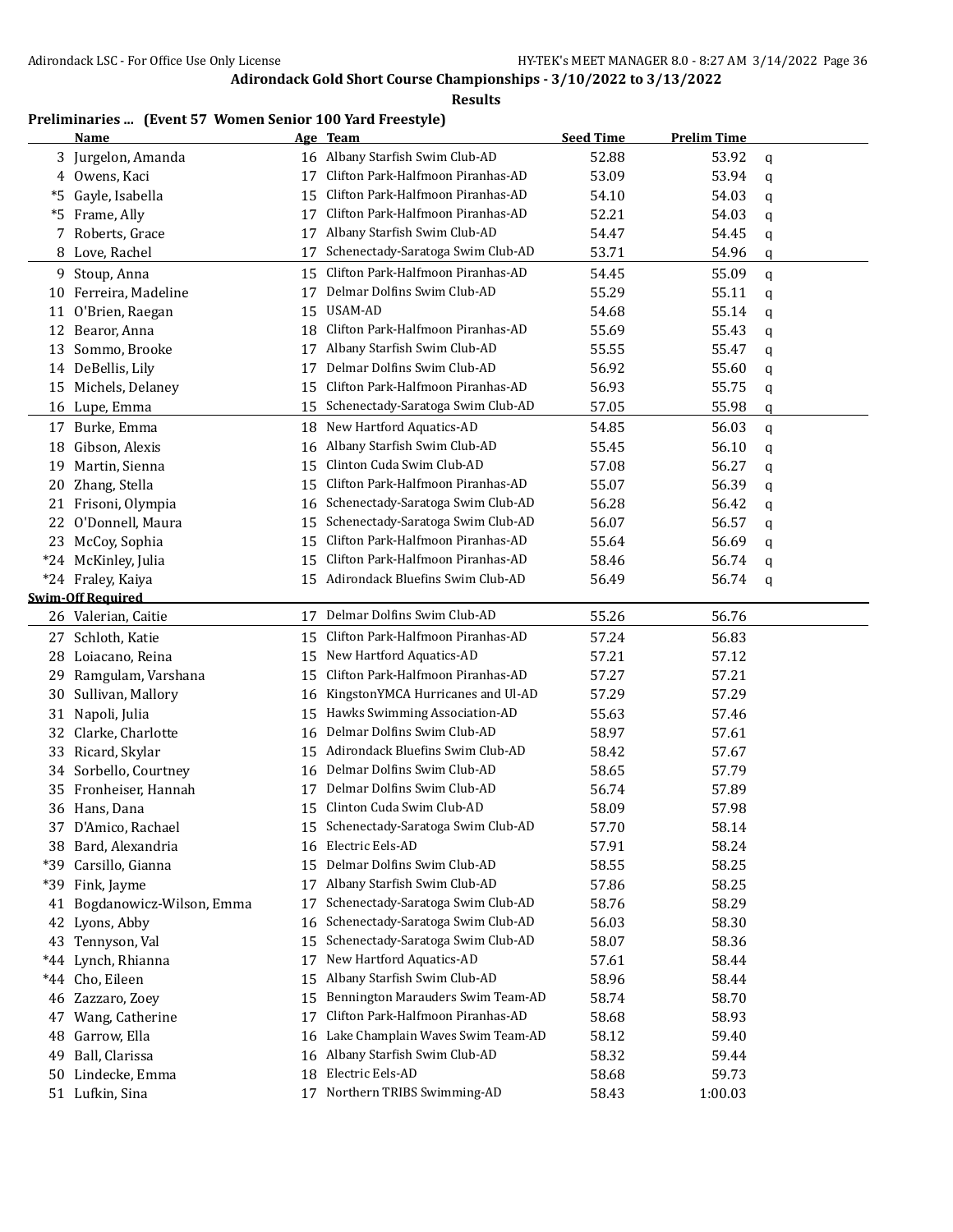**Results**

|      | Preliminaries  (Event 57 Women Senior 100 Yard Freestyle) |  |
|------|-----------------------------------------------------------|--|
| Name | Ago Toam                                                  |  |

| Name                    | Age Team                             | <b>Seed Time</b> | <b>Prelim Time</b> |  |
|-------------------------|--------------------------------------|------------------|--------------------|--|
| 52 Carroll, Abby        | 16 Adirondack Bluefins Swim Club-AD  | 58.71            | 1:00.18            |  |
| 53 Carroll, Hannah      | 16 Adirondack Bluefins Swim Club-AD  | 57.98            | 1:00.25            |  |
| Ward, Lizzy<br>54       | Clifton Park-Halfmoon Piranhas-AD    | 58.24            | 1:00.93            |  |
| 55 Czajkowski, Izabella | 16 Clifton Park-Halfmoon Piranhas-AD | 58.72            | 1:01.24            |  |
| 56 Kulzer, Amelia       | 18 Adirondack Bluefins Swim Club-AD  | 58.74            | 1:01.53            |  |
| --- Winne, Ellen        | Albany Starfish Swim Club-AD<br>16.  | 56.73            | DO                 |  |

#### **Event 58 Men Senior 100 Yard Freestyle**

|                  | <b>Name</b>         |    | Age Team                          | <b>Prelim Time</b> | <b>Finals Time</b> | <b>Points</b> |
|------------------|---------------------|----|-----------------------------------|--------------------|--------------------|---------------|
| A - Final        |                     |    |                                   |                    |                    |               |
| $\mathbf{1}$     | Brown, Sam          | 17 | Adirondack Bluefins Swim Club-AD  | 48.35              | 45.68              | 20            |
| 2                | Braun, Seth         | 16 | Northern TRIBS Swimming-AD        | 46.39              | 46.02              | 17            |
| 3                | Kaback, Max         | 17 | Albany Starfish Swim Club-AD      | 47.35              | 47.24              | 16            |
| 4                | Noga, Eric          | 17 | Clinton Cuda Swim Club-AD         | 48.15              | 48.54              | 15            |
| 5.               | LeCates, Henry      | 17 | Clinton Cuda Swim Club-AD         | 48.64              | 48.61              | 14            |
| 6                | Stafford, Keegan    | 18 | Schenectady-Saratoga Swim Club-AD | 48.41              | 49.00              | 13            |
| 7                | Cassella, Louie     | 16 | Unattached-AD                     | 49.28              | 49.19              | 12            |
| 8                | Richardson, Josh    | 17 | Albany Starfish Swim Club-AD      | 48.97              | 49.21              | 11            |
| <b>B</b> - Final |                     |    |                                   |                    |                    |               |
| 9                | Homan, Jaden        | 17 | Clifton Park-Halfmoon Piranhas-AD | 49.42              | 49.35              | 9             |
| 10               | Giannetti, Joe      | 17 | Albany Starfish Swim Club-AD      | 49.63              | 49.51              | 7             |
| 11               | Ryan, Eric          | 16 | Schenectady-Saratoga Swim Club-AD | 49.91              | 49.75              | 6             |
| 12               | McFarland, Finnegan | 16 | Adirondack Bluefins Swim Club-AD  | 50.15              | 49.83              | 5             |
| 13               | Coppola, Vince      | 15 | Schenectady-Saratoga Swim Club-AD | 50.38              | 50.08              | 4             |
| 14               | Rudd, Conner        | 15 | Clifton Park-Halfmoon Piranhas-AD | 50.21              | 50.47              | 3             |
| 15               | Baird, Connor       | 17 | Schenectady-Saratoga Swim Club-AD | 50.15              | 50.55              | 2             |
| 16               | Willett, Eli        | 17 | Clifton Park-Halfmoon Piranhas-AD | 50.08              | 50.66              | 1             |
| C - Final        |                     |    |                                   |                    |                    |               |
| 17               | Saunders, Brady     | 17 | Hawks Swimming Association-AD     | 50.42              | 49.93              |               |
| 18               | Abdelwahed, Hassan  | 16 | New Hartford Aquatics-AD          | 50.66              | 50.03              |               |
| 19               | Kassian, Andrew     | 16 | Hawks Swimming Association-AD     | 50.97              | 50.06              |               |
| 20               | Brock, Hayden       | 18 | Delmar Dolfins Swim Club-AD       | 51.27              | 50.86              |               |
| 21               | Kowal, Rafael       | 17 | Lake Champlain Waves Swim Team-AD | 51.52              | 51.04              |               |
| 22               | Samko, Jack         | 16 | KingstonYMCA Hurricanes and Ul-AD | 51.09              | 51.23              |               |
| 23               | Goodspeed, Luke     | 16 | Schenectady-Saratoga Swim Club-AD | 51.50              | 51.71              |               |
| 24               | Wettig, Gabe        | 15 | Schenectady-Saratoga Swim Club-AD | 51.47              | 51.78              |               |

## **Event 58 Men Senior 100 Yard Freestyle**

|    | <b>Name</b>          |    | Age Team                             | <b>Seed Time</b> | <b>Prelim Time</b> |   |
|----|----------------------|----|--------------------------------------|------------------|--------------------|---|
|    | <b>Preliminaries</b> |    |                                      |                  |                    |   |
|    | 1 Braun, Seth        |    | 16 Northern TRIBS Swimming-AD        | 46.23            | 46.39              | a |
|    | 2 Kaback, Max        | 17 | Albany Starfish Swim Club-AD         | 48.23            | 47.35              | q |
|    | 3 Noga, Eric         |    | Clinton Cuda Swim Club-AD            | 48.16            | 48.15              | q |
|    | 4 Brown, Sam         | 17 | Adirondack Bluefins Swim Club-AD     | 47.09            | 48.35              | q |
|    | 5 Stafford, Keegan   |    | 18 Schenectady-Saratoga Swim Club-AD | 47.37            | 48.41              | a |
|    | 6 LeCates, Henry     | 17 | Clinton Cuda Swim Club-AD            | 49.54            | 48.64              | q |
|    | 7 Richardson, Josh   |    | Albany Starfish Swim Club-AD         | 49.46            | 48.97              | a |
|    | 8 Cassella, Louie    |    | 16 Unattached-AD                     | 49.34            | 49.28              | q |
| 9  | Homan, Jaden         |    | Clifton Park-Halfmoon Piranhas-AD    | 48.72            | 49.42              | a |
|    | 10 Giannetti, Joe    |    | Albany Starfish Swim Club-AD         | 49.22            | 49.63              | a |
| 11 | Ryan, Eric           |    | 16 Schenectady-Saratoga Swim Club-AD | 50.92            | 49.91              | q |
| 12 | Willett. Eli         |    | Clifton Park-Halfmoon Piranhas-AD    | 51.07            | 50.08              | q |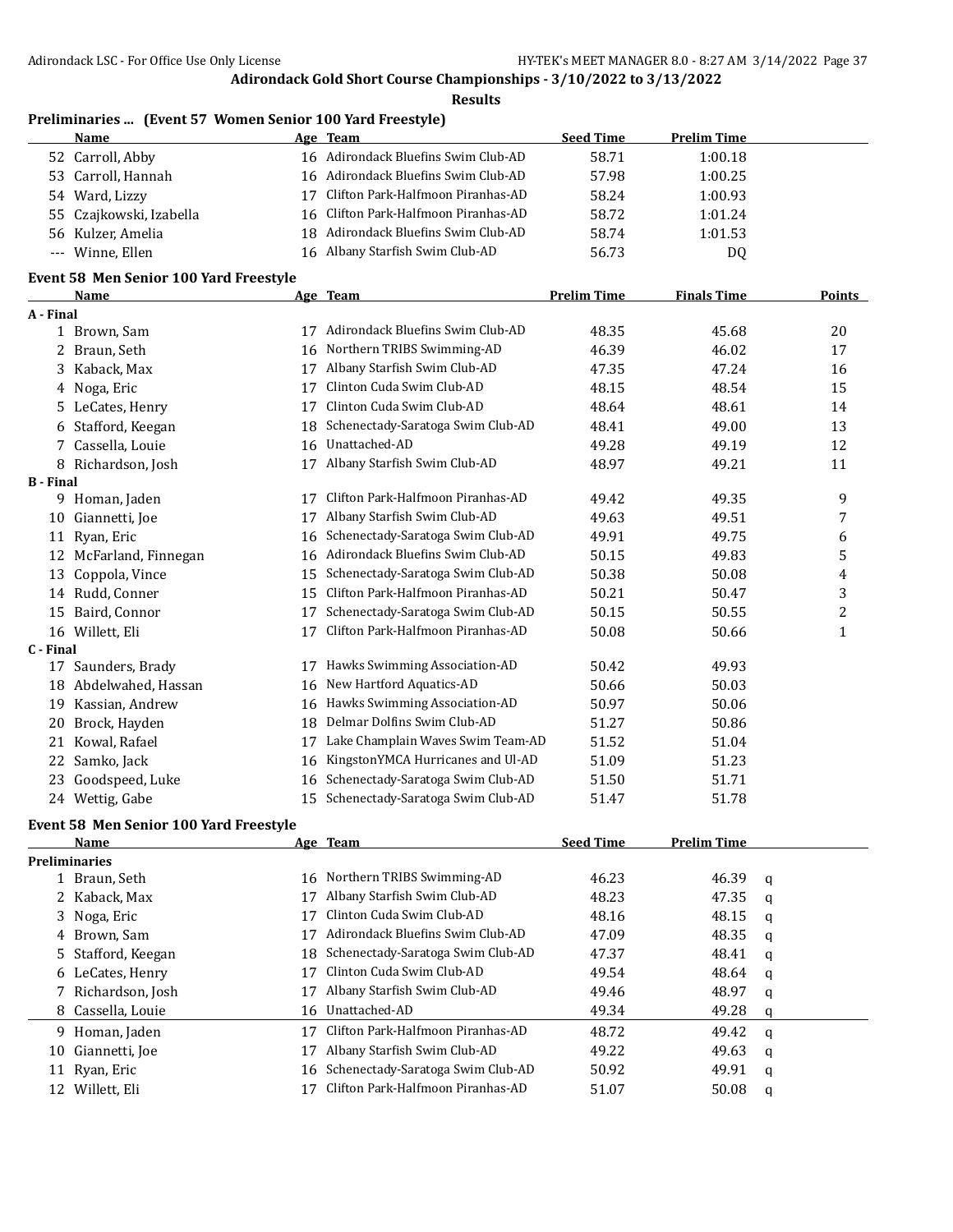**Results**

# **Preliminaries ... (Event 58 Men Senior 100 Yard Freestyle)**

|                  | <b>Name</b>                                |    | Age Team                             | <b>Seed Time</b>   | <b>Prelim Time</b> |   |               |
|------------------|--------------------------------------------|----|--------------------------------------|--------------------|--------------------|---|---------------|
|                  | *13 Baird, Connor                          | 17 | Schenectady-Saratoga Swim Club-AD    | 49.53              | 50.15              | q |               |
|                  | *13 McFarland, Finnegan                    | 16 | Adirondack Bluefins Swim Club-AD     | 51.20              | 50.15              | q |               |
| 15               | Rudd, Conner                               | 15 | Clifton Park-Halfmoon Piranhas-AD    | 49.84              | 50.21              | q |               |
| 16               | Coppola, Vince                             | 15 | Schenectady-Saratoga Swim Club-AD    | 49.60              | 50.38              | q |               |
|                  | 17 Saunders, Brady                         | 17 | Hawks Swimming Association-AD        | 48.78              | 50.42              | q |               |
|                  | 18 Abdelwahed, Hassan                      | 16 | New Hartford Aquatics-AD             | 50.99              | 50.66              | q |               |
|                  | 19 Kassian, Andrew                         |    | 16 Hawks Swimming Association-AD     | 52.96              | 50.97              | q |               |
| 20               | Samko, Jack                                | 16 | KingstonYMCA Hurricanes and Ul-AD    | 52.16              | 51.09              | q |               |
| 21               | Brock, Hayden                              | 18 | Delmar Dolfins Swim Club-AD          | 49.72              | 51.27              | q |               |
| 22               | Wettig, Gabe                               | 15 | Schenectady-Saratoga Swim Club-AD    | 52.87              | 51.47              | q |               |
| 23               | Goodspeed, Luke                            | 16 | Schenectady-Saratoga Swim Club-AD    | 51.70              | 51.50              |   |               |
|                  | 24 Kowal, Rafael                           | 17 | Lake Champlain Waves Swim Team-AD    | 51.01              | 51.52              | q |               |
|                  |                                            |    |                                      |                    |                    | q |               |
|                  | 25 Zeliph jr., Jason                       | 16 | Albany Starfish Swim Club-AD         | 53.63              | 51.56              |   |               |
|                  | 26 Han, Franklin                           |    | 15 Albany Starfish Swim Club-AD      | 52.90              | 51.57              |   |               |
|                  | 27 Hartman, Andrew                         |    | 16 Albany Starfish Swim Club-AD      | 50.96              | 51.61              |   |               |
|                  | 28 Insley, Ben                             | 17 | Lake Champlain Waves Swim Team-AD    | 51.82              | 52.00              |   |               |
| 29               | Randall, Jared                             | 18 | Adirondack Bluefins Swim Club-AD     | 52.17              | 52.19              |   |               |
| 30               | Andersen, Nathanial                        | 17 | Electric Eels-AD                     | 52.83              | 52.20              |   |               |
| 31               | Tresnjo, Arman                             | 15 | New Hartford Aquatics-AD             | 53.27              | 52.24              |   |               |
| 32               | Silaika, Xavier                            | 18 | Clifton Park-Halfmoon Piranhas-AD    | 48.61              | 52.26              |   |               |
| 33               | Ikasalo, Owen                              | 16 | Delmar Dolfins Swim Club-AD          | 53.22              | 52.34              |   |               |
|                  | 34 Miller, Brian                           | 17 | Clifton Park-Halfmoon Piranhas-AD    | 50.50              | 52.39              |   |               |
| 35               | Gannon, Luke                               | 17 | Schenectady-Saratoga Swim Club-AD    | 52.48              | 53.42              |   |               |
| 36               | Moore, James                               | 15 | Delmar Dolfins Swim Club-AD          | 53.44              | 53.43              |   |               |
| 37               | Baird, Cal                                 | 17 | Schenectady-Saratoga Swim Club-AD    | 52.76              | 53.49              |   |               |
| 38               | Killian, Danny                             | 15 | Clifton Park-Halfmoon Piranhas-AD    | 52.67              | 53.77              |   |               |
| 39               | Heiz, Campbell                             | 16 | Hawks Swimming Association-AD        | 53.18              | 53.85              |   |               |
| 40               | Chen, Richard                              | 16 | New Hartford Aquatics-AD             | 53.91              | 53.97              |   |               |
| 41               | Wulfmeyer, Koby                            | 15 | Hawks Swimming Association-AD        | 52.75              | 54.44              |   |               |
| 42               | LaFountain, Benjamin                       | 19 | Albany Starfish Swim Club-AD         | 53.99              | 54.78              |   |               |
|                  | 43 Berin, Ben                              |    | 16 Delmar Dolfins Swim Club-AD       | 52.54              | 54.81              |   |               |
|                  | Event 59 Women 13-14 200 Yard Breaststroke |    |                                      |                    |                    |   |               |
|                  | <b>Name</b>                                |    | <u>Age Team</u>                      | <b>Prelim Time</b> | <b>Finals Time</b> |   | <b>Points</b> |
| A - Final        |                                            |    |                                      |                    |                    |   |               |
|                  | 1 Gao, Sophia                              |    | 13 Clifton Park-Halfmoon Piranhas-AD | 2:27.31            | 2:24.62            |   | 20            |
| 2                | Hao, Helen                                 | 14 | Clifton Park-Halfmoon Piranhas-AD    | 2:37.09            | 2:32.58            |   | 17            |
| 3                | Park, Subeen                               | 14 | Clinton Cuda Swim Club-AD            | 2:41.27            | 2:34.46            |   | 16            |
|                  | 4 Redfern, Kaitlyn                         | 13 | Northern TRIBS Swimming-AD           | 2:41.45            | 2:39.86            |   | 15            |
| 5.               | Sheeley, Alaura                            | 14 | Hawks Swimming Association-AD        | 2:40.52            | 2:41.35            |   | 14            |
|                  | 6 Kaufman, Ava                             | 14 | Delmar Dolfins Swim Club-AD          | 2:39.75            | 2:41.72            |   | 13            |
| 7                | Antolick, Ellen                            | 13 | Albany Starfish Swim Club-AD         | 2:46.44            | 2:48.95            |   | 12            |
| ---              | Goodspeed, Fayth                           | 14 | Schenectady-Saratoga Swim Club-AD    | 2:39.83            | DQ                 |   |               |
| <b>B</b> - Final |                                            |    |                                      |                    |                    |   |               |
| 9                | Sellnow, Emma                              | 14 | Schenectady-Saratoga Swim Club-AD    | 2:50.23            | 2:45.77            |   | 9             |
| 10               | Stuntz, Alexis                             | 14 | Northern TRIBS Swimming-AD           | 2:49.90            | 2:48.50            |   | 7             |
|                  | 11 Mulchy, Liliana                         | 14 | New Hartford Aquatics-AD             | 2:50.37            | 2:50.01            |   | 6             |
| 12               | Rochefort, Sydney                          | 14 | Northern TRIBS Swimming-AD           | 2:53.95            | 2:51.51            |   | 5             |
|                  | 13 Delair, Charlize                        | 14 | Adirondack Bluefins Swim Club-AD     | 2:51.82            | 2:51.69            |   | 4             |
|                  | 14 Sandvik, Abby                           | 14 | Albany Starfish Swim Club-AD         | 2:53.20            | 2:53.60            |   | 3             |
|                  | 15 Ball, Ana                               |    | 14 Albany Starfish Swim Club-AD      | 3:01.32            | 2:58.37            |   | 2             |
|                  |                                            |    |                                      |                    |                    |   |               |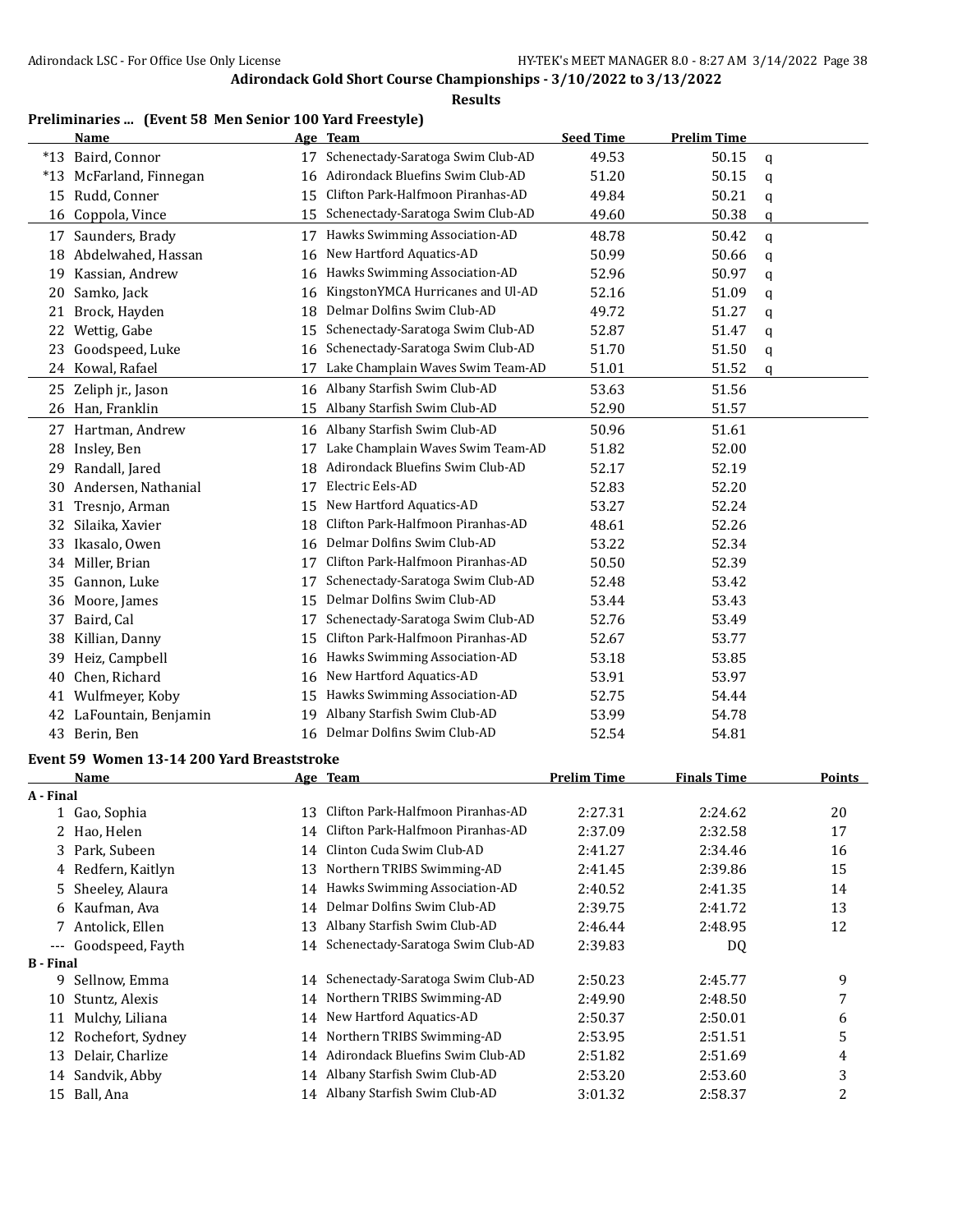#### **Results**

## **Event 59 Women 13-14 200 Yard Breaststroke**

|    | Name                 |    | Age Team                             | <b>Seed Time</b> | <b>Prelim Time</b> |   |
|----|----------------------|----|--------------------------------------|------------------|--------------------|---|
|    | <b>Preliminaries</b> |    |                                      |                  |                    |   |
|    | 1 Gao, Sophia        | 13 | Clifton Park-Halfmoon Piranhas-AD    | 2:23.86          | 2:27.31            | a |
|    | 2 Hao, Helen         | 14 | Clifton Park-Halfmoon Piranhas-AD    | 2:38.71          | 2:37.09            | q |
|    | 3 Kaufman, Ava       | 14 | Delmar Dolfins Swim Club-AD          | 2:43.89          | 2:39.75            | a |
|    | 4 Goodspeed, Fayth   | 14 | Schenectady-Saratoga Swim Club-AD    | 2:36.25          | 2:39.83            | q |
|    | 5 Sheeley, Alaura    |    | 14 Hawks Swimming Association-AD     | 2:43.59          | 2:40.52            | a |
|    | 6 Park, Subeen       | 14 | Clinton Cuda Swim Club-AD            | 2:34.56          | 2:41.27            | q |
|    | 7 Redfern, Kaitlyn   | 13 | Northern TRIBS Swimming-AD           | 2:49.79          | 2:41.45            | q |
|    | 8 Antolick, Ellen    | 13 | Albany Starfish Swim Club-AD         | 2:51.04          | 2:46.44            | q |
| 9. | Stuntz, Alexis       |    | 14 Northern TRIBS Swimming-AD        | 2:47.05          | 2:49.90            | a |
| 10 | Sellnow, Emma        |    | 14 Schenectady-Saratoga Swim Club-AD | 2:43.35          | 2:50.23            | a |
| 11 | Mulchy, Liliana      |    | 14 New Hartford Aquatics-AD          | 2:51.01          | 2:50.37            | a |
| 12 | Delair, Charlize     | 14 | Adirondack Bluefins Swim Club-AD     | 2:47.29          | 2:51.82            | a |
| 13 | Sandvik, Abby        | 14 | Albany Starfish Swim Club-AD         | 2:47.94          | 2:53.20            | a |
| 14 | Rochefort, Sydney    | 14 | Northern TRIBS Swimming-AD           | 2:51.64          | 2:53.95            | q |
| 15 | Ball, Ana            |    | 14 Albany Starfish Swim Club-AD      | 2:49.79          | 3:01.32            | q |

#### **Event 60 Men 13-14 200 Yard Breaststroke**

|                  | <b>Name</b>                              |    | Age Team                             | <b>Prelim Time</b> | <b>Finals Time</b> |             | Points |
|------------------|------------------------------------------|----|--------------------------------------|--------------------|--------------------|-------------|--------|
| A - Final        |                                          |    |                                      |                    |                    |             |        |
|                  | 1 Sanchez, Anthony                       |    | 14 Schenectady-Saratoga Swim Club-AD | 2:22.61            | 2:20.46            |             | 20     |
| 2                | Han, Jake                                | 14 | Clifton Park-Halfmoon Piranhas-AD    | 2:26.01            | 2:24.39            |             | 17     |
| 3                | Keller, Brady                            | 14 | Clifton Park-Halfmoon Piranhas-AD    | 2:26.49            | 2:24.84            |             | 16     |
| 4                | Izzard, Ewan                             | 14 | Delmar Dolfins Swim Club-AD          | 2:30.32            | 2:28.19            |             | 15     |
| 5.               | Wang, Alex                               | 14 | Delmar Dolfins Swim Club-AD          | 2:30.44            | 2:31.00            |             | 14     |
| 6                | Splendido, Luke                          | 14 | Schenectady-Saratoga Swim Club-AD    | 2:31.58            | 2:31.40            |             | 13     |
| 7                | Di Fabio, Luka                           | 14 | Clifton Park-Halfmoon Piranhas-AD    | 2:34.19            | 2:34.56            |             | 12     |
| 8                | Hershberg, Jacob                         |    | 14 Delmar Dolfins Swim Club-AD       | 2:35.31            | 2:35.73            |             | 11     |
| <b>B</b> - Final |                                          |    |                                      |                    |                    |             |        |
| 9                | Kuang, Everest                           |    | 14 Adirondack Bluefins Swim Club-AD  | 2:39.73            | 2:31.02            |             | 9      |
| 10               | Karaca, Rowan                            | 14 | Schenectady-Saratoga Swim Club-AD    | 2:37.26            | 2:33.71            |             | 7      |
| 11               | O'Leary, Anthony                         | 14 | Schenectady-Saratoga Swim Club-AD    | 2:41.42            | 2:34.14            |             | 6      |
| 12               | Shannon, Henry                           | 14 | KingstonYMCA Hurricanes and Ul-AD    | 2:37.63            | 2:35.02            |             | 5      |
| 13               | Napoli, Nick                             | 13 | Hawks Swimming Association-AD        | 2:40.48            | 2:39.75            |             | 4      |
|                  | Event 60 Men 13-14 200 Yard Breaststroke |    |                                      |                    |                    |             |        |
|                  | <b>Name</b>                              |    | Age Team                             | <b>Seed Time</b>   | <b>Prelim Time</b> |             |        |
|                  | <b>Preliminaries</b>                     |    |                                      |                    |                    |             |        |
|                  | 1 Sanchez, Anthony                       |    | 14 Schenectady-Saratoga Swim Club-AD | 2:18.61            | 2:22.61            | $\mathbf q$ |        |
|                  | 2 Han, Jake                              | 14 | Clifton Park-Halfmoon Piranhas-AD    | 2:33.54            | 2:26.01            | q           |        |
| 3                | Keller, Brady                            | 14 | Clifton Park-Halfmoon Piranhas-AD    | 2:26.62            | 2:26.49            | q           |        |
| 4                | Izzard, Ewan                             | 14 | Delmar Dolfins Swim Club-AD          | 2:32.47            | 2:30.32            | $\mathbf q$ |        |
| 5.               | Wang, Alex                               | 14 | Delmar Dolfins Swim Club-AD          | 2:32.77            | 2:30.44            | q           |        |
| 6                | Splendido, Luke                          | 14 | Schenectady-Saratoga Swim Club-AD    | 2:31.36            | 2:31.58            | q           |        |
| 7                | Di Fabio, Luka                           | 14 | Clifton Park-Halfmoon Piranhas-AD    | 2:41.69            | 2:34.19            | q           |        |
| 8                | Mosaad, Kareem                           |    | 14 New Hartford Aquatics-AD          | 2:36.67            | 2:34.35            | $\mathbf q$ |        |
| 9                | Hershberg, Jacob                         | 14 | Delmar Dolfins Swim Club-AD          | 2:39.73            | 2:35.31            | q           |        |
| 10               | Karaca, Rowan                            | 14 | Schenectady-Saratoga Swim Club-AD    | 2:30.78            | 2:37.26            | q           |        |
| 11               | Shannon, Henry                           | 14 | KingstonYMCA Hurricanes and Ul-AD    | 2:37.01            | 2:37.63            | q           |        |
| 12               | Kuang, Everest                           | 14 | Adirondack Bluefins Swim Club-AD     | 2:38.88            | 2:39.73            | q           |        |
| 13               | Napoli, Nick                             |    | 13 Hawks Swimming Association-AD     | 2:39.24            | 2:40.48            | a           |        |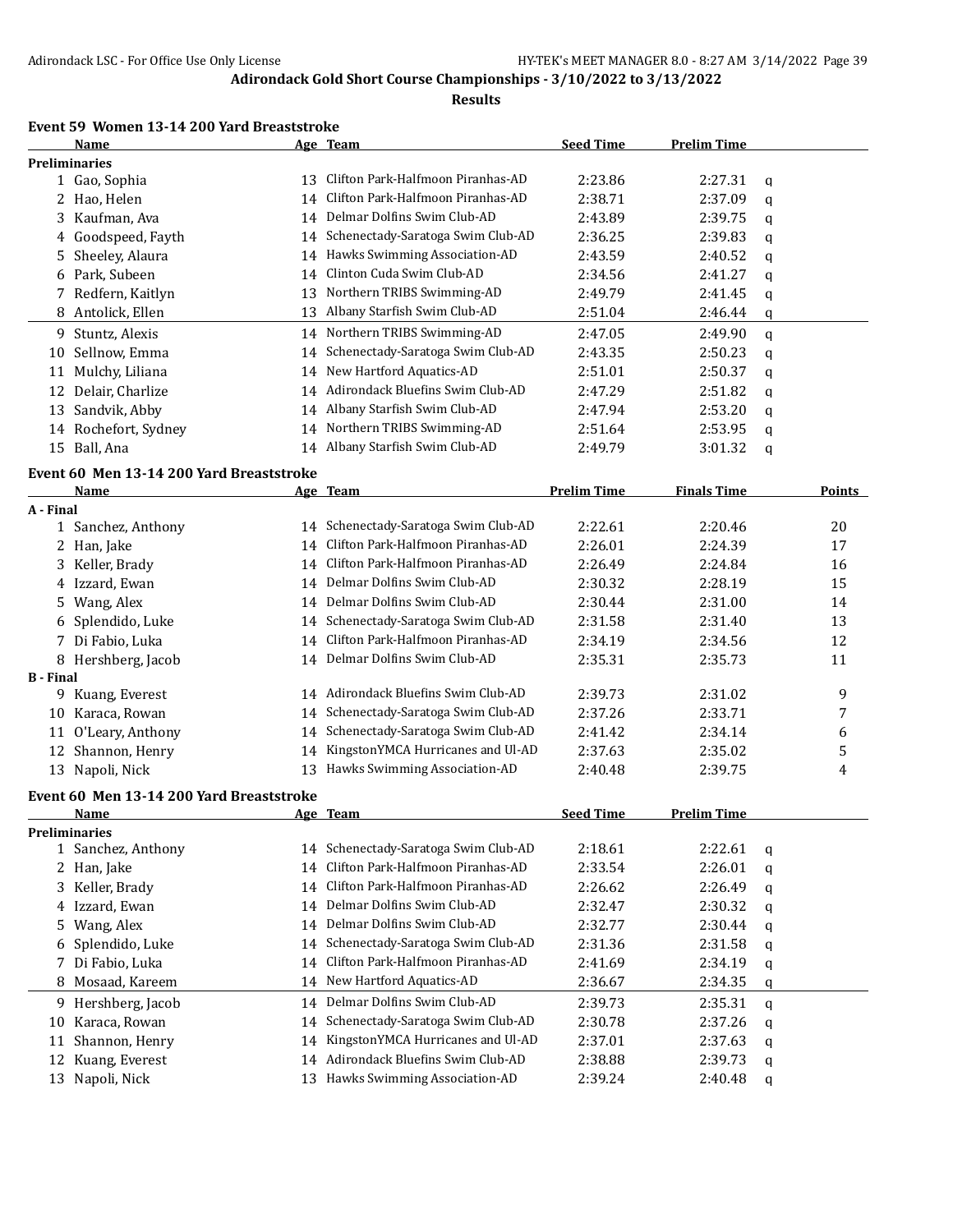**Results**

# **Preliminaries ... (Event 60 Men 13-14 200 Yard Breaststroke)**

| 14 Schenectady-Saratoga Swim Club-AD<br>2:38.50<br>2:41.42<br>14 O'Leary, Anthony<br>$\mathbf q$<br>Event 61 Women Senior 200 Yard Breaststroke<br><b>Prelim Time</b><br><b>Name</b><br>Age Team<br><b>Finals Time</b><br><b>Points</b><br>A - Final<br>17 Schenectady-Saratoga Swim Club-AD<br>2:24.43<br>2:24.38<br>1 Fuson, Jami<br>20<br>Clifton Park-Halfmoon Piranhas-AD<br>2 Gilbert, Kendall<br>2:26.44<br>2:25.09<br>17<br>16<br>18 New Hartford Aquatics-AD<br>Burke, Emma<br>2:33.69<br>2:31.15<br>16<br>3<br>Delmar Dolfins Swim Club-AD<br>2:32.81<br>15<br>4 Fronheiser, Hannah<br>2:35.48<br>17<br>Schenectady-Saratoga Swim Club-AD<br>5 O'Donnell, Maura<br>2:33.04<br>2:33.33<br>14<br>15<br>Schenectady-Saratoga Swim Club-AD<br>6 Ferrie, Jillian<br>13<br>2:32.52<br>2:33.75<br>16<br>Clifton Park-Halfmoon Piranhas-AD<br>12<br>Stoup, Anna<br>2:38.40<br>2:35.86<br>7<br>15<br>17 Albany Starfish Swim Club-AD<br>11<br>8 Fink, Jayme<br>2:38.64<br>2:39.02<br><b>B</b> - Final<br>Clinton Cuda Swim Club-AD<br>9 Park, Juhyun<br>9<br>2:39.14<br>2:37.25<br>16<br>16 Albany Starfish Swim Club-AD<br>10 Gerstler, Kelsey<br>2:39.39<br>2:40.87<br>7<br>Lake Champlain Waves Swim Team-AD<br>11 Garrow, Ella<br>2:43.55<br>2:40.43<br>16<br>6<br>15 Albany Starfish Swim Club-AD<br>12 Cho, Eileen<br>2:40.57<br>5<br>2:41.50<br>KingstonYMCA Hurricanes and Ul-AD<br>13 Sullivan, Mallory<br>2:40.94<br>2:40.84<br>4<br>16<br>15 Albany Starfish Swim Club-AD<br>3<br>14 Deitz, Makenna<br>2:39.57<br>2:43.31<br>Delmar Dolfins Swim Club-AD<br>2<br>15 Clarke, Charlotte<br>2:43.39<br>2:44.23<br>16<br>Clinton Cuda Swim Club-AD<br>16 Spina, Sophie<br>$\mathbf{1}$<br>15<br>2:43.23<br>2:44.58<br>C - Final<br>15 Clifton Park-Halfmoon Piranhas-AD<br>2:43.96<br>17 Ramgulam, Varshana<br>2:39.08<br>Schenectady-Saratoga Swim Club-AD<br>Tandlmayer, Ellie<br>2:45.38<br>2:43.58<br>18<br>16<br>Bogdanowicz-Wilson, Emma<br>Schenectady-Saratoga Swim Club-AD<br>2:44.84<br>2:44.14<br>19<br>17<br>KingstonYMCA Hurricanes and Ul-AD<br>20 Steeves, Katherine<br>2:45.44<br>2:44.87<br>15<br>Lindecke, Emma<br>18 Electric Eels-AD<br>2:45.00<br>2:46.68<br>21<br>USAM-AD<br>22 McDermott, Maeve<br>2:49.33<br>2:46.92<br>16<br>Clifton Park-Halfmoon Piranhas-AD<br>23 Wang, Catherine<br>17<br>2:49.28<br>2:46.99<br>16 New Hartford Aquatics-AD<br>24 Flihan, Jenna<br>2:46.99<br>2:48.45<br><b>Event 61 Women Senior 200 Yard Breaststroke</b><br><b>Seed Time</b><br><b>Prelim Time</b><br>Name<br>Age Team<br><b>Preliminaries</b><br>Schenectady-Saratoga Swim Club-AD<br>2:25.21<br>2:24.43<br>1 Fuson, Jami<br>17<br>q<br>Clifton Park-Halfmoon Piranhas-AD<br>2 Gilbert, Kendall<br>2:24.27<br>2:26.44<br>16<br>q<br>16 Delmar Dolfins Swim Club-AD<br>3 Ferreira, Katherine<br>2:23.65<br>2:28.74<br>q<br>Schenectady-Saratoga Swim Club-AD<br>2:32.82<br>2:32.52<br>4 Ferrie, Jillian<br>16<br>q<br>Schenectady-Saratoga Swim Club-AD<br>O'Donnell, Maura<br>2:36.30<br>2:33.04<br>15<br>5.<br>q<br>New Hartford Aquatics-AD<br>Burke, Emma<br>18<br>2:36.18<br>2:33.69<br>6<br>q<br>Delmar Dolfins Swim Club-AD<br>Fronheiser, Hannah<br>2:30.92<br>2:35.48<br>17<br>7.<br>q<br>Clifton Park-Halfmoon Piranhas-AD<br>Stoup, Anna<br>15<br>2:36.86<br>2:38.40<br>8<br>q<br>Albany Starfish Swim Club-AD<br>2:38.64<br>Fink, Jayme<br>2:40.77<br>9<br>17<br>$\mathbf q$<br>Clinton Cuda Swim Club-AD<br>Park, Juhyun<br>2:39.14<br>2:41.98<br>10<br>16<br>q<br>Albany Starfish Swim Club-AD<br>Deitz, Makenna<br>2:42.40<br>2:39.57<br>11<br>15<br>q<br>Albany Starfish Swim Club-AD<br>Gerstler, Kelsey<br>12<br>2:45.19<br>2:40.87<br>16<br>q<br>Sullivan, Mallory<br>KingstonYMCA Hurricanes and Ul-AD<br>13<br>2:44.26<br>2:40.94<br>16<br>q<br>Albany Starfish Swim Club-AD<br>14 Cho, Eileen<br>2:41.50<br>15<br>2:46.72<br>q<br>Clinton Cuda Swim Club-AD<br>Spina, Sophie<br>15<br>15<br>2:45.11<br>2:43.23<br>q | <b>Name</b>          | Age Team                       | <b>Seed Time</b> | <b>Prelim Time</b> |  |
|-------------------------------------------------------------------------------------------------------------------------------------------------------------------------------------------------------------------------------------------------------------------------------------------------------------------------------------------------------------------------------------------------------------------------------------------------------------------------------------------------------------------------------------------------------------------------------------------------------------------------------------------------------------------------------------------------------------------------------------------------------------------------------------------------------------------------------------------------------------------------------------------------------------------------------------------------------------------------------------------------------------------------------------------------------------------------------------------------------------------------------------------------------------------------------------------------------------------------------------------------------------------------------------------------------------------------------------------------------------------------------------------------------------------------------------------------------------------------------------------------------------------------------------------------------------------------------------------------------------------------------------------------------------------------------------------------------------------------------------------------------------------------------------------------------------------------------------------------------------------------------------------------------------------------------------------------------------------------------------------------------------------------------------------------------------------------------------------------------------------------------------------------------------------------------------------------------------------------------------------------------------------------------------------------------------------------------------------------------------------------------------------------------------------------------------------------------------------------------------------------------------------------------------------------------------------------------------------------------------------------------------------------------------------------------------------------------------------------------------------------------------------------------------------------------------------------------------------------------------------------------------------------------------------------------------------------------------------------------------------------------------------------------------------------------------------------------------------------------------------------------------------------------------------------------------------------------------------------------------------------------------------------------------------------------------------------------------------------------------------------------------------------------------------------------------------------------------------------------------------------------------------------------------------------------------------------------------------------------------------------------------------------------------------------------------------------------------------------------------------------------------------------------------------------------------------------------------------------------------------------------------------------------------------------------------------------------------------|----------------------|--------------------------------|------------------|--------------------|--|
|                                                                                                                                                                                                                                                                                                                                                                                                                                                                                                                                                                                                                                                                                                                                                                                                                                                                                                                                                                                                                                                                                                                                                                                                                                                                                                                                                                                                                                                                                                                                                                                                                                                                                                                                                                                                                                                                                                                                                                                                                                                                                                                                                                                                                                                                                                                                                                                                                                                                                                                                                                                                                                                                                                                                                                                                                                                                                                                                                                                                                                                                                                                                                                                                                                                                                                                                                                                                                                                                                                                                                                                                                                                                                                                                                                                                                                                                                                                                                                   |                      |                                |                  |                    |  |
|                                                                                                                                                                                                                                                                                                                                                                                                                                                                                                                                                                                                                                                                                                                                                                                                                                                                                                                                                                                                                                                                                                                                                                                                                                                                                                                                                                                                                                                                                                                                                                                                                                                                                                                                                                                                                                                                                                                                                                                                                                                                                                                                                                                                                                                                                                                                                                                                                                                                                                                                                                                                                                                                                                                                                                                                                                                                                                                                                                                                                                                                                                                                                                                                                                                                                                                                                                                                                                                                                                                                                                                                                                                                                                                                                                                                                                                                                                                                                                   |                      |                                |                  |                    |  |
|                                                                                                                                                                                                                                                                                                                                                                                                                                                                                                                                                                                                                                                                                                                                                                                                                                                                                                                                                                                                                                                                                                                                                                                                                                                                                                                                                                                                                                                                                                                                                                                                                                                                                                                                                                                                                                                                                                                                                                                                                                                                                                                                                                                                                                                                                                                                                                                                                                                                                                                                                                                                                                                                                                                                                                                                                                                                                                                                                                                                                                                                                                                                                                                                                                                                                                                                                                                                                                                                                                                                                                                                                                                                                                                                                                                                                                                                                                                                                                   |                      |                                |                  |                    |  |
|                                                                                                                                                                                                                                                                                                                                                                                                                                                                                                                                                                                                                                                                                                                                                                                                                                                                                                                                                                                                                                                                                                                                                                                                                                                                                                                                                                                                                                                                                                                                                                                                                                                                                                                                                                                                                                                                                                                                                                                                                                                                                                                                                                                                                                                                                                                                                                                                                                                                                                                                                                                                                                                                                                                                                                                                                                                                                                                                                                                                                                                                                                                                                                                                                                                                                                                                                                                                                                                                                                                                                                                                                                                                                                                                                                                                                                                                                                                                                                   |                      |                                |                  |                    |  |
|                                                                                                                                                                                                                                                                                                                                                                                                                                                                                                                                                                                                                                                                                                                                                                                                                                                                                                                                                                                                                                                                                                                                                                                                                                                                                                                                                                                                                                                                                                                                                                                                                                                                                                                                                                                                                                                                                                                                                                                                                                                                                                                                                                                                                                                                                                                                                                                                                                                                                                                                                                                                                                                                                                                                                                                                                                                                                                                                                                                                                                                                                                                                                                                                                                                                                                                                                                                                                                                                                                                                                                                                                                                                                                                                                                                                                                                                                                                                                                   |                      |                                |                  |                    |  |
|                                                                                                                                                                                                                                                                                                                                                                                                                                                                                                                                                                                                                                                                                                                                                                                                                                                                                                                                                                                                                                                                                                                                                                                                                                                                                                                                                                                                                                                                                                                                                                                                                                                                                                                                                                                                                                                                                                                                                                                                                                                                                                                                                                                                                                                                                                                                                                                                                                                                                                                                                                                                                                                                                                                                                                                                                                                                                                                                                                                                                                                                                                                                                                                                                                                                                                                                                                                                                                                                                                                                                                                                                                                                                                                                                                                                                                                                                                                                                                   |                      |                                |                  |                    |  |
|                                                                                                                                                                                                                                                                                                                                                                                                                                                                                                                                                                                                                                                                                                                                                                                                                                                                                                                                                                                                                                                                                                                                                                                                                                                                                                                                                                                                                                                                                                                                                                                                                                                                                                                                                                                                                                                                                                                                                                                                                                                                                                                                                                                                                                                                                                                                                                                                                                                                                                                                                                                                                                                                                                                                                                                                                                                                                                                                                                                                                                                                                                                                                                                                                                                                                                                                                                                                                                                                                                                                                                                                                                                                                                                                                                                                                                                                                                                                                                   |                      |                                |                  |                    |  |
|                                                                                                                                                                                                                                                                                                                                                                                                                                                                                                                                                                                                                                                                                                                                                                                                                                                                                                                                                                                                                                                                                                                                                                                                                                                                                                                                                                                                                                                                                                                                                                                                                                                                                                                                                                                                                                                                                                                                                                                                                                                                                                                                                                                                                                                                                                                                                                                                                                                                                                                                                                                                                                                                                                                                                                                                                                                                                                                                                                                                                                                                                                                                                                                                                                                                                                                                                                                                                                                                                                                                                                                                                                                                                                                                                                                                                                                                                                                                                                   |                      |                                |                  |                    |  |
|                                                                                                                                                                                                                                                                                                                                                                                                                                                                                                                                                                                                                                                                                                                                                                                                                                                                                                                                                                                                                                                                                                                                                                                                                                                                                                                                                                                                                                                                                                                                                                                                                                                                                                                                                                                                                                                                                                                                                                                                                                                                                                                                                                                                                                                                                                                                                                                                                                                                                                                                                                                                                                                                                                                                                                                                                                                                                                                                                                                                                                                                                                                                                                                                                                                                                                                                                                                                                                                                                                                                                                                                                                                                                                                                                                                                                                                                                                                                                                   |                      |                                |                  |                    |  |
|                                                                                                                                                                                                                                                                                                                                                                                                                                                                                                                                                                                                                                                                                                                                                                                                                                                                                                                                                                                                                                                                                                                                                                                                                                                                                                                                                                                                                                                                                                                                                                                                                                                                                                                                                                                                                                                                                                                                                                                                                                                                                                                                                                                                                                                                                                                                                                                                                                                                                                                                                                                                                                                                                                                                                                                                                                                                                                                                                                                                                                                                                                                                                                                                                                                                                                                                                                                                                                                                                                                                                                                                                                                                                                                                                                                                                                                                                                                                                                   |                      |                                |                  |                    |  |
|                                                                                                                                                                                                                                                                                                                                                                                                                                                                                                                                                                                                                                                                                                                                                                                                                                                                                                                                                                                                                                                                                                                                                                                                                                                                                                                                                                                                                                                                                                                                                                                                                                                                                                                                                                                                                                                                                                                                                                                                                                                                                                                                                                                                                                                                                                                                                                                                                                                                                                                                                                                                                                                                                                                                                                                                                                                                                                                                                                                                                                                                                                                                                                                                                                                                                                                                                                                                                                                                                                                                                                                                                                                                                                                                                                                                                                                                                                                                                                   |                      |                                |                  |                    |  |
|                                                                                                                                                                                                                                                                                                                                                                                                                                                                                                                                                                                                                                                                                                                                                                                                                                                                                                                                                                                                                                                                                                                                                                                                                                                                                                                                                                                                                                                                                                                                                                                                                                                                                                                                                                                                                                                                                                                                                                                                                                                                                                                                                                                                                                                                                                                                                                                                                                                                                                                                                                                                                                                                                                                                                                                                                                                                                                                                                                                                                                                                                                                                                                                                                                                                                                                                                                                                                                                                                                                                                                                                                                                                                                                                                                                                                                                                                                                                                                   |                      |                                |                  |                    |  |
|                                                                                                                                                                                                                                                                                                                                                                                                                                                                                                                                                                                                                                                                                                                                                                                                                                                                                                                                                                                                                                                                                                                                                                                                                                                                                                                                                                                                                                                                                                                                                                                                                                                                                                                                                                                                                                                                                                                                                                                                                                                                                                                                                                                                                                                                                                                                                                                                                                                                                                                                                                                                                                                                                                                                                                                                                                                                                                                                                                                                                                                                                                                                                                                                                                                                                                                                                                                                                                                                                                                                                                                                                                                                                                                                                                                                                                                                                                                                                                   |                      |                                |                  |                    |  |
|                                                                                                                                                                                                                                                                                                                                                                                                                                                                                                                                                                                                                                                                                                                                                                                                                                                                                                                                                                                                                                                                                                                                                                                                                                                                                                                                                                                                                                                                                                                                                                                                                                                                                                                                                                                                                                                                                                                                                                                                                                                                                                                                                                                                                                                                                                                                                                                                                                                                                                                                                                                                                                                                                                                                                                                                                                                                                                                                                                                                                                                                                                                                                                                                                                                                                                                                                                                                                                                                                                                                                                                                                                                                                                                                                                                                                                                                                                                                                                   |                      |                                |                  |                    |  |
|                                                                                                                                                                                                                                                                                                                                                                                                                                                                                                                                                                                                                                                                                                                                                                                                                                                                                                                                                                                                                                                                                                                                                                                                                                                                                                                                                                                                                                                                                                                                                                                                                                                                                                                                                                                                                                                                                                                                                                                                                                                                                                                                                                                                                                                                                                                                                                                                                                                                                                                                                                                                                                                                                                                                                                                                                                                                                                                                                                                                                                                                                                                                                                                                                                                                                                                                                                                                                                                                                                                                                                                                                                                                                                                                                                                                                                                                                                                                                                   |                      |                                |                  |                    |  |
|                                                                                                                                                                                                                                                                                                                                                                                                                                                                                                                                                                                                                                                                                                                                                                                                                                                                                                                                                                                                                                                                                                                                                                                                                                                                                                                                                                                                                                                                                                                                                                                                                                                                                                                                                                                                                                                                                                                                                                                                                                                                                                                                                                                                                                                                                                                                                                                                                                                                                                                                                                                                                                                                                                                                                                                                                                                                                                                                                                                                                                                                                                                                                                                                                                                                                                                                                                                                                                                                                                                                                                                                                                                                                                                                                                                                                                                                                                                                                                   |                      |                                |                  |                    |  |
|                                                                                                                                                                                                                                                                                                                                                                                                                                                                                                                                                                                                                                                                                                                                                                                                                                                                                                                                                                                                                                                                                                                                                                                                                                                                                                                                                                                                                                                                                                                                                                                                                                                                                                                                                                                                                                                                                                                                                                                                                                                                                                                                                                                                                                                                                                                                                                                                                                                                                                                                                                                                                                                                                                                                                                                                                                                                                                                                                                                                                                                                                                                                                                                                                                                                                                                                                                                                                                                                                                                                                                                                                                                                                                                                                                                                                                                                                                                                                                   |                      |                                |                  |                    |  |
|                                                                                                                                                                                                                                                                                                                                                                                                                                                                                                                                                                                                                                                                                                                                                                                                                                                                                                                                                                                                                                                                                                                                                                                                                                                                                                                                                                                                                                                                                                                                                                                                                                                                                                                                                                                                                                                                                                                                                                                                                                                                                                                                                                                                                                                                                                                                                                                                                                                                                                                                                                                                                                                                                                                                                                                                                                                                                                                                                                                                                                                                                                                                                                                                                                                                                                                                                                                                                                                                                                                                                                                                                                                                                                                                                                                                                                                                                                                                                                   |                      |                                |                  |                    |  |
|                                                                                                                                                                                                                                                                                                                                                                                                                                                                                                                                                                                                                                                                                                                                                                                                                                                                                                                                                                                                                                                                                                                                                                                                                                                                                                                                                                                                                                                                                                                                                                                                                                                                                                                                                                                                                                                                                                                                                                                                                                                                                                                                                                                                                                                                                                                                                                                                                                                                                                                                                                                                                                                                                                                                                                                                                                                                                                                                                                                                                                                                                                                                                                                                                                                                                                                                                                                                                                                                                                                                                                                                                                                                                                                                                                                                                                                                                                                                                                   |                      |                                |                  |                    |  |
|                                                                                                                                                                                                                                                                                                                                                                                                                                                                                                                                                                                                                                                                                                                                                                                                                                                                                                                                                                                                                                                                                                                                                                                                                                                                                                                                                                                                                                                                                                                                                                                                                                                                                                                                                                                                                                                                                                                                                                                                                                                                                                                                                                                                                                                                                                                                                                                                                                                                                                                                                                                                                                                                                                                                                                                                                                                                                                                                                                                                                                                                                                                                                                                                                                                                                                                                                                                                                                                                                                                                                                                                                                                                                                                                                                                                                                                                                                                                                                   |                      |                                |                  |                    |  |
|                                                                                                                                                                                                                                                                                                                                                                                                                                                                                                                                                                                                                                                                                                                                                                                                                                                                                                                                                                                                                                                                                                                                                                                                                                                                                                                                                                                                                                                                                                                                                                                                                                                                                                                                                                                                                                                                                                                                                                                                                                                                                                                                                                                                                                                                                                                                                                                                                                                                                                                                                                                                                                                                                                                                                                                                                                                                                                                                                                                                                                                                                                                                                                                                                                                                                                                                                                                                                                                                                                                                                                                                                                                                                                                                                                                                                                                                                                                                                                   |                      |                                |                  |                    |  |
|                                                                                                                                                                                                                                                                                                                                                                                                                                                                                                                                                                                                                                                                                                                                                                                                                                                                                                                                                                                                                                                                                                                                                                                                                                                                                                                                                                                                                                                                                                                                                                                                                                                                                                                                                                                                                                                                                                                                                                                                                                                                                                                                                                                                                                                                                                                                                                                                                                                                                                                                                                                                                                                                                                                                                                                                                                                                                                                                                                                                                                                                                                                                                                                                                                                                                                                                                                                                                                                                                                                                                                                                                                                                                                                                                                                                                                                                                                                                                                   |                      |                                |                  |                    |  |
|                                                                                                                                                                                                                                                                                                                                                                                                                                                                                                                                                                                                                                                                                                                                                                                                                                                                                                                                                                                                                                                                                                                                                                                                                                                                                                                                                                                                                                                                                                                                                                                                                                                                                                                                                                                                                                                                                                                                                                                                                                                                                                                                                                                                                                                                                                                                                                                                                                                                                                                                                                                                                                                                                                                                                                                                                                                                                                                                                                                                                                                                                                                                                                                                                                                                                                                                                                                                                                                                                                                                                                                                                                                                                                                                                                                                                                                                                                                                                                   |                      |                                |                  |                    |  |
|                                                                                                                                                                                                                                                                                                                                                                                                                                                                                                                                                                                                                                                                                                                                                                                                                                                                                                                                                                                                                                                                                                                                                                                                                                                                                                                                                                                                                                                                                                                                                                                                                                                                                                                                                                                                                                                                                                                                                                                                                                                                                                                                                                                                                                                                                                                                                                                                                                                                                                                                                                                                                                                                                                                                                                                                                                                                                                                                                                                                                                                                                                                                                                                                                                                                                                                                                                                                                                                                                                                                                                                                                                                                                                                                                                                                                                                                                                                                                                   |                      |                                |                  |                    |  |
|                                                                                                                                                                                                                                                                                                                                                                                                                                                                                                                                                                                                                                                                                                                                                                                                                                                                                                                                                                                                                                                                                                                                                                                                                                                                                                                                                                                                                                                                                                                                                                                                                                                                                                                                                                                                                                                                                                                                                                                                                                                                                                                                                                                                                                                                                                                                                                                                                                                                                                                                                                                                                                                                                                                                                                                                                                                                                                                                                                                                                                                                                                                                                                                                                                                                                                                                                                                                                                                                                                                                                                                                                                                                                                                                                                                                                                                                                                                                                                   |                      |                                |                  |                    |  |
|                                                                                                                                                                                                                                                                                                                                                                                                                                                                                                                                                                                                                                                                                                                                                                                                                                                                                                                                                                                                                                                                                                                                                                                                                                                                                                                                                                                                                                                                                                                                                                                                                                                                                                                                                                                                                                                                                                                                                                                                                                                                                                                                                                                                                                                                                                                                                                                                                                                                                                                                                                                                                                                                                                                                                                                                                                                                                                                                                                                                                                                                                                                                                                                                                                                                                                                                                                                                                                                                                                                                                                                                                                                                                                                                                                                                                                                                                                                                                                   |                      |                                |                  |                    |  |
|                                                                                                                                                                                                                                                                                                                                                                                                                                                                                                                                                                                                                                                                                                                                                                                                                                                                                                                                                                                                                                                                                                                                                                                                                                                                                                                                                                                                                                                                                                                                                                                                                                                                                                                                                                                                                                                                                                                                                                                                                                                                                                                                                                                                                                                                                                                                                                                                                                                                                                                                                                                                                                                                                                                                                                                                                                                                                                                                                                                                                                                                                                                                                                                                                                                                                                                                                                                                                                                                                                                                                                                                                                                                                                                                                                                                                                                                                                                                                                   |                      |                                |                  |                    |  |
|                                                                                                                                                                                                                                                                                                                                                                                                                                                                                                                                                                                                                                                                                                                                                                                                                                                                                                                                                                                                                                                                                                                                                                                                                                                                                                                                                                                                                                                                                                                                                                                                                                                                                                                                                                                                                                                                                                                                                                                                                                                                                                                                                                                                                                                                                                                                                                                                                                                                                                                                                                                                                                                                                                                                                                                                                                                                                                                                                                                                                                                                                                                                                                                                                                                                                                                                                                                                                                                                                                                                                                                                                                                                                                                                                                                                                                                                                                                                                                   |                      |                                |                  |                    |  |
|                                                                                                                                                                                                                                                                                                                                                                                                                                                                                                                                                                                                                                                                                                                                                                                                                                                                                                                                                                                                                                                                                                                                                                                                                                                                                                                                                                                                                                                                                                                                                                                                                                                                                                                                                                                                                                                                                                                                                                                                                                                                                                                                                                                                                                                                                                                                                                                                                                                                                                                                                                                                                                                                                                                                                                                                                                                                                                                                                                                                                                                                                                                                                                                                                                                                                                                                                                                                                                                                                                                                                                                                                                                                                                                                                                                                                                                                                                                                                                   |                      |                                |                  |                    |  |
|                                                                                                                                                                                                                                                                                                                                                                                                                                                                                                                                                                                                                                                                                                                                                                                                                                                                                                                                                                                                                                                                                                                                                                                                                                                                                                                                                                                                                                                                                                                                                                                                                                                                                                                                                                                                                                                                                                                                                                                                                                                                                                                                                                                                                                                                                                                                                                                                                                                                                                                                                                                                                                                                                                                                                                                                                                                                                                                                                                                                                                                                                                                                                                                                                                                                                                                                                                                                                                                                                                                                                                                                                                                                                                                                                                                                                                                                                                                                                                   |                      |                                |                  |                    |  |
|                                                                                                                                                                                                                                                                                                                                                                                                                                                                                                                                                                                                                                                                                                                                                                                                                                                                                                                                                                                                                                                                                                                                                                                                                                                                                                                                                                                                                                                                                                                                                                                                                                                                                                                                                                                                                                                                                                                                                                                                                                                                                                                                                                                                                                                                                                                                                                                                                                                                                                                                                                                                                                                                                                                                                                                                                                                                                                                                                                                                                                                                                                                                                                                                                                                                                                                                                                                                                                                                                                                                                                                                                                                                                                                                                                                                                                                                                                                                                                   |                      |                                |                  |                    |  |
|                                                                                                                                                                                                                                                                                                                                                                                                                                                                                                                                                                                                                                                                                                                                                                                                                                                                                                                                                                                                                                                                                                                                                                                                                                                                                                                                                                                                                                                                                                                                                                                                                                                                                                                                                                                                                                                                                                                                                                                                                                                                                                                                                                                                                                                                                                                                                                                                                                                                                                                                                                                                                                                                                                                                                                                                                                                                                                                                                                                                                                                                                                                                                                                                                                                                                                                                                                                                                                                                                                                                                                                                                                                                                                                                                                                                                                                                                                                                                                   |                      |                                |                  |                    |  |
|                                                                                                                                                                                                                                                                                                                                                                                                                                                                                                                                                                                                                                                                                                                                                                                                                                                                                                                                                                                                                                                                                                                                                                                                                                                                                                                                                                                                                                                                                                                                                                                                                                                                                                                                                                                                                                                                                                                                                                                                                                                                                                                                                                                                                                                                                                                                                                                                                                                                                                                                                                                                                                                                                                                                                                                                                                                                                                                                                                                                                                                                                                                                                                                                                                                                                                                                                                                                                                                                                                                                                                                                                                                                                                                                                                                                                                                                                                                                                                   |                      |                                |                  |                    |  |
|                                                                                                                                                                                                                                                                                                                                                                                                                                                                                                                                                                                                                                                                                                                                                                                                                                                                                                                                                                                                                                                                                                                                                                                                                                                                                                                                                                                                                                                                                                                                                                                                                                                                                                                                                                                                                                                                                                                                                                                                                                                                                                                                                                                                                                                                                                                                                                                                                                                                                                                                                                                                                                                                                                                                                                                                                                                                                                                                                                                                                                                                                                                                                                                                                                                                                                                                                                                                                                                                                                                                                                                                                                                                                                                                                                                                                                                                                                                                                                   |                      |                                |                  |                    |  |
|                                                                                                                                                                                                                                                                                                                                                                                                                                                                                                                                                                                                                                                                                                                                                                                                                                                                                                                                                                                                                                                                                                                                                                                                                                                                                                                                                                                                                                                                                                                                                                                                                                                                                                                                                                                                                                                                                                                                                                                                                                                                                                                                                                                                                                                                                                                                                                                                                                                                                                                                                                                                                                                                                                                                                                                                                                                                                                                                                                                                                                                                                                                                                                                                                                                                                                                                                                                                                                                                                                                                                                                                                                                                                                                                                                                                                                                                                                                                                                   |                      |                                |                  |                    |  |
|                                                                                                                                                                                                                                                                                                                                                                                                                                                                                                                                                                                                                                                                                                                                                                                                                                                                                                                                                                                                                                                                                                                                                                                                                                                                                                                                                                                                                                                                                                                                                                                                                                                                                                                                                                                                                                                                                                                                                                                                                                                                                                                                                                                                                                                                                                                                                                                                                                                                                                                                                                                                                                                                                                                                                                                                                                                                                                                                                                                                                                                                                                                                                                                                                                                                                                                                                                                                                                                                                                                                                                                                                                                                                                                                                                                                                                                                                                                                                                   |                      |                                |                  |                    |  |
|                                                                                                                                                                                                                                                                                                                                                                                                                                                                                                                                                                                                                                                                                                                                                                                                                                                                                                                                                                                                                                                                                                                                                                                                                                                                                                                                                                                                                                                                                                                                                                                                                                                                                                                                                                                                                                                                                                                                                                                                                                                                                                                                                                                                                                                                                                                                                                                                                                                                                                                                                                                                                                                                                                                                                                                                                                                                                                                                                                                                                                                                                                                                                                                                                                                                                                                                                                                                                                                                                                                                                                                                                                                                                                                                                                                                                                                                                                                                                                   |                      |                                |                  |                    |  |
|                                                                                                                                                                                                                                                                                                                                                                                                                                                                                                                                                                                                                                                                                                                                                                                                                                                                                                                                                                                                                                                                                                                                                                                                                                                                                                                                                                                                                                                                                                                                                                                                                                                                                                                                                                                                                                                                                                                                                                                                                                                                                                                                                                                                                                                                                                                                                                                                                                                                                                                                                                                                                                                                                                                                                                                                                                                                                                                                                                                                                                                                                                                                                                                                                                                                                                                                                                                                                                                                                                                                                                                                                                                                                                                                                                                                                                                                                                                                                                   |                      |                                |                  |                    |  |
|                                                                                                                                                                                                                                                                                                                                                                                                                                                                                                                                                                                                                                                                                                                                                                                                                                                                                                                                                                                                                                                                                                                                                                                                                                                                                                                                                                                                                                                                                                                                                                                                                                                                                                                                                                                                                                                                                                                                                                                                                                                                                                                                                                                                                                                                                                                                                                                                                                                                                                                                                                                                                                                                                                                                                                                                                                                                                                                                                                                                                                                                                                                                                                                                                                                                                                                                                                                                                                                                                                                                                                                                                                                                                                                                                                                                                                                                                                                                                                   |                      |                                |                  |                    |  |
|                                                                                                                                                                                                                                                                                                                                                                                                                                                                                                                                                                                                                                                                                                                                                                                                                                                                                                                                                                                                                                                                                                                                                                                                                                                                                                                                                                                                                                                                                                                                                                                                                                                                                                                                                                                                                                                                                                                                                                                                                                                                                                                                                                                                                                                                                                                                                                                                                                                                                                                                                                                                                                                                                                                                                                                                                                                                                                                                                                                                                                                                                                                                                                                                                                                                                                                                                                                                                                                                                                                                                                                                                                                                                                                                                                                                                                                                                                                                                                   |                      |                                |                  |                    |  |
|                                                                                                                                                                                                                                                                                                                                                                                                                                                                                                                                                                                                                                                                                                                                                                                                                                                                                                                                                                                                                                                                                                                                                                                                                                                                                                                                                                                                                                                                                                                                                                                                                                                                                                                                                                                                                                                                                                                                                                                                                                                                                                                                                                                                                                                                                                                                                                                                                                                                                                                                                                                                                                                                                                                                                                                                                                                                                                                                                                                                                                                                                                                                                                                                                                                                                                                                                                                                                                                                                                                                                                                                                                                                                                                                                                                                                                                                                                                                                                   |                      |                                |                  |                    |  |
|                                                                                                                                                                                                                                                                                                                                                                                                                                                                                                                                                                                                                                                                                                                                                                                                                                                                                                                                                                                                                                                                                                                                                                                                                                                                                                                                                                                                                                                                                                                                                                                                                                                                                                                                                                                                                                                                                                                                                                                                                                                                                                                                                                                                                                                                                                                                                                                                                                                                                                                                                                                                                                                                                                                                                                                                                                                                                                                                                                                                                                                                                                                                                                                                                                                                                                                                                                                                                                                                                                                                                                                                                                                                                                                                                                                                                                                                                                                                                                   |                      |                                |                  |                    |  |
|                                                                                                                                                                                                                                                                                                                                                                                                                                                                                                                                                                                                                                                                                                                                                                                                                                                                                                                                                                                                                                                                                                                                                                                                                                                                                                                                                                                                                                                                                                                                                                                                                                                                                                                                                                                                                                                                                                                                                                                                                                                                                                                                                                                                                                                                                                                                                                                                                                                                                                                                                                                                                                                                                                                                                                                                                                                                                                                                                                                                                                                                                                                                                                                                                                                                                                                                                                                                                                                                                                                                                                                                                                                                                                                                                                                                                                                                                                                                                                   |                      |                                |                  |                    |  |
|                                                                                                                                                                                                                                                                                                                                                                                                                                                                                                                                                                                                                                                                                                                                                                                                                                                                                                                                                                                                                                                                                                                                                                                                                                                                                                                                                                                                                                                                                                                                                                                                                                                                                                                                                                                                                                                                                                                                                                                                                                                                                                                                                                                                                                                                                                                                                                                                                                                                                                                                                                                                                                                                                                                                                                                                                                                                                                                                                                                                                                                                                                                                                                                                                                                                                                                                                                                                                                                                                                                                                                                                                                                                                                                                                                                                                                                                                                                                                                   |                      |                                |                  |                    |  |
|                                                                                                                                                                                                                                                                                                                                                                                                                                                                                                                                                                                                                                                                                                                                                                                                                                                                                                                                                                                                                                                                                                                                                                                                                                                                                                                                                                                                                                                                                                                                                                                                                                                                                                                                                                                                                                                                                                                                                                                                                                                                                                                                                                                                                                                                                                                                                                                                                                                                                                                                                                                                                                                                                                                                                                                                                                                                                                                                                                                                                                                                                                                                                                                                                                                                                                                                                                                                                                                                                                                                                                                                                                                                                                                                                                                                                                                                                                                                                                   |                      |                                |                  |                    |  |
|                                                                                                                                                                                                                                                                                                                                                                                                                                                                                                                                                                                                                                                                                                                                                                                                                                                                                                                                                                                                                                                                                                                                                                                                                                                                                                                                                                                                                                                                                                                                                                                                                                                                                                                                                                                                                                                                                                                                                                                                                                                                                                                                                                                                                                                                                                                                                                                                                                                                                                                                                                                                                                                                                                                                                                                                                                                                                                                                                                                                                                                                                                                                                                                                                                                                                                                                                                                                                                                                                                                                                                                                                                                                                                                                                                                                                                                                                                                                                                   |                      |                                |                  |                    |  |
|                                                                                                                                                                                                                                                                                                                                                                                                                                                                                                                                                                                                                                                                                                                                                                                                                                                                                                                                                                                                                                                                                                                                                                                                                                                                                                                                                                                                                                                                                                                                                                                                                                                                                                                                                                                                                                                                                                                                                                                                                                                                                                                                                                                                                                                                                                                                                                                                                                                                                                                                                                                                                                                                                                                                                                                                                                                                                                                                                                                                                                                                                                                                                                                                                                                                                                                                                                                                                                                                                                                                                                                                                                                                                                                                                                                                                                                                                                                                                                   |                      |                                |                  |                    |  |
|                                                                                                                                                                                                                                                                                                                                                                                                                                                                                                                                                                                                                                                                                                                                                                                                                                                                                                                                                                                                                                                                                                                                                                                                                                                                                                                                                                                                                                                                                                                                                                                                                                                                                                                                                                                                                                                                                                                                                                                                                                                                                                                                                                                                                                                                                                                                                                                                                                                                                                                                                                                                                                                                                                                                                                                                                                                                                                                                                                                                                                                                                                                                                                                                                                                                                                                                                                                                                                                                                                                                                                                                                                                                                                                                                                                                                                                                                                                                                                   |                      |                                |                  |                    |  |
| q                                                                                                                                                                                                                                                                                                                                                                                                                                                                                                                                                                                                                                                                                                                                                                                                                                                                                                                                                                                                                                                                                                                                                                                                                                                                                                                                                                                                                                                                                                                                                                                                                                                                                                                                                                                                                                                                                                                                                                                                                                                                                                                                                                                                                                                                                                                                                                                                                                                                                                                                                                                                                                                                                                                                                                                                                                                                                                                                                                                                                                                                                                                                                                                                                                                                                                                                                                                                                                                                                                                                                                                                                                                                                                                                                                                                                                                                                                                                                                 | 16 Clarke, Charlotte | 16 Delmar Dolfins Swim Club-AD | 2:41.86          | 2:43.39            |  |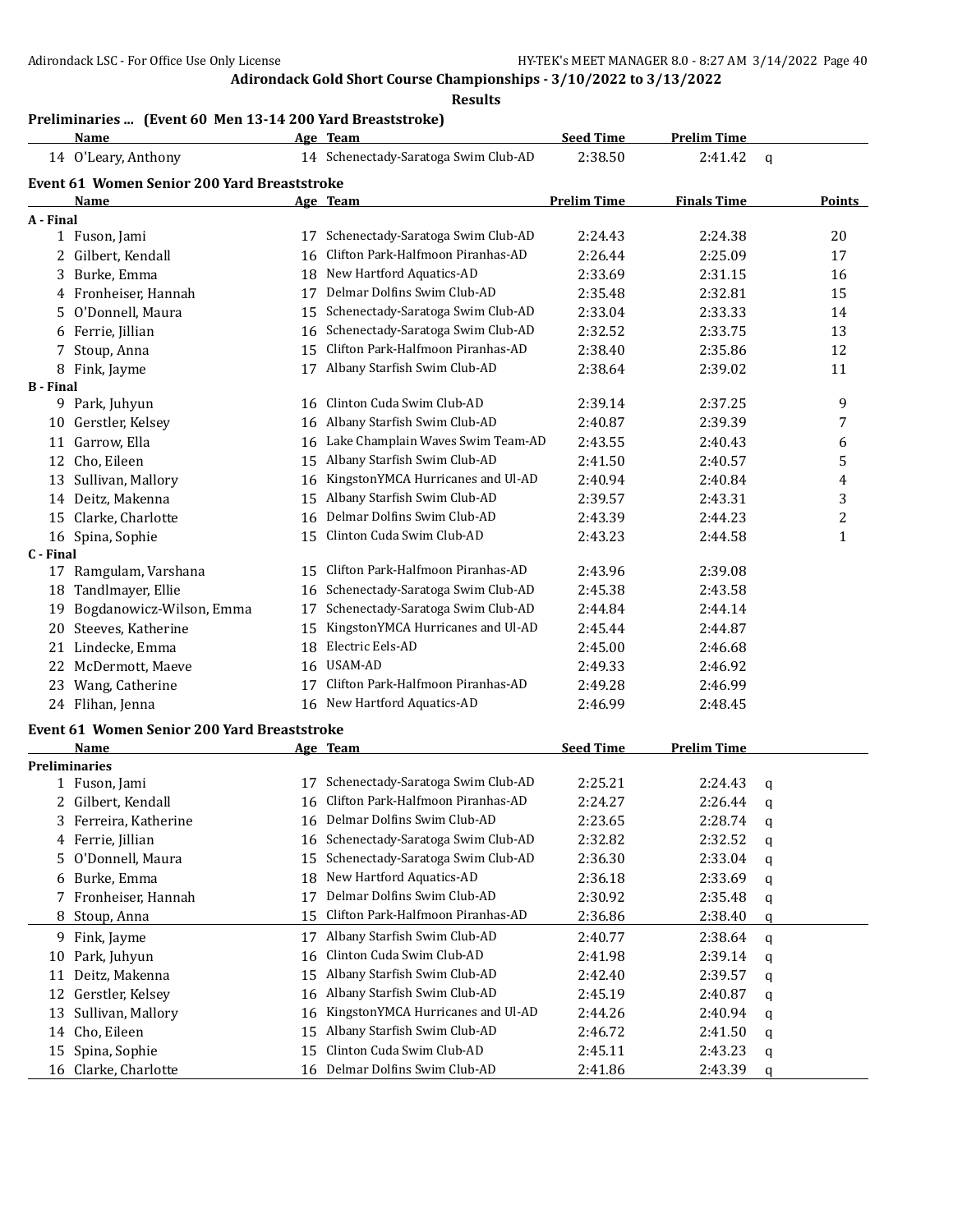**Results**

# **Preliminaries ... (Event 61 Women Senior 200 Yard Breaststroke)**

|     | Name                     |     | Age Team                             | <b>Seed Time</b> | <b>Prelim Time</b> |   |
|-----|--------------------------|-----|--------------------------------------|------------------|--------------------|---|
| 17  | Garrow, Ella             |     | 16 Lake Champlain Waves Swim Team-AD | 2:42.86          | 2:43.55            | a |
| 18  | Ramgulam, Varshana       |     | 15 Clifton Park-Halfmoon Piranhas-AD | 2:40.83          | 2:43.96            | q |
| 19  | Bogdanowicz-Wilson, Emma |     | Schenectady-Saratoga Swim Club-AD    | 2:40.27          | 2:44.84            | q |
| 20  | Lindecke, Emma           | 18. | Electric Eels-AD                     | 2:35.38          | 2:45.00            | a |
|     | 21 Tandlmayer, Ellie     |     | 16 Schenectady-Saratoga Swim Club-AD | 2:44.76          | 2:45.38            | a |
|     | 22 Steeves, Katherine    |     | 15 KingstonYMCA Hurricanes and Ul-AD | 2:45.71          | 2:45.44            | q |
| 23  | Flihan, Jenna            |     | 16 New Hartford Aquatics-AD          | 2:46.08          | 2:46.99            | q |
|     | 24 Wang, Catherine       |     | Clifton Park-Halfmoon Piranhas-AD    | 2:43.76          | 2:49.28            | q |
| 25. | McDermott, Maeve         |     | 16 USAM-AD                           | 2:39.93          | 2:49.33            |   |
|     | 26 DeCarlo, Dani         |     | New Hartford Aquatics-AD             | 2:44.91          | 2:49.61            |   |
| 27  | Czajkowski, Izabella     |     | 16 Clifton Park-Halfmoon Piranhas-AD | 2:40.29          | 2:50.19            |   |
| 28  | Simmons, Riley           |     | 16 Clifton Park-Halfmoon Piranhas-AD | 2:44.21          | 2:52.01            |   |
|     |                          |     |                                      |                  |                    |   |

# **Event 62 Men Senior 200 Yard Breaststroke**

|           | <b>Name</b>          |     | Age Team                             | <b>Prelim Time</b> | <b>Finals Time</b> | <b>Points</b> |
|-----------|----------------------|-----|--------------------------------------|--------------------|--------------------|---------------|
| A - Final |                      |     |                                      |                    |                    |               |
|           | 1 Henkel, Brayden    | 16. | Clifton Park-Halfmoon Piranhas-AD    | 2:12.24            | 2:06.76            | 20            |
|           | 2 Hart, Connor       | 18. | Schenectady-Saratoga Swim Club-AD    | 2:10.92            | 2:10.40            | 17            |
|           | 3 Goodspeed, Luke    |     | 16 Schenectady-Saratoga Swim Club-AD | 2:12.24            | 2:12.24            | 16            |
|           | 4 Abdelwahed, Hassan |     | 16 New Hartford Aquatics-AD          | 2:15.50            | 2:13.60            | 15            |
|           | 5 Sammons, Drew      |     | 16 Tigers Aquatic Club-AD            | 2:13.79            | 2:13.66            | 14            |
|           | 6 Fusco, Ben         | 17  | Schenectady-Saratoga Swim Club-AD    | 2:12.82            | 2:14.65            | 13            |
|           | 7 Baird, Connor      | 17  | Schenectady-Saratoga Swim Club-AD    | 2:15.90            | 2:16.84            | 12            |
|           | 8 Braun, Seth        |     | 16 Northern TRIBS Swimming-AD        | 2:15.36            | 2:17.10            | 11            |
| B - Final |                      |     |                                      |                    |                    |               |
|           | 9 Homan, Jaden       |     | Clifton Park-Halfmoon Piranhas-AD    | 2:16.17            | 2:15.05            | 9             |
| 10        | Cassella, Louie      | 16  | Unattached-AD                        | 2:20.12            | 2:20.42            | 7             |
| 11        | Karaca, Ryan         | 16  | Schenectady-Saratoga Swim Club-AD    | 2:20.74            | 2:20.65            | 6             |
|           | 12 Capella, Andrew   |     | Schenectady-Saratoga Swim Club-AD    | 2:24.22            | 2:20.75            | 5             |

#### **Event 62 Men Senior 200 Yard Breaststroke**

|    | Name                 |    | Age Team                             | <b>Seed Time</b> | <b>Prelim Time</b> |   |
|----|----------------------|----|--------------------------------------|------------------|--------------------|---|
|    | <b>Preliminaries</b> |    |                                      |                  |                    |   |
|    | Hart, Connor         |    | 18 Schenectady-Saratoga Swim Club-AD | 2:10.77          | 2:10.92            | q |
|    | *2 Goodspeed, Luke   |    | 16 Schenectady-Saratoga Swim Club-AD | 2:10.81          | 2:12.24            | q |
|    | *2 Henkel, Brayden   | 16 | Clifton Park-Halfmoon Piranhas-AD    | 2:07.71          | 2:12.24            | a |
|    | 4 Fusco, Ben         |    | Schenectady-Saratoga Swim Club-AD    | 2:10.79          | 2:12.82            | q |
|    | 5 Sammons, Drew      |    | 16 Tigers Aquatic Club-AD            | 2:17.25          | 2:13.79            | a |
|    | 6 Braun, Seth        |    | 16 Northern TRIBS Swimming-AD        | 2:12.66          | 2:15.36            | q |
|    | 7 Abdelwahed, Hassan | 16 | New Hartford Aquatics-AD             | 2:21.83          | 2:15.50            | q |
|    | 8 Baird, Connor      | 17 | Schenectady-Saratoga Swim Club-AD    | 2:16.17          | 2:15.90            | q |
| 9  | Homan, Jaden         |    | Clifton Park-Halfmoon Piranhas-AD    | 2:12.02          | 2:16.17            | a |
| 10 | Cassella, Louie      | 16 | Unattached-AD                        | 2:23.81          | 2:20.12            | q |
| 11 | Karaca, Ryan         |    | 16 Schenectady-Saratoga Swim Club-AD | 2:19.13          | 2:20.74            | q |
|    | 12 Capella, Andrew   |    | Schenectady-Saratoga Swim Club-AD    | 2:19.71          | 2:24.22            | a |

#### **Event 63 Women 13-14 500 Yard Freestyle**

 $\overline{\phantom{0}}$ 

| <b>Name</b>           | Age Team                             | <b>Seed Time</b> | <b>Finals Time</b> | Points |
|-----------------------|--------------------------------------|------------------|--------------------|--------|
| 1 Braun. Gretchen     | 14 Northern TRIBS Swimming-AD        | 5:06.57          | 5:07.03            | 20     |
| 2 Harpootlian, Hannah | 13 Clifton Park-Halfmoon Piranhas-AD | 5:15.59          | 5:14.14            |        |
| 3 Gao, Sophia         | 13 Clifton Park-Halfmoon Piranhas-AD | 5:24.88          | 5:27.38            | 16     |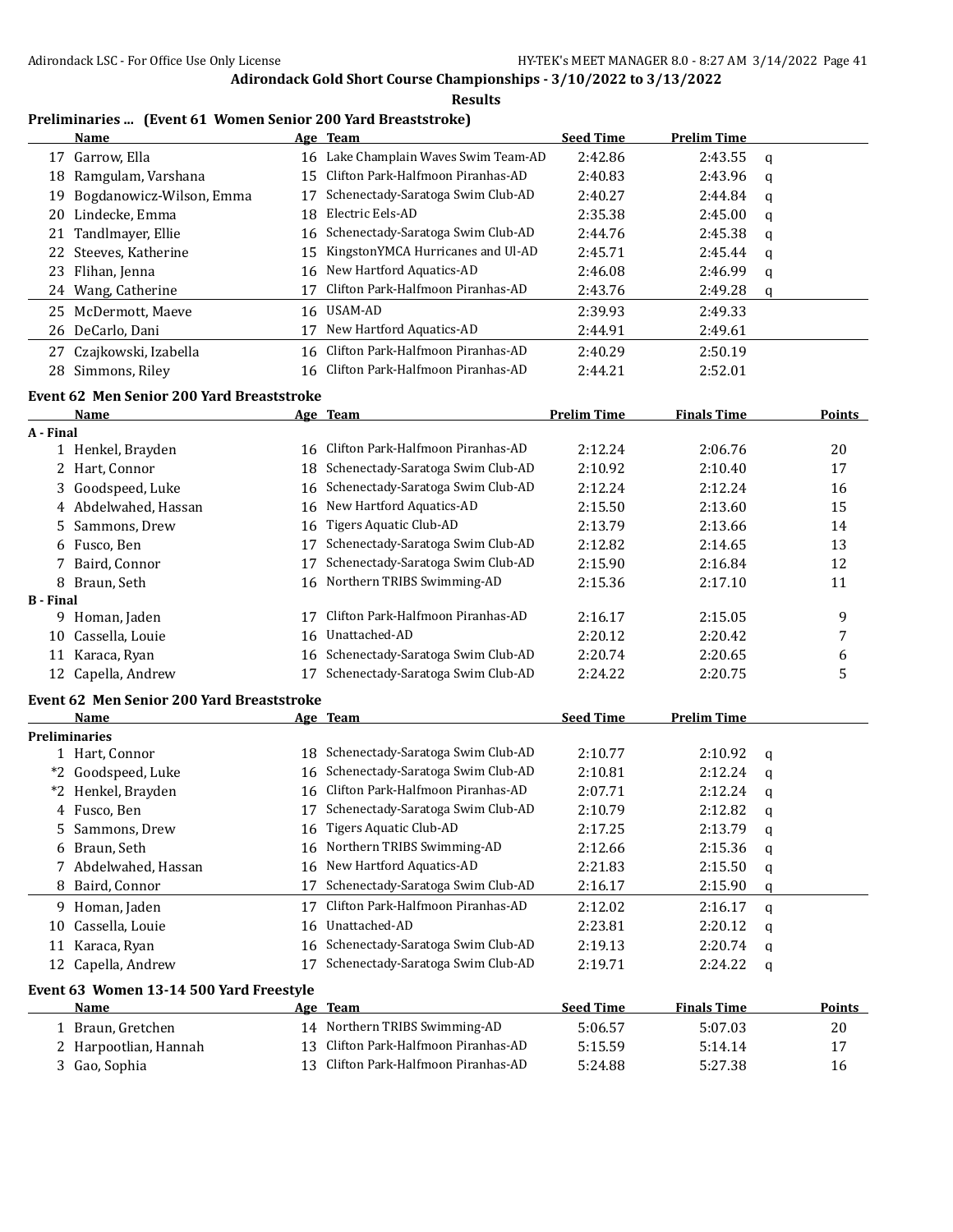|    | (Event 63 Women 13-14 500 Yard Freestyle)<br>Name |    | Age Team                             | <b>Seed Time</b> | <b>Finals Time</b> | <b>Points</b> |
|----|---------------------------------------------------|----|--------------------------------------|------------------|--------------------|---------------|
|    | 4 Silaika, Genny                                  |    | 14 Clifton Park-Halfmoon Piranhas-AD | 5:32.88          | 5:46.29            | 15            |
| 5. | MacLeod, Angelina                                 | 13 | USAM-AD                              | 5:41.79          | 5:47.15            | 14            |
|    | Event 64 Men 13-14 500 Yard Freestyle             |    |                                      |                  |                    |               |
|    | Name                                              |    | Age Team                             | <b>Seed Time</b> | <b>Finals Time</b> | <b>Points</b> |
|    | 1 Nelson, Quinn                                   |    | 14 Schenectady-Saratoga Swim Club-AD | 4:50.27          | 4:53.18            | 20            |
|    | 2 Gregory, John                                   |    | 14 Schenectady-Saratoga Swim Club-AD | 5:20.76          | 5:12.93            | 17            |
| 3  | Han, Jake                                         | 14 | Clifton Park-Halfmoon Piranhas-AD    | 5:16.80          | 5:15.52            | 16            |
|    | 4 Hellenthal, Thomas                              | 13 | Clinton Cuda Swim Club-AD            | 5:22.25          | 5:15.62            | 15            |
| 5. | Shannon, Henry                                    |    | 14 KingstonYMCA Hurricanes and Ul-AD | 5:13.65          | 5:22.68            | 14            |
| 6  | Steele, Carter                                    |    | 14 Albany Starfish Swim Club-AD      | 5:24.98          | 5:22.88            | 13            |
| 7  | Orcutt, Andrew                                    | 14 | USAM-AD                              | 5:25.84          | 5:23.10            | 12            |
| 8  | Karaca, Rowan                                     |    | 14 Schenectady-Saratoga Swim Club-AD | 5:20.67          | 5:26.51            | 11            |
| 9  | Baird, Anderson                                   | 13 | Schenectady-Saratoga Swim Club-AD    | 5:30.65          | 5:27.29            | 9             |
| 10 | Burkhardt, Keegan                                 | 14 | KingstonYMCA Hurricanes and Ul-AD    | 5:33.62          | 5:29.31            | 7             |
|    | 11 Sullivan, Conor                                | 13 | KingstonYMCA Hurricanes and Ul-AD    | 5:31.96          | 5:30.12            | 6             |
|    | 12 Mosaad, Kareem                                 | 14 | New Hartford Aquatics-AD             | 5:24.99          | 5:35.65            | 5             |
|    | 13 Lim, Yi Wei                                    | 13 | Clifton Park-Halfmoon Piranhas-AD    | 6:00.92          | 5:54.02            | 4             |
|    |                                                   |    |                                      |                  |                    |               |
|    | Event 65 Women Senior 500 Yard Freestyle          |    |                                      |                  |                    |               |
|    | Name                                              |    | Age Team                             | <b>Seed Time</b> | <b>Finals Time</b> | <b>Points</b> |
|    | 1 Love, Rachel                                    |    | 17 Schenectady-Saratoga Swim Club-AD | 4:49.81          | 4:57.28            | 20            |
|    | 2 Ferreira, Katherine                             | 16 | Delmar Dolfins Swim Club-AD          | 5:02.99          | 5:00.27            | 17            |
| 3  | Lester, Katie                                     | 16 | Clinton Cuda Swim Club-AD            | 5:10.55          | 5:12.68            | 16            |
| 4  | O'Brien, Raegan                                   | 15 | USAM-AD                              | 5:16.97          | 5:21.09            | 15            |
| 5. | Fuson, Jami                                       | 17 | Schenectady-Saratoga Swim Club-AD    | 5:17.12          | 5:22.44            | 14            |
| 6  | O'Donnell, Maura                                  | 15 | Schenectady-Saratoga Swim Club-AD    | 5:33.65          | 5:22.66            | 13            |
| 7  | Sellnow, Abigail                                  | 16 | Schenectady-Saratoga Swim Club-AD    | 5:21.93          | 5:22.93            | 12            |
| 8  | Hans, Dana                                        | 15 | Clinton Cuda Swim Club-AD            | 5:27.97          | 5:23.38            | 11            |
| 9. | Ferreira, Madeline                                | 17 | Delmar Dolfins Swim Club-AD          | 5:24.83          | 5:23.86            | 9             |
| 10 | Michels, Delaney                                  | 15 | Clifton Park-Halfmoon Piranhas-AD    | 5:25.13          | 5:24.29            | 7             |
| 11 | Tandlmayer, Ellie                                 | 16 | Schenectady-Saratoga Swim Club-AD    | 5:26.99          | 5:25.21            | 6             |
| 12 | Gayle, Isabella                                   | 15 | Clifton Park-Halfmoon Piranhas-AD    | 5:25.93          | 5:25.32            | 5             |
|    | 13 Dusseault, Abby                                | 16 | Schenectady-Saratoga Swim Club-AD    | 5:29.02          | 5:25.54            | 4             |
|    | 14 Winne, Ellen                                   | 16 | Albany Starfish Swim Club-AD         | 5:29.83          | 5:25.92            | 3             |
|    | 15 McKinley, Julia                                |    | Clifton Park-Halfmoon Piranhas-AD    | 5:32.27          | 5:26.89            | 2             |
|    | 16 Fink, Jayme                                    |    | Albany Starfish Swim Club-AD         | 5:26.98          | 5:29.59            | 1             |
| 17 | Silaika, Sophie                                   | 16 | Clifton Park-Halfmoon Piranhas-AD    | 5:22.40          | 5:33.56            |               |
| 18 | Roberts, Grace                                    | 17 | Albany Starfish Swim Club-AD         | 5:24.96          | 5:33.58            |               |
| 19 | Gibson, Alexis                                    | 16 | Albany Starfish Swim Club-AD         | 5:29.34          | 5:36.34            |               |
|    | 20 Gerstler, Kelsey                               | 16 | Albany Starfish Swim Club-AD         | 5:33.62          | 5:36.35            |               |
|    | 21 Schloth, Katie                                 | 15 | Clifton Park-Halfmoon Piranhas-AD    | 5:32.20          | 5:36.42            |               |
| 22 | Sullivan, Mallory                                 | 16 | KingstonYMCA Hurricanes and Ul-AD    | 5:25.05          | 5:37.10            |               |
| 23 | Klaus, Aileen                                     | 17 | Schenectady-Saratoga Swim Club-AD    | 5:28.24          | 5:37.74            |               |
|    | 24 Owens, Kaci                                    | 17 | Clifton Park-Halfmoon Piranhas-AD    | 5:26.40          | 5:42.12            |               |
|    | 25 Zhang, Stella                                  | 15 | Clifton Park-Halfmoon Piranhas-AD    | 5:42.26          | 5:45.81            |               |
|    | Event 66 Men Senior 500 Yard Freestyle            |    |                                      |                  |                    |               |
|    | <b>Name</b>                                       |    | Age Team                             | <b>Seed Time</b> | <b>Finals Time</b> | <b>Points</b> |
|    | 1 Rogowski, Ethan                                 |    | 18 Schenectady-Saratoga Swim Club-AD | 4:39.89          | 4:44.66            | 20            |
| 2  | Boyle, Evan                                       | 17 | Schenectady-Saratoga Swim Club-AD    | 4:45.14          | 4:53.28            | 17            |
|    | 3 Coppola, Vince                                  | 15 | Schenectady-Saratoga Swim Club-AD    | 4:59.92          | 4:53.31            | 16            |
|    |                                                   |    |                                      |                  |                    |               |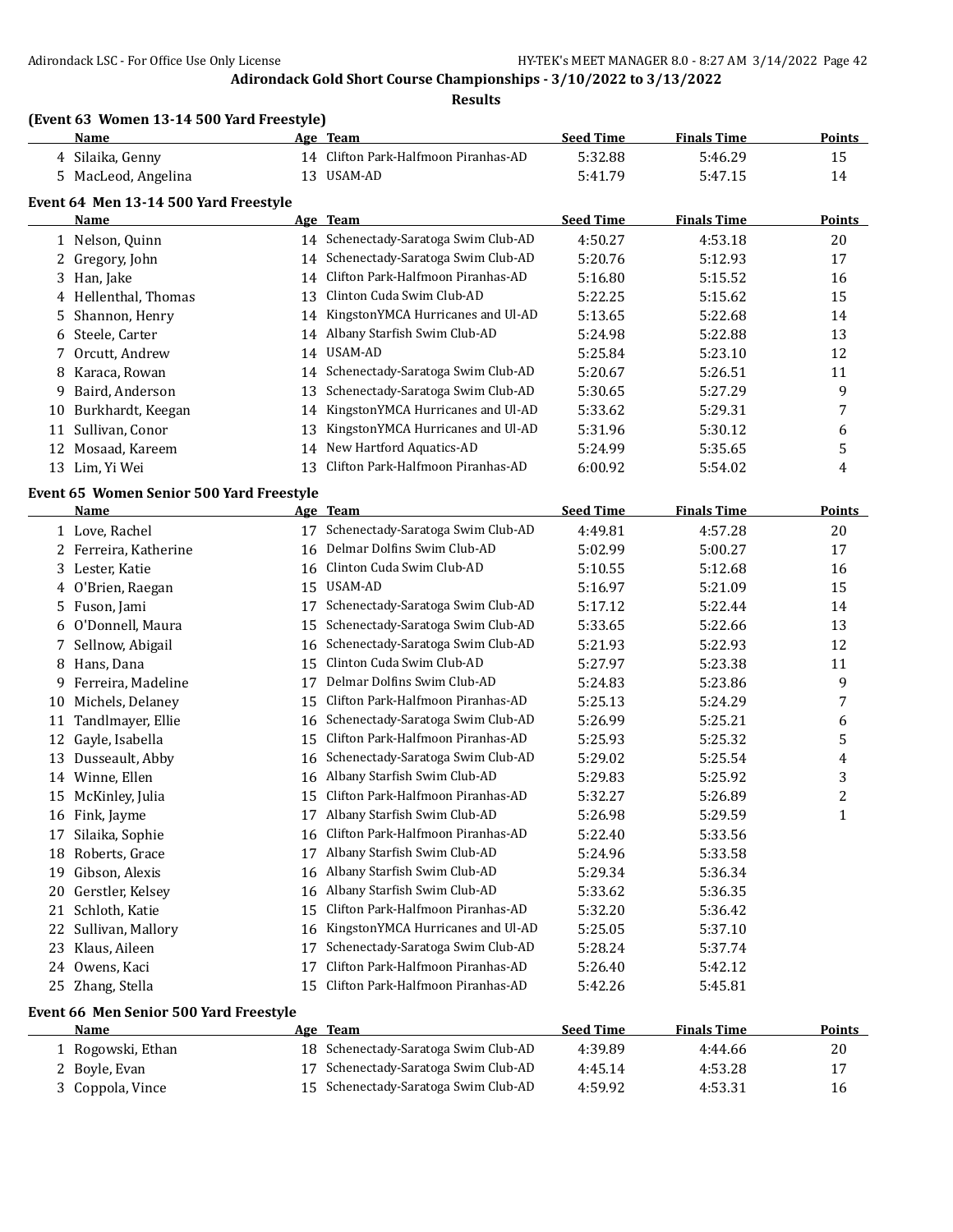#### **Results**

## **(Event 66 Men Senior 500 Yard Freestyle)**

|    | Name              |    | Age Team                          | <b>Seed Time</b> | <b>Finals Time</b> | Points |
|----|-------------------|----|-----------------------------------|------------------|--------------------|--------|
| 4  | Wettig, Gabe      | 15 | Schenectady-Saratoga Swim Club-AD | 4:57.47          | 4:54.81            | 15     |
| 5. | Randall, Jared    | 18 | Adirondack Bluefins Swim Club-AD  | 4:56.94          | 4:56.34            | 14     |
| 6  | Rudd, Conner      | 15 | Clifton Park-Halfmoon Piranhas-AD | 5:07.86          | 4:58.48            | 13     |
|    | Willett, Eli      | 17 | Clifton Park-Halfmoon Piranhas-AD | 4:50.43          | 4:59.55            | 12     |
| 8  | Capella, Andrew   | 17 | Schenectady-Saratoga Swim Club-AD | 4:57.79          | 4:59.87            | 11     |
| 9  | Stafford, Keegan  | 18 | Schenectady-Saratoga Swim Club-AD | 4:46.61          | 4:59.97            | 9      |
| 10 | Baird, Cal        | 17 | Schenectady-Saratoga Swim Club-AD | 4:58.90          | 5:03.60            | 7      |
| 11 | Goodspeed, Luke   | 16 | Schenectady-Saratoga Swim Club-AD | 5:13.17          | 5:06.12            | 6      |
| 12 | Hartman, Andrew   | 16 | Albany Starfish Swim Club-AD      | 5:03.87          | 5:08.46            | 5      |
| 13 | Rosenblum, Ethan  | 18 | Delmar Dolfins Swim Club-AD       | 5:14.71          | 5:08.82            | 4      |
| 14 | Gannon, Luke      | 17 | Schenectady-Saratoga Swim Club-AD | 5:02.48          | 5:09.84            | 3      |
| 15 | Noonan, Patrick   | 15 | Delmar Dolfins Swim Club-AD       | 5:15.38          | 5:10.36            | 2      |
| 16 | Schohn, Logan     | 18 | Clifton Park-Halfmoon Piranhas-AD | 4:59.94          | 5:11.54            | 1      |
| 17 | Han, Franklin     | 15 | Albany Starfish Swim Club-AD      | 5:09.28          | 5:11.95            |        |
| 18 | Miller, Brian     | 17 | Clifton Park-Halfmoon Piranhas-AD | 5:13.54          | 5:14.89            |        |
| 19 | Zeliph jr., Jason | 16 | Albany Starfish Swim Club-AD      | 5:09.36          | 5:16.07            |        |
| 20 | D'Amico, David    | 15 | Albany Starfish Swim Club-AD      | 5:16.96          | 5:19.20            |        |
| 21 | Reichl, Dylan     | 15 | Adirondack Bluefins Swim Club-AD  | 5:16.90          | 5:19.36            |        |
| 22 | Simmons, Cooper   | 15 | Clifton Park-Halfmoon Piranhas-AD | 5:09.39          | 5:20.21            |        |
| 23 | Killian, Danny    | 15 | Clifton Park-Halfmoon Piranhas-AD | 5:08.30          | 5:23.85            |        |

# **Event 67 Women 13-14 200 Yard Medley Relay**

| Team                              | Relav                   | <b>Seed Time</b>        | <b>Finals Time</b>        | Points |
|-----------------------------------|-------------------------|-------------------------|---------------------------|--------|
| 1 Clifton Park-Halfmoon Piranhas- | A                       | 2:01.16                 | 1:53.85                   | 40     |
| 1) Hao, Helen 14                  | 2) Gao, Sophia 13       | 3) Bieniek, Allison 14  | 4) Harpootlian, Hannah 13 |        |
| 2 Schenectady-Saratoga Swim Club  | А                       | 2:00.00                 | 1:54.54                   | 34     |
| 1) Zenner, Jacklyn 14             | 2) Goodspeed, Fayth 14  | 3) Sellnow, Emma 14     | 4) Gvozdeva, Victoria 13  |        |
| 3 Northern TRIBS Swimming-AD      | A                       | 2:05.21                 | 2:02.19                   | 32     |
| 1) Braun, Gretchen 14             | 2) Rochefort, Sydney 14 | 3) Redfern, Kaitlyn 13  | 4) Stuntz, Alexis 14      |        |
| 4 Hawks Swimming Association-AI   | A                       | 2:09.18                 | 2:03.15                   | 30     |
| 1) Laurie, Josephine 13           | 2) Sheeley, Alaura 14   | 3) Pizzarello, Maya 14  | 4) Suchowiecki, Katie 14  |        |
| 5 Albany Starfish Swim Club-AD    | А                       | 2:14.30                 | 2:06.97                   | 28     |
| 1) Yafayeva, Roxana 13            | 2) Antolick, Ellen 13   | 3) Dheeradhada, Ally 14 | 4) Ball, Ana 14           |        |
| 6 Schenectady-Saratoga Swim Club  | В                       | 2:07.00                 | 2:09.44                   | 26     |
| 1) Racaza, Reyna 13               | 2) Splendido, Lily 14   | 3) Watson, Avery 14     | 4) Klaus, Nola 14         |        |

#### **Event 68 Men 13-14 200 Yard Medley Relay**

| Team                                        | Relay                  | <b>Seed Time</b>       | <b>Finals Time</b>    | <b>Points</b> |
|---------------------------------------------|------------------------|------------------------|-----------------------|---------------|
| 1 Delmar Dolfins Swim Club-AD               | A                      | 1:59.26                | 1:44.39               | 40            |
| 1) Izzard, Ewan 14                          | 2) Brkanovic, Isak 14  | 3) Hershberg, Jacob 14 | 4) Sasson, Yair 14    |               |
| 2 Schenectady-Saratoga Swim Club            | A                      | 1:46.00                | 1:44.64               | 34            |
| 1) Nelson, Quinn 14                         | 2) Sanchez, Anthony 14 | 3) Gregory, John 14    | 4) Karaca, Rowan 14   |               |
| 3 Clifton Park-Halfmoon Piranhas-           | A                      | 1:59.70                | 1:52.61               | 32            |
| 1) Di Fabio, Luka 14                        | 2) Keller, Brady 14    | 3) Han, Jake 14        | 4) McCoy, Will 14     |               |
| 4 Schenectady-Saratoga Swim Club            | B                      | 1:58.00                | 1:55.44               | 30            |
| 1) O'Leary, Anthony 14                      | 2) Splendido, Luke 14  | 3) Epperson, Xhayne 13 | 4) Baird, Anderson 13 |               |
| 5 Albany Starfish Swim Club-AD              | A                      | 2:09.64                | 1:57.40               | 28            |
| 1) Zeliph, Thomas 14                        | 2) Sulik, Justin 14    | 3) Staudinger, Sam 13  | 4) Steele, Carter 14  |               |
| Event 69 Women Senior 200 Yard Medley Relay |                        |                        |                       |               |
| Team                                        | Relav                  | <b>Seed Time</b>       | <b>Finals Time</b>    | <b>Points</b> |
| 1 Clifton Park-Halfmoon Piranhas-/          | A                      | 1:48.01                | 1:47.63               | 40            |
| 1) Frame, Ally 17                           | 2) Gilbert, Kendall 16 | 3) Bearor, Anna 18     | 4) Owens, Kaci 17     |               |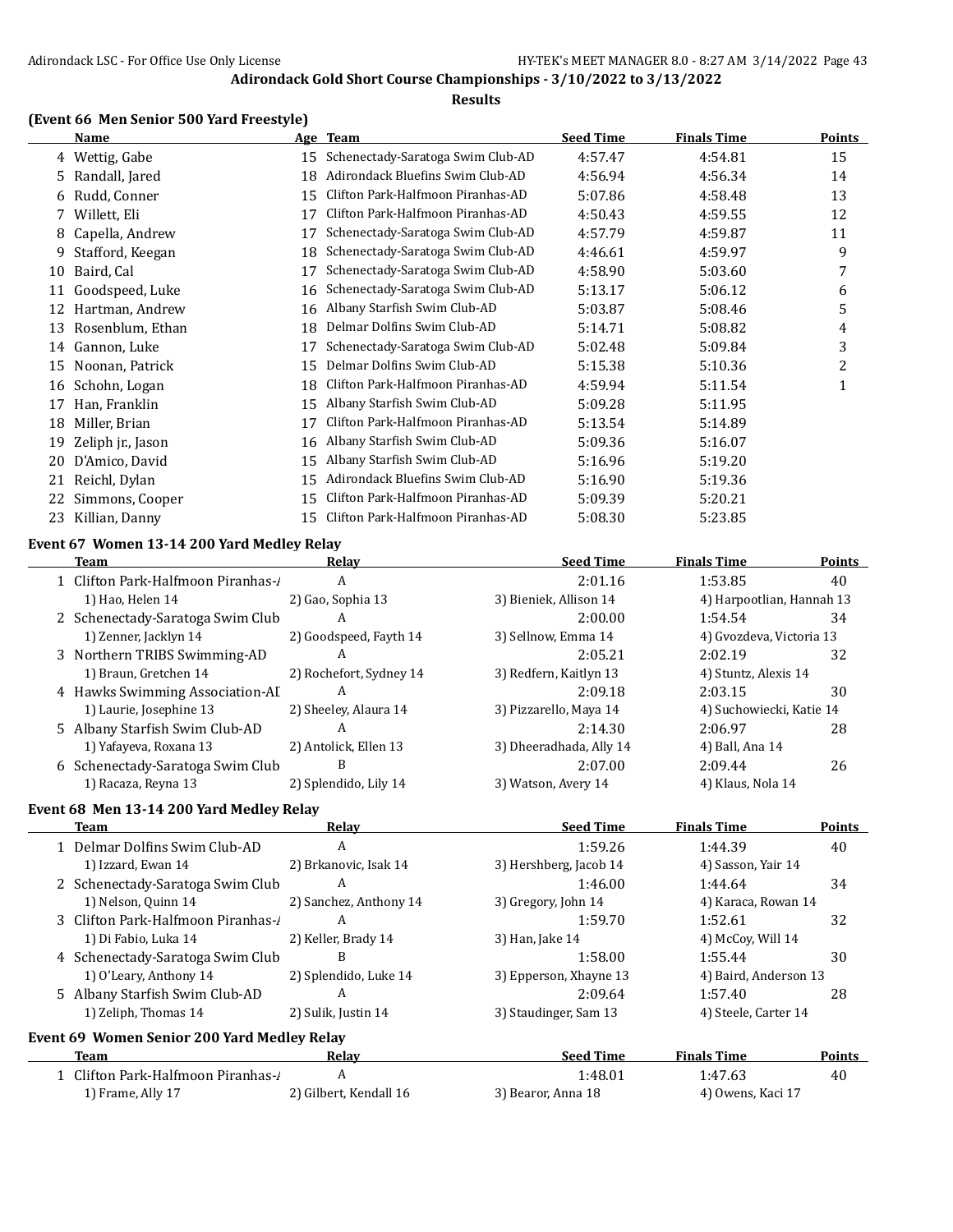#### **Results**

## **(Event 69 Women Senior 200 Yard Medley Relay)**

| <b>Team</b>                         | Relay                          | <b>Seed Time</b>         | <b>Finals Time</b>      | <b>Points</b> |
|-------------------------------------|--------------------------------|--------------------------|-------------------------|---------------|
| 2 Delmar Dolfins Swim Club-AD       | $\mathbf{A}$                   | 1:52.04                  | 1:50.77                 | 34            |
| 1) Sorbello, Courtney 16            | 2) Ferreira, Katherine 16      | 3) Ferreira, Madeline 17 | 4) DeBellis, Lily 17    |               |
| 3 Schenectady-Saratoga Swim Club    | A                              | 1:49.00                  | 1:52.28                 | 32            |
| 1) Amedio, Mea 16                   | 2) Fuson, Jami 17              | 3) Hart, Jenna 16        | 4) Love, Rachel 17      |               |
| 4 Schenectady-Saratoga Swim Club    | B                              | 1:53.80                  | 1:52.46                 | 30            |
| 1) Frisoni, Olympia 16              | 2) Ferrie, Jillian 16          | 3) Sellnow, Abigail 16   | 4) O'Donnell, Maura 15  |               |
| 5 Clifton Park-Halfmoon Piranhas-1  | B                              | 1:50.93                  | 1:53.45                 | 28            |
| 1) Zhang, Stella 15                 | 2) Stoup, Anna 15              | 3) Michels, Delaney 15   | 4) Gayle, Isabella 15   |               |
| 6 Albany Starfish Swim Club-AD      | A                              | 1:52.65                  | 1:53.59                 | 26            |
| 1) Sommo, Brooke 17                 | 2) Lawler, Morgan 16           | 3) Roberts, Grace 17     | 4) Jurgelon, Amanda 16  |               |
| 7 Clinton Cuda Swim Club-AD         | $\mathbf{A}$                   | 1:56.56                  | 1:55.73                 | 24            |
| 1) Hans, Dana 15                    | 2) Park, Subeen 14             | 3) Lester, Katie 16      | 4) Martin, Sienna 15    |               |
| 8 USAM-AD                           | A                              | 1:58.20                  | 1:56.00                 | 22            |
| 1) Norton, Maddie 17                | 2) McDermott, Maeve 16         | 3) O'Brien, Raegan 15    | 4) MacLeod, Angelina 13 |               |
| 9 Schenectady-Saratoga Swim Club    | C                              | 1:58.00                  | 1:56.80                 | 18            |
| 1) Lyons, Abby 16                   | 2) Bogdanowicz-Wilson, Emma 17 | 3) Hilt, Eva 17          | 4) Lupe, Emma 15        |               |
| 10 Delmar Dolfins Swim Club-AD      | C                              | 2:05.99                  | 1:57.55                 | 14            |
| 1) Keaney, Kell 14                  | 2) Hurst, Becca 14             | 3) Bigwarfe, Kayleigh 17 | 4) Valerian, Caitie 17  |               |
| 11 Delmar Dolfins Swim Club-AD      | $\mathbf B$                    | 2:02.41                  | 1:58.25                 | 12            |
| 1) Greaux, Lauren 15                | 2) Fronheiser, Hannah 17       | 3) Kaufman, Ava 14       | 4) Carsillo, Gianna 15  |               |
| 12 Albany Starfish Swim Club-AD     | B                              | 2:00.36                  | 1:58.36                 | 10            |
| 1) Mohamed, Amber 15                | 2) Deitz, Makenna 15           | 3) Winne, Ellen 16       | 4) Gibson, Alexis 16    |               |
| 13 KingstonYMCA Hurricanes and U    | A                              | 2:07.35                  | 1:58.94                 | 8             |
| 1) Steeves, Caroline 17             | 2) Sullivan, Mallory 16        | 3) Steeves, Katherine 15 | 4) Samko, Clara 14      |               |
| 14 Clifton Park-Halfmoon Piranhas-/ | C                              | 1:55.52                  | 1:59.32                 | 6             |
| 1) Schloth, Katie 15                | 2) Eisnor, Norah 17            | 3) Ward, Lizzy 17        | 4) McCoy, Sophia 15     |               |
| 15 Albany Starfish Swim Club-AD     | $\mathcal{C}$                  | 2:08.22                  | 1:59.94                 | 4             |
| 1) Wyland, Rachel 17                | 2) Fink, Jayme 17              | 3) Ball, Clarissa 16     | 4) Cho, Eileen 15       |               |
| 16 Adirondack Bluefins Swim Club-/  | A                              | 2:06.48                  | 2:00.38                 | 2             |
| 1) Sanai, Roya 15                   | 2) Agro, Lindsay 14            | 3) Ricard, Skylar 15     | 4) Fraley, Kaiya 15     |               |
| 17 New Hartford Aquatics-AD         | $\mathbf{A}$                   | 2:07.25                  | 2:01.19                 |               |
| 1) Loiacano, Reina 15               | 2) Mulchy, Liliana 14          | 3) Burke, Emma 18        | 4) Lynch, Rhianna 17    |               |
| 18 Hawks Swimming Association-AI    | A                              | 2:09.26                  | 2:04.43                 |               |
| 1) Domitrovits, Charlee 16          | 2) Gaffney, Chloe 12           | 3) Napoli, Julia 15      | 4) Otis, Katie 15       |               |

## **Event 70 Men Senior 200 Yard Medley Relay**

| Team                              | Relay                  | <b>Seed Time</b>           | <b>Finals Time</b>        | Points |
|-----------------------------------|------------------------|----------------------------|---------------------------|--------|
| 1 Schenectady-Saratoga Swim Club  | A                      | 1:35.00                    | 1:37.08                   | 40     |
| 1) Stafford, Keegan 18            | 2) Fusco, Ben 17       | 3) Ryan, Eric 16           | 4) Rogowski, Ethan 18     |        |
| 2 Schenectady-Saratoga Swim Club  | B                      | 1:38.50                    | 1:39.66                   | 34     |
| 1) Baird, Connor 17               | 2) Hart, Connor 18     | 3) Boyle, Evan 17          | 4) Coppola, Vince 15      |        |
| 3 Albany Starfish Swim Club-AD    | A                      | 1:45.78                    | 1:39.95                   | 32     |
| 1) Kaback, Max 17                 | 2) Richardson, Josh 17 | 3) LaFountain, Benjamin 19 | 4) Giannetti, Joe 17      |        |
| 4 Adirondack Bluefins Swim Club-/ | A                      | 1:44.26                    | 1:40.52                   | 30     |
| 1) Brown, Sam 17                  | 2) Kuang, Everest 14   | 3) Bianco, Phil 17         | 4) McFarland, Finnegan 16 |        |
| 5 Clifton Park-Halfmoon Piranhas- | A                      | 1:41.78                    | 1:41.07                   | 28     |
| 1) Homan, Jaden 17                | 2) Henkel, Brayden 16  | 3) Miller, Brian 17        | 4) Silaika, Xavier 18     |        |
| 6 Schenectady-Saratoga Swim Club  |                        | 1:42.00                    | 1:43.25                   | 26     |
| 1) Karaca, Ryan 16                | 2) Goodspeed, Luke 16  | 3) Otten, RJ 15            | 4) Wettig, Gabe 15        |        |
| 7 Delmar Dolfins Swim Club-AD     | A                      | 1:43.93                    | 1:46.08                   | 24     |
| 1) Moore, James 15                | 2) Rosenblum, Ethan 18 | 3) Brock, Hayden 18        | 4) Noonan, Patrick 15     |        |
| 8 Hawks Swimming Association-AI   | A                      | 1:52.45                    | 1:46.72                   | 22     |
| 1) Saunders, Brady 17             | 2) Heiz, Campbell 16   | 3) Kassian, Andrew 16      | 4) Wulfmeyer, Koby 15     |        |
|                                   |                        |                            |                           |        |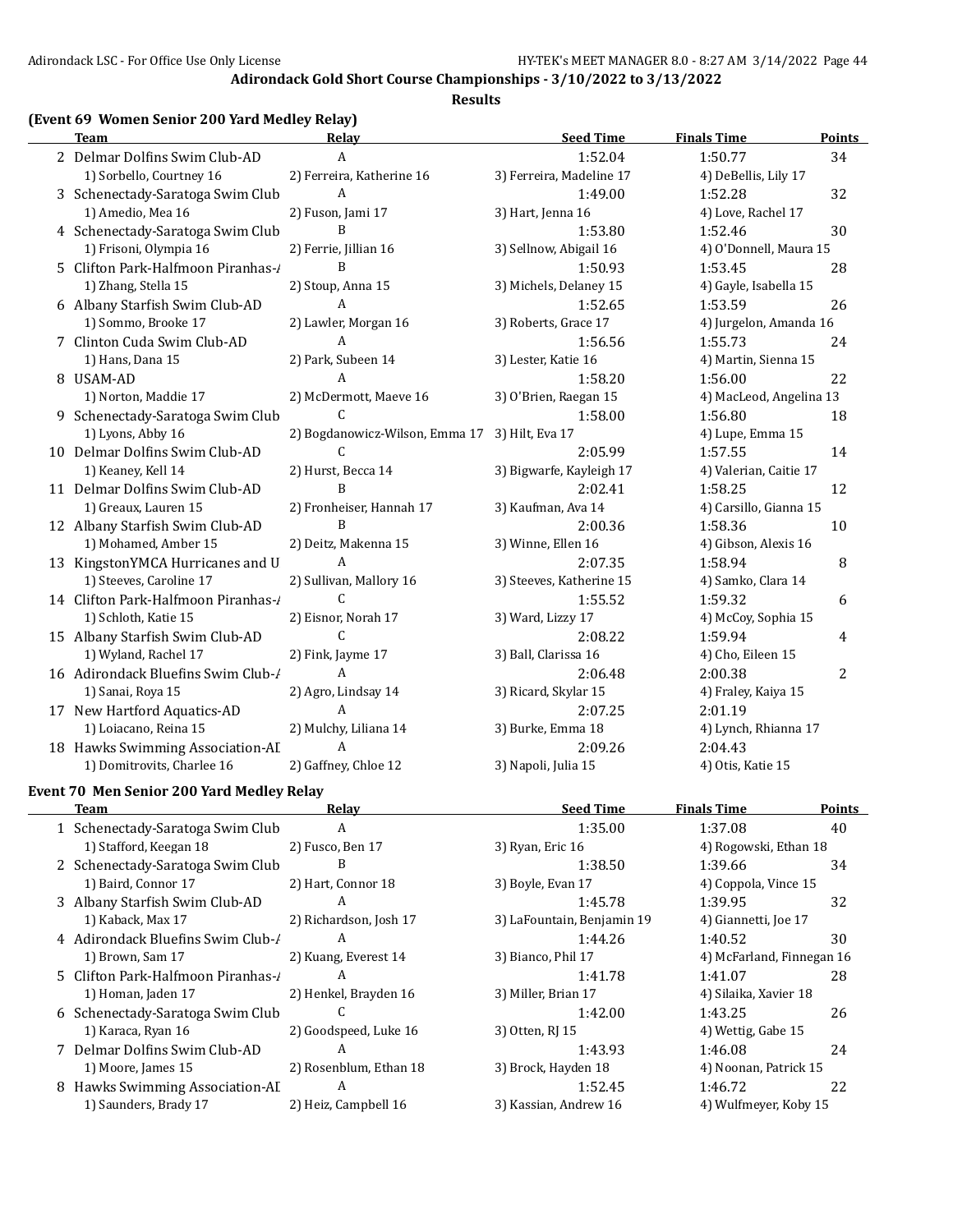|    | (Event 70 Men Senior 200 Yard Medley Relay)  |    |                                      |                   |                       |                         |                         |
|----|----------------------------------------------|----|--------------------------------------|-------------------|-----------------------|-------------------------|-------------------------|
|    | Team                                         |    | Relay                                |                   | <b>Seed Time</b>      | <b>Finals Time</b>      | <b>Points</b>           |
|    | 9 Clifton Park-Halfmoon Piranhas-/           |    | B                                    |                   | 1:49.34               | 1:47.01                 | 18                      |
|    | 1) Rudd, Conner 15                           |    | 2) Durden, Lucas 15                  |                   | 3) Killian, Danny 15  | 4) Willett, Eli 17      |                         |
|    | 10 Albany Starfish Swim Club-AD              |    | B                                    |                   | 1:54.81               | 1:48.00                 | 14                      |
|    | 1) Hartman, Andrew 16                        |    | 2) LaFountain, Toby 15               |                   | 3) Han, Franklin 15   | 4) Zeliph jr., Jason 16 |                         |
|    | 11 Lake Champlain Waves Swim Tea             |    | A                                    |                   | 1:56.93               | 1:48.19                 | 12                      |
|    | 1) Kowal, Rafael 17                          |    | 2) Perras, Alix 14                   | 3) Insley, Ben 17 |                       | 4) Hagadorn, Patrick 15 |                         |
|    | 12 New Hartford Aquatics-AD                  |    | $\overline{A}$                       |                   | 1:59.66               | 1:48.42                 | 10                      |
|    | 1) Tresnjo, Arman 15                         |    | 2) Abdelwahed, Hassan 16             |                   | 3) Mosaad, Kareem 14  | 4) McCarthy, Deklan 14  |                         |
|    | 13 KingstonYMCA Hurricanes and U             |    | A                                    |                   | 2:04.04               | 1:58.28                 | 8                       |
|    | 1) Burkhardt, Keegan 14                      |    | 2) Shannon, Henry 14                 |                   | 3) Sullivan, Conor 13 | 4) Samko, Jack 16       |                         |
|    | 14 Clifton Park-Halfmoon Piranhas-/          |    | C                                    |                   | 1:59.89               | 2:01.22                 | 6                       |
|    | 1) Simmons, Cooper 15                        |    | 2) Lim, Yi Wei 13                    |                   | 3) Barry, Connor 15   | 4) Schohn, Logan 18     |                         |
|    | Event 71 Women 11-12 200 Yard Butterfly      |    |                                      |                   |                       |                         |                         |
|    | Name                                         |    | Age Team                             |                   | <b>Seed Time</b>      | <b>Finals Time</b>      | Points                  |
|    | 1 Fraley, Ella                               |    | 12 Adirondack Bluefins Swim Club-AD  |                   | 2:36.71               | 2:32.26                 | 20                      |
|    | 2 Dumblewski, Lola                           | 11 | Schenectady-Saratoga Swim Club-AD    |                   | 2:38.39               | 2:36.49                 | 17                      |
|    | 3 Walter, Emma                               | 12 | Clifton Park-Halfmoon Piranhas-AD    |                   | 2:46.96               | 2:42.28                 | 16                      |
|    | 4 Blaum, Sarah                               |    | 12 Schenectady-Saratoga Swim Club-AD |                   | 2:39.81               | 2:45.59                 | 15                      |
|    | Event 72 Men 11-12 200 Yard Butterfly        |    |                                      |                   |                       |                         |                         |
|    | Name                                         |    | Age Team                             |                   | <b>Seed Time</b>      | <b>Finals Time</b>      | <b>Points</b>           |
|    | 1 O'Keeffe, Grant                            |    | 12 Schenectady-Saratoga Swim Club-AD |                   | 2:17.09               | 2:12.43                 | 20                      |
|    | Event 73 Women 10 & Under 50 Yard Backstroke |    |                                      |                   |                       |                         |                         |
|    | Name                                         |    | Age Team                             |                   | <b>Seed Time</b>      | <b>Finals Time</b>      | <b>Points</b>           |
|    | 1 Adams, Michelle                            |    | 10 Clifton Park-Halfmoon Piranhas-AD |                   | 32.69                 | 32.81                   | 20                      |
|    | 2 Cusworth, Tori                             |    | 10 Northern TRIBS Swimming-AD        |                   | 37.31                 | 35.32                   | 17                      |
| 3. | Hopke, Lillian                               |    | 9 Clifton Park-Halfmoon Piranhas-AD  |                   | 36.98                 | 35.95                   | 16                      |
|    | 4 Kim, Kate                                  | 10 | Schenectady-Saratoga Swim Club-AD    |                   | 39.01                 | 37.77                   | 15                      |
| 5. | Strickler, Carolyn                           | 10 | Schenectady-Saratoga Swim Club-AD    |                   | 38.95                 | 38.50                   | 14                      |
| 6  | Choi, Ria                                    | 10 | Delmar Dolfins Swim Club-AD          |                   | 40.26                 | 38.57                   | 13                      |
| 7  | Yin, Celina                                  | 9  | Clifton Park-Halfmoon Piranhas-AD    |                   | 41.19                 | 38.86                   | 12                      |
| 8  | Lim, Yi Wern                                 | 10 | Clifton Park-Halfmoon Piranhas-AD    |                   | 40.10                 | 38.90                   | 11                      |
| 9  | D'Amour, Violet                              | 10 | Hawks Swimming Association-AD        |                   | 41.12                 | 39.00                   | 9                       |
| 10 | Lape, Ceci                                   | 10 | Albany Starfish Swim Club-AD         |                   | 40.59                 | 39.61                   | 7                       |
|    | 11 Sekelj, Ella                              | 10 | Northern TRIBS Swimming-AD           |                   | 40.50                 | 39.72                   | 6                       |
|    | 12 Harpootlian, Emma                         | 9. | Clifton Park-Halfmoon Piranhas-AD    |                   | 40.37                 | 39.81                   | 5                       |
| 13 | Moynahan, Maeve                              | 10 | Schenectady-Saratoga Swim Club-AD    |                   | 40.64                 | 39.82                   | 4                       |
|    | 14 Ryan, Quinlan                             | 9  | Clifton Park-Halfmoon Piranhas-AD    |                   | 39.33                 | 39.96                   | 3                       |
|    | 15 Hynes, Lily                               | 10 | Delmar Dolfins Swim Club-AD          |                   | 39.90                 | 40.05                   | $\overline{\mathbf{c}}$ |
|    | 16 Ricketts, Aurora                          | 9  | Schenectady-Saratoga Swim Club-AD    |                   | 40.91                 | 41.07                   | $\mathbf{1}$            |
|    | Event 74 Men 10 & Under 50 Yard Backstroke   |    |                                      |                   |                       |                         |                         |
|    | <b>Name</b>                                  |    | Age Team                             |                   | <b>Seed Time</b>      | <b>Finals Time</b>      | <b>Points</b>           |
|    | 1 German, Eli                                |    | 10 Albany Starfish Swim Club-AD      |                   | 33.84                 | 33.36                   | 20                      |
| 2  | Campbell, JT                                 | 10 | USAM-AD                              |                   | 36.54                 | 34.36                   | 17                      |
| 3  | Hungerford, Cole                             | 10 | Albany Starfish Swim Club-AD         |                   | 36.53                 | 35.62                   | 16                      |
| 4  | Clark, James                                 | 8  | Clifton Park-Halfmoon Piranhas-AD    |                   | 37.87                 | 36.57                   | 15                      |
|    | Braun, Caleb                                 | 9  | Northern TRIBS Swimming-AD           |                   | 38.65                 | 36.97                   | 14                      |
| 5. |                                              | 10 | Albany Starfish Swim Club-AD         |                   | 37.07                 | 37.10                   | 13                      |
| 6  | German, Levi                                 |    |                                      |                   |                       |                         |                         |
| 7  | Lisella, Harry                               | 10 | Adirondack Bluefins Swim Club-AD     |                   | 39.32                 | 37.22                   | 12                      |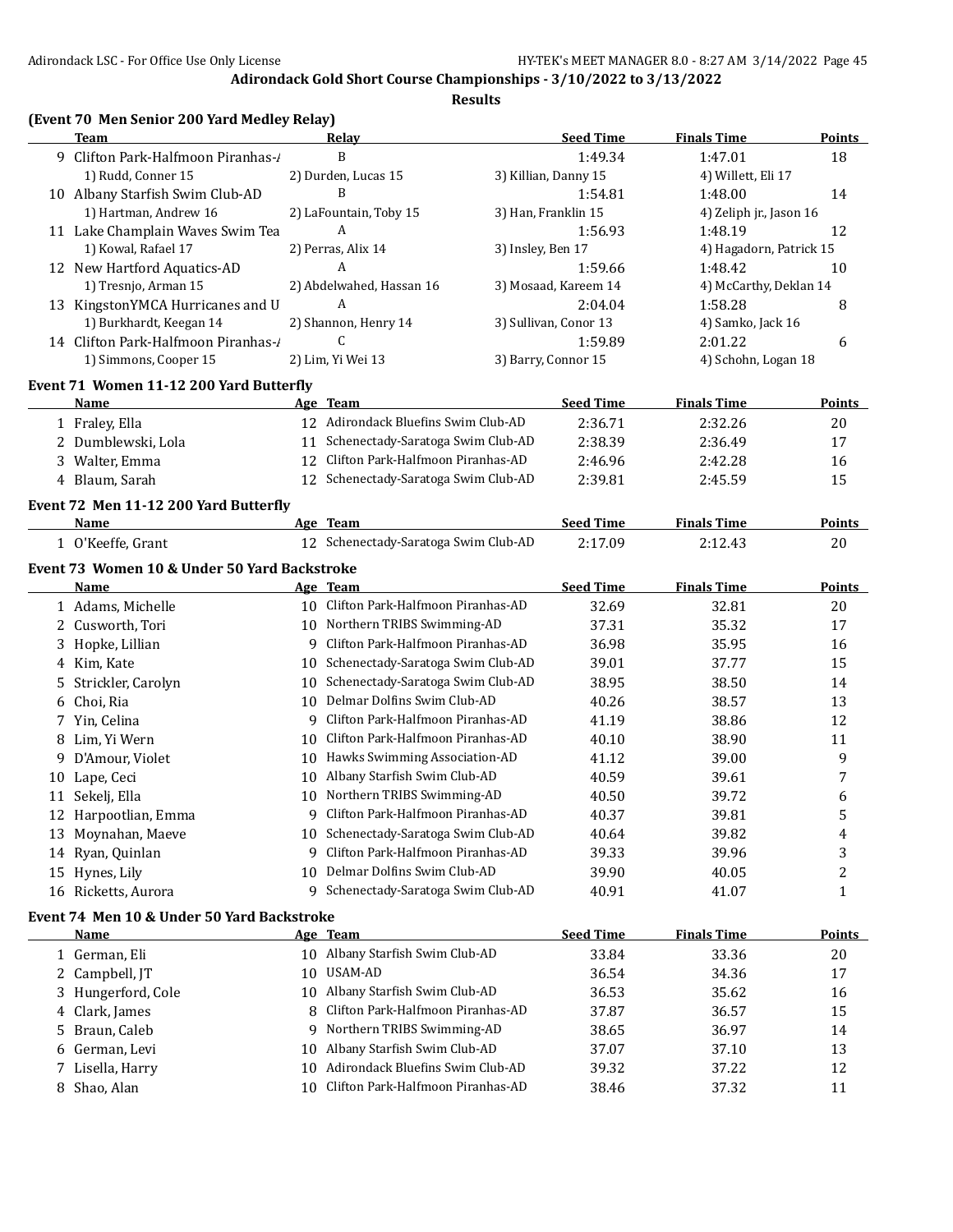#### **Results**

|  |  |  | (Event 74 Men 10 & Under 50 Yard Backstroke) |  |
|--|--|--|----------------------------------------------|--|
|--|--|--|----------------------------------------------|--|

|    | Name                  |     | Age Team                             | <b>Seed Time</b> | <b>Finals Time</b> | <b>Points</b> |
|----|-----------------------|-----|--------------------------------------|------------------|--------------------|---------------|
|    | 9 Stebletsov, Vova    | 10. | Clifton Park-Halfmoon Piranhas-AD    | 37.83            | 37.49              | 9             |
| 10 | Basile, Nicholas      | 10. | Schenectady-Saratoga Swim Club-AD    | 39.73            | 38.17              | 7             |
| 11 | Dureaghin, Dimitriy   | 10  | Clifton Park-Halfmoon Piranhas-AD    | 40.56            | 38.59              | 6             |
|    | 12 Horstmyer, Erik    |     | 8 Clifton Park-Halfmoon Piranhas-AD  | 39.32            | 39.01              | 5             |
| 13 | Muldner, Mitchell     | 9.  | Schenectady-Saratoga Swim Club-AD    | 40.70            | 39.33              | 4             |
|    | 14 Fay, Ben           | 10. | Schenectady-Saratoga Swim Club-AD    | 41.42            | 39.38              | 3             |
|    | *15 Schwenker. Will   | 10  | Schenectady-Saratoga Swim Club-AD    | 39.52            | 39.61              |               |
|    | *15 Mailat, Alexandru |     | 10 Greater Glens Falls Flyers Swi-AD | 41.32            | 39.61              |               |
|    | *15 Konnor, Cameron   | 9   | Schenectady-Saratoga Swim Club-AD    | 41.24            | 39.61              |               |
|    | 18 Guntert, Blake     | 10  | Albany Starfish Swim Club-AD         | 39.71            | 39.69              |               |
| 19 | Simmons, Max          | q   | Clifton Park-Halfmoon Piranhas-AD    | 41.26            | 40.95              |               |
| 20 | Shao. Mark            |     | Clifton Park-Halfmoon Piranhas-AD    | 41.38            | 40.97              |               |
|    |                       |     |                                      |                  |                    |               |

## **Event 75 Women 11-12 100 Yard Breaststroke**

|                  | <b>Name</b>                                |    | Age Team                          | <b>Prelim Time</b> | <b>Finals Time</b> |             | <b>Points</b>           |
|------------------|--------------------------------------------|----|-----------------------------------|--------------------|--------------------|-------------|-------------------------|
| A - Final        |                                            |    |                                   |                    |                    |             |                         |
|                  | 1 Shao, Emma                               | 12 | Clifton Park-Halfmoon Piranhas-AD | 1:11.90            | 1:11.24            |             | 20                      |
|                  | 2 Allinson, Mae                            | 12 | Delmar Dolfins Swim Club-AD       | 1:16.11            | 1:17.10            |             | 17                      |
| 3                | Morse, Madelyn                             | 12 | Delmar Dolfins Swim Club-AD       | 1:16.47            | 1:17.37            |             | 16                      |
| 4                | Wang, Erica                                | 12 | Clifton Park-Halfmoon Piranhas-AD | 1:17.65            | 1:18.50            |             | 15                      |
| 5.               | Johnston, Layla                            | 12 | Schenectady-Saratoga Swim Club-AD | 1:19.34            | 1:19.29            |             | 14                      |
| 6                | Dumblewski, Lola                           | 11 | Schenectady-Saratoga Swim Club-AD | 1:19.53            | 1:20.67            |             | 13                      |
| 7                | Wolfort, Madison                           | 12 | Albany Starfish Swim Club-AD      | 1:22.55            | 1:24.03            |             | 12                      |
| 8                | Braun, Julia                               | 11 | Northern TRIBS Swimming-AD        | 1:22.99            | 1:24.52            |             | 11                      |
| <b>B</b> - Final |                                            |    |                                   |                    |                    |             |                         |
|                  | 9 Dheeradhada, Arya                        |    | 12 Albany Starfish Swim Club-AD   | 1:23.30            | 1:22.77            |             | 9                       |
| 10               | Deal, Grace                                | 12 | Clinton Cuda Swim Club-AD         | 1:24.43            | 1:22.91            |             | 7                       |
| 11               | Berju, Abby                                | 12 | Schenectady-Saratoga Swim Club-AD | 1:23.35            | 1:23.84            |             | 6                       |
| 12               | Cunningham, Isabelle                       | 11 | Clifton Park-Halfmoon Piranhas-AD | 1:26.11            | 1:25.19            |             | 5                       |
| 13               | Cho, Anna                                  | 11 | Albany Starfish Swim Club-AD      | 1:28.24            | 1:26.47            |             | 4                       |
|                  | 14 Ryan, Callie                            | 11 | <b>USAM-AD</b>                    | 1:24.87            | 1:26.97            |             | 3                       |
| 15               | Dunbar, May                                | 12 | USAM-AD                           | 1:27.26            | 1:27.04            |             | $\overline{\mathbf{c}}$ |
|                  | 16 Harpootlian, Leah                       | 11 | Clifton Park-Halfmoon Piranhas-AD | 1:37.89            | 1:39.61            |             | $\mathbf{1}$            |
|                  | Event 75 Women 11-12 100 Yard Breaststroke |    |                                   |                    |                    |             |                         |
|                  | <b>Name</b>                                |    | Age Team                          | <b>Seed Time</b>   | <b>Prelim Time</b> |             |                         |
|                  | <b>Preliminaries</b>                       |    |                                   |                    |                    |             |                         |
|                  | 1 Shao, Emma                               | 12 | Clifton Park-Halfmoon Piranhas-AD | 1:11.19            | 1:11.90            | q           |                         |
|                  | 2 Allinson, Mae                            | 12 | Delmar Dolfins Swim Club-AD       | 1:19.08            | 1:16.11            | q           |                         |
| 3                | Morse, Madelyn                             | 12 | Delmar Dolfins Swim Club-AD       | 1:21.90            | 1:16.47            | q           |                         |
| 4                | Wang, Erica                                | 12 | Clifton Park-Halfmoon Piranhas-AD | 1:17.92            | 1:17.65            | q           |                         |
| 5.               | Johnston, Layla                            | 12 | Schenectady-Saratoga Swim Club-AD | 1:21.51            | 1:19.34            | q           |                         |
| 6                | Dumblewski, Lola                           | 11 | Schenectady-Saratoga Swim Club-AD | 1:20.89            | 1:19.53            | q           |                         |
| 7                | Wolfort, Madison                           | 12 | Albany Starfish Swim Club-AD      | 1:26.15            | 1:22.55            | q           |                         |
|                  | 8 Braun, Julia                             | 11 | Northern TRIBS Swimming-AD        | 1:26.12            | 1:22.99            | q           |                         |
| 9                | Dheeradhada, Arya                          |    | 12 Albany Starfish Swim Club-AD   | 1:24.94            | 1:23.30            | q           |                         |
| 10               | Berju, Abby                                | 12 | Schenectady-Saratoga Swim Club-AD | 1:25.66            | 1:23.35            | q           |                         |
| 11               | Deal, Grace                                | 12 | Clinton Cuda Swim Club-AD         | 1:24.26            | 1:24.43            | q           |                         |
| 12               | Ryan, Callie                               | 11 | <b>USAM-AD</b>                    | 1:27.92            | 1:24.87            | q           |                         |
| 13               | Cunningham, Isabelle                       | 11 | Clifton Park-Halfmoon Piranhas-AD | 1:27.19            | 1:26.11            | q           |                         |
|                  | 14 Dunbar, May                             | 12 | USAM-AD                           | 1:27.70            | 1:27.26            | q           |                         |
|                  | 15 Cho, Anna                               |    | 11 Albany Starfish Swim Club-AD   | 1:26.73            | 1:28.24            | $\mathbf q$ |                         |
|                  |                                            |    |                                   |                    |                    |             |                         |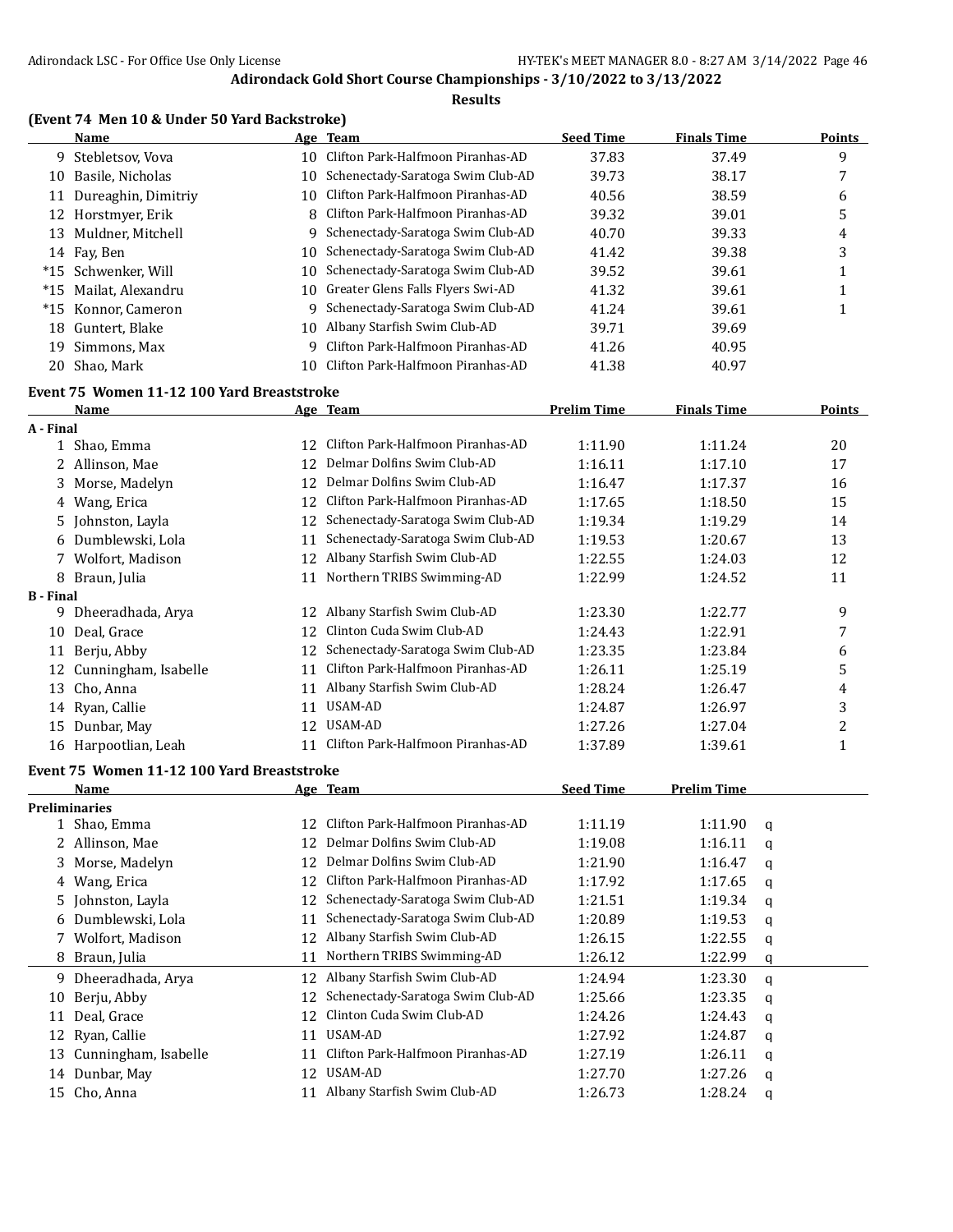**Results**

# **Preliminaries ... (Event 75 Women 11-12 100 Yard Breaststroke)**

|           | <b>Name</b>                                  |    | Age Team                             | <b>Seed Time</b>   | <b>Prelim Time</b> |             |               |
|-----------|----------------------------------------------|----|--------------------------------------|--------------------|--------------------|-------------|---------------|
|           | 16 Harpootlian, Leah                         | 11 | Clifton Park-Halfmoon Piranhas-AD    | 1:33.54            | 1:37.89            | $\mathbf q$ |               |
|           | Event 76 Men 11-12 100 Yard Breaststroke     |    |                                      |                    |                    |             |               |
|           | Name                                         |    | Age Team                             | <b>Prelim Time</b> | <b>Finals Time</b> |             | <b>Points</b> |
| A - Final |                                              |    |                                      |                    |                    |             |               |
|           | 1 Janga, Simba                               |    | 12 Delmar Dolfins Swim Club-AD       | 1:08.51            | 1:09.31            |             | 20            |
|           | 2 Young, Liam                                | 12 | <b>Tigers Aquatic Club-AD</b>        | 1:19.43            | 1:18.38            |             | 17            |
|           | 3 Lee, Nathan                                | 12 | Clifton Park-Halfmoon Piranhas-AD    | 1:19.47            | 1:21.88            |             | 16            |
|           | 4 Skuza, Alexander                           | 12 | Delmar Dolfins Swim Club-AD          | 1:22.33            | 1:22.75            |             | 15            |
|           | 5 Yan, Brendan                               |    | 12 Albany Starfish Swim Club-AD      | 1:21.77            | 1:22.78            |             | 14            |
|           | Event 76 Men 11-12 100 Yard Breaststroke     |    |                                      |                    |                    |             |               |
|           | Name                                         |    | Age Team                             | <b>Seed Time</b>   | <b>Prelim Time</b> |             |               |
|           | <b>Preliminaries</b>                         |    |                                      |                    |                    |             |               |
|           | 1 Janga, Simba                               | 12 | Delmar Dolfins Swim Club-AD          | 1:10.91            | 1:08.51            | q           |               |
|           | 2 Young, Liam                                | 12 | Tigers Aquatic Club-AD               | 1:24.79            | 1:19.43            | q           |               |
|           | 3 Lee, Nathan                                | 12 | Clifton Park-Halfmoon Piranhas-AD    | 1:25.12            | 1:19.47            | q           |               |
|           | 4 Yan, Brendan                               | 12 | Albany Starfish Swim Club-AD         | 1:25.30            | 1:21.77            | q           |               |
|           | 5 Skuza, Alexander                           | 12 | Delmar Dolfins Swim Club-AD          | 1:26.50            | 1:22.33            | q           |               |
|           | Event 77 Women 10 & Under 100 Yard Freestyle |    |                                      |                    |                    |             |               |
|           | <b>Name</b>                                  |    | Age Team                             | <b>Seed Time</b>   | <b>Finals Time</b> |             | Points        |
|           | 1 Adams, Michelle                            |    | 10 Clifton Park-Halfmoon Piranhas-AD | 1:07.35            | 1:03.95            |             | 20            |
|           | 2 Cusworth, Tori                             |    | 10 Northern TRIBS Swimming-AD        | 1:16.99            | 1:09.94            |             | 17            |
| 3         | Kim, Kate                                    | 10 | Schenectady-Saratoga Swim Club-AD    | 1:13.71            | 1:10.03            |             | 16            |
|           | 4 Allinson, Jane                             | 10 | Delmar Dolfins Swim Club-AD          | 1:17.94            | 1:14.31            |             | 15            |
| 5.        | Laurie, Makena                               |    | 10 Hawks Swimming Association-AD     | 1:16.21            | 1:15.46            |             | 14            |
|           | 6 Johnson, Micalli                           | 10 | Lake Champlain Waves Swim Team-AD    | 1:17.48            | 1:16.22            |             | 13            |
|           | 7 Sekelj, Ella                               |    | 10 Northern TRIBS Swimming-AD        | 1:17.90            | 1:16.42            |             | 12            |
|           | Event 78 Men 10 & Under 100 Yard Freestyle   |    |                                      |                    |                    |             |               |
|           | Name                                         |    | Age Team                             | <b>Seed Time</b>   | <b>Finals Time</b> |             | <b>Points</b> |
|           | 1 German, Eli                                |    | 10 Albany Starfish Swim Club-AD      | 1:09.75            | 1:04.40            |             | 20            |
|           | 2 Braun, Caleb                               |    | 9 Northern TRIBS Swimming-AD         | 1:10.15            | 1:07.59            |             | 17            |
|           | 3 Hao, Daniel                                | 10 | Clifton Park-Halfmoon Piranhas-AD    | 1:10.64            | 1:08.11            |             | 16            |
|           | 4 Hungerford, Cole                           |    | 10 Albany Starfish Swim Club-AD      | 1:13.33            | 1:08.55            |             | 15            |
| 5         | Stebletsov, Vova                             | 10 | Clifton Park-Halfmoon Piranhas-AD    | 1:12.97            | 1:10.68            |             | 14            |
|           | 6 Hungerford, Landon                         |    | 10 Albany Starfish Swim Club-AD      | 1:17.73            | 1:10.72            |             | 13            |
|           | 7 Fay, Ben                                   |    | 10 Schenectady-Saratoga Swim Club-AD | 1:17.73            | 1:14.58            |             | 12            |
|           | 8 Konnor, Cameron                            |    | 9 Schenectady-Saratoga Swim Club-AD  | 1:18.43            | 1:15.13            |             | 11            |
| 9         | Shao, Alan                                   | 10 | Clifton Park-Halfmoon Piranhas-AD    | 1:14.49            | 1:15.15            |             | 9             |
|           | 10 Van Loan, Rory                            | 9  | KingstonYMCA Hurricanes and Ul-AD    | 1:16.69            | 1:15.84            |             | 7             |
| 11        | Dureaghin, Dimitriy                          | 10 | Clifton Park-Halfmoon Piranhas-AD    | 1:18.09            | 1:16.03            |             | 6             |
| 12        | Mailat, Alexandru                            | 10 | Greater Glens Falls Flyers Swi-AD    | 1:15.83            | 1:18.02            |             | 5             |
|           | --- Basile, Nicholas                         | 10 | Schenectady-Saratoga Swim Club-AD    | 1:16.17            | DQ                 |             |               |
|           | Event 79 Women 11-12 100 Yard Freestyle      |    |                                      |                    |                    |             |               |
|           | <u>Name</u>                                  |    | Age Team                             | <b>Prelim Time</b> | <b>Finals Time</b> |             | <b>Points</b> |
| A - Final |                                              |    |                                      |                    |                    |             |               |
|           | 1 Carsillo, Ava                              | 12 | Delmar Dolfins Swim Club-AD          | 57.05              | 56.81              |             | 20            |
|           | 2 Streeter, Livi                             | 12 | Schenectady-Saratoga Swim Club-AD    | 59.13              | 59.15              |             | 17            |
| 3         | Shao, Emma                                   | 12 | Clifton Park-Halfmoon Piranhas-AD    | 58.71              | 59.32              |             | 16            |
|           | 4 Kane, Emily                                |    | 12 Unattached-AD                     | 1:00.28            | 59.44              |             | 15            |
|           |                                              |    |                                      |                    |                    |             |               |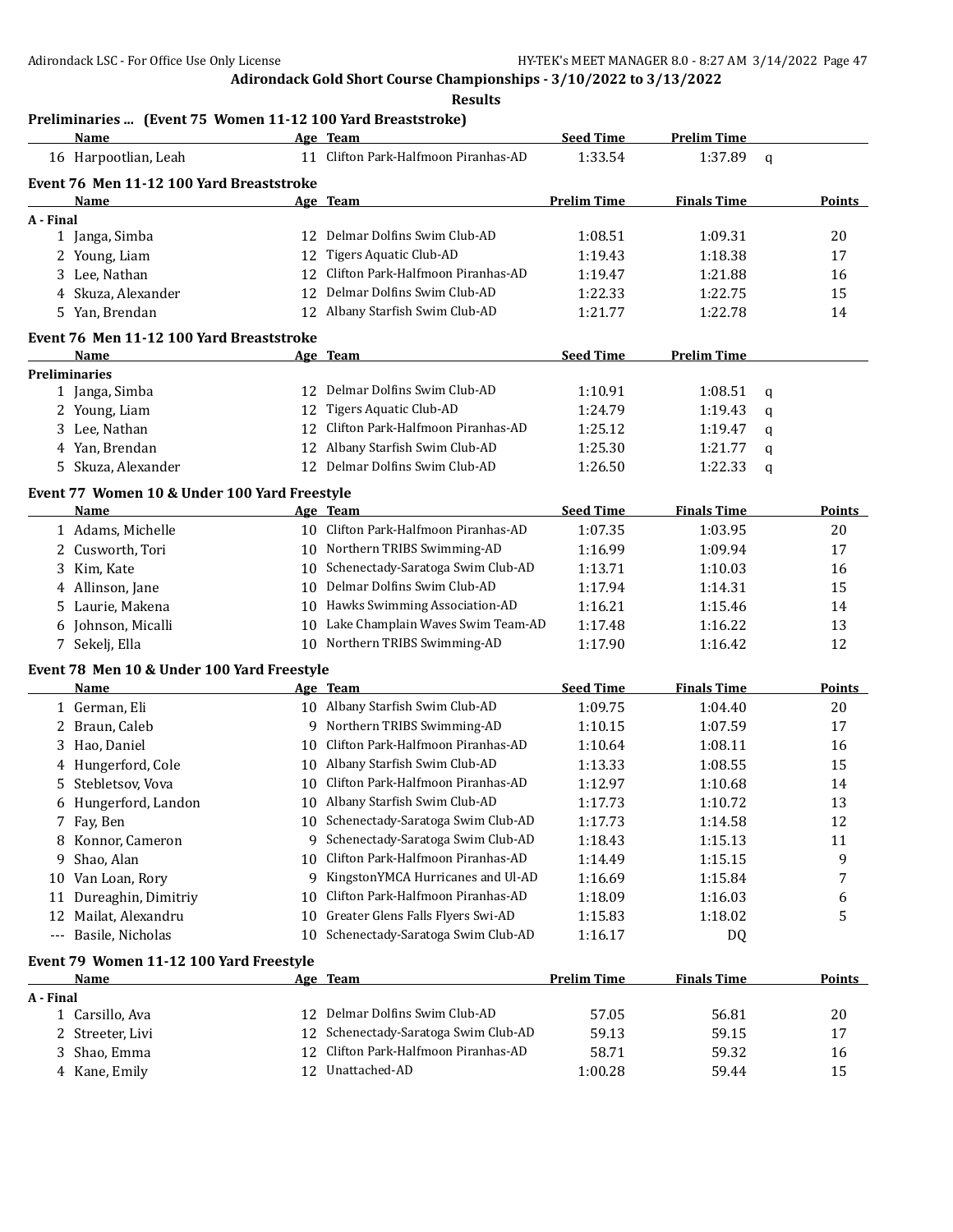#### **Results**

|                  | A - Final  (Event 79 Women 11-12 100 Yard Freestyle) |    |                                      |                    |                    |   |        |
|------------------|------------------------------------------------------|----|--------------------------------------|--------------------|--------------------|---|--------|
|                  | Name                                                 |    | Age Team                             | <b>Prelim Time</b> | <b>Finals Time</b> |   | Points |
|                  | 5 Fraley, Ella                                       |    | 12 Adirondack Bluefins Swim Club-AD  | 59.63              | 1:00.54            |   | 14     |
|                  | 6 Walter, Emma                                       |    | 12 Clifton Park-Halfmoon Piranhas-AD | 59.80              | 1:00.56            |   | 13     |
|                  | 7 Morse, Madelyn                                     |    | 12 Delmar Dolfins Swim Club-AD       | 1:01.64            | 1:01.59            |   | 12     |
|                  | 8 Dumblewski, Lola                                   |    | 11 Schenectady-Saratoga Swim Club-AD | 1:01.05            | 1:01.99            |   | 11     |
| <b>B</b> - Final |                                                      |    |                                      |                    |                    |   |        |
|                  | 9 Treloar, Rory                                      | 12 | Tigers Aquatic Club-AD               | 1:01.91            | 1:02.19            |   | 9      |
| 10               | Zhang, Annabelle                                     | 12 | Clifton Park-Halfmoon Piranhas-AD    | 1:02.04            | 1:03.03            |   | 7      |
| 11               | Dheeradhada, Arya                                    | 12 | Albany Starfish Swim Club-AD         | 1:02.92            | 1:03.06            |   | 6      |
|                  | 12 Wolfort, Madison                                  | 12 | Albany Starfish Swim Club-AD         | 1:01.98            | 1:03.18            |   | 5      |
| 13               | Tolan, Addy                                          | 12 | Clifton Park-Halfmoon Piranhas-AD    | 1:03.27            | 1:03.52            |   | 4      |
|                  | 14 Johnston, Layla                                   | 12 | Schenectady-Saratoga Swim Club-AD    | 1:03.87            | 1:03.91            |   | 3      |
|                  | 15 Basile, Isabella                                  | 12 | Schenectady-Saratoga Swim Club-AD    | 1:02.80            | 1:03.96            |   | 2      |
|                  | 16 Braun, Julia                                      |    | 11 Northern TRIBS Swimming-AD        | 1:03.09            | 1:04.27            |   | 1      |
|                  | Event 79 Women 11-12 100 Yard Freestyle              |    |                                      |                    |                    |   |        |
|                  | Name                                                 |    | Age Team                             | <b>Seed Time</b>   | <b>Prelim Time</b> |   |        |
|                  | <b>Preliminaries</b>                                 |    |                                      |                    |                    |   |        |
|                  | 1 Carsillo, Ava                                      | 12 | Delmar Dolfins Swim Club-AD          | 58.76              | 57.05              | q |        |
|                  | 2 Shao, Emma                                         | 12 | Clifton Park-Halfmoon Piranhas-AD    | 1:00.15            | 58.71              | q |        |
| 3                | Streeter, Livi                                       | 12 | Schenectady-Saratoga Swim Club-AD    | 1:01.17            | 59.13              | q |        |
|                  | 4 Fraley, Ella                                       | 12 | Adirondack Bluefins Swim Club-AD     | 1:01.13            | 59.63              | q |        |
| 5.               | Walter, Emma                                         | 12 | Clifton Park-Halfmoon Piranhas-AD    | 1:00.50            | 59.80              | q |        |
| 6                | Kane, Emily                                          | 12 | Unattached-AD                        | 1:01.96            | 1:00.28            | q |        |
| 7                | Dumblewski, Lola                                     | 11 | Schenectady-Saratoga Swim Club-AD    | 1:01.97            | 1:01.05            | q |        |
| 8                | Morse, Madelyn                                       | 12 | Delmar Dolfins Swim Club-AD          | 1:04.29            | 1:01.64            | q |        |
|                  | 9 Treloar, Rory                                      | 12 | Tigers Aquatic Club-AD               | 1:03.02            | 1:01.91            | q |        |
| 10               | Wolfort, Madison                                     |    | 12 Albany Starfish Swim Club-AD      | 1:06.17            | 1:01.98            | q |        |
| 11               | Zhang, Annabelle                                     | 12 | Clifton Park-Halfmoon Piranhas-AD    | 1:02.15            | 1:02.04            | q |        |
| 12               | Basile, Isabella                                     | 12 | Schenectady-Saratoga Swim Club-AD    | 1:03.49            | 1:02.80            | q |        |
| 13               | Dheeradhada, Arya                                    | 12 | Albany Starfish Swim Club-AD         | 1:03.48            | 1:02.92            | q |        |
| 14               | Braun, Julia                                         | 11 | Northern TRIBS Swimming-AD           | 1:04.65            | 1:03.09            | q |        |
| 15               | Tolan, Addy                                          | 12 | Clifton Park-Halfmoon Piranhas-AD    | 1:03.84            | 1:03.27            | q |        |
|                  | 16 Johnston, Layla                                   | 12 | Schenectady-Saratoga Swim Club-AD    | 1:03.96            | 1:03.87            | q |        |
|                  | 17 Wultsch-Fuller, Sonja                             |    | 12 Northern TRIBS Swimming-AD        | 1:07.02            | 1:03.94            |   |        |
|                  | 18 Gaffney, Chloe                                    |    | 12 Hawks Swimming Association-AD     | 1:05.72            | 1:03.95            |   |        |
|                  | 19 Stark, Mya Stark                                  |    | 12 Schenectady-Saratoga Swim Club-AD | 1:06.33            | 1:04.42            |   |        |
|                  | 20 Sancilio, Elizabeth                               | 12 | Delmar Dolfins Swim Club-AD          | 1:05.39            | 1:05.01            |   |        |
|                  | 21 Woytowich, Emma                                   | 12 | Schenectady-Saratoga Swim Club-AD    | 1:07.10            | 1:05.20            |   |        |
|                  | 22 Waldman, Jacqueline                               | 12 | Adirondack Bluefins Swim Club-AD     | 1:06.20            | 1:05.22            |   |        |
|                  | 23 Dunbar, Georgia                                   | 12 | USAM-AD                              | 1:06.14            | 1:05.58            |   |        |
|                  | 24 Deal, Grace                                       | 12 | Clinton Cuda Swim Club-AD            | 1:05.79            | 1:06.17            |   |        |
|                  | 25 Allinson, Mae                                     |    | 12 Delmar Dolfins Swim Club-AD       | 1:06.50            | 1:06.96            |   |        |
| 26               | Stoup, Maddie                                        |    | 12 Clifton Park-Halfmoon Piranhas-AD | 1:07.09            | 1:07.17            |   |        |
|                  | 27 Harpootlian, Leah                                 |    | 11 Clifton Park-Halfmoon Piranhas-AD | 1:15.64            | 1:10.81            |   |        |
|                  | Event 80 Men 11-12 100 Yard Freestyle                |    |                                      |                    |                    |   |        |
|                  | Name                                                 |    | Age Team                             | <b>Prelim Time</b> | <b>Finals Time</b> |   | Points |
| A - Final        |                                                      |    |                                      |                    |                    |   |        |
|                  | 1 Crowley, Mason                                     | 12 | Tigers Aquatic Club-AD               | 58.41              | 54.71              |   | 20     |
|                  | 2 O'Keeffe, Grant                                    |    | 12 Schenectady-Saratoga Swim Club-AD | 55.88              | 54.96              |   | 17     |

3 Janga, Simba 12 Delmar Dolfins Swim Club-AD 58.23 58.09 58.09 58.09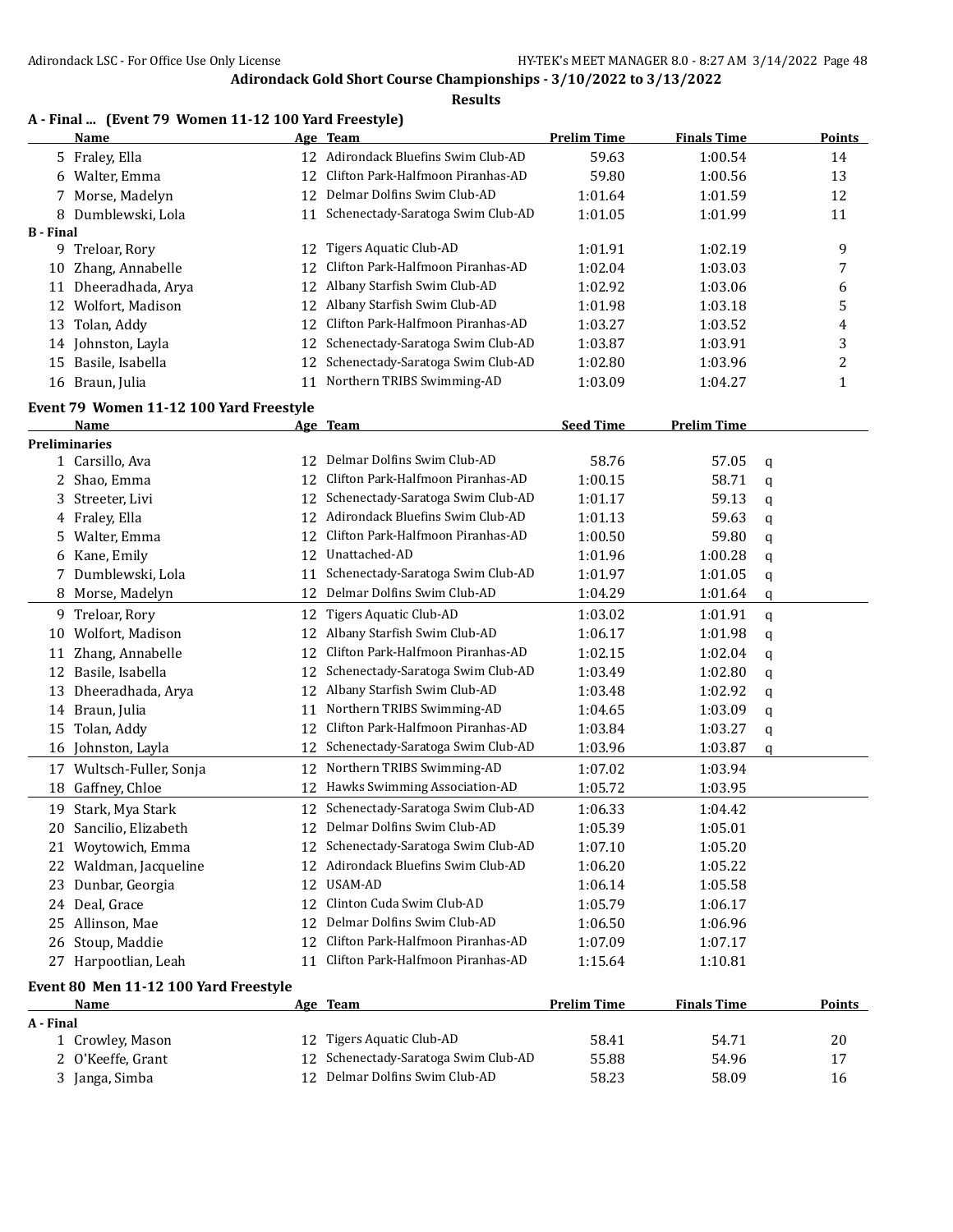|      | A - Final  (Event 80 Men 11-12 100 Yard Freestyle) |
|------|----------------------------------------------------|
| Name | Age Team                                           |

|                  | Name                                           |          | Age Team                             | <b>Prelim Time</b> | <b>Finals Time</b> |   | Points        |
|------------------|------------------------------------------------|----------|--------------------------------------|--------------------|--------------------|---|---------------|
|                  | 4 Tong, Lucas                                  | 12       | Schenectady-Saratoga Swim Club-AD    | 59.03              | 59.85              |   | 15            |
| 5.               | Keating, Jack                                  | 12       | Delmar Dolfins Swim Club-AD          | 59.95              | 1:00.38            |   | 14            |
|                  | 6 Lee, Nathan                                  | 12       | Clifton Park-Halfmoon Piranhas-AD    | 59.66              | 1:00.71            |   | 13            |
|                  | 7 Bette, AJ                                    | 12       | Adirondack Bluefins Swim Club-AD     | 1:01.43            | 1:01.21            |   | 12            |
|                  | 8 Young, Liam                                  | 12       | Tigers Aquatic Club-AD               | 1:03.13            | 1:02.47            |   | 11            |
| <b>B</b> - Final |                                                |          |                                      |                    |                    |   |               |
|                  | 9 Jerome, Jude                                 | 11       | USAM-AD                              | 1:04.75            | 1:03.81            |   | 9             |
|                  | 10 Hungerford, Brett                           | 12       | Albany Starfish Swim Club-AD         | 1:05.25            | 1:05.56            |   | 7             |
|                  | 11 Hansen, ShawnPaul                           | 12       | Lake Champlain Waves Swim Team-AD    | 1:05.70            | 1:05.57            |   | 6             |
|                  | 12 Yin, Brayden                                | 12       | Clifton Park-Halfmoon Piranhas-AD    | 1:05.59            | 1:06.82            |   | 5             |
| 13               | Gerace, James                                  | 11       | Clifton Park-Halfmoon Piranhas-AD    | 1:06.64            | 1:08.17            |   | 4             |
|                  | --- Wolk, Caison                               | 11       | USAM-AD                              | 1:05.00            | DQ                 |   |               |
|                  | Event 80 Men 11-12 100 Yard Freestyle          |          |                                      |                    |                    |   |               |
|                  | Name                                           |          | Age Team                             | <b>Seed Time</b>   | <b>Prelim Time</b> |   |               |
|                  | <b>Preliminaries</b>                           |          |                                      |                    |                    |   |               |
|                  | 1 O'Keeffe, Grant                              | 12       | Schenectady-Saratoga Swim Club-AD    | 56.66              | 55.88              | q |               |
|                  | 2 Janga, Simba                                 | 12       | Delmar Dolfins Swim Club-AD          | 1:00.36            | 58.23              | q |               |
| 3                | Crowley, Mason                                 | 12       | <b>Tigers Aquatic Club-AD</b>        | 56.46              | 58.41              | q |               |
|                  | 4 Tong, Lucas                                  | 12       | Schenectady-Saratoga Swim Club-AD    | 1:00.06            | 59.03              | q |               |
|                  | 5 Lee, Nathan                                  | 12       | Clifton Park-Halfmoon Piranhas-AD    | 1:01.93            | 59.66              | q |               |
|                  | 6 Keating, Jack                                | 12       | Delmar Dolfins Swim Club-AD          | 1:01.50            | 59.95              | q |               |
|                  | 7 Bette, AJ                                    |          | 12 Adirondack Bluefins Swim Club-AD  | 1:03.52            | 1:01.43            | q |               |
|                  | 8 Young, Liam                                  | 12       | Tigers Aquatic Club-AD               | 1:05.21            | 1:03.13            |   |               |
|                  |                                                |          | USAM-AD                              |                    |                    | q |               |
|                  | 9 Jerome, Jude                                 | 11       | USAM-AD                              | 1:05.35            | 1:04.75            | q |               |
| 10               | Wolk, Caison                                   | 11       |                                      | 1:06.83            | 1:05.00            | q |               |
|                  | 11 Hungerford, Brett                           |          | 12 Albany Starfish Swim Club-AD      | 1:07.11            | 1:05.25            | q |               |
|                  | 12 Yin, Brayden                                | 12       | Clifton Park-Halfmoon Piranhas-AD    | 1:05.48            | 1:05.59            | q |               |
|                  | 13 Hansen, ShawnPaul                           | 12       | Lake Champlain Waves Swim Team-AD    | 1:06.88            | 1:05.70            | q |               |
|                  | 14 Gerace, James                               | 11       | Clifton Park-Halfmoon Piranhas-AD    | 1:07.53            | 1:06.64            | q |               |
|                  | Event 81 Women 10 & Under 50 Yard Breaststroke |          |                                      |                    |                    |   |               |
|                  | Name                                           |          | Age Team                             | <b>Seed Time</b>   | <b>Finals Time</b> |   | <b>Points</b> |
|                  | 1 Hopke, Lillian                               |          | 9 Clifton Park-Halfmoon Piranhas-AD  | 40.39              | 39.01              |   | 20            |
|                  | 2 Allinson, Jane                               | 10       | Delmar Dolfins Swim Club-AD          | 42.55              | 42.00              |   | 17            |
|                  | 3 Coupal, Mia                                  |          | 10 Lake Champlain Waves Swim Team-AD | 44.03              | 42.70              |   | 16            |
|                  | 4 Strickler, Carolyn                           |          | 10 Schenectady-Saratoga Swim Club-AD | 46.55              | 44.76              |   | 15            |
|                  | 5 Laurie, Makena                               |          | 10 Hawks Swimming Association-AD     | 45.62              | 45.25              |   | 14            |
|                  | 6 Sekelj, Ella                                 |          | 10 Northern TRIBS Swimming-AD        | 47.33              | 45.48              |   | 13            |
| 7                | Lim, Yi Wern                                   | 10       | Clifton Park-Halfmoon Piranhas-AD    | 46.47              | 45.90              |   | 12            |
| ---              | Attia, Laila                                   | 10       | Schenectady-Saratoga Swim Club-AD    | 45.64              | DQ                 |   |               |
| ---              | Park, Chloe                                    | 10       | Schenectady-Saratoga Swim Club-AD    | 46.45              | DQ                 |   |               |
|                  | Event 82 Men 10 & Under 50 Yard Breaststroke   |          |                                      |                    |                    |   |               |
|                  | <b>Name</b>                                    |          | Age Team                             | <b>Seed Time</b>   | <b>Finals Time</b> |   | <b>Points</b> |
|                  | 1 German, Eli                                  |          | 10 Albany Starfish Swim Club-AD      | 38.36              | 37.29              |   | 20            |
|                  | 2 Hao, Daniel                                  | 10       | Clifton Park-Halfmoon Piranhas-AD    | 42.10              | 41.13              |   | 17            |
| 3                | Clark, James                                   | 8        | Clifton Park-Halfmoon Piranhas-AD    | 42.83              | 41.63              |   | 16            |
|                  |                                                | 10       | Clifton Park-Halfmoon Piranhas-AD    | 43.04              |                    |   |               |
| 4                | Dureaghin, Dimitriy                            |          | Albany Starfish Swim Club-AD         | 44.52              | 41.80<br>43.15     |   | 15            |
| 5.               | Hungerford, Landon                             | 10<br>10 | Hawks Swimming Association-AD        |                    |                    |   | 14            |
| 6                | Clark, Nate                                    | 9.       | KingstonYMCA Hurricanes and Ul-AD    | 45.34<br>46.56     | 43.59              |   | 13            |
| 7                | Van Loan, Rory                                 |          |                                      |                    | 44.36              |   | 12            |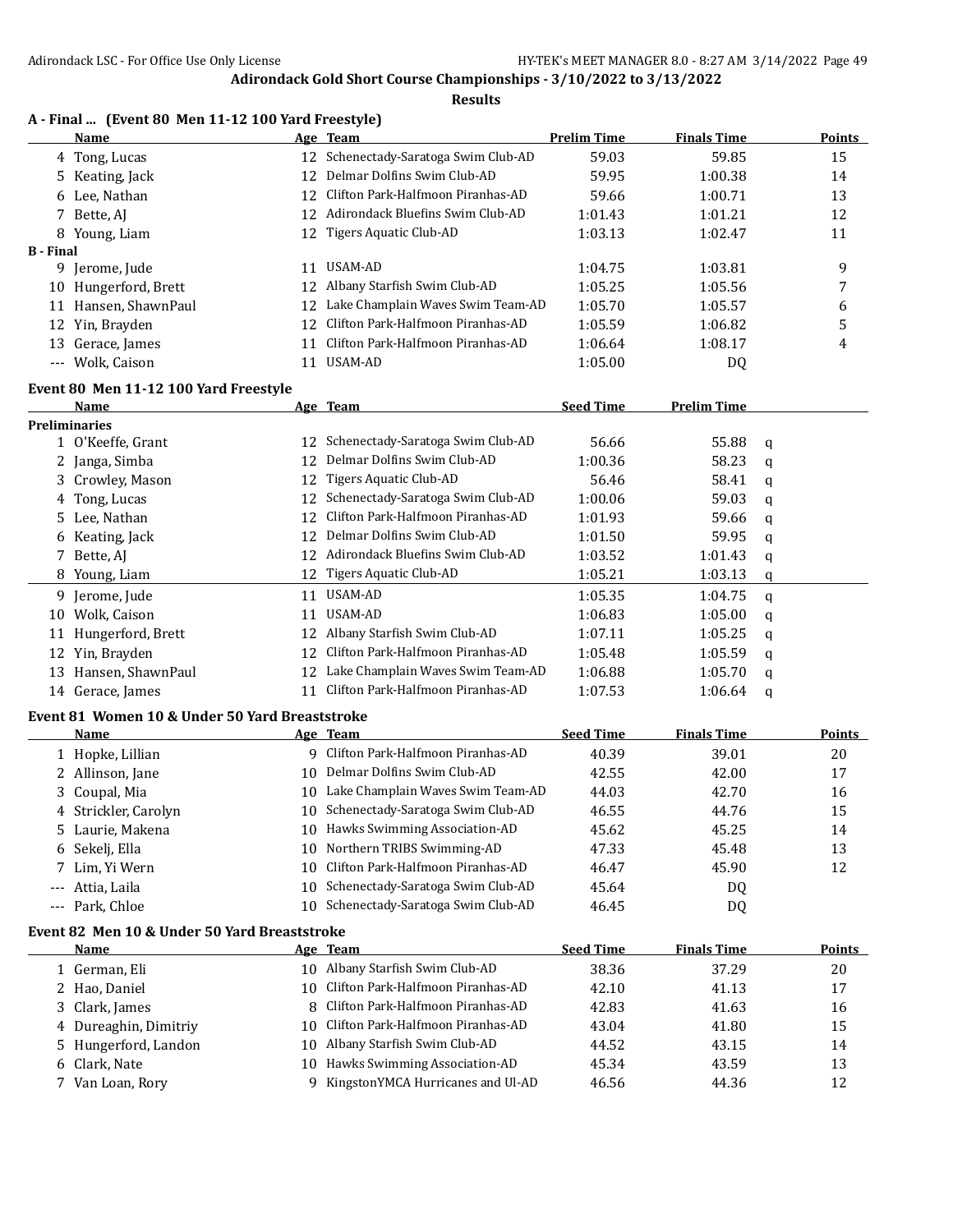**Results**

|                  | (Event 82 Men 10 & Under 50 Yard Breaststroke) |    |                                      |                    |                    |   |                |
|------------------|------------------------------------------------|----|--------------------------------------|--------------------|--------------------|---|----------------|
|                  | Name                                           |    | Age Team                             | <b>Seed Time</b>   | <b>Finals Time</b> |   | <b>Points</b>  |
|                  | 8 Braun, Caleb                                 |    | 9 Northern TRIBS Swimming-AD         | 47.43              | 44.94              |   | 11             |
|                  | 9 German, Levi                                 |    | 10 Albany Starfish Swim Club-AD      | 44.58              | 45.31              |   | 9              |
| 10               | Konnor, Cameron                                |    | 9 Schenectady-Saratoga Swim Club-AD  | 46.54              | 45.72              |   | 7              |
|                  | 11 Shao, Mark                                  | 10 | Clifton Park-Halfmoon Piranhas-AD    | 47.39              | 45.83              |   | 6              |
|                  | 12 Stebletsov, Vova                            | 10 | Clifton Park-Halfmoon Piranhas-AD    | 46.20              | 47.27              |   | 5              |
|                  | 13 Schwenker, Will                             | 10 | Schenectady-Saratoga Swim Club-AD    | 46.43              | 47.32              |   | 4              |
|                  | 14 Guntert, Blake                              |    | 10 Albany Starfish Swim Club-AD      | 47.16              | 47.50              |   | 3              |
|                  | Event 83 Women 11-12 100 Yard Backstroke       |    |                                      |                    |                    |   |                |
|                  | <b>Name</b>                                    |    | Age Team                             | <b>Prelim Time</b> | <b>Finals Time</b> |   | <b>Points</b>  |
| A - Final        |                                                |    |                                      |                    |                    |   |                |
|                  | 1 Carsillo, Ava                                |    | 12 Delmar Dolfins Swim Club-AD       | 1:05.63            | 1:04.30            |   | 20             |
|                  | 2 Streeter, Livi                               | 12 | Schenectady-Saratoga Swim Club-AD    | 1:06.25            | 1:07.06            |   | 17             |
|                  | 3 Zhang, Annabelle                             | 12 | Clifton Park-Halfmoon Piranhas-AD    | 1:06.25            | 1:07.26            |   | 16             |
|                  | 4 Basile, Isabella                             | 12 | Schenectady-Saratoga Swim Club-AD    | 1:06.73            | 1:07.57            |   | 15             |
| 5.               | Blaum, Sarah                                   | 12 | Schenectady-Saratoga Swim Club-AD    | 1:07.54            | 1:09.06            |   | 14             |
| 6                | Stark, Mya Stark                               | 12 | Schenectady-Saratoga Swim Club-AD    | 1:09.28            | 1:09.28            |   | 13             |
|                  | 7 Dheeradhada, Arya                            | 12 | Albany Starfish Swim Club-AD         | 1:11.20            | 1:11.52            |   | 12             |
|                  | 8 Wang, Erica                                  | 12 | Clifton Park-Halfmoon Piranhas-AD    | 1:12.21            | 1:12.70            |   | 11             |
| <b>B</b> - Final |                                                |    |                                      |                    |                    |   |                |
|                  | 9 Berju, Abby                                  | 12 | Schenectady-Saratoga Swim Club-AD    | 1:12.87            | 1:11.36            |   | 9              |
|                  | 10 Wultsch-Fuller, Sonja                       | 12 | Northern TRIBS Swimming-AD           | 1:13.59            | 1:11.41            |   | 7              |
| 11               | Tolan, Addy                                    | 12 | Clifton Park-Halfmoon Piranhas-AD    | 1:13.45            | 1:12.69            |   | 6              |
| 12               | Breckenridge, Lucy                             | 11 | Schenectady-Saratoga Swim Club-AD    | 1:14.03            | 1:13.49            |   | 5              |
| 13               | Sancilio, Elizabeth                            | 12 | Delmar Dolfins Swim Club-AD          | 1:14.71            | 1:14.49            |   | 4              |
|                  | 14 Gaffney, Chloe                              | 12 | Hawks Swimming Association-AD        | 1:15.42            | 1:15.10            |   | 3              |
|                  | 15 Woytowich, Emma                             | 12 | Schenectady-Saratoga Swim Club-AD    | 1:16.20            | 1:15.75            |   | $\overline{c}$ |
|                  | --- Domitrovits, Emma                          |    | 12 Hawks Swimming Association-AD     | 1:13.03            | DQ                 |   |                |
|                  | Event 83 Women 11-12 100 Yard Backstroke       |    |                                      |                    |                    |   |                |
|                  | Name                                           |    | Age Team                             | <b>Seed Time</b>   | <b>Prelim Time</b> |   |                |
|                  | <b>Preliminaries</b>                           |    |                                      |                    |                    |   |                |
|                  | 1 Carsillo, Ava                                | 12 | Delmar Dolfins Swim Club-AD          | 1:07.97            | 1:05.63            | q |                |
| *2               | Streeter, Livi                                 | 12 | Schenectady-Saratoga Swim Club-AD    | 1:08.76            | 1:06.25            | q |                |
| *2               | Zhang, Annabelle                               | 12 | Clifton Park-Halfmoon Piranhas-AD    | 1:06.04            | 1:06.25            | q |                |
|                  | 4 Basile, Isabella                             |    | 12 Schenectady-Saratoga Swim Club-AD | 1:09.06            | 1:06.73            | q |                |
| 5.               | Blaum, Sarah                                   |    | 12 Schenectady-Saratoga Swim Club-AD | 1:09.18            | 1:07.54            | q |                |
|                  | 6 Stark, Mya Stark                             |    | 12 Schenectady-Saratoga Swim Club-AD | 1:13.59            | 1:09.28            | q |                |
|                  | Dheeradhada, Arya                              | 12 | Albany Starfish Swim Club-AD         | 1:13.34            | 1:11.20            | q |                |
|                  | 8 Wang, Erica                                  | 12 | Clifton Park-Halfmoon Piranhas-AD    | 1:10.96            | 1:12.21            | q |                |
| 9.               | Berju, Abby                                    | 12 | Schenectady-Saratoga Swim Club-AD    | 1:14.90            | 1:12.87            | q |                |
| 10               | Domitrovits, Emma                              | 12 | Hawks Swimming Association-AD        | 1:15.08            | 1:13.03            | q |                |
|                  | 11 Tolan, Addy                                 | 12 | Clifton Park-Halfmoon Piranhas-AD    | 1:12.78            | 1:13.45            | q |                |

12 Wultsch-Fuller, Sonja 12 Northern TRIBS Swimming-AD 1:15.33 1:13.59 q 13 Breckenridge, Lucy 11 Schenectady-Saratoga Swim Club-AD 1:14.71 1:14.03 q 14 Sancilio, Elizabeth 12 Delmar Dolfins Swim Club-AD 1:14.78 1:14.71 q 15 Gaffney, Chloe 12 Hawks Swimming Association-AD 1:16.47 1:15.42 q 16 Woytowich, Emma 12 Schenectady-Saratoga Swim Club-AD 1:17.32 1:16.20 q 17 Dunbar, Georgia 12 USAM-AD 1:18.41 1:16.85 18 Rogowski, Bella 11 Schenectady-Saratoga Swim Club-AD 1:18.21 1:17.27 19 Stoup, Maddie 12 Clifton Park-Halfmoon Piranhas-AD 1:16.77 1:18.43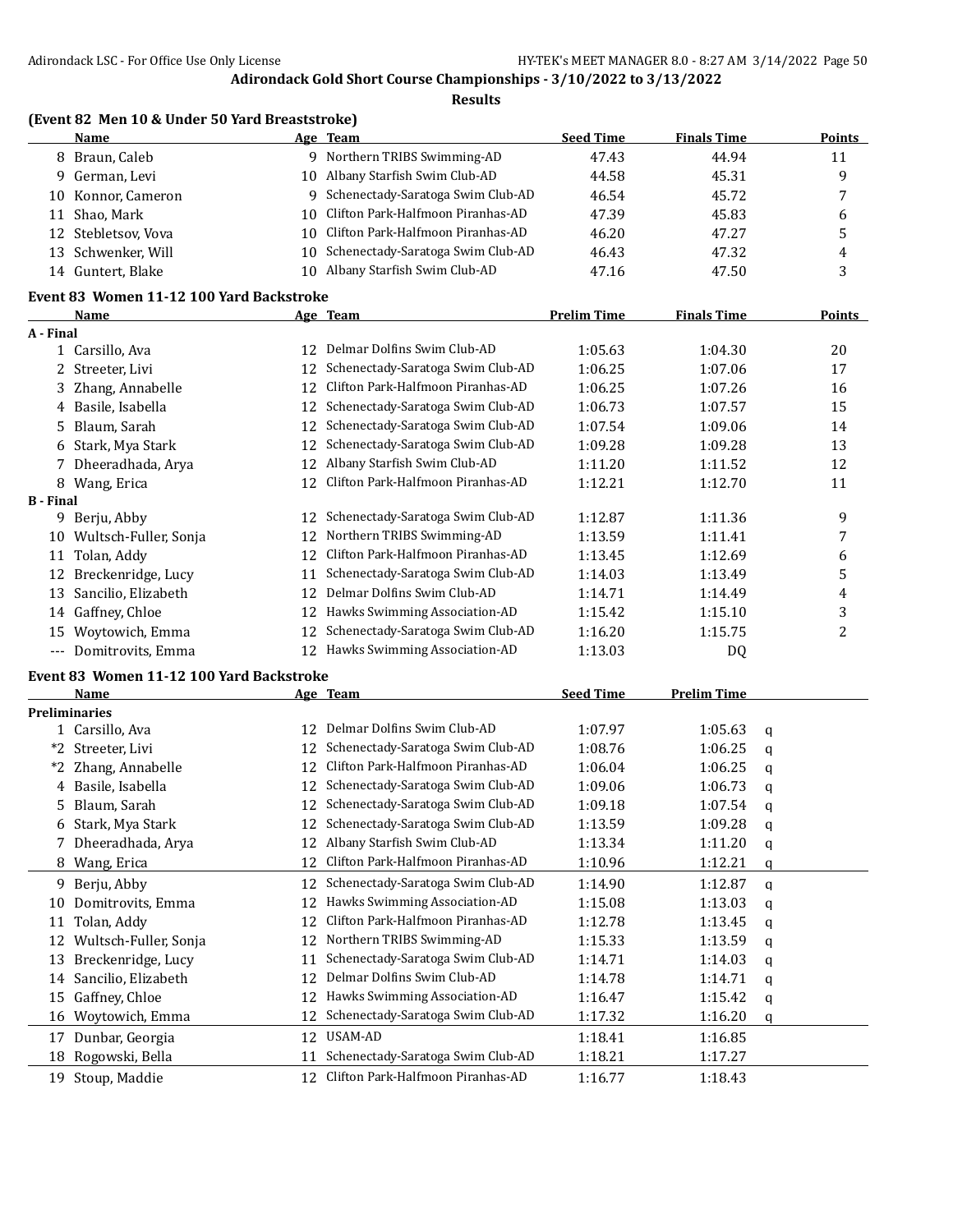#### **Results**

# **Event 84 Men 11-12 100 Yard Backstroke**

|           | Name                                   |    | Age Team                             | <b>Prelim Time</b> | <b>Finals Time</b> |             | Points        |
|-----------|----------------------------------------|----|--------------------------------------|--------------------|--------------------|-------------|---------------|
| A - Final |                                        |    |                                      |                    |                    |             |               |
|           | 1 Tong, Lucas                          |    | 12 Schenectady-Saratoga Swim Club-AD | 1:07.53            | 1:06.89            |             | 20            |
|           | 2 Crowley, Mason                       | 12 | Tigers Aquatic Club-AD               | 1:09.51            | 1:08.41            |             | 17            |
| 3         | Keating, Jack                          | 12 | Delmar Dolfins Swim Club-AD          | 1:09.96            | 1:09.00            |             | 16            |
| 4         | Lee, Nathan                            | 12 | Clifton Park-Halfmoon Piranhas-AD    | 1:11.99            | 1:12.88            |             | 15            |
| 5         | Bette, AJ                              | 12 | Adirondack Bluefins Swim Club-AD     | 1:12.66            | 1:13.67            |             | 14            |
| 6         | Young, Liam                            | 12 | Tigers Aquatic Club-AD               | 1:14.96            | 1:14.07            |             | 13            |
| 7.        | Jerome, Jude                           | 11 | USAM-AD                              | 1:17.67            | 1:15.69            |             | 12            |
|           | 8 Yin, Brayden                         | 12 | Clifton Park-Halfmoon Piranhas-AD    | 1:17.56            | 1:19.41            |             | 11            |
|           | Event 84 Men 11-12 100 Yard Backstroke |    |                                      |                    |                    |             |               |
|           | Name                                   |    | Age Team                             | <b>Seed Time</b>   | <b>Prelim Time</b> |             |               |
|           | <b>Preliminaries</b>                   |    |                                      |                    |                    |             |               |
|           | 1 Tong, Lucas                          | 12 | Schenectady-Saratoga Swim Club-AD    | 1:07.64            | 1:07.53            | q           |               |
|           | 2 Crowley, Mason                       | 12 | <b>Tigers Aquatic Club-AD</b>        | 1:09.51            | 1:09.51            | q           |               |
|           | 3 Keating, Jack                        | 12 | Delmar Dolfins Swim Club-AD          | 1:09.87            | 1:09.96            | q           |               |
|           | 4 Lee, Nathan                          | 12 | Clifton Park-Halfmoon Piranhas-AD    | 1:12.76            | 1:11.99            | q           |               |
| 5.        | Bette, AJ                              | 12 | Adirondack Bluefins Swim Club-AD     | 1:13.84            | 1:12.66            | q           |               |
|           | 6 Young, Liam                          | 12 | <b>Tigers Aquatic Club-AD</b>        | 1:15.13            | 1:14.96            | q           |               |
|           | 7 Yin, Brayden                         | 12 | Clifton Park-Halfmoon Piranhas-AD    | 1:16.59            | 1:17.56            | q           |               |
| 8         | Jerome, Jude                           | 11 | <b>USAM-AD</b>                       | 1:16.83            | 1:17.67            | $\mathbf q$ |               |
| $\cdots$  | Yan, Brendan                           | 12 | Albany Starfish Swim Club-AD         | 1:14.81            | DQ                 |             |               |
|           | --- Hungerford, Brett                  | 12 | Albany Starfish Swim Club-AD         | 1:16.97            | DQ                 |             |               |
|           | Event 85 Women 10 & Under 200 Yard IM  |    |                                      |                    |                    |             |               |
|           | Name                                   |    | Age Team                             | <b>Seed Time</b>   | <b>Finals Time</b> |             | <b>Points</b> |
|           | 1 Adams, Michelle                      | 10 | Clifton Park-Halfmoon Piranhas-AD    | 2:48.37            | 2:39.89            |             | 20            |
|           | 2 Strickler, Carolyn                   | 10 | Schenectady-Saratoga Swim Club-AD    | 3:01.21            | 2:57.58            |             | 17            |
| 3         | Allinson, Jane                         | 10 | Delmar Dolfins Swim Club-AD          | 2:56.92            | 2:59.35            |             | 16            |
| 4         | Kim, Kate                              | 10 | Schenectady-Saratoga Swim Club-AD    | 3:02.06            | 3:00.20            |             | 15            |
| 5         | Cusworth, Tori                         | 10 | Northern TRIBS Swimming-AD           | 3:05.75            | 3:09.05            |             | 14            |
|           | --- Hopke, Lillian                     | 9  | Clifton Park-Halfmoon Piranhas-AD    | 2:48.30            | DQ                 |             |               |
|           | Event 86 Men 10 & Under 200 Yard IM    |    |                                      |                    |                    |             |               |
|           | Name                                   |    | Age Team                             | <b>Seed Time</b>   | <b>Finals Time</b> |             | Points        |
|           | 1 Clark, James                         | 8  | Clifton Park-Halfmoon Piranhas-AD    | 2:55.73            | 2:44.63            |             | 20            |
|           | 2 Hao, Daniel                          | 10 | Clifton Park-Halfmoon Piranhas-AD    | 2:54.56            | 2:46.20            |             | 17            |
|           | 3 Hungerford, Cole                     |    | 10 Albany Starfish Swim Club-AD      | 2:50.95            | 2:47.59            |             | 16            |
|           | 4 Campbell, JT                         | 10 | USAM-AD                              | 3:01.14            | 2:50.76            |             | 15            |
| 5.        | Hungerford, Landon                     | 10 | Albany Starfish Swim Club-AD         | 2:54.32            | 2:56.69            |             | 14            |
| 6         | Fay, Ben                               | 10 | Schenectady-Saratoga Swim Club-AD    | 3:02.99            | 3:04.68            |             | 13            |
|           | 7 Van Loan, Rory                       | 9  | KingstonYMCA Hurricanes and Ul-AD    | 3:03.32            | 3:05.47            |             | 12            |
|           | Event 87 Women 11-12 100 Yard IM       |    |                                      |                    |                    |             |               |
|           | <b>Name</b>                            |    | Age Team                             | <b>Prelim Time</b> | <b>Finals Time</b> |             | <b>Points</b> |
| A - Final |                                        |    |                                      |                    |                    |             |               |
|           | 1 Shao, Emma                           | 12 | Clifton Park-Halfmoon Piranhas-AD    | 1:06.63            | 1:05.78            |             | 20            |
| 2         | Carsillo, Ava                          | 12 | Delmar Dolfins Swim Club-AD          | 1:07.04            | 1:06.51            |             | 17            |
| 3         | Blaum, Sarah                           | 12 | Schenectady-Saratoga Swim Club-AD    | 1:07.02            | 1:08.44            |             | 16            |
|           | 4 Johnston, Layla                      | 12 | Schenectady-Saratoga Swim Club-AD    | 1:10.43            | 1:09.23            |             | 15            |
| 5.        | Fraley, Ella                           | 12 | Adirondack Bluefins Swim Club-AD     | 1:09.29            | 1:10.54            |             | 14            |
|           | 6 Walter, Emma                         | 12 | Clifton Park-Halfmoon Piranhas-AD    | 1:11.82            | 1:11.59            |             | 13            |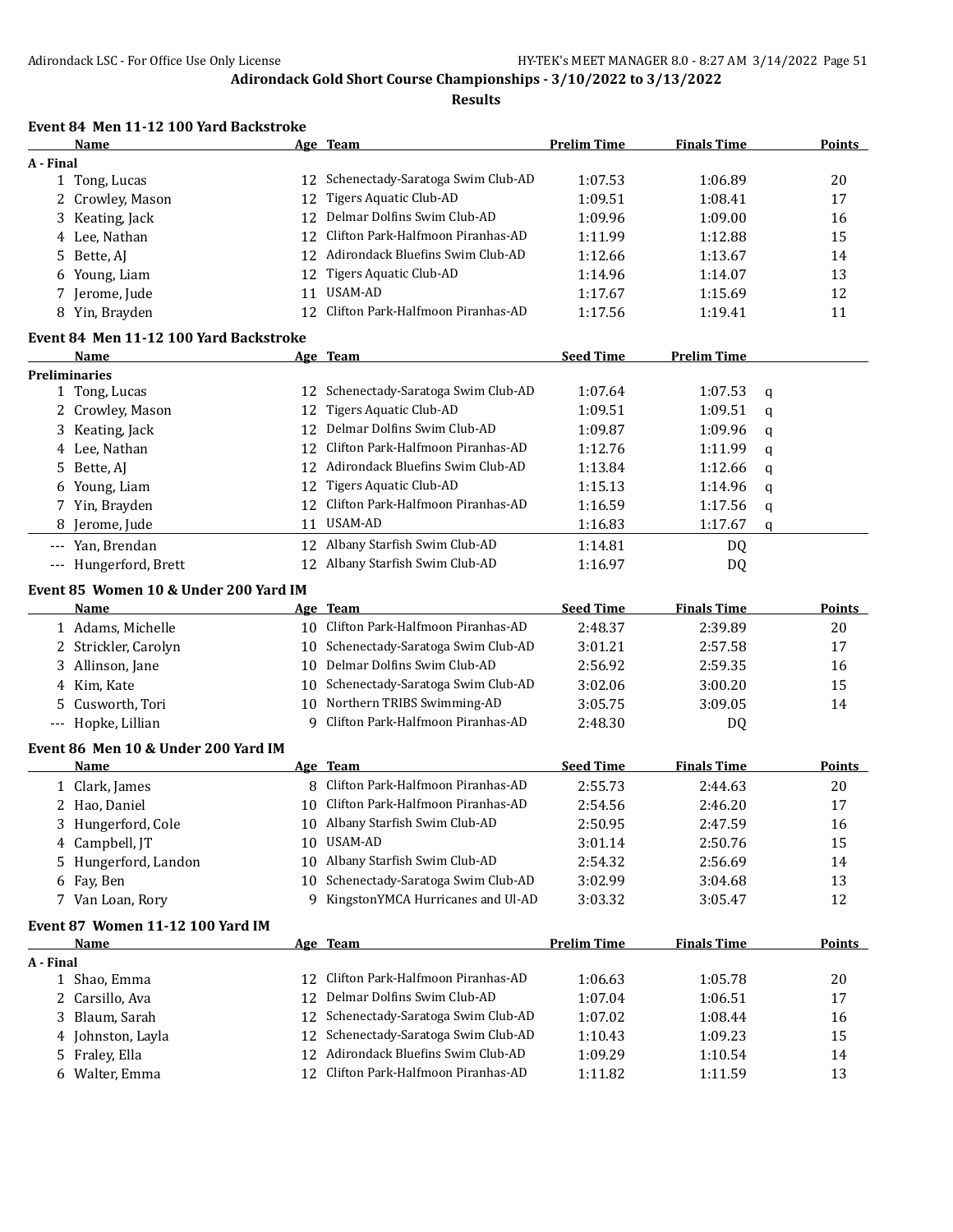|                  | A - Final  (Event 87 Women 11-12 100 Yard IM)<br>Name |     | Age Team                             | <b>Prelim Time</b> | <b>Finals Time</b> |   | <b>Points</b>  |
|------------------|-------------------------------------------------------|-----|--------------------------------------|--------------------|--------------------|---|----------------|
|                  | 7 Streeter, Livi                                      |     | 12 Schenectady-Saratoga Swim Club-AD | 1:11.69            | 1:11.77            |   | 12             |
|                  | 8 Wolfort, Madison                                    |     | 12 Albany Starfish Swim Club-AD      | 1:11.05            | 1:11.89            |   | 11             |
| <b>B</b> - Final |                                                       |     |                                      |                    |                    |   |                |
|                  | 9 Zhang, Annabelle                                    | 12  | Clifton Park-Halfmoon Piranhas-AD    | 1:12.76            | 1:11.70            |   | 9              |
|                  | 10 Wang, Erica                                        | 12  | Clifton Park-Halfmoon Piranhas-AD    | 1:12.40            | 1:12.47            |   | 7              |
| 11               | Stark, Mya Stark                                      | 12  | Schenectady-Saratoga Swim Club-AD    | 1:12.95            | 1:12.56            |   | 6              |
| 12               | Deal, Grace                                           | 12  | Clinton Cuda Swim Club-AD            | 1:14.26            | 1:12.66            |   | 5              |
|                  | 13 Wultsch-Fuller, Sonja                              | 12  | Northern TRIBS Swimming-AD           | 1:14.86            | 1:13.31            |   | 4              |
| 14               | Basile, Isabella                                      | 12  | Schenectady-Saratoga Swim Club-AD    | 1:12.98            | 1:13.67            |   | 3              |
|                  | 15 Allinson, Mae                                      | 12  | Delmar Dolfins Swim Club-AD          | 1:13.93            | 1:14.09            |   | 2              |
|                  | 16 Braun, Julia                                       |     | 11 Northern TRIBS Swimming-AD        | 1:13.26            | 1:16.73            |   | 1              |
|                  | Event 87 Women 11-12 100 Yard IM                      |     |                                      |                    |                    |   |                |
|                  | Name                                                  |     | Age Team                             | <b>Seed Time</b>   | <b>Prelim Time</b> |   |                |
|                  | <b>Preliminaries</b>                                  |     |                                      |                    |                    |   |                |
|                  | 1 Shao, Emma                                          | 12. | Clifton Park-Halfmoon Piranhas-AD    | 1:06.34            | 1:06.63            | q |                |
|                  | 2 Blaum, Sarah                                        | 12  | Schenectady-Saratoga Swim Club-AD    | 1:12.02            | 1:07.02            | q |                |
| 3                | Carsillo, Ava                                         | 12  | Delmar Dolfins Swim Club-AD          | 1:12.75            | 1:07.04            | q |                |
|                  | 4 Fraley, Ella                                        | 12  | Adirondack Bluefins Swim Club-AD     | 1:12.24            | 1:09.29            | q |                |
| 5                | Johnston, Layla                                       | 12  | Schenectady-Saratoga Swim Club-AD    | 1:11.83            | 1:10.43            | q |                |
| 6                | Wolfort, Madison                                      | 12  | Albany Starfish Swim Club-AD         | 1:12.82            | 1:11.05            | q |                |
| 7                | Streeter, Livi                                        | 12  | Schenectady-Saratoga Swim Club-AD    | 1:14.33            | 1:11.69            | q |                |
| 8                | Walter, Emma                                          | 12  | Clifton Park-Halfmoon Piranhas-AD    | 1:11.94            | 1:11.82            | q |                |
|                  | 9 Wang, Erica                                         | 12  | Clifton Park-Halfmoon Piranhas-AD    | 1:13.69            | 1:12.40            | q |                |
| 10               | Zhang, Annabelle                                      | 12  | Clifton Park-Halfmoon Piranhas-AD    | 1:12.30            | 1:12.76            | q |                |
| 11               | Stark, Mya Stark                                      | 12  | Schenectady-Saratoga Swim Club-AD    | 1:14.17            | 1:12.95            | q |                |
| 12               | Basile, Isabella                                      | 12  | Schenectady-Saratoga Swim Club-AD    | 1:13.45            | 1:12.98            | q |                |
| 13               | Braun, Julia                                          | 11  | Northern TRIBS Swimming-AD           | 1:15.72            | 1:13.26            | q |                |
|                  | 14 Allinson, Mae                                      | 12  | Delmar Dolfins Swim Club-AD          | 1:15.95            | 1:13.93            | q |                |
|                  | 15 Deal, Grace                                        | 12  | Clinton Cuda Swim Club-AD            | 1:14.04            | 1:14.26            | q |                |
|                  | 16 Wultsch-Fuller, Sonja                              |     | 12 Northern TRIBS Swimming-AD        | 1:15.62            | 1:14.86            | q |                |
| 17               | Sancilio, Elizabeth                                   | 12  | Delmar Dolfins Swim Club-AD          | 1:15.05            | 1:15.86            |   |                |
|                  | 18 Dunbar, May                                        | 12  | USAM-AD                              | 1:17.44            | 1:17.04            |   |                |
| 19               | Gaffney, Chloe                                        |     | 12 Hawks Swimming Association-AD     | 1:16.92            | 1:17.65            |   |                |
|                  | 20 Berju, Abby                                        |     | 12 Schenectady-Saratoga Swim Club-AD | 1:16.18            | 1:17.70            |   |                |
|                  | 21 Harpootlian, Leah                                  |     | 11 Clifton Park-Halfmoon Piranhas-AD | 1:25.19            | 1:23.01            |   |                |
|                  |                                                       |     |                                      |                    |                    |   |                |
|                  | <b>Event 88 Men 11-12 100 Yard IM</b>                 |     | Age Team                             | <b>Prelim Time</b> |                    |   |                |
| A - Final        | Name                                                  |     |                                      |                    | <b>Finals Time</b> |   | <b>Points</b>  |
|                  | 1 O'Keeffe, Grant                                     | 12  | Schenectady-Saratoga Swim Club-AD    | 1:03.74            | 1:02.80            |   | 20             |
|                  | 2 Janga, Simba                                        | 12  | Delmar Dolfins Swim Club-AD          | 1:05.65            | 1:04.63            |   | 17             |
| 3                | Crowley, Mason                                        | 12  | <b>Tigers Aquatic Club-AD</b>        | 1:06.87            | 1:07.48            |   | 16             |
| 4                | Jabour, Rocco                                         | 12  | USAM-AD                              | 1:07.54            | 1:08.53            |   | 15             |
| 5                | Tong, Lucas                                           | 12  | Schenectady-Saratoga Swim Club-AD    | 1:08.72            | 1:08.85            |   | 14             |
| 6                | Keating, Jack                                         | 12  | Delmar Dolfins Swim Club-AD          | 1:10.19            | 1:10.32            |   | 13             |
| 7                | Yan, Brendan                                          | 12  | Albany Starfish Swim Club-AD         | 1:12.15            | 1:11.82            |   | 12             |
|                  | 8 Mowry, Kayden                                       |     | 11 USAM-AD                           | 1:11.32            | 1:11.88            |   | 11             |
| <b>B</b> - Final |                                                       |     |                                      |                    |                    |   |                |
|                  | 9 Bette, AJ                                           |     | 12 Adirondack Bluefins Swim Club-AD  | 1:12.60            | 1:12.18            |   | $\overline{9}$ |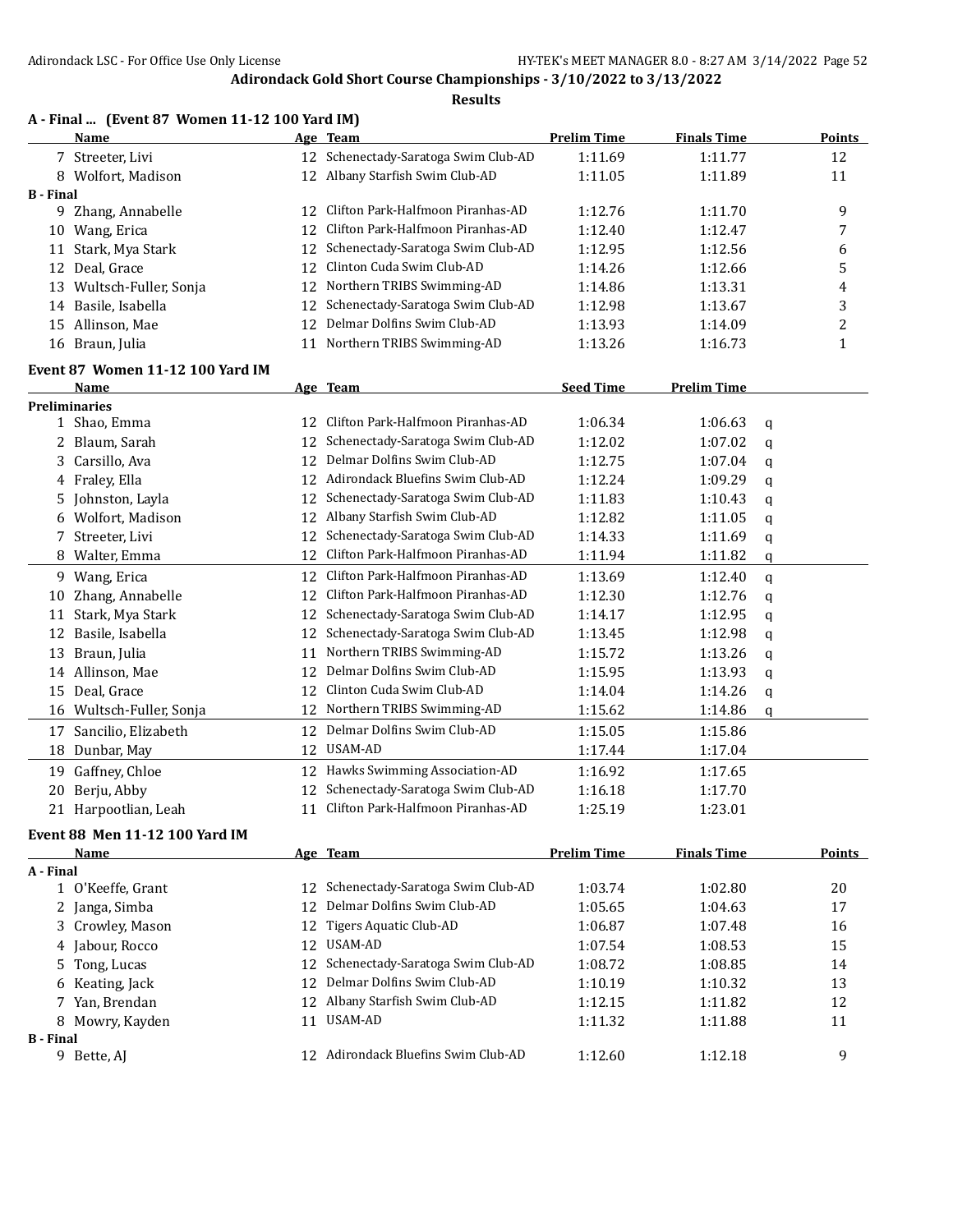#### **Results**

## **Event 88 Men 11-12 100 Yard IM**

| <b>Name</b>          |     | Age Team                             | <b>Seed Time</b> | <b>Prelim Time</b> |   |
|----------------------|-----|--------------------------------------|------------------|--------------------|---|
| <b>Preliminaries</b> |     |                                      |                  |                    |   |
| 1 O'Keeffe, Grant    |     | 12 Schenectady-Saratoga Swim Club-AD | 1:04.81          | 1:03.74            | a |
| 2 Janga, Simba       |     | 12 Delmar Dolfins Swim Club-AD       | 1:07.11          | 1:05.65            | q |
| 3 Crowley, Mason     | 12. | Tigers Aquatic Club-AD               | 1:14.24          | 1:06.87            | q |
| 4 Jabour, Rocco      | 12. | USAM-AD                              | 1:08.62          | 1:07.54            | q |
| 5 Tong, Lucas        |     | 12 Schenectady-Saratoga Swim Club-AD | 1:08.92          | 1:08.72            | a |
| 6 Keating, Jack      |     | 12 Delmar Dolfins Swim Club-AD       | 1:11.02          | 1:10.19            | q |
| 7 Mowry, Kayden      | 11  | USAM-AD                              | 1:13.99          | 1:11.32            | q |
| 8 Yan, Brendan       |     | 12 Albany Starfish Swim Club-AD      | 1:14.39          | 1:12.15            | q |
| 9 Bette, AI          |     | Adirondack Bluefins Swim Club-AD     | 1:15.54          | 1:12.60            | a |

# **Event 89 Women 10 & Under 200 Yard Medley Relay**

| Team                              | Relav              | <b>Seed Time</b>      | <b>Finals Time</b>    | <b>Points</b> |
|-----------------------------------|--------------------|-----------------------|-----------------------|---------------|
| 1 Schenectady-Saratoga Swim Club  |                    | 2:37.11               | 2:28.99               | 40            |
| 1) Strickler, Carolyn 10          | 2) Attia, Laila 10 | 3) Kim, Kate 10       | 4) Ricketts, Aurora 9 |               |
| 2 Clifton Park-Halfmoon Piranhas- |                    | 2:27.28               | 2:30.17               | 34            |
| 1) Hopke, Lillian 9               | 2) Ryan, Quinlan 9 | 3) Adams, Michelle 10 | 4) Lim, Yi Wern 10    |               |
| 3 Albany Starfish Swim Club-AD    |                    | 2:45.00               | 2:49.53               | 32            |
| 1) Quackenbush, Leah 10           | 2) Lape, Ceci 10   | 3) Gibson, Aliyah 10  | 4) Mirel, Alexandra 9 |               |
|                                   |                    |                       |                       |               |

# **Event 90 Men 10 & Under 200 Yard Medley Relay**

| <b>Team</b>                          | Relav                     | <b>Seed Time</b>         | <b>Finals Time</b>     | <b>Points</b> |
|--------------------------------------|---------------------------|--------------------------|------------------------|---------------|
| 1 Clifton Park-Halfmoon Piranhas-/   | A                         | 2:28.23                  | 2:21.79                | 40            |
| 1) Stebletsov, Vova 10               | 2) Dureaghin, Dimitriy 10 | 3) Hao, Daniel 10        | 4) Clark, James 8      |               |
| 2 Albany Starfish Swim Club-AD       | A                         | 2:26.21                  | 2:23.74                | 34            |
| 1) German, Levi 10                   | 2) German, Eli 10         | 3) Hungerford, Landon 10 | 4) Hungerford, Cole 10 |               |
| 3 Schenectady-Saratoga Swim Club     | A                         | 2:36.72                  | 2:36.14                | 32            |
| 1) Basile, Nicholas 10               | 2) Schwenker, Will 10     | 3) Fay, Ben 10           | 4) Konnor, Cameron 9   |               |
| --- Clifton Park-Halfmoon Piranhas-/ | В                         | 2:39.67                  | DO.                    |               |
| 1) Shao, Alan 10                     | 2) Shao, Mark 10          | 3) Horstmyer, Erik 8     | 4) Simmons, Max 9      |               |

## **Event 91 Women 11-12 200 Yard Medley Relay**

| Team                                | Relav                      | <b>Seed Time</b>          | <b>Finals Time</b>      | Points |
|-------------------------------------|----------------------------|---------------------------|-------------------------|--------|
| 1 Clifton Park-Halfmoon Piranhas-   | A                          | 2:04.37                   | 2:02.70                 | 40     |
| 1) Zhang, Annabelle 12              | 2) Shao, Emma 12           | 3) Walter, Emma 12        | 4) Wang, Erica 12       |        |
| 2 Schenectady-Saratoga Swim Club    | A                          | 2:06.44                   | 2:03.85                 | 34     |
| 1) Basile, Isabella 12              | 2) Dumblewski, Lola 11     | 3) Blaum, Sarah 12        | 4) Streeter, Livi 12    |        |
| 3 Delmar Dolfins Swim Club-AD       | A                          | 2:14.92                   | 2:08.09                 | 32     |
| 1) Sancilio, Elizabeth 12           | 2) Allinson, Mae 12        | 3) Carsillo, Ava 12       | 4) Morse, Madelyn 12    |        |
| 4 Schenectady-Saratoga Swim Club    | B                          | 2:15.48                   | 2:12.82                 | 30     |
| 1) Berju, Abby 12                   | 2) Johnston, Layla 12      | 3) Stark, Mya Stark 12    | 4) Woytowich, Emma 12   |        |
| 5 Albany Starfish Swim Club-AD      | A                          | 2:30.00                   | 2:18.29                 | 28     |
| 1) Wolfort, Madison 12              | 2) Cho, Anna 11            | 3) Dheeradhada, Arya 12   | 4) Lee, Olivia 11       |        |
| 6 Clifton Park-Halfmoon Piranhas-   | B                          | 2:23.65                   | 2:19.62                 | 26     |
| 1) Stoup, Maddie 12                 | 2) Cunningham, Isabelle 11 | 3) Tolan, Addy 12         | 4) Harpootlian, Leah 11 |        |
| 7 USAM-AD                           | A                          | 2:27.90                   | 2:24.11                 | 24     |
| 1) Ryan, Chloe 11                   | 2) Ryan, Callie 11         | 3) Dunbar, May 12         | 4) Dunbar, Georgia 12   |        |
| 8 Hawks Swimming Association-AI     | A                          | 2:22.31                   | 2:24.31                 | 22     |
| 1) Domitrovits, Emma 12             | 2) Gaffney, Chloe 12       | 3) Fontes-Janusz, Dela 12 | 4) DiDonna, Marin 12    |        |
| --- Adirondack Bluefins Swim Club-/ | A                          | 2:27.45                   | DQ.                     |        |
| 1) Waldman, Jacqueline 12           | 2) Miron, Sofia 12         | 3) Fraley, Ella 12        | 4) Puls, Kiera 11       |        |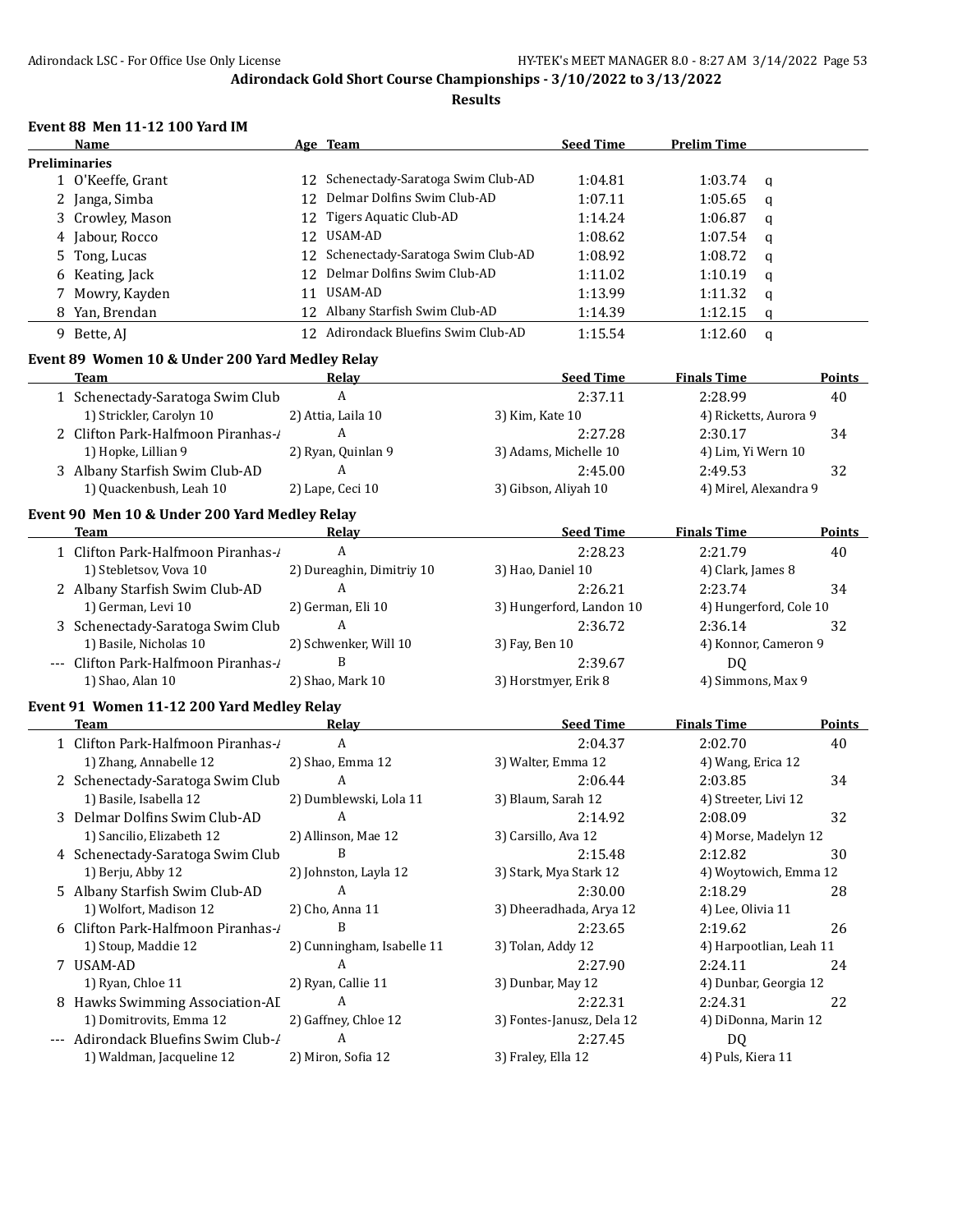**Event 92 Men 11-12 200 Yard Medley Relay**

**Adirondack Gold Short Course Championships - 3/10/2022 to 3/13/2022**

|                  | <b>Team</b>                            |    | Relay                                | <b>Seed Time</b>      | <b>Finals Time</b>  |                        | <b>Points</b>           |
|------------------|----------------------------------------|----|--------------------------------------|-----------------------|---------------------|------------------------|-------------------------|
|                  | 1 USAM-AD                              |    | A                                    | 2:21.35               | 2:15.63             | 40                     |                         |
|                  | 1) Wolk, Caison 11                     |    | 2) Mowry, Kyle 11                    | 3) Jerome, Jude 11    | 4) Jabour, Rocco 12 |                        |                         |
|                  | 2 Albany Starfish Swim Club-AD         |    | A                                    | 2:30.00               | 2:22.60             | 34                     |                         |
|                  | 1) Hungerford, Brett 12                |    | 2) Yan, Brendan 12                   | 3) Guntert, Ashton 12 |                     | 4) LaFountain, Levi 12 |                         |
|                  | Event 93 Women 13-14 50 Yard Freestyle |    |                                      |                       |                     |                        |                         |
|                  | Name                                   |    | Age Team                             | <b>Prelim Time</b>    | <b>Finals Time</b>  |                        | <b>Points</b>           |
| A - Final        |                                        |    |                                      |                       |                     |                        |                         |
|                  | 1 Braun, Gretchen                      |    | 14 Northern TRIBS Swimming-AD        | 24.19                 | 23.94               | 20                     |                         |
|                  | 2 Harpootlian, Hannah                  | 13 | Clifton Park-Halfmoon Piranhas-AD    | 25.04                 | 24.94               | 17                     |                         |
|                  | 3 Hao, Helen                           |    | 14 Clifton Park-Halfmoon Piranhas-AD | 25.82                 | 25.58               | 16                     |                         |
|                  | 4 Samko, Clara                         |    | 14 KingstonYMCA Hurricanes and Ul-AD | 25.97                 | 25.73               | 15                     |                         |
| 5                | Tibbetts, Emily                        | 14 | Bennington Marauders Swim Team-AD    | 26.49                 | 26.23               | 14                     |                         |
|                  | 6 Young, Grace                         | 14 | Tigers Aquatic Club-AD               | 26.20                 | 26.32               | 13                     |                         |
| 7                | Sellnow, Emma                          | 14 | Schenectady-Saratoga Swim Club-AD    | 26.52                 | 26.61               | 12                     |                         |
|                  | 8 Kaufman, Ava                         | 14 | Delmar Dolfins Swim Club-AD          | 26.53                 | 26.69               | 11                     |                         |
| <b>B</b> - Final |                                        |    |                                      |                       |                     |                        |                         |
|                  | 9 Gao, Sophia                          | 13 | Clifton Park-Halfmoon Piranhas-AD    | 26.60                 | 25.79               |                        | 9                       |
|                  | 10 Hurst, Becca                        | 14 | Delmar Dolfins Swim Club-AD          | 26.56                 | 26.67               |                        | 7                       |
|                  | 11 Suchowiecki, Katie                  | 14 | Hawks Swimming Association-AD        | 27.11                 | 26.77               |                        | 6                       |
|                  | 12 Gvozdeva, Victoria                  | 13 | Schenectady-Saratoga Swim Club-AD    | 26.55                 | 26.78               |                        | 5                       |
|                  | 13 Pizzarello, Maya                    | 14 | Hawks Swimming Association-AD        | 26.80                 | 27.15               |                        | 4                       |
|                  | 14 Bieniek, Allison                    | 14 | Clifton Park-Halfmoon Piranhas-AD    | 27.43                 | 27.17               |                        | 3                       |
|                  | 15 Ball, Ana                           |    | 14 Albany Starfish Swim Club-AD      | 27.27                 | 27.41               |                        | $\overline{\mathbf{c}}$ |
|                  | 16 Knill, Alexis                       | 13 | Schenectady-Saratoga Swim Club-AD    | 27.36                 | 27.75               |                        | $\mathbf{1}$            |
|                  | Event 93 Women 13-14 50 Yard Freestyle |    |                                      |                       |                     |                        |                         |
|                  | Name                                   |    | Age Team                             | <b>Seed Time</b>      | <b>Prelim Time</b>  |                        |                         |
|                  | <b>Preliminaries</b>                   |    |                                      |                       |                     |                        |                         |
|                  | 1 Braun, Gretchen                      | 14 | Northern TRIBS Swimming-AD           | 25.15                 | 24.19               | q                      |                         |
|                  | 2 Harpootlian, Hannah                  | 13 | Clifton Park-Halfmoon Piranhas-AD    | 25.49                 | 25.04               | q                      |                         |
|                  | 3 Hao, Helen                           | 14 | Clifton Park-Halfmoon Piranhas-AD    | 26.14                 | 25.82               | q                      |                         |
| 4                | Samko, Clara                           | 14 | KingstonYMCA Hurricanes and Ul-AD    | 25.57                 | 25.97               | q                      |                         |
| 5.               | Young, Grace                           | 14 | Tigers Aquatic Club-AD               | 25.77                 | 26.20               | q                      |                         |
| 6                | Tibbetts, Emily                        | 14 | Bennington Marauders Swim Team-AD    | 27.42                 | 26.49               | q                      |                         |
| 7                | Sellnow, Emma                          | 14 | Schenectady-Saratoga Swim Club-AD    | 27.04                 | 26.52               | q                      |                         |
| 8.               | Kaufman, Ava                           |    | 14 Delmar Dolfins Swim Club-AD       | 26.61                 | 26.53               | q                      |                         |
|                  | 9 Gvozdeva, Victoria                   |    | 13 Schenectady-Saratoga Swim Club-AD | 26.84                 | 26.55               | q                      |                         |
|                  | 10 Hurst, Becca                        |    | 14 Delmar Dolfins Swim Club-AD       | 27.29                 | 26.56               | q                      |                         |
| 11               | Gao, Sophia                            | 13 | Clifton Park-Halfmoon Piranhas-AD    | 25.85                 | 26.60               | q                      |                         |
|                  | 12 Pizzarello, Maya                    | 14 | Hawks Swimming Association-AD        | 28.08                 | 26.80               | q                      |                         |
| 13               | Suchowiecki, Katie                     | 14 | Hawks Swimming Association-AD        | 26.18                 | 27.11               | q                      |                         |
| 14               | Ball, Ana                              | 14 | Albany Starfish Swim Club-AD         | 27.54                 | 27.27               | q                      |                         |
| 15               | Knill, Alexis                          | 13 | Schenectady-Saratoga Swim Club-AD    | 27.42                 | 27.36               | q                      |                         |
| 16               | Bieniek, Allison                       | 14 | Clifton Park-Halfmoon Piranhas-AD    | 25.76                 | 27.43               | q                      |                         |
| 17               | Kantor, Abigail                        | 14 | New Hartford Aquatics-AD             | 28.07                 | 27.66               |                        |                         |
| 18               | Agro, Lindsay                          | 14 | Adirondack Bluefins Swim Club-AD     | 26.95                 | 27.68               |                        |                         |
|                  | 19 Watson, Avery                       | 14 | Schenectady-Saratoga Swim Club-AD    | 27.62                 | 27.73               |                        |                         |
| 20               | Loiacano, Alexa                        | 13 | New Hartford Aquatics-AD             | 27.80                 | 27.80               |                        |                         |
| 21               | Grabitzky, Isabella                    | 14 | Schenectady-Saratoga Swim Club-AD    | 27.80                 | 28.02               |                        |                         |
|                  | 22 Silaika, Genny                      |    | 14 Clifton Park-Halfmoon Piranhas-AD | 27.17                 | 28.15               |                        |                         |
|                  |                                        |    |                                      |                       |                     |                        |                         |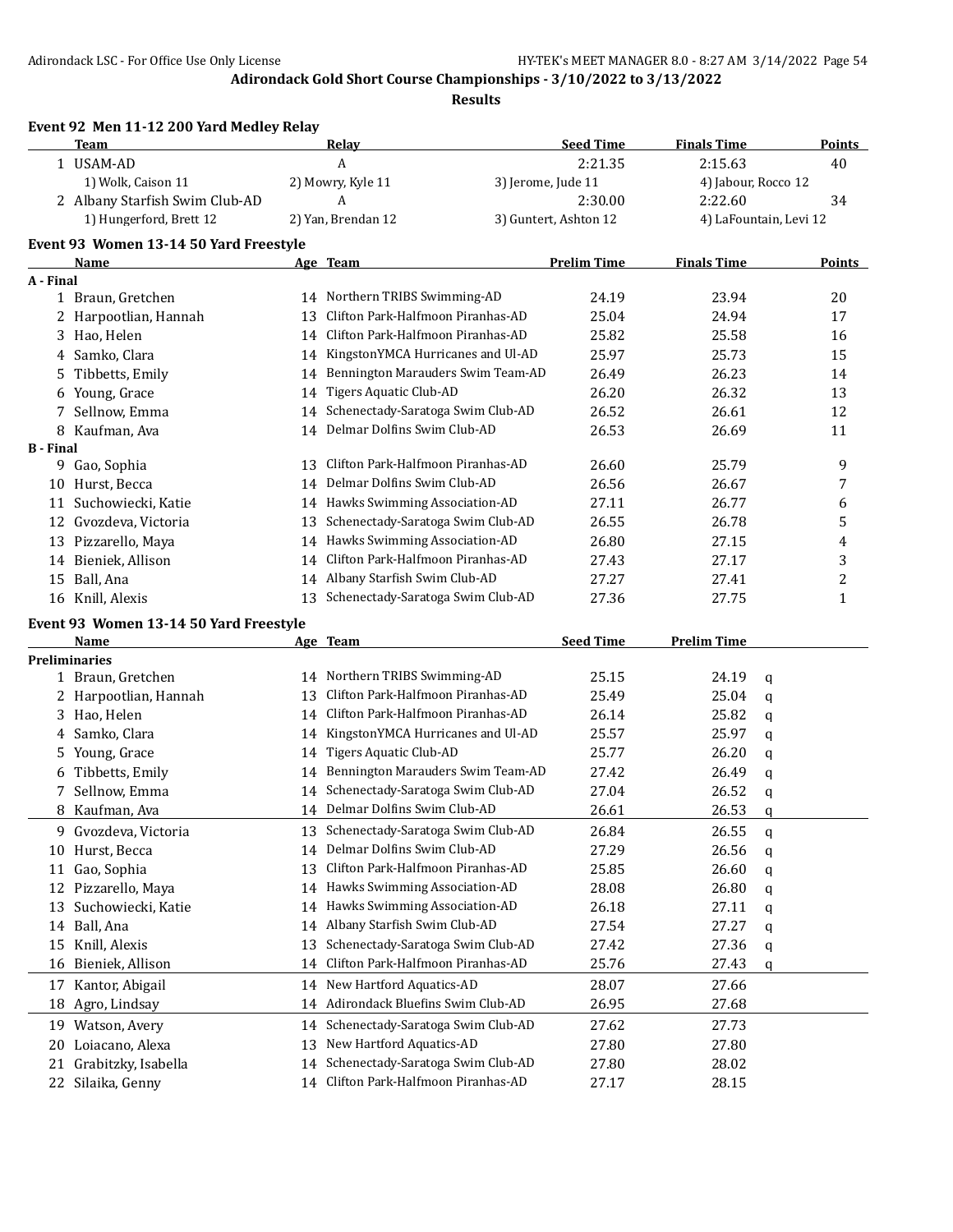**Results**

# **Preliminaries ... (Event 93 Women 13-14 50 Yard Freestyle)**

|    | Name                 | Age Team                            | <b>Seed Time</b> | <b>Prelim Time</b> |
|----|----------------------|-------------------------------------|------------------|--------------------|
|    | 23 MacLeod, Angelina | 13 USAM-AD                          | 27.67            | 28.21              |
|    | 24 Sandvik, Abby     | 14 Albany Starfish Swim Club-AD     | 28.16            | 28.26              |
|    | 25 Dheeradhada, Ally | 14 Albany Starfish Swim Club-AD     | 28.07            | 28.27              |
|    | 26 Yafayeva, Roxana  | 13 Albany Starfish Swim Club-AD     | 27.92            | 28.47              |
| 27 | Delair, Charlize     | 14 Adirondack Bluefins Swim Club-AD | 28.03            | 28.95              |

#### **Event 94 Men 13-14 50 Yard Freestyle**

|                  | <b>Name</b>                          |    | Age Team                             | <b>Prelim Time</b> | <b>Finals Time</b> |             | <b>Points</b> |
|------------------|--------------------------------------|----|--------------------------------------|--------------------|--------------------|-------------|---------------|
| A - Final        |                                      |    |                                      |                    |                    |             |               |
|                  | 1 Brkanovic, Isak                    |    | 14 Delmar Dolfins Swim Club-AD       | 22.90              | 22.71              |             | 20            |
|                  | 2 Jerome, Christian                  | 13 | USAM-AD                              | 23.24              | 22.91              |             | 17            |
|                  | 3 Hershberg, Jacob                   |    | 14 Delmar Dolfins Swim Club-AD       | 23.82              | 23.74              |             | 16            |
|                  | 4 Keller, Brady                      | 14 | Clifton Park-Halfmoon Piranhas-AD    | 23.56              | 23.79              |             | 15            |
| 5.               | Karaca, Rowan                        | 14 | Schenectady-Saratoga Swim Club-AD    | 23.83              | 23.85              |             | 14            |
|                  | 6 Davis, Luke                        | 14 | Addison Otters Swim Team-AD          | 24.16              | 24.01              |             | 13            |
|                  | 7 Staudinger, Sam                    | 13 | Albany Starfish Swim Club-AD         | 24.34              | 24.35              |             | 12            |
|                  | 8 Sasson, Yair                       | 14 | Delmar Dolfins Swim Club-AD          | 24.30              | 24.84              |             | 11            |
| <b>B</b> - Final |                                      |    |                                      |                    |                    |             |               |
|                  | 9 Travis, Jasper                     |    | 14 USAM-AD                           | 25.11              | 24.45              |             | 9             |
|                  | 10 Witting, Liam                     | 14 | Delmar Dolfins Swim Club-AD          | 24.50              | 24.66              |             | 7             |
|                  | 11 Hellenthal, Thomas                | 13 | Clinton Cuda Swim Club-AD            | 24.73              | 24.72              |             | 6             |
|                  | 12 Sanchez, Anthony                  |    | 14 Schenectady-Saratoga Swim Club-AD | 24.59              | 24.73              |             | 5             |
|                  | 13 Mosaad, Kareem                    |    | 14 New Hartford Aquatics-AD          | 24.76              | 24.97              |             | 4             |
|                  | 14 Wang, Alex                        | 14 | Delmar Dolfins Swim Club-AD          | 25.26              | 25.17              |             | 3             |
|                  | 15 Epperson, Xhayne                  | 13 | Schenectady-Saratoga Swim Club-AD    | 25.16              | 25.26              |             | 2             |
|                  | 16 Orcutt, Andrew                    |    | 14 USAM-AD                           | 25.29              | 25.48              |             | $\mathbf{1}$  |
|                  | Event 94 Men 13-14 50 Yard Freestyle |    |                                      |                    |                    |             |               |
|                  | Name                                 |    | Age Team                             | <b>Seed Time</b>   | <b>Prelim Time</b> |             |               |
|                  | <b>Preliminaries</b>                 |    |                                      |                    |                    |             |               |
|                  | 1 Brkanovic, Isak                    |    | 14 Delmar Dolfins Swim Club-AD       | 23.94              | 22.90              | $\mathbf q$ |               |
|                  | 2 Jerome, Christian                  |    | 13 USAM-AD                           | 23.57              | 23.24              | q           |               |
|                  | 3 Keller, Brady                      | 14 | Clifton Park-Halfmoon Piranhas-AD    | 23.81              | 23.56              | q           |               |
|                  | 4 Hershberg, Jacob                   | 14 | Delmar Dolfins Swim Club-AD          | 24.85              | 23.82              | q           |               |
| 5.               | Karaca, Rowan                        | 14 | Schenectady-Saratoga Swim Club-AD    | 23.99              | 23.83              | q           |               |
|                  | 6 Davis, Luke                        |    | 14 Addison Otters Swim Team-AD       | 23.91              | 24.16              | q           |               |
|                  | 7 Sasson, Yair                       |    | 14 Delmar Dolfins Swim Club-AD       | 24.63              | 24.30              | q           |               |
|                  | 8 Staudinger, Sam                    | 13 | Albany Starfish Swim Club-AD         | 24.41              | 24.34              | q           |               |
|                  | 9 Witting, Liam                      |    | 14 Delmar Dolfins Swim Club-AD       | 24.28              | 24.50              | q           |               |
|                  | 10 Sanchez, Anthony                  | 14 | Schenectady-Saratoga Swim Club-AD    | 24.91              | 24.59              | q           |               |
|                  | 11 Hellenthal, Thomas                | 13 | Clinton Cuda Swim Club-AD            | 24.87              | 24.73              | q           |               |
| 12               | Mosaad, Kareem                       | 14 | New Hartford Aquatics-AD             | 25.50              | 24.76              | q           |               |
| 13               | Travis, Jasper                       |    | 14 USAM-AD                           | 25.47              | 25.11              | q           |               |
|                  | 14 Epperson, Xhayne                  |    | 13 Schenectady-Saratoga Swim Club-AD | 26.11              | 25.16              | q           |               |
|                  | 15 Wang, Alex                        |    | 14 Delmar Dolfins Swim Club-AD       | 26.96              | 25.26              | q           |               |
|                  | 16 Orcutt, Andrew                    |    | 14 USAM-AD                           | 26.65              | 25.29              | q           |               |
|                  | 17 Di Fabio, Luka                    |    | 14 Clifton Park-Halfmoon Piranhas-AD | 26.76              | 25.40              |             |               |
|                  | 18 Perras, Alix                      |    | 14 Lake Champlain Waves Swim Team-AD | 24.92              | 25.44              |             |               |
|                  | 19 McCoy, Will                       |    | 14 Clifton Park-Halfmoon Piranhas-AD | 25.37              | 25.46              |             |               |

 Zhang, Alex 13 Schenectady-Saratoga Swim Club-AD 26.51 25.62 Baird, Anderson 13 Schenectady-Saratoga Swim Club-AD 25.38 25.70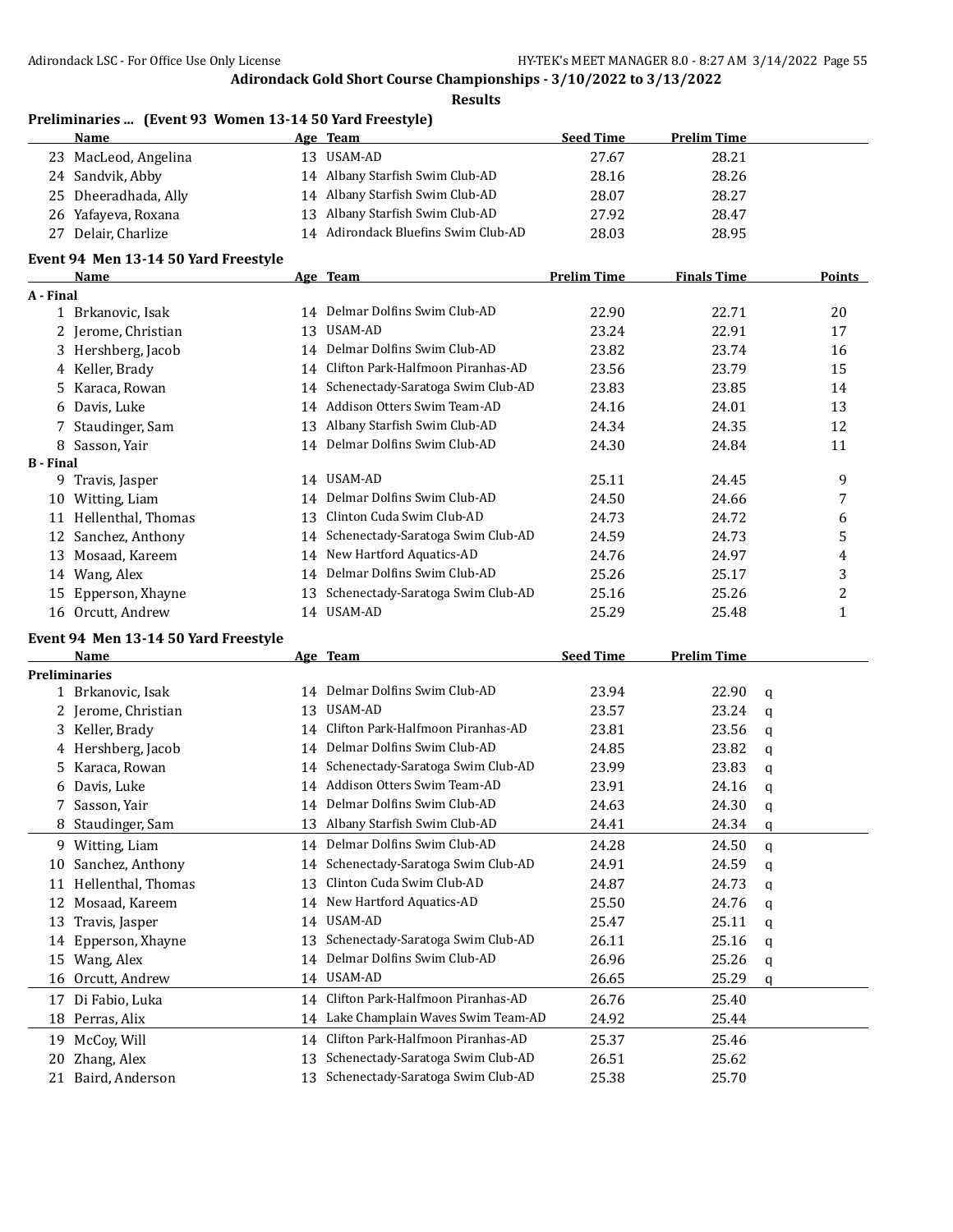$\overline{a}$ 

## **Adirondack Gold Short Course Championships - 3/10/2022 to 3/13/2022**

# **Results**

## **Preliminaries ... (Event 94 Men 13-14 50 Yard Freestyle)**

|     | Name                     |    | Age Team                             | <b>Seed Time</b> | <b>Prelim Time</b> |  |
|-----|--------------------------|----|--------------------------------------|------------------|--------------------|--|
|     | 22 Lettre, Philip        | 13 | Tigers Aquatic Club-AD               | 26.14            | 25.86              |  |
| 23  | Burkhardt, Keegan        | 14 | KingstonYMCA Hurricanes and Ul-AD    | 26.95            | 25.94              |  |
|     | 24 Kuang, Everest        | 14 | Adirondack Bluefins Swim Club-AD     | 25.92            | 26.02              |  |
|     | 25 Steele, Carter        | 14 | Albany Starfish Swim Club-AD         | 26.67            | 26.04              |  |
|     | 26 Sullivan, Conor       | 13 | KingstonYMCA Hurricanes and Ul-AD    | 26.48            | 26.38              |  |
| 27  | Armendariz-Huang, Daniel | 14 | Northern TRIBS Swimming-AD           | 26.73            | 26.46              |  |
|     | 28 Sulik, Justin         |    | 14 Albany Starfish Swim Club-AD      | 26.53            | 26.48              |  |
| 29. | Novikov, Daniel          | 14 | Jammin' Jellyfish Swim Club-AD       | 26.66            | 26.59              |  |
|     | 30 O'Leary, Anthony      |    | 14 Schenectady-Saratoga Swim Club-AD | 26.69            | 26.63              |  |
|     | 31 Splendido, Luke       | 14 | Schenectady-Saratoga Swim Club-AD    | 26.88            | 26.72              |  |
|     | 32 Zeliph, Thomas        | 14 | Albany Starfish Swim Club-AD         | 26.11            | 26.77              |  |
|     | 33 McManus, Braeden      | 13 | Bennington Marauders Swim Team-AD    | 27.26            | 26.79              |  |
|     | 34 McCarthy, Deklan      | 14 | New Hartford Aquatics-AD             | 26.89            | 26.83              |  |
|     | 35 Lim, Yi Wei           | 13 | Clifton Park-Halfmoon Piranhas-AD    | 28.88            | 27.45              |  |
|     | 36 Napoli, Nick          | 13 | Hawks Swimming Association-AD        | 27.02            | 27.47              |  |
|     | --- Han, Jake            | 14 | Clifton Park-Halfmoon Piranhas-AD    | 27.33            | D <sub>0</sub>     |  |

#### **Event 95 Women Senior 50 Yard Freestyle**

|                  | <b>Name</b>                                    |    | Age Team                             | <b>Prelim Time</b> | <b>Finals Time</b> |              | <b>Points</b> |
|------------------|------------------------------------------------|----|--------------------------------------|--------------------|--------------------|--------------|---------------|
| A - Final        |                                                |    |                                      |                    |                    |              |               |
|                  | 1 Owens, Kaci                                  | 17 | Clifton Park-Halfmoon Piranhas-AD    | 25.04              | 24.78              |              | 20            |
|                  | 2 Lester, Katie                                | 16 | Clinton Cuda Swim Club-AD            | 25.33              | 24.88              |              | 17            |
| 3                | Amedio, Mea                                    | 16 | Schenectady-Saratoga Swim Club-AD    | 24.91              | 24.90              |              | 16            |
| 4                | Ferreira, Madeline                             | 17 | Delmar Dolfins Swim Club-AD          | 25.39              | 25.01              |              | 15            |
| 5                | Gayle, Isabella                                | 15 | Clifton Park-Halfmoon Piranhas-AD    | 25.44              | 25.09              |              | 14            |
| 6                | Jurgelon, Amanda                               | 16 | Albany Starfish Swim Club-AD         | 24.96              | 25.19              |              | 13            |
| 7                | Stoup, Anna                                    | 15 | Clifton Park-Halfmoon Piranhas-AD    | 25.27              | 25.20              |              | 12            |
|                  | 8 O'Brien, Raegan                              | 15 | <b>USAM-AD</b>                       | 25.44              | 25.24              |              | 11            |
| <b>B</b> - Final |                                                |    |                                      |                    |                    |              |               |
| 9                | Frame, Ally                                    | 17 | Clifton Park-Halfmoon Piranhas-AD    | 25.60              | 24.72              |              | 9             |
| 10               | Roberts, Grace                                 | 17 | Albany Starfish Swim Club-AD         | 25.45              | 25.30              |              | 7             |
| 11               | Love, Rachel                                   | 17 | Schenectady-Saratoga Swim Club-AD    | 25.74              | 25.54              |              | 6             |
| 12               | Lawler, Morgan                                 | 16 | Albany Starfish Swim Club-AD         | 25.81              | 25.59              |              | 5             |
| 13               | Sommo, Brooke                                  | 17 | Albany Starfish Swim Club-AD         | 25.78              | 25.66              |              | 4             |
| 14               | Zhang, Stella                                  | 15 | Clifton Park-Halfmoon Piranhas-AD    | 25.58              | 25.78              |              | 3             |
| 15               | Frisoni, Olympia                               | 16 | Schenectady-Saratoga Swim Club-AD    | 25.67              | 25.83              |              | 2             |
|                  | 16 O'Donnell, Maura                            | 15 | Schenectady-Saratoga Swim Club-AD    | 25.89              | 26.20              |              | $\mathbf{1}$  |
| C - Final        |                                                |    |                                      |                    |                    |              |               |
| 17               | Bearor, Anna                                   | 18 | Clifton Park-Halfmoon Piranhas-AD    | 26.08              | 25.44              |              |               |
| 18               | McCord, Emily                                  | 17 | KingstonYMCA Hurricanes and Ul-AD    | 26.20              | 25.64              |              |               |
| 19               | Gilbert, Kendall                               | 16 | Clifton Park-Halfmoon Piranhas-AD    | 26.02              | 25.65              |              |               |
| 20               | Martin, Sienna                                 | 15 | Clinton Cuda Swim Club-AD            | 26.03              | 25.83              |              |               |
| 21               | McCoy, Sophia                                  | 15 | Clifton Park-Halfmoon Piranhas-AD    | 25.97              | 25.94              |              |               |
| 22               | Eisnor, Norah                                  | 17 | Clifton Park-Halfmoon Piranhas-AD    | 26.24              | 26.15              |              |               |
| 23               | Tennyson, Val                                  | 15 | Schenectady-Saratoga Swim Club-AD    | 26.22              | 26.28              |              |               |
|                  | 24 Winne, Ellen                                | 16 | Albany Starfish Swim Club-AD         | 26.08              | 26.37              |              |               |
|                  | <b>Event 95 Women Senior 50 Yard Freestyle</b> |    |                                      |                    |                    |              |               |
|                  | <b>Name</b>                                    |    | Age Team                             | <b>Seed Time</b>   | <b>Prelim Time</b> |              |               |
|                  | <b>Preliminaries</b>                           |    |                                      |                    |                    |              |               |
|                  | 1 Amedio, Mea                                  |    | 16 Schenectady-Saratoga Swim Club-AD | 24.95              | 24.91              | $\mathsf{q}$ |               |
|                  | 2 Jurgelon, Amanda                             |    | 16 Albany Starfish Swim Club-AD      | 24.33              | 24.96              | q            |               |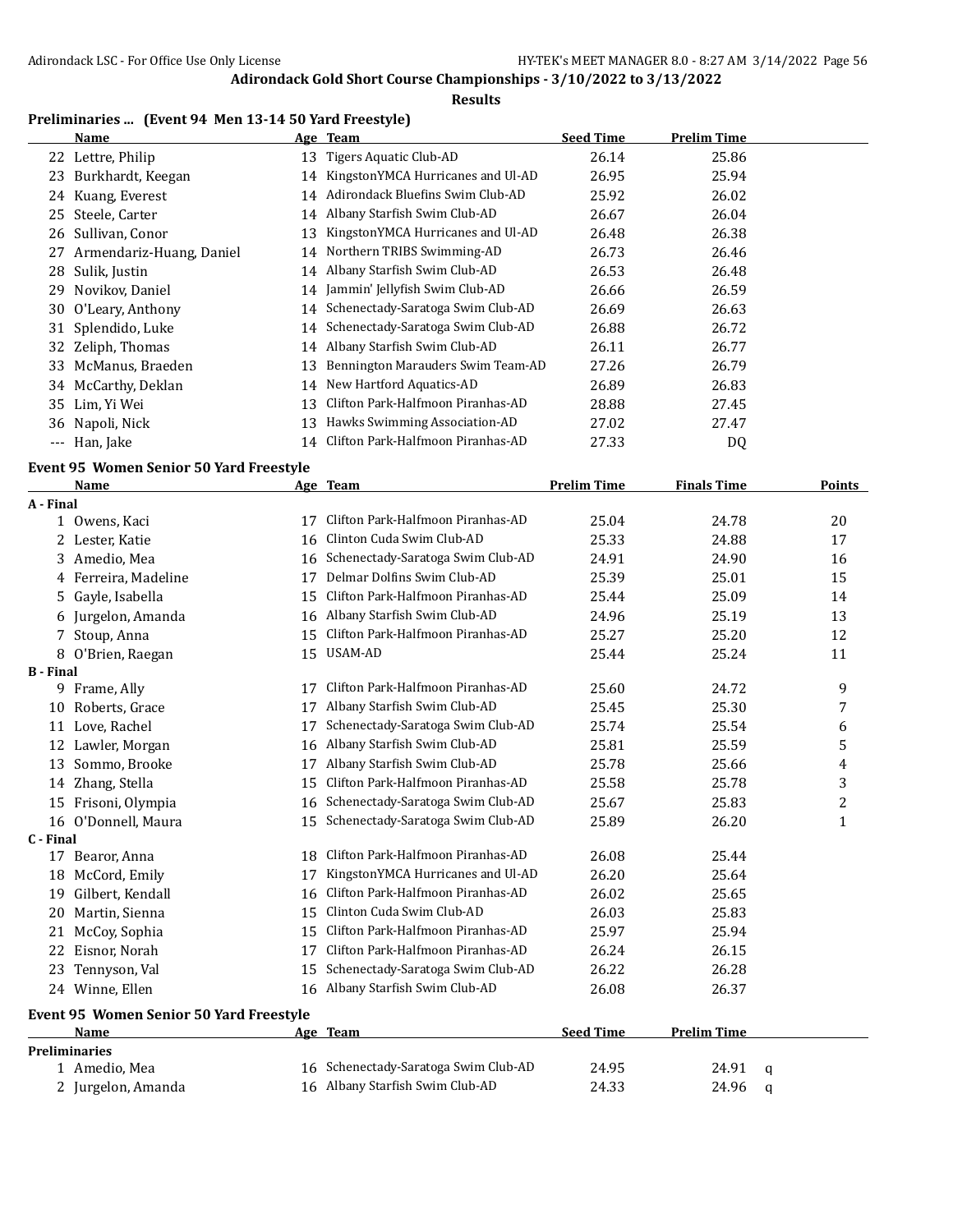## **Results**

# **Preliminaries ... (Event 95 Women Senior 50 Yard Freestyle)**

|       | <b>Name</b>                 |    | Age Team                             | <b>Seed Time</b> | <b>Prelim Time</b> |   |
|-------|-----------------------------|----|--------------------------------------|------------------|--------------------|---|
|       | 3 Owens, Kaci               | 17 | Clifton Park-Halfmoon Piranhas-AD    | 24.24            | 25.04              | q |
|       | Gibson, Alexis              | 16 | Albany Starfish Swim Club-AD         | 25.54            | 25.24              | q |
| 5.    | Stoup, Anna                 | 15 | Clifton Park-Halfmoon Piranhas-AD    | 25.12            | 25.27              | q |
| 6     | Lester, Katie               | 16 | Clinton Cuda Swim Club-AD            | 25.13            | 25.33              | q |
|       | Ferreira, Madeline          | 17 | Delmar Dolfins Swim Club-AD          | 25.30            | 25.39              | q |
| *8    | O'Brien, Raegan             | 15 | <b>USAM-AD</b>                       | 26.10            | 25.44              | q |
|       | *8 Gayle, Isabella          | 15 | Clifton Park-Halfmoon Piranhas-AD    | 25.56            | 25.44              | q |
|       | <b>Swim-Off Required</b>    |    |                                      |                  |                    |   |
|       | 10 Roberts, Grace           |    | 17 Albany Starfish Swim Club-AD      | 24.92            | 25.45              | q |
| 11    | Zhang, Stella               | 15 | Clifton Park-Halfmoon Piranhas-AD    | 25.41            | 25.58              | q |
|       | 12 Frame, Ally              | 17 | Clifton Park-Halfmoon Piranhas-AD    | 25.35            | 25.60              | q |
|       | 13 Frisoni, Olympia         | 16 | Schenectady-Saratoga Swim Club-AD    | 25.53            | 25.67              | q |
|       | 14 Love, Rachel             | 17 | Schenectady-Saratoga Swim Club-AD    | 25.92            | 25.74              | q |
| 15    | Sommo, Brooke               | 17 | Albany Starfish Swim Club-AD         | 25.45            | 25.78              | q |
|       | 16 Lawler, Morgan           |    | 16 Albany Starfish Swim Club-AD      | 25.39            | 25.81              | q |
| 17    | O'Donnell, Maura            | 15 | Schenectady-Saratoga Swim Club-AD    | 25.62            | 25.89              | q |
| 18    | McCoy, Sophia               | 15 | Clifton Park-Halfmoon Piranhas-AD    | 25.44            | 25.97              | q |
| 19    | Gilbert, Kendall            | 16 | Clifton Park-Halfmoon Piranhas-AD    | 26.06            | 26.02              | q |
|       | 20 Martin, Sienna           | 15 | Clinton Cuda Swim Club-AD            | 25.98            | 26.03              | q |
|       | *21 Bearor, Anna            | 18 | Clifton Park-Halfmoon Piranhas-AD    | 25.89            | 26.08              | q |
|       | *21 Winne, Ellen            |    | 16 Albany Starfish Swim Club-AD      | 26.96            | 26.08              | q |
| 23    | McCord, Emily               | 17 | KingstonYMCA Hurricanes and Ul-AD    | 25.47            | 26.20              | q |
| 24    | Tennyson, Val               | 15 | Schenectady-Saratoga Swim Club-AD    | 26.05            | 26.22              | q |
|       | *25 Fronheiser, Hannah      | 17 | Delmar Dolfins Swim Club-AD          | 25.48            | 26.24              |   |
| $*25$ | Eisnor, Norah               | 17 | Clifton Park-Halfmoon Piranhas-AD    | 25.25            | 26.24              |   |
|       | <b>Swim-Off Required</b>    |    |                                      |                  |                    |   |
|       | 27 Ramgulam, Varshana       | 15 | Clifton Park-Halfmoon Piranhas-AD    | 27.03            | 26.27              |   |
|       | 28 DeBellis, Lily           | 17 | Delmar Dolfins Swim Club-AD          | 26.86            | 26.35              |   |
| 29    | Lupe, Emma                  | 15 | Schenectady-Saratoga Swim Club-AD    | 26.21            | 26.44              |   |
| 30-   | Fraley, Kaiya               | 15 | Adirondack Bluefins Swim Club-AD     | 26.10            | 26.47              |   |
| 31    | Bigwarfe, Kayleigh          | 17 | Delmar Dolfins Swim Club-AD          | 27.04            | 26.48              |   |
| 32    | Ricard, Skylar              | 15 | Adirondack Bluefins Swim Club-AD     | 26.67            | 26.60              |   |
| 33    | Steeves, Caroline           | 17 | KingstonYMCA Hurricanes and Ul-AD    | 26.44            | 26.61              |   |
|       | 34 Napoli, Julia            | 15 | Hawks Swimming Association-AD        | 26.06            | 26.62              |   |
|       | 35 Valerian, Caitie         | 17 | Delmar Dolfins Swim Club-AD          | 26.68            | 26.64              |   |
|       | 36 Wang, Catherine          |    | 17 Clifton Park-Halfmoon Piranhas-AD | 26.64            | 26.74              |   |
|       | 37 Loiacano, Reina          |    | 15 New Hartford Aquatics-AD          | 26.63            | 26.77              |   |
| 38.   | Michels, Delaney            | 15 | Clifton Park-Halfmoon Piranhas-AD    | 26.36            | 26.86              |   |
|       | 39 Bard, Alexandria         |    | 16 Electric Eels-AD                  | 26.71            | 26.88              |   |
| 40    | McKinley, Julia             | 15 | Clifton Park-Halfmoon Piranhas-AD    | 27.11            | 26.96              |   |
| 41    | Sullivan, Mallory           |    | 16 KingstonYMCA Hurricanes and Ul-AD | 26.44            | 27.02              |   |
| 42    | Zazzaro, Zoey               | 15 | Bennington Marauders Swim Team-AD    | 26.50            | 27.03              |   |
| 43    | McDermott, Maeve            | 16 | USAM-AD                              | 26.54            | 27.06              |   |
|       | 44 Bogdanowicz-Wilson, Emma | 17 | Schenectady-Saratoga Swim Club-AD    | 26.31            | 27.15              |   |
| 45    | Sorbello, Courtney          | 16 | Delmar Dolfins Swim Club-AD          | 27.06            | 27.19              |   |
|       | 46 Ferrie, Jillian          | 16 | Schenectady-Saratoga Swim Club-AD    | 27.06            | 27.23              |   |
| 47    | Carroll, Abby               |    | 16 Adirondack Bluefins Swim Club-AD  | 27.16            | 27.25              |   |
| *48   | Carsillo, Gianna            | 15 | Delmar Dolfins Swim Club-AD          | 26.42            | 27.29              |   |
|       | *48 D'Amico, Rachael        |    | 15 Schenectady-Saratoga Swim Club-AD | 26.80            | 27.29              |   |
|       | 50 Norton, Maddie           | 17 | USAM-AD                              | 27.11            | 27.38              |   |
|       | 51 Wyland, Rachel           |    | 17 Albany Starfish Swim Club-AD      | 26.74            | 27.46              |   |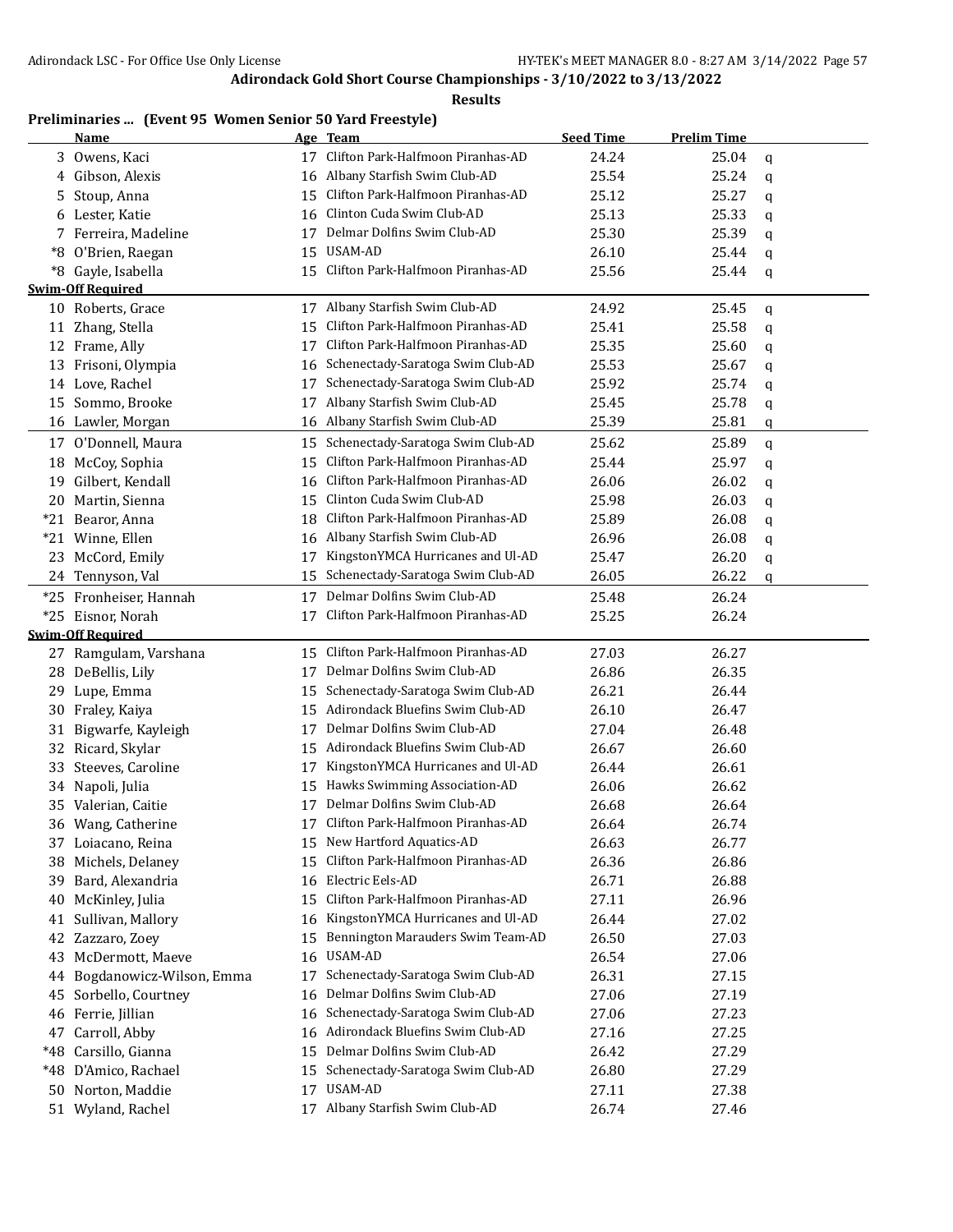**Results**

# **Preliminaries ... (Event 95 Women Senior 50 Yard Freestyle)**

| Name                    |    | Age Team                             | <b>Seed Time</b> | <b>Prelim Time</b> |
|-------------------------|----|--------------------------------------|------------------|--------------------|
| 52 Guha, Mahika         |    | 15 Clifton Park-Halfmoon Piranhas-AD | 27.13            | 27.50              |
| 53 Lufkin, Sina         | 17 | Northern TRIBS Swimming-AD           | 26.31            | 27.59              |
| 54 Rappazzo, Qian       |    | 18 USAM-AD                           | 27.10            | 27.63              |
| 55 Lindecke, Emma       |    | 18 Electric Eels-AD                  | 26.40            | 27.78              |
| 56 Czajkowski, Izabella |    | 16 Clifton Park-Halfmoon Piranhas-AD | 26.74            | 27.81              |
| 57 Savage, Lauren       |    | 16 Delmar Dolfins Swim Club-AD       | 27.06            | 28.07              |
| 58 Ward, Lizzy          | 17 | Clifton Park-Halfmoon Piranhas-AD    | 26.91            | 28.23              |
| --- Hans, Dana          |    | 15 Clinton Cuda Swim Club-AD         | 27.00            | DQ                 |

# **Event 96 Men Senior 50 Yard Freestyle**

|                  | <b>Name</b>         |    | Age Team                          | <b>Prelim Time</b> | <b>Finals Time</b> | Points         |
|------------------|---------------------|----|-----------------------------------|--------------------|--------------------|----------------|
| A - Final        |                     |    |                                   |                    |                    |                |
|                  | 1 Braun, Seth       | 16 | Northern TRIBS Swimming-AD        | 21.72              | 21.32              | 20             |
| 2.               | Kaback, Max         | 17 | Albany Starfish Swim Club-AD      | 21.95              | 21.39              | 17             |
| 3.               | Rogowski, Ethan     | 18 | Schenectady-Saratoga Swim Club-AD | 22.12              | 21.84              | 16             |
| 4                | Stafford, Keegan    | 18 | Schenectady-Saratoga Swim Club-AD | 22.57              | 21.97              | 15             |
| 5.               | Noga, Eric          | 17 | Clinton Cuda Swim Club-AD         | 22.25              | 21.99              | 14             |
| 6.               | Ryan, Eric          | 16 | Schenectady-Saratoga Swim Club-AD | 22.62              | 22.55              | 13             |
|                  | Saunders, Brady     | 17 | Hawks Swimming Association-AD     | 22.60              | 22.59              | 12             |
| 8                | Cassella, Louie     | 16 | Unattached-AD                     | 22.61              | 22.66              | 11             |
| <b>B</b> - Final |                     |    |                                   |                    |                    |                |
| 9.               | LeCates, Henry      | 17 | Clinton Cuda Swim Club-AD         | 22.74              | 22.30              | 9              |
| 10               | Richardson, Josh    | 17 | Albany Starfish Swim Club-AD      | 22.70              | 22.32              | 7              |
| 11               | Fusco, Ben          | 17 | Schenectady-Saratoga Swim Club-AD | 22.86              | 22.71              | 6              |
| 12               | Giannetti, Joe      | 17 | Albany Starfish Swim Club-AD      | 22.97              | 22.79              | 5              |
| 13               | Silaika, Xavier     | 18 | Clifton Park-Halfmoon Piranhas-AD | 23.00              | 22.86              | 4              |
| 14               | Baird, Connor       | 17 | Schenectady-Saratoga Swim Club-AD | 23.22              | 22.88              | 3              |
| 15               | Homan, Jaden        | 17 | Clifton Park-Halfmoon Piranhas-AD | 23.01              | 23.15              | $\overline{c}$ |
|                  | 16 Samko, Jack      | 16 | KingstonYMCA Hurricanes and Ul-AD | 23.11              | 23.30              | 1              |
| C - Final        |                     |    |                                   |                    |                    |                |
| 17               | Andersen, Nathanial | 17 | Electric Eels-AD                  | 23.42              | 23.10              |                |
| 18               | Coppola, Vince      | 15 | Schenectady-Saratoga Swim Club-AD | 23.55              | 23.36              |                |
| 19               | Eckman, Samuel      | 17 | Albany Starfish Swim Club-AD      | 23.49              | 23.41              |                |
| 20               | Hartman, Andrew     | 16 | Albany Starfish Swim Club-AD      | 23.33              | 23.43              |                |
| 21               | Rudd, Conner        | 15 | Clifton Park-Halfmoon Piranhas-AD | 23.40              | 23.44              |                |
| 22               | Stelling, Payton    | 17 | USAM-AD                           | 23.64              | 23.60              |                |
| 23               | Goodspeed, Luke     | 16 | Schenectady-Saratoga Swim Club-AD | 23.49              | 23.66              |                |
|                  | 24 Rosenblum, Ethan | 18 | Delmar Dolfins Swim Club-AD       | 23.63              | 23.83              |                |

#### **Event 96 Men Senior 50 Yard Freestyle**

|    | Name                 |     | Age Team                             | <b>Seed Time</b> | <b>Prelim Time</b> |          |
|----|----------------------|-----|--------------------------------------|------------------|--------------------|----------|
|    | <b>Preliminaries</b> |     |                                      |                  |                    |          |
|    | 1 Braun, Seth        |     | 16 Northern TRIBS Swimming-AD        | 21.45            | 21.72              | <b>a</b> |
|    | 2 Kaback, Max        |     | Albany Starfish Swim Club-AD         | 22.08            | 21.95              | q        |
|    | 3 Rogowski, Ethan    | 18. | Schenectady-Saratoga Swim Club-AD    | 22.10            | 22.12              | a        |
|    | 4 Noga, Eric         |     | Clinton Cuda Swim Club-AD            | 22.53            | 22.25              | q        |
|    | 5 Stafford, Keegan   |     | 18 Schenectady-Saratoga Swim Club-AD | 22.15            | 22.57              | a        |
|    | 6 Saunders, Brady    | 17  | Hawks Swimming Association-AD        | 22.11            | 22.60              | q        |
|    | 7 Cassella, Louie    |     | 16 Unattached-AD                     | 22.93            | 22.61              | q        |
|    | 8 Ryan, Eric         |     | 16 Schenectady-Saratoga Swim Club-AD | 23.25            | 22.62              | a        |
|    | 9 Richardson, Josh   |     | Albany Starfish Swim Club-AD         | 22.53            | 22.70              | a        |
| 10 | LeCates, Henry       |     | Clinton Cuda Swim Club-AD            | 23.10            | 22.74              | a        |
|    |                      |     |                                      |                  |                    |          |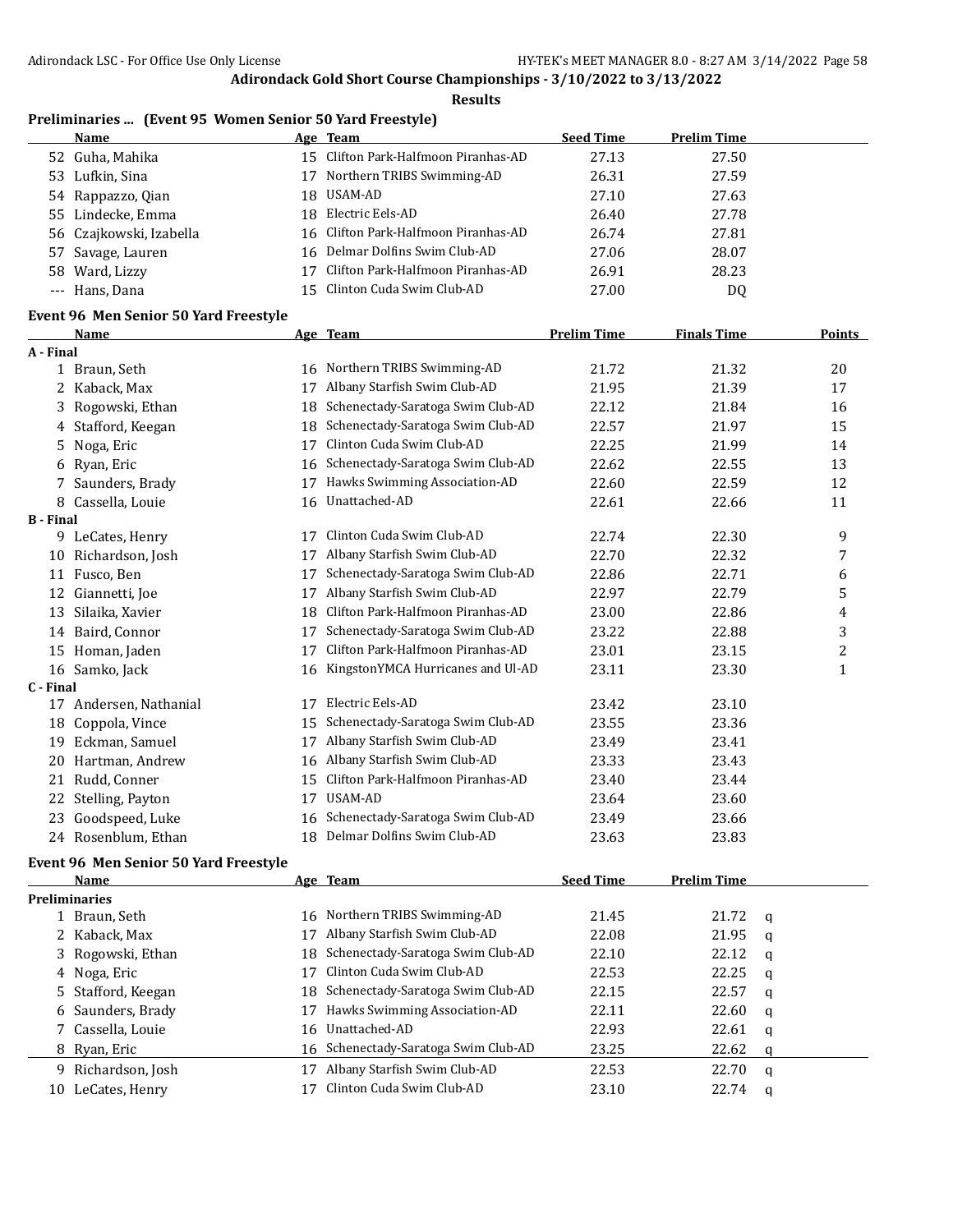**Results**

|       | <b>Name</b>            |    | Age Team                          | <b>Seed Time</b> | <b>Prelim Time</b> |   |
|-------|------------------------|----|-----------------------------------|------------------|--------------------|---|
|       | 11 Fusco, Ben          | 17 | Schenectady-Saratoga Swim Club-AD | 22.79            | 22.86              | q |
|       | 12 Giannetti, Joe      | 17 | Albany Starfish Swim Club-AD      | 22.55            | 22.97              | q |
| 13    | Silaika, Xavier        | 18 | Clifton Park-Halfmoon Piranhas-AD | 21.72            | 23.00              | q |
|       | 14 Homan, Jaden        | 17 | Clifton Park-Halfmoon Piranhas-AD | 24.70            | 23.01              | q |
| 15    | Samko, Jack            | 16 | KingstonYMCA Hurricanes and Ul-AD | 22.93            | 23.11              | q |
| 16    | Baird, Connor          | 17 | Schenectady-Saratoga Swim Club-AD | 22.51            | 23.22              | q |
|       | 17 Hartman, Andrew     | 16 | Albany Starfish Swim Club-AD      | 23.10            | 23.33              | q |
|       | 18 Rudd, Conner        | 15 | Clifton Park-Halfmoon Piranhas-AD | 23.15            | 23.40              | q |
|       | 19 Andersen, Nathanial | 17 | Electric Eels-AD                  | 24.34            | 23.42              | q |
| $*20$ | Eckman, Samuel         | 17 | Albany Starfish Swim Club-AD      | 24.65            | 23.49              | q |
| $*20$ | Goodspeed, Luke        | 16 | Schenectady-Saratoga Swim Club-AD | 23.71            | 23.49              | q |
| 22    | Coppola, Vince         | 15 | Schenectady-Saratoga Swim Club-AD | 23.22            | 23.55              | q |
| 23    | Rosenblum, Ethan       | 18 | Delmar Dolfins Swim Club-AD       | 24.24            | 23.63              | q |
|       | 24 Stelling, Payton    | 17 | USAM-AD                           | 24.67            | 23.64              | q |
|       | 25 McFarland, Finnegan | 16 | Adirondack Bluefins Swim Club-AD  | 24.07            | 23.71              |   |
|       | 26 Brock, Hayden       | 18 | Delmar Dolfins Swim Club-AD       | 24.60            | 23.73              |   |
|       | 27 Tresnjo, Arman      | 15 | New Hartford Aquatics-AD          | 23.52            | 23.90              |   |
| 28    | Zeliph jr., Jason      | 16 | Albany Starfish Swim Club-AD      | 24.72            | 23.93              |   |
| 29    | Miller, Brian          | 17 | Clifton Park-Halfmoon Piranhas-AD | 24.59            | 23.94              |   |
| 30    | Randall, Jared         | 18 | Adirondack Bluefins Swim Club-AD  | 24.13            | 24.02              |   |
| 31    | Kassian, Andrew        | 16 | Hawks Swimming Association-AD     | 24.45            | 24.08              |   |
| 32    | Wettig, Gabe           | 15 | Schenectady-Saratoga Swim Club-AD | 24.27            | 24.16              |   |
| 33    | Moore, James           | 15 | Delmar Dolfins Swim Club-AD       | 24.80            | 24.17              |   |
| 34    | Berin, Ben             | 16 | Delmar Dolfins Swim Club-AD       | 24.16            | 24.32              |   |
| 35    | Hanna, Nathan          | 15 | New Hartford Aquatics-AD          | 24.42            | 24.41              |   |
| 36    | Capella, Andrew        | 17 | Schenectady-Saratoga Swim Club-AD | 24.86            | 24.47              |   |
| 37    | Roopnarine, Josha      | 15 | Bennington Marauders Swim Team-AD | 24.50            | 24.52              |   |
| 38    | LaFountain, Benjamin   | 19 | Albany Starfish Swim Club-AD      | 24.59            | 24.62              |   |
| 39    | VanWie, Samuel         | 16 | Electric Eels-AD                  | 24.59            | 24.70              |   |
| 40    | Gannon, Luke           | 17 | Schenectady-Saratoga Swim Club-AD | 24.79            | 24.75              |   |
|       | 41 Baird, Cal          | 17 | Schenectady-Saratoga Swim Club-AD | 24.83            | 24.77              |   |
| $*42$ | Wulfmeyer, Koby        | 15 | Hawks Swimming Association-AD     | 24.65            | 24.98              |   |
|       | *42 Heiz, Campbell     | 16 | Hawks Swimming Association-AD     | 24.50            | 24.98              |   |
| 44    | Hagadorn, Patrick      | 15 | Lake Champlain Waves Swim Team-AD | 24.84            | 25.03              |   |
|       | 45 Killian, Danny      | 15 | Clifton Park-Halfmoon Piranhas-AD | 24.78            | 25.15              |   |

#### **Event 97 Women 13-14 200 Yard Backstroke**

|                  | <b>Name</b>           |     | Age Team                             | <b>Prelim Time</b> | <b>Finals Time</b> | <b>Points</b> |
|------------------|-----------------------|-----|--------------------------------------|--------------------|--------------------|---------------|
| A - Final        |                       |     |                                      |                    |                    |               |
|                  | 1 Braun, Gretchen     |     | 14 Northern TRIBS Swimming-AD        | 2:08.97            | 2:04.41            | 20            |
|                  | 2 Hao, Helen          |     | 14 Clifton Park-Halfmoon Piranhas-AD | 2:13.56            | 2:13.15            | 17            |
|                  | 3 Harpootlian, Hannah | 13. | Clifton Park-Halfmoon Piranhas-AD    | 2:16.02            | 2:16.25            | 16            |
|                  | 4 Gao, Sophia         | 13  | Clifton Park-Halfmoon Piranhas-AD    | 2:20.21            | 2:16.50            | 15            |
|                  | 5 Zenner, Jacklyn     | 14  | Schenectady-Saratoga Swim Club-AD    | 2:21.52            | 2:17.75            | 14            |
|                  | 6 Gvozdeva, Victoria  | 13  | Schenectady-Saratoga Swim Club-AD    | 2:19.89            | 2:19.25            | 13            |
|                  | 7 Silaika, Genny      |     | 14 Clifton Park-Halfmoon Piranhas-AD | 2:20.61            | 2:20.10            | 12            |
|                  | 8 Stuntz, Alexis      |     | 14 Northern TRIBS Swimming-AD        | 2:19.16            | 2:20.45            | 11            |
| <b>B</b> - Final |                       |     |                                      |                    |                    |               |
| 9.               | McMahon, Lizzy        | 14  | Adirondack Bluefins Swim Club-AD     | 2:24.39            | 2:17.06            | 9             |
| 10               | Sellnow, Emma         | 14  | Schenectady-Saratoga Swim Club-AD    | 2:23.13            | 2:20.25            | 7             |
| 11               | Bieniek, Allison      | 14  | Clifton Park-Halfmoon Piranhas-AD    | 2:24.25            | 2:20.95            | 6             |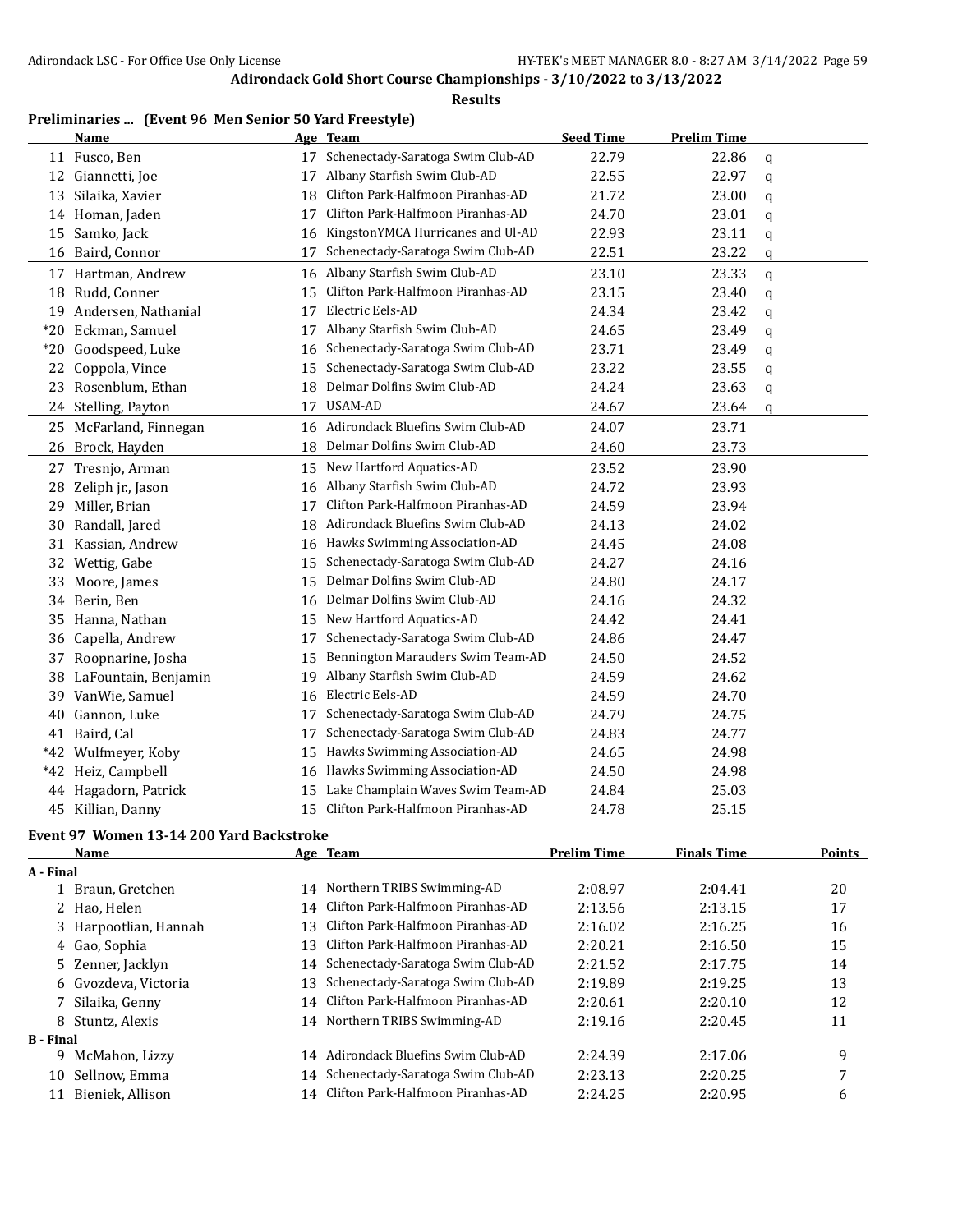|                  | B - Final  (Event 97 Women 13-14 200 Yard Backstroke)<br>Name |    | Age Team                             | <b>Prelim Time</b> | <b>Finals Time</b> |   | <b>Points</b> |
|------------------|---------------------------------------------------------------|----|--------------------------------------|--------------------|--------------------|---|---------------|
|                  | 12 Yafayeva, Roxana                                           |    | 13 Albany Starfish Swim Club-AD      | 2:33.24            | 2:26.10            |   | 5             |
|                  | 13 Donofrio, Sophia                                           |    | 13 Clifton Park-Halfmoon Piranhas-AD | 2:28.34            | 2:26.17            |   | 4             |
|                  | 14 Young, Grace                                               |    | 14 Tigers Aquatic Club-AD            | 2:30.88            | 2:28.45            |   | 3             |
|                  | 15 Watson, Avery                                              |    | 14 Schenectady-Saratoga Swim Club-AD | 2:31.44            | 2:28.94            |   | 2             |
|                  |                                                               |    |                                      |                    |                    |   |               |
|                  | Event 97 Women 13-14 200 Yard Backstroke                      |    |                                      |                    |                    |   |               |
|                  | Name                                                          |    | Age Team                             | <b>Seed Time</b>   | <b>Prelim Time</b> |   |               |
|                  | <b>Preliminaries</b>                                          |    | 14 Northern TRIBS Swimming-AD        | 2:06.22            | 2:08.97            |   |               |
|                  | 1 Braun, Gretchen                                             |    | Clifton Park-Halfmoon Piranhas-AD    |                    |                    | q |               |
|                  | 2 Hao, Helen                                                  | 14 |                                      | 2:19.13            | 2:13.56            | q |               |
|                  | 3 Harpootlian, Hannah                                         | 13 | Clifton Park-Halfmoon Piranhas-AD    | 2:22.88            | 2:16.02            | q |               |
|                  | 4 Stuntz, Alexis                                              | 14 | Northern TRIBS Swimming-AD           | 2:26.43            | 2:19.16            | q |               |
|                  | 5 Gvozdeva, Victoria                                          | 13 | Schenectady-Saratoga Swim Club-AD    | 2:21.37            | 2:19.89            | q |               |
|                  | 6 Gao, Sophia                                                 | 13 | Clifton Park-Halfmoon Piranhas-AD    | 2:22.33            | 2:20.21            | q |               |
| 7                | Silaika, Genny                                                | 14 | Clifton Park-Halfmoon Piranhas-AD    | 2:25.86            | 2:20.61            | q |               |
|                  | 8 Zenner, Jacklyn                                             |    | 14 Schenectady-Saratoga Swim Club-AD | 2:21.43            | 2:21.52            | q |               |
|                  | 9 Sellnow, Emma                                               | 14 | Schenectady-Saratoga Swim Club-AD    | 2:25.59            | 2:23.13            | q |               |
| 10               | Bieniek, Allison                                              | 14 | Clifton Park-Halfmoon Piranhas-AD    | 2:24.21            | 2:24.25            | q |               |
| 11               | McMahon, Lizzy                                                |    | 14 Adirondack Bluefins Swim Club-AD  | 2:23.23            | 2:24.39            | q |               |
| 12               | Donofrio, Sophia                                              | 13 | Clifton Park-Halfmoon Piranhas-AD    | 2:27.58            | 2:28.34            | q |               |
| 13               | Young, Grace                                                  | 14 | Tigers Aquatic Club-AD               | 2:26.51            | 2:30.88            | q |               |
|                  | 14 Watson, Avery                                              | 14 | Schenectady-Saratoga Swim Club-AD    | 2:24.96            | 2:31.44            | q |               |
|                  | 15 Yafayeva, Roxana                                           |    | 13 Albany Starfish Swim Club-AD      | 2:29.56            | 2:33.24            | q |               |
|                  | Event 98 Men 13-14 200 Yard Backstroke                        |    |                                      |                    |                    |   |               |
|                  | Name                                                          |    | Age Team                             | <b>Prelim Time</b> | <b>Finals Time</b> |   | <b>Points</b> |
| A - Final        |                                                               |    |                                      |                    |                    |   |               |
|                  | 1 Nelson, Quinn                                               | 14 | Schenectady-Saratoga Swim Club-AD    | 1:53.91            | 1:54.83            |   | 20            |
|                  | 2 Hershberg, Jacob                                            | 14 | Delmar Dolfins Swim Club-AD          | 2:04.20            | 2:00.33            |   | 17            |
|                  | 3 Izzard, Ewan                                                | 14 | Delmar Dolfins Swim Club-AD          | 2:07.20            | 2:02.32            |   | 16            |
|                  | 4 Hellenthal, Thomas                                          | 13 | Clinton Cuda Swim Club-AD            | 2:09.08            | 2:08.97            |   | 15            |
|                  | 5 Gregory, John                                               | 14 | Schenectady-Saratoga Swim Club-AD    | 2:11.13            | 2:09.04            |   | 14            |
|                  | 6 Di Fabio, Luka                                              | 14 | Clifton Park-Halfmoon Piranhas-AD    | 2:14.06            | 2:12.55            |   | 13            |
|                  | 7 Burkhardt, Keegan                                           | 14 | KingstonYMCA Hurricanes and Ul-AD    | 2:15.03            | 2:14.59            |   | 12            |
|                  | 8 Staudinger, Sam                                             |    | 13 Albany Starfish Swim Club-AD      | 2:18.03            | 2:17.63            |   | 11            |
| <b>B</b> - Final |                                                               |    |                                      |                    |                    |   |               |
|                  | 9 Zeliph, Thomas                                              |    | 14 Albany Starfish Swim Club-AD      | 2:18.10            | 2:15.58            |   | 9             |
|                  | 10 Splendido, Luke                                            |    | 14 Schenectady-Saratoga Swim Club-AD | 2:20.32            | 2:17.34            |   | 7             |
|                  | 11 Karaca, Rowan                                              | 14 | Schenectady-Saratoga Swim Club-AD    | 2:23.37            | 2:19.07            |   | 6             |
|                  | 12 Orcutt, Andrew                                             | 14 | USAM-AD                              | 2:18.45            | 2:19.14            |   | 5             |
|                  | 13 Witting, Liam                                              | 14 | Delmar Dolfins Swim Club-AD          | 2:23.92            | 2:20.73            |   | 4             |
|                  | 14 Epperson, Xhayne                                           | 13 | Schenectady-Saratoga Swim Club-AD    | 2:20.66            | 2:21.50            |   | 3             |
|                  | 15 Sullivan, Conor                                            | 13 | KingstonYMCA Hurricanes and Ul-AD    | 2:23.72            | 2:23.01            |   | 2             |
| ---              | Wang, Alex                                                    |    | 14 Delmar Dolfins Swim Club-AD       | 2:21.33            | DQ                 |   |               |
|                  |                                                               |    |                                      |                    |                    |   |               |
|                  | Event 98 Men 13-14 200 Yard Backstroke                        |    |                                      |                    |                    |   |               |
|                  | Name                                                          |    | Age Team                             | <b>Seed Time</b>   | <b>Prelim Time</b> |   |               |
|                  | <b>Preliminaries</b><br>1 Nelson, Quinn                       |    | 14 Schenectady-Saratoga Swim Club-AD | 1:55.20            | 1:53.91            |   |               |
| 2                | Hershberg, Jacob                                              |    | 14 Delmar Dolfins Swim Club-AD       | 2:02.82            | 2:04.20            | q |               |
|                  | Izzard, Ewan                                                  |    | 14 Delmar Dolfins Swim Club-AD       |                    |                    | q |               |
| 3.               | 4 Hellenthal, Thomas                                          |    | 13 Clinton Cuda Swim Club-AD         | 2:06.27            | 2:07.20            | q |               |
|                  |                                                               |    |                                      | 2:15.44            | 2:09.08            | q |               |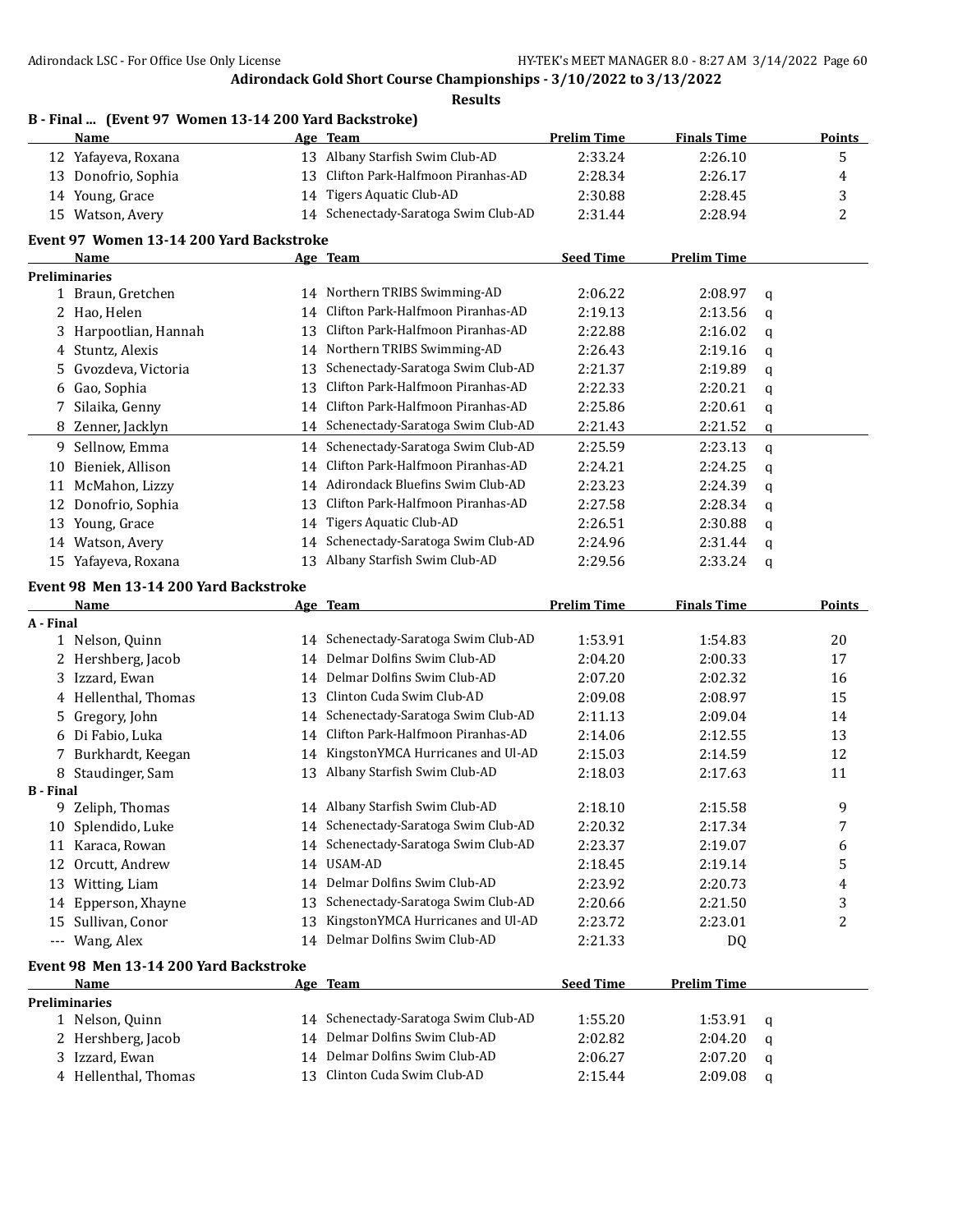**Results**

## **Preliminaries ... (Event 98 Men 13-14 200 Yard Backstroke)**

|    | Name                |    | Age Team                             | <b>Seed Time</b> | <b>Prelim Time</b> |   |
|----|---------------------|----|--------------------------------------|------------------|--------------------|---|
|    | 5 Gregory, John     | 14 | Schenectady-Saratoga Swim Club-AD    | 2:13.76          | 2:11.13            | q |
|    | 6 Di Fabio, Luka    | 14 | Clifton Park-Halfmoon Piranhas-AD    | 2:17.08          | 2:14.06            | a |
|    | 7 Burkhardt, Keegan |    | 14 KingstonYMCA Hurricanes and Ul-AD | 2:19.42          | 2:15.03            | a |
|    | 8 Staudinger, Sam   | 13 | Albany Starfish Swim Club-AD         | 2:17.10          | 2:18.03            | q |
|    | 9 Zeliph, Thomas    |    | 14 Albany Starfish Swim Club-AD      | 2:18.00          | 2:18.10            | q |
| 10 | Keller, Brady       | 14 | Clifton Park-Halfmoon Piranhas-AD    | 2:18.17          | 2:18.41            | q |
| 11 | Orcutt, Andrew      |    | 14 USAM-AD                           | 2:20.66          | 2:18.45            | q |
|    | 12 Splendido, Luke  | 14 | Schenectady-Saratoga Swim Club-AD    | 2:21.25          | 2:20.32            | q |
| 13 | Epperson, Xhayne    | 13 | Schenectady-Saratoga Swim Club-AD    | 2:20.50          | 2:20.66            | a |
| 14 | Wang, Alex          | 14 | Delmar Dolfins Swim Club-AD          | 2:21.02          | 2:21.33            | q |
| 15 | Karaca, Rowan       | 14 | Schenectady-Saratoga Swim Club-AD    | 2:16.45          | 2:23.37            | a |
|    | 16 Sullivan, Conor  | 13 | KingstonYMCA Hurricanes and Ul-AD    | 2:22.01          | 2:23.72            | q |
| 17 | Witting, Liam       | 14 | Delmar Dolfins Swim Club-AD          | 2:18.64          | 2:23.92            |   |
| 18 | Han, Jake           |    | 14 Clifton Park-Halfmoon Piranhas-AD | 2:21.36          | 2:24.34            |   |
| 19 | Lim, Yi Wei         | 13 | Clifton Park-Halfmoon Piranhas-AD    | 2:32.19          | 2:30.39            |   |

## **Event 99 Women Senior 200 Yard Backstroke**

|                  | <b>Name</b>                               |    | Age Team                          | <b>Prelim Time</b> | <b>Finals Time</b> |   | <b>Points</b> |
|------------------|-------------------------------------------|----|-----------------------------------|--------------------|--------------------|---|---------------|
| A - Final        |                                           |    |                                   |                    |                    |   |               |
|                  | 1 Hart, Jenna                             | 16 | Schenectady-Saratoga Swim Club-AD | 2:06.87            | 2:02.81            |   | 20            |
|                  | Frame, Ally                               | 17 | Clifton Park-Halfmoon Piranhas-AD | 2:04.54            | 2:03.56            |   | 17            |
| 3                | Love, Rachel                              | 17 | Schenectady-Saratoga Swim Club-AD | 2:06.19            | 2:04.49            |   | 16            |
|                  | 4 Ferreira, Katherine                     | 16 | Delmar Dolfins Swim Club-AD       | 2:06.30            | 2:05.58            |   | 15            |
| 5                | O'Brien, Raegan                           | 15 | USAM-AD                           | 2:10.58            | 2:09.61            |   | 14            |
| 6                | Lester, Katie                             | 16 | Clinton Cuda Swim Club-AD         | 2:10.90            | 2:09.84            |   | 13            |
|                  | Sommo, Brooke                             | 17 | Albany Starfish Swim Club-AD      | 2:11.82            | 2:12.54            |   | 12            |
|                  | 8 Lawler, Morgan                          | 16 | Albany Starfish Swim Club-AD      | 2:12.19            | 2:13.29            |   | 11            |
| <b>B</b> - Final |                                           |    |                                   |                    |                    |   |               |
|                  | 9 DeBellis, Lily                          | 17 | Delmar Dolfins Swim Club-AD       | 2:12.95            | 2:09.64            |   | 9             |
| 10               | Amedio, Mea                               | 16 | Schenectady-Saratoga Swim Club-AD | 2:12.74            | 2:11.63            |   | 7             |
| 11               | Zhang, Stella                             | 15 | Clifton Park-Halfmoon Piranhas-AD | 2:12.34            | 2:11.75            |   | 6             |
|                  | 12 Schloth, Katie                         | 15 | Clifton Park-Halfmoon Piranhas-AD | 2:13.87            | 2:11.77            |   | 5             |
| 13               | Frisoni, Olympia                          | 16 | Schenectady-Saratoga Swim Club-AD | 2:13.16            | 2:12.37            |   | 4             |
| 14               | Jurgelon, Amanda                          | 16 | Albany Starfish Swim Club-AD      | 2:13.89            | 2:12.51            |   | 3             |
| 15               | Valerian, Caitie                          | 17 | Delmar Dolfins Swim Club-AD       | 2:14.10            | 2:15.40            |   | 2             |
|                  | 16 Owens, Kaci                            | 17 | Clifton Park-Halfmoon Piranhas-AD | 2:13.90            | 2:17.21            |   | $\mathbf{1}$  |
| C - Final        |                                           |    |                                   |                    |                    |   |               |
|                  | 17 Lyons, Abby                            | 16 | Schenectady-Saratoga Swim Club-AD | 2:17.72            | 2:14.51            |   |               |
| 18               | Sellnow, Abigail                          | 16 | Schenectady-Saratoga Swim Club-AD | 2:14.51            | 2:14.52            |   |               |
| 19               | Stoup, Anna                               | 15 | Clifton Park-Halfmoon Piranhas-AD | 2:17.62            | 2:14.92            |   |               |
| 20               | Norton, Maddie                            | 17 | <b>USAM-AD</b>                    | 2:18.78            | 2:15.17            |   |               |
| 21               | Lupe, Emma                                | 15 | Schenectady-Saratoga Swim Club-AD | 2:18.29            | 2:17.44            |   |               |
| 22               | Ball, Clarissa                            | 16 | Albany Starfish Swim Club-AD      | 2:16.85            | 2:18.24            |   |               |
| 23               | Tennyson, Val                             | 15 | Schenectady-Saratoga Swim Club-AD | 2:19.09            | 2:18.31            |   |               |
|                  | 24 Wyland, Rachel                         | 17 | Albany Starfish Swim Club-AD      | 2:18.71            | 2:22.16            |   |               |
|                  | Event 99 Women Senior 200 Yard Backstroke |    |                                   |                    |                    |   |               |
|                  | <b>Name</b>                               |    | Age Team                          | <b>Seed Time</b>   | <b>Prelim Time</b> |   |               |
|                  | Preliminaries                             |    |                                   |                    |                    |   |               |
|                  | 1 Frame, Ally                             | 17 | Clifton Park-Halfmoon Piranhas-AD | 2:02.51            | 2:04.54            | q |               |
|                  | 2 Love, Rachel                            | 17 | Schenectady-Saratoga Swim Club-AD | 2:04.02            | 2:06.19            | a |               |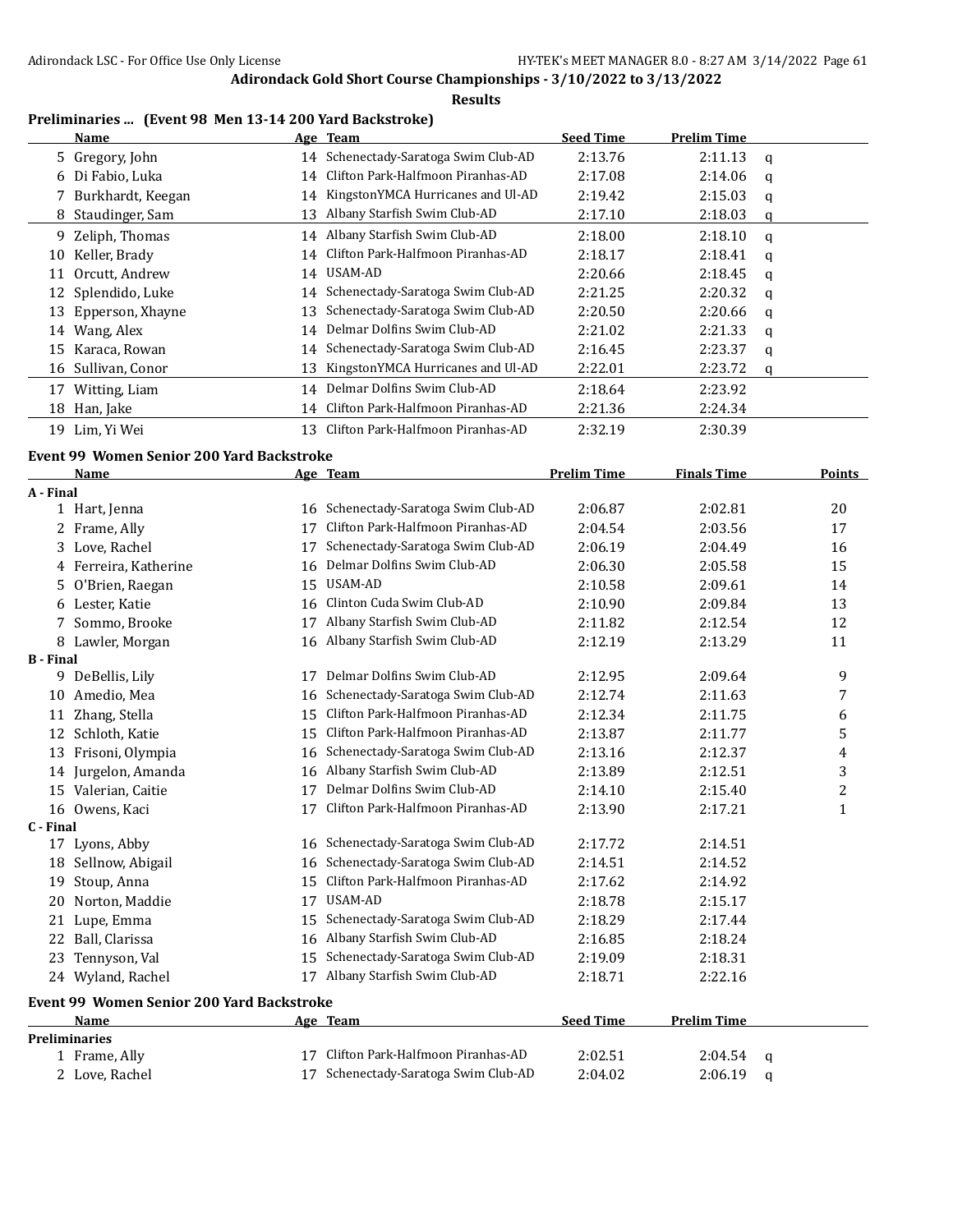**Results**

# **Preliminaries ... (Event 99 Women Senior 200 Yard Backstroke)**

|    | <b>Name</b>           |    | Age Team                             | <b>Seed Time</b> | <b>Prelim Time</b> |   |
|----|-----------------------|----|--------------------------------------|------------------|--------------------|---|
|    | 3 Ferreira, Katherine | 16 | Delmar Dolfins Swim Club-AD          | 2:05.42          | 2:06.30            | q |
|    | 4 Hart, Jenna         | 16 | Schenectady-Saratoga Swim Club-AD    | 2:03.56          | 2:06.87            | q |
| 5  | O'Brien, Raegan       | 15 | USAM-AD                              | 2:08.69          | 2:10.58            | q |
| 6  | Lester, Katie         | 16 | Clinton Cuda Swim Club-AD            | 2:07.89          | 2:10.90            | q |
| 7  | Sommo, Brooke         | 17 | Albany Starfish Swim Club-AD         | 2:12.25          | 2:11.82            | q |
| 8  | Lawler, Morgan        | 16 | Albany Starfish Swim Club-AD         | 2:17.86          | 2:12.19            | q |
| 9  | Zhang, Stella         | 15 | Clifton Park-Halfmoon Piranhas-AD    | 2:07.37          | 2:12.34            | q |
|    | 10 Amedio, Mea        | 16 | Schenectady-Saratoga Swim Club-AD    | 2:12.00          | 2:12.74            | q |
| 11 | DeBellis, Lily        | 17 | Delmar Dolfins Swim Club-AD          | 2:09.56          | 2:12.95            | q |
| 12 | Frisoni, Olympia      | 16 | Schenectady-Saratoga Swim Club-AD    | 2:13.01          | 2:13.16            | q |
| 13 | Schloth, Katie        | 15 | Clifton Park-Halfmoon Piranhas-AD    | 2:13.06          | 2:13.87            | q |
| 14 | Jurgelon, Amanda      | 16 | Albany Starfish Swim Club-AD         | 2:20.86          | 2:13.89            | q |
| 15 | Owens, Kaci           | 17 | Clifton Park-Halfmoon Piranhas-AD    | 2:11.74          | 2:13.90            | q |
|    | 16 Valerian, Caitie   | 17 | Delmar Dolfins Swim Club-AD          | 2:12.58          | 2:14.10            | q |
| 17 | Sellnow, Abigail      | 16 | Schenectady-Saratoga Swim Club-AD    | 2:14.17          | 2:14.51            | q |
| 18 | Ball, Clarissa        | 16 | Albany Starfish Swim Club-AD         | 2:20.99          | 2:16.85            | q |
| 19 | Stoup, Anna           | 15 | Clifton Park-Halfmoon Piranhas-AD    | 2:20.79          | 2:17.62            | q |
| 20 | Lyons, Abby           | 16 | Schenectady-Saratoga Swim Club-AD    | 2:16.17          | 2:17.72            | q |
| 21 | Lupe, Emma            | 15 | Schenectady-Saratoga Swim Club-AD    | 2:19.93          | 2:18.29            | q |
| 22 | Wyland, Rachel        | 17 | Albany Starfish Swim Club-AD         | 2:20.34          | 2:18.71            | q |
| 23 | Norton, Maddie        | 17 | USAM-AD                              | 2:12.51          | 2:18.78            | q |
| 24 | Tennyson, Val         | 15 | Schenectady-Saratoga Swim Club-AD    | 2:22.90          | 2:19.09            | q |
|    | 25 Kulzer, Amelia     | 18 | Adirondack Bluefins Swim Club-AD     | 2:17.43          | 2:19.21            |   |
| 26 | Gayle, Isabella       | 15 | Clifton Park-Halfmoon Piranhas-AD    | 2:23.16          | 2:19.29            |   |
| 27 | Sanai, Roya           | 15 | Adirondack Bluefins Swim Club-AD     | 2:23.51          | 2:19.64            |   |
| 28 | Hans, Dana            | 15 | Clinton Cuda Swim Club-AD            | 2:17.14          | 2:19.72            |   |
| 29 | Mohamed, Amber        | 15 | Albany Starfish Swim Club-AD         | 2:22.54          | 2:19.77            |   |
| 30 | Fink, Jayme           | 17 | Albany Starfish Swim Club-AD         | 2:19.74          | 2:20.03            |   |
| 31 | Sorbello, Courtney    | 16 | Delmar Dolfins Swim Club-AD          | 2:15.41          | 2:20.42            |   |
| 32 | McCoy, Sophia         | 15 | Clifton Park-Halfmoon Piranhas-AD    | 2:21.17          | 2:20.46            |   |
| 33 | Greaux, Lauren        | 15 | Delmar Dolfins Swim Club-AD          | 2:17.99          | 2:20.96            |   |
| 34 | Ramgulam, Varshana    | 15 | Clifton Park-Halfmoon Piranhas-AD    | 2:23.89          | 2:21.09            |   |
| 35 | Clarke, Charlotte     | 16 | Delmar Dolfins Swim Club-AD          | 2:22.66          | 2:21.18            |   |
|    | 36 Winne, Ellen       | 16 | Albany Starfish Swim Club-AD         | 2:22.22          | 2:21.28            |   |
|    | 37 McKinley, Julia    | 15 | Clifton Park-Halfmoon Piranhas-AD    | 2:23.15          | 2:21.29            |   |
|    | 38   Cho, Eileen      |    | 15 Albany Starfish Swim Club-AD      | 2:18.96          | 2:21.31            |   |
|    | 39 Loiacano, Reina    | 15 | New Hartford Aquatics-AD             | 2:21.47          | 2:21.55            |   |
| 40 | Lindecke, Emma        | 18 | Electric Eels-AD                     | 2:19.00          | 2:22.22            |   |
|    | 41 Wang, Catherine    | 17 | Clifton Park-Halfmoon Piranhas-AD    | 2:21.19          | 2:22.34            |   |
| 42 | Carroll, Abby         | 16 | Adirondack Bluefins Swim Club-AD     | 2:22.68          | 2:23.28            |   |
| 43 | Carroll, Hannah       | 16 | Adirondack Bluefins Swim Club-AD     | 2:20.34          | 2:23.45            |   |
| 44 | Napoli, Julia         | 15 | Hawks Swimming Association-AD        | 2:17.81          | 2:23.75            |   |
|    | 45 Martin, Sienna     | 15 | Clinton Cuda Swim Club-AD            | 2:21.04          | 2:24.04            |   |
| 46 | Nelson, Abigail       | 17 | Electric Eels-AD                     | 2:23.63          | 2:25.30            |   |
| 47 | Cho, Caitlin          | 16 | Schenectady-Saratoga Swim Club-AD    | 2:21.93          | 2:25.95            |   |
| 48 | McDermott, Maeve      | 16 | USAM-AD                              | 2:17.89          | 2:26.39            |   |
|    | 49 Steeves, Caroline  |    | 17 KingstonYMCA Hurricanes and Ul-AD | 2:19.63          | 2:26.60            |   |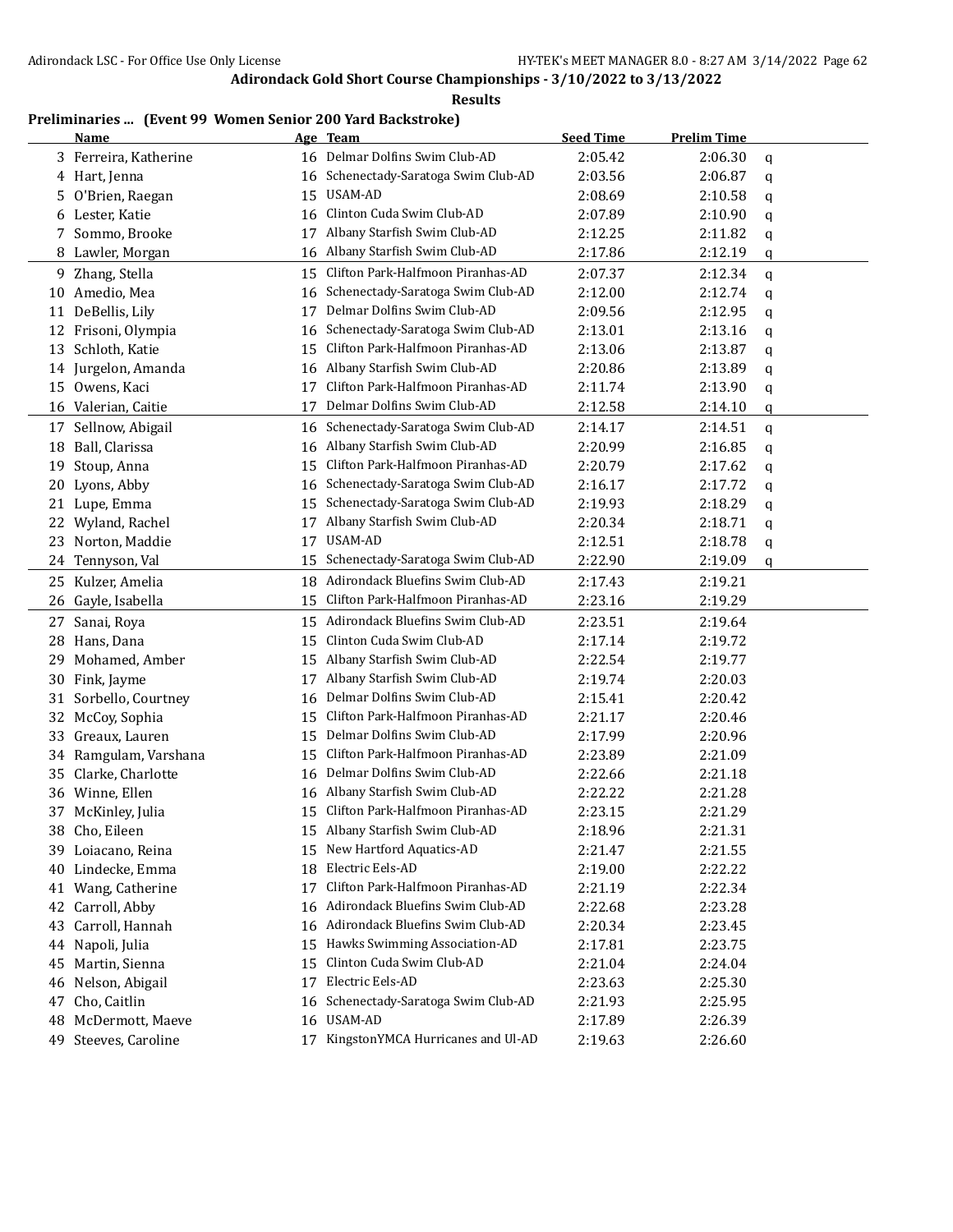#### **Results**

#### **Event 100 Men Senior 200 Yard Backstroke**

|                  | Name                                     |    | Age Team                             | <b>Prelim Time</b> | <b>Finals Time</b> |   | Points        |
|------------------|------------------------------------------|----|--------------------------------------|--------------------|--------------------|---|---------------|
| A - Final        |                                          |    |                                      |                    |                    |   |               |
|                  | 1 Brown, Sam                             | 17 | Adirondack Bluefins Swim Club-AD     | 1:56.16            | 1:49.43            |   | 20            |
|                  | 2 Kaback, Max                            | 17 | Albany Starfish Swim Club-AD         | 1:59.47            | 1:55.42            |   | 17            |
| 3.               | Homan, Jaden                             | 17 | Clifton Park-Halfmoon Piranhas-AD    | 1:58.76            | 1:56.62            |   | 16            |
| 4                | Rogowski, Ethan                          | 18 | Schenectady-Saratoga Swim Club-AD    | 1:58.63            | 1:56.80            |   | 15            |
| 5.               | LeCates, Henry                           | 17 | Clinton Cuda Swim Club-AD            | 1:58.75            | 1:57.36            |   | 14            |
| 6                | Karaca, Ryan                             | 16 | Schenectady-Saratoga Swim Club-AD    | 1:59.18            | 2:00.19            |   | 13            |
|                  | 7 Kowal, Rafael                          | 17 | Lake Champlain Waves Swim Team-AD    | 2:04.16            | 2:00.38            |   | 12            |
|                  | 8 Kassian, Andrew                        | 16 | Hawks Swimming Association-AD        | 2:03.81            | 2:05.85            |   | 11            |
| <b>B</b> - Final |                                          |    |                                      |                    |                    |   |               |
|                  | 9 Noga, Eric                             | 17 | Clinton Cuda Swim Club-AD            | 2:04.59            | 1:58.39            |   | 9             |
| 10               | Saunders, Brady                          | 17 | Hawks Swimming Association-AD        | 2:05.94            | 2:04.35            |   | 7             |
| 11               | Moore, James                             | 15 | Delmar Dolfins Swim Club-AD          | 2:06.92            | 2:04.69            |   | 6             |
|                  | 12 Rudd, Conner                          | 15 | Clifton Park-Halfmoon Piranhas-AD    | 2:06.23            | 2:04.84            |   | 5             |
| 13               | Rosenblum, Ethan                         | 18 | Delmar Dolfins Swim Club-AD          | 2:06.21            | 2:04.88            |   | 4             |
|                  | 14 Otten, RJ                             | 15 | Schenectady-Saratoga Swim Club-AD    | 2:06.47            | 2:04.89            |   | 3             |
| 15               | Hartman, Andrew                          | 16 | Albany Starfish Swim Club-AD         | 2:06.02            | 2:06.56            |   | 2             |
| $\cdots$         | Silaika, Xavier                          | 18 | Clifton Park-Halfmoon Piranhas-AD    | 2:04.69            | DQ                 |   |               |
| C - Final        |                                          |    |                                      |                    |                    |   |               |
|                  | 17 Wettig, Gabe                          | 15 | Schenectady-Saratoga Swim Club-AD    | 2:13.43            | 2:07.41            |   |               |
|                  | 18 Baird, Cal                            | 17 | Schenectady-Saratoga Swim Club-AD    | 2:12.36            | 2:09.19            |   |               |
|                  | 19 Ikasalo, Owen                         | 16 | Delmar Dolfins Swim Club-AD          | 2:13.08            | 2:12.77            |   |               |
|                  |                                          |    |                                      |                    |                    |   |               |
|                  | Event 100 Men Senior 200 Yard Backstroke |    |                                      |                    |                    |   |               |
|                  | Name<br><b>Preliminaries</b>             |    | Age Team                             | <b>Seed Time</b>   | <b>Prelim Time</b> |   |               |
|                  | 1 Brown, Sam                             | 17 | Adirondack Bluefins Swim Club-AD     | 1:49.34            | 1:56.16            | q |               |
|                  | 2 Rogowski, Ethan                        | 18 | Schenectady-Saratoga Swim Club-AD    | 1:56.94            | 1:58.63            |   |               |
|                  | 3 LeCates, Henry                         | 17 | Clinton Cuda Swim Club-AD            | 1:58.43            | 1:58.75            | q |               |
|                  | 4 Homan, Jaden                           | 17 | Clifton Park-Halfmoon Piranhas-AD    | 1:57.87            |                    | q |               |
|                  |                                          |    | Schenectady-Saratoga Swim Club-AD    |                    | 1:58.76            | q |               |
|                  | 5 Karaca, Ryan                           | 16 | Albany Starfish Swim Club-AD         | 2:00.42            | 1:59.18            | q |               |
| 6                | Kaback, Max                              | 17 |                                      | 1:55.28            | 1:59.47            | q |               |
|                  | 7 Kassian, Andrew                        | 16 | Hawks Swimming Association-AD        | 2:10.29            | 2:03.81            | q |               |
|                  | 8 Kowal, Rafael                          | 17 | Lake Champlain Waves Swim Team-AD    | 2:06.45            | 2:04.16            | q |               |
|                  | 9 Noga, Eric                             | 17 | Clinton Cuda Swim Club-AD            | 1:59.14            | 2:04.59            | q |               |
| 10               | Silaika, Xavier                          | 18 | Clifton Park-Halfmoon Piranhas-AD    | 2:07.07            | 2:04.69            | q |               |
|                  | 11 Saunders, Brady                       |    | 17 Hawks Swimming Association-AD     | 2:08.75            | 2:05.94            | q |               |
|                  | 12 Hartman, Andrew                       |    | 16 Albany Starfish Swim Club-AD      | 2:04.49            | 2:06.02            | q |               |
|                  | 13 Rosenblum, Ethan                      | 18 | Delmar Dolfins Swim Club-AD          | 2:03.83            | 2:06.21            | q |               |
|                  | 14 Rudd, Conner                          | 15 | Clifton Park-Halfmoon Piranhas-AD    | 2:11.84            | 2:06.23            | q |               |
|                  | 15 Otten, RJ                             | 15 | Schenectady-Saratoga Swim Club-AD    | 2:08.81            | 2:06.47            | q |               |
|                  | 16 Moore, James                          | 15 | Delmar Dolfins Swim Club-AD          | 2:07.97            | 2:06.92            | q |               |
|                  | 17 Baird, Cal                            | 17 | Schenectady-Saratoga Swim Club-AD    | 2:09.61            | 2:12.36            | q |               |
|                  | 18 Ikasalo, Owen                         | 16 | Delmar Dolfins Swim Club-AD          | 2:12.53            | 2:13.08            | q |               |
|                  | 19 Wettig, Gabe                          |    | 15 Schenectady-Saratoga Swim Club-AD | 2:11.31            | 2:13.43            | q |               |
|                  | Event 101 Women 13-14 200 Yard IM        |    |                                      |                    |                    |   |               |
|                  | <b>Name</b>                              |    | Age Team                             | <b>Prelim Time</b> | <b>Finals Time</b> |   | <b>Points</b> |
| A - Final        |                                          |    |                                      |                    |                    |   |               |
|                  | 1 Braun, Gretchen                        |    | 14 Northern TRIBS Swimming-AD        | 2:13.51            | 2:09.27            |   | 20            |
|                  | 2 Gao, Sophia                            |    | 13 Clifton Park-Halfmoon Piranhas-AD | 2:16.30            | 2:12.22            |   | 17            |
|                  |                                          |    |                                      |                    |                    |   |               |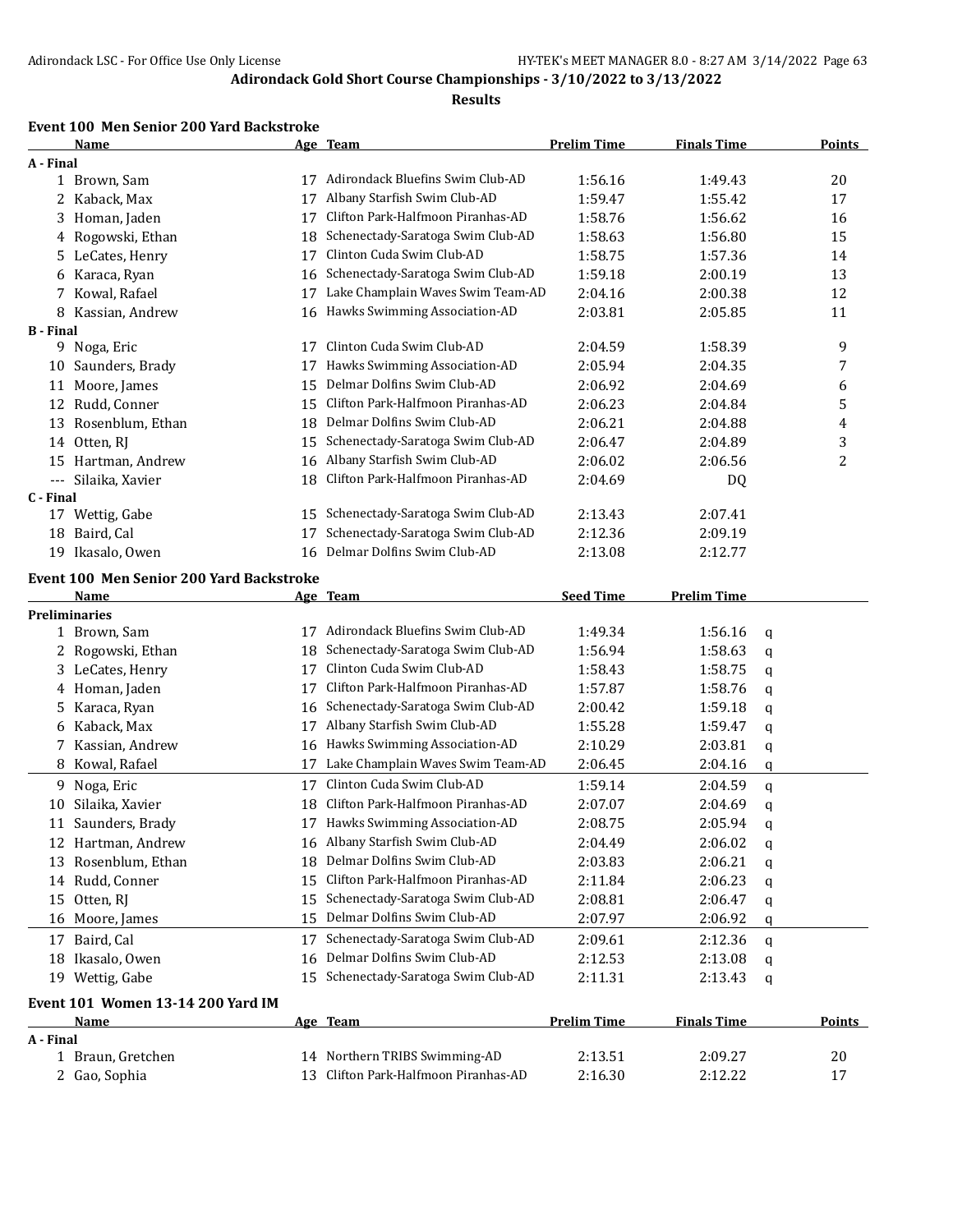|                       | A - Final  (Event 101 Women 13-14 200 Yard IM)<br>Name |          | Age Team                             | <b>Prelim Time</b> | <b>Finals Time</b> |   | <b>Points</b> |
|-----------------------|--------------------------------------------------------|----------|--------------------------------------|--------------------|--------------------|---|---------------|
|                       | 3 Hao, Helen                                           |          | 14 Clifton Park-Halfmoon Piranhas-AD | 2:16.07            | 2:14.13            |   | 16            |
|                       | 4 Harpootlian, Hannah                                  | 13       | Clifton Park-Halfmoon Piranhas-AD    | 2:15.92            | 2:14.68            |   | 15            |
| 5.                    | Sellnow, Emma                                          | 14       | Schenectady-Saratoga Swim Club-AD    | 2:21.34            | 2:22.60            |   | 14            |
|                       | 6 Bieniek, Allison                                     | 14       | Clifton Park-Halfmoon Piranhas-AD    | 2:24.68            | 2:23.54            |   | 13            |
|                       | Samko, Clara                                           | 14       | KingstonYMCA Hurricanes and Ul-AD    | 2:24.71            | 2:25.97            |   | 12            |
| 7                     |                                                        | 13       | Northern TRIBS Swimming-AD           | 2:27.09            | 2:27.14            |   | 11            |
| <b>B</b> - Final      | 8 Redfern, Kaitlyn                                     |          |                                      |                    |                    |   |               |
|                       | 9 McMahon, Lizzy                                       |          | 14 Adirondack Bluefins Swim Club-AD  | 2:27.13            | 2:21.86            |   | 9             |
|                       | 10 Blodgett, Sage                                      | 14       | Delmar Dolfins Swim Club-AD          | 2:30.82            | 2:28.53            |   | 7             |
| 11                    | Gvozdeva, Victoria                                     | 13       | Schenectady-Saratoga Swim Club-AD    | 2:28.60            | 2:30.47            |   | 6             |
| 12                    | Stuntz, Alexis                                         | 14       | Northern TRIBS Swimming-AD           | 2:31.22            | 2:30.73            |   | 5             |
| 13                    | Rochefort, Sydney                                      | 14       | Northern TRIBS Swimming-AD           | 2:36.83            | 2:33.64            |   | 4             |
|                       | 14 Young, Grace                                        |          | 14 Tigers Aquatic Club-AD            | 2:35.56            | 2:34.08            |   | 3             |
|                       |                                                        |          |                                      |                    |                    |   |               |
|                       | Event 101 Women 13-14 200 Yard IM<br>Name              |          | Age Team                             | <b>Seed Time</b>   | <b>Prelim Time</b> |   |               |
|                       | <b>Preliminaries</b>                                   |          |                                      |                    |                    |   |               |
|                       | 1 Braun, Gretchen                                      | 14       | Northern TRIBS Swimming-AD           | 2:08.85            | 2:13.51            | q |               |
|                       | 2 Harpootlian, Hannah                                  | 13       | Clifton Park-Halfmoon Piranhas-AD    | 2:18.56            | 2:15.92            | q |               |
| 3                     | Hao, Helen                                             | 14       | Clifton Park-Halfmoon Piranhas-AD    | 2:21.63            | 2:16.07            | q |               |
| 4                     | Gao, Sophia                                            | 13       | Clifton Park-Halfmoon Piranhas-AD    | 2:11.76            | 2:16.30            | q |               |
| 5                     | Sellnow, Emma                                          | 14       | Schenectady-Saratoga Swim Club-AD    | 2:21.51            | 2:21.34            | q |               |
|                       | 6 Kaufman, Ava                                         | 14       | Delmar Dolfins Swim Club-AD          | 2:26.69            | 2:24.33            | q |               |
|                       | 7 Bieniek, Allison                                     | 14       | Clifton Park-Halfmoon Piranhas-AD    | 2:22.87            | 2:24.68            | q |               |
|                       | 8 Samko, Clara                                         | 14       | KingstonYMCA Hurricanes and Ul-AD    | 2:26.05            | 2:24.71            | q |               |
|                       | 9 Redfern, Kaitlyn                                     | 13       | Northern TRIBS Swimming-AD           | 2:28.04            | 2:27.09            |   |               |
| 10                    | McMahon, Lizzy                                         | 14       | Adirondack Bluefins Swim Club-AD     | 2:24.85            | 2:27.13            | q |               |
| 11                    | Gvozdeva, Victoria                                     | 13       | Schenectady-Saratoga Swim Club-AD    | 2:27.66            | 2:28.60            | q |               |
| 12                    | Blodgett, Sage                                         | 14       | Delmar Dolfins Swim Club-AD          | 2:27.75            | 2:30.82            | q |               |
| 13                    | Stuntz, Alexis                                         | 14       | Northern TRIBS Swimming-AD           | 2:29.21            | 2:31.22            | q |               |
|                       | 14 Park, Subeen                                        | 14       | Clinton Cuda Swim Club-AD            | 2:28.80            | 2:34.49            | q |               |
|                       | 15 Young, Grace                                        |          | Tigers Aquatic Club-AD               | 2:28.63            | 2:35.56            | q |               |
|                       | 16 Rochefort, Sydney                                   | 14<br>14 | Northern TRIBS Swimming-AD           | 2:27.61            | 2:36.83            | q |               |
|                       |                                                        |          |                                      |                    |                    | q |               |
|                       | Event 102 Men 13-14 200 Yard IM                        |          |                                      |                    |                    |   |               |
|                       | Name                                                   |          | Age Team                             | <b>Prelim Time</b> | <b>Finals Time</b> |   | <b>Points</b> |
| A - Final             | 1 Nelson, Quinn                                        |          | 14 Schenectady-Saratoga Swim Club-AD | 2:01.02            | 2:00.53            |   | 20            |
|                       |                                                        | 14       | Delmar Dolfins Swim Club-AD          |                    |                    |   |               |
|                       | 2 Brkanovic, Isak<br>3 Izzard, Ewan                    | 14       | Delmar Dolfins Swim Club-AD          | 2:08.23            | 2:03.88<br>2:07.57 |   | 17            |
|                       | 4 Jerome, Christian                                    | 13       | USAM-AD                              | 2:11.00<br>2:08.31 | 2:08.03            |   | 16<br>15      |
|                       |                                                        |          | Schenectady-Saratoga Swim Club-AD    |                    |                    |   |               |
| 5                     | Sanchez, Anthony                                       | 14       | Clifton Park-Halfmoon Piranhas-AD    | 2:13.14            | 2:10.90            |   | 14            |
| 6                     | Han, Jake                                              | 14       | Clifton Park-Halfmoon Piranhas-AD    | 2:14.05            | 2:10.97            |   | 13            |
| 7                     | Di Fabio, Luka                                         | 14       | Clifton Park-Halfmoon Piranhas-AD    | 2:14.42            | 2:14.47            |   | 12            |
| 8<br><b>B</b> - Final | Keller, Brady                                          | 14       |                                      | 2:12.59            | 2:15.60            |   | 11            |
|                       | 9 Mosaad, Kareem                                       | 14       | New Hartford Aquatics-AD             | 2:16.89            | 2:13.55            |   | 9             |
| 10                    | Sasson, Yair                                           | 14       | Delmar Dolfins Swim Club-AD          | 2:16.84            | 2:16.62            |   | 7             |
|                       | 11 Karaca, Rowan                                       | 14       | Schenectady-Saratoga Swim Club-AD    | 2:19.01            | 2:16.98            |   | 6             |
|                       | 12 Wang, Alex                                          | 14       | Delmar Dolfins Swim Club-AD          | 2:17.95            | 2:17.97            |   | 5             |
| 13                    | Splendido, Luke                                        | 14       | Schenectady-Saratoga Swim Club-AD    | 2:17.72            | 2:18.54            |   | 4             |
|                       |                                                        | 13       | Schenectady-Saratoga Swim Club-AD    |                    |                    |   |               |
|                       | 14 Baird, Anderson                                     |          |                                      | 2:18.57            | 2:18.58            |   | 3             |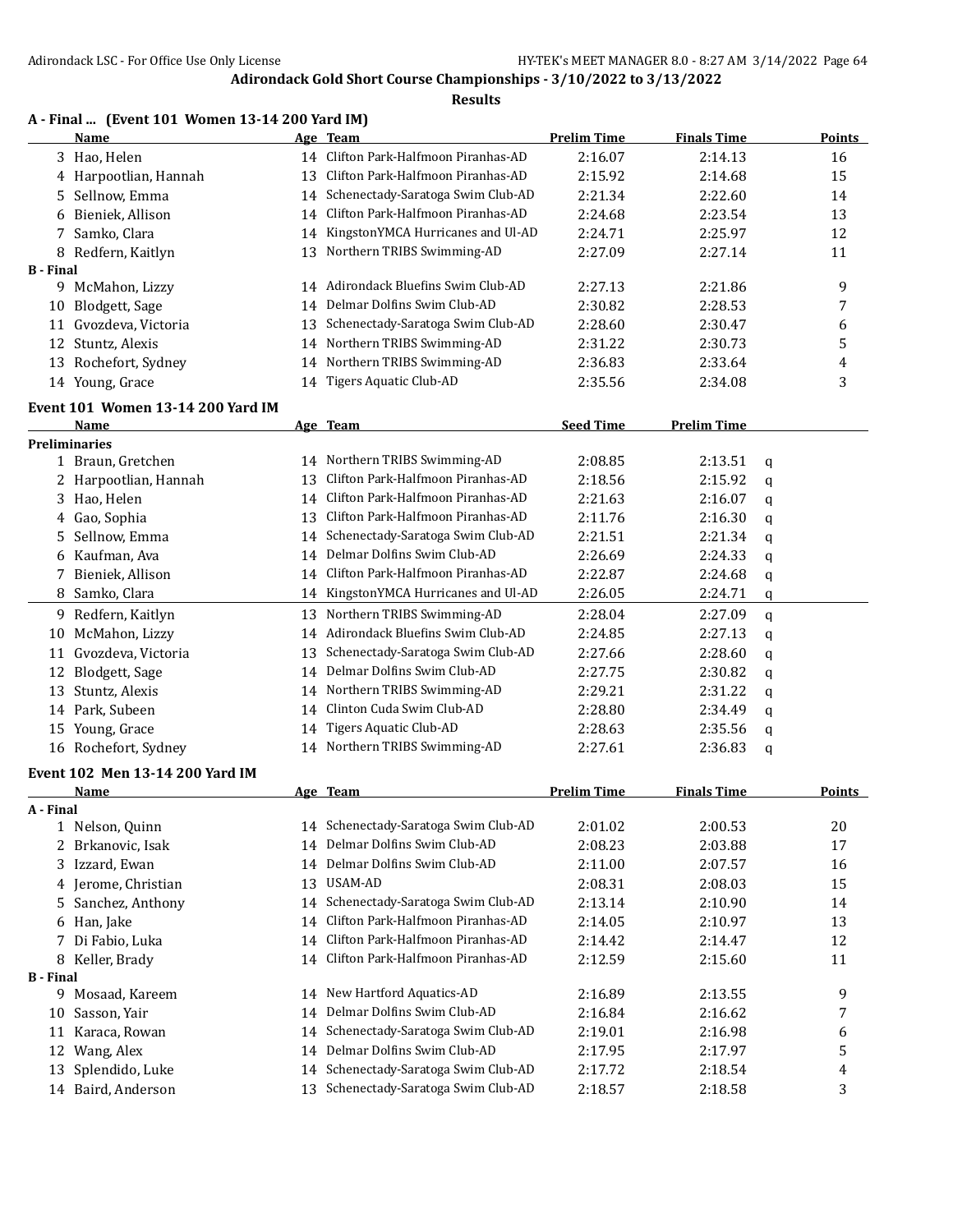**B - Final ... (Event 102 Men 13-14 200 Yard IM)**

## **Adirondack Gold Short Course Championships - 3/10/2022 to 3/13/2022**

|                  | <b>Name</b>                         |    | Age Team                             | <b>Prelim Time</b> | <b>Finals Time</b> |        | Points       |
|------------------|-------------------------------------|----|--------------------------------------|--------------------|--------------------|--------|--------------|
|                  | 15 Orcutt, Andrew                   |    | 14 USAM-AD                           | 2:19.19            | 2:18.80            |        | 2            |
|                  | 16 Staudinger, Sam                  |    | 13 Albany Starfish Swim Club-AD      | 2:17.69            | 2:20.00            |        | $\mathbf{1}$ |
|                  | Event 102 Men 13-14 200 Yard IM     |    |                                      |                    |                    |        |              |
|                  | Name                                |    | Age Team                             | <b>Seed Time</b>   | <b>Prelim Time</b> |        |              |
|                  | <b>Preliminaries</b>                |    |                                      |                    |                    |        |              |
|                  | 1 Nelson, Quinn                     |    | 14 Schenectady-Saratoga Swim Club-AD | 2:00.84            | 2:01.02            | q      |              |
|                  | 2 Brkanovic, Isak                   | 14 | Delmar Dolfins Swim Club-AD          | 2:09.04            | 2:08.23            | q      |              |
|                  | 3 Jerome, Christian                 | 13 | <b>USAM-AD</b>                       | 2:07.57            | 2:08.31            | q      |              |
|                  | 4 Izzard, Ewan                      | 14 | Delmar Dolfins Swim Club-AD          | 2:11.66            | 2:11.00            | q      |              |
|                  | 5 Keller, Brady                     | 14 | Clifton Park-Halfmoon Piranhas-AD    | 2:11.44            | 2:12.59            | q      |              |
| 6                | Sanchez, Anthony                    | 14 | Schenectady-Saratoga Swim Club-AD    | 2:09.34            | 2:13.14            | q      |              |
|                  | 7 Han, Jake                         | 14 | Clifton Park-Halfmoon Piranhas-AD    | 2:10.95            | 2:14.05            | q      |              |
|                  | 8 Di Fabio, Luka                    | 14 | Clifton Park-Halfmoon Piranhas-AD    | 2:12.49            | 2:14.42            | q      |              |
| 9                | Sasson, Yair                        | 14 | Delmar Dolfins Swim Club-AD          | 2:19.93            | 2:16.84            |        |              |
| 10               | Mosaad, Kareem                      | 14 | New Hartford Aquatics-AD             | 2:13.09            | 2:16.89            | q<br>q |              |
| 11               | Staudinger, Sam                     | 13 | Albany Starfish Swim Club-AD         | 2:21.68            | 2:17.69            |        |              |
|                  | 12 Splendido, Luke                  | 14 | Schenectady-Saratoga Swim Club-AD    | 2:18.82            | 2:17.72            | q      |              |
|                  |                                     | 14 | Delmar Dolfins Swim Club-AD          | 2:19.18            | 2:17.95            | q      |              |
|                  | 13 Wang, Alex<br>14 Baird, Anderson | 13 | Schenectady-Saratoga Swim Club-AD    | 2:16.32            | 2:18.57            | q      |              |
| 15               | Karaca, Rowan                       | 14 | Schenectady-Saratoga Swim Club-AD    | 2:17.53            |                    | q      |              |
|                  | 16 Orcutt, Andrew                   |    | 14 USAM-AD                           |                    | 2:19.01            | q      |              |
|                  |                                     |    |                                      | 2:21.06            | 2:19.19            | q      |              |
| 17               | Shannon, Henry                      | 14 | KingstonYMCA Hurricanes and Ul-AD    | 2:21.90            | 2:19.25            |        |              |
| 18               | Witting, Liam                       | 14 | Delmar Dolfins Swim Club-AD          | 2:15.75            | 2:19.67            |        |              |
| 19               | O'Leary, Anthony                    | 14 | Schenectady-Saratoga Swim Club-AD    | 2:22.74            | 2:21.37            |        |              |
| 20               | Kuang, Everest                      | 14 | Adirondack Bluefins Swim Club-AD     | 2:21.34            | 2:21.47            |        |              |
| 21               | Sulik, Justin                       | 14 | Albany Starfish Swim Club-AD         | 2:21.46            | 2:21.64            |        |              |
| 22               | Zeliph, Thomas                      | 14 | Albany Starfish Swim Club-AD         | 2:17.92            | 2:21.82            |        |              |
|                  | 23 Epperson, Xhayne                 | 13 | Schenectady-Saratoga Swim Club-AD    | 2:22.06            | 2:22.14            |        |              |
|                  | 24 Burkhardt, Keegan                | 14 | KingstonYMCA Hurricanes and Ul-AD    | 2:18.02            | 2:22.16            |        |              |
| 25               | Lettre, Philip                      | 13 | <b>Tigers Aquatic Club-AD</b>        | 2:22.45            | 2:23.80            |        |              |
| 26               | Zhang, Alex                         | 13 | Schenectady-Saratoga Swim Club-AD    | 2:22.25            | 2:26.35            |        |              |
|                  | 27 Lim, Yi Wei                      | 13 | Clifton Park-Halfmoon Piranhas-AD    | 2:35.64            | 2:32.21            |        |              |
|                  | Event 103 Women Senior 200 Yard IM  |    |                                      |                    |                    |        |              |
|                  | <b>Name</b>                         |    | Age Team                             | <b>Prelim Time</b> | <b>Finals Time</b> |        | Points       |
| A - Final        |                                     |    |                                      |                    |                    |        |              |
|                  | 1 Ferreira, Katherine               | 16 | Delmar Dolfins Swim Club-AD          | 2:08.86            | 2:07.70            |        | 20           |
|                  | 2 Love, Rachel                      | 17 | Schenectady-Saratoga Swim Club-AD    | 2:13.89            | 2:10.45            |        | 17           |
| 3                | Gilbert, Kendall                    | 16 | Clifton Park-Halfmoon Piranhas-AD    | 2:16.04            | 2:12.68            |        | 16           |
|                  | 4 Ferreira, Madeline                | 17 | Delmar Dolfins Swim Club-AD          | 2:13.16            | 2:13.05            |        | 15           |
| 5                | DeBellis, Lily                      | 17 | Delmar Dolfins Swim Club-AD          | 2:16.00            | 2:13.74            |        | 14           |
| 6                | Fuson, Jami                         | 17 | Schenectady-Saratoga Swim Club-AD    | 2:16.89            | 2:15.37            |        | 13           |
| 7                | O'Brien, Raegan                     | 15 | USAM-AD                              | 2:15.94            | 2:16.08            |        | 12           |
| 8                | Bearor, Anna                        | 18 | Clifton Park-Halfmoon Piranhas-AD    | 2:17.33            | 2:16.63            |        | 11           |
| <b>B</b> - Final |                                     |    |                                      |                    |                    |        |              |
|                  | 9 O'Donnell, Maura                  | 15 | Schenectady-Saratoga Swim Club-AD    | 2:17.59            | 2:17.00            |        | 9            |
|                  | 10 Ramgulam, Varshana               | 15 | Clifton Park-Halfmoon Piranhas-AD    | 2:20.10            | 2:17.60            |        | 7            |
| 11               | Tandlmayer, Ellie                   | 16 | Schenectady-Saratoga Swim Club-AD    | 2:19.21            | 2:18.22            |        | 6            |
| 12               | Frisoni, Olympia                    | 16 | Schenectady-Saratoga Swim Club-AD    | 2:19.75            | 2:18.95            |        | 5            |
|                  | 13 Napoli, Julia                    | 15 | Hawks Swimming Association-AD        | 2:21.85            | 2:19.61            |        | 4            |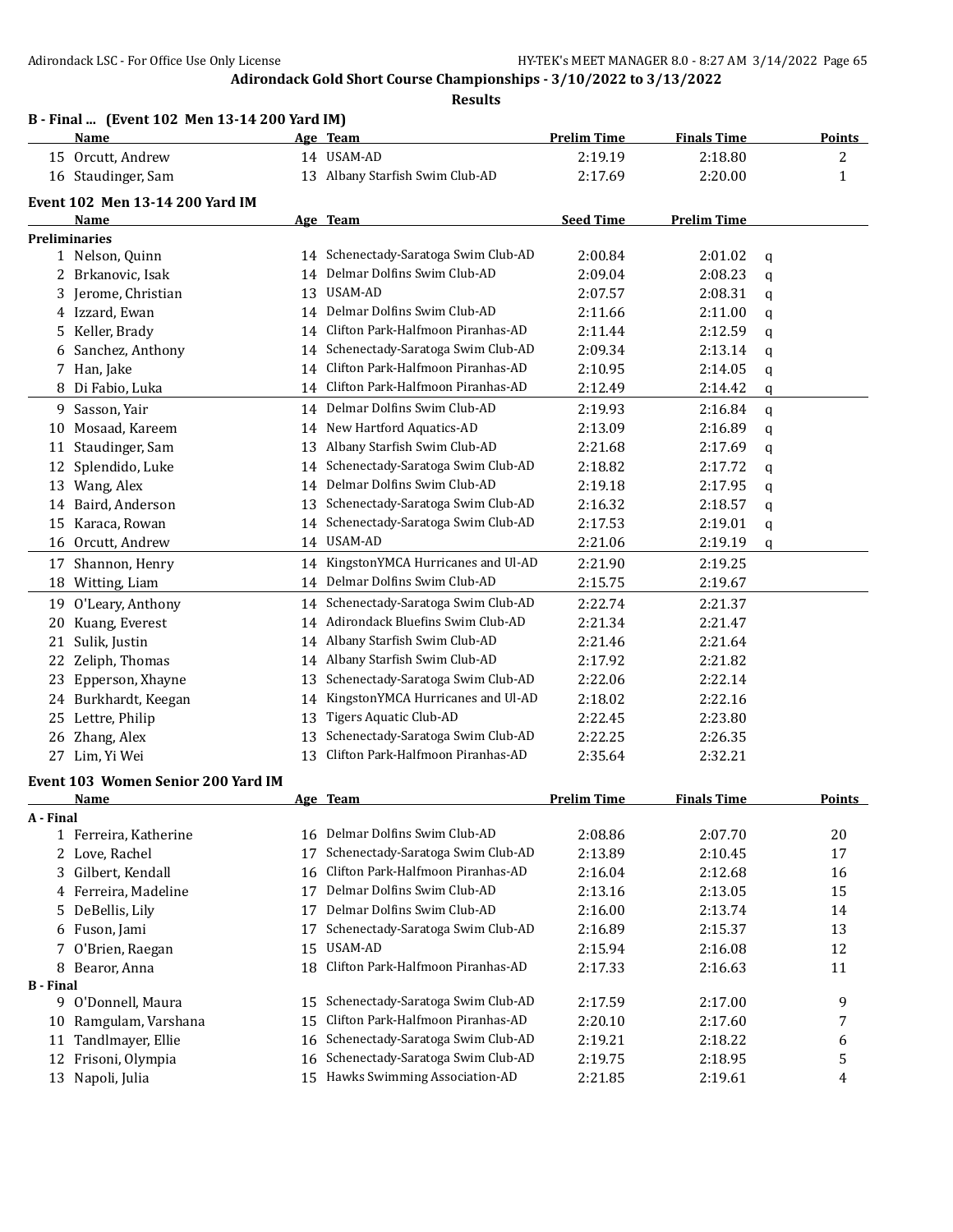|           | B - Final  (Event 103 Women Senior 200 Yard IM) |     |                                                                       |                    |                    |   |               |
|-----------|-------------------------------------------------|-----|-----------------------------------------------------------------------|--------------------|--------------------|---|---------------|
|           | Name                                            |     | <u>Age Team</u>                                                       | <b>Prelim Time</b> | <b>Finals Time</b> |   | <b>Points</b> |
|           | 14 Fink, Jayme                                  |     | 17 Albany Starfish Swim Club-AD                                       | 2:20.96            | 2:20.20            |   | 3             |
|           | 15 Cho, Eileen                                  |     | 15 Albany Starfish Swim Club-AD                                       | 2:21.25            | 2:21.04            |   | 2             |
|           | 16 Lawler, Morgan                               |     | 16 Albany Starfish Swim Club-AD                                       | 2:18.20            | 2:21.42            |   | 1             |
| C - Final | 17 Lyons, Abby                                  | 16  | Schenectady-Saratoga Swim Club-AD                                     | 2:23.59            | 2:18.23            |   |               |
| 18        | Sorbello, Courtney                              | 16  | Delmar Dolfins Swim Club-AD                                           | 2:24.79            | 2:18.44            |   |               |
|           |                                                 | 17  | Clifton Park-Halfmoon Piranhas-AD                                     | 2:23.35            | 2:20.81            |   |               |
| 19        | Wang, Catherine                                 | 15  | Clifton Park-Halfmoon Piranhas-AD                                     | 2:22.18            | 2:20.99            |   |               |
| 20        | Zhang, Stella                                   |     |                                                                       |                    |                    |   |               |
| 21        | Ferrie, Jillian                                 | 16  | Schenectady-Saratoga Swim Club-AD<br>Adirondack Bluefins Swim Club-AD | 2:23.00            | 2:22.14            |   |               |
| 22        | Fraley, Kaiya                                   | 15  |                                                                       | 2:24.81            | 2:22.23            |   |               |
| 23        | Ball, Clarissa                                  | 16  | Albany Starfish Swim Club-AD                                          | 2:23.40            | 2:23.21            |   |               |
|           | 24 Lindecke, Emma                               | 18  | Electric Eels-AD                                                      | 2:23.58            | 2:24.43            |   |               |
|           | Event 103 Women Senior 200 Yard IM              |     |                                                                       |                    |                    |   |               |
|           | Name                                            |     | Age Team                                                              | <b>Seed Time</b>   | <b>Prelim Time</b> |   |               |
|           | <b>Preliminaries</b>                            |     |                                                                       |                    |                    |   |               |
|           | 1 Ferreira, Katherine                           | 16. | Delmar Dolfins Swim Club-AD                                           | 2:07.42            | 2:08.86            | q |               |
|           | 2 Ferreira, Madeline                            | 17  | Delmar Dolfins Swim Club-AD                                           | 2:10.34            | 2:13.16            | q |               |
|           | 3 Love, Rachel                                  | 17  | Schenectady-Saratoga Swim Club-AD                                     | 2:15.00            | 2:13.89            | q |               |
| 4         | O'Brien, Raegan                                 | 15  | USAM-AD                                                               | 2:14.28            | 2:15.94            | q |               |
| 5.        | DeBellis, Lily                                  | 17  | Delmar Dolfins Swim Club-AD                                           | 2:09.50            | 2:16.00            | q |               |
| 6         | Gilbert, Kendall                                | 16  | Clifton Park-Halfmoon Piranhas-AD                                     | 2:16.11            | 2:16.04            | q |               |
|           | 7 Fuson, Jami                                   | 17  | Schenectady-Saratoga Swim Club-AD                                     | 2:13.07            | 2:16.89            | q |               |
| 8         | Bearor, Anna                                    | 18  | Clifton Park-Halfmoon Piranhas-AD                                     | 2:13.74            | 2:17.33            | q |               |
|           | 9 Burke, Emma                                   |     | 18 New Hartford Aquatics-AD                                           | 2:09.84            | 2:17.42            | q |               |
| 10        | O'Donnell, Maura                                | 15  | Schenectady-Saratoga Swim Club-AD                                     | 2:16.73            | 2:17.59            | q |               |
| 11        | Lawler, Morgan                                  | 16  | Albany Starfish Swim Club-AD                                          | 2:12.40            | 2:18.20            | q |               |
| 12        | Tandlmayer, Ellie                               | 16  | Schenectady-Saratoga Swim Club-AD                                     | 2:18.50            | 2:19.21            | q |               |
|           | 13 Frisoni, Olympia                             | 16  | Schenectady-Saratoga Swim Club-AD                                     | 2:18.86            | 2:19.75            | q |               |
| 14        | Ramgulam, Varshana                              | 15  | Clifton Park-Halfmoon Piranhas-AD                                     | 2:20.62            | 2:20.10            | q |               |
| 15        | Fink, Jayme                                     | 17  | Albany Starfish Swim Club-AD                                          | 2:21.72            | 2:20.96            | q |               |
| 16        | Cho, Eileen                                     | 15  | Albany Starfish Swim Club-AD                                          | 2:21.43            | 2:21.25            | q |               |
| 17        | Napoli, Julia                                   | 15  | Hawks Swimming Association-AD                                         | 2:17.54            | 2:21.85            | q |               |
| 18        | Zhang, Stella                                   | 15  | Clifton Park-Halfmoon Piranhas-AD                                     | 2:17.14            | 2:22.18            | q |               |
|           | 19 Ferrie, Jillian                              |     | 16 Schenectady-Saratoga Swim Club-AD                                  | 2:20.12            | 2:23.00            | q |               |
|           | 20 Wang, Catherine                              |     | 17 Clifton Park-Halfmoon Piranhas-AD                                  | 2:20.95            | 2:23.35            | q |               |
|           | 21 Ball, Clarissa                               |     | 16 Albany Starfish Swim Club-AD                                       | 2:22.52            | 2:23.40            | q |               |
| 22        | Lindecke, Emma                                  | 18  | Electric Eels-AD                                                      | 2:14.43            | 2:23.58            | q |               |
|           | 23 Lyons, Abby                                  | 16  | Schenectady-Saratoga Swim Club-AD                                     | 2:14.76            | 2:23.59            | q |               |
|           | 24 Sorbello, Courtney                           | 16  | Delmar Dolfins Swim Club-AD                                           | 2:22.66            | 2:24.79            | q |               |
|           | 25 Fraley, Kaiya                                |     | 15 Adirondack Bluefins Swim Club-AD                                   | 2:22.73            | 2:24.81            |   |               |
|           | 26 Valerian, Caitie                             | 17  | Delmar Dolfins Swim Club-AD                                           | 2:19.99            | 2:24.98            |   |               |
|           |                                                 |     |                                                                       |                    |                    |   |               |
|           | 27 Fronheiser, Hannah                           | 17  | Delmar Dolfins Swim Club-AD                                           | 2:21.20            | 2:25.01            |   |               |
| 28        | Norton, Maddie                                  | 17  | <b>USAM-AD</b>                                                        | 2:18.47            | 2:26.07            |   |               |
| 29        | Ward, Lizzy                                     | 17  | Clifton Park-Halfmoon Piranhas-AD                                     | 2:18.63            | 2:28.31            |   |               |
| 30        | Kulzer, Amelia                                  | 18  | Adirondack Bluefins Swim Club-AD                                      | 2:21.68            | 2:33.63            |   |               |
| $---$     | Schloth, Katie                                  | 15  | Clifton Park-Halfmoon Piranhas-AD                                     | 2:16.29            | DQ                 |   |               |
| $---$     | McDermott, Maeve                                |     | 16 USAM-AD                                                            | 2:22.84            | DQ                 |   |               |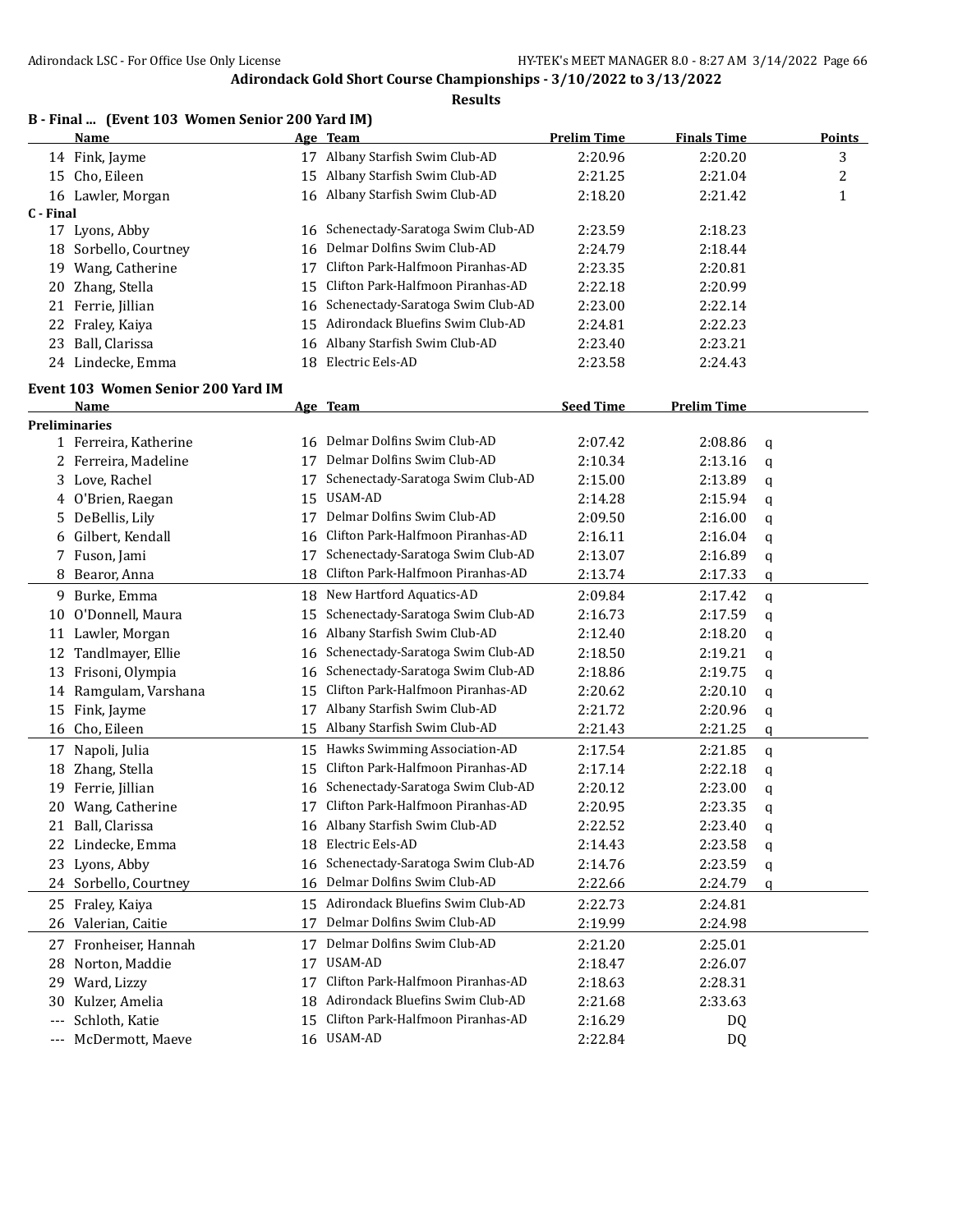#### **Results**

#### **Event 104 Men Senior 200 Yard IM**

|                  | Name                                     |    | Age Team                             | <b>Prelim Time</b> | <b>Finals Time</b> |   | <b>Points</b> |
|------------------|------------------------------------------|----|--------------------------------------|--------------------|--------------------|---|---------------|
| A - Final        |                                          |    |                                      |                    |                    |   |               |
|                  | 1 Brown, Sam                             | 17 | Adirondack Bluefins Swim Club-AD     | 2:01.72            | 1:55.37            |   | 20            |
|                  | 2 Braun, Seth                            | 16 | Northern TRIBS Swimming-AD           | 1:59.74            | 1:56.81            |   | 17            |
| 3                | Richardson, Josh                         | 17 | Albany Starfish Swim Club-AD         | 1:59.53            | 1:58.49            |   | 16            |
| 4                | Baird, Connor                            | 17 | Schenectady-Saratoga Swim Club-AD    | 2:02.55            | 1:59.91            |   | 15            |
| 5.               | Eckman, Samuel                           | 17 | Albany Starfish Swim Club-AD         | 2:01.32            | 2:01.25            |   | 14            |
| 6                | Ryan, Eric                               | 16 | Schenectady-Saratoga Swim Club-AD    | 2:00.58            | 2:01.90            |   | 13            |
|                  | 7 Hart, Connor                           | 18 | Schenectady-Saratoga Swim Club-AD    | 2:03.48            | 2:04.26            |   | 12            |
|                  | 8 Boyle, Evan                            | 17 | Schenectady-Saratoga Swim Club-AD    | 2:04.91            | 2:06.66            |   | 11            |
| <b>B</b> - Final |                                          |    |                                      |                    |                    |   |               |
|                  | 9 Fusco, Ben                             | 17 | Schenectady-Saratoga Swim Club-AD    | 2:05.43            | 2:03.50            |   | 9             |
| 10               | Capella, Andrew                          | 17 | Schenectady-Saratoga Swim Club-AD    | 2:05.92            | 2:03.93            |   | 7             |
|                  | 11 Rudd, Conner                          | 15 | Clifton Park-Halfmoon Piranhas-AD    | 2:05.64            | 2:04.45            |   | 6             |
|                  | 12 Abdelwahed, Hassan                    | 16 | New Hartford Aquatics-AD             | 2:07.29            | 2:04.81            |   | 5             |
| 13               | Brock, Hayden                            | 18 | Delmar Dolfins Swim Club-AD          | 2:07.85            | 2:05.46            |   | 4             |
|                  | 14 Han, Franklin                         | 15 | Albany Starfish Swim Club-AD         | 2:08.57            | 2:09.30            |   | 3             |
| 15               | Cassella, Louie                          | 16 | Unattached-AD                        | 2:11.19            | 2:11.19            |   | 2             |
|                  | 16 Durden, Lucas                         | 15 | Clifton Park-Halfmoon Piranhas-AD    | 2:13.32            | 2:12.41            |   | $\mathbf{1}$  |
|                  | <b>Event 104 Men Senior 200 Yard IM</b>  |    |                                      |                    |                    |   |               |
|                  | Name                                     |    | Age Team                             | <b>Seed Time</b>   | <b>Prelim Time</b> |   |               |
|                  | <b>Preliminaries</b>                     |    |                                      |                    |                    |   |               |
|                  | 1 Richardson, Josh                       | 17 | Albany Starfish Swim Club-AD         | 2:06.55            | 1:59.53            | q |               |
| 2                | Braun, Seth                              | 16 | Northern TRIBS Swimming-AD           | 1:56.75            | 1:59.74            | q |               |
| 3                | Ryan, Eric                               | 16 | Schenectady-Saratoga Swim Club-AD    | 2:01.25            | 2:00.58            | q |               |
|                  | 4 Eckman, Samuel                         | 17 | Albany Starfish Swim Club-AD         | 1:57.24            | 2:01.32            | q |               |
| 5.               | Brown, Sam                               | 17 | Adirondack Bluefins Swim Club-AD     | 1:54.90            | 2:01.72            | q |               |
|                  | 6 Baird, Connor                          | 17 | Schenectady-Saratoga Swim Club-AD    | 1:58.24            | 2:02.55            | q |               |
|                  | 7 Hart, Connor                           | 18 | Schenectady-Saratoga Swim Club-AD    | 2:00.75            | 2:03.48            | q |               |
|                  | 8 Boyle, Evan                            | 17 | Schenectady-Saratoga Swim Club-AD    | 2:07.03            | 2:04.91            | q |               |
|                  |                                          |    | Hawks Swimming Association-AD        |                    |                    |   |               |
| 9.               | Kassian, Andrew                          | 16 | Schenectady-Saratoga Swim Club-AD    | 2:00.80            | 2:05.28            | q |               |
| 10               | Fusco, Ben                               | 17 | Clifton Park-Halfmoon Piranhas-AD    | 2:01.50<br>2:07.68 | 2:05.43            | q |               |
| 11               | Rudd, Conner                             | 15 | Schenectady-Saratoga Swim Club-AD    |                    | 2:05.64            | q |               |
| 12               | Capella, Andrew                          | 17 |                                      | 2:06.88            | 2:05.92            | q |               |
|                  | 13 Abdelwahed, Hassan                    | 16 | New Hartford Aquatics-AD             | 2:02.84            | 2:07.29            | q |               |
|                  | 14 Brock, Hayden                         | 18 | Delmar Dolfins Swim Club-AD          | 2:08.04            | 2:07.85            | q |               |
|                  | 15 Han, Franklin                         |    | 15 Albany Starfish Swim Club-AD      | 2:07.39            | 2:08.57            | q |               |
|                  | 16 Miller, Brian                         | 17 | Clifton Park-Halfmoon Piranhas-AD    | 2:05.68            | 2:09.38            | q |               |
|                  | 17 Cassella, Louie                       | 16 | Unattached-AD                        | 2:10.07            | 2:11.19            | q |               |
|                  | 18 Silaika, Xavier                       | 18 | Clifton Park-Halfmoon Piranhas-AD    | 2:04.80            | 2:11.32            | q |               |
|                  | 19 Sammons, Drew                         | 16 | <b>Tigers Aquatic Club-AD</b>        | 2:05.93            | 2:11.45            | q |               |
| 20               | Durden, Lucas                            | 15 | Clifton Park-Halfmoon Piranhas-AD    | 2:10.73            | 2:13.32            | q |               |
| $---$            | Goodspeed, Luke                          | 16 | Schenectady-Saratoga Swim Club-AD    | 2:06.18            | DQ                 |   |               |
| $---$            | Killian, Danny                           | 15 | Clifton Park-Halfmoon Piranhas-AD    | 2:10.00            | DQ                 |   |               |
|                  | Event 105 Women 13-14 200 Yard Butterfly |    |                                      |                    |                    |   |               |
|                  | <b>Name</b>                              |    | Age Team                             | <b>Prelim Time</b> | <b>Finals Time</b> |   | <b>Points</b> |
| A - Final        |                                          |    |                                      |                    |                    |   |               |
|                  | 1 Kaufman, Ava                           |    | 14 Delmar Dolfins Swim Club-AD       | 2:24.96            | 2:21.35            |   | 20            |
|                  | 2 Splendido, Lily                        |    | 14 Schenectady-Saratoga Swim Club-AD | 2:26.84            | 2:26.11            |   | 17            |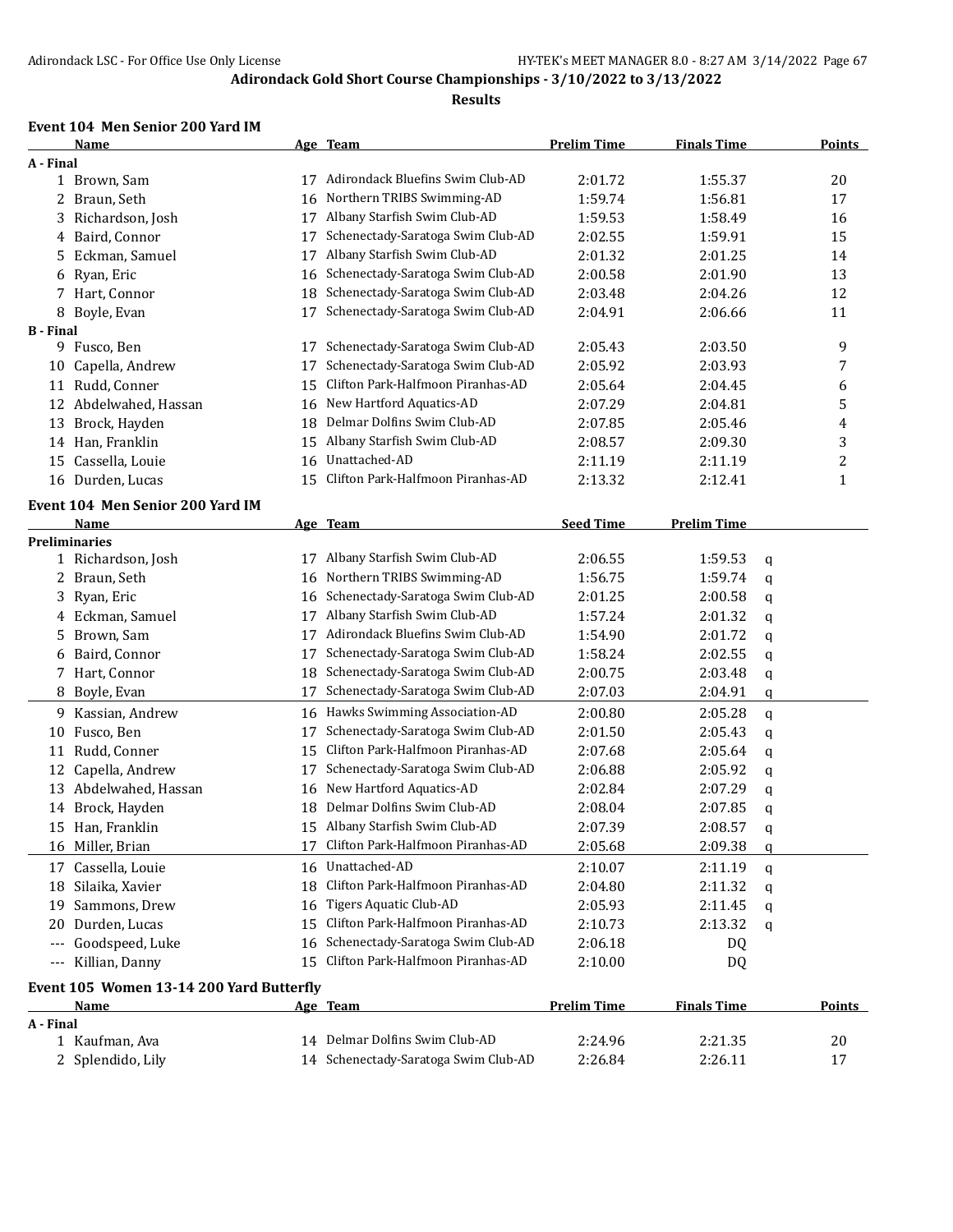|                  | Event 105 Women 13-14 200 Yard Butterfly         |    |                                                                           |                    |                    |   |        |
|------------------|--------------------------------------------------|----|---------------------------------------------------------------------------|--------------------|--------------------|---|--------|
|                  | Name                                             |    | <u>Age Team</u>                                                           | <b>Seed Time</b>   | <b>Prelim Time</b> |   |        |
|                  | <b>Preliminaries</b>                             |    |                                                                           |                    |                    |   |        |
|                  | 1 Kaufman, Ava                                   |    | 14 Delmar Dolfins Swim Club-AD                                            | 2:24.85            | 2:24.96            | q |        |
|                  | 2 Splendido, Lily                                |    | 14 Schenectady-Saratoga Swim Club-AD                                      | 2:24.60            | 2:26.84            | q |        |
|                  | Event 106 Men 13-14 200 Yard Butterfly           |    |                                                                           |                    |                    |   |        |
|                  | Name                                             |    | Age Team                                                                  | <b>Prelim Time</b> | <b>Finals Time</b> |   | Points |
| A - Final        |                                                  |    |                                                                           |                    |                    |   |        |
|                  | 1 Jerome, Christian                              |    | 13 USAM-AD                                                                | 2:02.68            | 2:00.53            |   | 20     |
|                  | 2 Nelson, Quinn                                  | 14 | Schenectady-Saratoga Swim Club-AD                                         | 2:04.40            | 2:01.26            |   | 17     |
|                  | 3 Hershberg, Jacob                               |    | 14 Delmar Dolfins Swim Club-AD                                            | 2:12.36            | 2:08.03            |   | 16     |
|                  | 4 Gregory, John                                  |    | 14 Schenectady-Saratoga Swim Club-AD                                      | 2:15.87            | 2:13.89            |   | 15     |
|                  | 5 Baird, Anderson                                | 13 | Schenectady-Saratoga Swim Club-AD                                         | 2:21.56            | 2:15.43            |   | 14     |
|                  | Event 106 Men 13-14 200 Yard Butterfly           |    |                                                                           |                    |                    |   |        |
|                  | <b>Name</b>                                      |    | Age Team                                                                  | <b>Seed Time</b>   | <b>Prelim Time</b> |   |        |
|                  | <b>Preliminaries</b>                             |    |                                                                           |                    |                    |   |        |
|                  | 1 Jerome, Christian                              |    | 13 USAM-AD                                                                | 1:57.24            | 2:02.68            | q |        |
|                  | 2 Nelson, Quinn                                  |    | 14 Schenectady-Saratoga Swim Club-AD                                      | 2:01.54            | 2:04.40            | q |        |
|                  | 3 Hershberg, Jacob                               |    | 14 Delmar Dolfins Swim Club-AD                                            | 2:13.31            | 2:12.36            | q |        |
|                  | 4 Gregory, John                                  |    | 14 Schenectady-Saratoga Swim Club-AD                                      | 2:17.43            | 2:15.87            | q |        |
|                  | 5 Baird, Anderson                                |    | 13 Schenectady-Saratoga Swim Club-AD                                      | 2:17.96            | 2:21.56            | q |        |
|                  | 6 Lettre, Philip                                 | 13 | Tigers Aquatic Club-AD                                                    | 2:21.09            | 2:23.74            | q |        |
|                  | <b>Event 107 Women Senior 200 Yard Butterfly</b> |    |                                                                           |                    |                    |   |        |
|                  | Name                                             |    | Age Team                                                                  | <b>Prelim Time</b> | <b>Finals Time</b> |   | Points |
| A - Final        |                                                  |    |                                                                           |                    |                    |   |        |
|                  | 1 Burke, Emma                                    |    | 18 New Hartford Aquatics-AD                                               | 2:10.84            | 2:07.85            |   | 20     |
|                  | 2 Hart, Jenna                                    | 16 | Schenectady-Saratoga Swim Club-AD                                         | 2:11.59            | 2:09.36            |   | 17     |
|                  | 3 Roberts, Grace                                 | 17 | Albany Starfish Swim Club-AD                                              | 2:12.54            | 2:12.81            |   | 16     |
|                  | 4 Ferreira, Madeline                             | 17 | Delmar Dolfins Swim Club-AD                                               | 2:13.42            | 2:13.56            |   | 15     |
|                  | 5 Michels, Delaney                               | 15 | Clifton Park-Halfmoon Piranhas-AD                                         | 2:19.02            | 2:16.06            |   | 14     |
|                  | 6 Sellnow, Abigail                               | 16 | Schenectady-Saratoga Swim Club-AD                                         | 2:20.22            | 2:17.45            |   | 13     |
|                  | 7 Tandlmayer, Ellie                              | 16 | Schenectady-Saratoga Swim Club-AD                                         | 2:19.34            | 2:17.59            |   | 12     |
|                  | 8 Ricard, Skylar                                 | 15 | Adirondack Bluefins Swim Club-AD                                          | 2:21.81            | 2:19.49            |   | 11     |
| <b>B</b> - Final |                                                  |    |                                                                           |                    |                    |   |        |
|                  | 9 Fuson, Jami<br>10 Hilt, Eva                    | 17 | Schenectady-Saratoga Swim Club-AD<br>17 Schenectady-Saratoga Swim Club-AD | 2:22.87            | 2:18.05            |   | 9      |
|                  |                                                  |    | 16 Albany Starfish Swim Club-AD                                           | 2:24.11<br>2:26.07 | 2:18.37            |   | 7      |
|                  | 11 Winne, Ellen                                  |    | 17 Clifton Park-Halfmoon Piranhas-AD                                      |                    | 2:20.07            |   | 6      |
|                  | 12 Ward, Lizzy                                   |    |                                                                           | 2:29.69            | 2:26.28            |   | 5      |
|                  | <b>Event 107 Women Senior 200 Yard Butterfly</b> |    |                                                                           |                    |                    |   |        |
|                  | Name                                             |    | Age Team                                                                  | <b>Seed Time</b>   | <b>Prelim Time</b> |   |        |
|                  | <b>Preliminaries</b>                             |    |                                                                           |                    |                    |   |        |
|                  | 1 Burke, Emma                                    |    | 18 New Hartford Aquatics-AD<br>Schenectady-Saratoga Swim Club-AD          | 2:07.36            | 2:10.84            | q |        |
|                  | 2 Hart, Jenna                                    | 16 |                                                                           | 2:08.74            | 2:11.59            | q |        |
| 3                | Roberts, Grace                                   | 17 | Albany Starfish Swim Club-AD<br>Delmar Dolfins Swim Club-AD               | 2:22.55            | 2:12.54            | q |        |
| 4                | Ferreira, Madeline                               | 17 | Clifton Park-Halfmoon Piranhas-AD                                         | 2:11.36            | 2:13.42            | q |        |
| 5                | Michels, Delaney                                 | 15 | Schenectady-Saratoga Swim Club-AD                                         | 2:17.62            | 2:19.02            | q |        |
| 6                | Tandlmayer, Ellie                                | 16 |                                                                           | 2:18.85            | 2:19.34            | q |        |
| 7                | Sellnow, Abigail                                 | 16 | Schenectady-Saratoga Swim Club-AD<br>Adirondack Bluefins Swim Club-AD     | 2:16.07            | 2:20.22            | q |        |
| 8                | Ricard, Skylar                                   | 15 |                                                                           | 2:25.88            | 2:21.81            | q |        |
|                  | 9 Fuson, Jami                                    |    | 17 Schenectady-Saratoga Swim Club-AD                                      | 2:20.18            | 2:22.87            | q |        |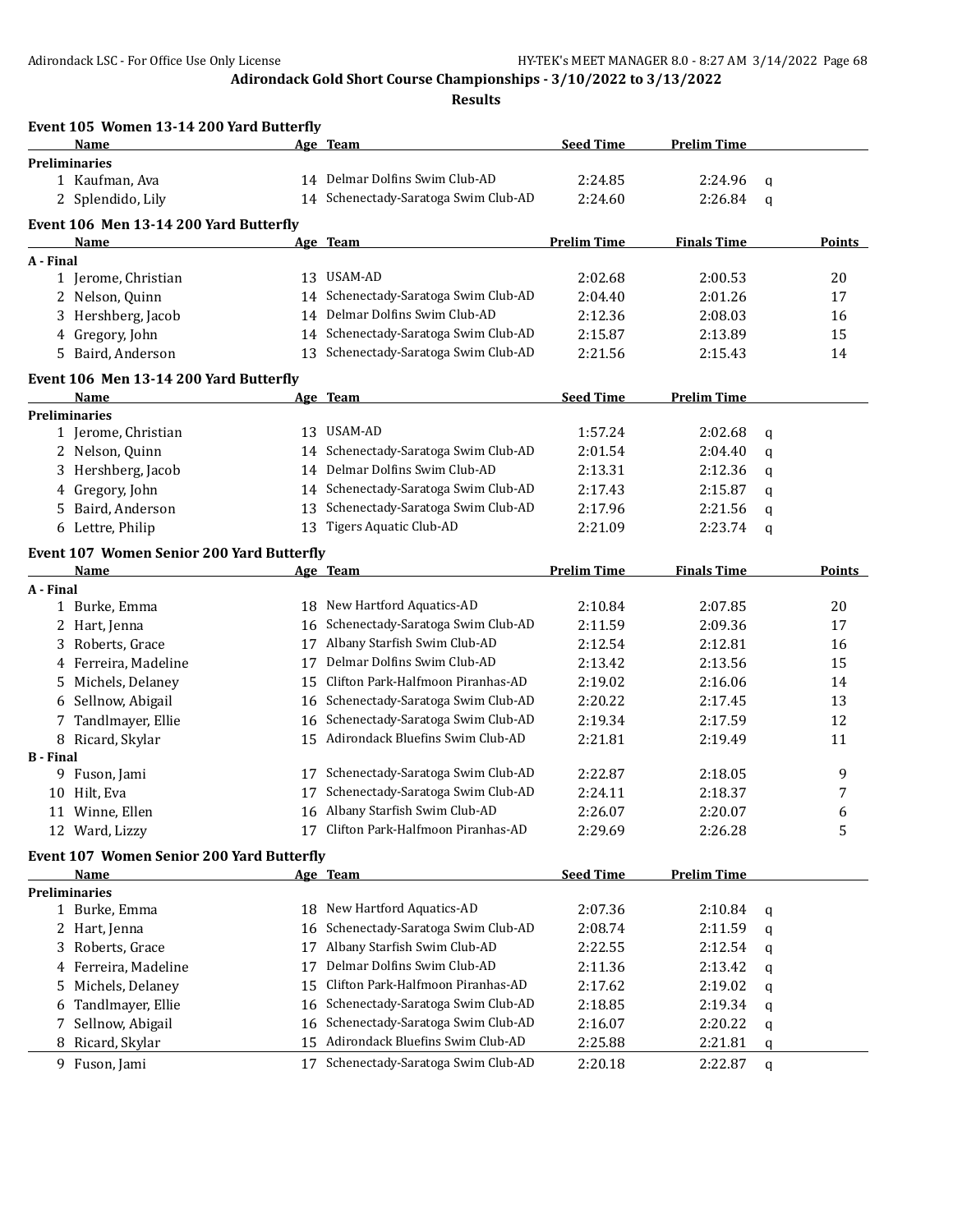**Results**

| Preliminaries  (Event 107 Women Senior 200 Yard Butterfly) |  |  |  |
|------------------------------------------------------------|--|--|--|
|                                                            |  |  |  |

|                  | Name                                           |    | Age Team                             | <b>Seed Time</b>   | <b>Prelim Time</b> |             |                           |
|------------------|------------------------------------------------|----|--------------------------------------|--------------------|--------------------|-------------|---------------------------|
|                  | 10 Hilt, Eva                                   | 17 | Schenectady-Saratoga Swim Club-AD    | 2:23.52            | 2:24.11            | $\mathbf q$ |                           |
|                  | 11 Winne, Ellen                                | 16 | Albany Starfish Swim Club-AD         | 2:19.46            | 2:26.07            | q           |                           |
|                  | 12 Ward, Lizzy                                 | 17 | Clifton Park-Halfmoon Piranhas-AD    | 2:25.93            | 2:29.69            | q           |                           |
|                  | <b>Event 108 Men Senior 200 Yard Butterfly</b> |    |                                      |                    |                    |             |                           |
|                  | Name                                           |    | Age Team                             | <b>Prelim Time</b> | <b>Finals Time</b> |             | Points                    |
| A - Final        |                                                |    |                                      |                    |                    |             |                           |
|                  | 1 Boyle, Evan                                  | 17 | Schenectady-Saratoga Swim Club-AD    | 2:01.10            | 1:56.85            |             | 20                        |
|                  | 2 Ryan, Eric                                   | 16 | Schenectady-Saratoga Swim Club-AD    | 2:01.69            | 1:56.95            |             | 17                        |
|                  | 3 Homan, Jaden                                 | 17 | Clifton Park-Halfmoon Piranhas-AD    | 2:04.39            | 2:02.48            |             | 16                        |
|                  | 4 Otten, RJ                                    | 15 | Schenectady-Saratoga Swim Club-AD    | 2:05.53            | 2:03.60            |             | 15                        |
| 5.               | Brock, Hayden                                  | 18 | Delmar Dolfins Swim Club-AD          | 2:08.73            | 2:06.49            |             | 14                        |
| 6                | Coppola, Vince                                 | 15 | Schenectady-Saratoga Swim Club-AD    | 2:07.11            | 2:06.52            |             | 13                        |
|                  | 7 Braun, Seth                                  | 16 | Northern TRIBS Swimming-AD           | 2:11.52            | 2:08.33            |             | 12                        |
|                  | 8 Samko, Jack                                  | 16 | KingstonYMCA Hurricanes and Ul-AD    | 2:09.10            | 2:08.70            |             | 11                        |
| <b>B</b> - Final |                                                |    |                                      |                    |                    |             |                           |
|                  | 9 Moore, James                                 | 15 | Delmar Dolfins Swim Club-AD          | 2:13.93            | 2:07.59            |             | 9                         |
| 10               | Killian, Danny                                 | 15 | Clifton Park-Halfmoon Piranhas-AD    | 2:18.22            | 2:07.81            |             | 7                         |
| 11               | Miller, Brian                                  | 17 | Clifton Park-Halfmoon Piranhas-AD    | 2:14.80            | 2:08.85            |             | 6                         |
| 12               | Wettig, Gabe                                   | 15 | Schenectady-Saratoga Swim Club-AD    | 2:17.13            | 2:13.74            |             | 5                         |
| 13               | Barry, Connor                                  | 15 | Clifton Park-Halfmoon Piranhas-AD    | 2:25.80            | 2:15.90            |             | 4                         |
|                  | 14 LaFountain, Benjamin                        |    | 19 Albany Starfish Swim Club-AD      | 2:17.82            | 2:18.46            |             | 3                         |
|                  | <b>Event 108 Men Senior 200 Yard Butterfly</b> |    |                                      |                    |                    |             |                           |
|                  | Name                                           |    | Age Team                             | <b>Seed Time</b>   | <b>Prelim Time</b> |             |                           |
|                  | <b>Preliminaries</b>                           |    |                                      |                    |                    |             |                           |
|                  | 1 Boyle, Evan                                  | 17 | Schenectady-Saratoga Swim Club-AD    | 1:56.93            | 2:01.10            | q           |                           |
|                  | 2 Ryan, Eric                                   | 16 | Schenectady-Saratoga Swim Club-AD    | 1:55.36            | 2:01.69            | q           |                           |
| 3                | Homan, Jaden                                   | 17 | Clifton Park-Halfmoon Piranhas-AD    | 2:00.20            | 2:04.39            | q           |                           |
| 4                | Otten, RJ                                      | 15 | Schenectady-Saratoga Swim Club-AD    | 2:04.75            | 2:05.53            | q           |                           |
| 5.               | Coppola, Vince                                 | 15 | Schenectady-Saratoga Swim Club-AD    | 2:11.39            | 2:07.11            | q           |                           |
| 6                | Brock, Hayden                                  | 18 | Delmar Dolfins Swim Club-AD          | 2:15.41            | 2:08.73            | q           |                           |
| 7                | Samko, Jack                                    | 16 | KingstonYMCA Hurricanes and Ul-AD    | 2:11.79            | 2:09.10            | q           |                           |
| 8                | Braun, Seth                                    | 16 | Northern TRIBS Swimming-AD           | 2:06.63            | 2:11.52            | q           |                           |
| 9                | Moore, James                                   | 15 | Delmar Dolfins Swim Club-AD          | 2:14.31            | 2:13.93            | q           |                           |
| 10               | Miller, Brian                                  | 17 | Clifton Park-Halfmoon Piranhas-AD    | 2:09.96            | 2:14.80            | q           |                           |
|                  | 11 Wettig, Gabe                                |    | 15 Schenectady-Saratoga Swim Club-AD | 2:13.31            | 2:17.13            | q           |                           |
|                  | 12 LaFountain, Benjamin                        |    | 19 Albany Starfish Swim Club-AD      | 2:13.21            | 2:17.82            | q           |                           |
|                  | 13 Killian, Danny                              |    | 15 Clifton Park-Halfmoon Piranhas-AD | 2:12.68            | 2:18.22            | q           |                           |
|                  | 14 Barry, Connor                               |    | 15 Clifton Park-Halfmoon Piranhas-AD | 2:16.53            | 2:25.80            | q           |                           |
|                  | Event 109 Women 13-14 200 Yard Freestyle Relay |    |                                      |                    |                    |             |                           |
|                  | <u>Team</u>                                    |    | <b>Relay</b>                         | <b>Seed Time</b>   | <b>Finals Time</b> |             | <b>Points</b>             |
|                  | 1 Clifton Park-Halfmoon Piranhas-/             |    | A                                    | 1:43.24            | 1:43.66            |             | 40                        |
|                  | 1) Gao, Sophia 13                              |    | 2) Bieniek, Allison 14               | 3) Hao, Helen 14   |                    |             | 4) Harpootlian, Hannah 13 |
|                  | 2 Schenectady-Saratoga Swim Club               |    | A                                    | 1:49.30            | 1:48.12            |             | 34                        |

1) Sellnow, Emma 14 2) Knill, Alexis 13 3) Watson, Avery 14 4) Gvozdeva, Victoria 13 Northern TRIBS Swimming-AD A 1:52.39 1:49.54 32 1) Braun, Gretchen 14 2) Stuntz, Alexis 14 3) Redfern, Kaitlyn 13 4) Rochefort, Sydney 14 4 Albany Starfish Swim Club-AD <br>
A 1:54.18 1:51.85 30 1) Sandvik, Abby 14 2) Yafayeva, Roxana 13 3) Dheeradhada, Ally 14 4) Ball, Ana 14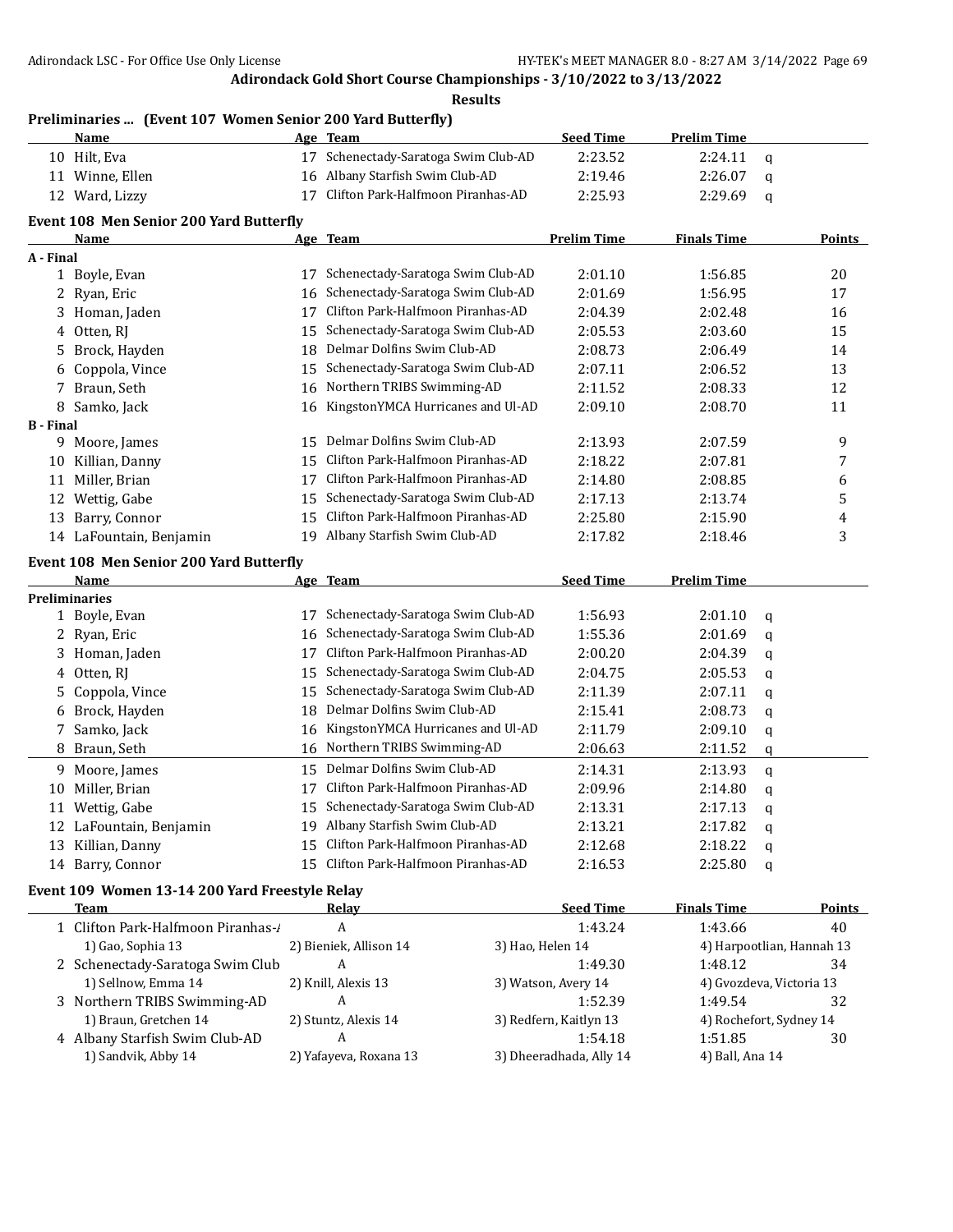| (Event 109 Women 13-14 200 Yard Freestyle Relay) |                           |                          |                        |               |
|--------------------------------------------------|---------------------------|--------------------------|------------------------|---------------|
| <b>Team</b>                                      | Relay                     | <b>Seed Time</b>         | <b>Finals Time</b>     | Points        |
| 5 Adirondack Bluefins Swim Club-/                | A                         | 1:52.83                  | 1:52.61                | 28            |
| 1) McMahon, Lizzy 14                             | 2) Delair, Charlize 14    | 3) McFarland, Maddie 13  | 4) Agro, Lindsay 14    |               |
| 6 Schenectady-Saratoga Swim Club                 | B                         | 1:52.00                  | 1:54.52                | 26            |
| 1) Zenner, Jacklyn 14                            | 2) Grabitzky, Isabella 14 | 3) Elsbree, Addison 13   | 4) Splendido, Lily 14  |               |
| Event 110 Men 13-14 200 Yard Freestyle Relay     |                           |                          |                        |               |
| <b>Team</b>                                      | Relay                     | <b>Seed Time</b>         | <b>Finals Time</b>     | Points        |
| 1 Delmar Dolfins Swim Club-AD                    | $\overline{A}$            | 1:37.58                  | 1:35.55                | 40            |
| 1) Brkanovic, Isak 14                            | 2) Izzard, Ewan 14        | 3) Sasson, Yair 14       | 4) Hershberg, Jacob 14 |               |
| 2 Schenectady-Saratoga Swim Club                 | $\overline{A}$            | 1:38.10                  | 1:35.90                | 34            |
| 1) Nelson, Quinn 14                              | 2) Sanchez, Anthony 14    | 3) Gregory, John 14      | 4) Karaca, Rowan 14    |               |
| 3 Clifton Park-Halfmoon Piranhas-1               | $\mathbf{A}$              | 1:43.27                  | 1:39.59                | 32            |
| 1) Di Fabio, Luka 14                             | 2) McCoy, Will 14         | 3) Han, Jake 14          | 4) Keller, Brady 14    |               |
| 4 Schenectady-Saratoga Swim Club                 | B                         | 1:45.66                  | 1:42.54                | 30            |
| 1) Baird, Anderson 13                            | 2) Zhang, Alex 13         | 3) O'Leary, Anthony 14   | 4) Epperson, Xhayne 13 |               |
| 5 Albany Starfish Swim Club-AD                   | A                         | 1:50.49                  | 1:43.60                | 28            |
| 1) Zeliph, Thomas 14                             | 2) Steele, Carter 14      | 3) Sulik, Justin 14      | 4) Staudinger, Sam 13  |               |
| Event 111 Women Senior 200 Yard Freestyle Relay  |                           |                          |                        |               |
| Team                                             | Relay                     | <b>Seed Time</b>         | <b>Finals Time</b>     | <b>Points</b> |
| 1 Clifton Park-Halfmoon Piranhas-/               | A                         | 1:39.96                  | 1:38.49                | 40            |
| 1) Stoup, Anna 15                                | 2) Gayle, Isabella 15     | 3) Owens, Kaci 17        | 4) Frame, Ally 17      |               |
| 2 Schenectady-Saratoga Swim Club                 | A                         | 1:39.02                  | 1:39.23                | 34            |
| 1) Hart, Jenna 16                                | 2) Frisoni, Olympia 16    | 3) Amedio, Mea 16        | 4) Love, Rachel 17     |               |
| 3 Albany Starfish Swim Club-AD                   | $\overline{A}$            | 1:40.09                  | 1:40.51                | 32            |
| 1) Roberts, Grace 17                             | 2) Sommo, Brooke 17       | 3) Lawler, Morgan 16     | 4) Jurgelon, Amanda 16 |               |
| 4 Delmar Dolfins Swim Club-AD                    | A                         | 1:42.04                  | 1:41.00                | 30            |
| 1) Ferreira, Madeline 17                         | 2) Ferreira, Katherine 16 | 3) Fronheiser, Hannah 17 | 4) DeBellis, Lily 17   |               |
| 5 Clifton Park-Halfmoon Piranhas-1               | B                         | 1:42.30                  | 1:44.08                | 28            |
| 1) Zhang, Stella 15                              | 2) McCoy, Sophia 15       | 3) Gilbert, Kendall 16   | 4) Bearor, Anna 18     |               |
| 6 Schenectady-Saratoga Swim Club                 | B                         | 1:42.86                  | 1:44.41                | 26            |
| 1) Sellnow, Abigail 16                           | 2) O'Donnell, Maura 15    | 3) Tennyson, Val 15      | 4) Lupe, Emma 15       |               |
| 7 Clifton Park-Halfmoon Piranhas-1               | $\mathsf{C}$              | 1:45.08                  | 1:44.42                | 24            |
| 1) Schloth, Katie 15                             | 2) Wang, Catherine 17     | 3) Eisnor, Norah 17      | 4) Michels, Delaney 15 |               |
|                                                  | A                         | 1:43.92                  | 1:45.27                | 22            |
| 8 KingstonYMCA Hurricanes and U                  | 2) Steeves, Caroline 17   |                          |                        |               |
| 1) Samko, Clara 14                               |                           | 3) Sullivan, Mallory 16  | 4) McCord, Emily 17    |               |
| 9 USAM-AD                                        | A                         | 1:46.85                  | 1:46.50                | 18            |
| 1) McDermott, Maeve 16                           | 2) Norton, Maddie 17      | 3) Rappazzo, Qian 18     | 4) O'Brien, Raegan 15  |               |
| *10 Schenectady-Saratoga Swim Club               | C                         | 1:44.94                  | 1:47.34                | 13            |
| 1) Lyons, Abby 16                                | 2) D'Amico, Rachael 15    | 3) Ferrie, Jillian 16    | 4) Fuson, Jami 17      |               |
| *10 Adirondack Bluefins Swim Club-/              | A                         | 1:47.19                  | 1:47.34                | 13            |
| 1) Fraley, Kaiya 15                              | 2) Carroll, Abby 16       | 3) Carroll, Hannah 16    | 4) Ricard, Skylar 15   |               |
| 12 Hawks Swimming Association-AI                 | A                         | 1:51.29                  | 1:47.36                | 10            |
| 1) Suchowiecki, Katie 14                         | 2) Pizzarello, Maya 14    | 3) Laurie, Josephine 13  | 4) Napoli, Julia 15    |               |
| 13 Delmar Dolfins Swim Club-AD                   | B                         | 1:46.06                  | 1:47.96                | 8             |
| 1) Carsillo, Gianna 15                           | 2) Savage, Lauren 16      | 3) Sorbello, Courtney 16 | 4) Valerian, Caitie 17 |               |
| 14 New Hartford Aquatics-AD                      | A                         | 1:48.19                  | 1:48.21                | 6             |
| 1) Burke, Emma 18                                | 2) Kantor, Abigail 14     | 3) Loiacano, Alexa 13    | 4) Loiacano, Reina 15  |               |
| 15 Albany Starfish Swim Club-AD                  | B                         | 1:48.26                  | 1:48.60                | 4             |
| 1) Mohamed, Amber 15                             | 2) Winne, Ellen 16        | 3) Wyland, Rachel 17     | 4) Fink, Jayme 17      |               |
| 16 Albany Starfish Swim Club-AD                  | C                         | 1:53.00                  | 1:48.64                | 2             |
| 1) Cho, Eileen 15                                | 2) Gerstler, Kelsey 16    | 3) Ball, Clarissa 16     | 4) Antolick, Carly 15  |               |
| --- Clinton Cuda Swim Club-AD                    | A                         | 1:46.75                  | <b>DQ</b>              |               |
| 1) Hans, Dana 15                                 | 2) Spina, Sophie 15       | 3) Martin, Sienna 15     | 4) Lester, Katie 16    |               |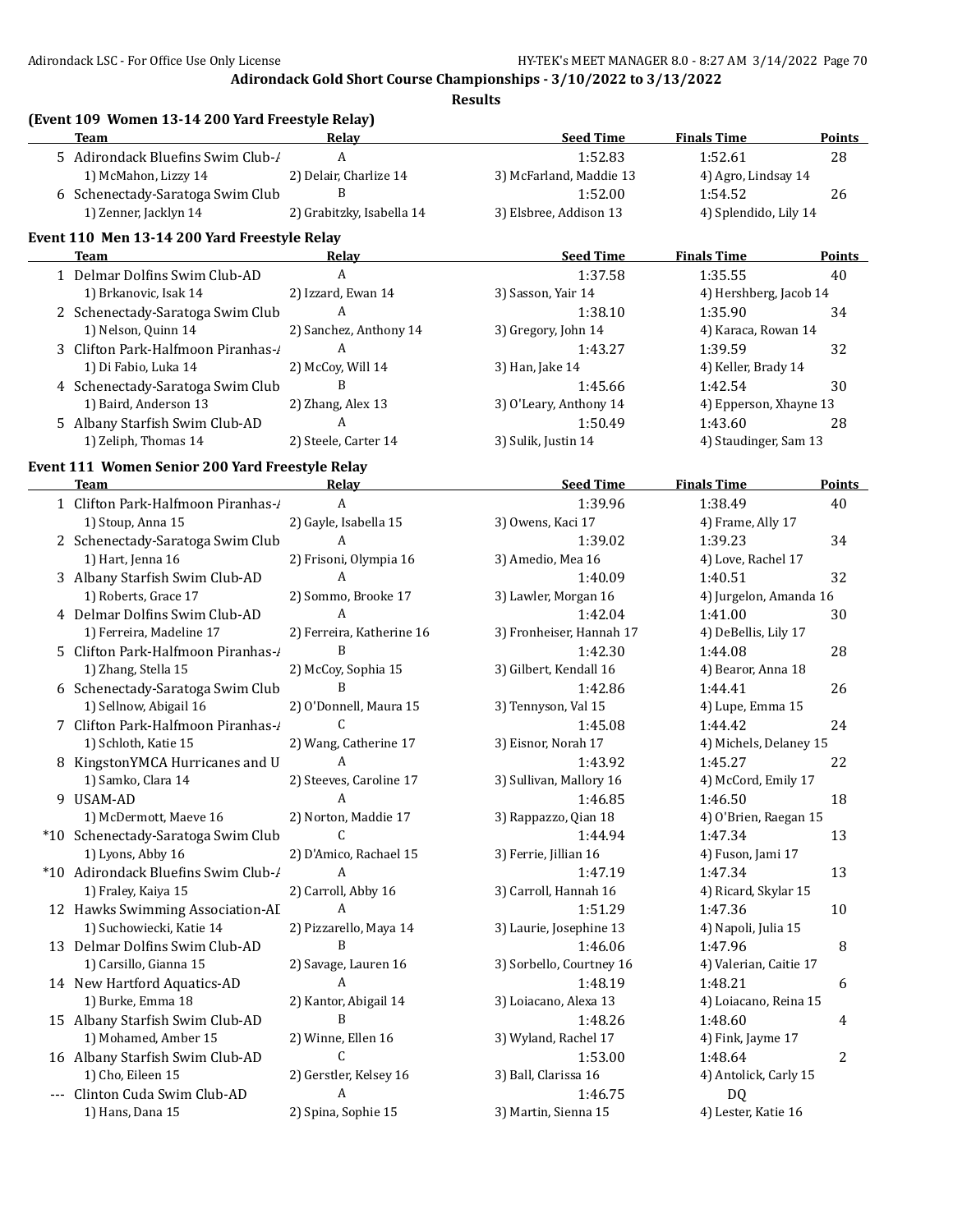**Results**

## **Event 112 Men Senior 200 Yard Freestyle Relay**

| <b>Team</b>                                 | Relay                  | <b>Seed Time</b>          | <b>Finals Time</b>      | Points |
|---------------------------------------------|------------------------|---------------------------|-------------------------|--------|
| 1 Schenectady-Saratoga Swim Club            | A                      | 1:28.05                   | 1:28.73                 | 40     |
| 1) Stafford, Keegan 18                      | 2) Ryan, Eric 16       | 3) Fusco, Ben 17          | 4) Rogowski, Ethan 18   |        |
| 2 Albany Starfish Swim Club-AD              | A                      | 1:30.26                   | 1:30.16                 | 34     |
| 1) Giannetti, Joe 17                        | 2) Kaback, Max 17      | 3) Eckman, Samuel 17      | 4) Richardson, Josh 17  |        |
| 3 Adirondack Bluefins Swim Club-/           | $\mathbf{A}$           | 1:33.18                   | 1:30.18                 | 32     |
| 1) Brown, Sam 17                            | 2) Randall, Jared 18   | 3) McFarland, Finnegan 16 | 4) Bianco, Phil 17      |        |
| 4 Schenectady-Saratoga Swim Club            | B                      | 1:31.38                   | 1:32.05                 | 30     |
| 1) Baird, Connor 17                         | 2) Karaca, Ryan 16     | 3) Coppola, Vince 15      | 4) Boyle, Evan 17       |        |
| 5 Clifton Park-Halfmoon Piranhas-/          | A                      | 1:31.00                   | 1:33.05                 | 28     |
| 1) Willett, Eli 17                          | 2) Miller, Brian 17    | 3) Silaika, Xavier 18     | 4) Homan, Jaden 17      |        |
| 6 Hawks Swimming Association-AI             | A                      | 1:36.26                   | 1:34.45                 | 26     |
| 1) Kassian, Andrew 16                       | 2) Heiz, Campbell 16   | 3) Wulfmeyer, Koby 15     | 4) Saunders, Brady 17   |        |
| 7 New Hartford Aquatics-AD                  | A                      | 1:37.74                   | 1:35.05                 | 24     |
| 1) Abdelwahed, Hassan 16                    | 2) Mosaad, Kareem 14   | 3) Hanna, Nathan 15       | 4) Tresnjo, Arman 15    |        |
| 8 Schenectady-Saratoga Swim Club            | C                      | 1:36.21                   | 1:35.19                 | 22     |
| 1) Goodspeed, Luke 16                       | 2) Wettig, Gabe 15     | 3) Hart, Connor 18        | 4) Gannon, Luke 17      |        |
| 9 Delmar Dolfins Swim Club-AD               | A                      | 1:36.94                   | 1:35.38                 | 18     |
| 1) Moore, James 15                          | 2) Berin, Ben 16       | 3) Rosenblum, Ethan 18    | 4) Brock, Hayden 18     |        |
| 10 Albany Starfish Swim Club-AD             | B                      | 1:39.93                   | 1:35.57                 | 14     |
| 1) D'Amico, David 15                        | 2) Han, Franklin 15    | 3) Hartman, Andrew 16     | 4) Zeliph jr., Jason 16 |        |
| 11 USAM-AD                                  | A                      | 1:40.55                   | 1:37.50                 | 12     |
| 1) Travis, Jasper 14                        | 2) Stelling, Payton 17 | 3) Orcutt, Andrew 14      | 4) Jerome, Christian 13 |        |
| 12 Clifton Park-Halfmoon Piranhas-/         | <sub>R</sub>           | 1:42.10                   | 1:39.59                 | 10     |
| 1) Schohn, Logan 18                         | 2) Simmons, Cooper 15  | 3) Killian, Danny 15      | 4) Rudd, Conner 15      |        |
| 13 KingstonYMCA Hurricanes and U            | $\mathsf{A}$           | 1:47.29                   | 1:41.86                 | 8      |
| 1) Burkhardt, Keegan 14                     | 2) Shannon, Henry 14   | 3) Sullivan, Conor 13     | 4) Samko, Jack 16       |        |
| Event 113 Women 11-12 200 Yard Breaststroke |                        |                           |                         |        |
| Name                                        | Age Team               | Seed Time                 | <b>Finals Time</b>      | Points |

|    | <b>Name</b>                               |    | Age Team                          | <b>Seed Time</b> | <b>Finals Time</b> | Points        |
|----|-------------------------------------------|----|-----------------------------------|------------------|--------------------|---------------|
|    | 1 Shao, Emma                              | 12 | Clifton Park-Halfmoon Piranhas-AD | 2:33.60          | 2:35.28            | 20            |
|    | Allinson, Mae                             | 12 | Delmar Dolfins Swim Club-AD       | 2:48.83          | 2:45.05            | 17            |
| 3  | Wang, Erica                               | 12 | Clifton Park-Halfmoon Piranhas-AD | 2:46.78          | 2:49.06            | 16            |
| 4  | Dumblewski, Lola                          | 11 | Schenectady-Saratoga Swim Club-AD | 2:55.86          | 2:55.31            | 15            |
| 5  | Zhang, Annabelle                          | 12 | Clifton Park-Halfmoon Piranhas-AD | 2:57.33          | 2:56.85            | 14            |
|    | Event 114 Men 11-12 200 Yard Breaststroke |    |                                   |                  |                    |               |
|    | <b>Name</b>                               |    | Age Team                          | <b>Seed Time</b> | <b>Finals Time</b> | <b>Points</b> |
|    | 1 Janga, Simba                            | 12 | Delmar Dolfins Swim Club-AD       | 2:36.97          | 2:33.15            | 20            |
|    | O'Keeffe, Grant                           | 12 | Schenectady-Saratoga Swim Club-AD | 2:37.23          | 2:33.73            | 17            |
| 3  | Tong, Lucas                               | 12 | Schenectady-Saratoga Swim Club-AD | 2:48.23          | 2:47.88            | 16            |
|    | 4 Mowry, Kayden                           | 11 | USAM-AD                           | 2:52.38          | 2:49.40            | 15            |
|    | Event 115 Women 10 & Under 100 Yard IM    |    |                                   |                  |                    |               |
|    | Name                                      |    | Age Team                          | <b>Seed Time</b> | <b>Finals Time</b> | Points        |
|    | 1 Adams, Michelle                         | 10 | Clifton Park-Halfmoon Piranhas-AD | 1:16.82          | 1:11.35            | 20            |
|    | Hopke, Lillian                            | 9  | Clifton Park-Halfmoon Piranhas-AD | 1:19.16          | 1:17.44            | 17            |
| 3  | Strickler, Carolyn                        | 10 | Schenectady-Saratoga Swim Club-AD | 1:27.83          | 1:20.62            | 16            |
| 4  | Coupal, Mia                               | 10 | Lake Champlain Waves Swim Team-AD | 1:27.52          | 1:22.25            | 15            |
| 5. | Allinson, Jane                            | 10 | Delmar Dolfins Swim Club-AD       | 1:27.39          | 1:22.35            | 14            |
| 6. | Kim, Kate                                 | 10 | Schenectady-Saratoga Swim Club-AD | 1:25.74          | 1:22.50            | 13            |
|    | Cusworth, Tori                            | 10 | Northern TRIBS Swimming-AD        | 1:24.98          | 1:25.95            | 12            |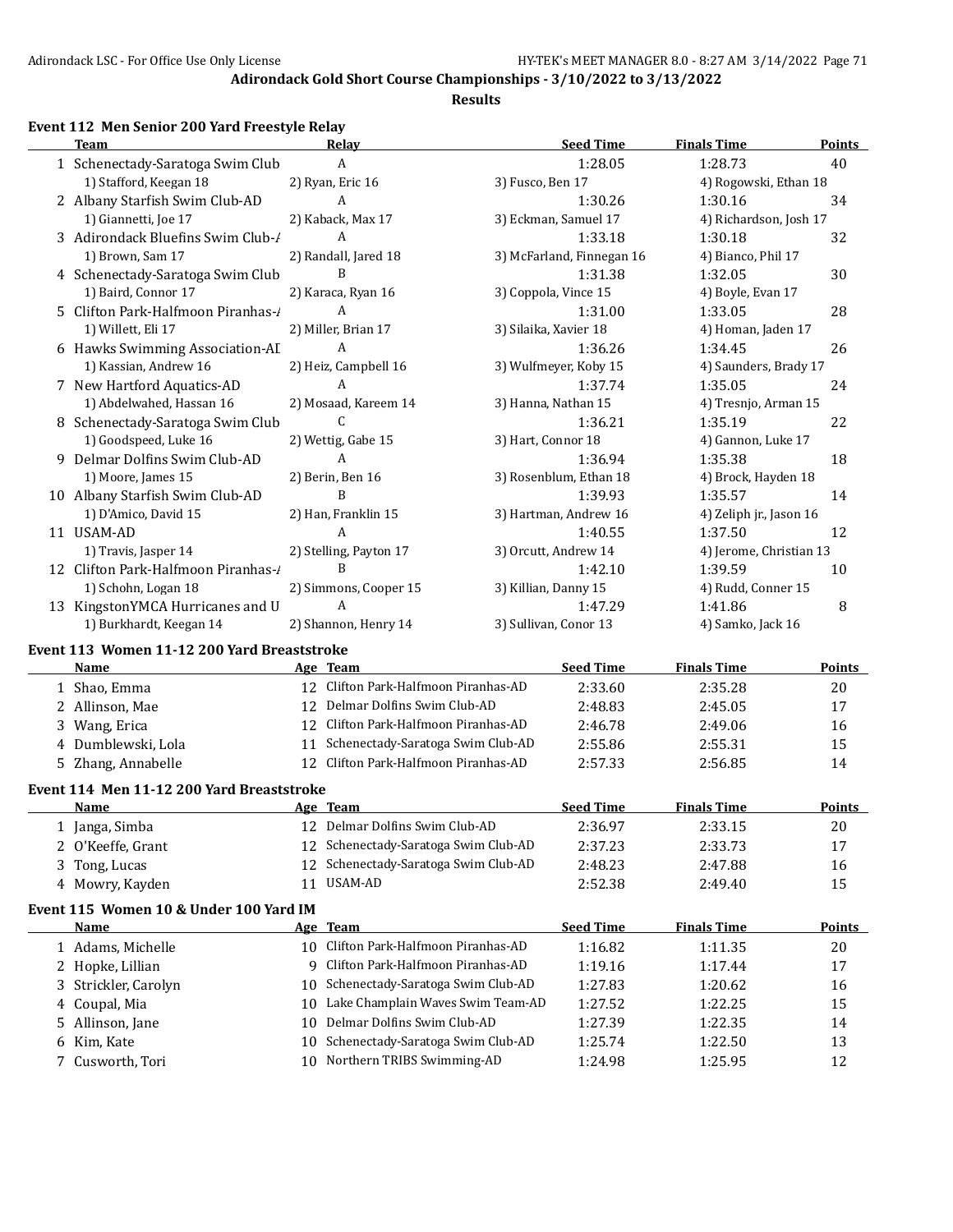#### **Results**

# **Event 116 Men 10 & Under 100 Yard IM**

|                  | <b>Name</b>                              |          | Age Team                          | <b>Seed Time</b>   | <b>Finals Time</b> |   | Points                  |
|------------------|------------------------------------------|----------|-----------------------------------|--------------------|--------------------|---|-------------------------|
|                  | 1 German, Eli                            |          | 10 Albany Starfish Swim Club-AD   | 1:19.10            | 1:13.84            |   | 20                      |
|                  | 2 Hao, Daniel                            | 10       | Clifton Park-Halfmoon Piranhas-AD | 1:19.64            | 1:14.84            |   | 17                      |
| 3                | Clark, James                             | 8        | Clifton Park-Halfmoon Piranhas-AD | 1:23.43            | 1:18.14            |   | 16                      |
|                  | 4 Hungerford, Cole                       | 10       | Albany Starfish Swim Club-AD      | 1:25.39            | 1:18.40            |   | 15                      |
| 5.               | Campbell, JT                             | 10       | <b>USAM-AD</b>                    | 1:21.75            | 1:20.37            |   | 14                      |
|                  | 6 Stebletsov, Vova                       | 10       | Clifton Park-Halfmoon Piranhas-AD | 1:28.66            | 1:20.76            |   | 13                      |
|                  | 7 Hungerford, Landon                     | 10       | Albany Starfish Swim Club-AD      | 1:28.52            | 1:21.46            |   | 12                      |
| 8                | Dureaghin, Dimitriy                      | 10       | Clifton Park-Halfmoon Piranhas-AD | 1:26.04            | 1:22.23            |   | 11                      |
| 9                | Braun, Caleb                             | 9        | Northern TRIBS Swimming-AD        | 1:25.42            | 1:22.70            |   | 9                       |
| 10               | Konnor, Cameron                          | 9        | Schenectady-Saratoga Swim Club-AD | 1:24.08            | 1:23.13            |   | 7                       |
| 11               | Basile, Nicholas                         | 10       | Schenectady-Saratoga Swim Club-AD | 1:25.72            | 1:23.27            |   | 6                       |
|                  | 12 Van Loan, Rory                        | 9        | KingstonYMCA Hurricanes and Ul-AD | 1:26.47            | 1:23.82            |   | 5                       |
| 13               | German, Levi                             | 10       | Albany Starfish Swim Club-AD      | 1:27.67            | 1:24.72            |   | 4                       |
|                  | 14 Fay, Ben                              | 10       | Schenectady-Saratoga Swim Club-AD | 1:26.00            | 1:25.99            |   | 3                       |
|                  | 15 Shao, Alan                            | 10       | Clifton Park-Halfmoon Piranhas-AD | 1:26.33            | 1:26.02            |   | 2                       |
|                  | Event 117 Women 11-12 50 Yard Backstroke |          |                                   |                    |                    |   |                         |
|                  | <b>Name</b>                              |          | Age Team                          | <b>Prelim Time</b> | <b>Finals Time</b> |   | Points                  |
| A - Final        |                                          |          |                                   |                    |                    |   |                         |
|                  | 1 Zhang, Annabelle                       | 12       | Clifton Park-Halfmoon Piranhas-AD | 30.49              | 30.17              |   | 20                      |
|                  | 2 Streeter, Livi                         | 12       | Schenectady-Saratoga Swim Club-AD | 30.54              | 31.13              |   | 17                      |
| 3                | Blaum, Sarah                             | 12       | Schenectady-Saratoga Swim Club-AD | 31.26              | 32.38              |   | 16                      |
|                  | 4 Johnston, Layla                        | 12       | Schenectady-Saratoga Swim Club-AD | 32.89              | 32.42              |   | 15                      |
|                  | 5 Berju, Abby                            | 12       | Schenectady-Saratoga Swim Club-AD | 32.82              | 32.66              |   | 14                      |
|                  | 6 Wultsch-Fuller, Sonja                  | 12       | Northern TRIBS Swimming-AD        | 33.44              | 32.82              |   | 13                      |
|                  | 7 Walter, Emma                           | 12       | Clifton Park-Halfmoon Piranhas-AD | 32.92              | 33.20              |   | 12                      |
| $---$            | Basile, Isabella                         | 12       | Schenectady-Saratoga Swim Club-AD | 30.93              | DQ                 |   |                         |
| <b>B</b> - Final |                                          |          |                                   |                    |                    |   |                         |
|                  | 9 Dheeradhada, Arya                      | 12       | Albany Starfish Swim Club-AD      | 33.69              | 33.07              |   | 9                       |
|                  | 10 Wolfort, Madison                      | 12       | Albany Starfish Swim Club-AD      | 33.85              | 33.36              |   | 7                       |
| 11               | Domitrovits, Emma                        | 12       | Hawks Swimming Association-AD     | 33.87              | 33.49              |   | 6                       |
|                  | 12 Deal, Grace                           | 12       | Clinton Cuda Swim Club-AD         | 34.91              | 33.92              |   | 5                       |
| 13               | Sancilio, Elizabeth                      | 12       | Delmar Dolfins Swim Club-AD       | 34.06              | 33.96              |   | 4                       |
|                  | 14 Gaffney, Chloe                        | 12       | Hawks Swimming Association-AD     | 34.96              | 34.40              |   | 3                       |
| 15               | Braun, Julia                             | 11       | Northern TRIBS Swimming-AD        | 33.97              | 34.67              |   | $\overline{\mathbf{c}}$ |
|                  | 16 Breckenridge, Lucy                    | 11       | Schenectady-Saratoga Swim Club-AD | 34.60              | 35.07              |   | 1                       |
|                  |                                          |          |                                   |                    |                    |   |                         |
|                  | Event 117 Women 11-12 50 Yard Backstroke |          |                                   |                    |                    |   |                         |
|                  | <b>Name</b><br><b>Preliminaries</b>      |          | Age Team                          | <b>Seed Time</b>   | <b>Prelim Time</b> |   |                         |
|                  | 1 Zhang, Annabelle                       | 12       | Clifton Park-Halfmoon Piranhas-AD | 31.70              | 30.49              |   |                         |
| 2                | Streeter, Livi                           | 12       | Schenectady-Saratoga Swim Club-AD | 32.68              | 30.54              | q |                         |
|                  | 3 Basile, Isabella                       | 12       | Schenectady-Saratoga Swim Club-AD | 30.81              | 30.93              | q |                         |
| 4                | Blaum, Sarah                             | 12       | Schenectady-Saratoga Swim Club-AD | 32.85              | 31.26              | q |                         |
|                  | Berju, Abby                              | 12       | Schenectady-Saratoga Swim Club-AD | 34.41              | 32.82              | q |                         |
| 5.               | 6 Johnston, Layla                        | 12       | Schenectady-Saratoga Swim Club-AD | 33.42              | 32.89              | q |                         |
|                  |                                          |          | Clifton Park-Halfmoon Piranhas-AD |                    |                    | q |                         |
| 7                | Walter, Emma                             | 12<br>12 | Northern TRIBS Swimming-AD        | 33.64              | 32.92              | q |                         |
| 8                | Wultsch-Fuller, Sonja                    |          |                                   | 36.43              | 33.44              | q |                         |
|                  | 9 Dheeradhada, Arya                      | 12       | Albany Starfish Swim Club-AD      | 34.60              | 33.69              | q |                         |
| 10               | Wolfort, Madison                         | 12       | Albany Starfish Swim Club-AD      | 35.71              | 33.85              | q |                         |
|                  | 11 Domitrovits, Emma                     |          | 12 Hawks Swimming Association-AD  | 34.90              | 33.87              | q |                         |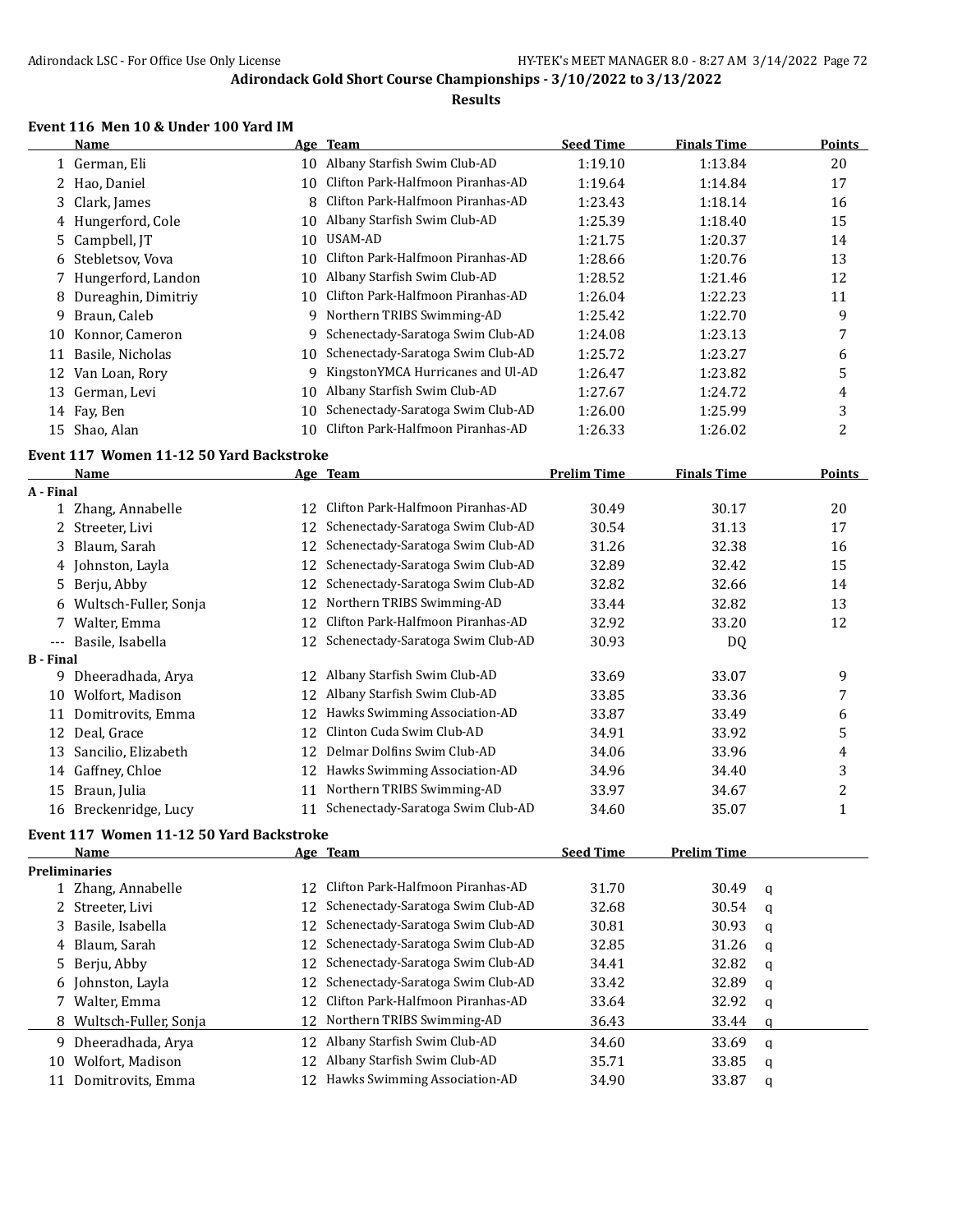**Results**

# **Preliminaries ... (Event 117 Women 11-12 50 Yard Backstroke)**

| Name                   |     | Age Team                             | <b>Seed Time</b> | <b>Prelim Time</b> |     |
|------------------------|-----|--------------------------------------|------------------|--------------------|-----|
| 12 Braun, Julia        |     | Northern TRIBS Swimming-AD           | 36.51            | 33.97              | q   |
| 13 Sancilio, Elizabeth |     | 12 Delmar Dolfins Swim Club-AD       | 34.18            | 34.06              | q   |
| 14 Breckenridge, Lucy  | 11  | Schenectady-Saratoga Swim Club-AD    | 35.06            | 34.60              | q   |
| 15 Deal, Grace         |     | 12 Clinton Cuda Swim Club-AD         | 34.43            | 34.91              | q   |
| 16 Gaffney, Chloe      |     | 12 Hawks Swimming Association-AD     | 35.02            | 34.96              | - a |
| Woytowich, Emma<br>17  |     | 12 Schenectady-Saratoga Swim Club-AD | 36.39            | 35.03              |     |
| 18 Stoup, Maddie       |     | 12 Clifton Park-Halfmoon Piranhas-AD | 36.39            | 35.68              |     |
| 19 Fontes-Janusz, Dela |     | 12 Hawks Swimming Association-AD     | 36.19            | 36.32              |     |
| --- Taylor, Natalie    | 11  | Schenectady-Saratoga Swim Club-AD    | 35.91            | DQ                 |     |
| --- Treloar, Rory      | 12. | Tigers Aquatic Club-AD               | 36.28            | DQ                 |     |

## **Event 118 Men 11-12 50 Yard Backstroke**

|           | Name             | Age Team                             | <b>Prelim Time</b> | <b>Finals Time</b> | Points |
|-----------|------------------|--------------------------------------|--------------------|--------------------|--------|
| A - Final |                  |                                      |                    |                    |        |
|           | 1 Jabour, Rocco  | 12 USAM-AD                           | 30.69              | 30.33              | 20     |
|           | 2 Crowley, Mason | 12 Tigers Aquatic Club-AD            | 31.57              | 30.62              | 17     |
|           | 3 Keating, Jack  | 12 Delmar Dolfins Swim Club-AD       | 32.28              | 31.87              | 16     |
|           | 4 Tong, Lucas    | 12 Schenectady-Saratoga Swim Club-AD | 32.07              | 32.12              | 15     |
|           | 5 Lee, Nathan    | 12 Clifton Park-Halfmoon Piranhas-AD | 31.90              | 32.30              | 14     |
|           | 6 Yan, Brendan   | Albany Starfish Swim Club-AD         | 33.88              | 32.95              | 13     |

#### **Event 118 Men 11-12 50 Yard Backstroke**

| <b>Name</b>          | Age Team                             | <b>Seed Time</b> | <b>Prelim Time</b> |          |
|----------------------|--------------------------------------|------------------|--------------------|----------|
| <b>Preliminaries</b> |                                      |                  |                    |          |
| 1 Jabour, Rocco      | 12 USAM-AD                           | 33.06            | 30.69              | $\alpha$ |
| 2 Crowley, Mason     | 12 Tigers Aquatic Club-AD            | 31.34            | 31.57              | - a      |
| 3 Lee, Nathan        | 12 Clifton Park-Halfmoon Piranhas-AD | 35.26            | 31.90              | <b>a</b> |
| 4 Tong, Lucas        | 12 Schenectady-Saratoga Swim Club-AD | 31.53            | 32.07              | - a      |
| 5 Keating, Jack      | 12 Delmar Dolfins Swim Club-AD       | 32.55            | 32.28              | - a      |
| 6 Yan, Brendan       | 12 Albany Starfish Swim Club-AD      | 34.39            | 33.88              | - a      |

#### **Event 119 Women 10 & Under 50 Yard Butterfly**

|         | Name                 |    | Age Team                          | <b>Seed Time</b> | <b>Finals Time</b> | <b>Points</b> |
|---------|----------------------|----|-----------------------------------|------------------|--------------------|---------------|
|         | 1 Adams, Michelle    | 10 | Clifton Park-Halfmoon Piranhas-AD | 32.72            | 32.48              | 20            |
|         | 2 Hopke, Lillian     | 9  | Clifton Park-Halfmoon Piranhas-AD | 34.56            | 33.91              | 17            |
|         | 3 Kim, Kate          | 10 | Schenectady-Saratoga Swim Club-AD | 37.76            | 34.88              | 16            |
|         | 4 Moynahan, Maeye    | 10 | Schenectady-Saratoga Swim Club-AD | 42.27            | 36.33              | 15            |
|         | 5 Coupal, Mia        | 10 | Lake Champlain Waves Swim Team-AD | 39.50            | 36.37              | 14            |
|         | 6 Laurie, Makena     | 10 | Hawks Swimming Association-AD     | 38.96            | 36.45              | 13            |
|         | 7 Strickler, Carolyn | 10 | Schenectady-Saratoga Swim Club-AD | 39.84            | 37.27              | 12            |
| 8       | Allinson, Jane       | 10 | Delmar Dolfins Swim Club-AD       | 39.20            | 39.09              | 11            |
| 9.      | Attia, Laila         | 10 | Schenectady-Saratoga Swim Club-AD | 39.55            | 39.48              | 9             |
| 10      | Quackenbush, Leah    | 10 | Albany Starfish Swim Club-AD      | 41.51            | 39.95              |               |
| 11      | Ricketts, Aurora     | 9  | Schenectady-Saratoga Swim Club-AD | 41.20            | 40.58              | 6             |
| 12      | D'Amour, Violet      | 10 | Hawks Swimming Association-AD     | 42.88            | 40.79              | 5             |
|         | 13 Hynes, Lily       | 10 | Delmar Dolfins Swim Club-AD       | 42.90            | 41.16              | 4             |
| 14      | Hou, Irena           | 9  | Delmar Dolfins Swim Club-AD       | 41.66            | 42.80              | 3             |
| 15      | Lyons, Avery         | 10 | Adirondack Bluefins Swim Club-AD  | 42.28            | 51.02              | 2             |
| $- - -$ | Moore, Grace         | 10 | Delmar Dolfins Swim Club-AD       | 42.74            | DQ                 |               |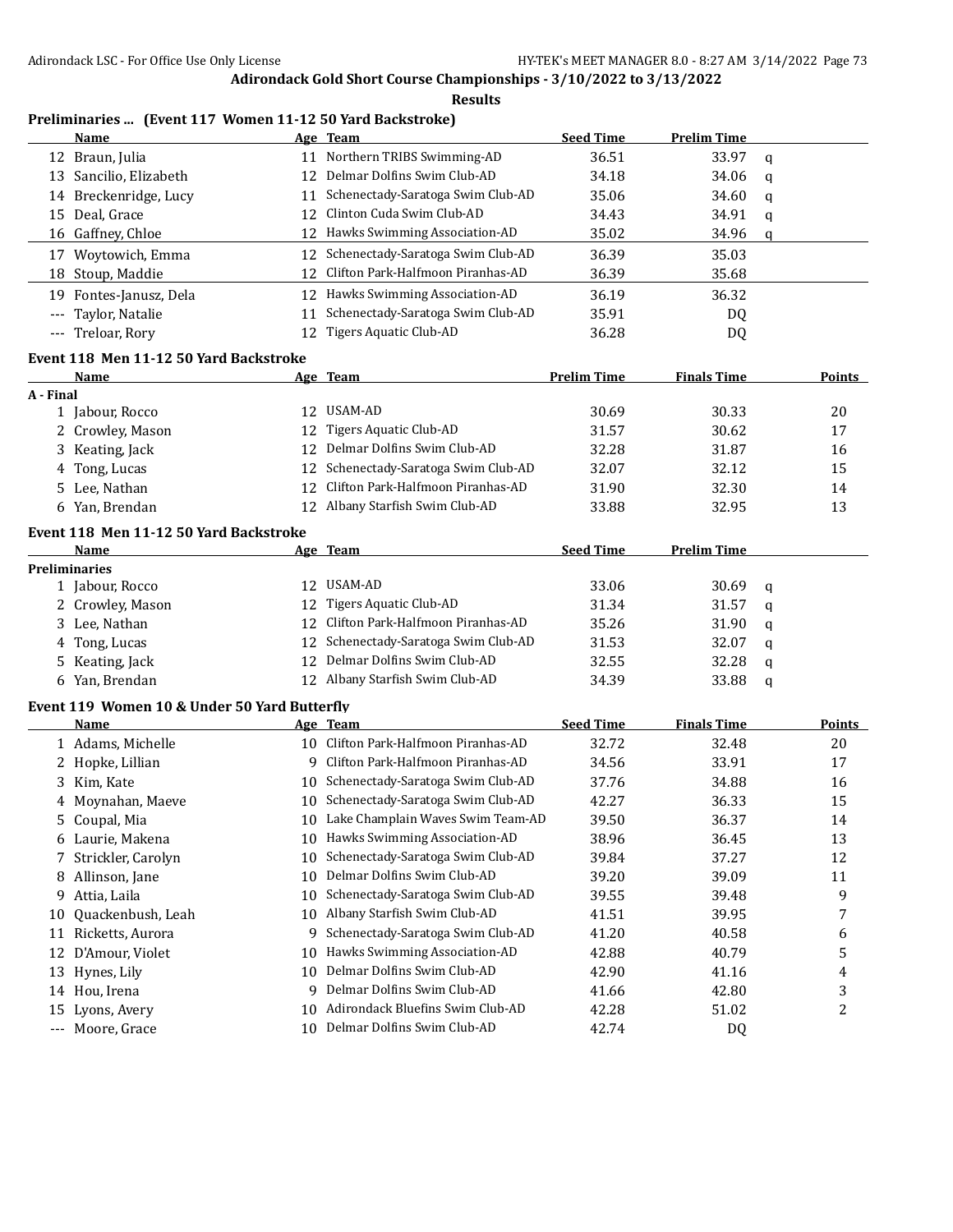### **Results**

# **Event 120 Men 10 & Under 50 Yard Butterfly**

|                  | <b>Name</b>                              |    | Age Team                             | <b>Seed Time</b>   | <b>Finals Time</b> |   | <b>Points</b> |
|------------------|------------------------------------------|----|--------------------------------------|--------------------|--------------------|---|---------------|
|                  | 1 German, Eli                            | 10 | Albany Starfish Swim Club-AD         | 33.69              | 32.87              |   | 20            |
|                  | 2 Hao, Daniel                            | 10 | Clifton Park-Halfmoon Piranhas-AD    | 34.94              | 33.13              |   | 17            |
| 3                | Stebletsov, Vova                         | 10 | Clifton Park-Halfmoon Piranhas-AD    | 36.03              | 34.26              |   | 16            |
|                  | 4 Horstmyer, Erik                        | 8  | Clifton Park-Halfmoon Piranhas-AD    | 36.87              | 35.05              |   | 15            |
| 5                | Campbell, JT                             | 10 | USAM-AD                              | 39.23              | 36.41              |   | 14            |
| 6                | Fay, Ben                                 | 10 | Schenectady-Saratoga Swim Club-AD    | 37.84              | 36.56              |   | 13            |
| 7.               | Clark, James                             | 8  | Clifton Park-Halfmoon Piranhas-AD    | 38.08              | 37.06              |   | 12            |
| 8                | Clark, Nate                              | 10 | Hawks Swimming Association-AD        | 39.24              | 37.40              |   | 11            |
| 9.               | Van Loan, Rory                           | 9  | KingstonYMCA Hurricanes and Ul-AD    | 39.07              | 37.44              |   | 9             |
| 10               | Konnor, Cameron                          | 9  | Schenectady-Saratoga Swim Club-AD    | 38.42              | 37.72              |   | 7             |
|                  | 11 Lisella, Harry                        | 10 | Adirondack Bluefins Swim Club-AD     | 38.32              | 38.57              |   | 6             |
|                  | 12 Dureaghin, Dimitriy                   | 10 | Clifton Park-Halfmoon Piranhas-AD    | 42.99              | 38.75              |   | 5             |
|                  | 13 Bernad, Jack                          | 10 | Schenectady-Saratoga Swim Club-AD    | 39.91              | 39.32              |   | 4             |
|                  | 14 Shao, Alan                            | 10 | Clifton Park-Halfmoon Piranhas-AD    | 40.70              | 39.58              |   | 3             |
| 15               | Simmons, Max                             | 9  | Clifton Park-Halfmoon Piranhas-AD    | 41.37              | 39.67              |   | 2             |
| 16               | Schwenker, Will                          | 10 | Schenectady-Saratoga Swim Club-AD    | 39.51              | 40.07              |   | 1             |
|                  | 17 German, Levi                          | 10 | Albany Starfish Swim Club-AD         | 41.16              | 40.68              |   |               |
| 18               | Basile, Nicholas                         | 10 | Schenectady-Saratoga Swim Club-AD    | 41.00              | 40.76              |   |               |
| 19               | Guntert, Blake                           | 10 | Albany Starfish Swim Club-AD         | 41.23              | 41.70              |   |               |
|                  |                                          |    |                                      |                    |                    |   |               |
|                  | Event 121 Women 11-12 200 Yard IM        |    |                                      |                    |                    |   |               |
|                  | Name                                     |    | Age Team                             | <b>Prelim Time</b> | <b>Finals Time</b> |   | <b>Points</b> |
| A - Final        | 1 Shao, Emma                             | 12 | Clifton Park-Halfmoon Piranhas-AD    | 2:21.84            | 2:21.10            |   | 20            |
| $\mathbf{2}$     | Carsillo, Ava                            | 12 | Delmar Dolfins Swim Club-AD          | 2:25.06            | 2:25.94            |   | 17            |
|                  |                                          | 12 | Unattached-AD                        |                    | 2:27.97            |   | 16            |
|                  | 3 Kane, Emily                            |    | Schenectady-Saratoga Swim Club-AD    | 2:29.35            |                    |   |               |
|                  | 4 Dumblewski, Lola                       | 11 |                                      | 2:29.93            | 2:30.61            |   | 15            |
| 5.               | Johnston, Layla                          | 12 | Schenectady-Saratoga Swim Club-AD    | 2:31.01            | 2:31.30            |   | 14            |
|                  | 6 Blaum, Sarah                           | 12 | Schenectady-Saratoga Swim Club-AD    | 2:33.44            | 2:32.49            |   | 13            |
|                  | 7 Streeter, Livi                         | 12 | Schenectady-Saratoga Swim Club-AD    | 2:29.62            | 2:33.05            |   | 12            |
|                  | 8 Tolan, Addy                            | 12 | Clifton Park-Halfmoon Piranhas-AD    | 2:34.15            | 2:36.32            |   | 11            |
| <b>B</b> - Final | 9 Stark, Mya Stark                       | 12 | Schenectady-Saratoga Swim Club-AD    | 2:34.70            | 2:31.86            |   | 9             |
|                  | 10 Wang, Erica                           | 12 | Clifton Park-Halfmoon Piranhas-AD    | 2:36.60            | 2:35.77            |   | 7             |
|                  | 11 Wultsch-Fuller, Sonja                 | 12 | Northern TRIBS Swimming-AD           | 2:37.86            | 2:36.39            |   | 6             |
|                  | 12 Deal, Grace                           | 12 | Clinton Cuda Swim Club-AD            | 2:39.27            | 2:36.92            |   | 5             |
|                  | 13 Allinson, Mae                         | 12 | Delmar Dolfins Swim Club-AD          | 2:37.72            | 2:38.94            |   | 4             |
|                  |                                          |    | 11 Clifton Park-Halfmoon Piranhas-AD |                    | 2:55.70            |   | 3             |
|                  | 14 Harpootlian, Leah                     |    |                                      | 2:55.76            |                    |   |               |
|                  | <b>Event 121 Women 11-12 200 Yard IM</b> |    |                                      |                    |                    |   |               |
|                  | Name                                     |    | Age Team                             | <b>Seed Time</b>   | <b>Prelim Time</b> |   |               |
|                  | <b>Preliminaries</b>                     |    | Clifton Park-Halfmoon Piranhas-AD    |                    |                    |   |               |
|                  | 1 Shao, Emma                             | 12 |                                      | 2:26.22            | 2:21.84            | q |               |
|                  | 2 Carsillo, Ava                          | 12 | Delmar Dolfins Swim Club-AD          | 2:31.78            | 2:25.06            | q |               |
|                  | 3 Kane, Emily                            | 12 | Unattached-AD                        | 2:32.75            | 2:29.35            | q |               |
|                  | 4 Streeter, Livi                         | 12 | Schenectady-Saratoga Swim Club-AD    | 2:30.41            | 2:29.62            | q |               |
|                  | 5 Dumblewski, Lola                       | 11 | Schenectady-Saratoga Swim Club-AD    | 2:36.38            | 2:29.93            | q |               |
| 6                | Johnston, Layla                          | 12 | Schenectady-Saratoga Swim Club-AD    | 2:35.37            | 2:31.01            | q |               |
|                  | 7 Blaum, Sarah                           | 12 | Schenectady-Saratoga Swim Club-AD    | 2:41.05            | 2:33.44            | q |               |
|                  | 8 Tolan, Addy                            | 12 | Clifton Park-Halfmoon Piranhas-AD    | 2:38.69            | 2:34.15            | q |               |
|                  | 9 Stark, Mya Stark                       |    | 12 Schenectady-Saratoga Swim Club-AD | 2:39.48            | 2:34.70            | q |               |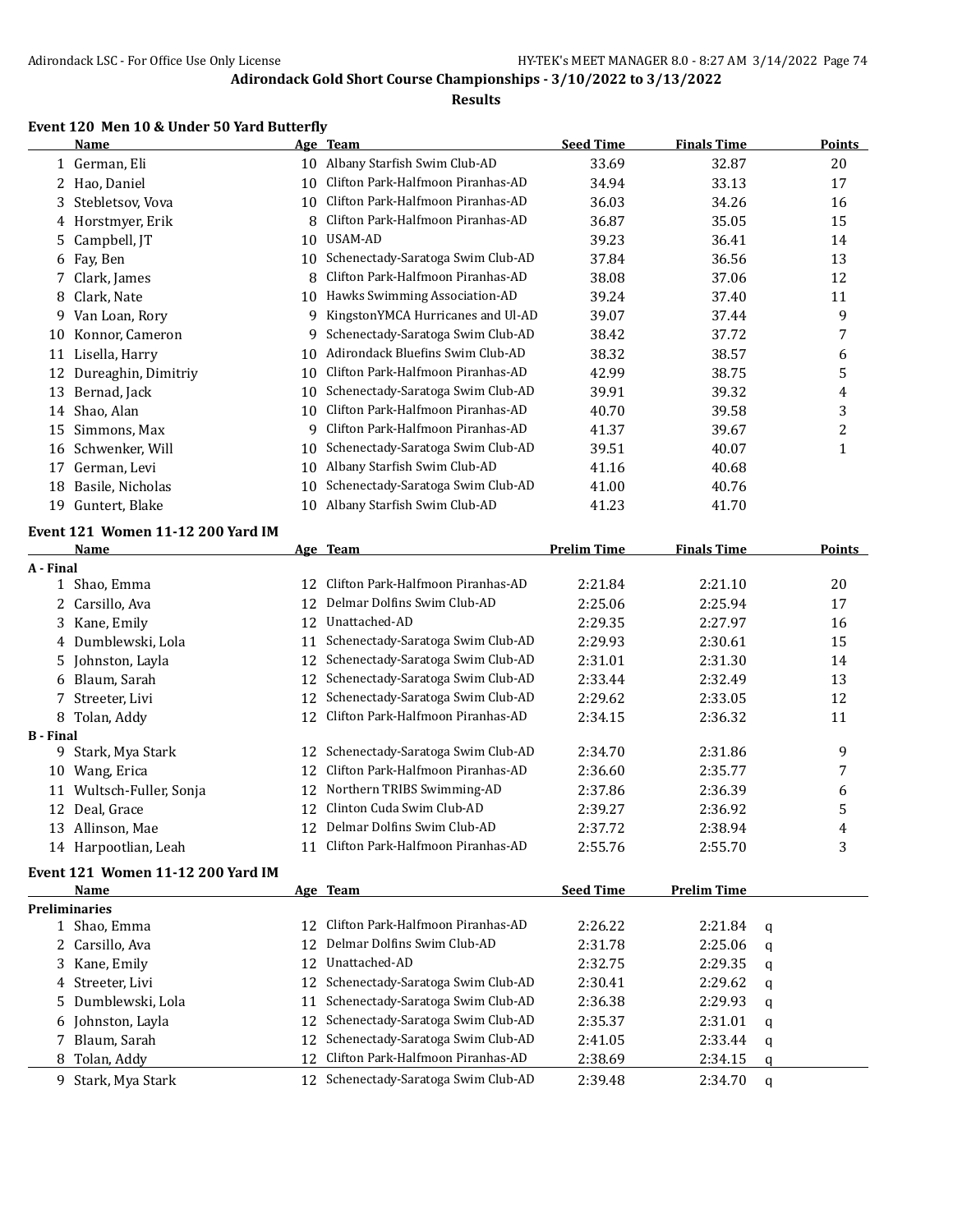|           | Preliminaries  (Event 121 Women 11-12 200 Yard IM)          |    |                                      |                    |                    |             |               |
|-----------|-------------------------------------------------------------|----|--------------------------------------|--------------------|--------------------|-------------|---------------|
|           | Name                                                        |    | Age Team                             | <b>Seed Time</b>   | <b>Prelim Time</b> |             |               |
|           | 10 Wang, Erica                                              | 12 | Clifton Park-Halfmoon Piranhas-AD    | 2:34.49            | 2:36.60            | $\alpha$    |               |
|           | 11 Allinson, Mae                                            | 12 | Delmar Dolfins Swim Club-AD          | 2:39.67            | 2:37.72            | q           |               |
| 12        | Wultsch-Fuller, Sonja                                       | 12 | Northern TRIBS Swimming-AD           | 2:39.70            | 2:37.86            | q           |               |
| 13        | Deal, Grace                                                 | 12 | Clinton Cuda Swim Club-AD            | 2:37.53            | 2:39.27            | q           |               |
|           | 14 Harpootlian, Leah                                        | 11 | Clifton Park-Halfmoon Piranhas-AD    | 2:53.96            | 2:55.76            | q           |               |
|           | <b>Event 122 Men 11-12 200 Yard IM</b>                      |    |                                      |                    |                    |             |               |
|           | Name                                                        |    | Age Team                             | <b>Prelim Time</b> | <b>Finals Time</b> |             | <b>Points</b> |
| A - Final |                                                             |    |                                      |                    |                    |             |               |
|           | 1 Janga, Simba                                              | 12 | Delmar Dolfins Swim Club-AD          | 2:20.90            | 2:20.64            |             | 20            |
|           | 2 Jabour, Rocco                                             | 12 | USAM-AD                              | 2:24.98            | 2:25.79            |             | 17            |
|           | 3 Keating, Jack                                             | 12 | Delmar Dolfins Swim Club-AD          | 2:32.92            | 2:31.07            |             | 16            |
|           | 4 Mowry, Kayden                                             | 11 | USAM-AD                              | 2:34.39            | 2:31.76            |             | 15            |
|           | 5 Lee, Nathan                                               | 12 | Clifton Park-Halfmoon Piranhas-AD    | 2:33.70            | 2:31.87            |             | 14            |
|           | 6 Bette, AJ                                                 |    | 12 Adirondack Bluefins Swim Club-AD  | 2:34.05            | 2:36.18            |             | 13            |
|           | Event 122 Men 11-12 200 Yard IM                             |    |                                      |                    |                    |             |               |
|           | Name                                                        |    | Age Team                             | <b>Seed Time</b>   | <b>Prelim Time</b> |             |               |
|           | <b>Preliminaries</b>                                        |    |                                      |                    |                    |             |               |
|           | 1 Janga, Simba                                              | 12 | Delmar Dolfins Swim Club-AD          | 2:26.31            | 2:20.90            | $\mathbf q$ |               |
|           | 2 Jabour, Rocco                                             | 12 | USAM-AD                              | 2:34.62            | 2:24.98            | $\mathbf q$ |               |
|           | 3 Keating, Jack                                             | 12 | Delmar Dolfins Swim Club-AD          | 2:36.89            | 2:32.92            | q           |               |
|           | 4 Lee, Nathan                                               | 12 | Clifton Park-Halfmoon Piranhas-AD    | 2:36.34            | 2:33.70            | $\mathbf q$ |               |
|           | 5 Bette, AJ                                                 |    | 12 Adirondack Bluefins Swim Club-AD  | 2:38.98            | 2:34.05            | q           |               |
|           | 6 Mowry, Kayden                                             |    | 11 USAM-AD                           | 2:35.48            | 2:34.39            | $\mathbf q$ |               |
|           | Event 123 Women 10 & Under 100 Yard Backstroke              |    |                                      |                    |                    |             |               |
|           | Name                                                        |    | Age Team                             | <b>Seed Time</b>   | <b>Finals Time</b> |             | <b>Points</b> |
|           | 1 Adams, Michelle                                           |    | 10 Clifton Park-Halfmoon Piranhas-AD | 1:10.27            | 1:10.67            |             | 20            |
|           | 2 Cusworth, Tori                                            |    | 10 Northern TRIBS Swimming-AD        | 1:22.31            | 1:21.44            |             | 17            |
|           | 3 Strickler, Carolyn                                        | 10 | Schenectady-Saratoga Swim Club-AD    | 1:27.90            | 1:22.87            |             | 16            |
|           | 4 Lim, Yi Wern                                              | 10 | Clifton Park-Halfmoon Piranhas-AD    | 1:28.78            | 1:23.47            |             | 15            |
| 5.        | Kim, Kate                                                   | 10 | Schenectady-Saratoga Swim Club-AD    | 1:27.97            | 1:23.59            |             | 14            |
| 6         | Sekelj, Ella                                                | 10 | Northern TRIBS Swimming-AD           | 1:26.74            | 1:26.40            |             | 13            |
|           | 7 Moynahan, Maeve                                           |    | 10 Schenectady-Saratoga Swim Club-AD | 1:28.63            | 1:26.98            |             | 12            |
|           |                                                             | 9  | Clifton Park-Halfmoon Piranhas-AD    | 1:23.74            | 1:27.85            |             |               |
| 8         | Harpootlian, Emma                                           |    | Schenectady-Saratoga Swim Club-AD    |                    |                    |             | 11<br>9       |
|           | 9 Ricketts, Aurora                                          | 9. | 10 Delmar Dolfins Swim Club-AD       | 1:29.88            | 1:27.88<br>1:32.18 |             | 7             |
|           | 10 Hynes, Lily                                              |    |                                      | 1:29.05            |                    |             |               |
|           | Event 124 Men 10 & Under 100 Yard Backstroke<br><b>Name</b> |    | Age Team                             | <b>Seed Time</b>   | <b>Finals Time</b> |             | <b>Points</b> |
|           | 1 German, Eli                                               |    | 10 Albany Starfish Swim Club-AD      | 1:15.60            | 1:12.54            |             | 20            |
|           | 2 Campbell, JT                                              | 10 | USAM-AD                              | 1:20.74            | 1:15.91            |             | 17            |
|           | 3 Hungerford, Cole                                          |    | 10 Albany Starfish Swim Club-AD      | 1:19.00            | 1:16.09            |             | 16            |
|           | Braun, Caleb                                                |    | 9 Northern TRIBS Swimming-AD         | 1:20.19            | 1:18.37            |             | 15            |
| 4         |                                                             |    | Clifton Park-Halfmoon Piranhas-AD    |                    |                    |             |               |
| 5         | Clark, James                                                | 8  | Clifton Park-Halfmoon Piranhas-AD    | 1:26.69            | 1:18.99            |             | 14            |
| 6         | Stebletsov, Vova                                            | 10 | Albany Starfish Swim Club-AD         | 1:21.51            | 1:19.15            |             | 13            |
| 7         | German, Levi                                                | 10 |                                      | 1:22.93            | 1:19.65            |             | 12            |
| 8         | Hungerford, Landon                                          | 10 | Albany Starfish Swim Club-AD         | 1:26.31            | 1:20.56            |             | 11            |
| 9         | Basile, Nicholas                                            | 10 | Schenectady-Saratoga Swim Club-AD    | 1:24.28            | 1:24.41            |             | 9             |
| 10        | Konnor, Cameron                                             | 9. | Schenectady-Saratoga Swim Club-AD    | 1:27.87            | 1:24.42            |             | 7             |
| 11        | Fay, Ben                                                    | 10 | Schenectady-Saratoga Swim Club-AD    | 1:26.43            | 1:25.89            |             | 6             |
| 12        | Simmons, Max                                                | 9  | Clifton Park-Halfmoon Piranhas-AD    | 1:29.96            | 1:29.91            |             | 5             |
|           |                                                             |    |                                      |                    |                    |             |               |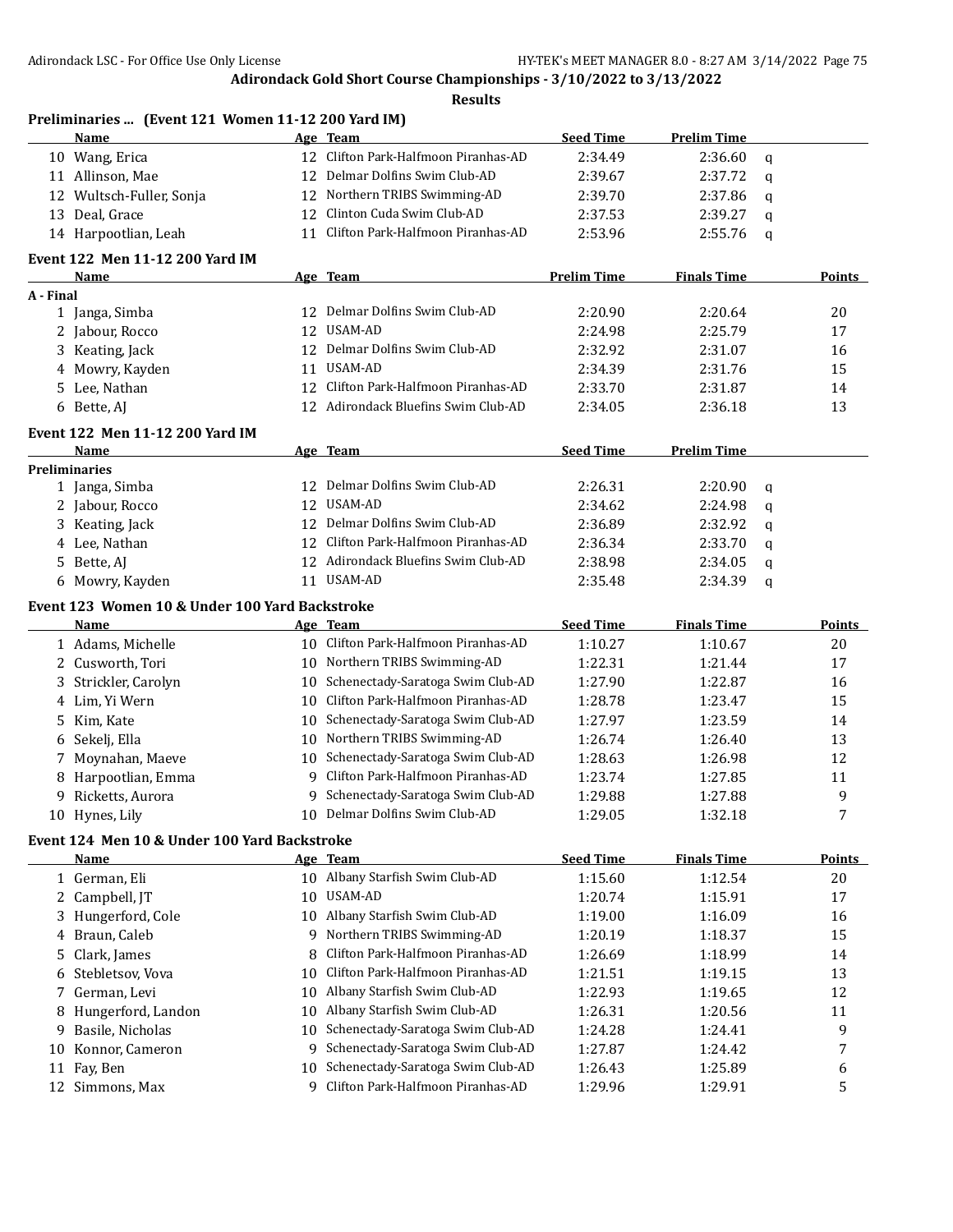|                  | <b>Name</b>                              |    | Age Team                             | <b>Seed Time</b>   | <b>Finals Time</b> |   | <b>Points</b> |
|------------------|------------------------------------------|----|--------------------------------------|--------------------|--------------------|---|---------------|
|                  | 13 Bernad, Jack                          |    | 10 Schenectady-Saratoga Swim Club-AD | 1:29.88            | 1:30.73            |   | 4             |
|                  | Event 125 Women 11-12 100 Yard Butterfly |    |                                      |                    |                    |   |               |
|                  | <b>Name</b>                              |    | Age Team                             | <b>Prelim Time</b> | <b>Finals Time</b> |   | <b>Points</b> |
| A - Final        |                                          |    |                                      |                    |                    |   |               |
|                  | 1 Fraley, Ella                           |    | 12 Adirondack Bluefins Swim Club-AD  | 1:06.73            | 1:05.41            |   | 20            |
|                  | 2 Walter, Emma                           | 12 | Clifton Park-Halfmoon Piranhas-AD    | 1:09.13            | 1:08.64            |   | 17            |
| 3                | Blaum, Sarah                             | 12 | Schenectady-Saratoga Swim Club-AD    | 1:09.55            | 1:09.68            |   | 16            |
|                  | 4 Shao, Emma                             | 12 | Clifton Park-Halfmoon Piranhas-AD    | 1:09.52            | 1:10.16            |   | 15            |
|                  | 5 Dumblewski, Lola                       | 11 | Schenectady-Saratoga Swim Club-AD    | 1:13.26            | 1:11.12            |   | 14            |
|                  | 6 Johnston, Layla                        | 12 | Schenectady-Saratoga Swim Club-AD    | 1:10.92            | 1:11.27            |   | 13            |
|                  | 7 Streeter, Livi                         | 12 | Schenectady-Saratoga Swim Club-AD    | 1:12.91            | 1:11.95            |   | 12            |
|                  | 8 Tolan, Addy                            | 12 | Clifton Park-Halfmoon Piranhas-AD    | 1:11.41            | 1:13.12            |   | 11            |
| <b>B</b> - Final |                                          |    |                                      |                    |                    |   |               |
|                  | 9 Dheeradhada, Arya                      |    | 12 Albany Starfish Swim Club-AD      | 1:16.62            | 1:11.65            |   | 9             |
|                  | 10 Stark, Mya Stark                      | 12 | Schenectady-Saratoga Swim Club-AD    | 1:14.67            | 1:13.32            |   | 7             |
|                  | 11 Harpootlian, Leah                     | 11 | Clifton Park-Halfmoon Piranhas-AD    | 1:29.42            | 1:28.35            |   | 6             |
|                  | Event 125 Women 11-12 100 Yard Butterfly |    |                                      |                    |                    |   |               |
|                  | Name                                     |    | Age Team                             | <b>Seed Time</b>   | <b>Prelim Time</b> |   |               |
|                  | <b>Preliminaries</b>                     |    |                                      |                    |                    |   |               |
|                  | 1 Fraley, Ella                           |    | 12 Adirondack Bluefins Swim Club-AD  | 1:07.59            | 1:06.73            | q |               |
|                  | 2 Walter, Emma                           | 12 | Clifton Park-Halfmoon Piranhas-AD    | 1:09.04            | 1:09.13            | q |               |
|                  | 3 Shao, Emma                             | 12 | Clifton Park-Halfmoon Piranhas-AD    | 1:09.83            | 1:09.52            | q |               |
|                  | 4 Blaum, Sarah                           | 12 | Schenectady-Saratoga Swim Club-AD    | 1:12.79            | 1:09.55            | q |               |
|                  | 5 Johnston, Layla                        | 12 | Schenectady-Saratoga Swim Club-AD    | 1:12.65            | 1:10.92            | q |               |
|                  | 6 Tolan, Addy                            | 12 | Clifton Park-Halfmoon Piranhas-AD    | 1:11.05            | 1:11.41            | q |               |
|                  | 7 Streeter, Livi                         | 12 | Schenectady-Saratoga Swim Club-AD    | 1:11.19            | 1:12.91            | q |               |
|                  | 8 Dumblewski, Lola                       | 11 | Schenectady-Saratoga Swim Club-AD    | 1:13.21            | 1:13.26            | q |               |
|                  | 9 Stark, Mya Stark                       | 12 | Schenectady-Saratoga Swim Club-AD    | 1:15.69            | 1:14.67            | q |               |
| 10               | Dheeradhada, Arya                        | 12 | Albany Starfish Swim Club-AD         | 1:15.98            | 1:16.62            | q |               |
|                  | 11 Harpootlian, Leah                     | 11 | Clifton Park-Halfmoon Piranhas-AD    | 1:29.13            | 1:29.42            | q |               |
|                  | Event 126 Men 11-12 100 Yard Butterfly   |    |                                      |                    |                    |   |               |
|                  | Name                                     |    | Age Team                             | <b>Prelim Time</b> | <b>Finals Time</b> |   | <b>Points</b> |
| A - Final        |                                          |    |                                      |                    |                    |   |               |
|                  | 1 O'Keeffe, Grant                        |    | 12 Schenectady-Saratoga Swim Club-AD | 1:00.18            | 1:00.20            |   | 20            |
|                  | 2 Crowley, Mason                         |    | 12 Tigers Aquatic Club-AD            | 1:05.59            | 1:04.26            |   | 17            |
|                  | 3 Janga, Simba                           |    | 12 Delmar Dolfins Swim Club-AD       | 1:06.80            | 1:05.31            |   | 16            |
|                  | 4 Tong, Lucas                            | 12 | Schenectady-Saratoga Swim Club-AD    | 1:11.90            | 1:11.61            |   | 15            |
|                  | 5 Bette, AJ                              |    | 12 Adirondack Bluefins Swim Club-AD  | 1:10.56            | 1:12.12            |   | 14            |
|                  | 6 Mowry, Kayden                          |    | 11 USAM-AD                           | 1:14.71            | 1:14.13            |   | 13            |
|                  | 7 Gerace, James                          | 11 | Clifton Park-Halfmoon Piranhas-AD    | 1:16.98            | 1:15.15            |   | 12            |
|                  | 8 Keating, Jack                          |    | 12 Delmar Dolfins Swim Club-AD       | 1:16.65            | 1:15.30            |   | 11            |
|                  |                                          |    |                                      |                    |                    |   |               |
|                  | Event 126 Men 11-12 100 Yard Butterfly   |    |                                      |                    |                    |   |               |
|                  | Name<br><b>Preliminaries</b>             |    | Age Team                             | <b>Seed Time</b>   | <b>Prelim Time</b> |   |               |
|                  | 1 O'Keeffe, Grant                        | 12 | Schenectady-Saratoga Swim Club-AD    | 1:00.36            | 1:00.18            | q |               |
|                  | 2 Crowley, Mason                         | 12 | <b>Tigers Aquatic Club-AD</b>        | 1:05.89            | 1:05.59            | q |               |
|                  | 3 Janga, Simba                           | 12 | Delmar Dolfins Swim Club-AD          | 1:07.95            | 1:06.80            | q |               |
|                  | 4 Bette, AJ                              |    | 12 Adirondack Bluefins Swim Club-AD  | 1:15.49            | 1:10.56            | q |               |
|                  |                                          |    |                                      |                    |                    |   |               |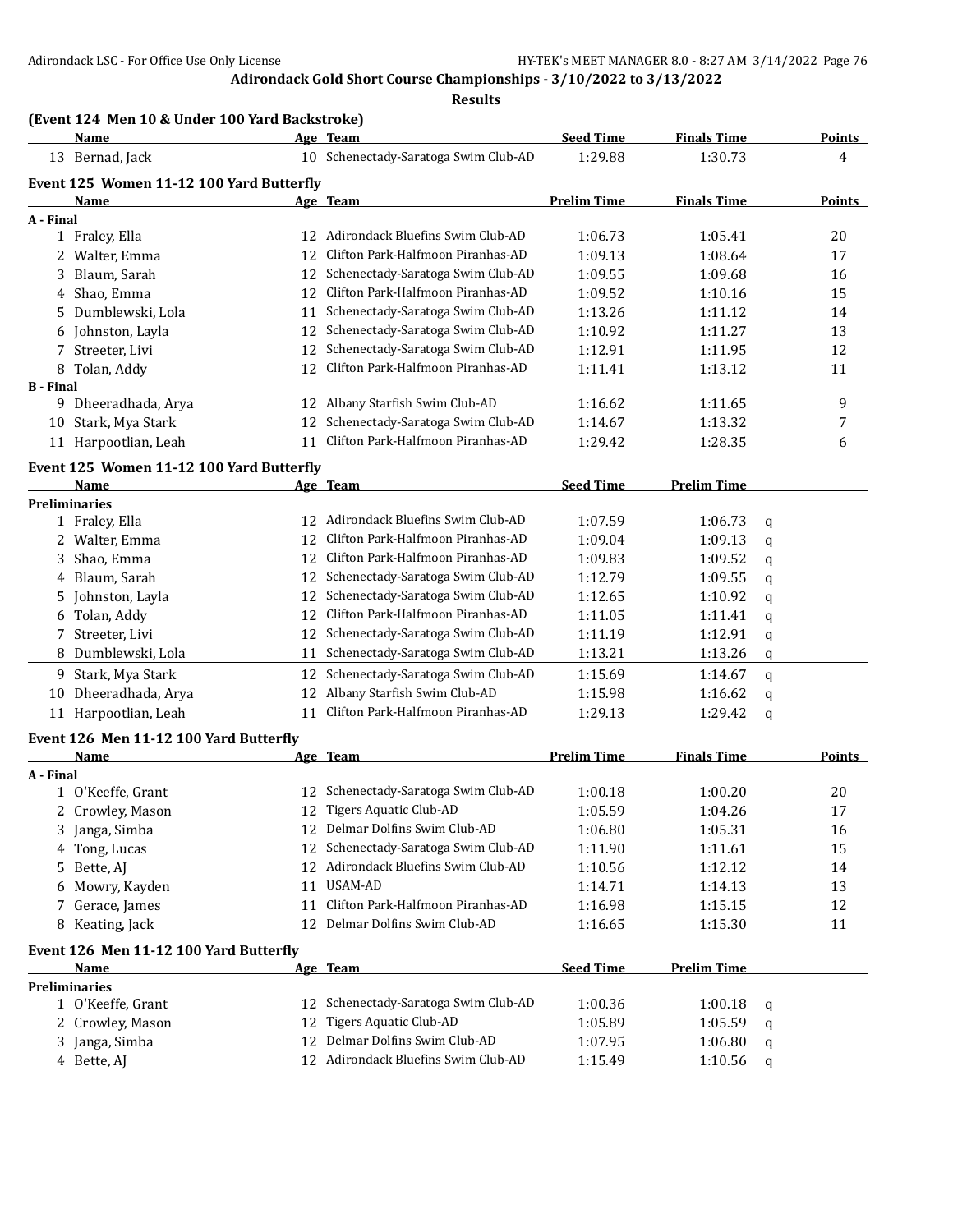**Preliminaries ... (Event 126 Men 11-12 100 Yard Butterfly)**

## **Adirondack Gold Short Course Championships - 3/10/2022 to 3/13/2022**

|   | Name                                                | Age Team                             | <b>Seed Time</b>           | <b>Prelim Time</b>        |               |
|---|-----------------------------------------------------|--------------------------------------|----------------------------|---------------------------|---------------|
|   | 5 Tong, Lucas                                       | 12 Schenectady-Saratoga Swim Club-AD | 1:11.28                    | 1:11.90<br>$\mathbf q$    |               |
|   | 6 Mowry, Kayden                                     | 11 USAM-AD                           | 1:14.42                    | 1:14.71<br>$\mathbf q$    |               |
| 7 | Keating, Jack                                       | 12 Delmar Dolfins Swim Club-AD       | 1:14.42                    | 1:16.65<br>$\mathbf q$    |               |
|   | 8 Gerace, James                                     | 11 Clifton Park-Halfmoon Piranhas-AD | 1:15.87                    | 1:16.98<br>$\mathbf q$    |               |
|   |                                                     |                                      |                            |                           |               |
|   | Event 127 Women 10 & Under 200 Yard Freestyle Relay |                                      |                            |                           |               |
|   | <b>Team</b>                                         | Relay                                | <b>Seed Time</b>           | <b>Finals Time</b>        | Points        |
|   | 1 Clifton Park-Halfmoon Piranhas-/                  | A                                    | 2:08.76                    | 2:09.65                   | 40            |
|   | 1) Hopke, Lillian 9                                 | 2) Lim, Yi Wern 10                   | 3) Hopke, Stella 8         | 4) Adams, Michelle 10     |               |
|   | 2 Schenectady-Saratoga Swim Club                    | A                                    | 2:15.60                    | 2:10.73                   | 34            |
|   | 1) Strickler, Carolyn 10                            | 2) Ricketts, Aurora 9                | 3) Attia, Laila 10         | 4) Kim, Kate 10           |               |
|   | 3 Hawks Swimming Association-AI                     | $\mathbf{A}$                         | 2:28.58                    | 2:28.45                   | 32            |
|   | 1) D'Amour, Violet 10                               | 2) Reid, Camille 9                   | 3) Newcomb, Cora 9         | 4) Laurie, Makena 10      |               |
|   | 4 Albany Starfish Swim Club-AD                      | $\mathbf{A}$                         | 2:30.00                    | 2:28.93                   | 30            |
|   | 1) Lape, Ceci 10                                    | 2) Mirel, Alexandra 9                | 3) Gibson, Aliyah 10       | 4) Quackenbush, Leah 10   |               |
|   | Event 128 Men 10 & Under 200 Yard Freestyle Relay   |                                      |                            |                           |               |
|   | <b>Team</b>                                         | Relay                                | <b>Seed Time</b>           | <b>Finals Time</b>        | Points        |
|   | 1 Albany Starfish Swim Club-AD                      | $\boldsymbol{A}$                     | 2:11.02                    | 2:06.59                   | 40            |
|   | 1) Hungerford, Cole 10                              | 2) Hungerford, Landon 10             | 3) German, Levi 10         | 4) German, Eli 10         |               |
|   | 2 Clifton Park-Halfmoon Piranhas-1                  | A                                    | 2:10.19                    | 2:07.61                   | 34            |
|   | 1) Hao, Daniel 10                                   | 2) Stebletsov, Vova 10               | 3) Horstmyer, Erik 8       | 4) Clark, James 8         |               |
|   | 3 Schenectady-Saratoga Swim Club                    | A                                    | 2:15.76                    | 2:17.73                   | 32            |
|   | 1) Basile, Nicholas 10                              | 2) Bernad, Jack 10                   | 3) Fay, Ben 10             | 4) Konnor, Cameron 9      |               |
|   | 4 Clifton Park-Halfmoon Piranhas-1                  | B                                    | 2:19.25                    | 2:18.14                   | 30            |
|   | 1) Shao, Alan 10                                    | 2) Shao, Mark 10                     | 3) Simmons, Max 9          | 4) Dureaghin, Dimitriy 10 |               |
|   |                                                     |                                      |                            |                           |               |
|   | Event 129 Women 11-12 200 Yard Freestyle Relay      |                                      |                            |                           |               |
|   | Team                                                | Relay                                | <b>Seed Time</b>           | <b>Finals Time</b>        | <b>Points</b> |
|   | 1 Schenectady-Saratoga Swim Club                    | $\mathbf{A}$                         | 1:54.32                    | 1:52.51                   | 34            |
|   | 1) Streeter, Livi 12                                | 2) Johnston, Layla 12                | 3) Dumblewski, Lola 11     | 4) Blaum, Sarah 12        |               |
|   | 2 Albany Starfish Swim Club-AD                      | A                                    | 2:09.00                    | 2:02.36                   | 32            |
|   | 1) Dheeradhada, Arya 12                             | 2) Lee, Olivia 11                    | 3) Cho, Anna 11            | 4) Wolfort, Madison 12    |               |
|   | 3 Adirondack Bluefins Swim Club-/                   | A                                    | 2:03.97                    | 2:02.81                   | 30            |
|   | 1) Fraley, Ella 12                                  | 2) Waldman, Jacqueline 12            | 3) Miron, Sofia 12         | 4) Puls, Kiera 11         |               |
|   | 4 USAM-AD                                           | A                                    | 2:05.23                    | 2:02.93                   | 28            |
|   | 1) Ryan, Callie 11                                  | 2) Ryan, Chloe 11                    | 3) Dunbar, May 12          | 4) Dunbar, Georgia 12     |               |
|   | 5 Clifton Park-Halfmoon Piranhas-/                  | B                                    | 2:05.76                    | 2:05.32                   | 26            |
|   | 1) Stoup, Maddie 12                                 | 2) Harpootlian, Leah 11              | 3) Cunningham, Isabelle 11 | 4) Tolan, Addy 12         |               |
|   | --- Schenectady-Saratoga Swim Club                  | B                                    | 2:01.60                    | DQ                        |               |
|   | 1) Basile, Isabella 12                              | 2) Taylor, Natalie 11                | 3) Woytowich, Emma 12      | 4) Stark, Mya Stark 12    |               |
|   | --- Hawks Swimming Association-AI                   | A                                    | 2:04.88                    | DQ                        |               |
|   | 1) Fontes-Janusz, Dela 12                           | 2) Domitrovits, Emma 12              | 3) Newcomb, Lucy 12        | 4) Gaffney, Chloe 12      |               |
|   | Event 130 Men 11-12 200 Yard Freestyle Relay        |                                      |                            |                           |               |
|   | Team                                                | <u>Relay</u>                         | <b>Seed Time</b>           | <b>Finals Time</b>        | <b>Points</b> |
|   |                                                     | A                                    |                            |                           |               |
|   | 1 USAM-AD                                           |                                      | 1:58.48                    | 1:53.88                   | 40            |
|   | 1) Jabour, Rocco 12                                 | 2) Jerome, Jude 11<br>A              | 3) Wolk, Caison 11         | 4) Mowry, Kayden 11       |               |
|   | 2 Albany Starfish Swim Club-AD                      |                                      | 2:07.00                    | 2:03.05                   | 34            |
|   | 1) Guntert, Ashton 12                               | 2) Hungerford, Brett 12              | 3) Yan, Brendan 12         | 4) LaFountain, Levi 12    |               |
|   |                                                     |                                      |                            |                           |               |